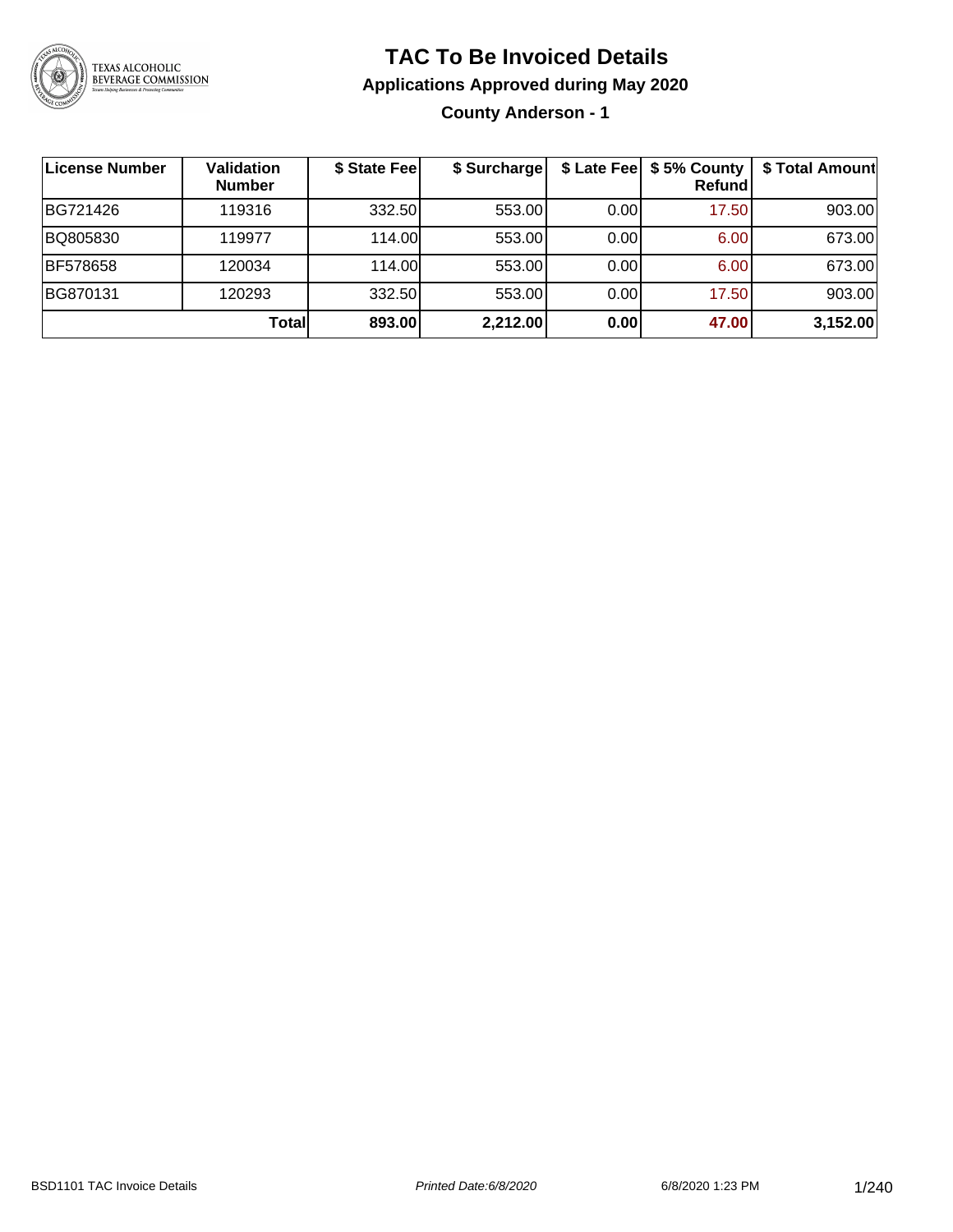

# **TAC To Be Invoiced Details**

### **Applications Approved during May 2020 County Angelina - 3**

| <b>License Number</b> | Validation<br><b>Number</b> | \$ State Fee | \$ Surcharge | \$ Late Fee | \$5% County<br><b>Refund</b> | \$ Total Amount |
|-----------------------|-----------------------------|--------------|--------------|-------------|------------------------------|-----------------|
| BQ1088649             | 6072                        | 114.00       | 553.00       | 0.00        | 6.00                         | 673.00          |
| BG1089195             | 6316                        | 332.50       | 553.00       | 0.00        | 17.50                        | 903.00          |
| BQ656164              | 118848                      | 114.00       | 553.00       | 0.00        | 6.00                         | 673.00          |
| BQ801809              | 119311                      | 114.00       | 553.00       | 100.00      | 6.00                         | 773.00          |
| BQ1014342             | 121772                      | 114.00       | 553.00       | 0.00        | 6.00                         | 673.00          |
| BQ656813              | 121947                      | 114.00       | 553.00       | 0.00        | 6.00                         | 673.00          |
| BF749560              | 123613                      | 114.00       | 553.00       | 0.00        | 6.00                         | 673.00          |
| BQ662067              | 123906                      | 114.00       | 553.00       | 0.00        | 6.00                         | 673.00          |
| BQ662068              | 123906                      | 114.00       | 553.00       | 0.00        | 6.00                         | 673.00          |
| BQ876320              | 512860                      | 114.00       | 553.00       | 0.00        | 6.00                         | 673.00          |
|                       | <b>Total</b>                | 1,358.50     | 5,530.00     | 100.00      | 71.50                        | 7,060.00        |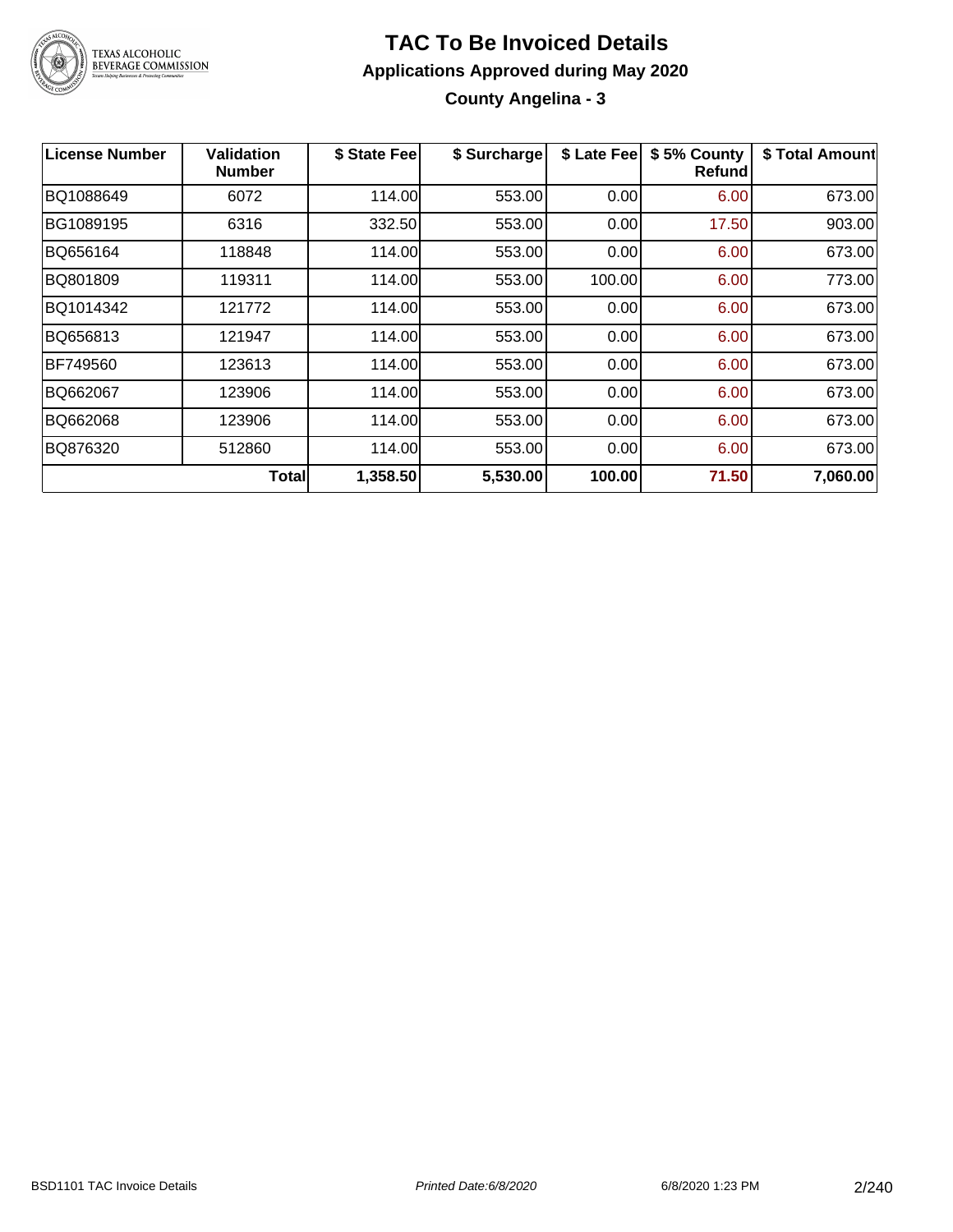

**County Aransas - 4**

| <b>License Number</b> | <b>Validation</b><br><b>Number</b> | \$ State Fee | \$ Surcharge | \$ Late Fee | \$5% County<br>Refundl | \$ Total Amount |
|-----------------------|------------------------------------|--------------|--------------|-------------|------------------------|-----------------|
| BQ943304              | 119260                             | 114.00       | 553.00       | 0.00        | 6.00                   | 673.00          |
| <b>BF515327</b>       | 120976                             | 114.00       | 553.00       | 0.00        | 6.00                   | 673.00          |
| BQ628682              | 121068                             | 114.00       | 553.00       | 0.00        | 6.00                   | 673.00          |
| BQ722745              | 121069                             | 114.00       | 553.00       | 0.00        | 6.00                   | 673.00          |
| BF873398              | 122344                             | 114.00       | 553.00       | 0.00        | 6.00                   | 673.00          |
| BG1019246             | 122484                             | 332.50       | 553.00       | 0.00        | 17.50                  | 903.00          |
| BQ308127              | 122782                             | 114.00       | 553.00       | 0.00        | 6.00                   | 673.00          |
| BQ1019826             | 512309                             | 114.00       | 553.00       | 0.00        | 6.00                   | 673.00          |
| BQ1019834             | 512310                             | 114.00       | 553.00       | 0.00        | 6.00                   | 673.00          |
|                       | <b>Total</b>                       | 1,244.50     | 4,977.00     | 0.00        | 65.50                  | 6,287.00        |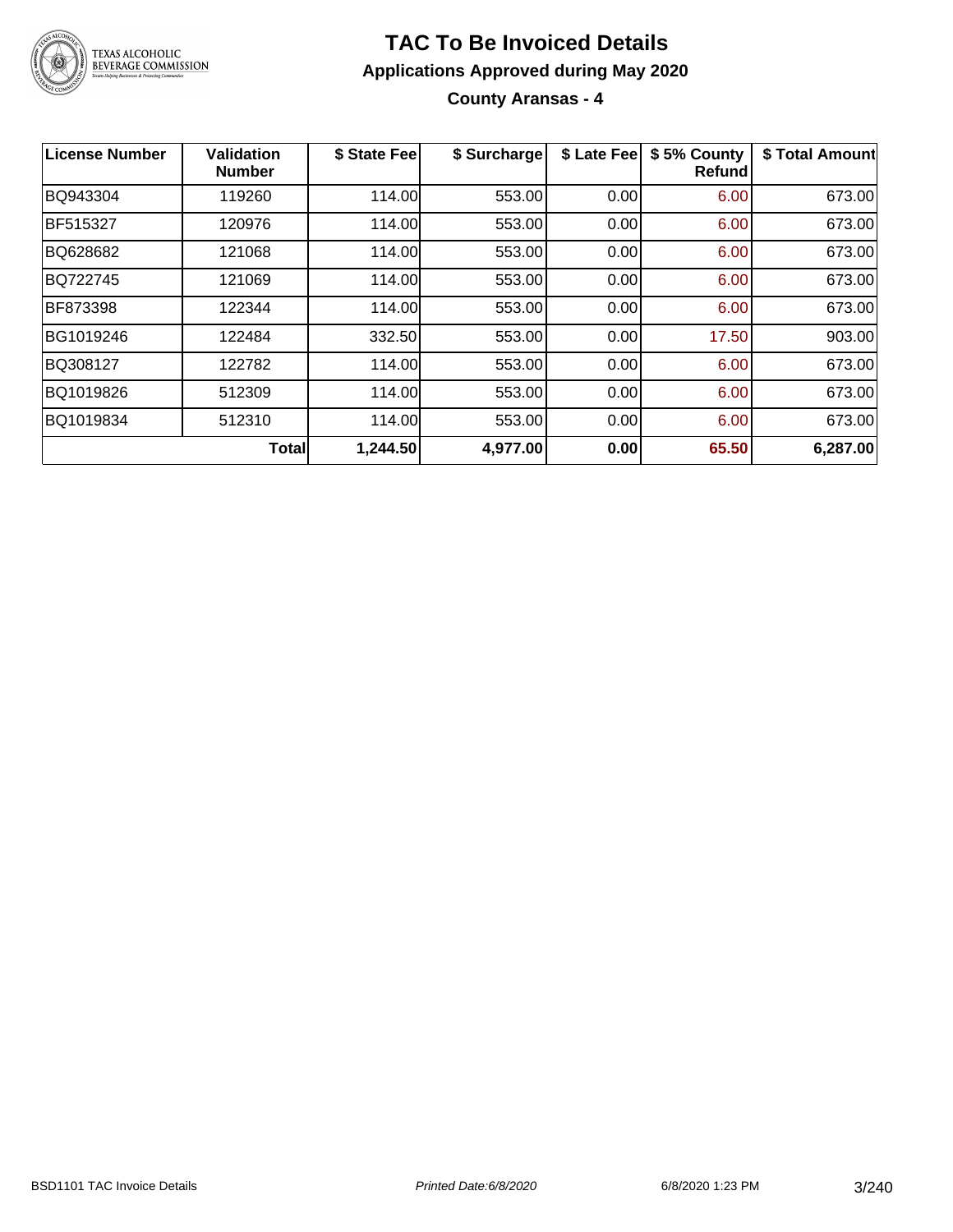

**County Archer - 5**

| License Number  | <b>Validation</b><br><b>Number</b> | \$ State Feel |        |       | Refundl | \$ Surcharge   \$ Late Fee   \$5% County   \$ Total Amount |
|-----------------|------------------------------------|---------------|--------|-------|---------|------------------------------------------------------------|
| <b>BF806864</b> | 120195                             | 114.00        | 553.00 | 0.00  | 6.00    | 673.00                                                     |
|                 | Totall                             | <b>114.00</b> | 553.00 | 0.001 | 6.00    | 673.00                                                     |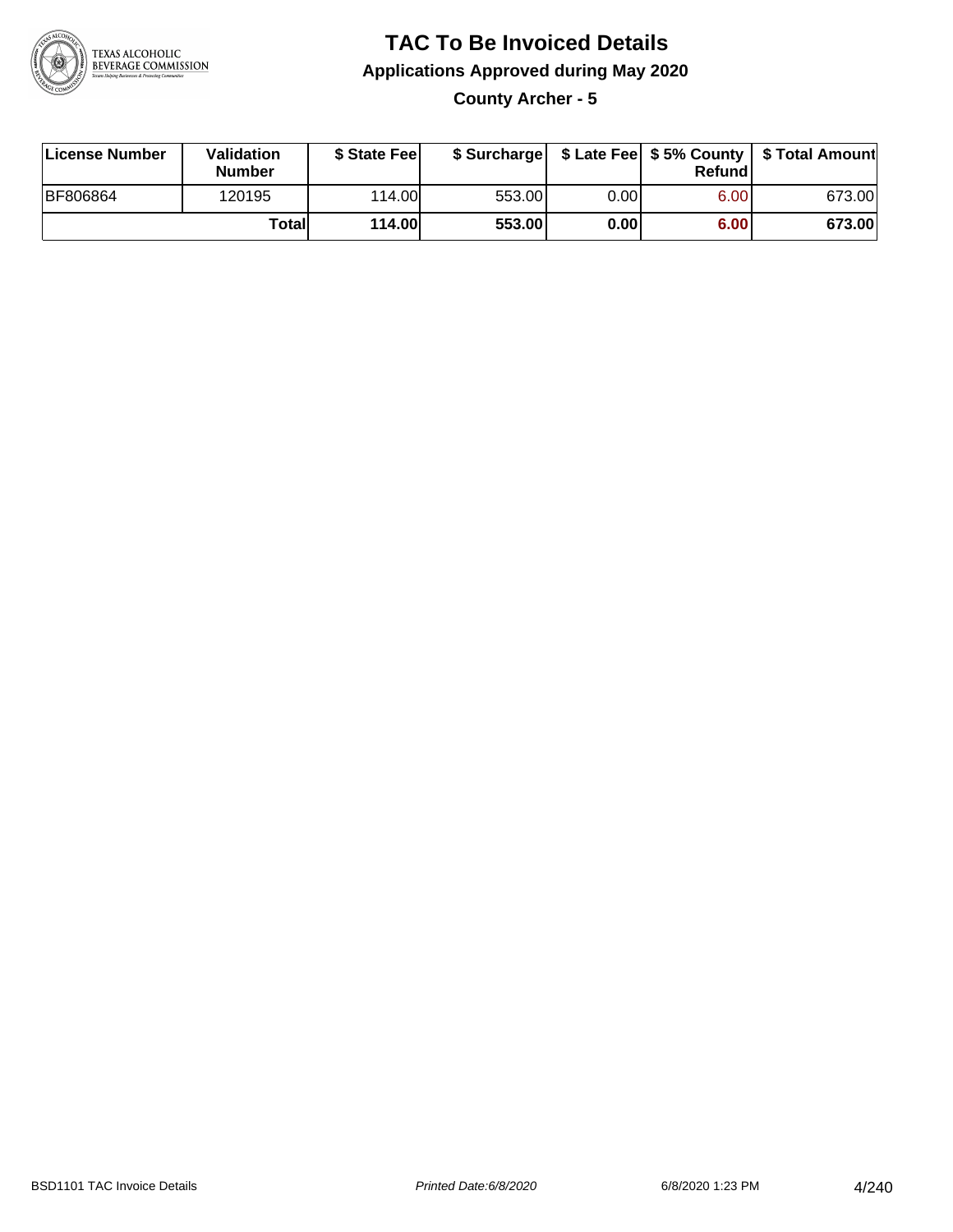

**County Atascosa - 7**

| <b>License Number</b> | <b>Validation</b><br><b>Number</b> | \$ State Fee | \$ Surcharge | \$ Late Fee | \$5% County<br>Refundl | \$ Total Amount |
|-----------------------|------------------------------------|--------------|--------------|-------------|------------------------|-----------------|
| BF1089455             | 6375                               | 114.00       | 553.00       | 0.00        | 6.00                   | 673.00          |
| BG296394              | 119245                             | 332.50       | 553.00       | 0.00        | 17.50                  | 903.00          |
| BQ626767              | 119262                             | 114.00       | 553.00       | 0.00        | 6.00                   | 673.00          |
| BG803879              | 120296                             | 332.50       | 553.00       | 100.00      | 17.50                  | 1,003.00        |
| BG1014951             | 121195                             | 332.50       | 553.00       | 0.00        | 17.50                  | 903.00          |
| BQ811527              | 122508                             | 114.00       | 553.00       | 0.00        | 6.00                   | 673.00          |
| BG810805              | 122510                             | 332.50       | 553.00       | 0.00        | 17.50                  | 903.00          |
| BQ538110              | 122650                             | 114.00       | 553.00       | 0.00        | 6.00                   | 673.00          |
| BQ809374              | 512334                             | 114.00       | 553.00       | 0.00        | 6.00                   | 673.00          |
|                       | <b>Total</b>                       | 1,900.00     | 4,977.00     | 100.00      | 100.00                 | 7,077.00        |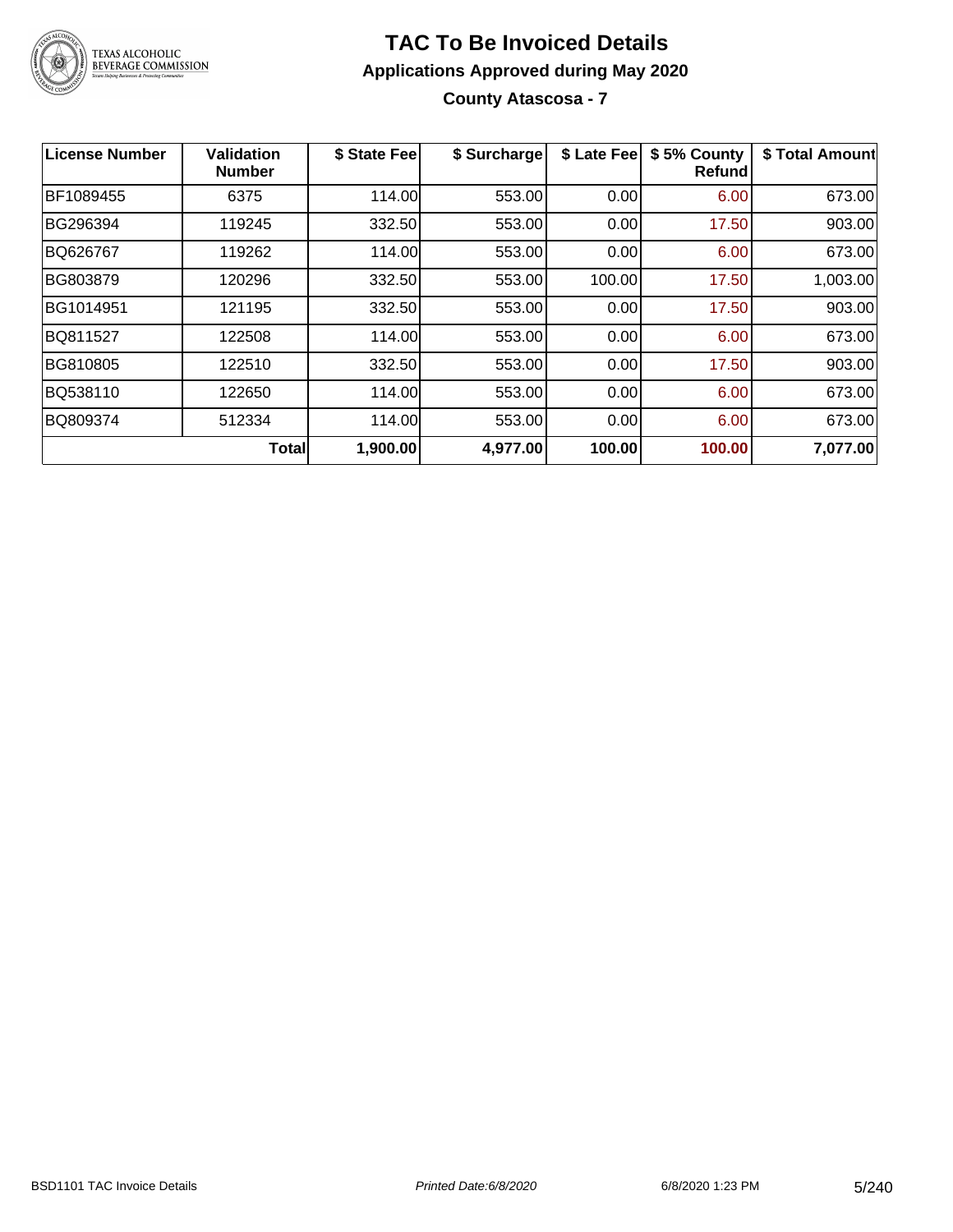

**County Austin - 8**

| License Number | Validation<br><b>Number</b> | \$ State Fee | \$ Surcharge | \$ Late Fee | \$5% County<br>Refundl | \$ Total Amount |
|----------------|-----------------------------|--------------|--------------|-------------|------------------------|-----------------|
| BE152225       | 120325                      | 285.00       | 553.00       | 0.00        | 15.00                  | 853.00          |
| BQ944059       | 120649                      | 114.00       | 553.00       | 0.00        | 6.00                   | 673.00          |
| BQ804976       | 120942                      | 114.00       | 553.00       | 0.00        | 6.00                   | 673.00          |
| BQ1014970      | 120956                      | 114.00       | 553.00       | 0.00        | 6.00                   | 673.00          |
| BQ873498       | 121196                      | 114.00       | 553.00       | 0.00        | 6.00                   | 673.00          |
| BQ948230       | 122833                      | 114.00       | 553.00       | 0.00        | 6.00                   | 673.00          |
| BG748911       | 512810                      | 332.50       | 553.00       | 0.00        | 17.50                  | 903.00          |
|                | <b>Total</b>                | 1,187.50     | 3,871.00     | 0.00        | 62.50                  | 5,121.00        |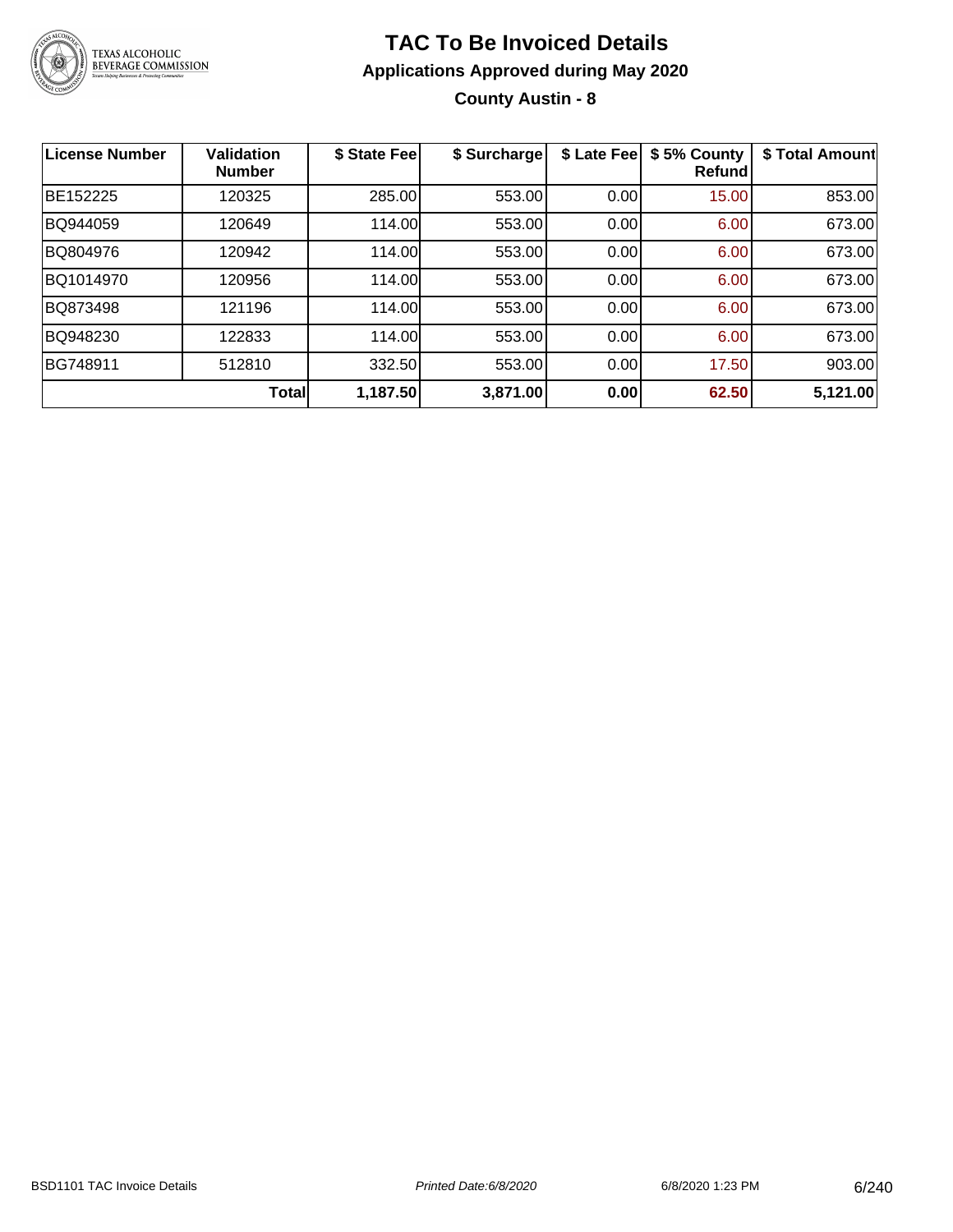

### **TAC To Be Invoiced Details Applications Approved during May 2020 County Bandera - 10**

| <b>License Number</b> | <b>Validation</b><br><b>Number</b> | \$ State Fee | \$ Surcharge | \$ Late Fee | \$5% County<br>Refundl | \$ Total Amount |
|-----------------------|------------------------------------|--------------|--------------|-------------|------------------------|-----------------|
| BG1088036             | 6074                               | 332.50       | 553.00       | 0.00        | 17.50                  | 903.00          |
| BL1088036             | 6074                               | 475.00       | 327.00       | 0.00        | 25.00                  | 827.00          |
| BG232518              | 119732                             | 332.50       | 553.00       | 0.00        | 17.50                  | 903.00          |
| BL232518              | 119732                             | 475.00       | 327.00       | 0.00        | 25.00                  | 827.00          |
| BQ207795              | 120468                             | 114.00       | 553.00       | 0.00        | 6.00                   | 673.00          |
| BG578816              | 121464                             | 332.50       | 553.00       | 0.00        | 17.50                  | 903.00          |
| BF319101              | 122969                             | 114.00       | 553.00       | 0.00        | 6.00                   | 673.00          |
|                       | <b>Total</b>                       | 2,175.50     | 3,419.00     | 0.00        | 114.50                 | 5,709.00        |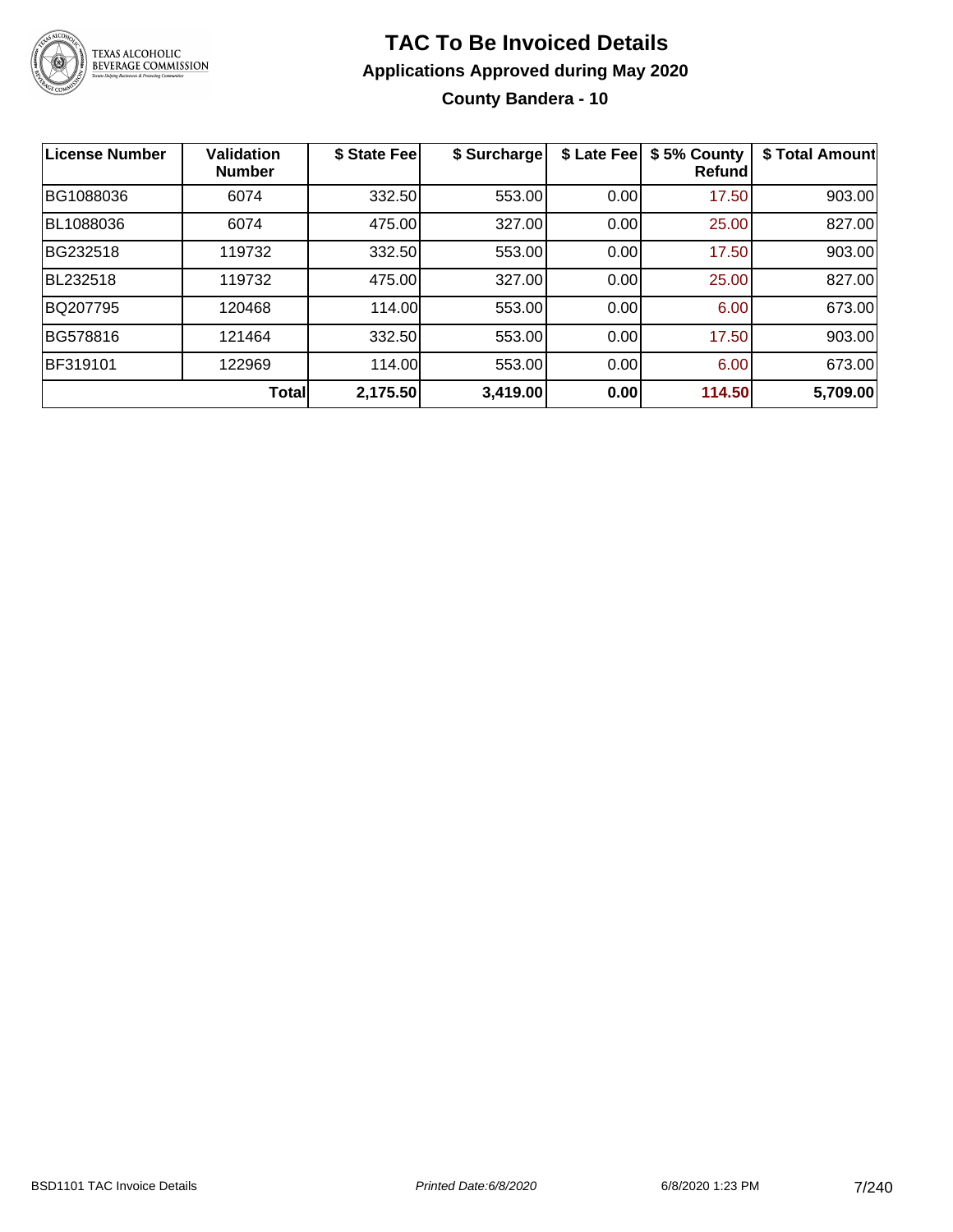

### **TAC To Be Invoiced Details Applications Approved during May 2020 County Bastrop - 11**

| <b>License Number</b> | <b>Validation</b><br><b>Number</b> | \$ State Fee | \$ Surcharge | \$ Late Fee | \$5% County<br>Refund | \$ Total Amount |
|-----------------------|------------------------------------|--------------|--------------|-------------|-----------------------|-----------------|
| BF1088848             | 5981                               | 114.00       | 553.00       | 0.00        | 6.00                  | 673.00          |
| BQ747558              | 119154                             | 114.00       | 553.00       | 0.00        | 6.00                  | 673.00          |
| BQ747738              | 119576                             | 114.00       | 553.00       | 0.00        | 6.00                  | 673.00          |
| BG941017              | 119688                             | 332.50       | 553.00       | 0.00        | 17.50                 | 903.00          |
| BQ1011939             | 119711                             | 114.00       | 553.00       | 100.00      | 6.00                  | 773.00          |
| BQ874650              | 121793                             | 114.00       | 553.00       | 0.00        | 6.00                  | 673.00          |
| BQ663522              | 122096                             | 114.00       | 553.00       | 0.00        | 6.00                  | 673.00          |
| BG1015069             | 122351                             | 332.50       | 553.00       | 0.00        | 17.50                 | 903.00          |
| BG948896              | 122547                             | 332.50       | 553.00       | 0.00        | 17.50                 | 903.00          |
| BQ749283              | 123109                             | 114.00       | 553.00       | 0.00        | 6.00                  | 673.00          |
| BQ949311              | 123687                             | 114.00       | 553.00       | 0.00        | 6.00                  | 673.00          |
|                       | <b>Total</b>                       | 1,909.50     | 6,083.00     | 100.00      | 100.50                | 8,193.00        |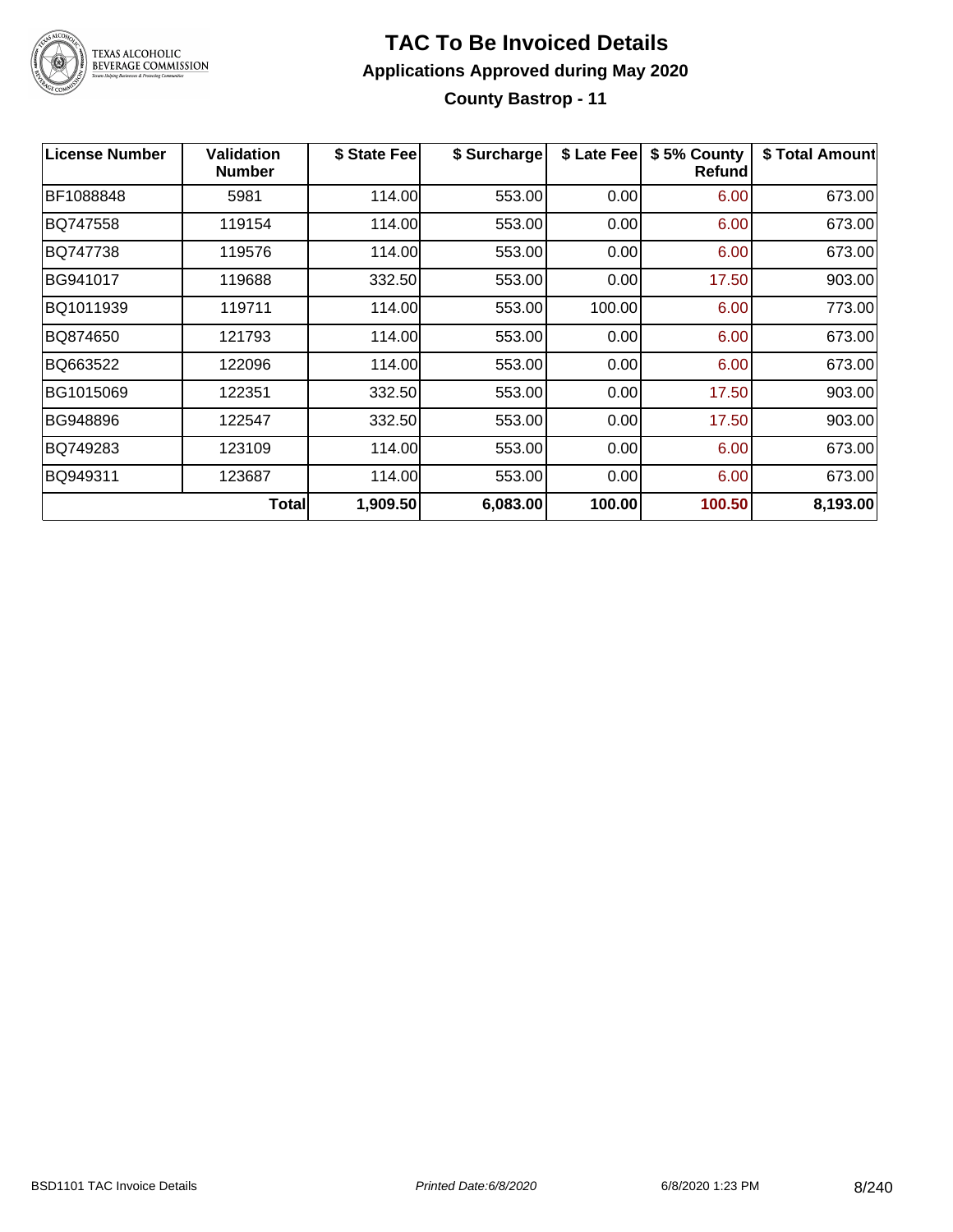

**County Baylor - 12**

| License Number | <b>Validation</b><br><b>Number</b> | \$ State Fee  | \$ Surcharge |      | Refundl | \$ Late Fee   \$5% County   \$ Total Amount |
|----------------|------------------------------------|---------------|--------------|------|---------|---------------------------------------------|
| BF944847       | 120169                             | 114.00L       | 553.00       | 0.00 | 6.00    | 673.00                                      |
|                | Totall                             | <b>114.00</b> | 553.00       | 0.00 | 6.00    | 673.00                                      |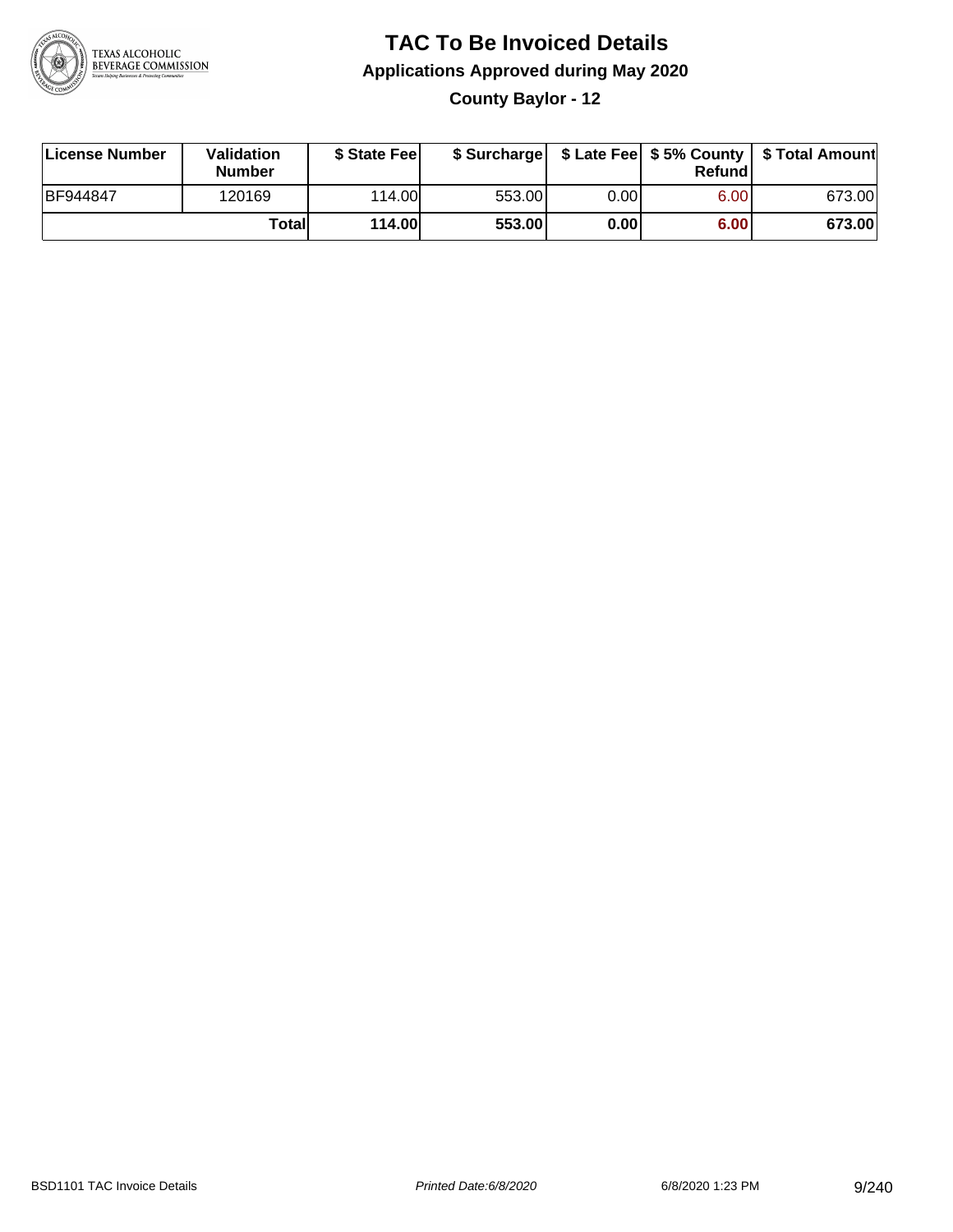

**County Bee - 13**

| <b>License Number</b> | Validation<br><b>Number</b> | \$ State Feel | \$ Surcharge |        | \$ Late Fee   \$5% County  <br>Refundl | \$ Total Amount |
|-----------------------|-----------------------------|---------------|--------------|--------|----------------------------------------|-----------------|
| BE68411               | 119529                      | 285.00        | 553.00       | 0.001  | 15.00                                  | 853.00          |
| BG1014798             | 120356                      | 332.50        | 553.00       | 0.00   | 17.50                                  | 903.00          |
| BG577138              | 120933                      | 332.50        | 553.00       | 100.00 | 17.50                                  | 1,003.00        |
|                       | Totall                      | 950.00        | 1,659.00     | 100.00 | 50.00                                  | 2,759.00        |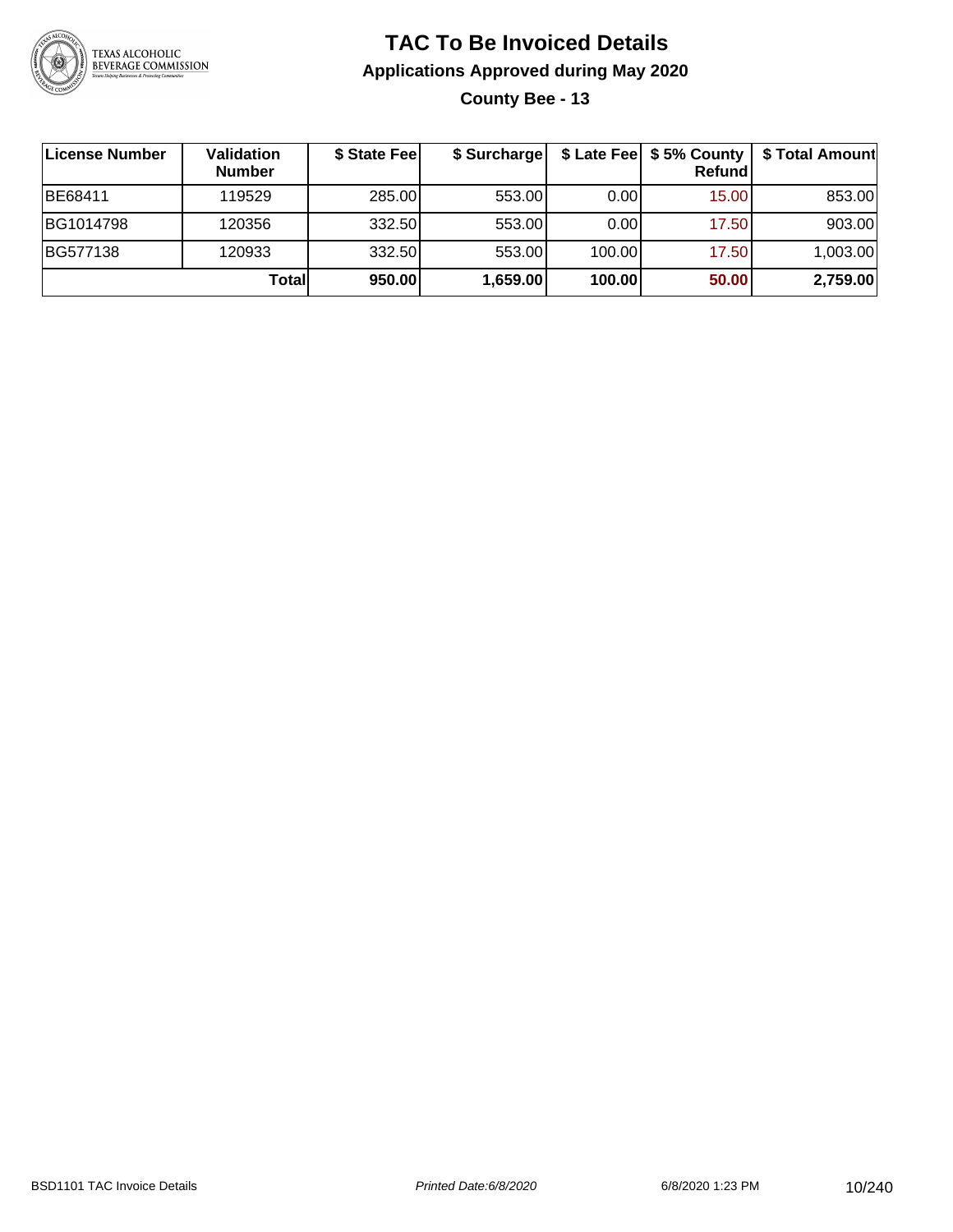

### **TAC To Be Invoiced Details Applications Approved during May 2020 County Bell - 14**

| <b>License Number</b> | Validation<br><b>Number</b> | \$ State Fee | \$ Surcharge |        | \$ Late Fee   \$5% County<br><b>Refund</b> | \$ Total Amount |
|-----------------------|-----------------------------|--------------|--------------|--------|--------------------------------------------|-----------------|
| BF1088067             | 5200                        | 114.00       | 553.00       | 0.00   | 6.00                                       | 673.00          |
| BG1088385             | 5500                        | 332.50       | 553.00       | 0.00   | 17.50                                      | 903.00          |
| BQ1089366             | 5931                        | 114.00       | 553.00       | 0.00   | 6.00                                       | 673.00          |
| BQ1088750             | 5968                        | 114.00       | 553.00       | 0.00   | 6.00                                       | 673.00          |
| BF1088153             | 5983                        | 114.00       | 553.00       | 0.00   | 6.00                                       | 673.00          |
| BI535409              | 119418                      | 38.00        | 278.00       | 0.00   | 2.00                                       | 318.00          |
| BQ1013204             | 119548                      | 114.00       | 553.00       | 0.00   | 6.00                                       | 673.00          |
| BE430791              | 119662                      | 285.00       | 553.00       | 0.00   | 15.00                                      | 853.00          |
| BG1013641             | 119921                      | 332.50       | 553.00       | 0.00   | 17.50                                      | 903.00          |
| BQ873064              | 119986                      | 114.00       | 553.00       | 0.00   | 6.00                                       | 673.00          |
| BG945430              | 120039                      | 332.50       | 553.00       | 0.00   | 17.50                                      | 903.00          |
| BQ943703              | 120061                      | 114.00       | 553.00       | 0.00   | 6.00                                       | 673.00          |
| BF1015611             | 120300                      | 114.00       | 553.00       | 0.00   | 6.00                                       | 673.00          |
| BQ657861              | 121095                      | 114.00       | 553.00       | 100.00 | 6.00                                       | 773.00          |
| BG1016757             | 121348                      | 332.50       | 553.00       | 0.00   | 17.50                                      | 903.00          |
| BQ630212              | 121486                      | 114.00       | 553.00       | 0.00   | 6.00                                       | 673.00          |
| BQ808789              | 121486                      | 114.00       | 553.00       | 0.00   | 6.00                                       | 673.00          |
| BQ1017421             | 121550                      | 114.00       | 553.00       | 0.00   | 6.00                                       | 673.00          |
| BQ947438              | 121722                      | 114.00       | 553.00       | 0.00   | 6.00                                       | 673.00          |
| BG691666              | 121835                      | 332.50       | 553.00       | 100.00 | 17.50                                      | 1,003.00        |
| BQ874751              | 121852                      | 114.00       | 553.00       | 0.00   | 6.00                                       | 673.00          |
| BE191587              | 121944                      | 285.00       | 553.00       | 0.00   | 15.00                                      | 853.00          |
| BQ1015520             | 122075                      | 114.00       | 553.00       | 0.00   | 6.00                                       | 673.00          |
| BQ750436              | 122361                      | 114.00       | 553.00       | 0.00   | 6.00                                       | 673.00          |
| BF535093              | 122370                      | 114.00       | 553.00       | 0.00   | 6.00                                       | 673.00          |
| BG948680              | 122492                      | 332.50       | 553.00       | 0.00   | 17.50                                      | 903.00          |
| BG943819              | 122572                      | 332.50       | 553.00       | 100.00 | 17.50                                      | 1,003.00        |
| BQ809554              | 122782                      | 114.00       | 553.00       | 0.00   | 6.00                                       | 673.00          |
| BQ809556              | 122782                      | 114.00       | 553.00       | 0.00   | 6.00                                       | 673.00          |
| BQ946017              | 122782                      | 114.00       | 553.00       | 0.00   | 6.00                                       | 673.00          |
| BQ602399              | 122819                      | 114.00       | 553.00       | 0.00   | 6.00                                       | 673.00          |
| BQ949318              | 122889                      | 114.00       | 553.00       | 0.00   | 6.00                                       | 673.00          |
| BF308816              | 123613                      | 114.00       | 553.00       | 0.00   | 6.00                                       | 673.00          |
| BB223736              | 511155                      | 570.00       | 701.00       | 0.00   | 30.00                                      | 1,301.00        |
| BI223737              | 511155                      | 38.00        | 278.00       | 0.00   | 2.00                                       | 318.00          |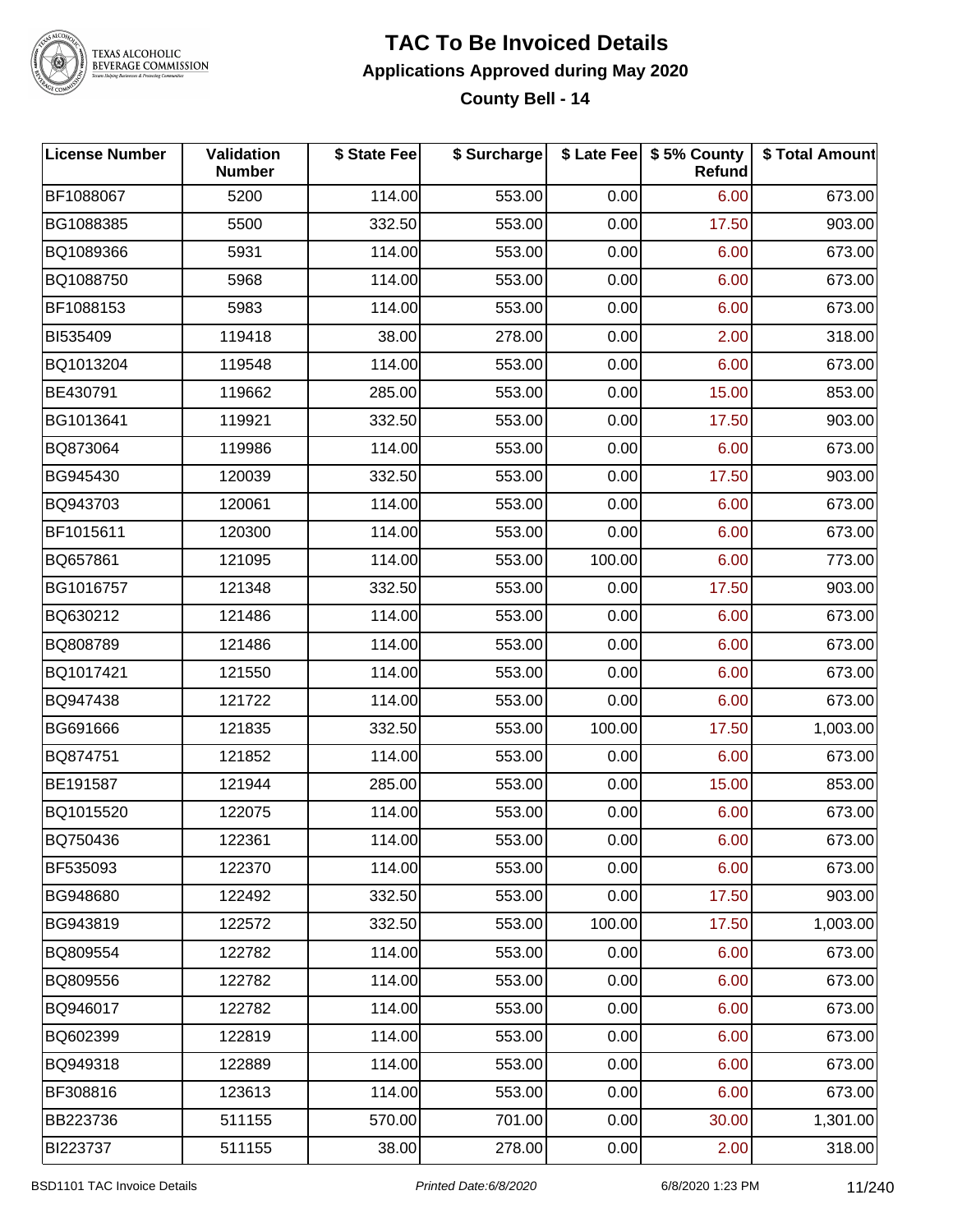| License Number | <b>Validation</b><br><b>Number</b> | \$ State Fee |           |        | Refundl           | \$ Surcharge   \$ Late Fee   \$5% County   \$ Total Amount |
|----------------|------------------------------------|--------------|-----------|--------|-------------------|------------------------------------------------------------|
| BQ751147       | 512351                             | 114.00       | 553.001   | 0.001  | 6.00 <sub>1</sub> | 673.00                                                     |
|                | Totall                             | 6,279.50     | 19,506.00 | 300.00 | 330.50            | 26,416.00                                                  |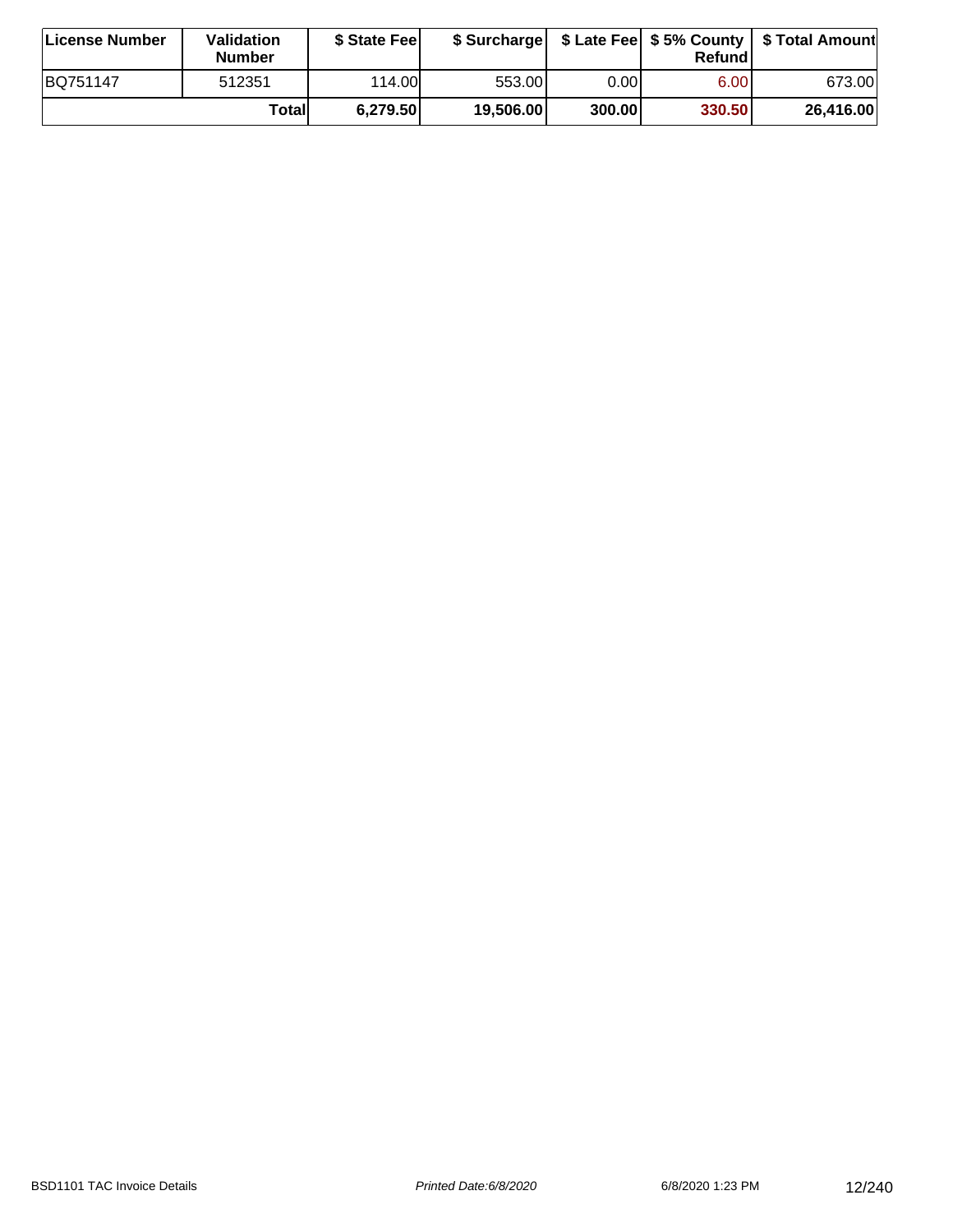

TEXAS ALCOHOLIC<br>BEVERAGE COMMISSION

### **TAC To Be Invoiced Details Applications Approved during May 2020 County Bexar - 15**

| <b>License Number</b> | Validation<br><b>Number</b> | \$ State Fee | \$ Surcharge |        | \$ Late Fee   \$5% County<br><b>Refund</b> | \$ Total Amount |
|-----------------------|-----------------------------|--------------|--------------|--------|--------------------------------------------|-----------------|
| BQ1087524             | 5375                        | 114.00       | 553.00       | 0.00   | 6.00                                       | 673.00          |
| BG1088084             | 5849                        | 1,900.00     | 553.00       | 0.00   | 100.00                                     | 2,553.00        |
| BQ1087734             | 6020                        | 114.00       | 553.00       | 0.00   | 6.00                                       | 673.00          |
| BQ1089681             | 6468                        | 114.00       | 553.00       | 0.00   | 6.00                                       | 673.00          |
| BG1089884             | 6469                        | 1,900.00     | 553.00       | 0.00   | 100.00                                     | 2,553.00        |
| BQ1065911             | 6481                        | 114.00       | 553.00       | 0.00   | 6.00                                       | 673.00          |
| BF1007212             | 115565                      | 114.00       | 553.00       | 100.00 | 6.00                                       | 773.00          |
| BG489518              | 117570                      | 1,425.00     | 553.00       | 0.00   | 75.00                                      | 2,053.00        |
| BQ511934              | 118797                      | 114.00       | 553.00       | 100.00 | 6.00                                       | 773.00          |
| BQ577317              | 118941                      | 114.00       | 553.00       | 0.00   | 6.00                                       | 673.00          |
| BQ557054              | 118945                      | 114.00       | 553.00       | 0.00   | 6.00                                       | 673.00          |
| BQ575464              | 118946                      | 114.00       | 553.00       | 0.00   | 6.00                                       | 673.00          |
| BQ430465              | 118955                      | 114.00       | 553.00       | 0.00   | 6.00                                       | 673.00          |
| BQ514443              | 119033                      | 114.00       | 553.00       | 0.00   | 6.00                                       | 673.00          |
| BQ625456              | 119071                      | 114.00       | 553.00       | 0.00   | 6.00                                       | 673.00          |
| BG266529              | 119156                      | 1,425.00     | 553.00       | 0.00   | 75.00                                      | 2,053.00        |
| BL266529              | 119156                      | 475.00       | 327.00       | 0.00   | 25.00                                      | 827.00          |
| BF745728              | 119221                      | 114.00       | 553.00       | 0.00   | 6.00                                       | 673.00          |
| BQ492320              | 119246                      | 114.00       | 553.00       | 0.00   | 6.00                                       | 673.00          |
| BQ690922              | 119270                      | 114.00       | 553.00       | 0.00   | 6.00                                       | 673.00          |
| BQ870227              | 119270                      | 114.00       | 553.00       | 0.00   | 6.00                                       | 673.00          |
| BG531733              | 119271                      | 1,425.00     | 553.00       | 0.00   | 75.00                                      | 2,053.00        |
| BG263703              | 119280                      | 1,425.00     | 553.00       | 0.00   | 75.00                                      | 2,053.00        |
| BG410089              | 119303                      | 1,425.00     | 553.00       | 0.00   | 75.00                                      | 2,053.00        |
| BL410089              | 119303                      | 475.00       | 327.00       | 0.00   | 25.00                                      | 827.00          |
| BG556193              | 119519                      | 1,425.00     | 553.00       | 0.00   | 75.00                                      | 2,053.00        |
| BF626939              | 119582                      | 114.00       | 553.00       | 0.00   | 6.00                                       | 673.00          |
| BG555798              | 119603                      | 1,425.00     | 553.00       | 0.00   | 75.00                                      | 2,053.00        |
| BQ944076              | 119643                      | 114.00       | 553.00       | 0.00   | 6.00                                       | 673.00          |
| BQ944180              | 119643                      | 114.00       | 553.00       | 0.00   | 6.00                                       | 673.00          |
| BG411763              | 119647                      | 1,425.00     | 553.00       | 0.00   | 75.00                                      | 2,053.00        |
| BG533830              | 119648                      | 1,425.00     | 553.00       | 0.00   | 75.00                                      | 2,053.00        |
| BL533830              | 119648                      | 475.00       | 327.00       | 0.00   | 25.00                                      | 827.00          |
| BG939843              | 119728                      | 1,425.00     | 553.00       | 100.00 | 75.00                                      | 2,153.00        |
| BG939844              | 119728                      | 1,425.00     | 553.00       | 100.00 | 75.00                                      | 2,153.00        |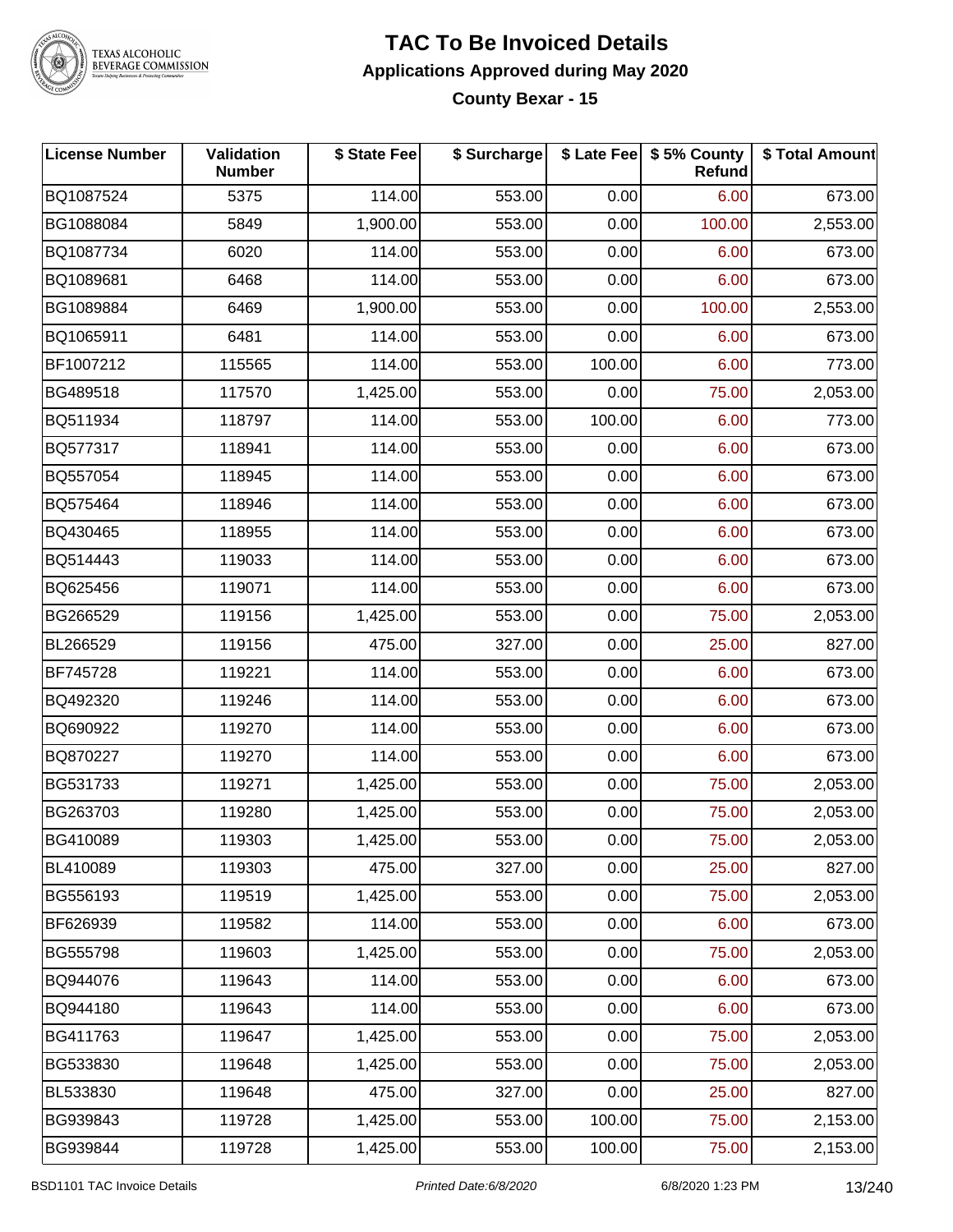| <b>License Number</b> | Validation<br><b>Number</b> | \$ State Fee | \$ Surcharge |        | \$ Late Fee   \$5% County<br>Refund | \$ Total Amount |
|-----------------------|-----------------------------|--------------|--------------|--------|-------------------------------------|-----------------|
| BG939857              | 119728                      | 1,425.00     | 553.00       | 100.00 | 75.00                               | 2,153.00        |
| BG939860              | 119728                      | 1,425.00     | 553.00       | 100.00 | 75.00                               | 2,153.00        |
| BG577827              | 119800                      | 1,425.00     | 553.00       | 0.00   | 75.00                               | 2,053.00        |
| BL577827              | 119800                      | 475.00       | 327.00       | 0.00   | 25.00                               | 827.00          |
| BQ492573              | 119826                      | 114.00       | 553.00       | 0.00   | 6.00                                | 673.00          |
| BQ626904              | 119847                      | 114.00       | 553.00       | 0.00   | 6.00                                | 673.00          |
| BQ807565              | 119945                      | 114.00       | 553.00       | 0.00   | 6.00                                | 673.00          |
| BG660906              | 119982                      | 1,425.00     | 553.00       | 0.00   | 75.00                               | 2,053.00        |
| BG942769              | 120030                      | 1,425.00     | 553.00       | 0.00   | 75.00                               | 2,053.00        |
| BF1013851             | 120074                      | 114.00       | 553.00       | 0.00   | 6.00                                | 673.00          |
| BQ1013351             | 120078                      | 114.00       | 553.00       | 0.00   | 6.00                                | 673.00          |
| BG1012064             | 120115                      | 1,425.00     | 553.00       | 100.00 | 75.00                               | 2,153.00        |
| BG1013165             | 120206                      | 1,425.00     | 553.00       | 0.00   | 75.00                               | 2,053.00        |
| BQ243502              | 120253                      | 114.00       | 553.00       | 0.00   | 6.00                                | 673.00          |
| BG556535              | 120282                      | 1,425.00     | 553.00       | 0.00   | 75.00                               | 2,053.00        |
| BQ872806              | 120323                      | 114.00       | 553.00       | 0.00   | 6.00                                | 673.00          |
| BQ490560              | 120335                      | 114.00       | 553.00       | 0.00   | 6.00                                | 673.00          |
| BQ806443              | 120340                      | 114.00       | 553.00       | 0.00   | 6.00                                | 673.00          |
| BQ578520              | 120341                      | 114.00       | 553.00       | 0.00   | 6.00                                | 673.00          |
| BQ804115              | 120410                      | 114.00       | 553.00       | 0.00   | 6.00                                | 673.00          |
| BG804123              | 120476                      | 1,425.00     | 553.00       | 0.00   | 75.00                               | 2,053.00        |
| BQ578516              | 120517                      | 114.00       | 553.00       | 0.00   | 6.00                                | 673.00          |
| BQ306922              | 120600                      | 114.00       | 553.00       | 0.00   | 6.00                                | 673.00          |
| BG944018              | 120621                      | 1,425.00     | 553.00       | 0.00   | 75.00                               | 2,053.00        |
| BG746805              | 120638                      | 1,425.00     | 553.00       | 0.00   | 75.00                               | 2,053.00        |
| BG264488              | 120696                      | 1,425.00     | 553.00       | 0.00   | 75.00                               | 2,053.00        |
| BG274708              | 120733                      | 1,425.00     | 553.00       | 0.00   | 75.00                               | 2,053.00        |
| BG944730              | 120744                      | 1,425.00     | 553.00       | 0.00   | 75.00                               | 2,053.00        |
| BE133020              | 120755                      | 1,425.00     | 553.00       | 0.00   | 75.00                               | 2,053.00        |
| BE579540              | 120756                      | 1,425.00     | 553.00       | 0.00   | 75.00                               | 2,053.00        |
| BG625619              | 120791                      | 1,425.00     | 553.00       | 100.00 | 75.00                               | 2,153.00        |
| BQ492579              | 120874                      | 114.00       | 553.00       | 0.00   | 6.00                                | 673.00          |
| BG625884              | 120967                      | 1,425.00     | 553.00       | 0.00   | 75.00                               | 2,053.00        |
| BL625884              | 120967                      | 475.00       | 327.00       | 0.00   | 25.00                               | 827.00          |
| BE277592              | 120972                      | 1,425.00     | 553.00       | 0.00   | 75.00                               | 2,053.00        |
| BL277592              | 120972                      | 475.00       | 327.00       | 0.00   | 25.00                               | 827.00          |
| BF124626              | 120976                      | 114.00       | 553.00       | 0.00   | 6.00                                | 673.00          |
| BF207465              | 120976                      | 114.00       | 553.00       | 0.00   | 6.00                                | 673.00          |
| BF307460              | 120976                      | 114.00       | 553.00       | 0.00   | 6.00                                | 673.00          |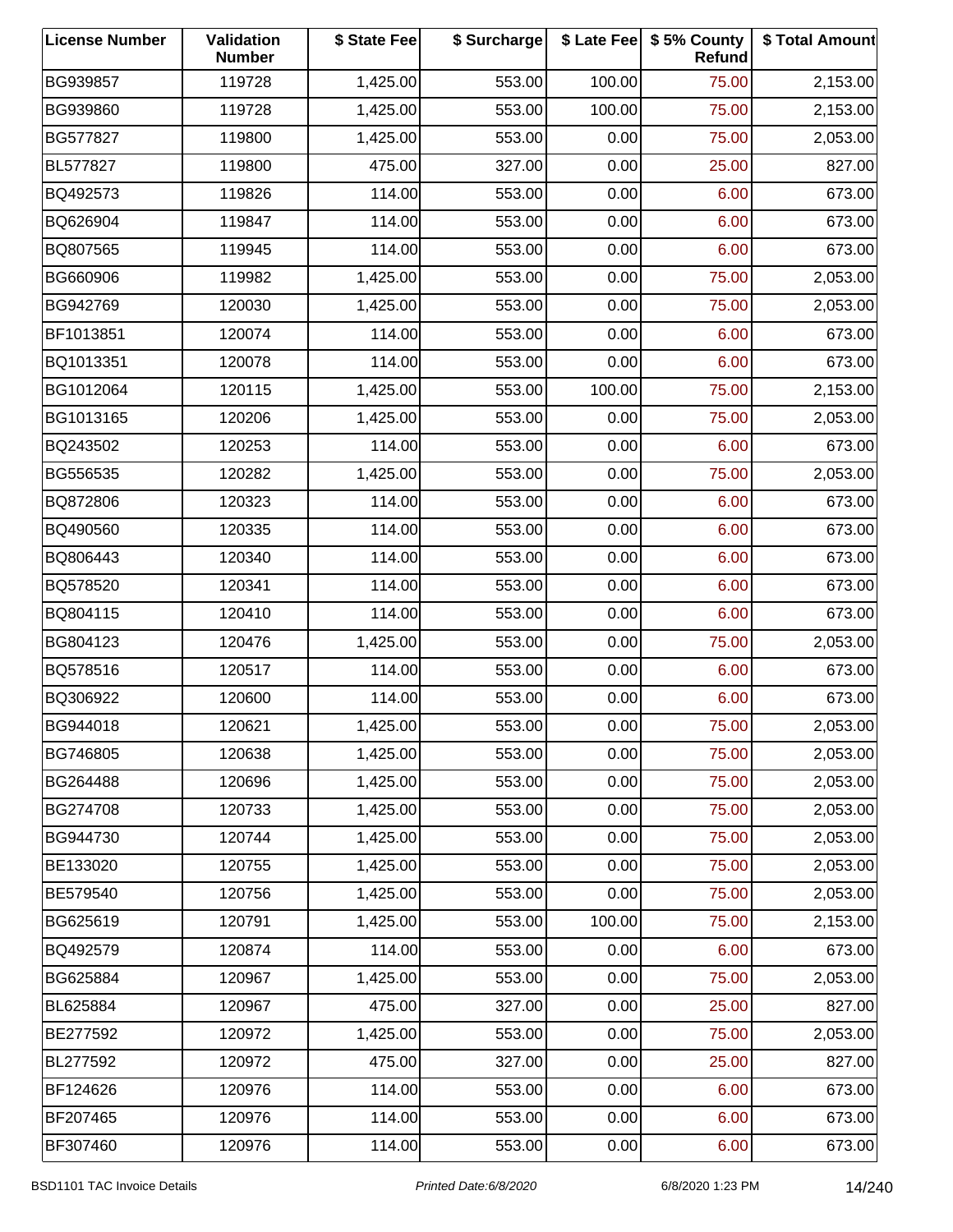| <b>License Number</b> | Validation<br><b>Number</b> | \$ State Fee | \$ Surcharge |        | \$ Late Fee   \$5% County<br>Refund | \$ Total Amount |
|-----------------------|-----------------------------|--------------|--------------|--------|-------------------------------------|-----------------|
| BF873079              | 120976                      | 114.00       | 553.00       | 0.00   | 6.00                                | 673.00          |
| BQ579942              | 120984                      | 114.00       | 553.00       | 0.00   | 6.00                                | 673.00          |
| BQ276039              | 120985                      | 114.00       | 553.00       | 0.00   | 6.00                                | 673.00          |
| BQ579941              | 120999                      | 114.00       | 553.00       | 0.00   | 6.00                                | 673.00          |
| BQ450806              | 121012                      | 114.00       | 553.00       | 0.00   | 6.00                                | 673.00          |
| BQ472995              | 121020                      | 114.00       | 553.00       | 0.00   | 6.00                                | 673.00          |
| BG317352              | 121021                      | 1,425.00     | 553.00       | 0.00   | 75.00                               | 2,053.00        |
| BG1015116             | 121070                      | 1,425.00     | 553.00       | 0.00   | 75.00                               | 2,053.00        |
| BL1015116             | 121070                      | 475.00       | 327.00       | 0.00   | 25.00                               | 827.00          |
| BG1015394             | 121287                      | 1,425.00     | 553.00       | 0.00   | 75.00                               | 2,053.00        |
| BP1015394             | 121287                      | 950.00       | 426.00       | 0.00   | 50.00                               | 1,426.00        |
| BG535770              | 121331                      | 1,425.00     | 553.00       | 0.00   | 75.00                               | 2,053.00        |
| BF943075              | 121334                      | 114.00       | 553.00       | 0.00   | 6.00                                | 673.00          |
| BQ296386              | 121425                      | 114.00       | 553.00       | 0.00   | 6.00                                | 673.00          |
| BG255594              | 121436                      | 1,425.00     | 553.00       | 0.00   | 75.00                               | 2,053.00        |
| BF872214              | 121491                      | 114.00       | 553.00       | 0.00   | 6.00                                | 673.00          |
| BQ694595              | 121522                      | 114.00       | 553.00       | 0.00   | 6.00                                | 673.00          |
| BQ695087              | 121523                      | 114.00       | 553.00       | 0.00   | 6.00                                | 673.00          |
| BG476802              | 121543                      | 1,425.00     | 553.00       | 0.00   | 75.00                               | 2,053.00        |
| BQ722712              | 121552                      | 114.00       | 553.00       | 0.00   | 6.00                                | 673.00          |
| BQ722722              | 121554                      | 114.00       | 553.00       | 0.00   | 6.00                                | 673.00          |
| BQ286497              | 121562                      | 114.00       | 553.00       | 0.00   | 6.00                                | 673.00          |
| BG870858              | 121608                      | 1,425.00     | 553.00       | 0.00   | 75.00                               | 2,053.00        |
| BQ723031              | 121634                      | 114.00       | 553.00       | 0.00   | 6.00                                | 673.00          |
| BQ723033              | 121635                      | 114.00       | 553.00       | 0.00   | 6.00                                | 673.00          |
| BQ662015              | 121646                      | 114.00       | 553.00       | 0.00   | 6.00                                | 673.00          |
| BQ807340              | 121656                      | 114.00       | 553.00       | 0.00   | 6.00                                | 673.00          |
| BG577786              | 121671                      | 1,425.00     | 553.00       | 100.00 | 75.00                               | 2,153.00        |
| BQ723191              | 121681                      | 114.00       | 553.00       | 0.00   | 6.00                                | 673.00          |
| BQ265860              | 121710                      | 114.00       | 553.00       | 0.00   | 6.00                                | 673.00          |
| BQ723531              | 121714                      | 114.00       | 553.00       | 0.00   | 6.00                                | 673.00          |
| BQ723532              | 121715                      | 114.00       | 553.00       | 0.00   | 6.00                                | 673.00          |
| BQ720485              | 121723                      | 114.00       | 553.00       | 100.00 | 6.00                                | 773.00          |
| BQ942492              | 121725                      | 114.00       | 553.00       | 100.00 | 6.00                                | 773.00          |
| BQ494774              | 121727                      | 114.00       | 553.00       | 0.00   | 6.00                                | 673.00          |
| BG1014664             | 121737                      | 1,425.00     | 553.00       | 0.00   | 75.00                               | 2,053.00        |
| BQ318019              | 121802                      | 114.00       | 553.00       | 0.00   | 6.00                                | 673.00          |
| BQ694086              | 121830                      | 114.00       | 553.00       | 0.00   | 6.00                                | 673.00          |
| BQ494098              | 121838                      | 114.00       | 553.00       | 0.00   | 6.00                                | 673.00          |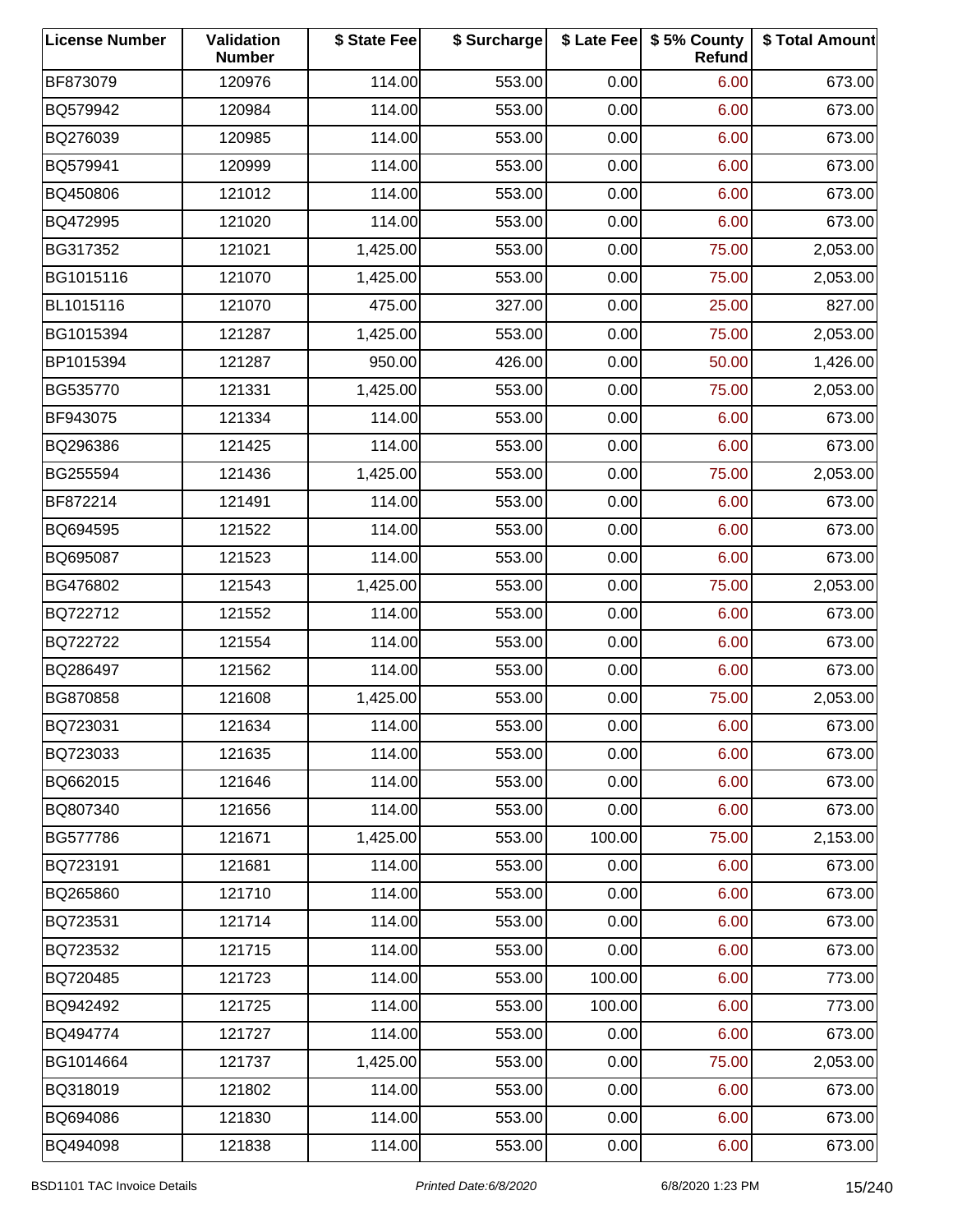| <b>License Number</b> | Validation<br><b>Number</b> | \$ State Fee | \$ Surcharge |        | \$ Late Fee   \$5% County<br>Refund | \$ Total Amount |
|-----------------------|-----------------------------|--------------|--------------|--------|-------------------------------------|-----------------|
| BQ724006              | 121986                      | 114.00       | 553.00       | 0.00   | 6.00                                | 673.00          |
| BQ724216              | 121990                      | 114.00       | 553.00       | 0.00   | 6.00                                | 673.00          |
| BQ722522              | 122146                      | 114.00       | 553.00       | 0.00   | 6.00                                | 673.00          |
| BG1014767             | 122212                      | 1,425.00     | 553.00       | 0.00   | 75.00                               | 2,053.00        |
| BG557066              | 122221                      | 1,425.00     | 553.00       | 0.00   | 75.00                               | 2,053.00        |
| BG748088              | 122310                      | 1,425.00     | 553.00       | 0.00   | 75.00                               | 2,053.00        |
| BG245133              | 122437                      | 1,425.00     | 553.00       | 0.00   | 75.00                               | 2,053.00        |
| BF748742              | 122475                      | 114.00       | 553.00       | 0.00   | 6.00                                | 673.00          |
| BG1019218             | 122489                      | 1,425.00     | 553.00       | 0.00   | 75.00                               | 2,053.00        |
| BP1019218             | 122489                      | 950.00       | 426.00       | 0.00   | 50.00                               | 1,426.00        |
| BQ724575              | 122503                      | 114.00       | 553.00       | 0.00   | 6.00                                | 673.00          |
| BQ1019789             | 122504                      | 114.00       | 553.00       | 0.00   | 6.00                                | 673.00          |
| BG724760              | 122513                      | 1,425.00     | 553.00       | 0.00   | 75.00                               | 2,053.00        |
| BG721536              | 122590                      | 1,425.00     | 553.00       | 100.00 | 75.00                               | 2,153.00        |
| BG721534              | 122592                      | 1,425.00     | 553.00       | 100.00 | 75.00                               | 2,153.00        |
| BG721535              | 122596                      | 1,425.00     | 553.00       | 100.00 | 75.00                               | 2,153.00        |
| BG721746              | 122598                      | 1,425.00     | 553.00       | 0.00   | 75.00                               | 2,053.00        |
| BG721901              | 122600                      | 1,425.00     | 553.00       | 0.00   | 75.00                               | 2,053.00        |
| BG557065              | 122603                      | 1,425.00     | 553.00       | 0.00   | 75.00                               | 2,053.00        |
| BG298207              | 122634                      | 1,425.00     | 553.00       | 0.00   | 75.00                               | 2,053.00        |
| BQ1016001             | 122684                      | 114.00       | 553.00       | 0.00   | 6.00                                | 673.00          |
| BQ947611              | 122782                      | 114.00       | 553.00       | 0.00   | 6.00                                | 673.00          |
| BQ947843              | 122782                      | 114.00       | 553.00       | 0.00   | 6.00                                | 673.00          |
| BQ948437              | 122782                      | 114.00       | 553.00       | 0.00   | 6.00                                | 673.00          |
| BQ948515              | 122782                      | 114.00       | 553.00       | 0.00   | 6.00                                | 673.00          |
| BQ948923              | 122782                      | 114.00       | 553.00       | 0.00   | 6.00                                | 673.00          |
| BQ811731              | 122891                      | 114.00       | 553.00       | 0.00   | 6.00                                | 673.00          |
| BQ1020046             | 122941                      | 114.00       | 553.00       | 0.00   | 6.00                                | 673.00          |
| BQ1016282             | 122958                      | 114.00       | 553.00       | 0.00   | 6.00                                | 673.00          |
| BG874780              | 122959                      | 1,425.00     | 553.00       | 0.00   | 75.00                               | 2,053.00        |
| BQ557303              | 123298                      | 114.00       | 553.00       | 100.00 | 6.00                                | 773.00          |
| BF140580              | 123613                      | 114.00       | 553.00       | 0.00   | 6.00                                | 673.00          |
| BF538715              | 123613                      | 114.00       | 553.00       | 0.00   | 6.00                                | 673.00          |
| BF661495              | 123613                      | 114.00       | 553.00       | 0.00   | 6.00                                | 673.00          |
| BQ861412              | 505666                      | 114.00       | 553.00       | 0.00   | 6.00                                | 673.00          |
| BG219666              | 510353                      | 1,425.00     | 553.00       | 0.00   | 75.00                               | 2,053.00        |
| BQ717390              | 511022                      | 114.00       | 553.00       | 100.00 | 6.00                                | 773.00          |
| BF657752              | 511057                      | 114.00       | 553.00       | 0.00   | 6.00                                | 673.00          |
| BQ655085              | 511062                      | 114.00       | 553.00       | 0.00   | 6.00                                | 673.00          |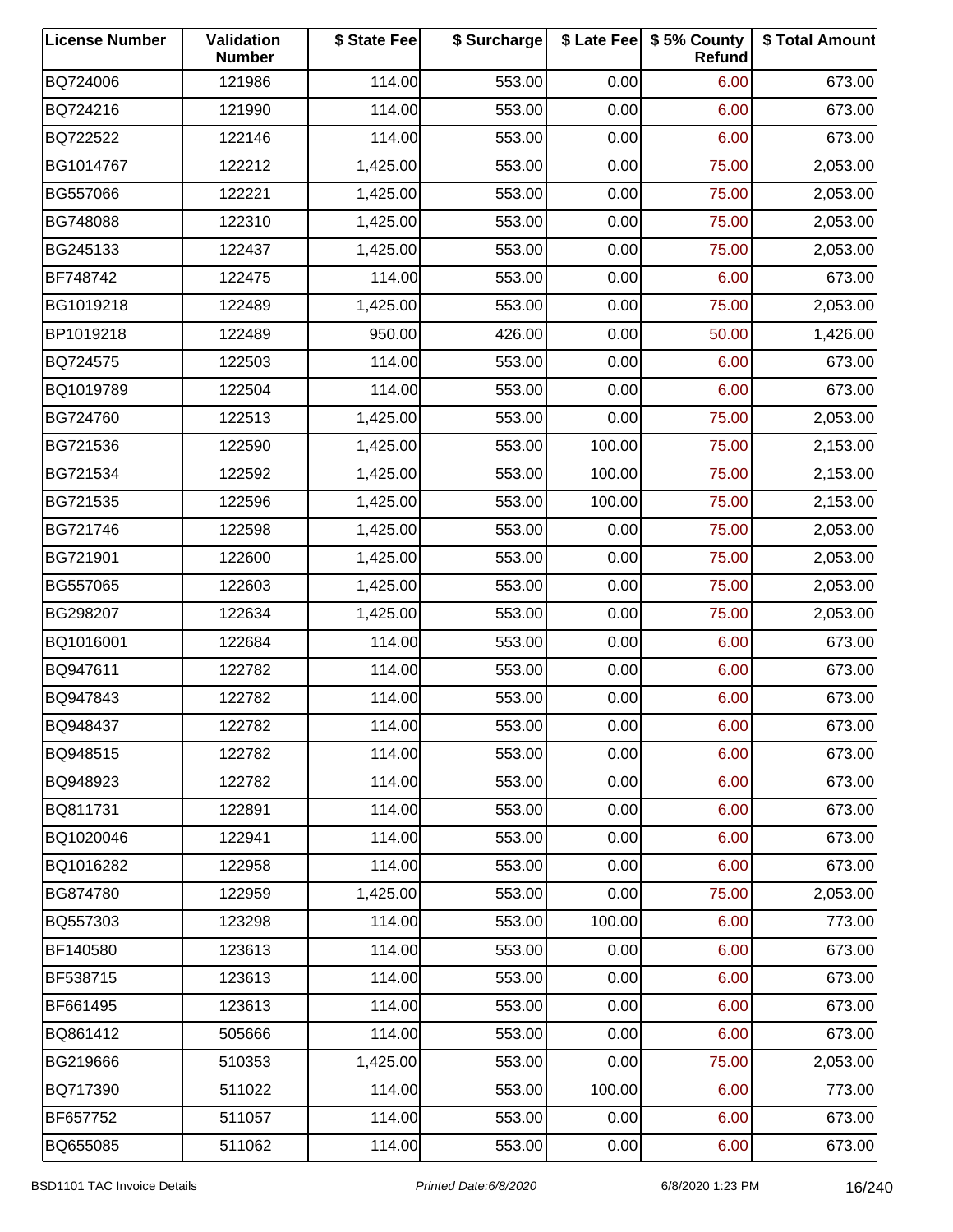| <b>License Number</b> | <b>Validation</b><br><b>Number</b> | \$ State Fee | \$ Surcharge | \$ Late Fee | \$5% County<br>Refund | \$ Total Amount |
|-----------------------|------------------------------------|--------------|--------------|-------------|-----------------------|-----------------|
| BQ514077              | 511150                             | 114.00       | 553.00       | 0.00        | 6.00                  | 673.00          |
| BG429631              | 511152                             | 1,425.00     | 553.00       | 0.00        | 75.00                 | 2,053.00        |
| BF941833              | 511314                             | 114.00       | 553.00       | 0.00        | 6.00                  | 673.00          |
| BQ747147              | 511350                             | 114.00       | 553.00       | 0.00        | 6.00                  | 673.00          |
| BF556544              | 511465                             | 114.00       | 553.00       | 0.00        | 6.00                  | 673.00          |
| BF872400              | 512293                             | 114.00       | 553.00       | 0.00        | 6.00                  | 673.00          |
| BG870503              | 512602                             | 1,425.00     | 553.00       | 0.00        | 75.00                 | 2,053.00        |
| BG944132              | 512691                             | 1,425.00     | 553.00       | 0.00        | 75.00                 | 2,053.00        |
| BG316744              | 512805                             | 1,425.00     | 553.00       | 100.00      | 75.00                 | 2,153.00        |
| BL316744              | 512805                             | 475.00       | 327.00       | 100.00      | 25.00                 | 927.00          |
| BF220674              | 513099                             | 114.00       | 553.00       | 0.00        | 6.00                  | 673.00          |
| BQ947099              | 513133                             | 114.00       | 553.00       | 0.00        | 6.00                  | 673.00          |
| BQ990521              | 520390                             | 114.00       | 553.00       | 0.00        | 6.00                  | 673.00          |
|                       | <b>Total</b>                       | 102,980.00   | 89,183.00    | 1,800.00    | 5,420.00              | 199,383.00      |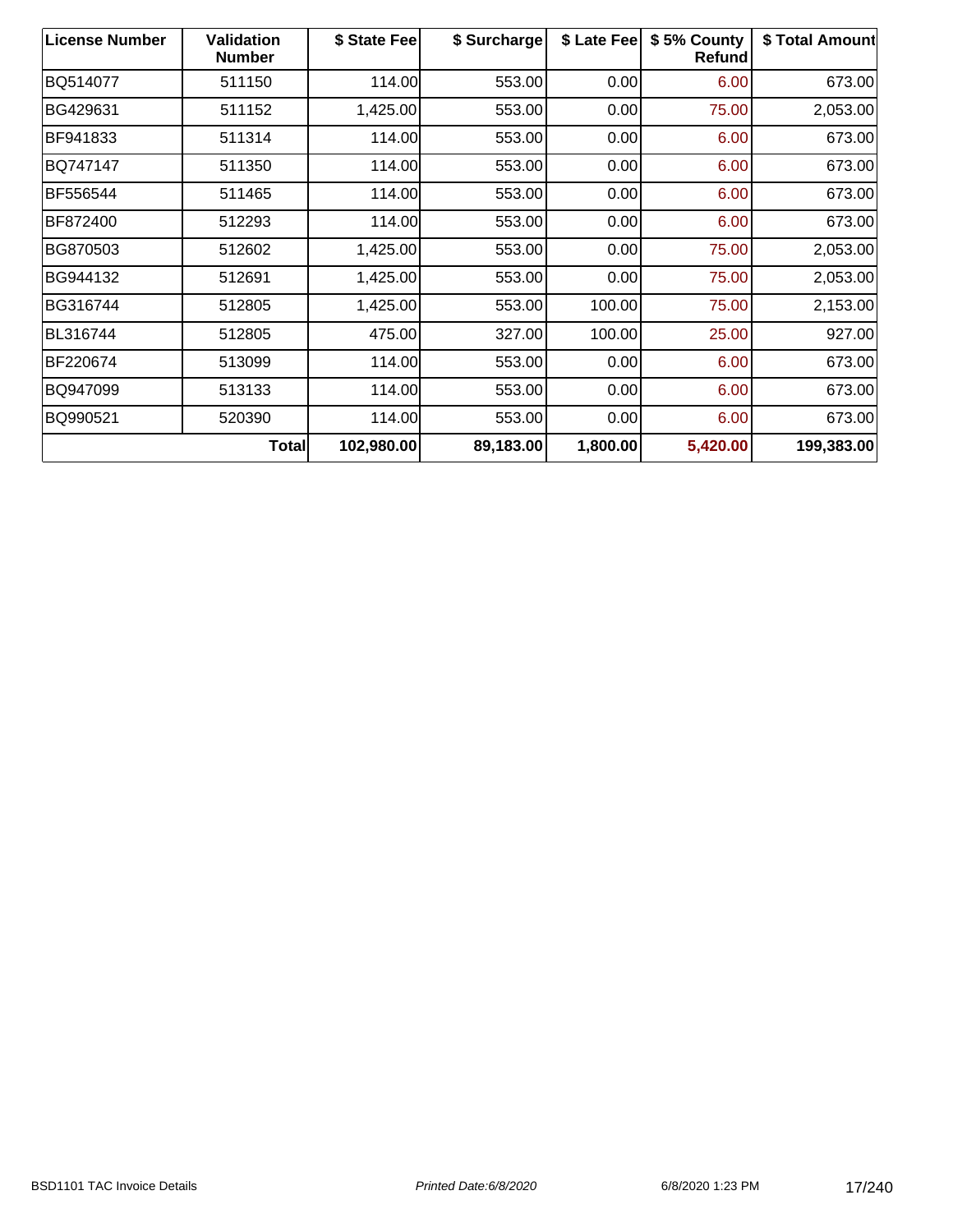

**County Blanco - 16**

| ∣License Number | Validation<br><b>Number</b> | \$ State Fee | \$ Surcharge |      | Refundl | \$ Late Fee   \$5% County   \$ Total Amount |
|-----------------|-----------------------------|--------------|--------------|------|---------|---------------------------------------------|
| BA628906        | 119909                      | 1,425.00     | 651.00       | 0.00 | 75.00   | 2,151.00                                    |
| BG1015524       | 119981                      | 332.50       | 553.00       | 0.00 | 17.50   | 903.00                                      |
| BG944174        | 122462                      | 332.50       | 553.00       | 0.00 | 17.50   | 903.00                                      |
|                 | <b>Total</b>                | 2,090.00     | 1,757.00     | 0.00 | 110.00  | 3,957.00                                    |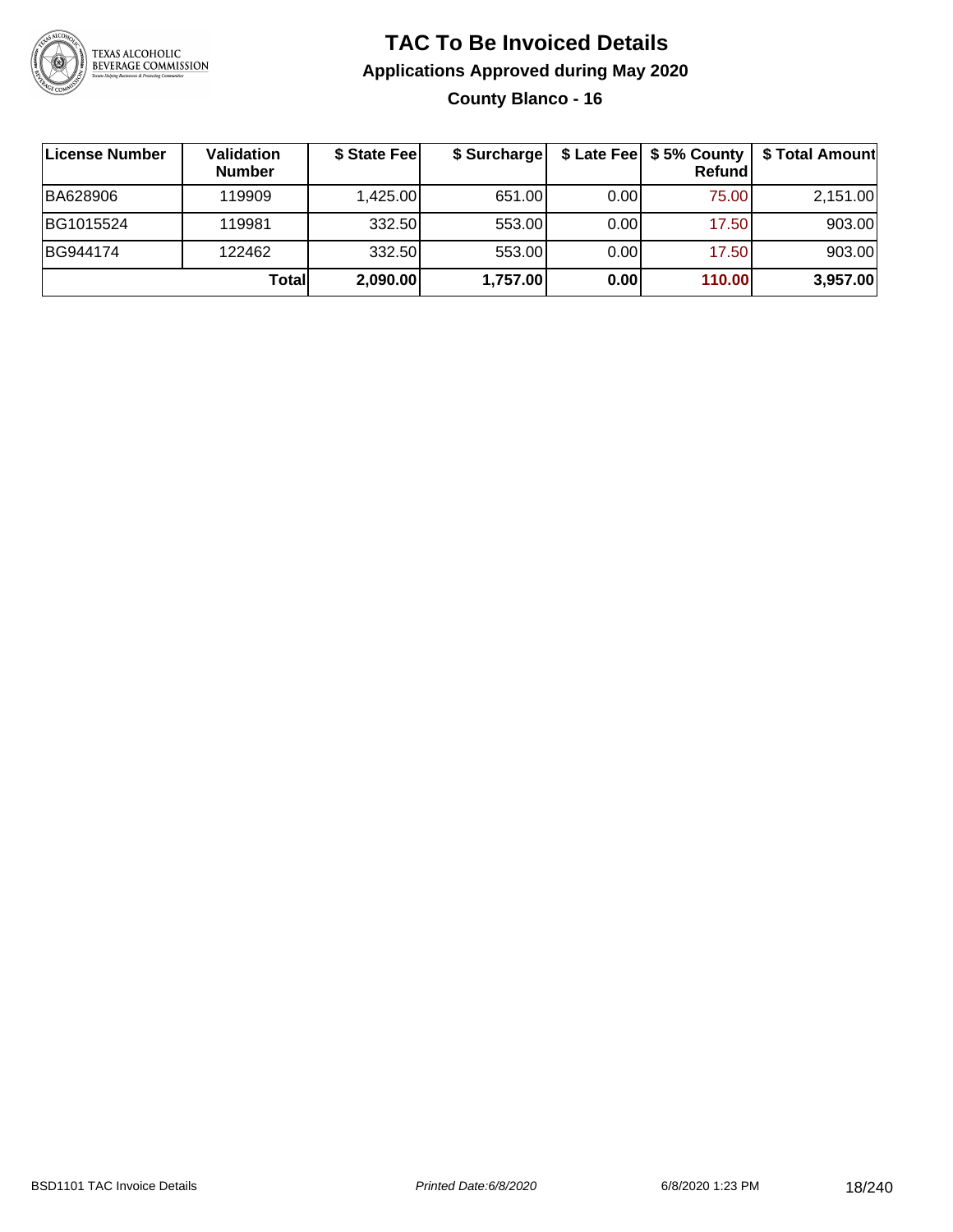

### **TAC To Be Invoiced Details Applications Approved during May 2020 County Bosque - 18**

| ∣License Number | Validation<br><b>Number</b> | \$ State Fee | \$ Surcharge |      | Refundl | \$ Late Fee   \$5% County   \$ Total Amount |
|-----------------|-----------------------------|--------------|--------------|------|---------|---------------------------------------------|
| <b>BF124219</b> | 120467                      | 114.00L      | 553.00       | 0.00 | 6.00    | 673.00                                      |
| BQ1018378       | 121465                      | 114.00       | 553.00       | 0.00 | 6.00    | 673.00                                      |
| BQ724219        | 122030                      | 114.00       | 553.00       | 0.00 | 6.00    | 673.00                                      |
|                 | Totall                      | 342.00       | 1,659.00     | 0.00 | 18.00   | 2,019.00                                    |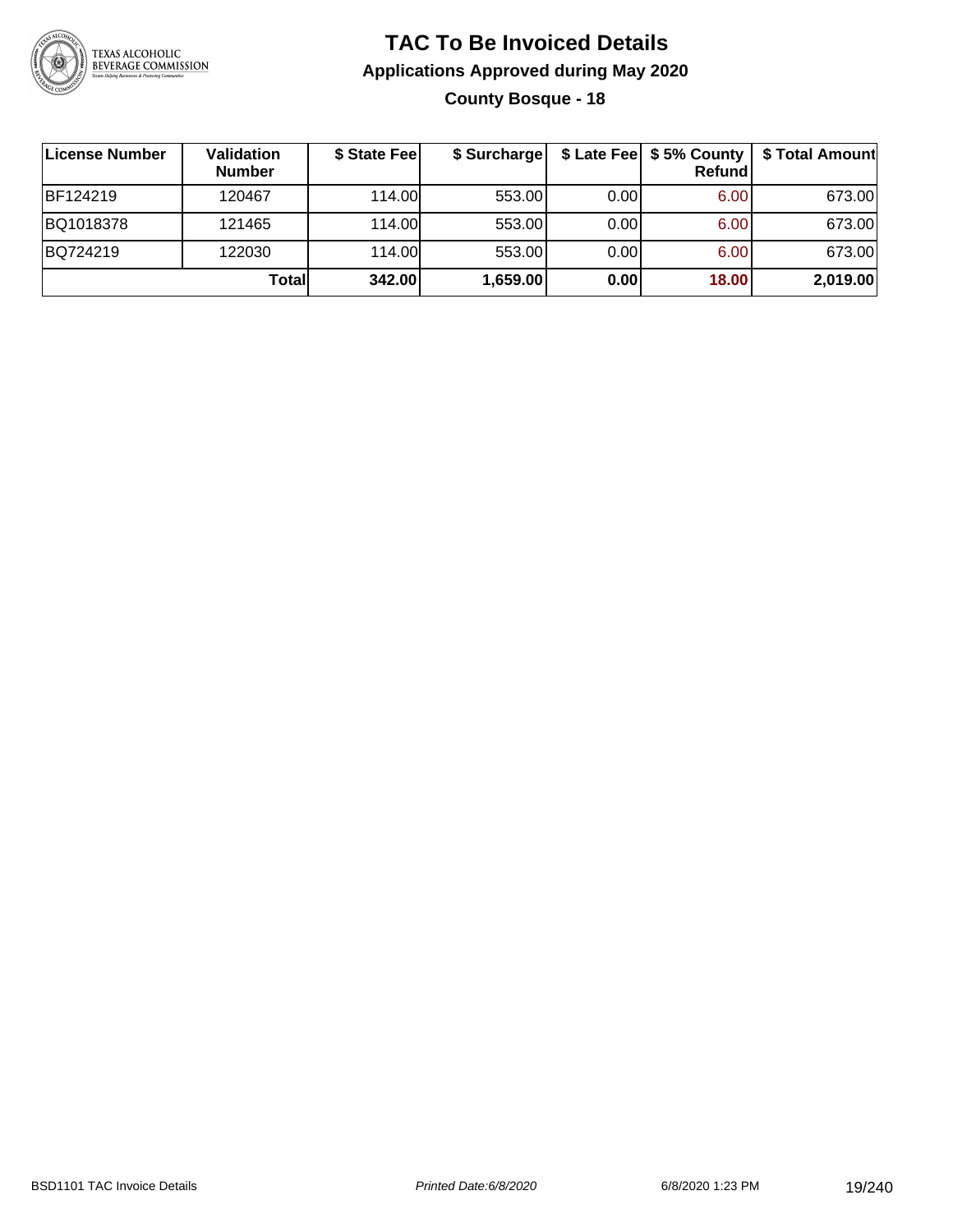

**County Bowie - 19**

| License Number | <b>Validation</b><br><b>Number</b> | \$ State Feel |        |      | Refundl | \$ Surcharge   \$ Late Fee   \$5% County   \$ Total Amount |
|----------------|------------------------------------|---------------|--------|------|---------|------------------------------------------------------------|
| BG1015952      | 122069                             | 332.50        | 553.00 | 0.00 | 17.50   | 903.00                                                     |
|                | Totall                             | 332.50        | 553.00 | 0.00 | 17.50   | 903.00                                                     |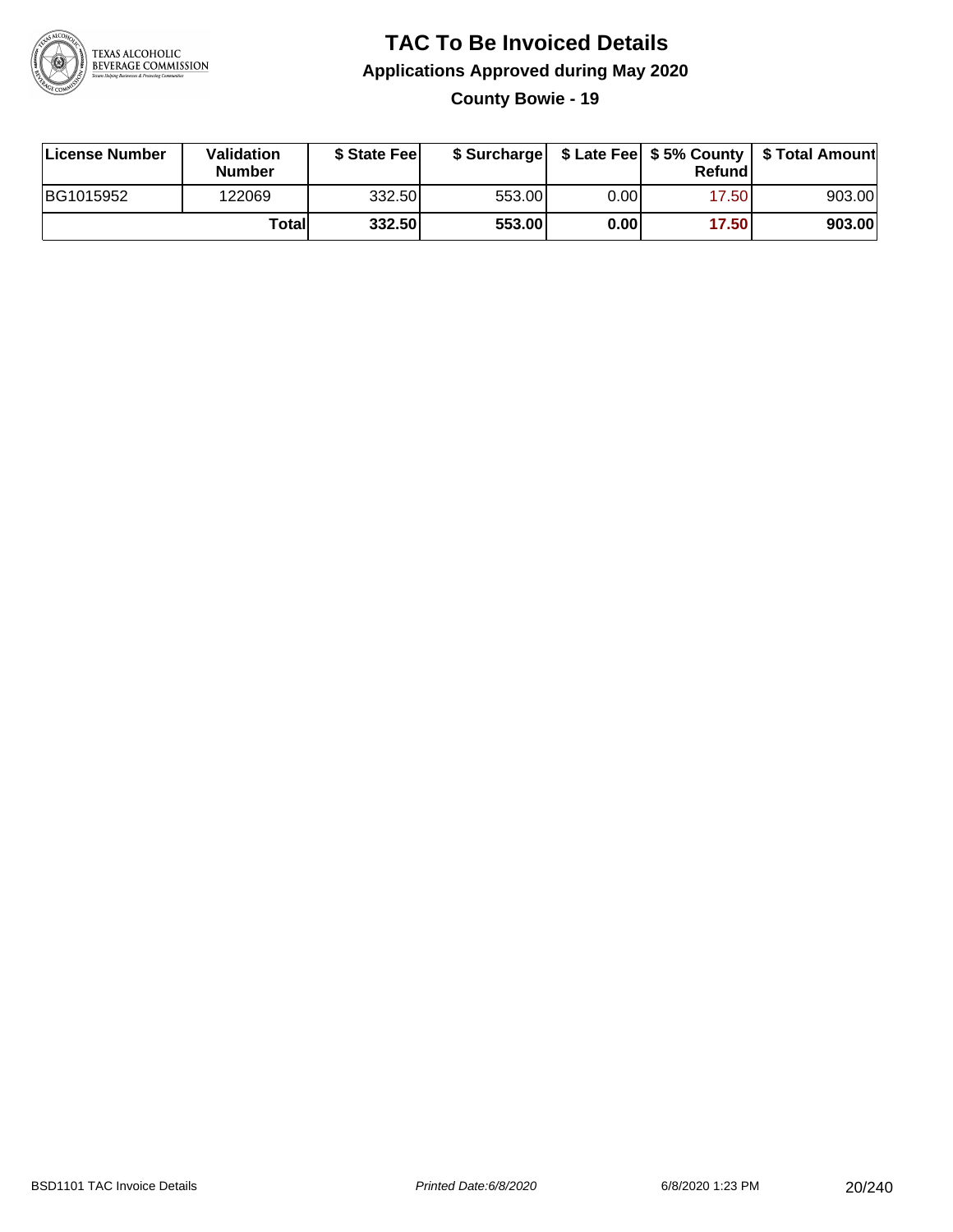

TEXAS ALCOHOLIC<br>BEVERAGE COMMISSION

### **TAC To Be Invoiced Details Applications Approved during May 2020 County Brazoria - 20**

| <b>License Number</b> | Validation<br><b>Number</b> | \$ State Fee | \$ Surcharge |        | \$ Late Fee   \$5% County<br>Refund | \$ Total Amount |
|-----------------------|-----------------------------|--------------|--------------|--------|-------------------------------------|-----------------|
| BG1087898             | 4381                        | 332.50       | 553.00       | 0.00   | 17.50                               | 903.00          |
| BE1088660             | 5511                        | 285.00       | 553.00       | 0.00   | 15.00                               | 853.00          |
| BQ1088489             | 5717                        | 114.00       | 553.00       | 0.00   | 6.00                                | 673.00          |
| BQ1088588             | 5768                        | 114.00       | 553.00       | 0.00   | 6.00                                | 673.00          |
| BQ1089788             | 6100                        | 114.00       | 553.00       | 0.00   | 6.00                                | 673.00          |
| BQ937508              | 116131                      | 114.00       | 553.00       | 0.00   | 6.00                                | 673.00          |
| BQ691245              | 118910                      | 114.00       | 553.00       | 0.00   | 6.00                                | 673.00          |
| BQ1014973             | 120227                      | 114.00       | 553.00       | 0.00   | 6.00                                | 673.00          |
| BF274653              | 120775                      | 114.00       | 553.00       | 0.00   | 6.00                                | 673.00          |
| BE578357              | 120982                      | 285.00       | 553.00       | 0.00   | 15.00                               | 853.00          |
| BF274706              | 121061                      | 114.00       | 553.00       | 0.00   | 6.00                                | 673.00          |
| BQ722636              | 121177                      | 114.00       | 553.00       | 0.00   | 6.00                                | 673.00          |
| BE749041              | 121179                      | 285.00       | 553.00       | 0.00   | 15.00                               | 853.00          |
| BQ286556              | 121183                      | 114.00       | 553.00       | 0.00   | 6.00                                | 673.00          |
| BE275109              | 121194                      | 285.00       | 553.00       | 0.00   | 15.00                               | 853.00          |
| BQ805798              | 121415                      | 114.00       | 553.00       | 0.00   | 6.00                                | 673.00          |
| BQ944840              | 121462                      | 114.00       | 553.00       | 0.00   | 6.00                                | 673.00          |
| BQ723608              | 121703                      | 114.00       | 553.00       | 0.00   | 6.00                                | 673.00          |
| BQ1018937             | 121846                      | 114.00       | 553.00       | 0.00   | 6.00                                | 673.00          |
| BQ806113              | 121974                      | 114.00       | 553.00       | 100.00 | 6.00                                | 773.00          |
| BF111431              | 122202                      | 114.00       | 553.00       | 0.00   | 6.00                                | 673.00          |
| BQ872761              | 122421                      | 114.00       | 553.00       | 0.00   | 6.00                                | 673.00          |
| BG943991              | 122841                      | 332.50       | 553.00       | 100.00 | 17.50                               | 1,003.00        |
| BQ873504              | 512435                      | 114.00       | 553.00       | 0.00   | 6.00                                | 673.00          |
| BE1015412             | 512671                      | 285.00       | 553.00       | 0.00   | 15.00                               | 853.00          |
|                       | Total                       | 4,142.00     | 13,825.00    | 200.00 | 218.00                              | 18,385.00       |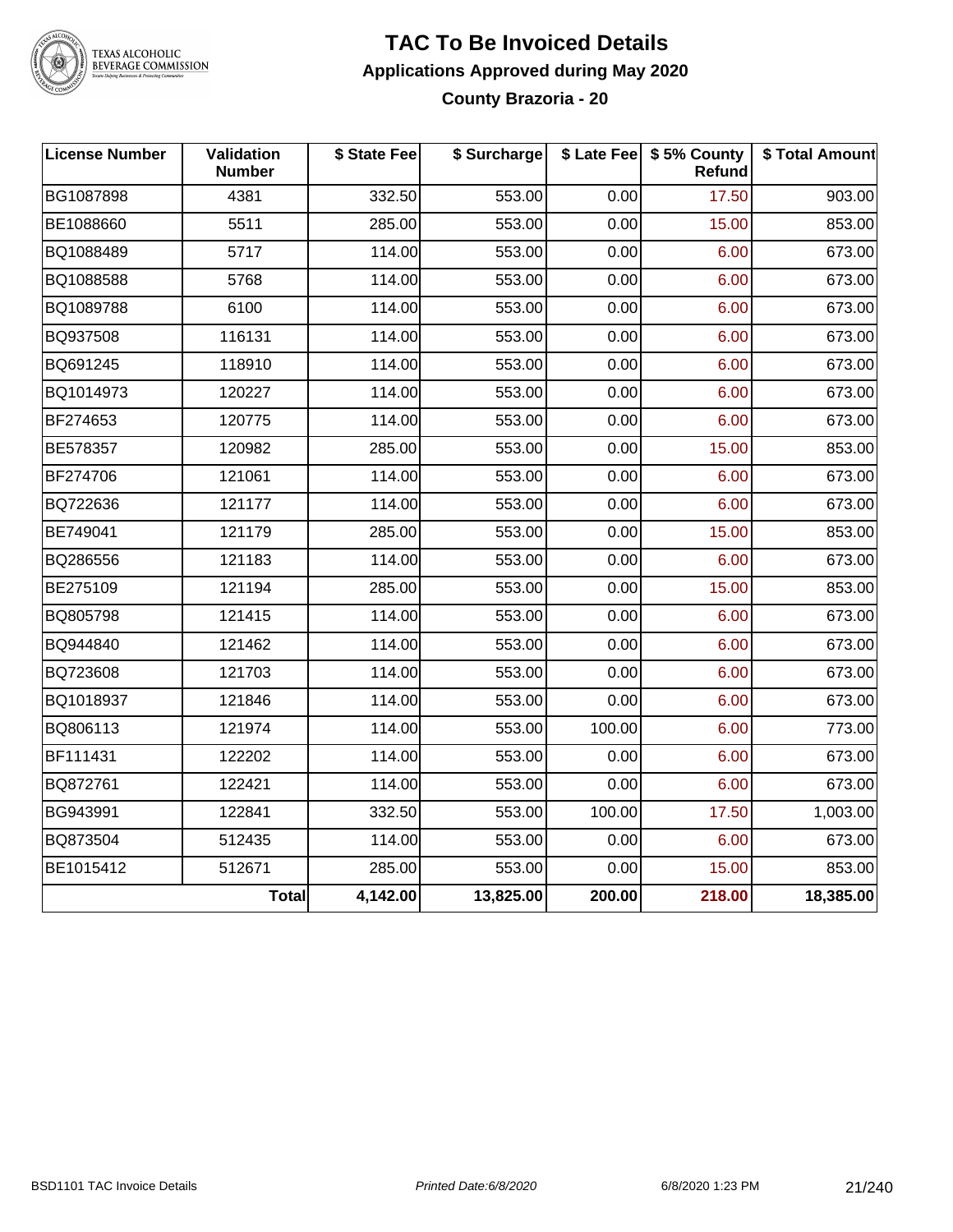

#### TEXAS ALCOHOLIC **BEVERAGE COMMISSION**

### **TAC To Be Invoiced Details Applications Approved during May 2020 County Brazos - 21**

**License Number Validation Number \$ State Fee \$ Surcharge \$ Late Fee \$ 5% County Refund \$ Total Amount** BQ1087866 5517 114.00 553.00 0.00 6.00 673.00 BF868327 119054 114.00 553.00 0.00 6.00 673.00 BG1013029 | 119191 | 332.50| 553.00| 0.00| 17.50| 903.00 BQ747283 119641 114.00 553.00 0.00 6.00 673.00 BG95603 | 119925 | 332.50| 553.00| 0.00| 17.50| 903.00 BQ940574 119946 114.00 553.00 100.00 6.00 773.00 BQ551720 119947 114.00 553.00 0.00 6.00 673.00 BQ945679 120405 114.00 553.00 0.00 6.00 673.00 BQ748093 120746 114.00 553.00 0.00 6.00 673.00 BQ661793 121154 114.00 553.00 0.00 6.00 673.00 BG1017503 | 121476 | 332.50| 553.00| 0.00| 17.50| 903.00 BG473347 121747 332.50 553.00 0.00 17.50 903.00 BF580204 121790 114.00 553.00 0.00 6.00 673.00 BQ579226 121792 114.00 553.00 0.00 6.00 673.00 BQ628374 | 121866 | 114.00| 553.00| 0.00| 6.00| 673.00 BQ287158 | 122386 | 114.00| 553.00| 0.00| 6.00| 673.00 BG624418 122414 332.50 553.00 100.00 17.50 1,003.00 BP624418 122414 950.00 426.00 100.00 50.00 1,526.00 BG943713 | 122431 | 332.50| 553.00| 0.00| 17.50| 903.00 BG808915 | 122593 | 332.50| 553.00| 0.00| 17.50| 903.00 BG449702 | 122608 | 332.50| 553.00| 0.00| 17.50| 903.00 BQ948237 | 122833 | 114.00| 553.00| 0.00| 6.00| 673.00 BQ948293 | 122833 | 114.00| 553.00| 0.00| 6.00| 673.00 BQ721865 123093 114.00 553.00 100.00 6.00 773.00 BG805403 | 511027 | 332.50| 553.00| 0.00| 17.50| 903.00 BQ295856 511146 114.00 553.00 0.00 6.00 673.00 **Total 5,766.50 14,251.00 400.00 303.50 20,721.00**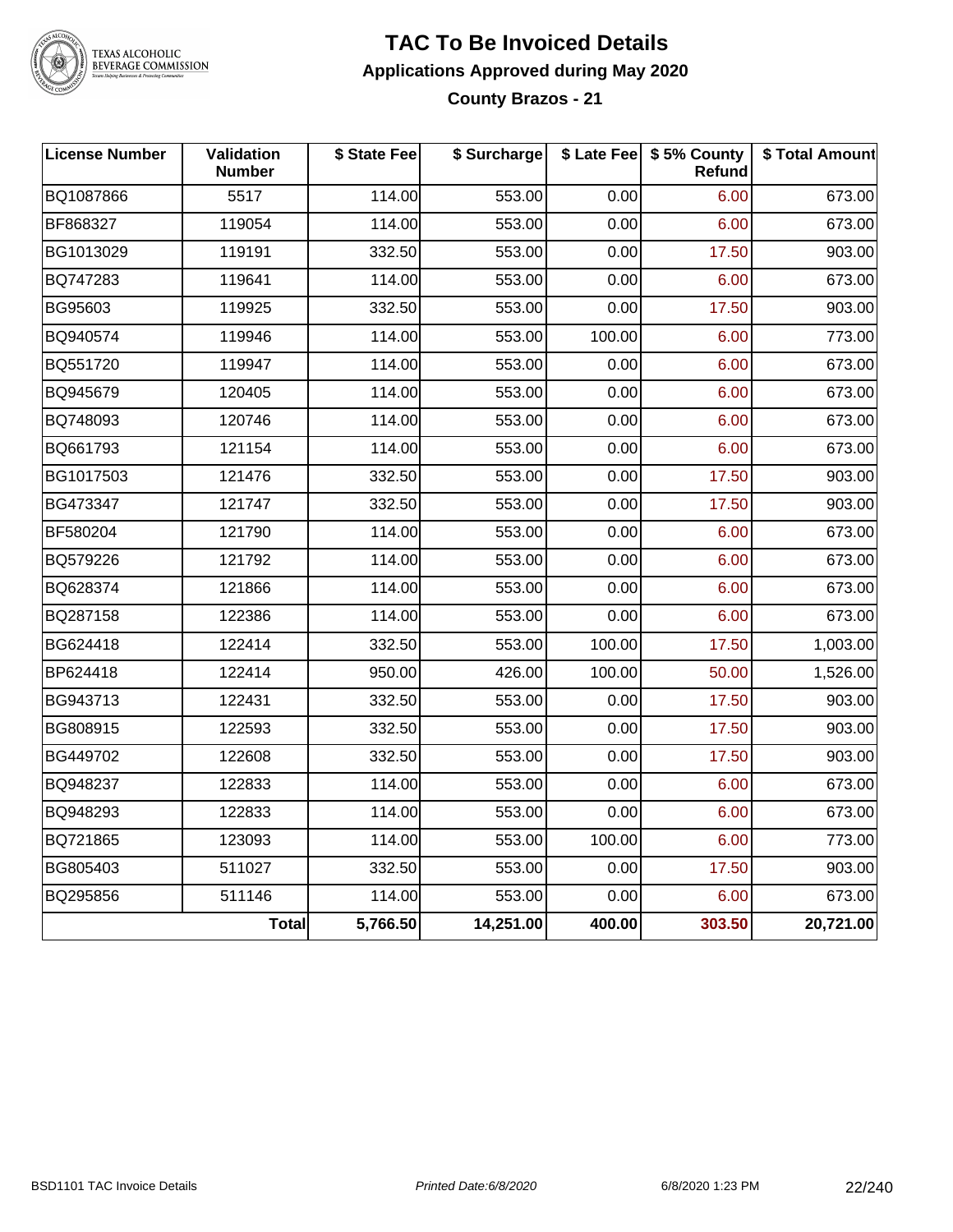

**County Brewster - 22**

| License Number | <b>Validation</b><br><b>Number</b> | \$ State Fee | \$ Surcharge |        | \$ Late Fee   \$5% County  <br>Refundl | \$ Total Amount |
|----------------|------------------------------------|--------------|--------------|--------|----------------------------------------|-----------------|
| BG625348       | 121192                             | 332.50       | 553.00       | 100.00 | 17.50                                  | 1,003.00        |
| BG451657       | 121902                             | 332.50       | 553.00       | 0.00   | 17.50                                  | 903.00          |
| BG859422       | 505584                             | 332.50       | 553.00       | 0.00   | 17.50                                  | 903.00          |
| BG696556       | 512811                             | 332.50       | 553.00       | 0.00   | 17.50                                  | 903.00          |
|                | Totall                             | 1,330.00     | 2,212.00     | 100.00 | 70.00                                  | 3,712.00        |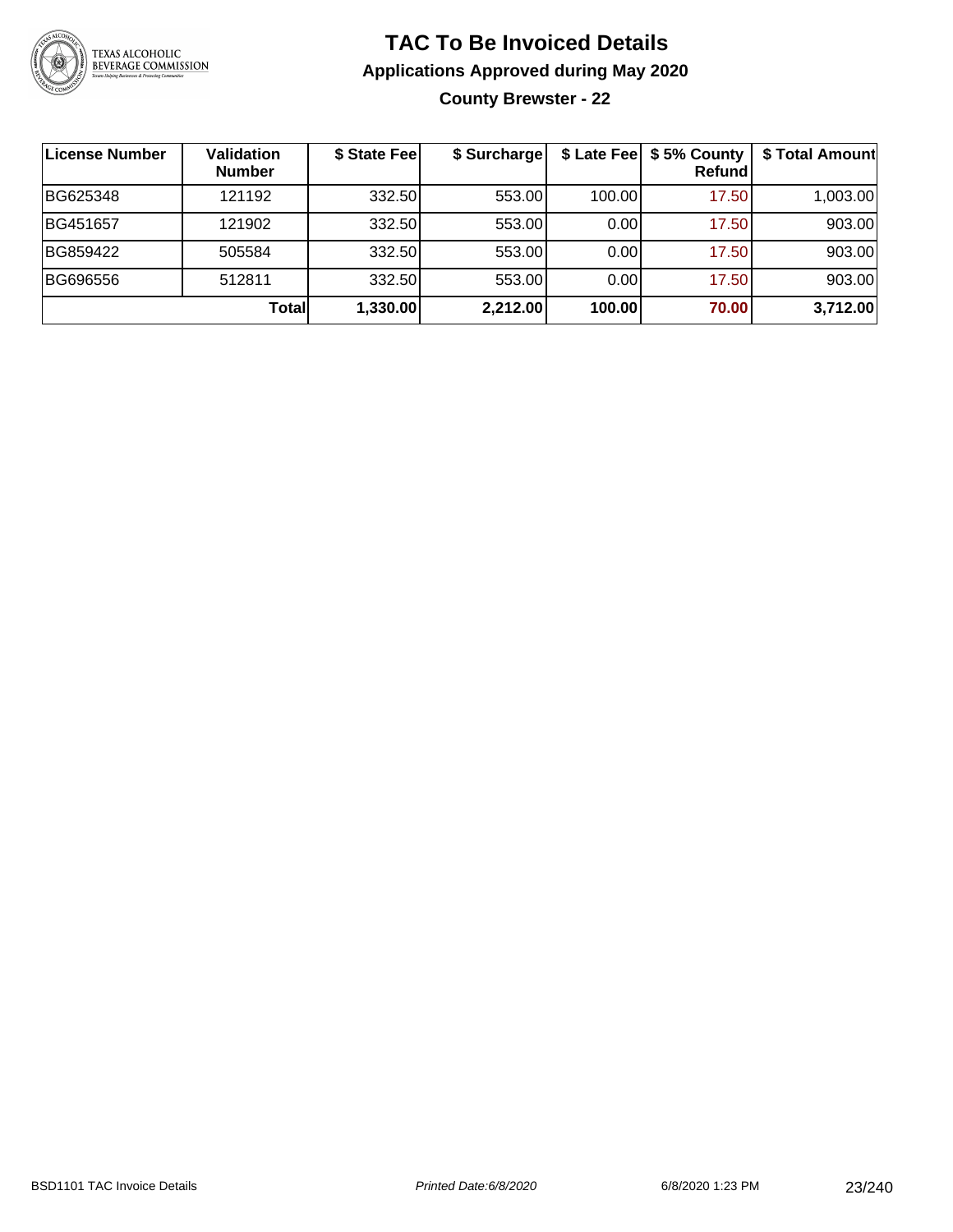

**County Briscoe - 23**

| License Number | Validation<br><b>Number</b> | \$ State Fee  | \$ Surcharge |      | Refund |        |
|----------------|-----------------------------|---------------|--------------|------|--------|--------|
| BQ576576       | 119715                      | 114.00        | 553.00       | 0.00 | 6.00   | 673.00 |
|                | Totall                      | <b>114.00</b> | 553.00       | 0.00 | 6.00   | 673.00 |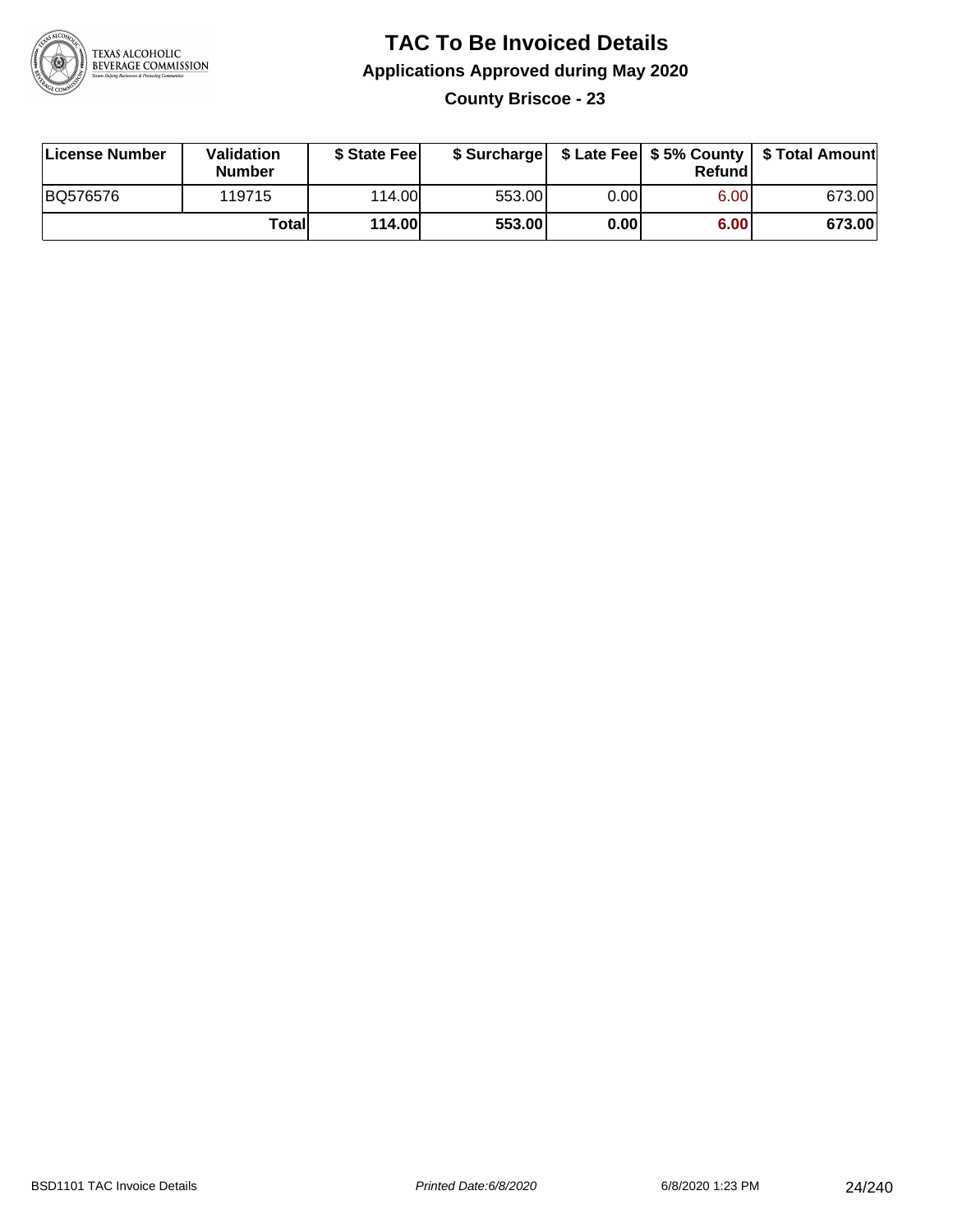

**County Brooks - 24**

| License Number | <b>Validation</b><br><b>Number</b> | \$ State Fee | \$ Surcharge |       | Refundl | \$ Late Fee   \$5% County   \$ Total Amount |
|----------------|------------------------------------|--------------|--------------|-------|---------|---------------------------------------------|
| BQ1015095      | 118901                             | 114.00       | 553.00       | 0.001 | 6.00    | 673.00                                      |
| BQ287590       | 122917                             | 114.00       | 553.00       | 0.001 | 6.00    | 673.00                                      |
|                | Totall                             | 228.00       | 1,106.00     | 0.00  | 12.00   | 1,346.00                                    |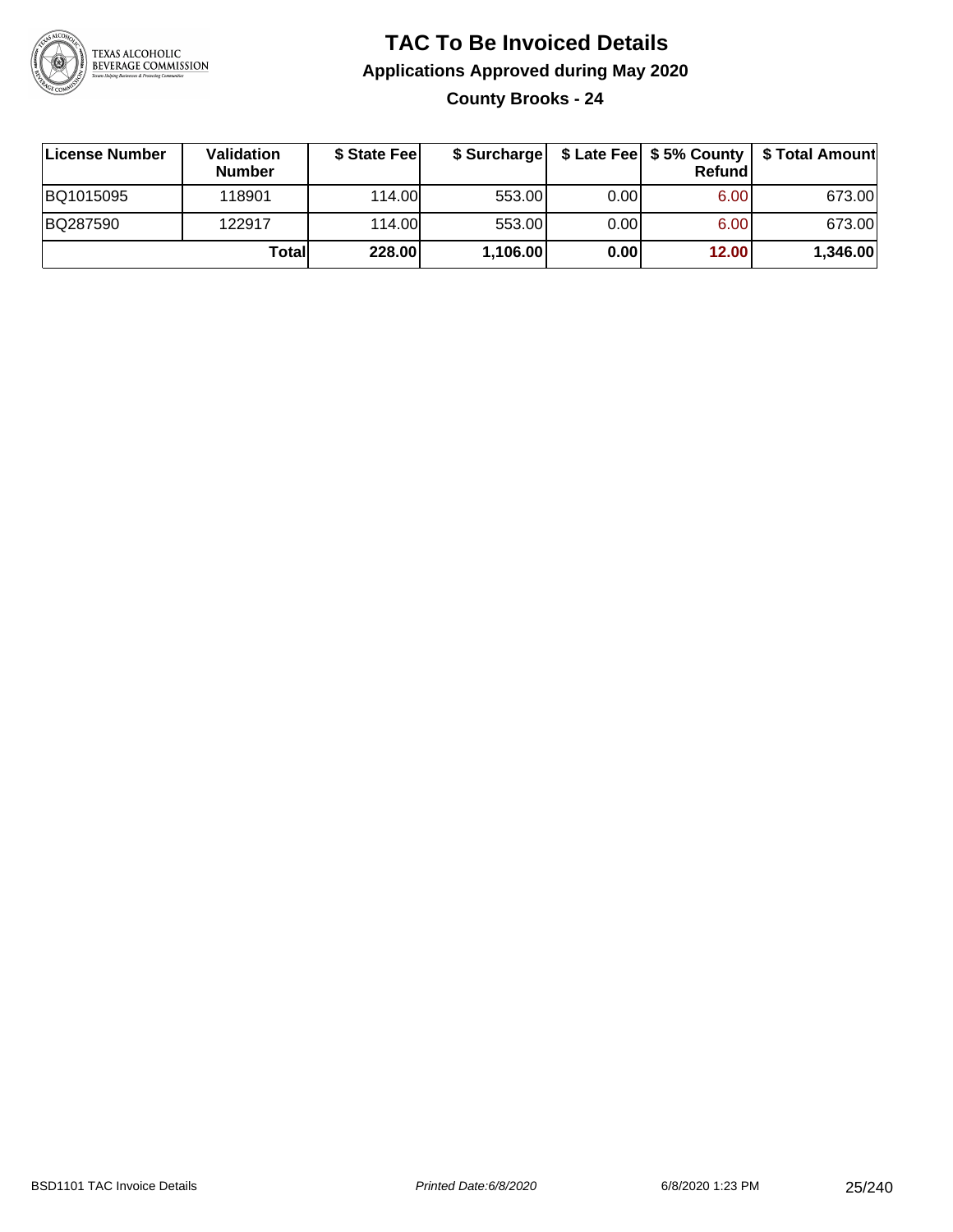

**County Brown - 25**

| License Number | Validation<br><b>Number</b> | \$ State Feel | \$ Surcharge | \$ Late Fee | \$5% County<br>Refundl | \$ Total Amount |
|----------------|-----------------------------|---------------|--------------|-------------|------------------------|-----------------|
| BQ804913       | 119715                      | 114.00        | 553.00       | 0.00        | 6.00                   | 673.00          |
| BQ750101       | 121546                      | 114.00        | 553.00       | 0.00        | 6.00                   | 673.00          |
| BQ579922       | 122515                      | 114.00        | 553.00       | 0.00        | 6.00                   | 673.00          |
| BQ948752       | 122700                      | 114.00        | 553.00       | 0.00        | 6.00                   | 673.00          |
| BQ664395       | 123750                      | 114.00        | 553.00       | 0.00        | 6.00                   | 673.00          |
| BQ664402       | 123750                      | 114.00        | 553.00       | 0.00        | 6.00                   | 673.00          |
| BQ664454       | 123750                      | 114.00        | 553.00       | 0.00        | 6.00                   | 673.00          |
| BQ723846       | 123906                      | 114.00        | 553.00       | 0.00        | 6.00                   | 673.00          |
|                | <b>Total</b>                | 912.00        | 4,424.00     | 0.00        | 48.00                  | 5,384.00        |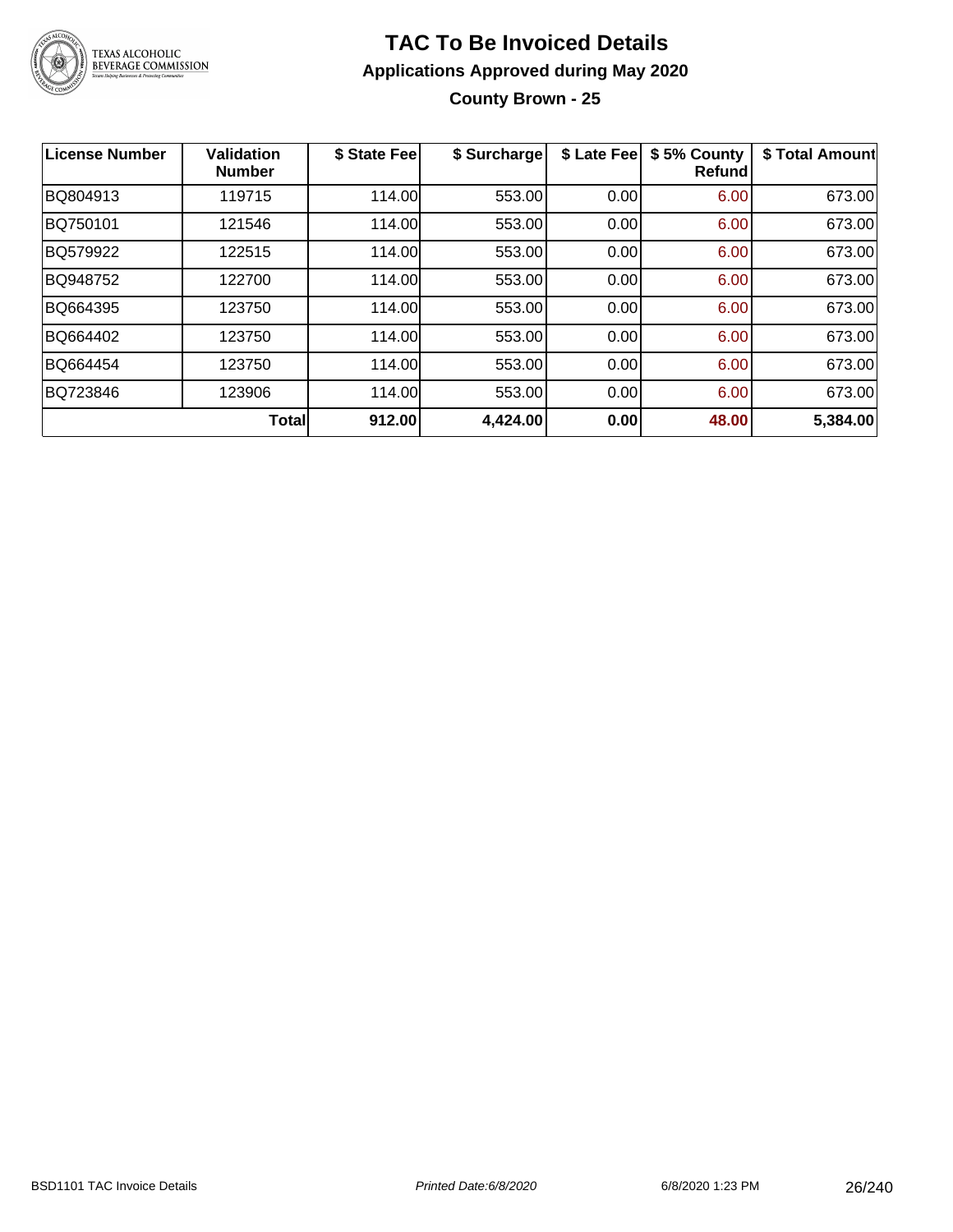

**County Burleson - 26**

| <b>License Number</b> | <b>Validation</b><br><b>Number</b> | \$ State Fee | \$ Surcharge | \$ Late Fee | \$5% County<br><b>Refund</b> | \$ Total Amount |
|-----------------------|------------------------------------|--------------|--------------|-------------|------------------------------|-----------------|
| BG1087562             | 5104                               | 332.50       | 553.00       | 0.00        | 17.50                        | 903.00          |
| BG1087516             | 5122                               | 332.50       | 553.00       | 0.00        | 17.50                        | 903.00          |
| BQ578324              | 119337                             | 114.00       | 553.00       | 0.00        | 6.00                         | 673.00          |
| BG410383              | 120265                             | 332.50       | 553.00       | 0.00        | 17.50                        | 903.00          |
| BG694437              | 121585                             | 332.50       | 553.00       | 0.00        | 17.50                        | 903.00          |
| BQ1018603             | 121718                             | 114.00       | 553.00       | 0.00        | 6.00                         | 673.00          |
| BG944008              | 121889                             | 332.50       | 553.00       | 0.00        | 17.50                        | 903.00          |
| BQ723419              | 123222                             | 114.00       | 553.00       | 0.00        | 6.00                         | 673.00          |
|                       | <b>Total</b>                       | 2,004.50     | 4,424.00     | 0.00        | 105.50                       | 6,534.00        |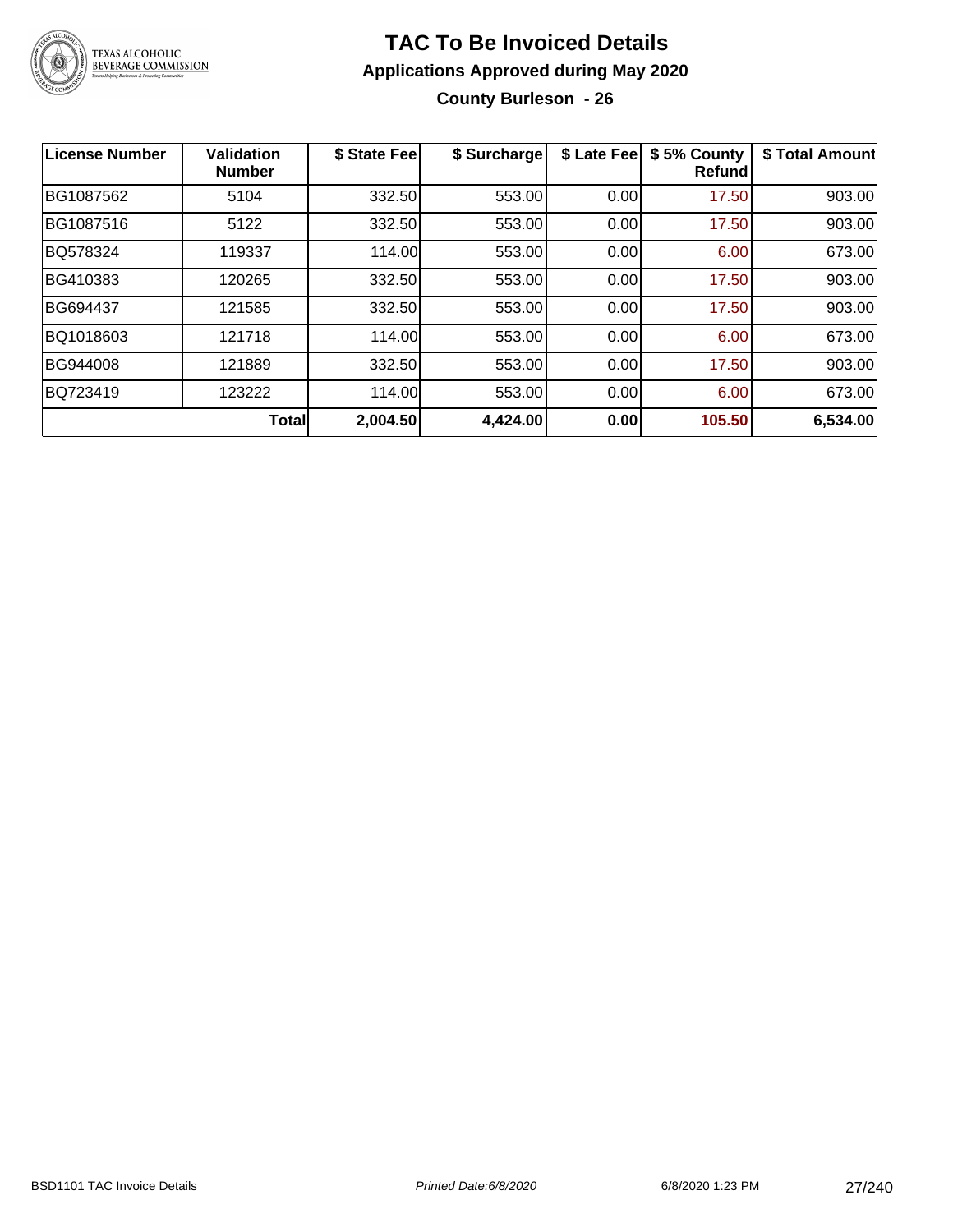

### **TAC To Be Invoiced Details Applications Approved during May 2020 County Burnet - 27**

| <b>License Number</b> | <b>Validation</b><br><b>Number</b> | \$ State Fee | \$ Surcharge | \$ Late Fee | \$5% County<br>Refund | \$ Total Amount |
|-----------------------|------------------------------------|--------------|--------------|-------------|-----------------------|-----------------|
| BQ943323              | 119259                             | 114.00       | 553.00       | 0.00        | 6.00                  | 673.00          |
| BQ690850              | 119283                             | 114.00       | 553.00       | 0.00        | 6.00                  | 673.00          |
| BG745899              | 119328                             | 332.50       | 553.00       | 0.00        | 17.50                 | 903.00          |
| BE748523              | 120570                             | 285.00       | 553.00       | 0.00        | 15.00                 | 853.00          |
| BG873011              | 120586                             | 332.50       | 553.00       | 0.00        | 17.50                 | 903.00          |
| BG944124              | 122118                             | 332.50       | 553.00       | 0.00        | 17.50                 | 903.00          |
| BQ943922              | 512864                             | 114.00       | 553.00       | 0.00        | 6.00                  | 673.00          |
|                       | <b>Total</b>                       | 1,624.50     | 3,871.00     | 0.00        | 85.50                 | 5,581.00        |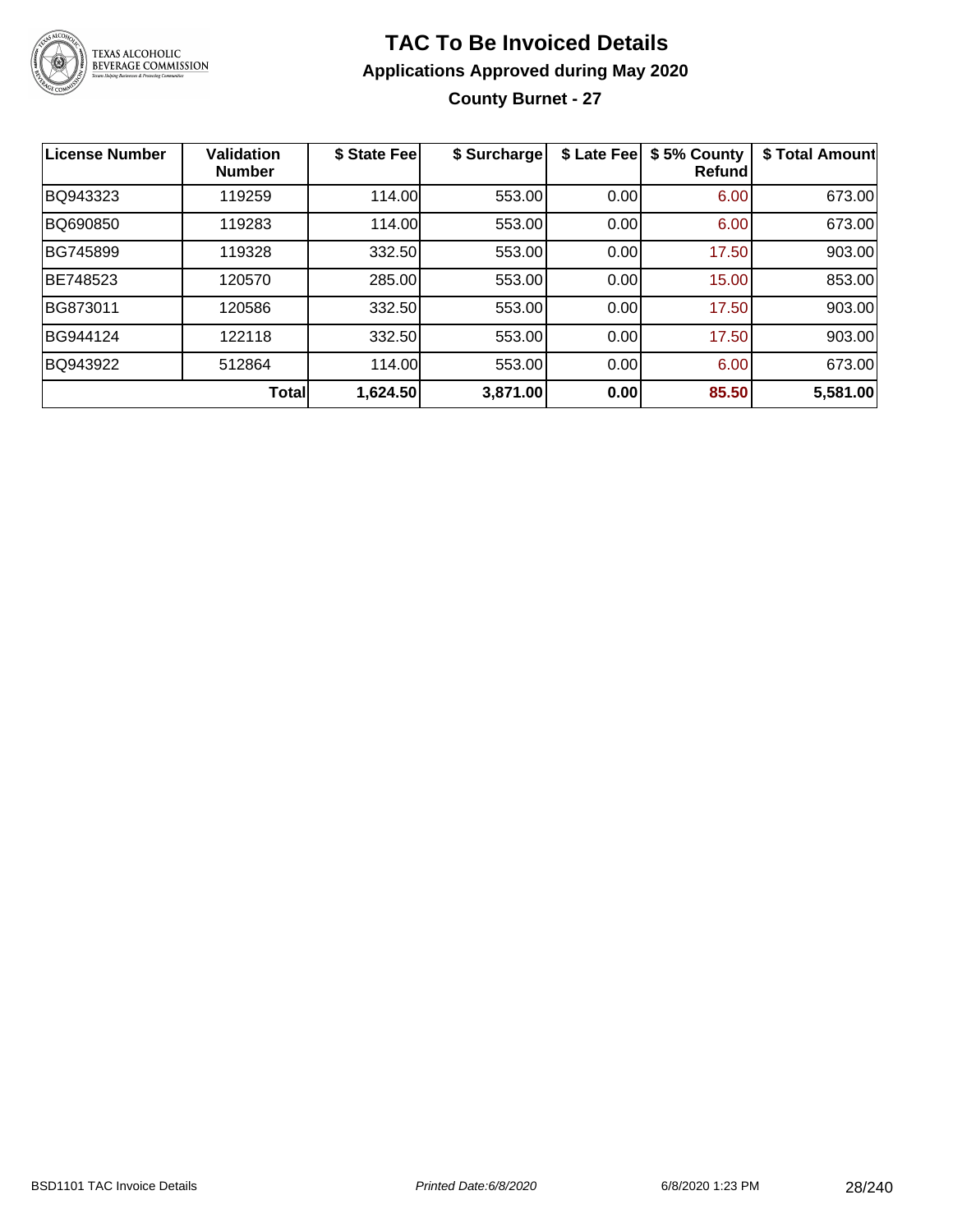

### **TAC To Be Invoiced Details Applications Approved during May 2020 County Caldwell - 28**

| <b>License Number</b> | <b>Validation</b><br><b>Number</b> | \$ State Fee | \$ Surcharge | \$ Late Fee | \$5% County<br><b>Refund</b> | \$ Total Amount |
|-----------------------|------------------------------------|--------------|--------------|-------------|------------------------------|-----------------|
| BG1087831             | 5532                               | 332.50       | 553.00       | 0.00        | 17.50                        | 903.00          |
| BQ1089512             | 5889                               | 114.00       | 553.00       | 0.00        | 6.00                         | 673.00          |
| BQ941750              | 117172                             | 114.00       | 553.00       | 0.00        | 6.00                         | 673.00          |
| BF626293              | 119119                             | 114.00       | 553.00       | 0.00        | 6.00                         | 673.00          |
| BF1011590             | 119435                             | 114.00       | 553.00       | 0.00        | 6.00                         | 673.00          |
| BQ1016360             | 119950                             | 114.00       | 553.00       | 0.00        | 6.00                         | 673.00          |
| BG1015275             | 121102                             | 332.50       | 553.00       | 0.00        | 17.50                        | 903.00          |
| BE556827              | 121378                             | 285.00       | 553.00       | 0.00        | 15.00                        | 853.00          |
| BE493673              | 121517                             | 285.00       | 553.00       | 0.00        | 15.00                        | 853.00          |
| BQ630618              | 122511                             | 114.00       | 553.00       | 0.00        | 6.00                         | 673.00          |
| BQ874189              | 512350                             | 114.00       | 553.00       | 0.00        | 6.00                         | 673.00          |
| BE658647              | 512692                             | 285.00       | 553.00       | 0.00        | 15.00                        | 853.00          |
|                       | <b>Total</b>                       | 2,318.00     | 6,636.00     | 0.00        | 122.00                       | 9,076.00        |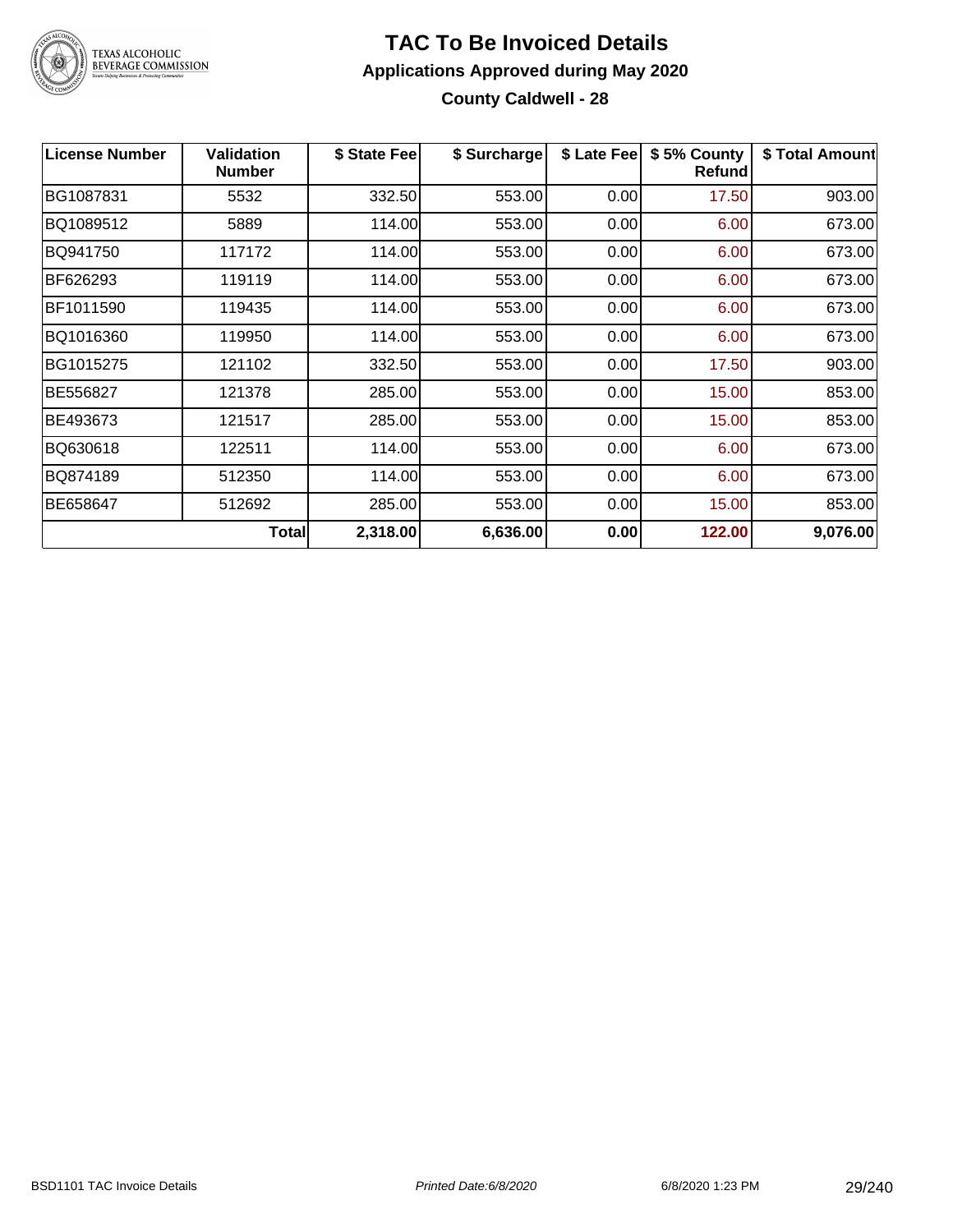

### **TAC To Be Invoiced Details Applications Approved during May 2020 County Calhoun - 29**

| <b>License Number</b> | <b>Validation</b><br><b>Number</b> | \$ State Fee | \$ Surcharge |      | \$ Late Fee   \$5% County<br>Refundl | \$ Total Amount |
|-----------------------|------------------------------------|--------------|--------------|------|--------------------------------------|-----------------|
| BQ1089506             | 6150                               | 114.00       | 553.00       | 0.00 | 6.00                                 | 673.00          |
| BQ1014838             | 119970                             | 114.00       | 553.00       | 0.00 | 6.00                                 | 673.00          |
| BG1014993             | 121834                             | 332.50       | 553.00       | 0.00 | 17.50                                | 903.00          |
| BQ297587              | 122528                             | 114.00       | 553.00       | 0.00 | 6.00                                 | 673.00          |
|                       | Totall                             | 674.50       | 2,212.00     | 0.00 | 35.50                                | 2,922.00        |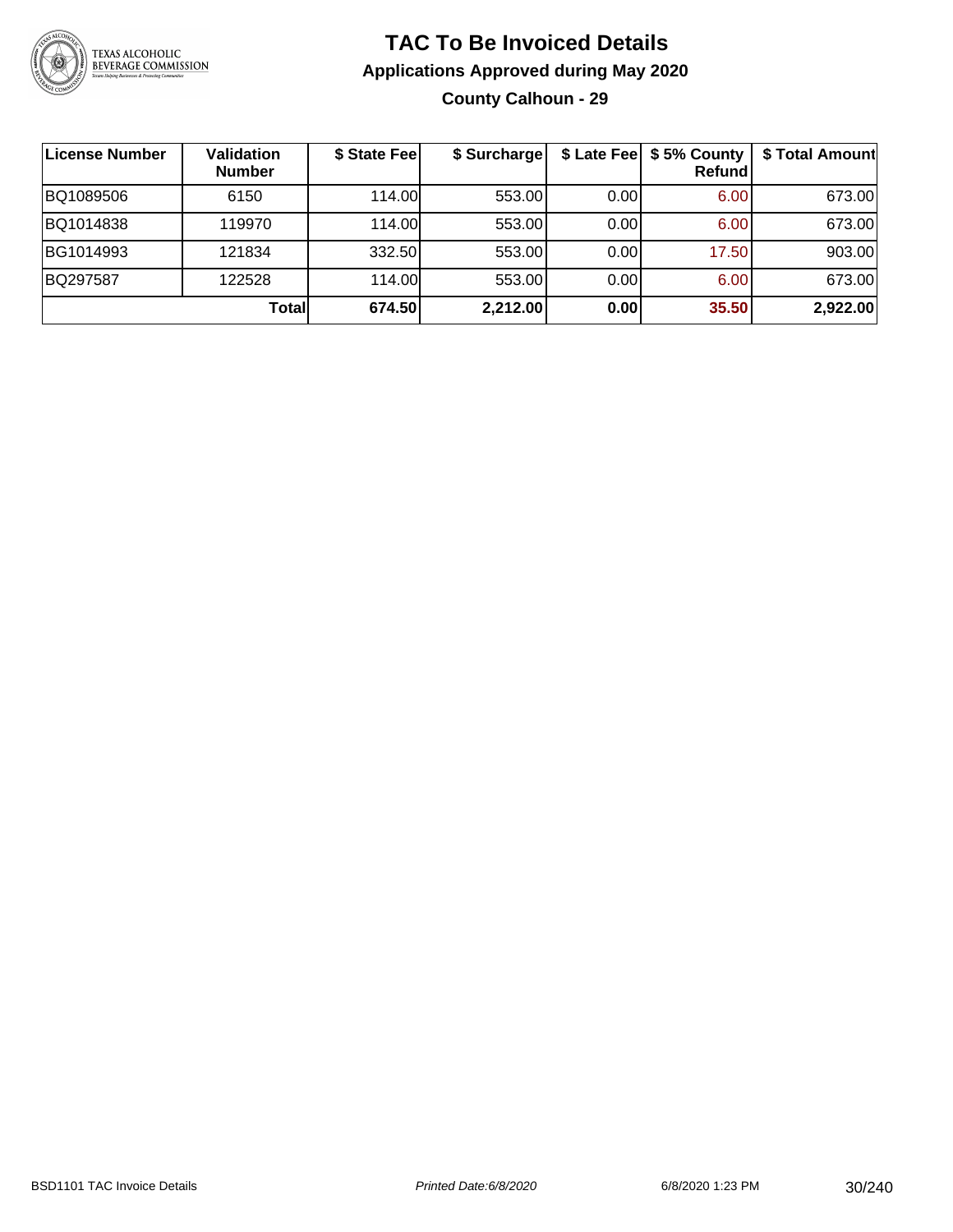

### **TAC To Be Invoiced Details Applications Approved during May 2020 County Callahan - 30**

| License Number | Validation<br><b>Number</b> | \$ State Fee |          |      | Refundl | \$ Surcharge   \$ Late Fee   \$5% County   \$ Total Amount |
|----------------|-----------------------------|--------------|----------|------|---------|------------------------------------------------------------|
| BQ948033       | 122129                      | 114.00L      | 553.00   | 0.00 | 6.00    | 673.00                                                     |
| BQ810347       | 512349                      | 114.00       | 553.00   | 0.00 | 6.00    | 673.00                                                     |
|                | Totall                      | 228.00       | 1,106.00 | 0.00 | 12.00   | 1,346.00                                                   |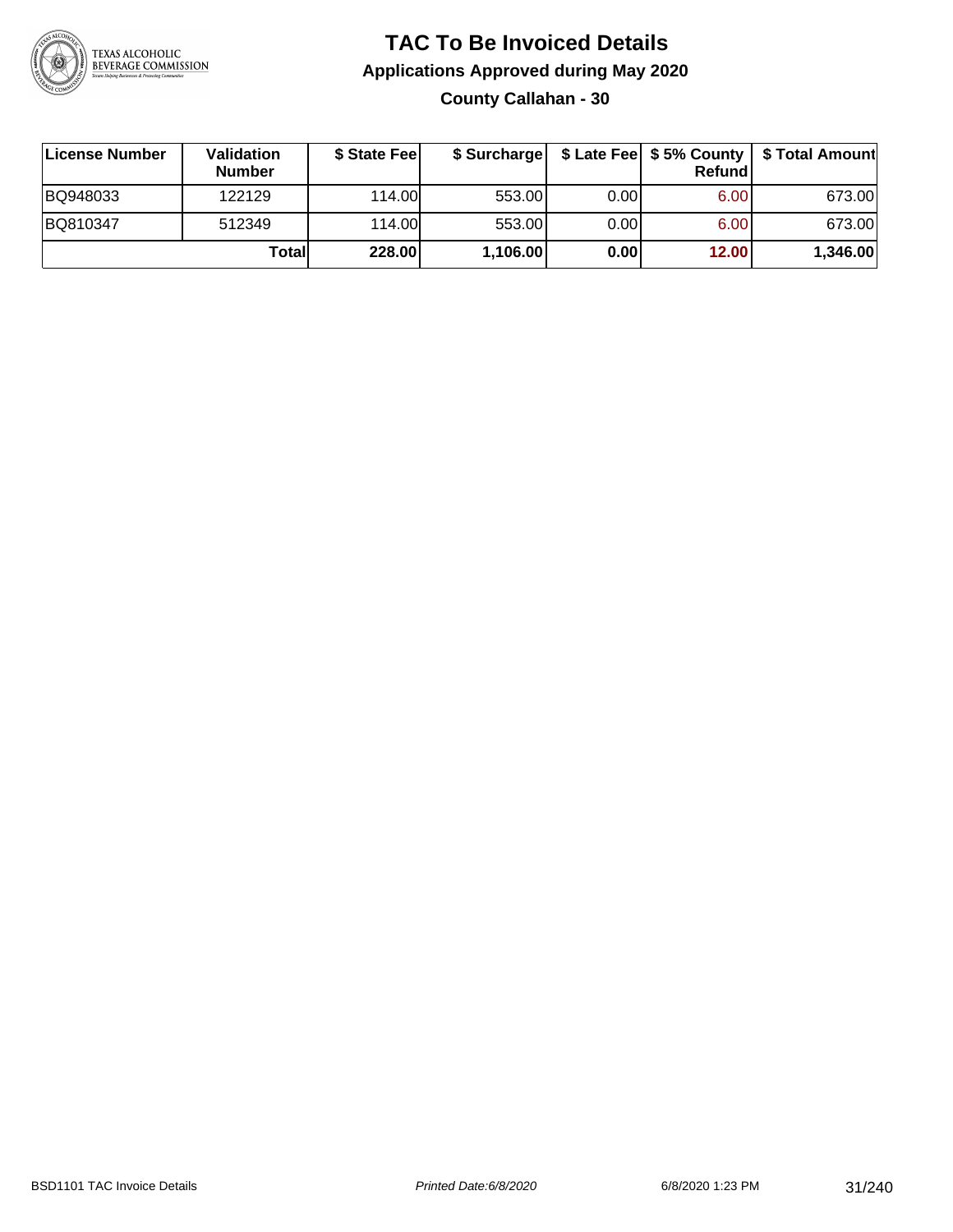

TEXAS ALCOHOLIC<br>BEVERAGE COMMISSION

### **TAC To Be Invoiced Details Applications Approved during May 2020 County Cameron - 31**

| <b>License Number</b> | Validation<br><b>Number</b> | \$ State Fee | \$ Surcharge |        | \$ Late Fee   \$5% County  <br>Refund | \$ Total Amount |
|-----------------------|-----------------------------|--------------|--------------|--------|---------------------------------------|-----------------|
| BQ1088529             | 6008                        | 114.00       | 553.00       | 0.00   | 6.00                                  | 673.00          |
| BQ1088487             | 6131                        | 114.00       | 553.00       | 0.00   | 6.00                                  | 673.00          |
| BQ1089031             | 6200                        | 114.00       | 553.00       | 0.00   | 6.00                                  | 673.00          |
| BG1089502             | 6311                        | 332.50       | 553.00       | 0.00   | 17.50                                 | 903.00          |
| BG797976              | 112430                      | 332.50       | 553.00       | 0.00   | 17.50                                 | 903.00          |
| BQ908316              | 118572                      | 114.00       | 553.00       | 0.00   | 6.00                                  | 673.00          |
| BQ746014              | 118806                      | 114.00       | 553.00       | 0.00   | 6.00                                  | 673.00          |
| BG939985              | 119088                      | 332.50       | 553.00       | 0.00   | 17.50                                 | 903.00          |
| BL939985              | 119088                      | 475.00       | 327.00       | 0.00   | 25.00                                 | 827.00          |
| BG940388              | 119089                      | 332.50       | 553.00       | 0.00   | 17.50                                 | 903.00          |
| BL940388              | 119089                      | 475.00       | 327.00       | 0.00   | 25.00                                 | 827.00          |
| BQ1013137             | 119354                      | 114.00       | 553.00       | 0.00   | 6.00                                  | 673.00          |
| BQ490859              | 119387                      | 114.00       | 553.00       | 0.00   | 6.00                                  | 673.00          |
| BQ804746              | 119453                      | 114.00       | 553.00       | 0.00   | 6.00                                  | 673.00          |
| BG939626              | 119642                      | 332.50       | 553.00       | 100.00 | 17.50                                 | 1,003.00        |
| BG430351              | 119960                      | 332.50       | 553.00       | 0.00   | 17.50                                 | 903.00          |
| BL430351              | 119960                      | 475.00       | 327.00       | 0.00   | 25.00                                 | 827.00          |
| BQ871512              | 120145                      | 114.00       | 553.00       | 0.00   | 6.00                                  | 673.00          |
| BQ411920              | 120257                      | 114.00       | 553.00       | 0.00   | 6.00                                  | 673.00          |
| BF168475              | 120903                      | 114.00       | 553.00       | 0.00   | 6.00                                  | 673.00          |
| BG806460              | 121057                      | 332.50       | 553.00       | 0.00   | 17.50                                 | 903.00          |
| BG806457              | 121063                      | 332.50       | 553.00       | 0.00   | 17.50                                 | 903.00          |
| BQ490241              | 121105                      | 114.00       | 553.00       | 0.00   | 6.00                                  | 673.00          |
| BG579413              | 121449                      | 332.50       | 553.00       | 0.00   | 17.50                                 | 903.00          |
| BQ808989              | 121508                      | 114.00       | 553.00       | 0.00   | 6.00                                  | 673.00          |
| BG943712              | 121597                      | 332.50       | 553.00       | 0.00   | 17.50                                 | 903.00          |
| BL943712              | 121597                      | 475.00       | 327.00       | 0.00   | 25.00                                 | 827.00          |
| BQ942664              | 121618                      | 114.00       | 553.00       | 100.00 | 6.00                                  | 773.00          |
| BQ297196              | 121619                      | 114.00       | 553.00       | 0.00   | 6.00                                  | 673.00          |
| BG515594              | 121740                      | 332.50       | 553.00       | 0.00   | 17.50                                 | 903.00          |
| BF871358              | 121776                      | 114.00       | 553.00       | 0.00   | 6.00                                  | 673.00          |
| BF1014796             | 121856                      | 114.00       | 553.00       | 0.00   | 6.00                                  | 673.00          |
| BF31284               | 121858                      | 114.00       | 553.00       | 0.00   | 6.00                                  | 673.00          |
| BF208932              | 122081                      | 114.00       | 553.00       | 0.00   | 6.00                                  | 673.00          |
| BG659634              | 122156                      | 332.50       | 553.00       | 0.00   | 17.50                                 | 903.00          |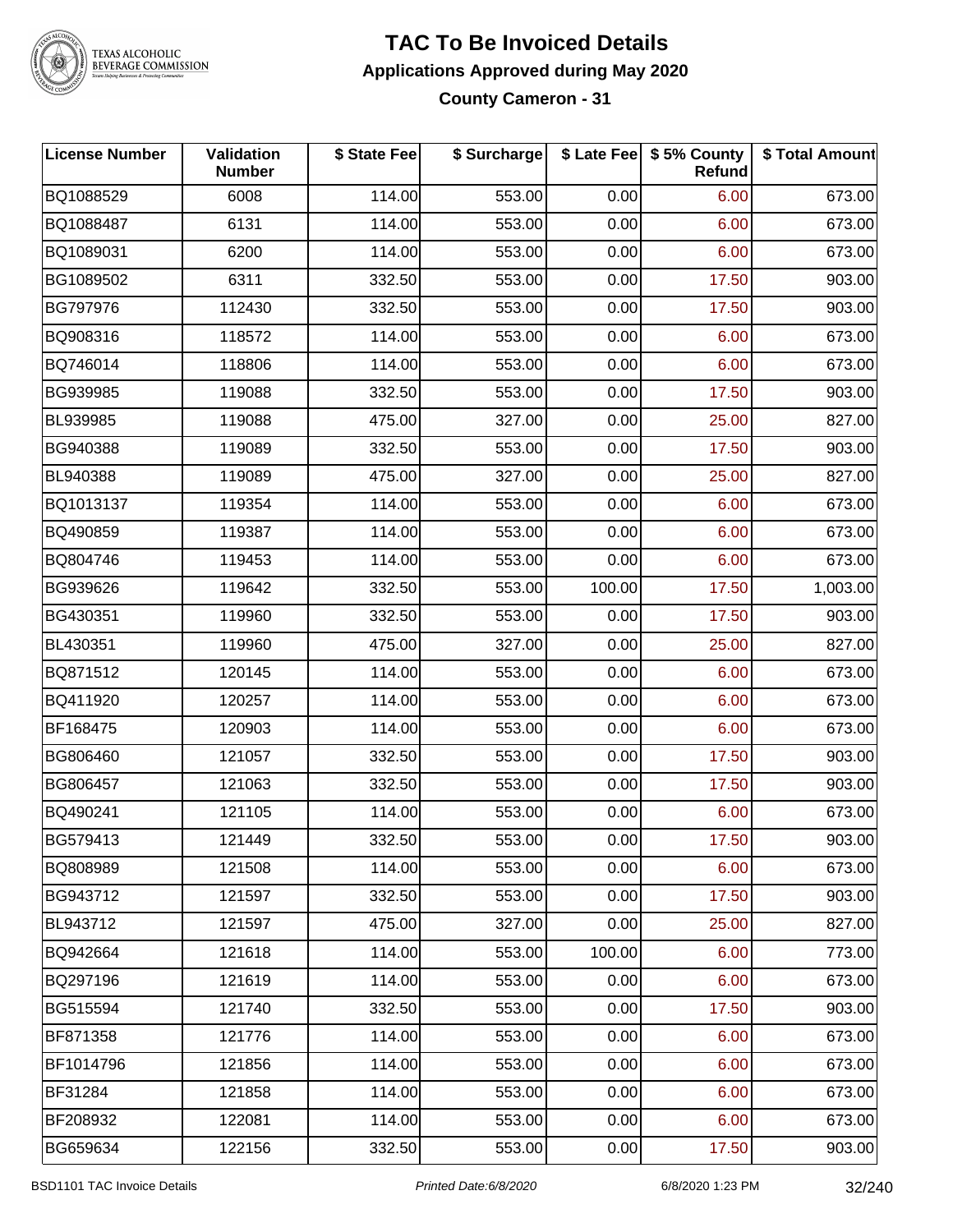| <b>License Number</b> | <b>Validation</b><br><b>Number</b> | \$ State Fee | \$ Surcharge |        | \$ Late Fee   \$5% County<br>Refund | \$ Total Amount |
|-----------------------|------------------------------------|--------------|--------------|--------|-------------------------------------|-----------------|
| BG807140              | 122159                             | 332.50       | 553.00       | 0.00   | 17.50                               | 903.00          |
| BG631174              | 122164                             | 332.50       | 553.00       | 0.00   | 17.50                               | 903.00          |
| BG810871              | 122200                             | 332.50       | 553.00       | 0.00   | 17.50                               | 903.00          |
| BQ872069              | 122371                             | 114.00       | 553.00       | 0.00   | 6.00                                | 673.00          |
| BG1016118             | 122425                             | 332.50       | 553.00       | 0.00   | 17.50                               | 903.00          |
| BQ517395              | 122713                             | 114.00       | 553.00       | 0.00   | 6.00                                | 673.00          |
| BQ517394              | 122718                             | 114.00       | 553.00       | 0.00   | 6.00                                | 673.00          |
| BQ517393              | 122720                             | 114.00       | 553.00       | 0.00   | 6.00                                | 673.00          |
| BQ694593              | 122833                             | 114.00       | 553.00       | 0.00   | 6.00                                | 673.00          |
| BQ628260              | 123164                             | 114.00       | 553.00       | 0.00   | 6.00                                | 673.00          |
| BQ221811              | 123687                             | 114.00       | 553.00       | 0.00   | 6.00                                | 673.00          |
| BQ221812              | 123687                             | 114.00       | 553.00       | 0.00   | 6.00                                | 673.00          |
| BQ221819              | 123687                             | 114.00       | 553.00       | 0.00   | 6.00                                | 673.00          |
| BQ725878              | 123687                             | 114.00       | 553.00       | 0.00   | 6.00                                | 673.00          |
| BG406486              | 508351                             | 332.50       | 553.00       | 100.00 | 17.50                               | 1,003.00        |
| BG294620              | 510811                             | 332.50       | 553.00       | 100.00 | 17.50                               | 1,003.00        |
| BQ810868              | 512346                             | 114.00       | 553.00       | 0.00   | 6.00                                | 673.00          |
| BQ577832              | 512414                             | 114.00       | 553.00       | 0.00   | 6.00                                | 673.00          |
|                       | Total                              | 11,419.00    | 28,405.00    | 400.00 | 601.00                              | 40,825.00       |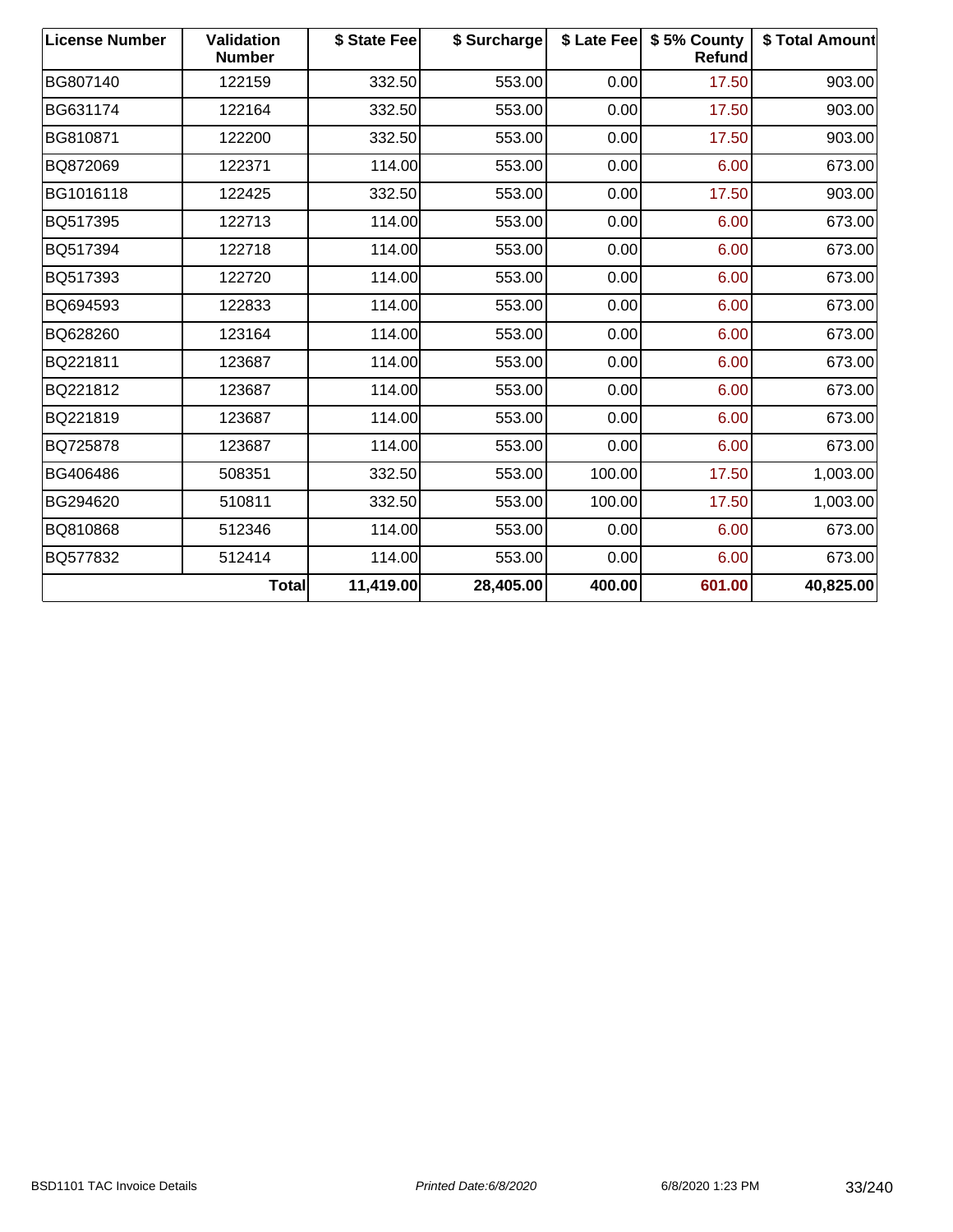

**County Camp - 32**

| License Number | Validation<br><b>Number</b> | \$ State Feel | \$ Surcharge |      | Refund | \$ Late Fee   \$5% County   \$ Total Amount |
|----------------|-----------------------------|---------------|--------------|------|--------|---------------------------------------------|
| BQ949071       | 123001                      | 114.00L       | 553.00       | 0.00 | 6.00   | 673.00                                      |
|                | Totall                      | <b>114.00</b> | 553.00       | 0.00 | 6.00   | 673.00                                      |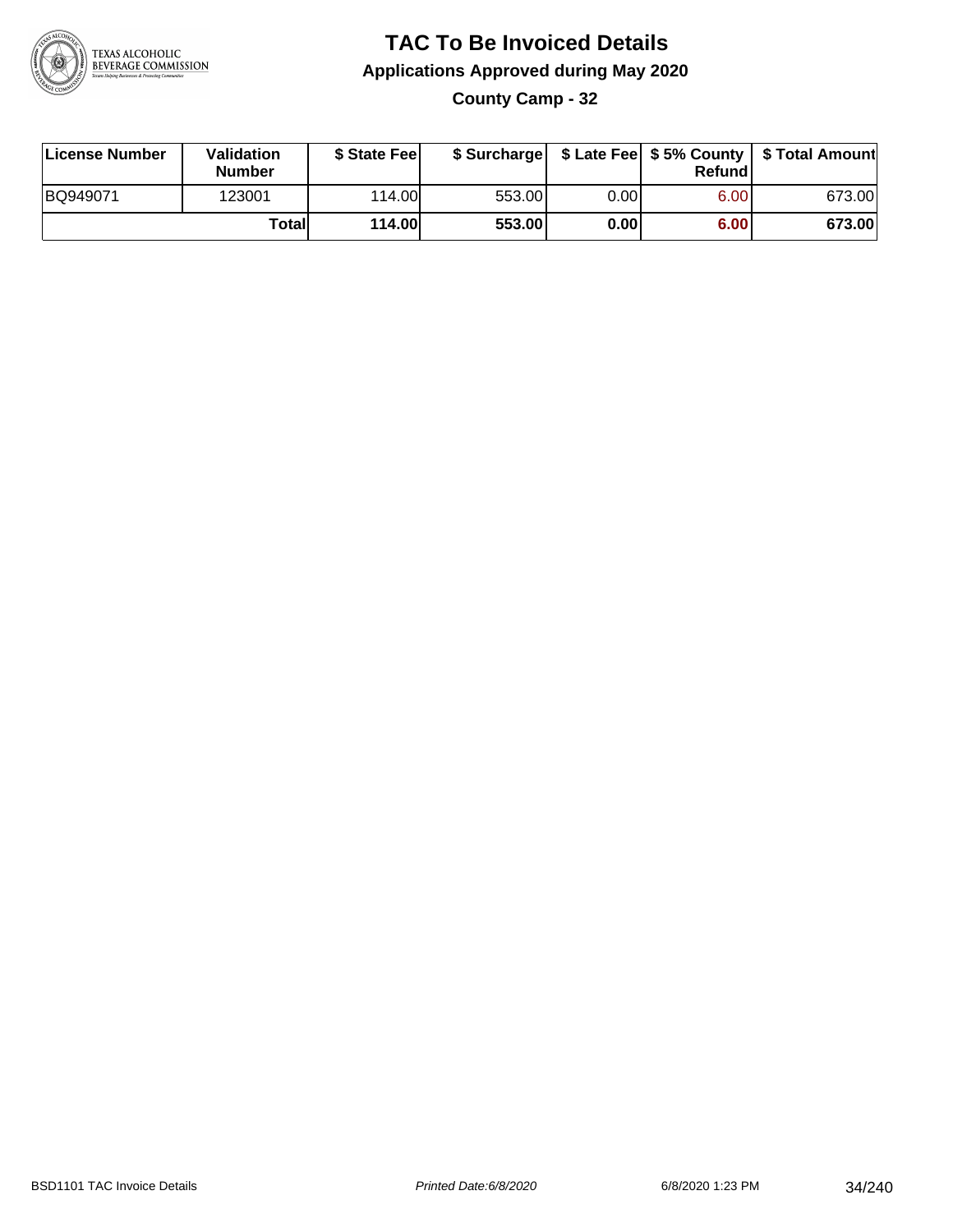

**County Cass - 34**

| License Number | Validation<br><b>Number</b> | \$ State Fee | \$ Surcharge |      | Refundl | \$ Late Fee   \$5% County   \$ Total Amount |
|----------------|-----------------------------|--------------|--------------|------|---------|---------------------------------------------|
| BQ1087555      | 5723                        | 114.00       | 553.00       | 0.00 | 6.00    | 673.00                                      |
| BQ1089297      | 5733                        | 114.00       | 553.00       | 0.00 | 6.00    | 673.00                                      |
| <b>BF29575</b> | 119956                      | 114.00L      | 553.00       | 0.00 | 6.00    | 673.00                                      |
|                | Totall                      | 342.00       | 1,659.00     | 0.00 | 18.00   | 2,019.00                                    |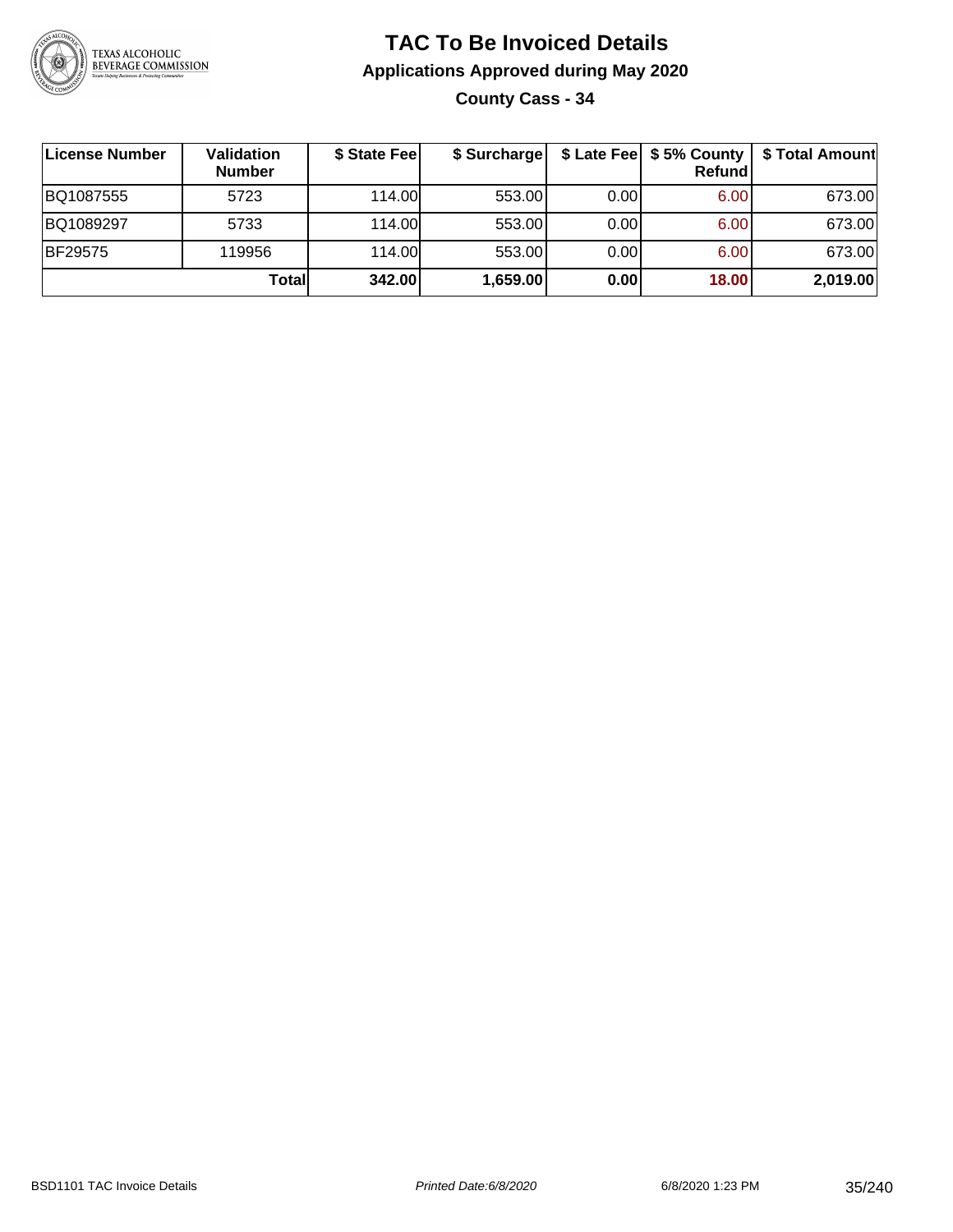

### **TAC To Be Invoiced Details Applications Approved during May 2020 County Chambers - 36**

| License Number | <b>Validation</b><br><b>Number</b> | \$ State Fee | \$ Surcharge | \$ Late Fee | \$5% County<br><b>Refund</b> | \$ Total Amount |
|----------------|------------------------------------|--------------|--------------|-------------|------------------------------|-----------------|
| BF1088233      | 4204                               | 114.00       | 553.00       | 0.00        | 6.00                         | 673.00          |
| BF1088486      | 5867                               | 114.00       | 553.00       | 0.00        | 6.00                         | 673.00          |
| BG1089775      | 6319                               | 332.50       | 553.00       | 0.00        | 17.50                        | 903.00          |
| BQ689989       | 120217                             | 114.00       | 553.00       | 0.00        | 6.00                         | 673.00          |
| BQ721863       | 120633                             | 114.00       | 553.00       | 0.00        | 6.00                         | 673.00          |
| BQ275136       | 121350                             | 114.00       | 553.00       | 0.00        | 6.00                         | 673.00          |
| BF1018731      | 121701                             | 114.00       | 553.00       | 0.00        | 6.00                         | 673.00          |
| BF516681       | 122523                             | 114.00       | 553.00       | 0.00        | 6.00                         | 673.00          |
| BQ812053       | 123687                             | 114.00       | 553.00       | 0.00        | 6.00                         | 673.00          |
|                | <b>Total</b>                       | 1,244.50     | 4,977.00     | 0.00        | 65.50                        | 6,287.00        |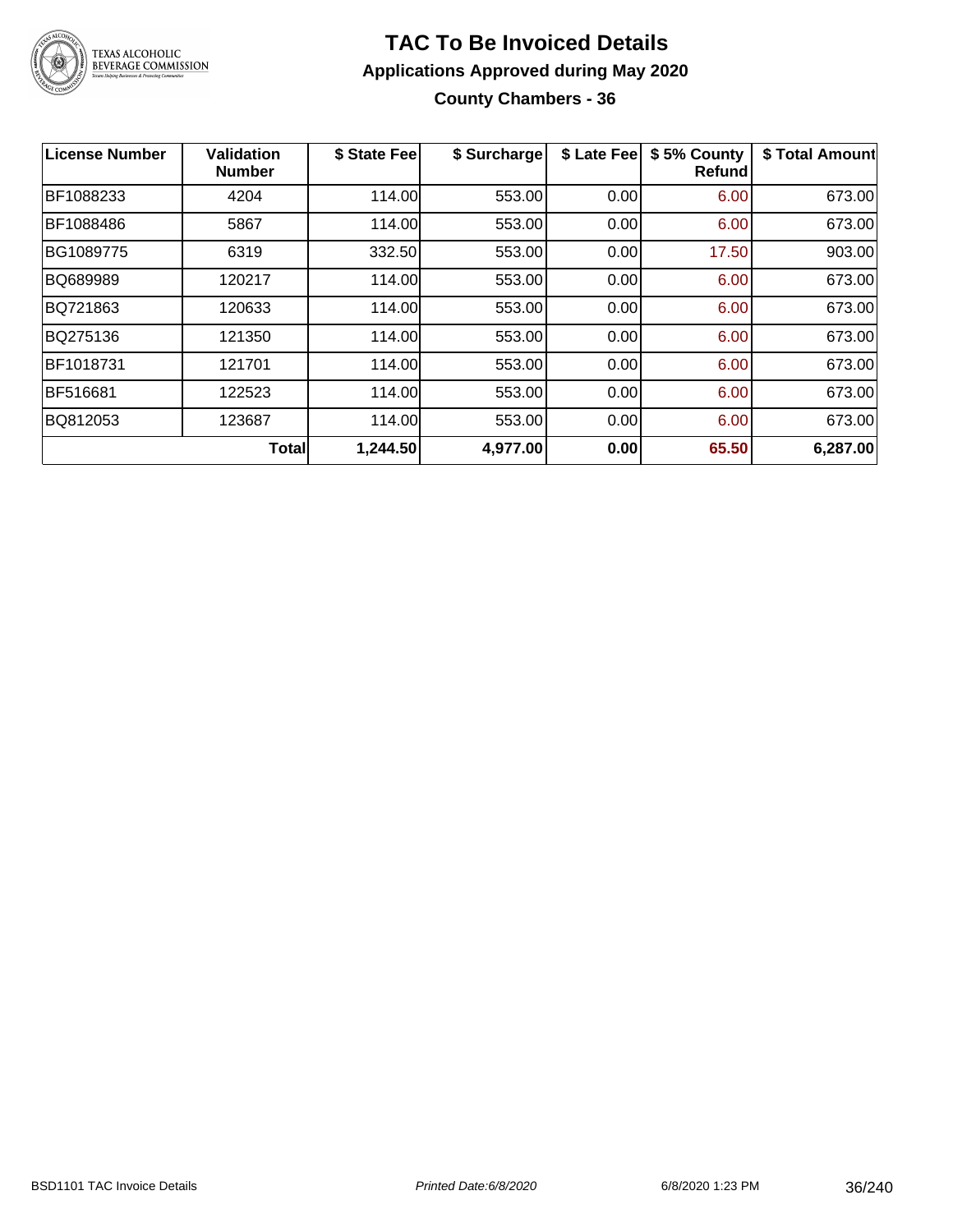

#### **TAC To Be Invoiced Details Applications Approved during May 2020 County Cherokee - 37**

| License Number | Validation<br><b>Number</b> | \$ State Fee  |        |      | Refund | \$ Surcharge   \$ Late Fee   \$5% County   \$ Total Amount |
|----------------|-----------------------------|---------------|--------|------|--------|------------------------------------------------------------|
| BQ871342       | 119608                      | 114.00        | 553.00 | 0.00 | 6.00   | 673.00                                                     |
|                | Totall                      | <b>114.00</b> | 553.00 | 0.00 | 6.00   | 673.00                                                     |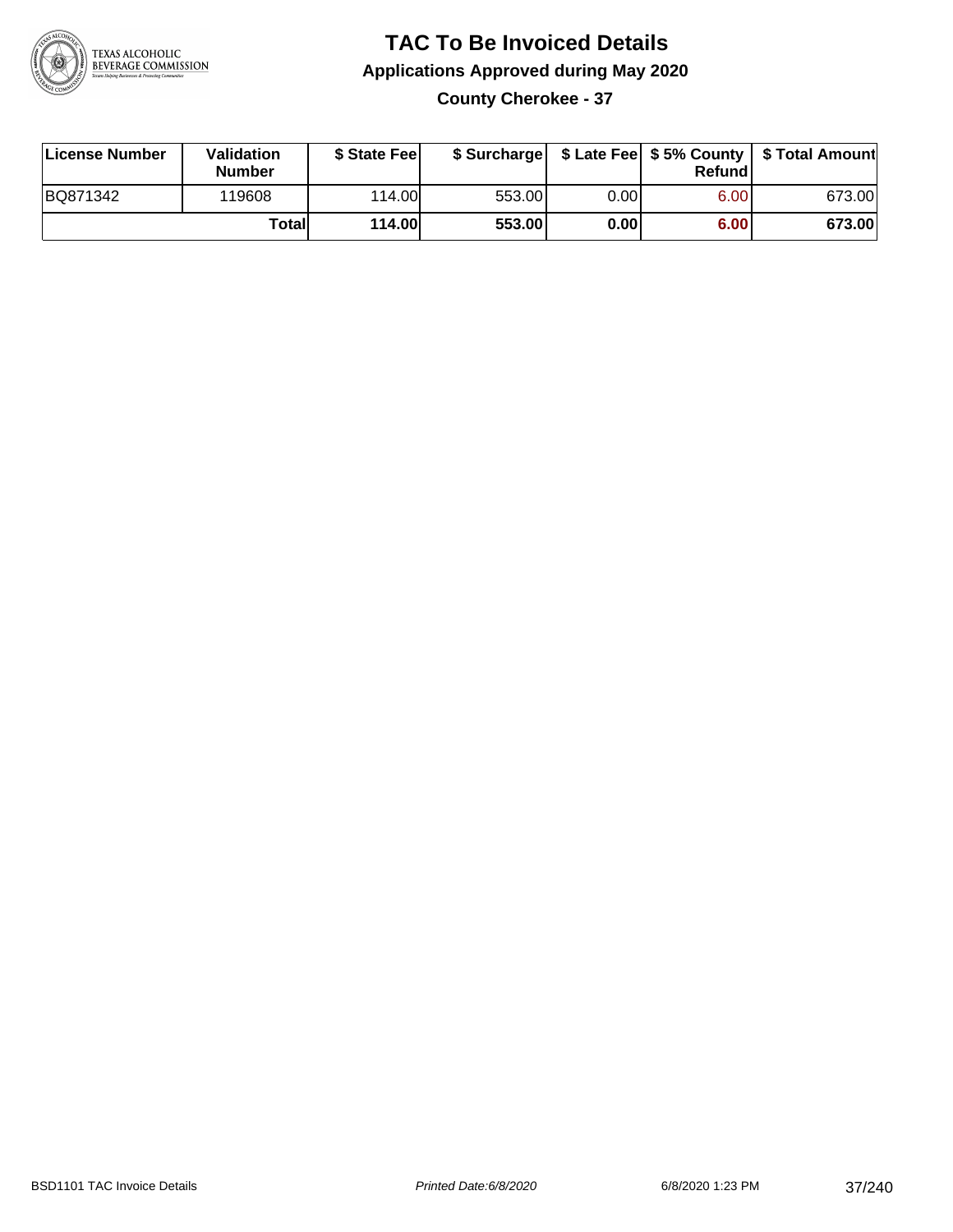

#### **TAC To Be Invoiced Details Applications Approved during May 2020 County Childress - 38**

| License Number | <b>Validation</b><br><b>Number</b> | \$ State Fee  |        |        | Refund | \$ Surcharge   \$ Late Fee   \$5% County   \$ Total Amount |
|----------------|------------------------------------|---------------|--------|--------|--------|------------------------------------------------------------|
| BQ689197       | 119715                             | 114.00        | 553.00 | 100.00 | 6.00   | 773.00                                                     |
|                | Totall                             | <b>114.00</b> | 553.00 | 100.00 | 6.00   | 773.00                                                     |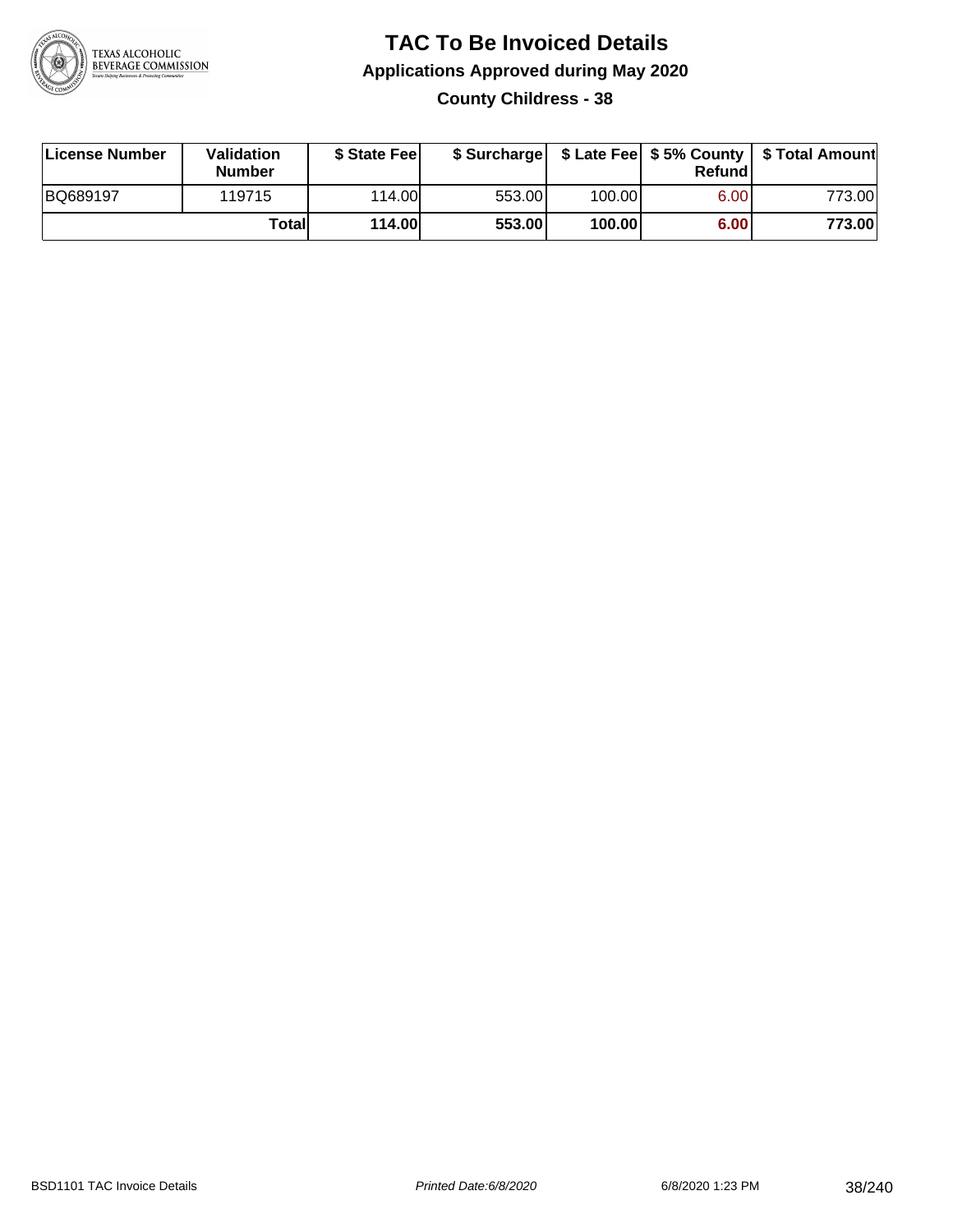

#### **TAC To Be Invoiced Details Applications Approved during May 2020 County Coleman - 42**

| License Number | Validation<br><b>Number</b> | \$ State Fee | \$ Surcharge |      | \$ Late Fee   \$5% County  <br><b>Refund</b> | \$ Total Amount |
|----------------|-----------------------------|--------------|--------------|------|----------------------------------------------|-----------------|
| BQ945419       | 120126                      | 114.00L      | 553.00       | 0.00 | 6.00                                         | 673.00          |
| BQ664407       | 123750                      | 114.00       | 553.00       | 0.00 | 6.00                                         | 673.00          |
| BQ664421       | 123750                      | 114.00L      | 553.00       | 0.00 | 6.00                                         | 673.00          |
|                | Total                       | 342.00       | 1,659.00     | 0.00 | 18.00                                        | 2,019.00        |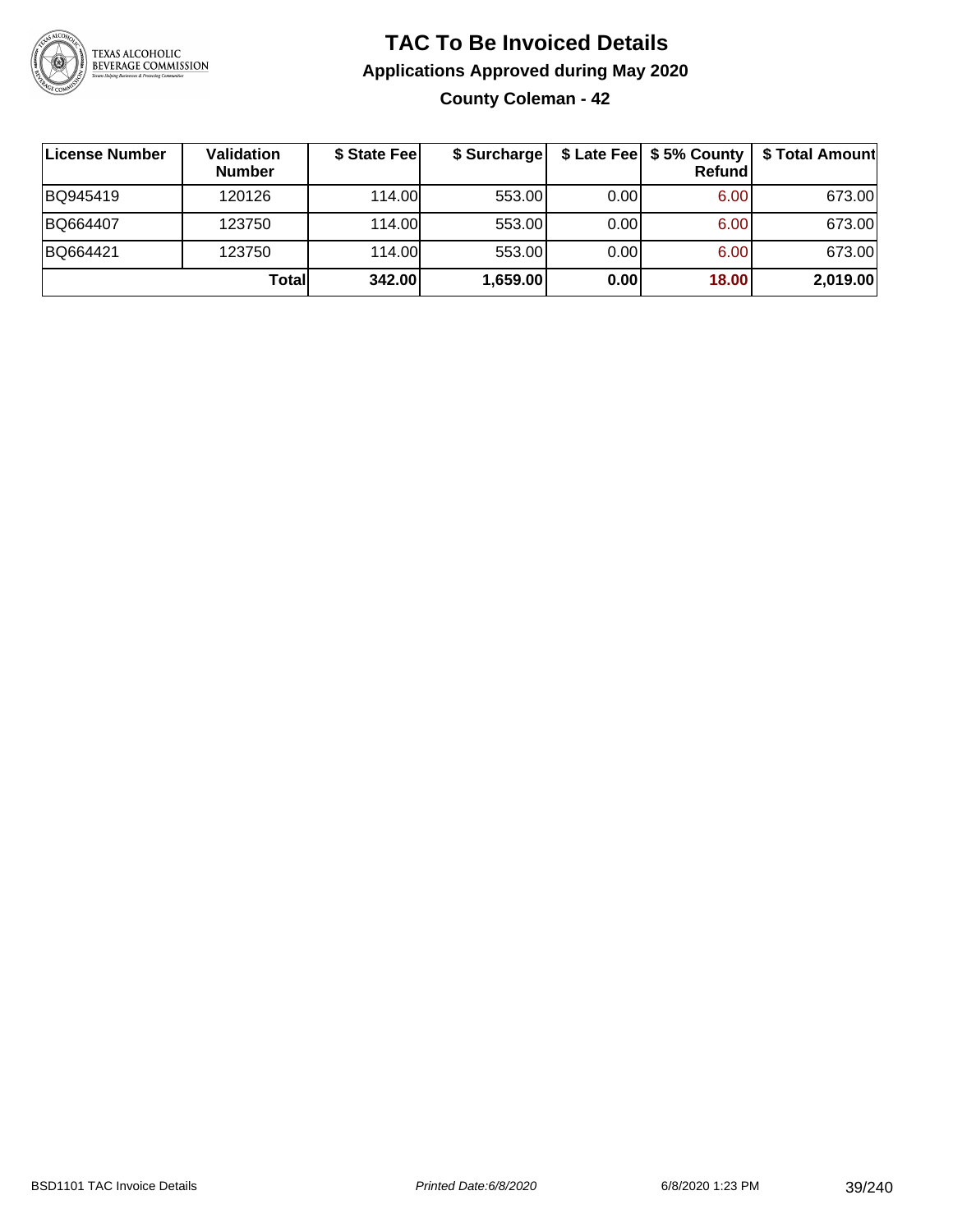

#### **TAC To Be Invoiced Details Applications Approved during May 2020 County Collin - 43**

| <b>License Number</b> | Validation<br><b>Number</b> | \$ State Fee | \$ Surcharge |        | \$ Late Fee   \$5% County<br>Refund | \$ Total Amount |
|-----------------------|-----------------------------|--------------|--------------|--------|-------------------------------------|-----------------|
| BF1087593             | 5555                        | 114.00       | 553.00       | 0.00   | 6.00                                | 673.00          |
| BF1087514             | 5556                        | 114.00       | 553.00       | 0.00   | 6.00                                | 673.00          |
| BF1087591             | 5561                        | 114.00       | 553.00       | 0.00   | 6.00                                | 673.00          |
| BF1087612             | 5573                        | 114.00       | 553.00       | 0.00   | 6.00                                | 673.00          |
| BG1088755             | 5707                        | 332.50       | 553.00       | 0.00   | 17.50                               | 903.00          |
| BQ1089255             | 5827                        | 114.00       | 553.00       | 0.00   | 6.00                                | 673.00          |
| BG1089175             | 5929                        | 332.50       | 553.00       | 0.00   | 17.50                               | 903.00          |
| BG1088655             | 5952                        | 332.50       | 553.00       | 0.00   | 17.50                               | 903.00          |
| BF1087743             | 6022                        | 114.00       | 553.00       | 0.00   | 6.00                                | 673.00          |
| BQ1089530             | 6118                        | 114.00       | 553.00       | 0.00   | 6.00                                | 673.00          |
| BG1089604             | 6384                        | 332.50       | 553.00       | 0.00   | 17.50                               | 903.00          |
| BP1089604             | 6384                        | 950.00       | 426.00       | 0.00   | 50.00                               | 1,426.00        |
| BQ689978              | 118806                      | 114.00       | 553.00       | 0.00   | 6.00                                | 673.00          |
| BQ689979              | 118806                      | 114.00       | 553.00       | 0.00   | 6.00                                | 673.00          |
| BG943393              | 118938                      | 332.50       | 553.00       | 0.00   | 17.50                               | 903.00          |
| BQ719676              | 118955                      | 114.00       | 553.00       | 0.00   | 6.00                                | 673.00          |
| BQ869690              | 118955                      | 114.00       | 553.00       | 0.00   | 6.00                                | 673.00          |
| BG943510              | 119123                      | 332.50       | 553.00       | 0.00   | 17.50                               | 903.00          |
| BQ871352              | 119183                      | 114.00       | 553.00       | 0.00   | 6.00                                | 673.00          |
| BG1013024             | 119230                      | 332.50       | 553.00       | 0.00   | 17.50                               | 903.00          |
| BQ658492              | 119270                      | 114.00       | 553.00       | 0.00   | 6.00                                | 673.00          |
| BQ692651              | 119643                      | 114.00       | 553.00       | 0.00   | 6.00                                | 673.00          |
| BQ721737              | 119643                      | 114.00       | 553.00       | 0.00   | 6.00                                | 673.00          |
| BQ944475              | 119752                      | 114.00       | 553.00       | 0.00   | 6.00                                | 673.00          |
| BQ515019              | 120183                      | 114.00       | 553.00       | 0.00   | 6.00                                | 673.00          |
| BG1013530             | 120414                      | 332.50       | 553.00       | 0.00   | 17.50                               | 903.00          |
| BQ1012769             | 120847                      | 114.00       | 553.00       | 100.00 | 6.00                                | 773.00          |
| BF945857              | 120871                      | 114.00       | 553.00       | 0.00   | 6.00                                | 673.00          |
| BQ871146              | 121005                      | 114.00       | 553.00       | 0.00   | 6.00                                | 673.00          |
| BG721902              | 121259                      | 332.50       | 553.00       | 0.00   | 17.50                               | 903.00          |
| BQ750409              | 121616                      | 114.00       | 553.00       | 0.00   | 6.00                                | 673.00          |
| BQ628195              | 121656                      | 114.00       | 553.00       | 0.00   | 6.00                                | 673.00          |
| BQ807577              | 121656                      | 114.00       | 553.00       | 0.00   | 6.00                                | 673.00          |
| BQ562213              | 121789                      | 114.00       | 553.00       | 0.00   | 6.00                                | 673.00          |
| BQ659029              | 121910                      | 114.00       | 553.00       | 100.00 | 6.00                                | 773.00          |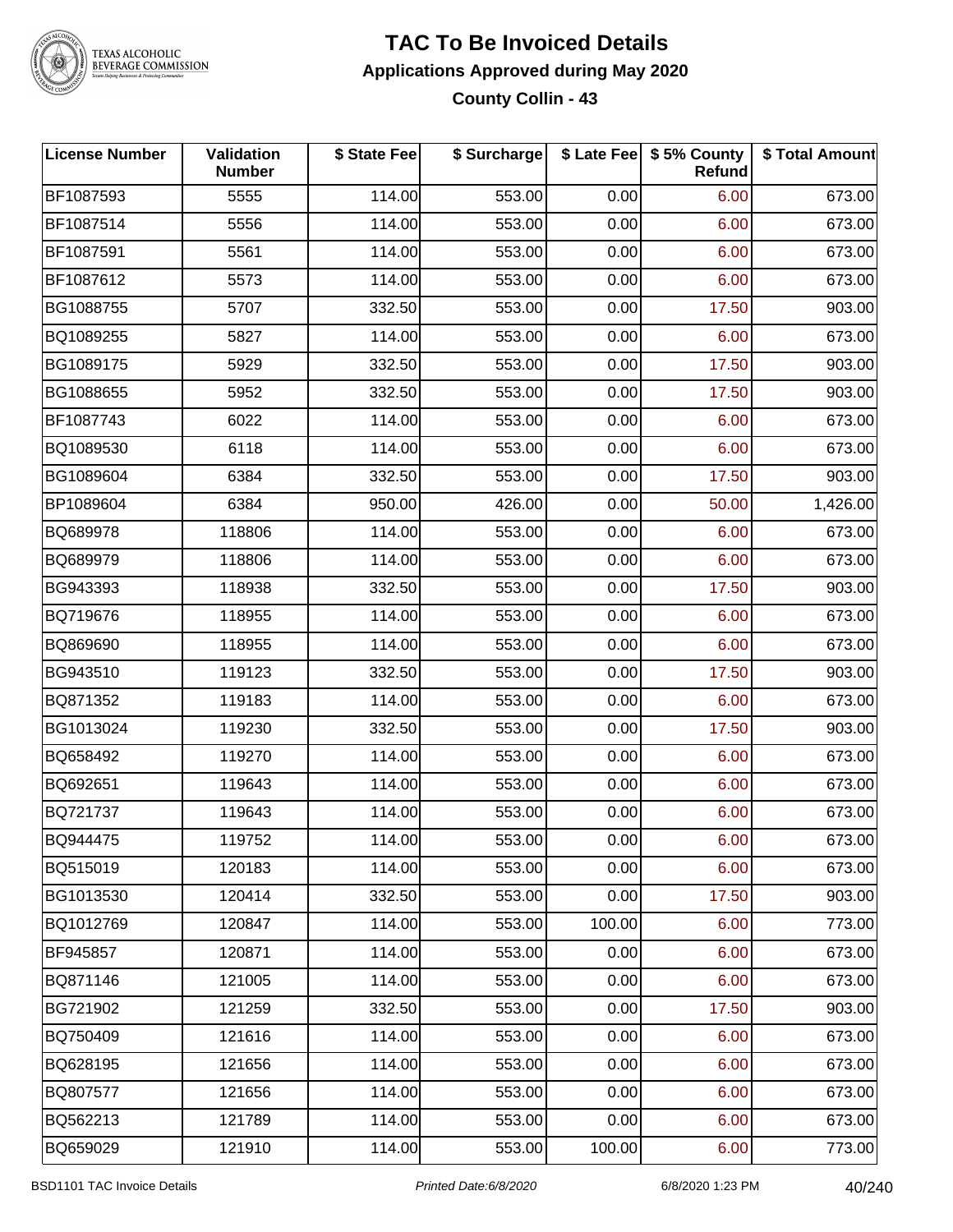| <b>License Number</b> | <b>Validation</b><br><b>Number</b> | \$ State Fee | \$ Surcharge |        | \$ Late Fee   \$5% County<br>Refund | \$ Total Amount |
|-----------------------|------------------------------------|--------------|--------------|--------|-------------------------------------|-----------------|
| BQ749033              | 122170                             | 114.00       | 553.00       | 0.00   | 6.00                                | 673.00          |
| BF873213              | 122464                             | 114.00       | 553.00       | 0.00   | 6.00                                | 673.00          |
| BQ875489              | 122509                             | 114.00       | 553.00       | 0.00   | 6.00                                | 673.00          |
| BQ578757              | 122728                             | 114.00       | 553.00       | 0.00   | 6.00                                | 673.00          |
| BQ695880              | 122782                             | 114.00       | 553.00       | 0.00   | 6.00                                | 673.00          |
| BQ723938              | 122782                             | 114.00       | 553.00       | 0.00   | 6.00                                | 673.00          |
| BQ749921              | 122782                             | 114.00       | 553.00       | 0.00   | 6.00                                | 673.00          |
| BG1020450             | 122800                             | 332.50       | 553.00       | 0.00   | 17.50                               | 903.00          |
| BF1021332             | 123108                             | 114.00       | 553.00       | 0.00   | 6.00                                | 673.00          |
| BF1021348             | 123108                             | 114.00       | 553.00       | 0.00   | 6.00                                | 673.00          |
| BQ696744              | 123446                             | 114.00       | 553.00       | 0.00   | 6.00                                | 673.00          |
| BQ1021713             | 123584                             | 114.00       | 553.00       | 0.00   | 6.00                                | 673.00          |
| BQ695172              | 123906                             | 114.00       | 553.00       | 0.00   | 6.00                                | 673.00          |
| BG999235              | 504177                             | 332.50       | 553.00       | 0.00   | 17.50                               | 903.00          |
| BQ658528              | 511090                             | 114.00       | 553.00       | 0.00   | 6.00                                | 673.00          |
| BQ721164              | 511764                             | 114.00       | 553.00       | 0.00   | 6.00                                | 673.00          |
| BQ307927              | 511765                             | 114.00       | 553.00       | 0.00   | 6.00                                | 673.00          |
| BQ693470              | 511765                             | 114.00       | 553.00       | 0.00   | 6.00                                | 673.00          |
| BQ660893              | 513149                             | 114.00       | 553.00       | 0.00   | 6.00                                | 673.00          |
|                       | <b>Total</b>                       | 9,395.50     | 29,735.00    | 200.00 | 494.50                              | 39,825.00       |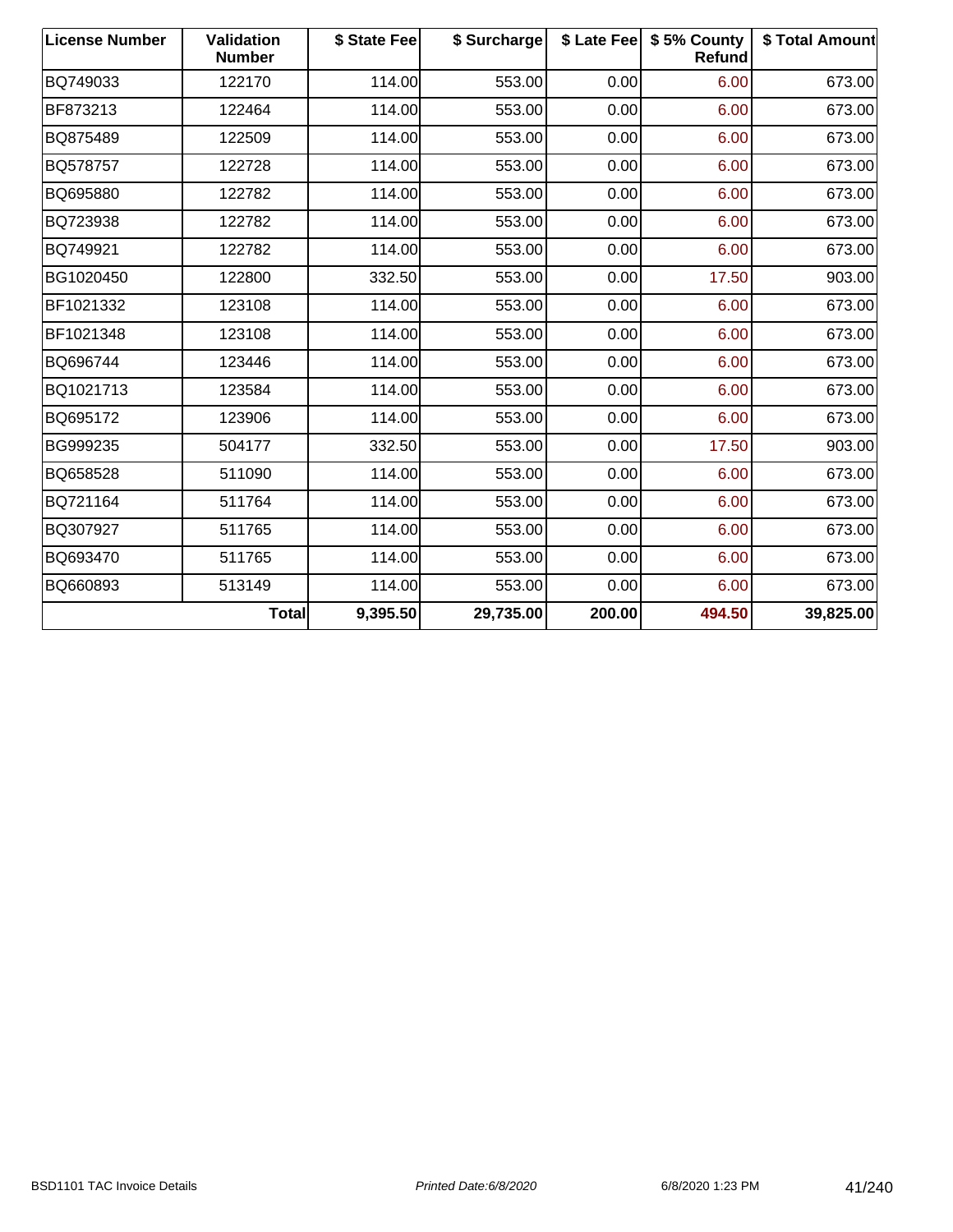

#### **TAC To Be Invoiced Details Applications Approved during May 2020 County Colorado - 45**

| <b>License Number</b> | <b>Validation</b><br><b>Number</b> | \$ State Fee | \$ Surcharge |      | \$ Late Fee   \$5% County<br>Refundl | \$ Total Amount |
|-----------------------|------------------------------------|--------------|--------------|------|--------------------------------------|-----------------|
| BG870141              | 120996                             | 332.50       | 553.00       | 0.00 | 17.50                                | 903.00          |
| BG944159              | 122077                             | 332.50       | 553.00       | 0.00 | 17.50                                | 903.00          |
| BQ661218              | 122574                             | 114.00       | 553.00       | 0.00 | 6.00                                 | 673.00          |
| BE219676              | 511337                             | 285.00       | 553.00       | 0.00 | 15.00                                | 853.00          |
|                       | <b>Total</b>                       | 1,064.00     | 2,212.00     | 0.00 | 56.00                                | 3,332.00        |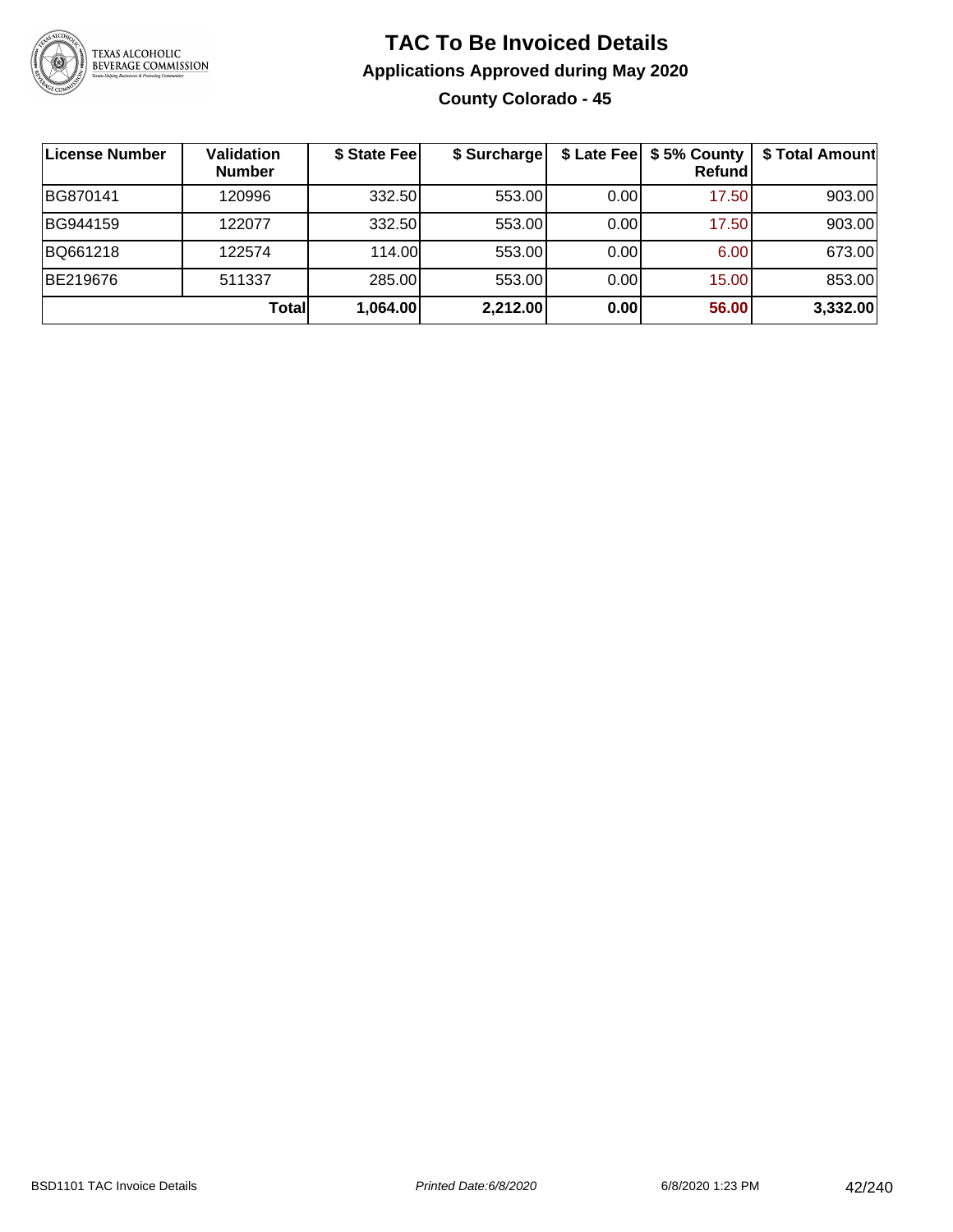

#### **TAC To Be Invoiced Details Applications Approved during May 2020 County Comal - 46**

**License Number Validation Number \$ State Fee \$ Surcharge \$ Late Fee \$ 5% County Refund \$ Total Amount** BG1089292 6017 332.50 553.00 0.00 17.50 903.00 BF1089500 | 6222 | 114.00| 553.00| 0.00| 6.00| 673.00 BG1089526 | 6256 | 332.50| 553.00| 0.00| 17.50| 903.00 BG868503 | 119384 | 332.50| 553.00| 0.00| 17.50| 903.00 BC658747 119497 142.50 701.00 0.00 7.50 851.00 BI658748 119497 38.00 278.00 0.00 2.00 318.00 BG274610 | 119575 | 332.50| 553.00| 0.00| 17.50| 903.00 BG869070 | 119675 | 332.50| 553.00| 0.00| 17.50| 903.00 BF243609 119821 114.00 553.00 0.00 6.00 673.00 BG533287 120202 332.50 553.00 100.00 17.50 1,003.00 BG578882 | 120209 | 332.50| 553.00| 0.00| 17.50| 903.00 BQ514012 120482 114.00 553.00 0.00 6.00 673.00 BF181358 120784 114.00 553.00 0.00 6.00 673.00 BG220585 | 121135 | 332.50| 553.00| 0.00| 17.50| 903.00 BG450928 121779 332.50 553.00 0.00 17.50 903.00 BQ1015620 122082 114.00 553.00 0.00 6.00 673.00 BG317732 | 122364 | 332.50| 553.00| 0.00| 17.50| 903.00 BG493601 | 122879 | 332.50| 553.00| 0.00| 17.50| 903.00 BF749301 123613 114.00 553.00 0.00 6.00 673.00 BF317042 | 512283 | 114.00| 553.00| 0.00| 6.00| 673.00 BG945734 512421 332.50 553.00 0.00 17.50 903.00 BG1015304 | 512683 | 332.50| 553.00| 0.00| 17.50| 903.00 **Total 5,301.00 12,039.00 100.00 279.00 17,719.00**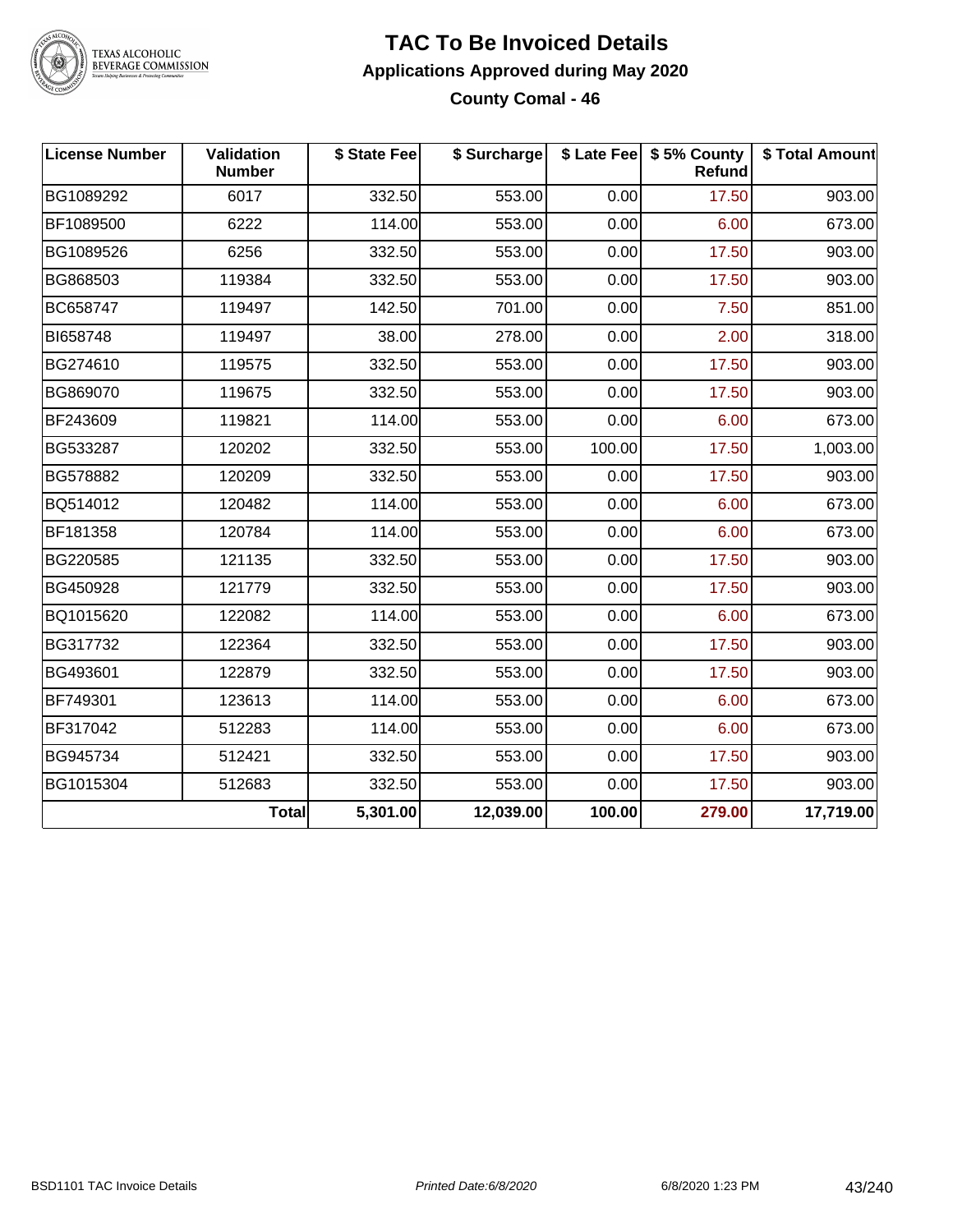

**County Comanche - 47**

| License Number | <b>Validation</b><br><b>Number</b> | \$ State Feel | \$ Surcharge |      | Refundl | \$ Late Fee   \$5% County   \$ Total Amount |
|----------------|------------------------------------|---------------|--------------|------|---------|---------------------------------------------|
| BQ664092       | 122552                             | 114.00        | 553.00       | 0.00 | 6.00    | 673.00                                      |
|                | Totall                             | <b>114.00</b> | 553.00       | 0.00 | 6.00    | 673.00                                      |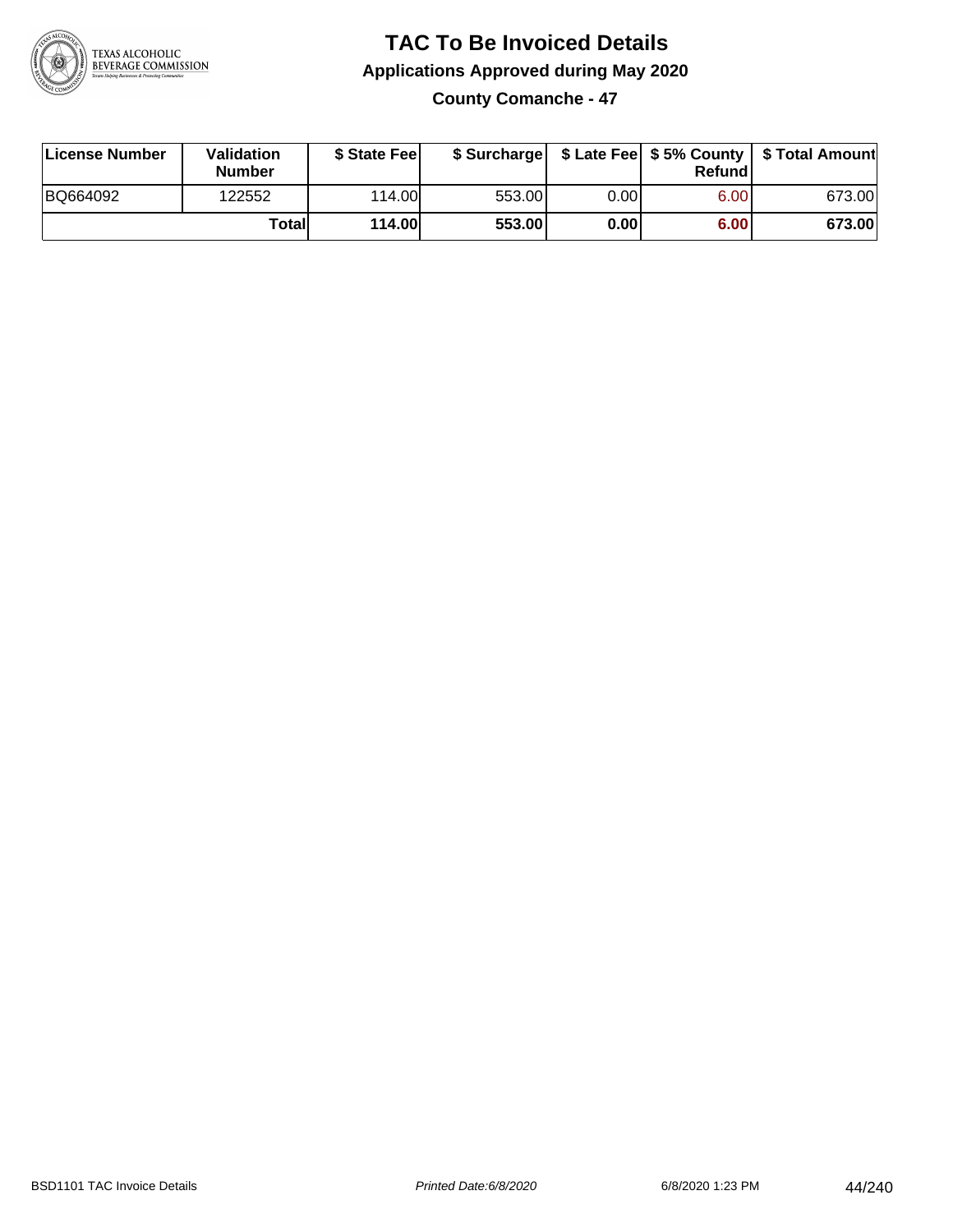

#### **TAC To Be Invoiced Details Applications Approved during May 2020 County Concho - 48**

| License Number  | Validation<br><b>Number</b> | \$ State Fee  |        |      | Refund | \$ Surcharge   \$ Late Fee   \$5% County   \$ Total Amount |
|-----------------|-----------------------------|---------------|--------|------|--------|------------------------------------------------------------|
| <b>BE557847</b> | 122573                      | 285.00        | 553.00 | 0.00 | 15.00  | 853.00                                                     |
|                 | Totall                      | <b>285.00</b> | 553.00 | 0.00 | 15.00  | 853.00                                                     |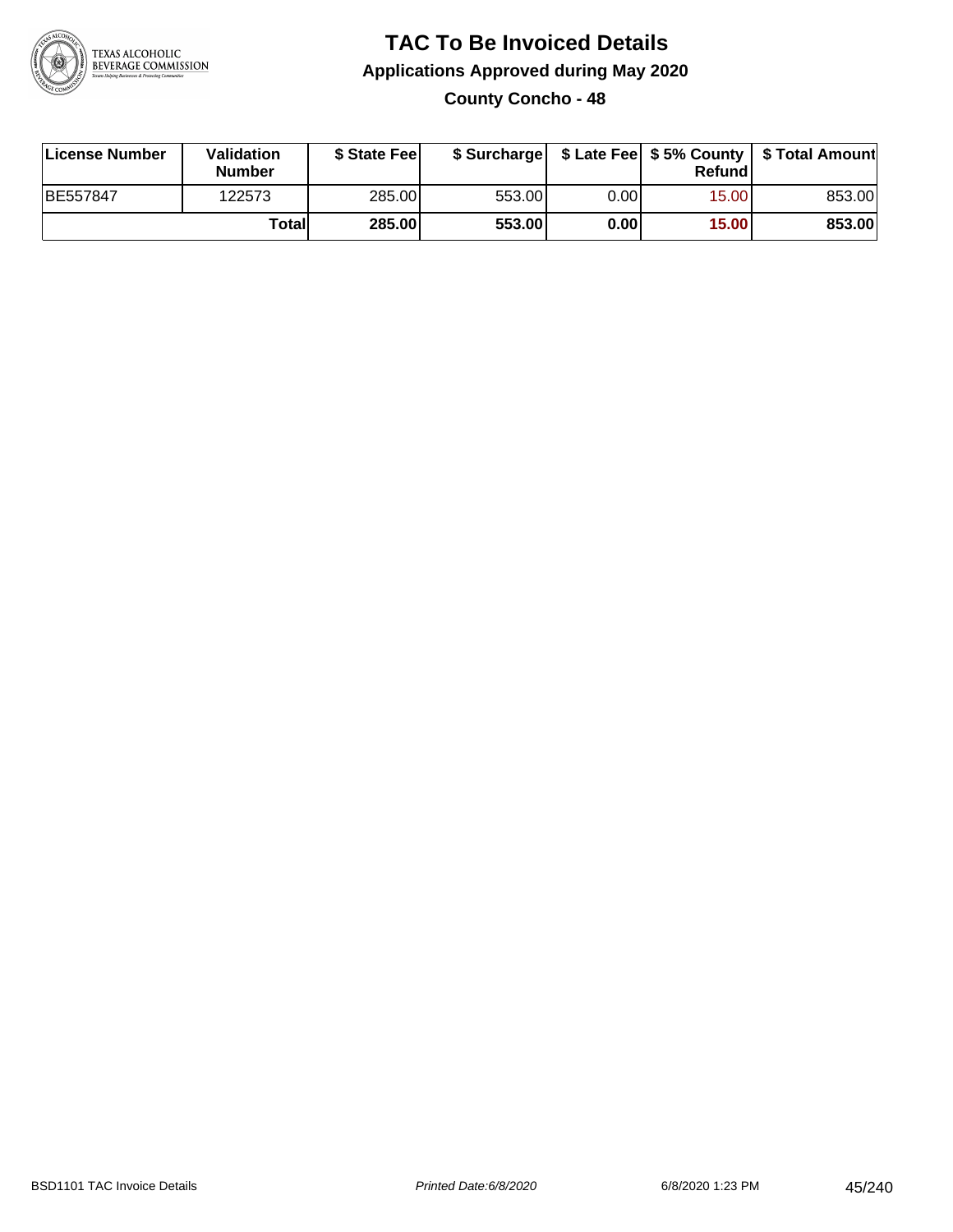

**County Cooke - 49**

| License Number | Validation<br><b>Number</b> | \$ State Fee | \$ Surcharge | \$ Late Fee | \$5% County<br>Refundl | \$ Total Amount |
|----------------|-----------------------------|--------------|--------------|-------------|------------------------|-----------------|
| BG1088342      | 5626                        | 332.50       | 553.00       | 0.00        | 17.50                  | 903.00          |
| BG1089156      | 5883                        | 332.50       | 553.00       | 0.00        | 17.50                  | 903.00          |
| BF1089690      | 6148                        | 114.00       | 553.00       | 0.00        | 6.00                   | 673.00          |
| BQ1089903      | 6456                        | 114.00       | 553.00       | 0.00        | 6.00                   | 673.00          |
| BQ1012770      | 118974                      | 114.00       | 553.00       | 0.00        | 6.00                   | 673.00          |
| BQ871915       | 119404                      | 114.00       | 553.00       | 0.00        | 6.00                   | 673.00          |
| BQ1012399      | 120813                      | 114.00       | 553.00       | 100.00      | 6.00                   | 773.00          |
| BE188902       | 500684                      | 285.00       | 553.00       | 0.00        | 15.00                  | 853.00          |
| BQ1012045      | 513267                      | 114.00       | 553.00       | 100.00      | 6.00                   | 773.00          |
|                | <b>Total</b>                | 1,634.00     | 4,977.00     | 200.00      | 86.00                  | 6,897.00        |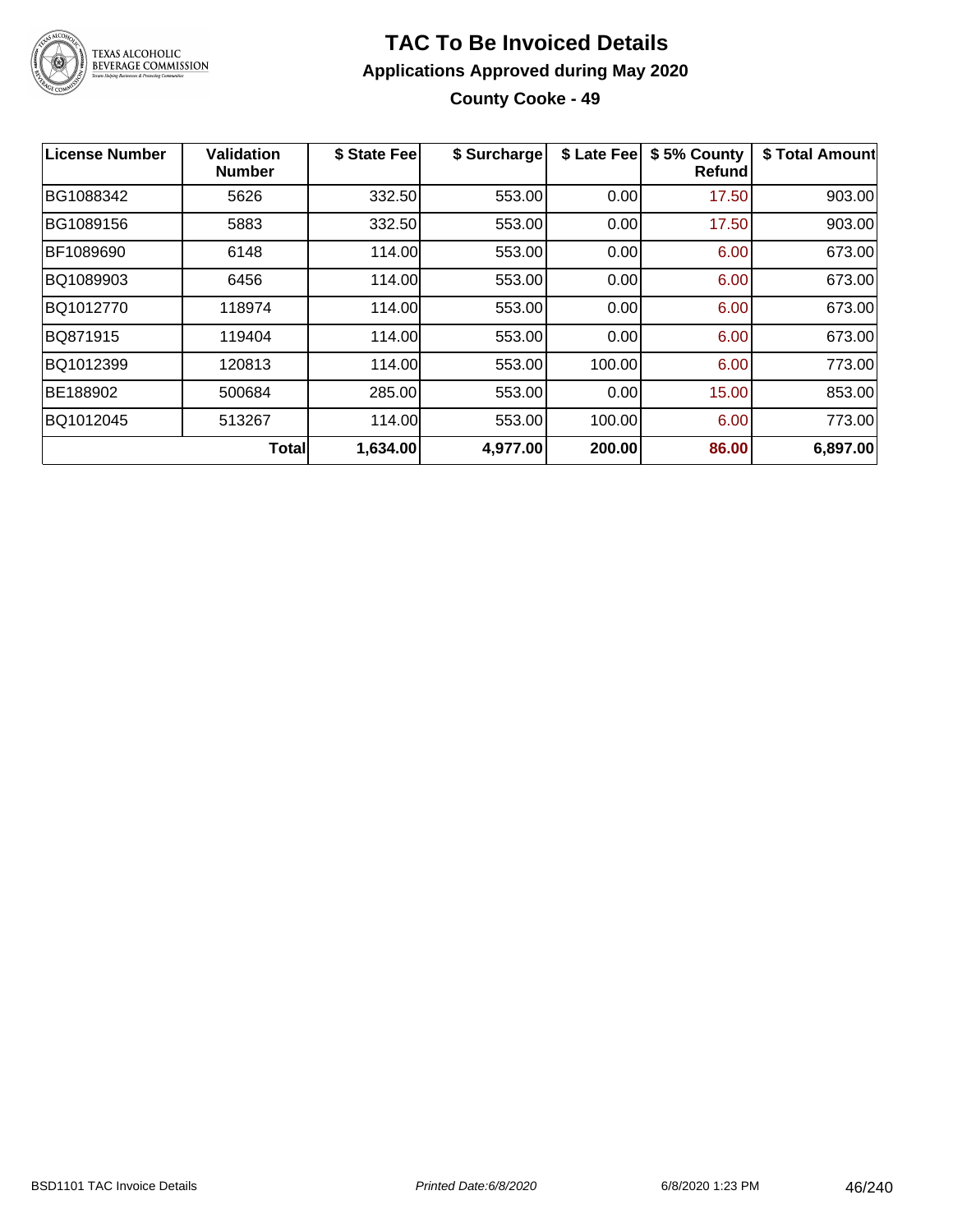

**County Coryell - 50**

| License Number | Validation<br><b>Number</b> | \$ State Feel | \$ Surcharge |        | Refundl | \$ Late Fee   \$5% County   \$ Total Amount |
|----------------|-----------------------------|---------------|--------------|--------|---------|---------------------------------------------|
| BQ689551       | 119868                      | 114.00L       | 553.00       | 100.00 | 6.00    | 773.00                                      |
| BQ875866       | 122833                      | 114.00L       | 553.00       | 0.001  | 6.00    | 673.00                                      |
| BG625486       | 511925                      | 332.50        | 553.00       | 0.001  | 17.50   | 903.00                                      |
|                | Totall                      | 560.50        | 1,659.00     | 100.00 | 29.50   | 2,349.00                                    |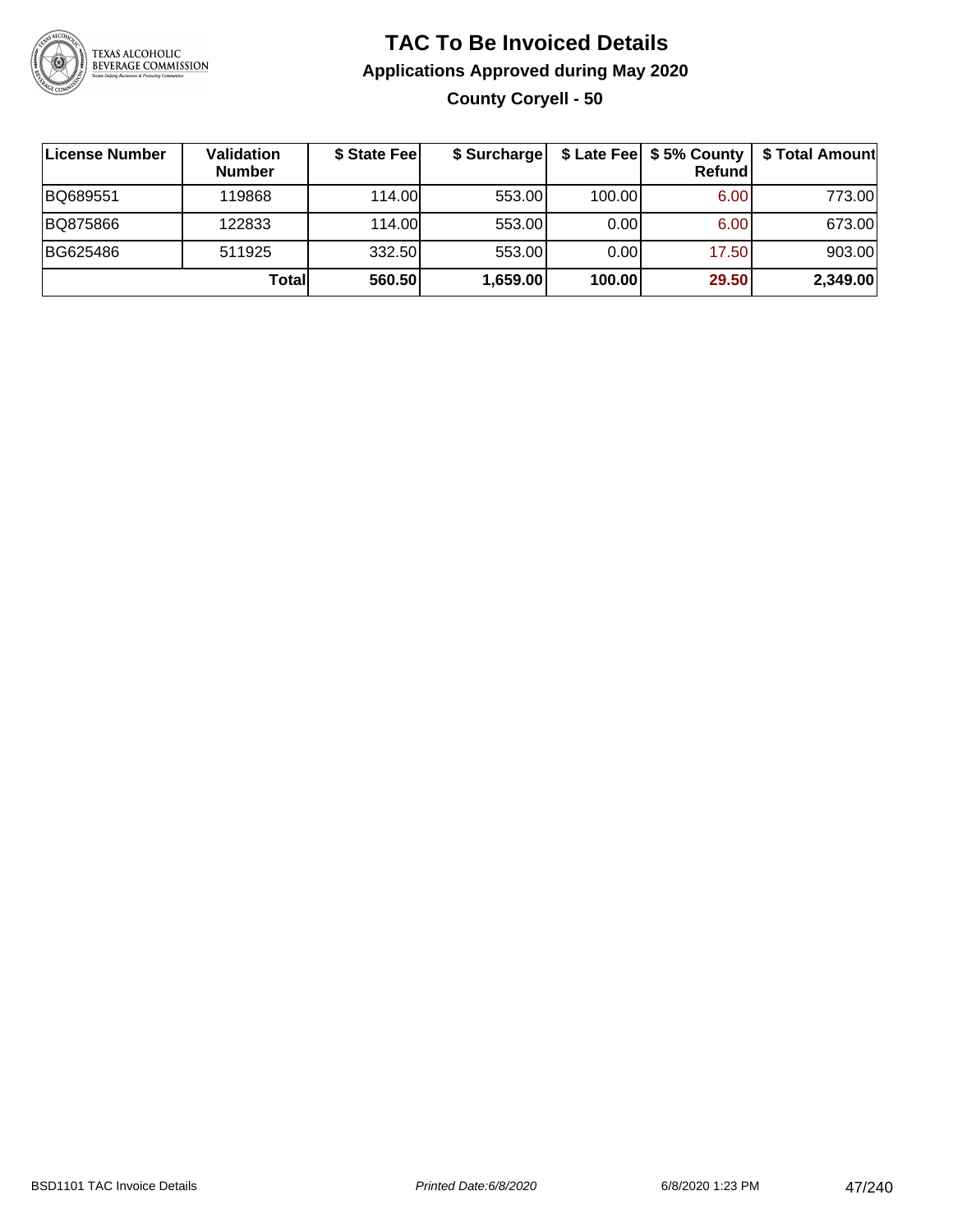

#### **TAC To Be Invoiced Details Applications Approved during May 2020 County Crane - 52**

| ∣License Number | Validation<br><b>Number</b> | \$ State Fee | \$ Surcharge |      | \$ Late Fee   \$5% County  <br>Refund | \$ Total Amount |
|-----------------|-----------------------------|--------------|--------------|------|---------------------------------------|-----------------|
| BQ872377        | 122145                      | 114.00       | 553.00       | 0.00 | 6.00                                  | 673.00          |
| BQ873383        | 122515                      | 114.00       | 553.00       | 0.00 | 6.00                                  | 673.00          |
| BQ948585        | 512342                      | 114.00       | 553.00       | 0.00 | 6.00                                  | 673.00          |
|                 | Totall                      | 342.00       | 1,659.00     | 0.00 | 18.00                                 | 2,019.00        |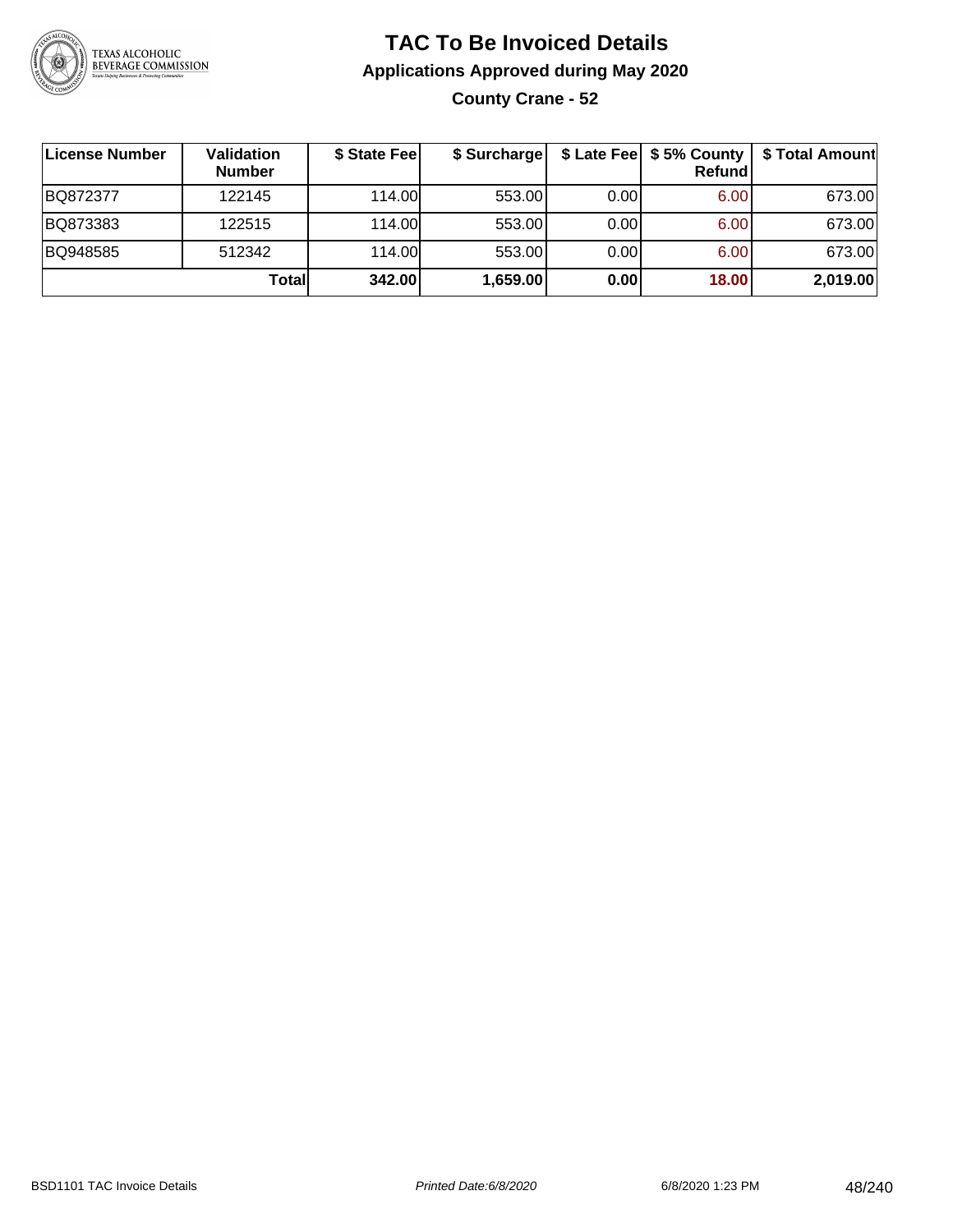

**County Culberson - 55**

| License Number | <b>Validation</b><br><b>Number</b> | \$ State Feel | \$ Surcharge |       | Refundl |        |
|----------------|------------------------------------|---------------|--------------|-------|---------|--------|
| BQ516107       | 120488                             | 114.00L       | 553.00       | 0.001 | 6.00    | 673.00 |
|                | Totall                             | <b>114.00</b> | 553.00       | 0.00  | 6.00    | 673.00 |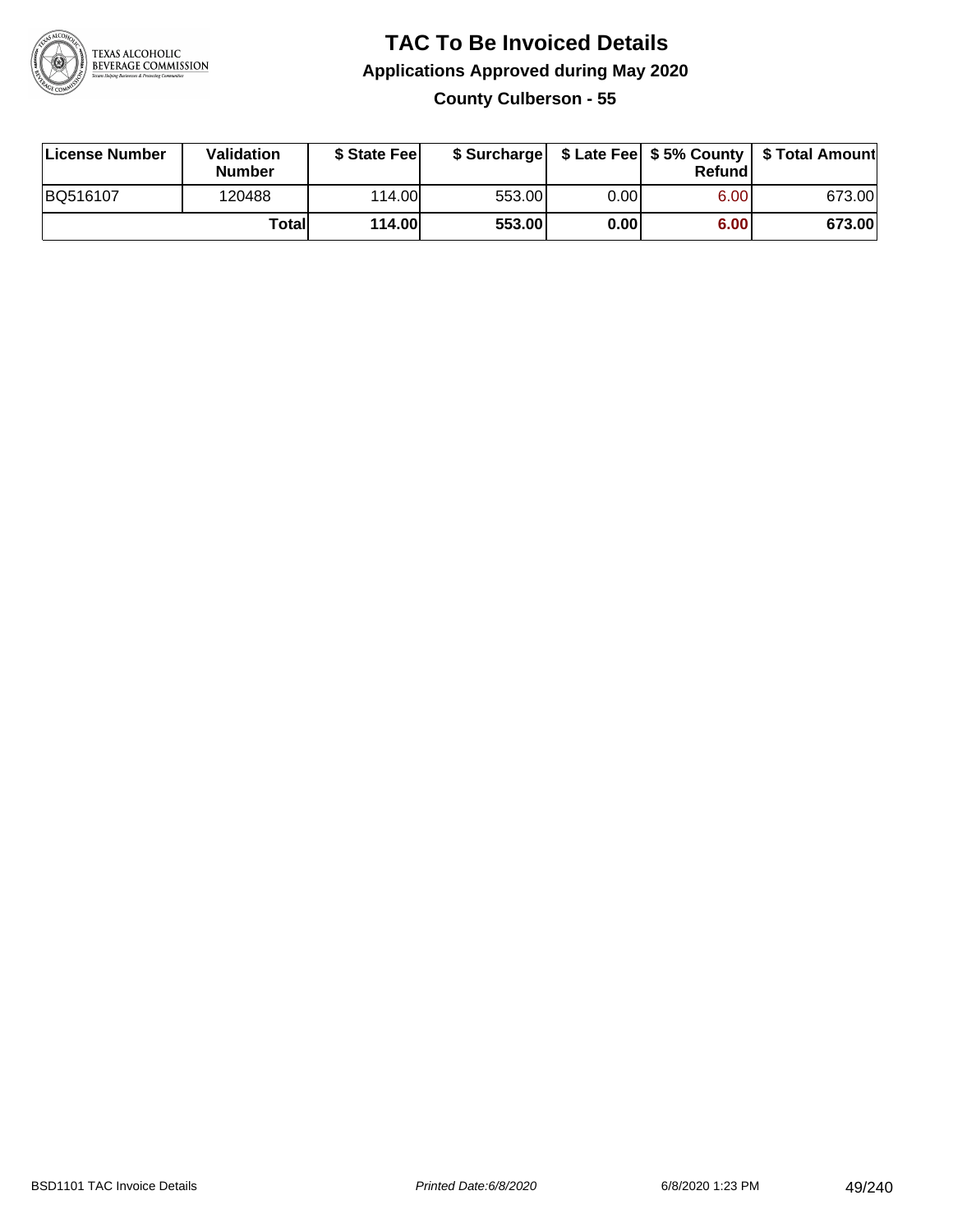

#### **TAC To Be Invoiced Details Applications Approved during May 2020 County Dallas - 57**

| <b>License Number</b> | <b>Validation</b><br><b>Number</b> | \$ State Fee | \$ Surcharge |      | \$ Late Fee   \$5% County  <br><b>Refund</b> | \$ Total Amount |
|-----------------------|------------------------------------|--------------|--------------|------|----------------------------------------------|-----------------|
| BF1087531             | 4402                               | 114.00       | 553.00       | 0.00 | 6.00                                         | 673.00          |
| BQ1088748             | 4691                               | 114.00       | 553.00       | 0.00 | 6.00                                         | 673.00          |
| BG1087561             | 5255                               | 1,900.00     | 553.00       | 0.00 | 100.00                                       | 2,553.00        |
| BQ1089498             | 5484                               | 114.00       | 553.00       | 0.00 | 6.00                                         | 673.00          |
| BQ1089264             | 5579                               | 114.00       | 553.00       | 0.00 | 6.00                                         | 673.00          |
| BQ1088501             | 5668                               | 114.00       | 553.00       | 0.00 | 6.00                                         | 673.00          |
| BF1087997             | 5729                               | 114.00       | 553.00       | 0.00 | 6.00                                         | 673.00          |
| BQ1087583             | 5853                               | 114.00       | 553.00       | 0.00 | 6.00                                         | 673.00          |
| BQ1087567             | 5951                               | 114.00       | 553.00       | 0.00 | 6.00                                         | 673.00          |
| BG1088892             | 6071                               | 1,900.00     | 553.00       | 0.00 | 100.00                                       | 2,553.00        |
| BG1089138             | 6274                               | 1,900.00     | 553.00       | 0.00 | 100.00                                       | 2,553.00        |
| BG1089201             | 6318                               | 1,900.00     | 553.00       | 0.00 | 100.00                                       | 2,553.00        |
| BG1089121             | 6324                               | 1,900.00     | 553.00       | 0.00 | 100.00                                       | 2,553.00        |
| BA1089701             | 6482                               | 2,850.00     | 651.00       | 0.00 | 150.00                                       | 3,651.00        |
| BQ712792              | 110543                             | 114.00       | 553.00       | 0.00 | 6.00                                         | 673.00          |
| BG316621              | 118531                             | 1,425.00     | 553.00       | 0.00 | 75.00                                        | 2,053.00        |
| BQ869284              | 118806                             | 114.00       | 553.00       | 0.00 | 6.00                                         | 673.00          |
| BQ940675              | 118806                             | 114.00       | 553.00       | 0.00 | 6.00                                         | 673.00          |
| BQ804221              | 118874                             | 114.00       | 553.00       | 0.00 | 6.00                                         | 673.00          |
| BG1010916             | 118879                             | 1,425.00     | 553.00       | 0.00 | 75.00                                        | 2,053.00        |
| BQ871353              | 119037                             | 114.00       | 553.00       | 0.00 | 6.00                                         | 673.00          |
| BQ941766              | 119049                             | 114.00       | 553.00       | 0.00 | 6.00                                         | 673.00          |
| BQ691978              | 119086                             | 114.00       | 553.00       | 0.00 | 6.00                                         | 673.00          |
| BQ627751              | 119118                             | 114.00       | 553.00       | 0.00 | 6.00                                         | 673.00          |
| BQ720658              | 119251                             | 114.00       | 553.00       | 0.00 | 6.00                                         | 673.00          |
| BQ690981              | 119270                             | 114.00       | 553.00       | 0.00 | 6.00                                         | 673.00          |
| BQ872351              | 119312                             | 114.00       | 553.00       | 0.00 | 6.00                                         | 673.00          |
| BQ1014615             | 119386                             | 114.00       | 553.00       | 0.00 | 6.00                                         | 673.00          |
| BF1012386             | 119450                             | 114.00       | 553.00       | 0.00 | 6.00                                         | 673.00          |
| BF720984              | 119520                             | 114.00       | 553.00       | 0.00 | 6.00                                         | 673.00          |
| BQ1014566             | 119528                             | 114.00       | 553.00       | 0.00 | 6.00                                         | 673.00          |
| BQ872177              | 119566                             | 114.00       | 553.00       | 0.00 | 6.00                                         | 673.00          |
| BQ719477              | 119568                             | 114.00       | 553.00       | 0.00 | 6.00                                         | 673.00          |
| BQ431113              | 119580                             | 114.00       | 553.00       | 0.00 | 6.00                                         | 673.00          |
| BF658723              | 119594                             | 114.00       | 553.00       | 0.00 | 6.00                                         | 673.00          |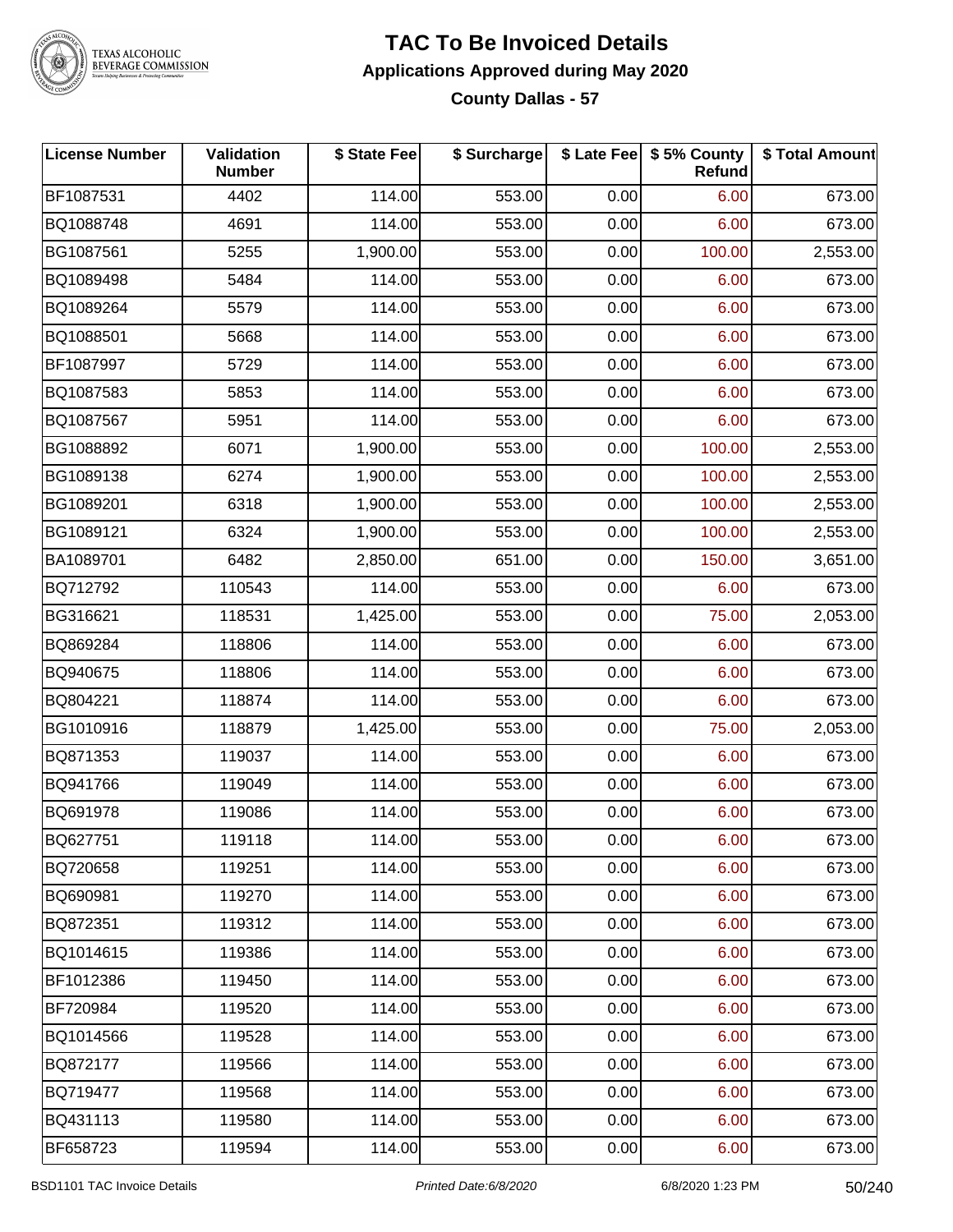| <b>License Number</b> | Validation<br><b>Number</b> | \$ State Fee | \$ Surcharge |        | \$ Late Fee   \$5% County<br>Refund | \$ Total Amount |
|-----------------------|-----------------------------|--------------|--------------|--------|-------------------------------------|-----------------|
| BG943825              | 119609                      | 1,425.00     | 553.00       | 0.00   | 75.00                               | 2,053.00        |
| BL943825              | 119609                      | 475.00       | 327.00       | 0.00   | 25.00                               | 827.00          |
| BQ944254              | 119637                      | 114.00       | 553.00       | 0.00   | 6.00                                | 673.00          |
| BQ692655              | 119643                      | 114.00       | 553.00       | 0.00   | 6.00                                | 673.00          |
| BQ748387              | 119643                      | 114.00       | 553.00       | 0.00   | 6.00                                | 673.00          |
| BQ944233              | 119643                      | 114.00       | 553.00       | 0.00   | 6.00                                | 673.00          |
| BQ944477              | 119643                      | 114.00       | 553.00       | 0.00   | 6.00                                | 673.00          |
| BQ1015199             | 119643                      | 114.00       | 553.00       | 0.00   | 6.00                                | 673.00          |
| BF1015279             | 119643                      | 114.00       | 553.00       | 0.00   | 6.00                                | 673.00          |
| BF1015492             | 119643                      | 114.00       | 553.00       | 0.00   | 6.00                                | 673.00          |
| BF470891              | 119645                      | 114.00       | 553.00       | 0.00   | 6.00                                | 673.00          |
| BG317351              | 119691                      | 1,425.00     | 553.00       | 0.00   | 75.00                               | 2,053.00        |
| BQ748616              | 119753                      | 114.00       | 553.00       | 0.00   | 6.00                                | 673.00          |
| BF557669              | 119763                      | 114.00       | 553.00       | 0.00   | 6.00                                | 673.00          |
| BG869698              | 119871                      | 1,425.00     | 553.00       | 0.00   | 75.00                               | 2,053.00        |
| BQ265178              | 119922                      | 114.00       | 553.00       | 0.00   | 6.00                                | 673.00          |
| BQ660643              | 119942                      | 114.00       | 553.00       | 0.00   | 6.00                                | 673.00          |
| BQ1016304             | 119979                      | 114.00       | 553.00       | 0.00   | 6.00                                | 673.00          |
| BF220506              | 120083                      | 114.00       | 553.00       | 0.00   | 6.00                                | 673.00          |
| BG626140              | 120097                      | 1,425.00     | 553.00       | 0.00   | 75.00                               | 2,053.00        |
| BL626140              | 120097                      | 475.00       | 327.00       | 0.00   | 25.00                               | 827.00          |
| BQ872944              | 120106                      | 114.00       | 553.00       | 0.00   | 6.00                                | 673.00          |
| BG1015856             | 120107                      | 1,425.00     | 553.00       | 0.00   | 75.00                               | 2,053.00        |
| BP1015856             | 120107                      | 950.00       | 426.00       | 0.00   | 50.00                               | 1,426.00        |
| BQ872236              | 120177                      | 114.00       | 553.00       | 0.00   | 6.00                                | 673.00          |
| BQ872699              | 120203                      | 114.00       | 553.00       | 0.00   | 6.00                                | 673.00          |
| BG941422              | 120332                      | 1,425.00     | 553.00       | 0.00   | 75.00                               | 2,053.00        |
| BQ872990              | 120377                      | 114.00       | 553.00       | 0.00   | 6.00                                | 673.00          |
| BF448882              | 120394                      | 114.00       | 553.00       | 0.00   | 6.00                                | 673.00          |
| BF307130              | 120402                      | 114.00       | 553.00       | 0.00   | 6.00                                | 673.00          |
| BQ748542              | 120406                      | 114.00       | 553.00       | 0.00   | 6.00                                | 673.00          |
| BQ749150              | 120406                      | 114.00       | 553.00       | 0.00   | 6.00                                | 673.00          |
| BQ749187              | 120406                      | 114.00       | 553.00       | 0.00   | 6.00                                | 673.00          |
| BQ873325              | 120406                      | 114.00       | 553.00       | 0.00   | 6.00                                | 673.00          |
| BA1011523             | 120438                      | 1,425.00     | 651.00       | 100.00 | 75.00                               | 2,251.00        |
| BQ749247              | 120475                      | 114.00       | 553.00       | 0.00   | 6.00                                | 673.00          |
| BQ940551              | 120480                      | 114.00       | 553.00       | 100.00 | 6.00                                | 773.00          |
| BG264297              | 120491                      | 1,425.00     | 553.00       | 0.00   | 75.00                               | 2,053.00        |
| BQ945680              | 120501                      | 114.00       | 553.00       | 0.00   | 6.00                                | 673.00          |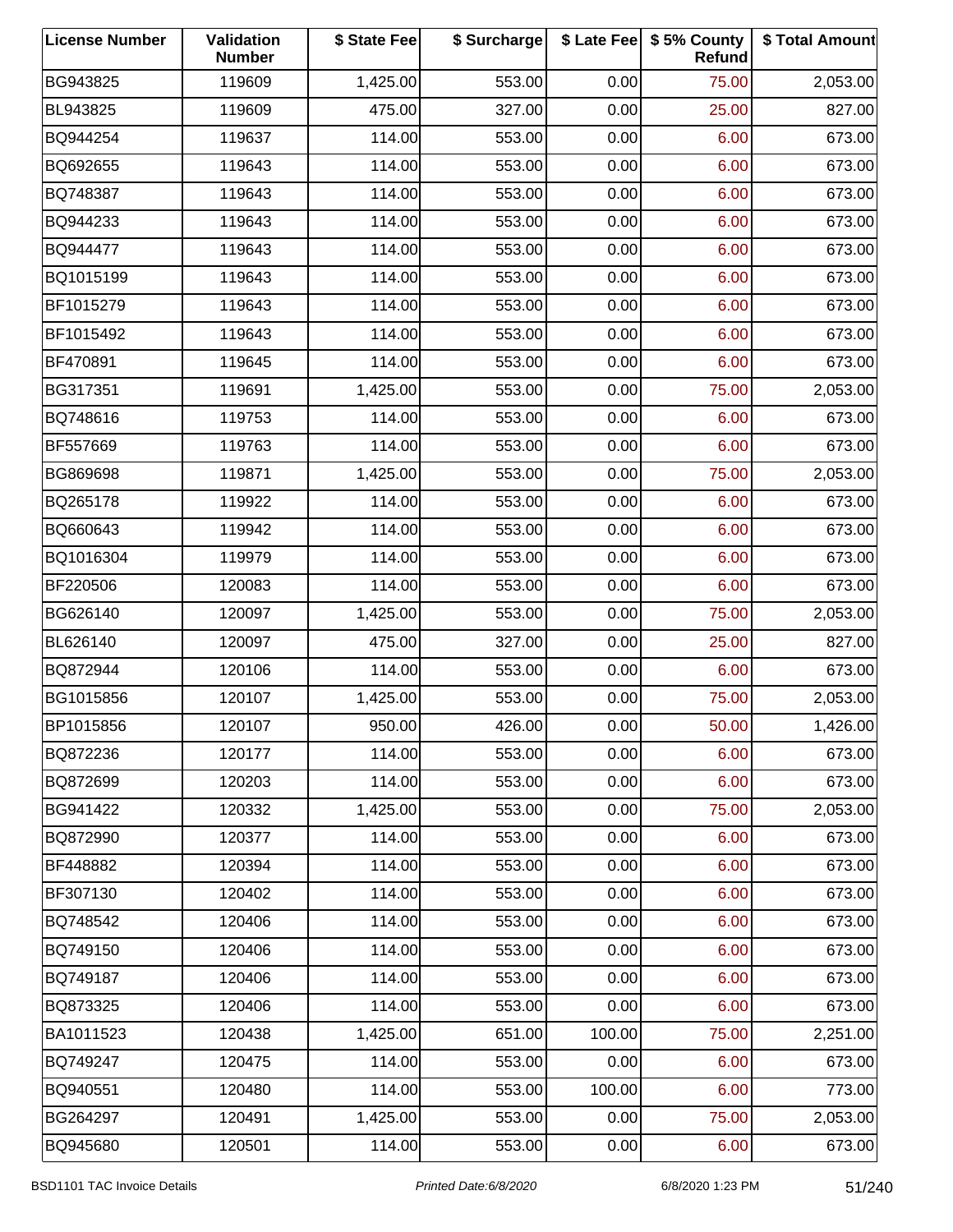| <b>License Number</b> | Validation<br><b>Number</b> | \$ State Fee | \$ Surcharge |        | \$ Late Fee   \$5% County<br>Refund | \$ Total Amount |
|-----------------------|-----------------------------|--------------|--------------|--------|-------------------------------------|-----------------|
| BQ1014184             | 120521                      | 114.00       | 553.00       | 0.00   | 6.00                                | 673.00          |
| BG534505              | 120568                      | 1,425.00     | 553.00       | 0.00   | 75.00                               | 2,053.00        |
| BQ870171              | 120599                      | 114.00       | 553.00       | 0.00   | 6.00                                | 673.00          |
| BF467127              | 120607                      | 114.00       | 553.00       | 0.00   | 6.00                                | 673.00          |
| BF945532              | 120648                      | 114.00       | 553.00       | 0.00   | 6.00                                | 673.00          |
| BQ871933              | 120678                      | 114.00       | 553.00       | 0.00   | 6.00                                | 673.00          |
| BQ872504              | 120679                      | 114.00       | 553.00       | 0.00   | 6.00                                | 673.00          |
| BQ872034              | 120681                      | 114.00       | 553.00       | 0.00   | 6.00                                | 673.00          |
| BQ1014631             | 120682                      | 114.00       | 553.00       | 0.00   | 6.00                                | 673.00          |
| BQ1014617             | 120683                      | 114.00       | 553.00       | 0.00   | 6.00                                | 673.00          |
| BQ945363              | 120685                      | 114.00       | 553.00       | 0.00   | 6.00                                | 673.00          |
| BG872250              | 120798                      | 1,425.00     | 553.00       | 0.00   | 75.00                               | 2,053.00        |
| BQ747769              | 120861                      | 114.00       | 553.00       | 0.00   | 6.00                                | 673.00          |
| BF1016351             | 120944                      | 114.00       | 553.00       | 0.00   | 6.00                                | 673.00          |
| BF1014590             | 120947                      | 114.00       | 553.00       | 0.00   | 6.00                                | 673.00          |
| BQ659309              | 121005                      | 114.00       | 553.00       | 0.00   | 6.00                                | 673.00          |
| BQ721520              | 121005                      | 114.00       | 553.00       | 0.00   | 6.00                                | 673.00          |
| BF943434              | 121026                      | 114.00       | 553.00       | 0.00   | 6.00                                | 673.00          |
| BF1017004             | 121298                      | 114.00       | 553.00       | 0.00   | 6.00                                | 673.00          |
| BF874492              | 121324                      | 114.00       | 553.00       | 0.00   | 6.00                                | 673.00          |
| BF255508              | 121385                      | 114.00       | 553.00       | 0.00   | 6.00                                | 673.00          |
| BQ873956              | 121396                      | 114.00       | 553.00       | 0.00   | 6.00                                | 673.00          |
| BG316615              | 121640                      | 1,425.00     | 553.00       | 100.00 | 75.00                               | 2,153.00        |
| BQ492574              | 121655                      | 114.00       | 553.00       | 0.00   | 6.00                                | 673.00          |
| BQ660154              | 121656                      | 114.00       | 553.00       | 0.00   | 6.00                                | 673.00          |
| BQ1018495             | 121890                      | 114.00       | 553.00       | 0.00   | 6.00                                | 673.00          |
| BE747395              | 121921                      | 1,425.00     | 553.00       | 100.00 | 75.00                               | 2,153.00        |
| BL747395              | 121921                      | 475.00       | 327.00       | 100.00 | 25.00                               | 927.00          |
| BQ947138              | 121937                      | 114.00       | 553.00       | 0.00   | 6.00                                | 673.00          |
| BQ724153              | 121992                      | 114.00       | 553.00       | 0.00   | 6.00                                | 673.00          |
| BF452089              | 122021                      | 114.00       | 553.00       | 0.00   | 6.00                                | 673.00          |
| BF947236              | 122059                      | 114.00       | 553.00       | 0.00   | 6.00                                | 673.00          |
| BF809924              | 122078                      | 114.00       | 553.00       | 0.00   | 6.00                                | 673.00          |
| BA805707              | 122086                      | 1,425.00     | 651.00       | 100.00 | 75.00                               | 2,251.00        |
| BG285549              | 122114                      | 1,425.00     | 553.00       | 100.00 | 75.00                               | 2,153.00        |
| BL285549              | 122114                      | 475.00       | 327.00       | 100.00 | 25.00                               | 927.00          |
| BG938170              | 122147                      | 1,425.00     | 553.00       | 100.00 | 75.00                               | 2,153.00        |
| BG516550              | 122150                      | 1,425.00     | 553.00       | 0.00   | 75.00                               | 2,053.00        |
| BQ724287              | 122251                      | 114.00       | 553.00       | 0.00   | 6.00                                | 673.00          |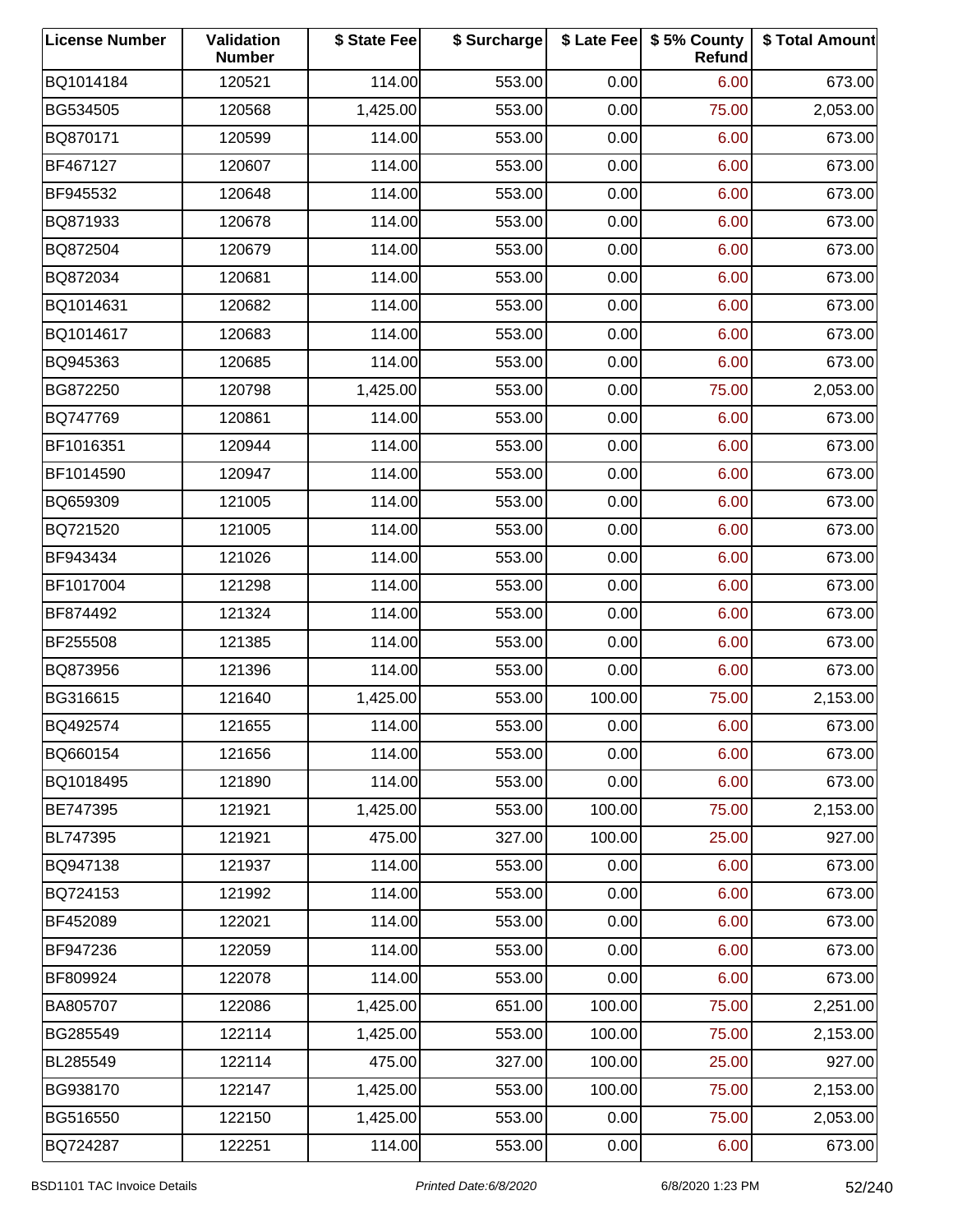| <b>License Number</b> | Validation<br><b>Number</b> | \$ State Fee | \$ Surcharge |        | \$ Late Fee   \$5% County<br>Refund | \$ Total Amount |
|-----------------------|-----------------------------|--------------|--------------|--------|-------------------------------------|-----------------|
| BF947553              | 122255                      | 114.00       | 553.00       | 0.00   | 6.00                                | 673.00          |
| BQ748552              | 122256                      | 114.00       | 553.00       | 0.00   | 6.00                                | 673.00          |
| BQ948141              | 122300                      | 114.00       | 553.00       | 0.00   | 6.00                                | 673.00          |
| BQ724748              | 122303                      | 114.00       | 553.00       | 0.00   | 6.00                                | 673.00          |
| BG942967              | 122357                      | 1,425.00     | 553.00       | 100.00 | 75.00                               | 2,153.00        |
| BQ1019523             | 122360                      | 114.00       | 553.00       | 0.00   | 6.00                                | 673.00          |
| BQ807278              | 122365                      | 114.00       | 553.00       | 0.00   | 6.00                                | 673.00          |
| BG1016828             | 122398                      | 1,425.00     | 553.00       | 0.00   | 75.00                               | 2,053.00        |
| BQ946143              | 122401                      | 114.00       | 553.00       | 0.00   | 6.00                                | 673.00          |
| BG943794              | 122575                      | 1,425.00     | 553.00       | 100.00 | 75.00                               | 2,153.00        |
| BQ1014849             | 122601                      | 114.00       | 553.00       | 100.00 | 6.00                                | 773.00          |
| BQ872765              | 122623                      | 114.00       | 553.00       | 0.00   | 6.00                                | 673.00          |
| BG530973              | 122691                      | 1,425.00     | 553.00       | 0.00   | 75.00                               | 2,053.00        |
| BL530973              | 122691                      | 475.00       | 327.00       | 0.00   | 25.00                               | 827.00          |
| BQ947010              | 122695                      | 114.00       | 553.00       | 0.00   | 6.00                                | 673.00          |
| BF872788              | 122719                      | 114.00       | 553.00       | 0.00   | 6.00                                | 673.00          |
| BQ662998              | 122782                      | 114.00       | 553.00       | 0.00   | 6.00                                | 673.00          |
| BQ694995              | 122782                      | 114.00       | 553.00       | 0.00   | 6.00                                | 673.00          |
| BQ695487              | 122782                      | 114.00       | 553.00       | 0.00   | 6.00                                | 673.00          |
| BQ724214              | 122782                      | 114.00       | 553.00       | 0.00   | 6.00                                | 673.00          |
| BQ874861              | 122782                      | 114.00       | 553.00       | 0.00   | 6.00                                | 673.00          |
| BQ875371              | 122782                      | 114.00       | 553.00       | 0.00   | 6.00                                | 673.00          |
| BQ1018767             | 122782                      | 114.00       | 553.00       | 0.00   | 6.00                                | 673.00          |
| BF605557              | 122826                      | 114.00       | 553.00       | 0.00   | 6.00                                | 673.00          |
| BQ874215              | 122984                      | 114.00       | 553.00       | 0.00   | 6.00                                | 673.00          |
| BQ537686              | 123068                      | 114.00       | 553.00       | 0.00   | 6.00                                | 673.00          |
| BF1020913             | 123108                      | 114.00       | 553.00       | 0.00   | 6.00                                | 673.00          |
| BF1020915             | 123108                      | 114.00       | 553.00       | 0.00   | 6.00                                | 673.00          |
| BF1020918             | 123108                      | 114.00       | 553.00       | 0.00   | 6.00                                | 673.00          |
| BF1020942             | 123108                      | 114.00       | 553.00       | 0.00   | 6.00                                | 673.00          |
| BF1020955             | 123108                      | 114.00       | 553.00       | 0.00   | 6.00                                | 673.00          |
| BF1021300             | 123108                      | 114.00       | 553.00       | 0.00   | 6.00                                | 673.00          |
| BF1021341             | 123108                      | 114.00       | 553.00       | 0.00   | 6.00                                | 673.00          |
| BF723625              | 123351                      | 114.00       | 553.00       | 0.00   | 6.00                                | 673.00          |
| BF723803              | 123352                      | 114.00       | 553.00       | 0.00   | 6.00                                | 673.00          |
| BF810402              | 123353                      | 114.00       | 553.00       | 0.00   | 6.00                                | 673.00          |
| BQ632645              | 123585                      | 114.00       | 553.00       | 0.00   | 6.00                                | 673.00          |
| BQ723475              | 123906                      | 114.00       | 553.00       | 0.00   | 6.00                                | 673.00          |
| BQ723844              | 123922                      | 114.00       | 553.00       | 0.00   | 6.00                                | 673.00          |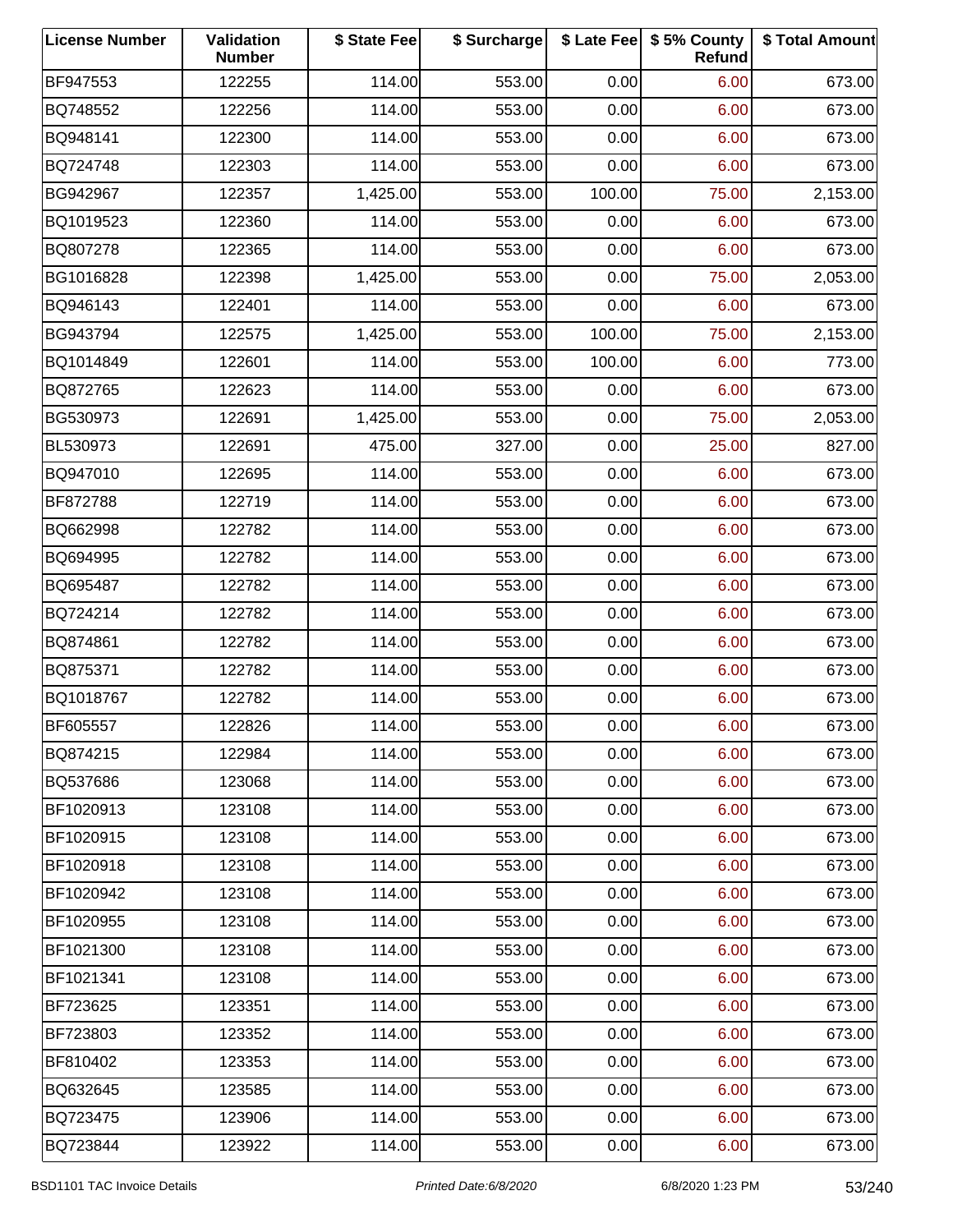| <b>License Number</b> | <b>Validation</b><br><b>Number</b> | \$ State Fee | \$ Surcharge | \$ Late Fee | \$5% County<br><b>Refund</b> | \$ Total Amount |
|-----------------------|------------------------------------|--------------|--------------|-------------|------------------------------|-----------------|
| BG998625              | 503901                             | 1,425.00     | 553.00       | 0.00        | 75.00                        | 2,053.00        |
| BE925744              | 504287                             | 1,425.00     | 553.00       | 100.00      | 75.00                        | 2,153.00        |
| BL925744              | 504287                             | 475.00       | 327.00       | 100.00      | 25.00                        | 927.00          |
| BG259645              | 504610                             | 1,425.00     | 553.00       | 0.00        | 75.00                        | 2,053.00        |
| BF252226              | 508294                             | 114.00       | 553.00       | 0.00        | 6.00                         | 673.00          |
| BG689669              | 511229                             | 1,425.00     | 553.00       | 0.00        | 75.00                        | 2,053.00        |
| BQ1012375             | 511469                             | 114.00       | 553.00       | 0.00        | 6.00                         | 673.00          |
| BQ720995              | 511747                             | 114.00       | 553.00       | 0.00        | 6.00                         | 673.00          |
| BQ1015256             | 511748                             | 114.00       | 553.00       | 0.00        | 6.00                         | 673.00          |
| BF807576              | 511750                             | 114.00       | 553.00       | 0.00        | 6.00                         | 673.00          |
| BQ658758              | 511751                             | 114.00       | 553.00       | 0.00        | 6.00                         | 673.00          |
| BF296165              | 511752                             | 114.00       | 553.00       | 0.00        | 6.00                         | 673.00          |
| BQ306650              | 511764                             | 114.00       | 553.00       | 0.00        | 6.00                         | 673.00          |
| BQ721157              | 512307                             | 114.00       | 553.00       | 0.00        | 6.00                         | 673.00          |
| BQ873500              | 512600                             | 114.00       | 553.00       | 0.00        | 6.00                         | 673.00          |
| BG805843              | 512606                             | 1,425.00     | 553.00       | 0.00        | 75.00                        | 2,053.00        |
| BQ947550              | 513077                             | 114.00       | 553.00       | 0.00        | 6.00                         | 673.00          |
| BQ696372              | 513147                             | 114.00       | 553.00       | 0.00        | 6.00                         | 673.00          |
| BQ940720              | 513286                             | 114.00       | 553.00       | 100.00      | 6.00                         | 773.00          |
|                       | <b>Total</b>                       | 69,559.00    | 93,374.00    | 1,500.00    | 3,661.00                     | 168,094.00      |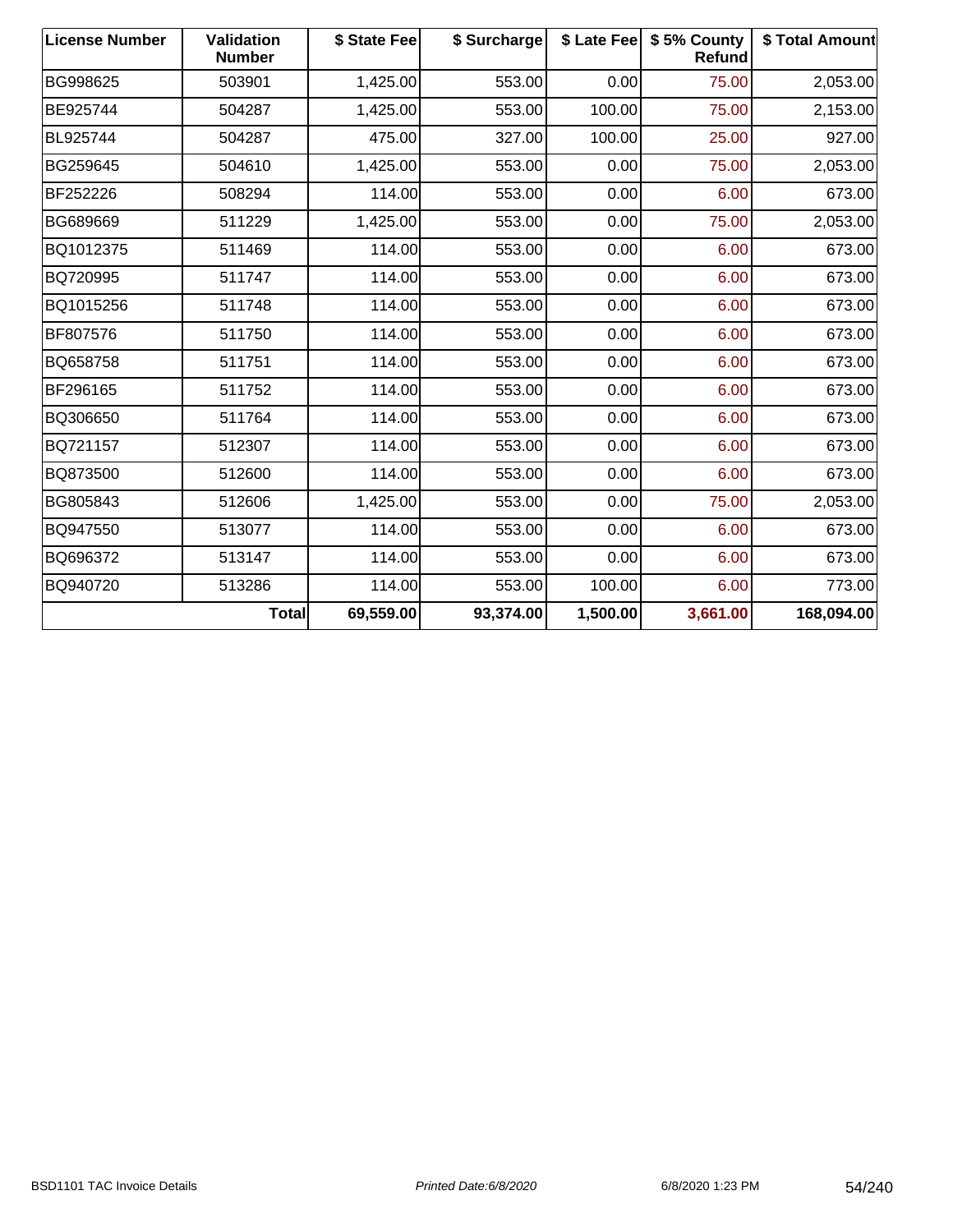

#### **TAC To Be Invoiced Details Applications Approved during May 2020 County Dawson - 58**

| License Number | Validation<br><b>Number</b> | \$ State Feel |        |      | Refund | \$ Surcharge   \$ Late Fee   \$5% County   \$ Total Amount |
|----------------|-----------------------------|---------------|--------|------|--------|------------------------------------------------------------|
| BQ805987       | 121005                      | 114.00        | 553.00 | 0.00 | 6.00   | 673.00                                                     |
|                | Totall                      | <b>114.00</b> | 553.00 | 0.00 | 6.00   | 673.00                                                     |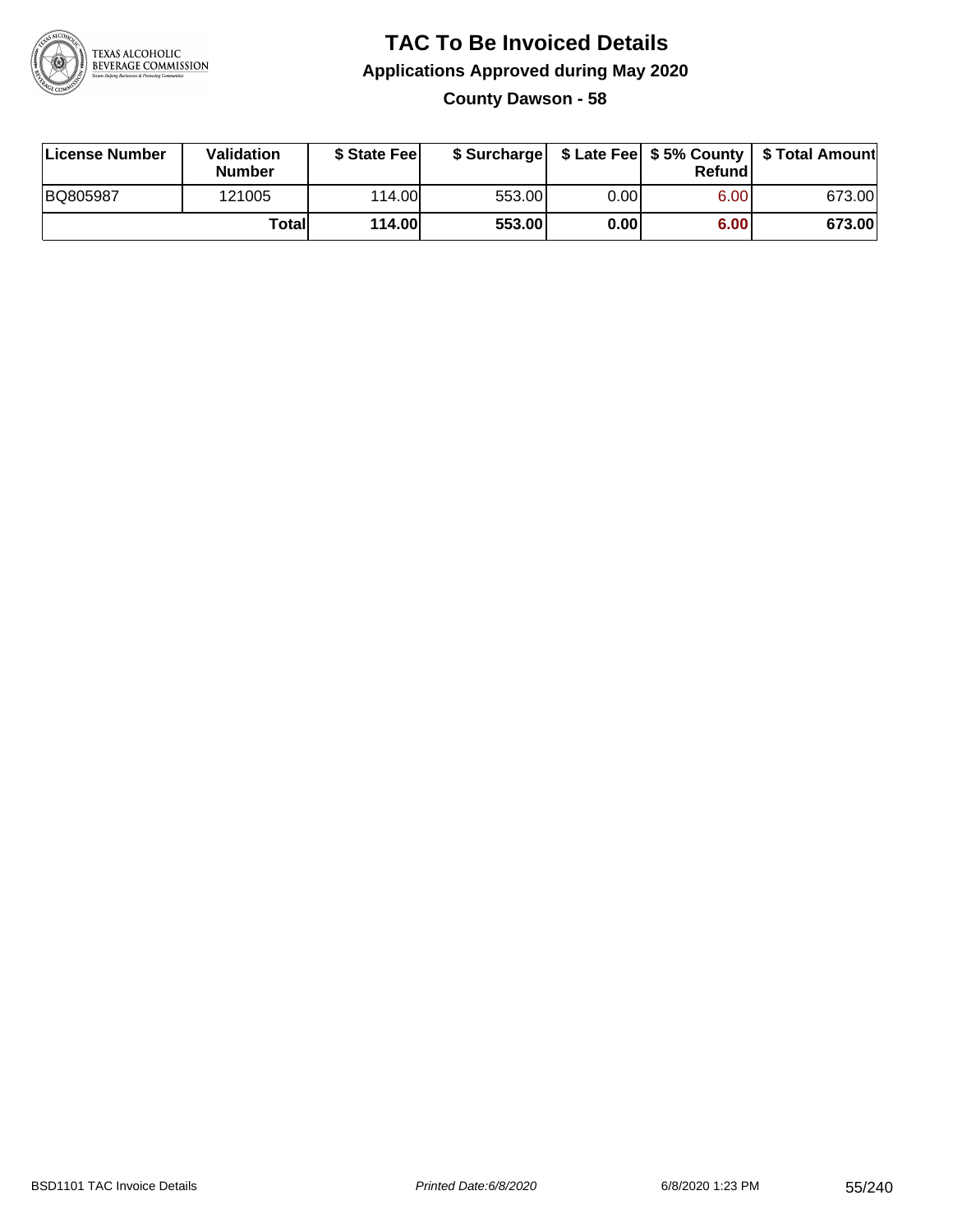

#### **TAC To Be Invoiced Details Applications Approved during May 2020 County Deaf Smith - 59**

| ∣License Number | Validation<br><b>Number</b> | \$ State Feel | \$ Surcharge |      | Refundl | \$ Late Fee   \$5% County   \$ Total Amount |
|-----------------|-----------------------------|---------------|--------------|------|---------|---------------------------------------------|
| BQ220255        | 102296                      | 114.00L       | 553.00       | 0.00 | 6.00    | 673.00                                      |
| BQ183249        | 122395                      | 114.00L       | 553.00       | 0.00 | 6.00    | 673.00                                      |
| BQ1018923       | 512345                      | 114.00        | 553.00       | 0.00 | 6.00    | 673.00                                      |
|                 | Totall                      | 342.00        | 1,659.00     | 0.00 | 18.00   | 2,019.00                                    |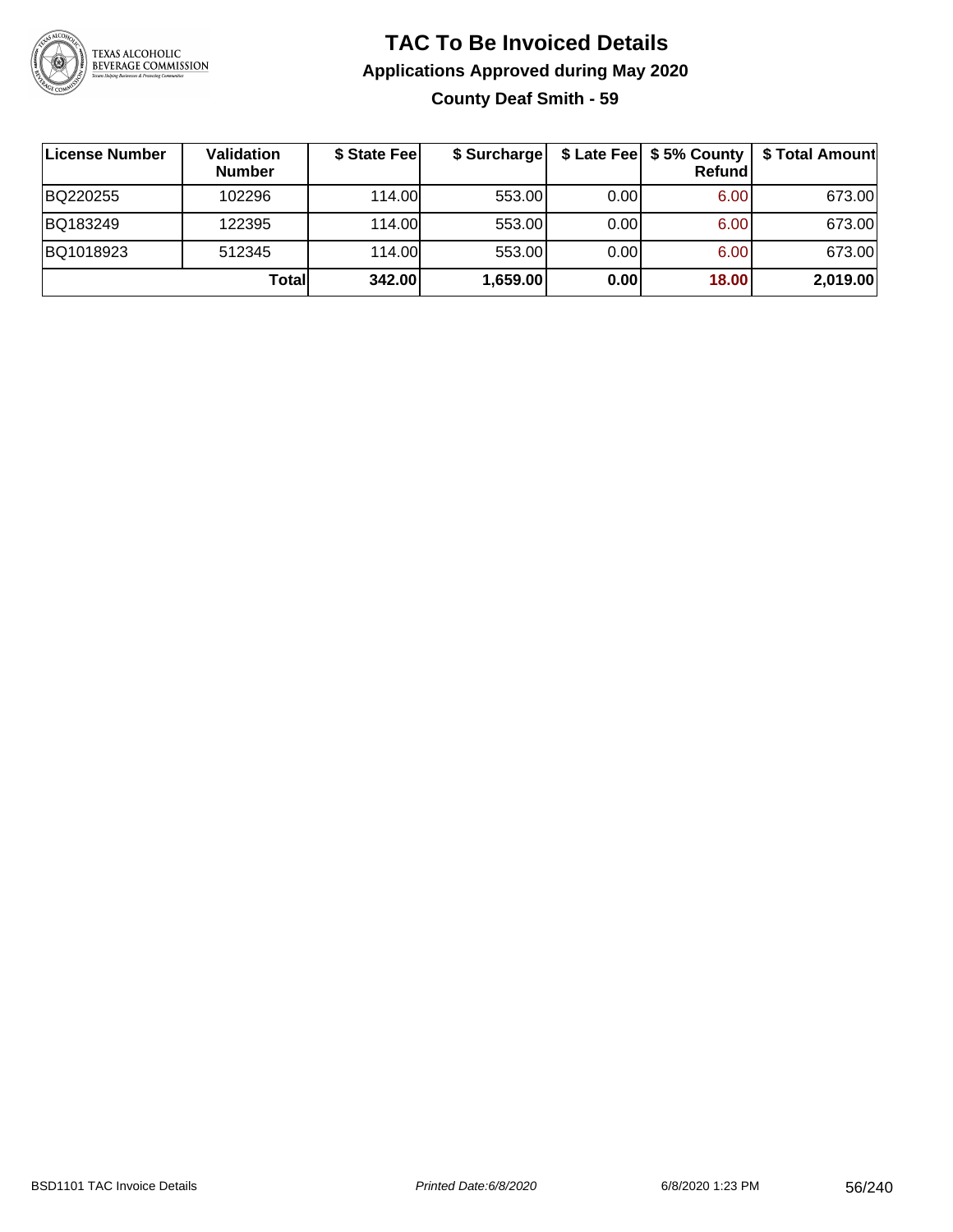

#### **TAC To Be Invoiced Details Applications Approved during May 2020 County Denton - 61**

| <b>License Number</b> | Validation<br><b>Number</b> | \$ State Fee | \$ Surcharge |        | \$ Late Fee   \$5% County<br><b>Refund</b> | \$ Total Amount |
|-----------------------|-----------------------------|--------------|--------------|--------|--------------------------------------------|-----------------|
| BF1087528             | 5562                        | 114.00       | 553.00       | 0.00   | 6.00                                       | 673.00          |
| BG1089326             | 6251                        | 332.50       | 553.00       | 0.00   | 17.50                                      | 903.00          |
| BQ690741              | 118925                      | 114.00       | 553.00       | 0.00   | 6.00                                       | 673.00          |
| BQ719704              | 118955                      | 114.00       | 553.00       | 0.00   | 6.00                                       | 673.00          |
| BQ273982              | 119356                      | 114.00       | 553.00       | 0.00   | 6.00                                       | 673.00          |
| BQ691397              | 119427                      | 114.00       | 553.00       | 0.00   | 6.00                                       | 673.00          |
| BQ691850              | 119544                      | 114.00       | 553.00       | 0.00   | 6.00                                       | 673.00          |
| BQ804132              | 119585                      | 114.00       | 553.00       | 0.00   | 6.00                                       | 673.00          |
| BG871784              | 119607                      | 332.50       | 553.00       | 0.00   | 17.50                                      | 903.00          |
| BQ721862              | 119643                      | 114.00       | 553.00       | 0.00   | 6.00                                       | 673.00          |
| BG692872              | 119653                      | 332.50       | 553.00       | 0.00   | 17.50                                      | 903.00          |
| BQ577471              | 119694                      | 114.00       | 553.00       | 0.00   | 6.00                                       | 673.00          |
| BQ579602              | 119737                      | 114.00       | 553.00       | 0.00   | 6.00                                       | 673.00          |
| BG803214              | 119743                      | 332.50       | 553.00       | 0.00   | 17.50                                      | 903.00          |
| BQ577787              | 120075                      | 114.00       | 553.00       | 0.00   | 6.00                                       | 673.00          |
| BQ872397              | 120082                      | 114.00       | 553.00       | 0.00   | 6.00                                       | 673.00          |
| BG873052              | 120146                      | 332.50       | 553.00       | 0.00   | 17.50                                      | 903.00          |
| BL873052              | 120146                      | 475.00       | 327.00       | 0.00   | 25.00                                      | 827.00          |
| BG872183              | 120147                      | 332.50       | 553.00       | 0.00   | 17.50                                      | 903.00          |
| BF628819              | 120313                      | 114.00       | 553.00       | 0.00   | 6.00                                       | 673.00          |
| BQ1016199             | 120406                      | 114.00       | 553.00       | 0.00   | 6.00                                       | 673.00          |
| BQ943145              | 120487                      | 114.00       | 553.00       | 0.00   | 6.00                                       | 673.00          |
| BQ944506              | 120489                      | 114.00       | 553.00       | 0.00   | 6.00                                       | 673.00          |
| BG627900              | 120555                      | 332.50       | 553.00       | 0.00   | 17.50                                      | 903.00          |
| BG941685              | 120686                      | 332.50       | 553.00       | 0.00   | 17.50                                      | 903.00          |
| BG1013088             | 120793                      | 332.50       | 553.00       | 100.00 | 17.50                                      | 1,003.00        |
| BF691523              | 120795                      | 114.00       | 553.00       | 0.00   | 6.00                                       | 673.00          |
| BQ690745              | 120847                      | 114.00       | 553.00       | 100.00 | 6.00                                       | 773.00          |
| BQ944624              | 120934                      | 114.00       | 553.00       | 0.00   | 6.00                                       | 673.00          |
| BQ317935              | 121249                      | 114.00       | 553.00       | 0.00   | 6.00                                       | 673.00          |
| BF1016836             | 121293                      | 114.00       | 553.00       | 0.00   | 6.00                                       | 673.00          |
| BF1017228             | 121295                      | 114.00       | 553.00       | 0.00   | 6.00                                       | 673.00          |
| BQ308007              | 121300                      | 114.00       | 553.00       | 0.00   | 6.00                                       | 673.00          |
| BQ578606              | 121344                      | 114.00       | 553.00       | 0.00   | 6.00                                       | 673.00          |
| BQ945998              | 121393                      | 114.00       | 553.00       | 0.00   | 6.00                                       | 673.00          |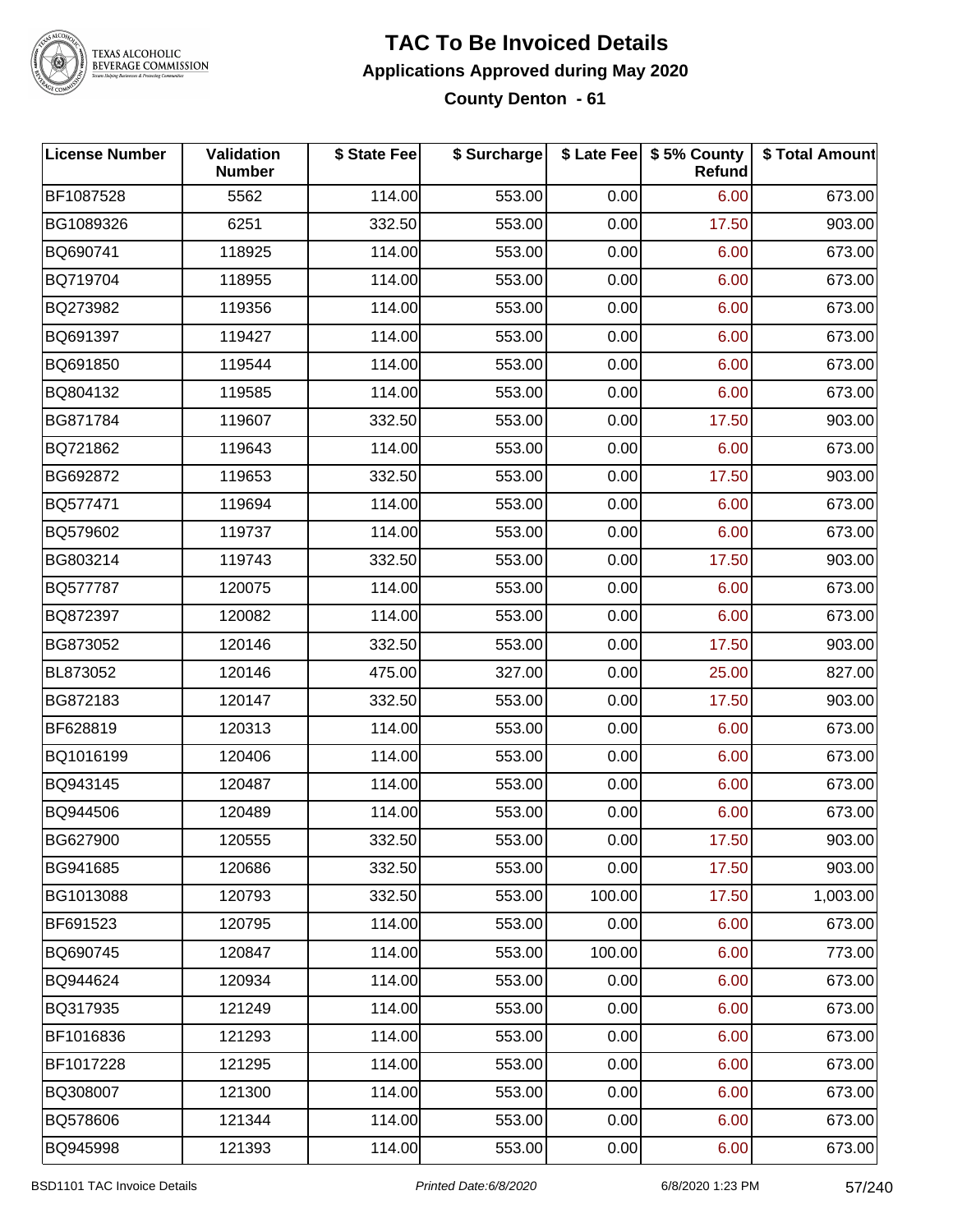| <b>License Number</b> | <b>Validation</b><br><b>Number</b> | \$ State Fee | \$ Surcharge | \$ Late Fee | \$5% County<br>Refund | \$ Total Amount |
|-----------------------|------------------------------------|--------------|--------------|-------------|-----------------------|-----------------|
| BG723584              | 121590                             | 332.50       | 553.00       | 0.00        | 17.50                 | 903.00          |
| BQ748063              | 121656                             | 114.00       | 553.00       | 0.00        | 6.00                  | 673.00          |
| BG1011547             | 121668                             | 332.50       | 553.00       | 100.00      | 17.50                 | 1,003.00        |
| BF1016946             | 122027                             | 114.00       | 553.00       | 0.00        | 6.00                  | 673.00          |
| BG720156              | 122155                             | 332.50       | 553.00       | 100.00      | 17.50                 | 1,003.00        |
| BQ750325              | 122186                             | 114.00       | 553.00       | 0.00        | 6.00                  | 673.00          |
| BG719072              | 122224                             | 332.50       | 553.00       | 100.00      | 17.50                 | 1,003.00        |
| BQ516222              | 122466                             | 114.00       | 553.00       | 0.00        | 6.00                  | 673.00          |
| BQ750205              | 122491                             | 114.00       | 553.00       | 0.00        | 6.00                  | 673.00          |
| BG943792              | 122566                             | 332.50       | 553.00       | 100.00      | 17.50                 | 1,003.00        |
| BQ559507              | 122612                             | 114.00       | 553.00       | 0.00        | 6.00                  | 673.00          |
| BF945231              | 122642                             | 114.00       | 553.00       | 0.00        | 6.00                  | 673.00          |
| BQ664007              | 122715                             | 114.00       | 553.00       | 0.00        | 6.00                  | 673.00          |
| BQ695764              | 122782                             | 114.00       | 553.00       | 0.00        | 6.00                  | 673.00          |
| BQ949012              | 122782                             | 114.00       | 553.00       | 0.00        | 6.00                  | 673.00          |
| BQ534914              | 511763                             | 114.00       | 553.00       | 0.00        | 6.00                  | 673.00          |
| BQ534915              | 511764                             | 114.00       | 553.00       | 0.00        | 6.00                  | 673.00          |
| BQ579603              | 511765                             | 114.00       | 553.00       | 0.00        | 6.00                  | 673.00          |
| BQ1015424             | 511765                             | 114.00       | 553.00       | 0.00        | 6.00                  | 673.00          |
| BQ948878              | 512338                             | 114.00       | 553.00       | 0.00        | 6.00                  | 673.00          |
| BQ577788              | 512411                             | 114.00       | 553.00       | 0.00        | 6.00                  | 673.00          |
| BQ875808              | 513132                             | 114.00       | 553.00       | 0.00        | 6.00                  | 673.00          |
| BQ631269              | 513195                             | 114.00       | 553.00       | 0.00        | 6.00                  | 673.00          |
|                       | Total                              | 10,032.00    | 31,848.00    | 600.00      | 528.00                | 43,008.00       |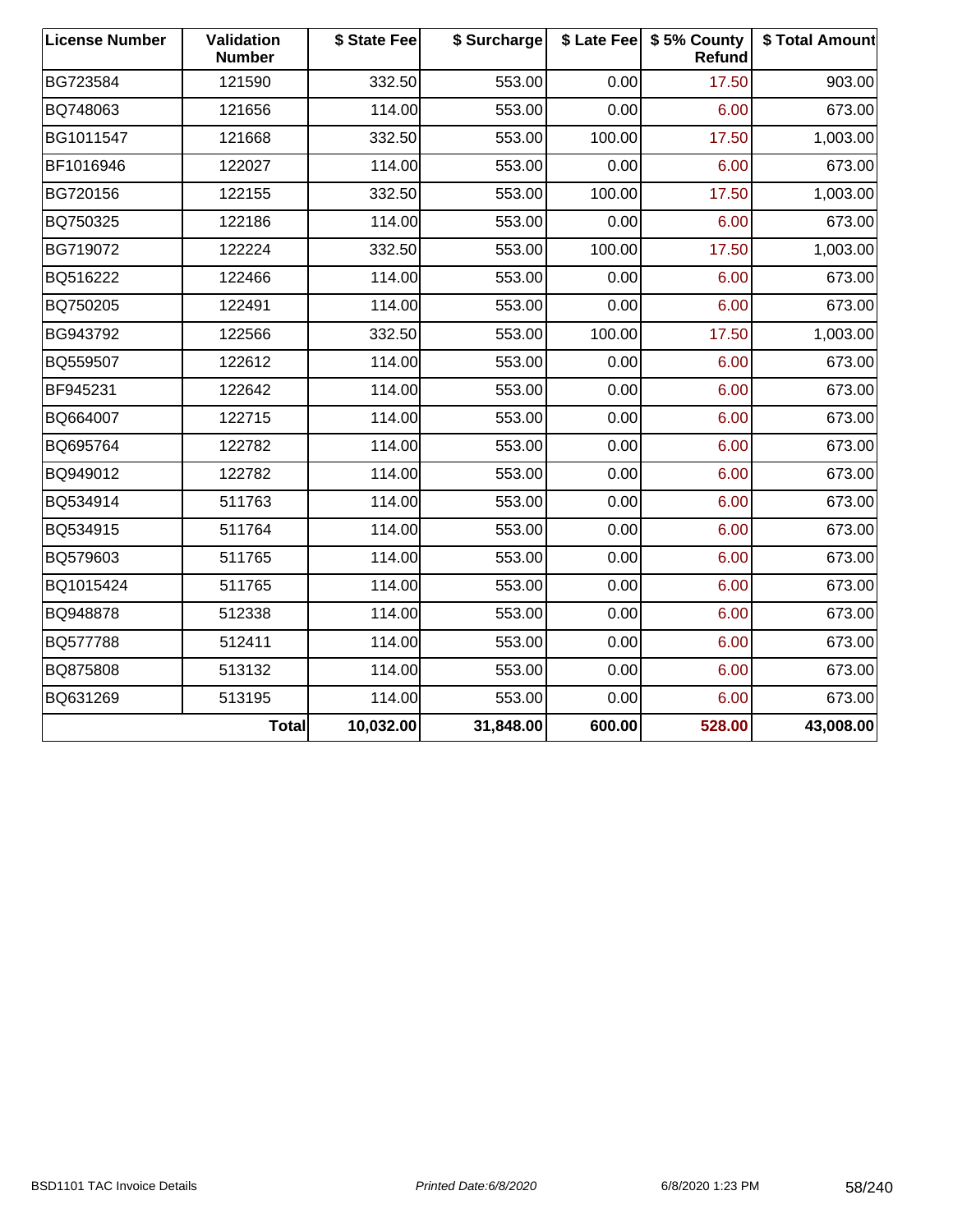

#### **TAC To Be Invoiced Details Applications Approved during May 2020 County DeWitt - 62**

| ∣License Number | <b>Validation</b><br><b>Number</b> | \$ State Fee | \$ Surcharge | \$ Late Fee | \$5% County<br>Refundl | \$ Total Amount |
|-----------------|------------------------------------|--------------|--------------|-------------|------------------------|-----------------|
| BG254785        | 120086                             | 332.50       | 553.00       | 0.00        | 17.50                  | 903.00          |
| BG624209        | 121156                             | 332.50       | 553.00       | 100.00      | 17.50                  | 1,003.00        |
| BG1019764       | 122496                             | 332.50       | 553.00       | 0.00        | 17.50                  | 903.00          |
| BF154589        | 122884                             | 114.00       | 553.00       | 0.00        | 6.00                   | 673.00          |
| BQ493151        | 123131                             | 114.00       | 553.00       | 0.00        | 6.00                   | 673.00          |
|                 | Totall                             | 1,225.50     | 2,765.00     | 100.00      | 64.50                  | 4,155.00        |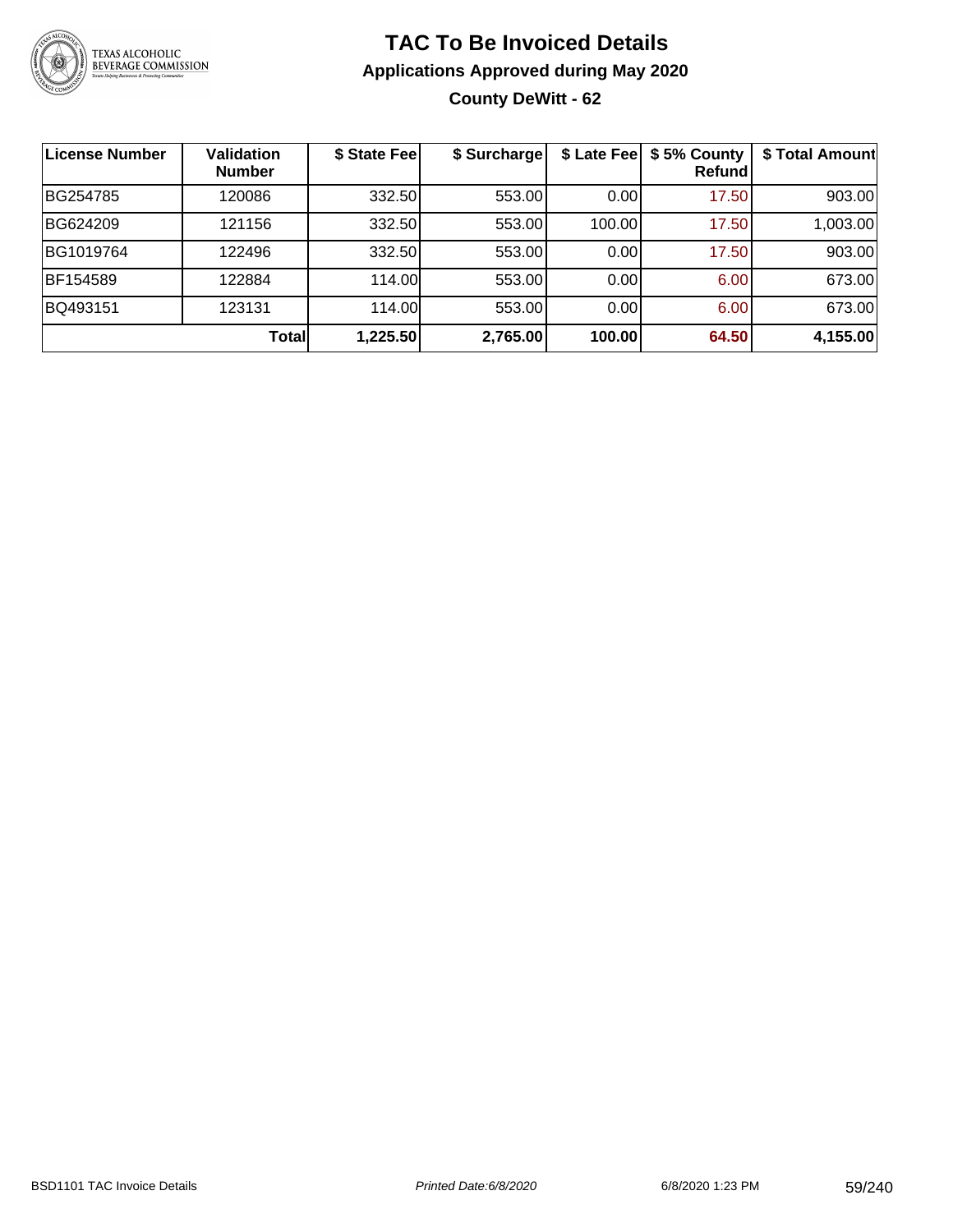

#### **TAC To Be Invoiced Details Applications Approved during May 2020 County Dickens - 63**

| License Number  | Validation<br><b>Number</b> | \$ State Feel |        |      | Refund | \$ Surcharge   \$ Late Fee   \$5% County   \$ Total Amount |
|-----------------|-----------------------------|---------------|--------|------|--------|------------------------------------------------------------|
| <b>BF577494</b> | 512105                      | 114.00L       | 553.00 | 0.00 | 6.00   | 673.00                                                     |
|                 | Totall                      | <b>114.00</b> | 553.00 | 0.00 | 6.00   | 673.00                                                     |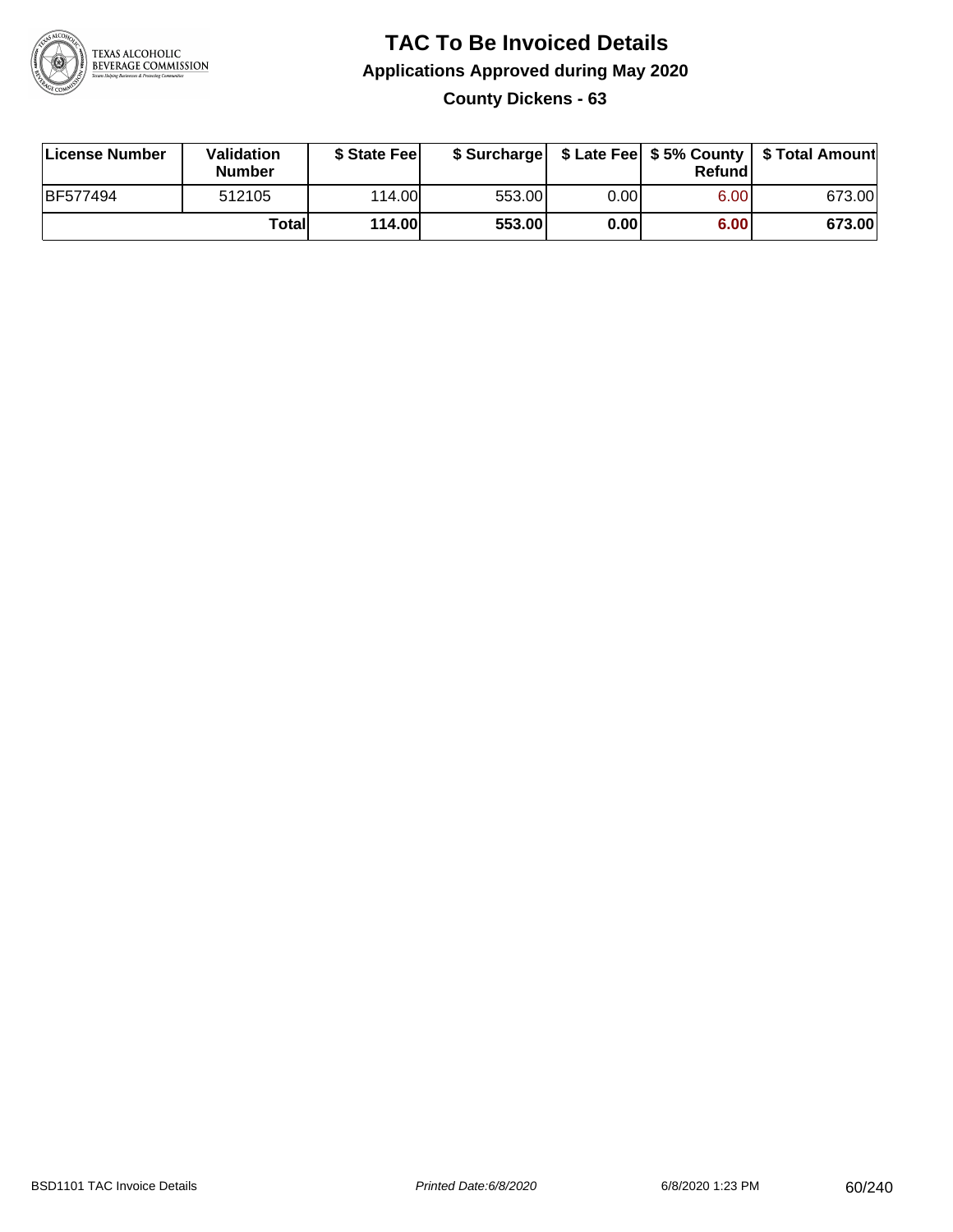

**County Dimmit - 64**

| License Number | <b>Validation</b><br><b>Number</b> | \$ State Fee | \$ Surcharge |       | Refundl | \$ Late Fee   \$5% County   \$ Total Amount |
|----------------|------------------------------------|--------------|--------------|-------|---------|---------------------------------------------|
| BF1089832      | 6376                               | 114.00       | 553.00       | 0.001 | 6.00    | 673.00                                      |
| BG943765       | 122460                             | 332.50       | 553.00       | 0.001 | 17.50   | 903.00                                      |
|                | Totall                             | 446.50       | 1,106.00     | 0.00  | 23.50   | 1,576.00                                    |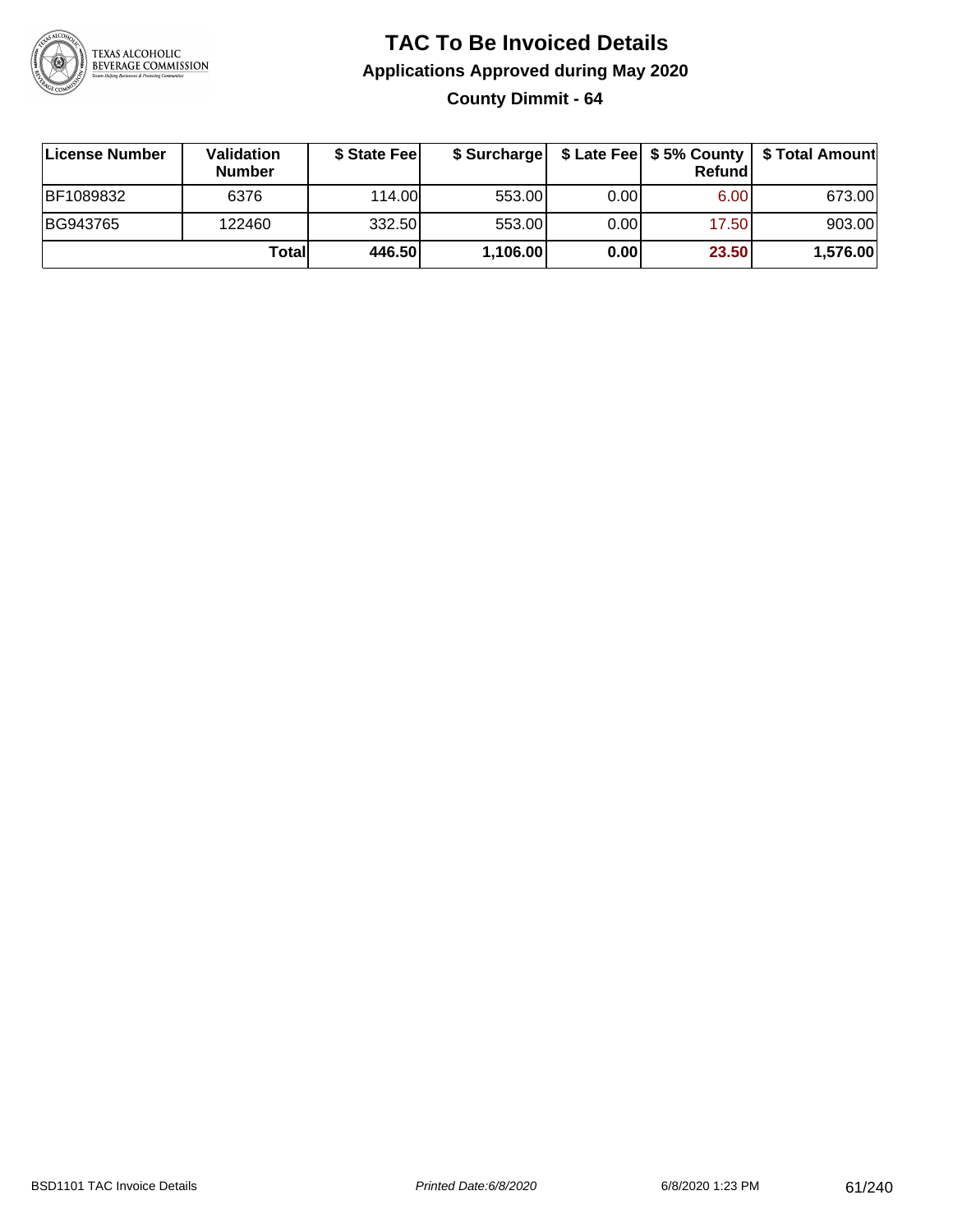

**County Donley - 65**

| ∣License Number | Validation<br><b>Number</b> | \$ State Fee | \$ Surcharge |       | Refundl | \$ Late Fee   \$5% County   \$ Total Amount |
|-----------------|-----------------------------|--------------|--------------|-------|---------|---------------------------------------------|
| BQ943437        | 119533                      | 114.00       | 553.00       | 0.00  | 6.00    | 673.00                                      |
| BG942319        | 121262                      | 332.50       | 553.00       | 0.00  | 17.50   | 903.00                                      |
| BF944140        | 121782                      | 114.00       | 553.00       | 0.001 | 6.00    | 673.00                                      |
|                 | Totall                      | 560.50       | 1,659.00     | 0.00  | 29.50   | 2,249.00                                    |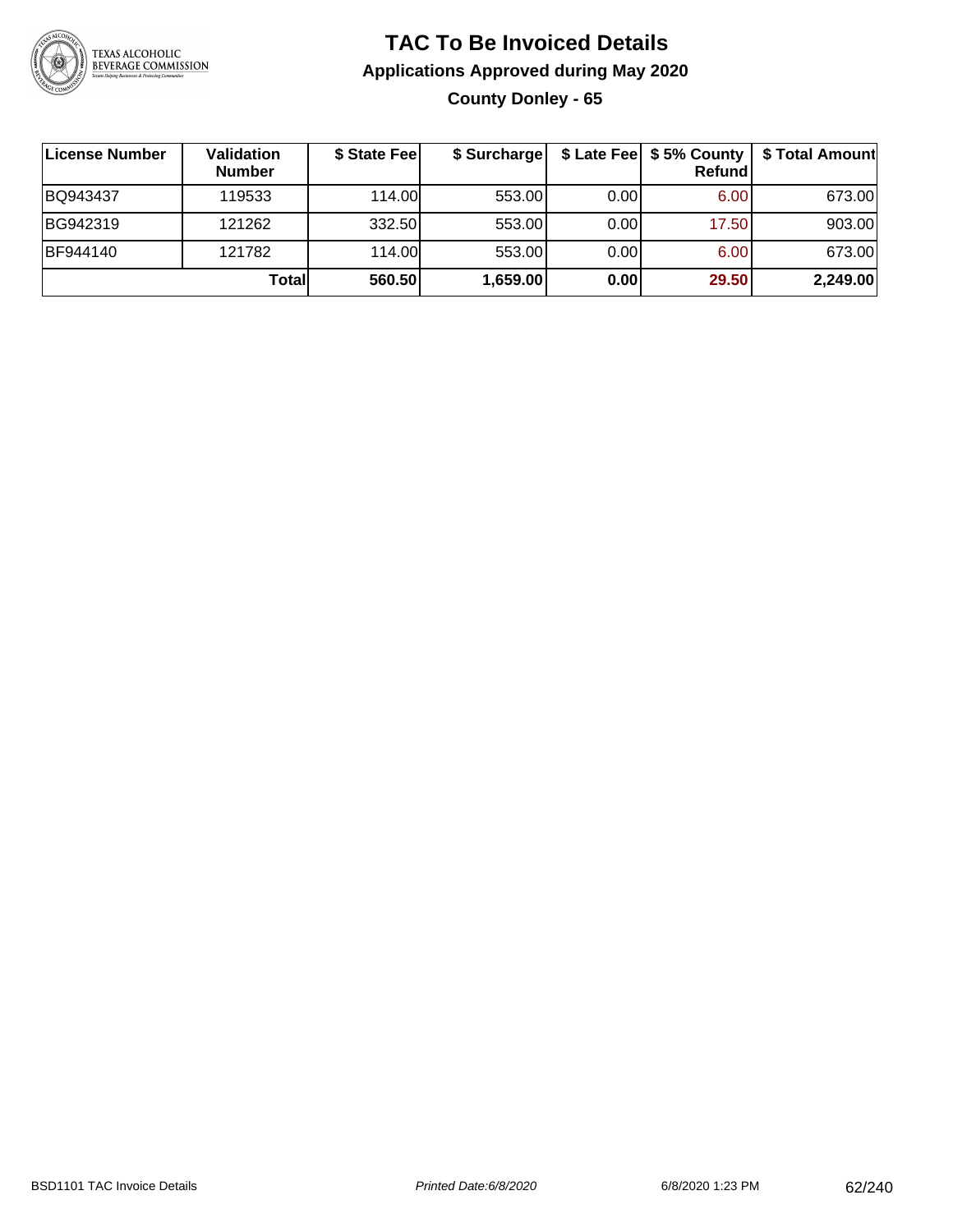

#### **TAC To Be Invoiced Details Applications Approved during May 2020 County Duval - 66**

| <b>License Number</b> | <b>Validation</b><br><b>Number</b> | \$ State Fee | \$ Surcharge |      | \$ Late Fee   \$5% County<br>Refund | \$ Total Amount |
|-----------------------|------------------------------------|--------------|--------------|------|-------------------------------------|-----------------|
| BG1087641             | 5737                               | 332.50       | 553.00       | 0.00 | 17.50                               | 903.00          |
| BQ1015114             | 121605                             | 114.00       | 553.00       | 0.00 | 6.00                                | 673.00          |
| BQ1018649             | 121748                             | 114.00       | 553.00       | 0.00 | 6.00                                | 673.00          |
| BE662021              | 122247                             | 285.00       | 553.00       | 0.00 | 15.00                               | 853.00          |
| BL662021              | 122247                             | 475.00       | 327.00       | 0.00 | 25.00                               | 827.00          |
|                       | Total                              | 1,320.50     | 2,539.00     | 0.00 | 69.50                               | 3,929.00        |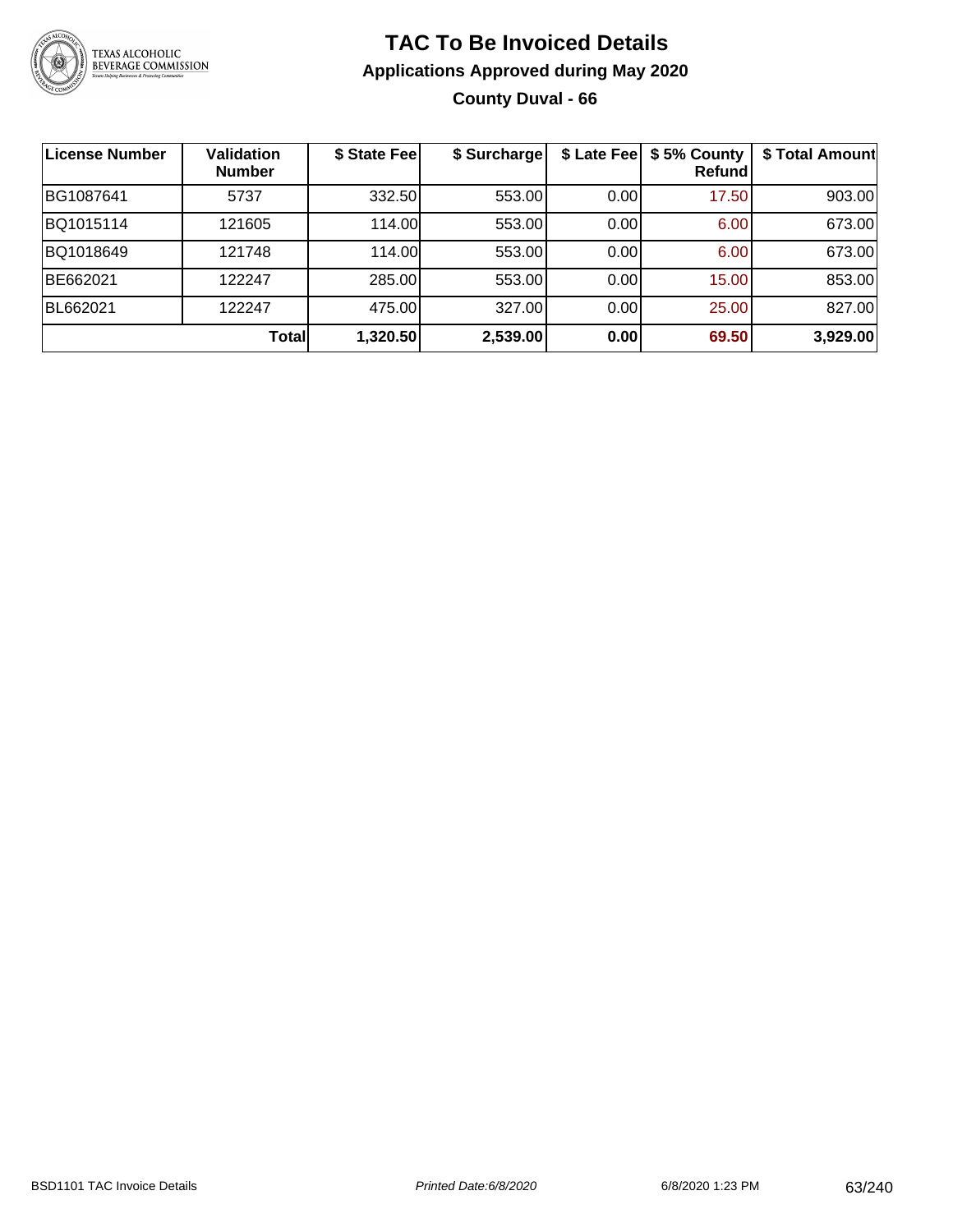

#### **TAC To Be Invoiced Details Applications Approved during May 2020 County Eastland - 67**

| License Number | Validation<br><b>Number</b> | \$ State Fee  |        |      | Refund | \$ Surcharge   \$ Late Fee   \$5% County   \$ Total Amount |
|----------------|-----------------------------|---------------|--------|------|--------|------------------------------------------------------------|
| BQ307786       | 119865                      | 114.00        | 553.00 | 0.00 | 6.00   | 673.00                                                     |
|                | Totall                      | <b>114.00</b> | 553.00 | 0.00 | 6.00   | 673.00                                                     |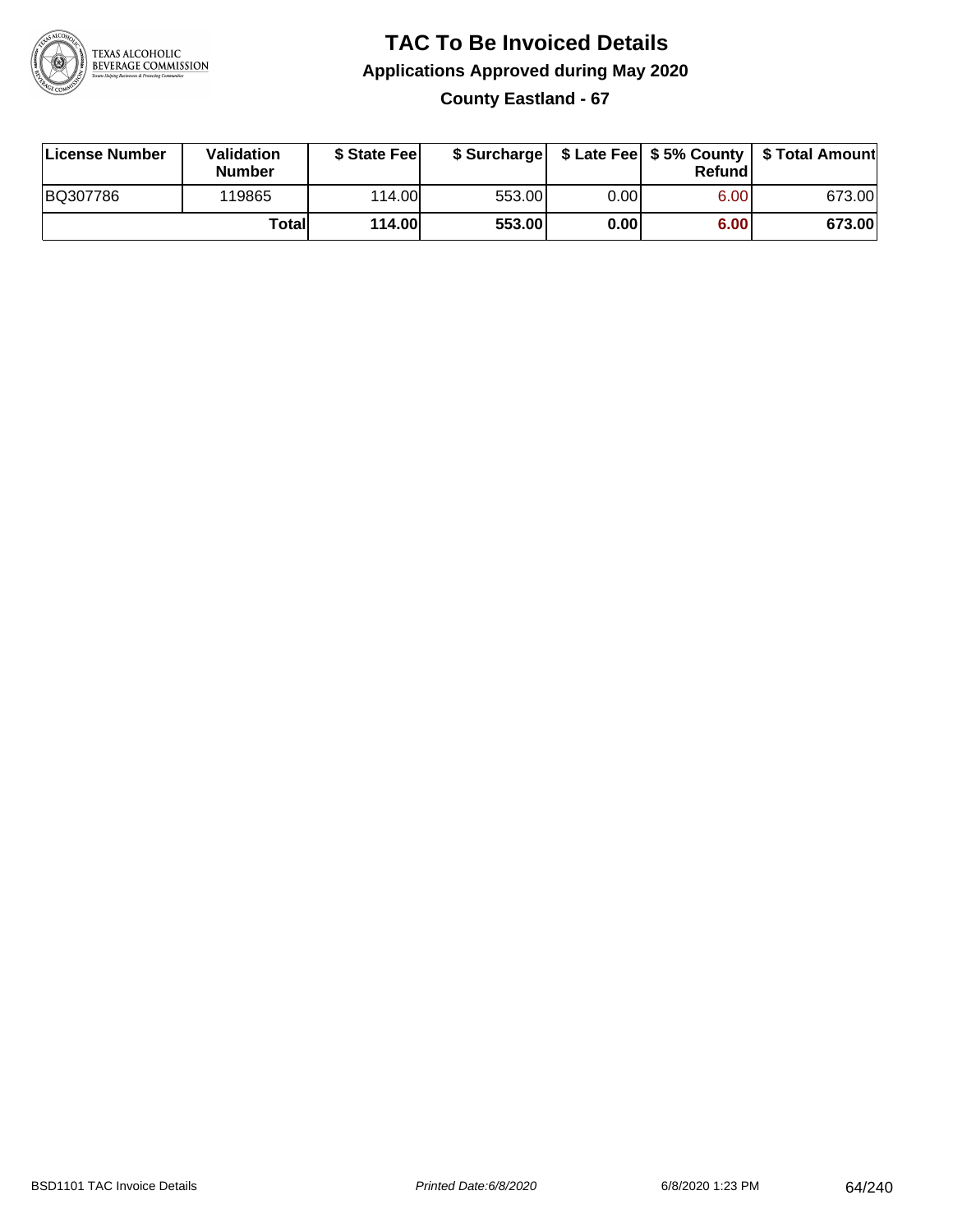

#### **TAC To Be Invoiced Details Applications Approved during May 2020 County Ector - 68**

| <b>License Number</b> | Validation<br><b>Number</b> | \$ State Fee | \$ Surcharge |        | \$ Late Fee   \$5% County<br><b>Refund</b> | \$ Total Amount |
|-----------------------|-----------------------------|--------------|--------------|--------|--------------------------------------------|-----------------|
| BG1088029             | 5086                        | 332.50       | 553.00       | 0.00   | 17.50                                      | 903.00          |
| BQ1087635             | 5743                        | 114.00       | 553.00       | 0.00   | 6.00                                       | 673.00          |
| BQ1088858             | 5891                        | 114.00       | 553.00       | 0.00   | 6.00                                       | 673.00          |
| BG1088975             | 6288                        | 332.50       | 553.00       | 0.00   | 17.50                                      | 903.00          |
| BQ1089644             | 6379                        | 114.00       | 553.00       | 0.00   | 6.00                                       | 673.00          |
| BF557177              | 119009                      | 114.00       | 553.00       | 0.00   | 6.00                                       | 673.00          |
| BF747891              | 119197                      | 114.00       | 553.00       | 0.00   | 6.00                                       | 673.00          |
| BQ409908              | 119700                      | 114.00       | 553.00       | 0.00   | 6.00                                       | 673.00          |
| BQ409910              | 119700                      | 114.00       | 553.00       | 0.00   | 6.00                                       | 673.00          |
| BQ411117              | 119700                      | 114.00       | 553.00       | 0.00   | 6.00                                       | 673.00          |
| BQ411119              | 119700                      | 114.00       | 553.00       | 0.00   | 6.00                                       | 673.00          |
| BQ411121              | 119700                      | 114.00       | 553.00       | 0.00   | 6.00                                       | 673.00          |
| BQ411123              | 119700                      | 114.00       | 553.00       | 0.00   | 6.00                                       | 673.00          |
| BQ411124              | 119700                      | 114.00       | 553.00       | 0.00   | 6.00                                       | 673.00          |
| BQ411127              | 119700                      | 114.00       | 553.00       | 0.00   | 6.00                                       | 673.00          |
| BQ411152              | 119700                      | 114.00       | 553.00       | 0.00   | 6.00                                       | 673.00          |
| BQ411156              | 119700                      | 114.00       | 553.00       | 0.00   | 6.00                                       | 673.00          |
| BQ411157              | 119700                      | 114.00       | 553.00       | 0.00   | 6.00                                       | 673.00          |
| BQ628525              | 119777                      | 114.00       | 553.00       | 0.00   | 6.00                                       | 673.00          |
| BQ870223              | 121076                      | 114.00       | 553.00       | 100.00 | 6.00                                       | 773.00          |
| BI1017050             | 121077                      | 38.00        | 278.00       | 0.00   | 2.00                                       | 318.00          |
| BQ275087              | 121624                      | 114.00       | 553.00       | 0.00   | 6.00                                       | 673.00          |
| BG1016385             | 121771                      | 332.50       | 553.00       | 0.00   | 17.50                                      | 903.00          |
| BL1016385             | 121771                      | 475.00       | 327.00       | 0.00   | 25.00                                      | 827.00          |
| BQ874947              | 122121                      | 114.00       | 553.00       | 0.00   | 6.00                                       | 673.00          |
| BQ874929              | 122125                      | 114.00       | 553.00       | 0.00   | 6.00                                       | 673.00          |
| BQ807320              | 122145                      | 114.00       | 553.00       | 0.00   | 6.00                                       | 673.00          |
| BF725317              | 122662                      | 114.00       | 553.00       | 0.00   | 6.00                                       | 673.00          |
| BF222080              | 122916                      | 114.00       | 553.00       | 0.00   | 6.00                                       | 673.00          |
| BQ1020316             | 512316                      | 114.00       | 553.00       | 0.00   | 6.00                                       | 673.00          |
|                       | Total                       | 4,360.50     | 16,089.00    | 100.00 | 229.50                                     | 20,779.00       |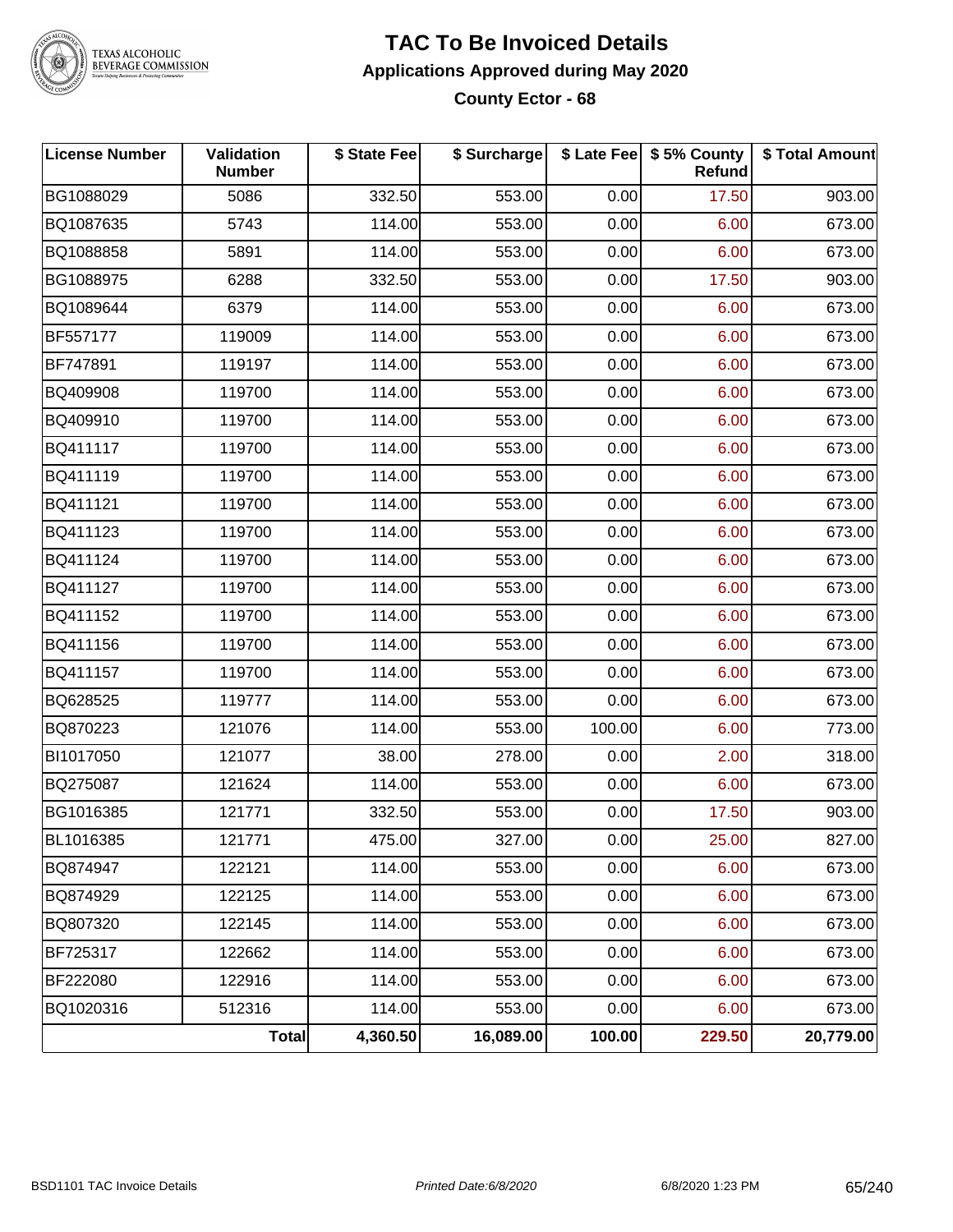

#### **TAC To Be Invoiced Details Applications Approved during May 2020 County Ellis - 70**

| License Number | <b>Validation</b><br><b>Number</b> | \$ State Fee | \$ Surcharge | \$ Late Fee | \$5% County<br><b>Refund</b> | \$ Total Amount |
|----------------|------------------------------------|--------------|--------------|-------------|------------------------------|-----------------|
| BQ1087535      | 5854                               | 114.00       | 553.00       | 0.00        | 6.00                         | 673.00          |
| BF943586       | 120815                             | 114.00       | 553.00       | 0.00        | 6.00                         | 673.00          |
| BF943590       | 120816                             | 114.00       | 553.00       | 0.00        | 6.00                         | 673.00          |
| BQ805832       | 121005                             | 114.00       | 553.00       | 0.00        | 6.00                         | 673.00          |
| BG942971       | 121756                             | 332.50       | 553.00       | 100.00      | 17.50                        | 1,003.00        |
| BQ722713       | 123109                             | 114.00       | 553.00       | 0.00        | 6.00                         | 673.00          |
| BQ751012       | 123444                             | 114.00       | 553.00       | 0.00        | 6.00                         | 673.00          |
| BG999529       | 503900                             | 332.50       | 553.00       | 0.00        | 17.50                        | 903.00          |
|                | Total                              | 1,349.00     | 4,424.00     | 100.00      | 71.00                        | 5,944.00        |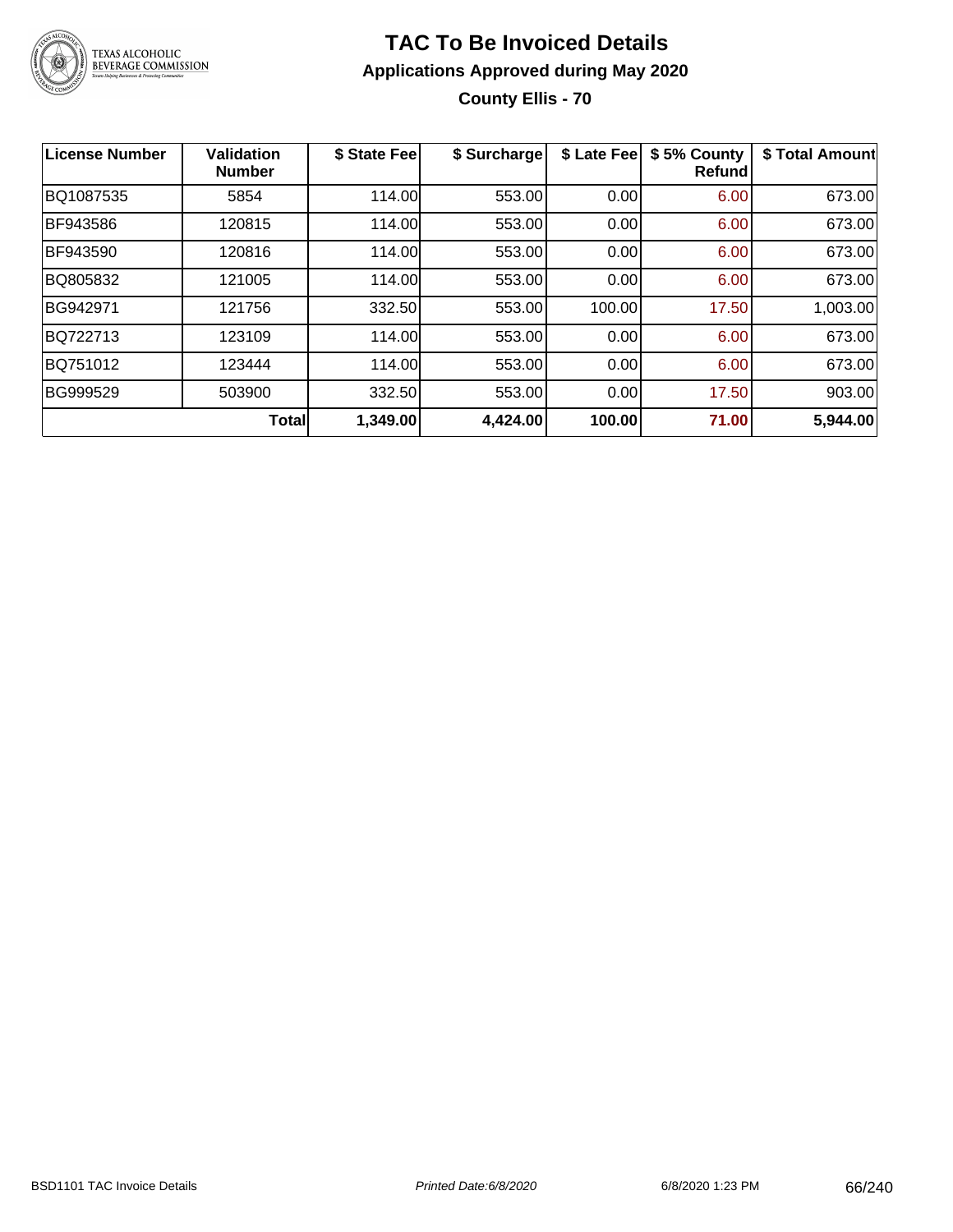

### **TAC To Be Invoiced Details Applications Approved during May 2020**

**County El Paso - 71**

| <b>License Number</b> | Validation<br><b>Number</b> | \$ State Fee | \$ Surcharge |        | \$ Late Fee   \$5% County<br>Refund | \$ Total Amount |
|-----------------------|-----------------------------|--------------|--------------|--------|-------------------------------------|-----------------|
| BF1088089             | 5557                        | 114.00       | 553.00       | 0.00   | 6.00                                | 673.00          |
| BF1087943             | 5567                        | 114.00       | 553.00       | 0.00   | 6.00                                | 673.00          |
| BG1087614             | 5823                        | 332.50       | 553.00       | 0.00   | 17.50                               | 903.00          |
| BG1088869             | 5949                        | 332.50       | 553.00       | 0.00   | 17.50                               | 903.00          |
| BL1088869             | 5949                        | 475.00       | 327.00       | 0.00   | 25.00                               | 827.00          |
| BF1088133             | 5980                        | 114.00       | 553.00       | 0.00   | 6.00                                | 673.00          |
| BF1088258             | 5982                        | 114.00       | 553.00       | 0.00   | 6.00                                | 673.00          |
| BQ1089139             | 6180                        | 114.00       | 553.00       | 0.00   | 6.00                                | 673.00          |
| BB684149              | 111704                      | 570.00       | 701.00       | 0.00   | 30.00                               | 1,301.00        |
| BG872145              | 119201                      | 332.50       | 553.00       | 0.00   | 17.50                               | 903.00          |
| BL872145              | 119201                      | 475.00       | 327.00       | 0.00   | 25.00                               | 827.00          |
| BQ719686              | 119256                      | 114.00       | 553.00       | 0.00   | 6.00                                | 673.00          |
| BG409603              | 119296                      | 332.50       | 553.00       | 0.00   | 17.50                               | 903.00          |
| BL409603              | 119296                      | 475.00       | 327.00       | 0.00   | 25.00                               | 827.00          |
| BQ692251              | 119326                      | 114.00       | 553.00       | 0.00   | 6.00                                | 673.00          |
| BQ274084              | 119359                      | 114.00       | 553.00       | 0.00   | 6.00                                | 673.00          |
| BQ274085              | 119360                      | 114.00       | 553.00       | 0.00   | 6.00                                | 673.00          |
| BQ430550              | 119391                      | 114.00       | 553.00       | 0.00   | 6.00                                | 673.00          |
| BB659232              | 119497                      | 570.00       | 701.00       | 0.00   | 30.00                               | 1,301.00        |
| BI659233              | 119497                      | 38.00        | 278.00       | 0.00   | 2.00                                | 318.00          |
| BQ807404              | 119513                      | 114.00       | 553.00       | 0.00   | 6.00                                | 673.00          |
| BG867614              | 119822                      | 332.50       | 553.00       | 100.00 | 17.50                               | 1,003.00        |
| BQ557076              | 119839                      | 114.00       | 553.00       | 0.00   | 6.00                                | 673.00          |
| BQ1015647             | 120153                      | 114.00       | 553.00       | 0.00   | 6.00                                | 673.00          |
| BE747885              | 120216                      | 285.00       | 553.00       | 0.00   | 15.00                               | 853.00          |
| BQ808137              | 120297                      | 114.00       | 553.00       | 0.00   | 6.00                                | 673.00          |
| BQ945028              | 120395                      | 114.00       | 553.00       | 0.00   | 6.00                                | 673.00          |
| BQ747016              | 120544                      | 114.00       | 553.00       | 0.00   | 6.00                                | 673.00          |
| BG658757              | 120585                      | 332.50       | 553.00       | 0.00   | 17.50                               | 903.00          |
| BQ722159              | 120730                      | 114.00       | 553.00       | 0.00   | 6.00                                | 673.00          |
| BF871181              | 120743                      | 114.00       | 553.00       | 0.00   | 6.00                                | 673.00          |
| BG265008              | 120868                      | 332.50       | 553.00       | 0.00   | 17.50                               | 903.00          |
| BG514691              | 120990                      | 332.50       | 553.00       | 0.00   | 17.50                               | 903.00          |
| BQ1014345             | 121131                      | 114.00       | 553.00       | 0.00   | 6.00                                | 673.00          |
| BG179872              | 121631                      | 332.50       | 553.00       | 100.00 | 17.50                               | 1,003.00        |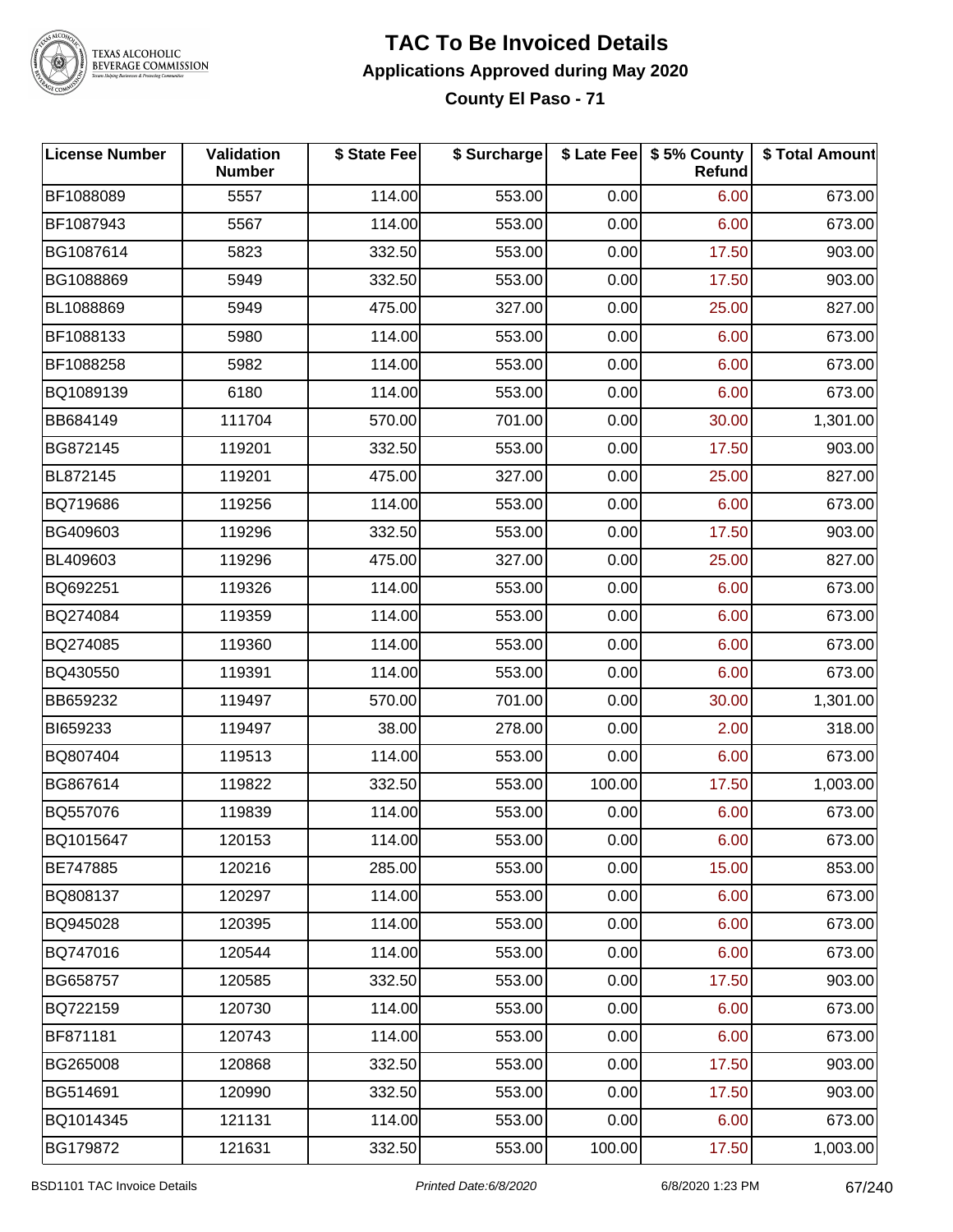| <b>License Number</b> | Validation<br><b>Number</b> | \$ State Fee | \$ Surcharge |        | \$ Late Fee   \$5% County<br><b>Refund</b> | \$ Total Amount |
|-----------------------|-----------------------------|--------------|--------------|--------|--------------------------------------------|-----------------|
| BL179872              | 121631                      | 475.00       | 327.00       | 100.00 | 25.00                                      | 927.00          |
| BG691912              | 121693                      | 332.50       | 553.00       | 0.00   | 17.50                                      | 903.00          |
| BG870261              | 121719                      | 332.50       | 553.00       | 100.00 | 17.50                                      | 1,003.00        |
| BP870261              | 121719                      | 950.00       | 426.00       | 100.00 | 50.00                                      | 1,526.00        |
| BE806112              | 121760                      | 285.00       | 553.00       | 0.00   | 15.00                                      | 853.00          |
| BE473238              | 121773                      | 285.00       | 553.00       | 0.00   | 15.00                                      | 853.00          |
| BQ451427              | 121918                      | 114.00       | 553.00       | 0.00   | 6.00                                       | 673.00          |
| BQ1016014             | 121960                      | 114.00       | 553.00       | 0.00   | 6.00                                       | 673.00          |
| BQ809310              | 121987                      | 114.00       | 553.00       | 0.00   | 6.00                                       | 673.00          |
| BQ809372              | 121991                      | 114.00       | 553.00       | 0.00   | 6.00                                       | 673.00          |
| BQ809314              | 121993                      | 114.00       | 553.00       | 0.00   | 6.00                                       | 673.00          |
| BQ809309              | 121996                      | 114.00       | 553.00       | 0.00   | 6.00                                       | 673.00          |
| BG297828              | 122115                      | 332.50       | 553.00       | 0.00   | 17.50                                      | 903.00          |
| BG266107              | 122116                      | 332.50       | 553.00       | 0.00   | 17.50                                      | 903.00          |
| BQ537251              | 122177                      | 114.00       | 553.00       | 0.00   | 6.00                                       | 673.00          |
| BF872875              | 122252                      | 114.00       | 553.00       | 0.00   | 6.00                                       | 673.00          |
| BG1014716             | 122268                      | 332.50       | 553.00       | 0.00   | 17.50                                      | 903.00          |
| BG944066              | 122549                      | 332.50       | 553.00       | 0.00   | 17.50                                      | 903.00          |
| BG944924              | 122622                      | 332.50       | 553.00       | 0.00   | 17.50                                      | 903.00          |
| BG944130              | 122749                      | 332.50       | 553.00       | 0.00   | 17.50                                      | 903.00          |
| BF1020391             | 122778                      | 114.00       | 553.00       | 0.00   | 6.00                                       | 673.00          |
| BF1020403             | 122778                      | 114.00       | 553.00       | 0.00   | 6.00                                       | 673.00          |
| BG876193              | 122903                      | 332.50       | 553.00       | 0.00   | 17.50                                      | 903.00          |
| BG577524              | 122915                      | 332.50       | 553.00       | 100.00 | 17.50                                      | 1,003.00        |
| BQ1015286             | 122973                      | 114.00       | 553.00       | 0.00   | 6.00                                       | 673.00          |
| BF641294              | 126386                      | 114.00       | 553.00       | 0.00   | 6.00                                       | 673.00          |
| BF1002043             | 504553                      | 114.00       | 553.00       | 0.00   | 6.00                                       | 673.00          |
| BG569065              | 512285                      | 332.50       | 553.00       | 0.00   | 17.50                                      | 903.00          |
| BL569065              | 512285                      | 475.00       | 327.00       | 0.00   | 25.00                                      | 827.00          |
| BQ1013375             | 512354                      | 114.00       | 553.00       | 0.00   | 6.00                                       | 673.00          |
| BQ871513              | 512735                      | 114.00       | 553.00       | 0.00   | 6.00                                       | 673.00          |
| BG1017488             | 512824                      | 332.50       | 553.00       | 0.00   | 17.50                                      | 903.00          |
|                       | <b>Total</b>                | 16,216.50    | 35,815.00    | 600.00 | 853.50                                     | 53,485.00       |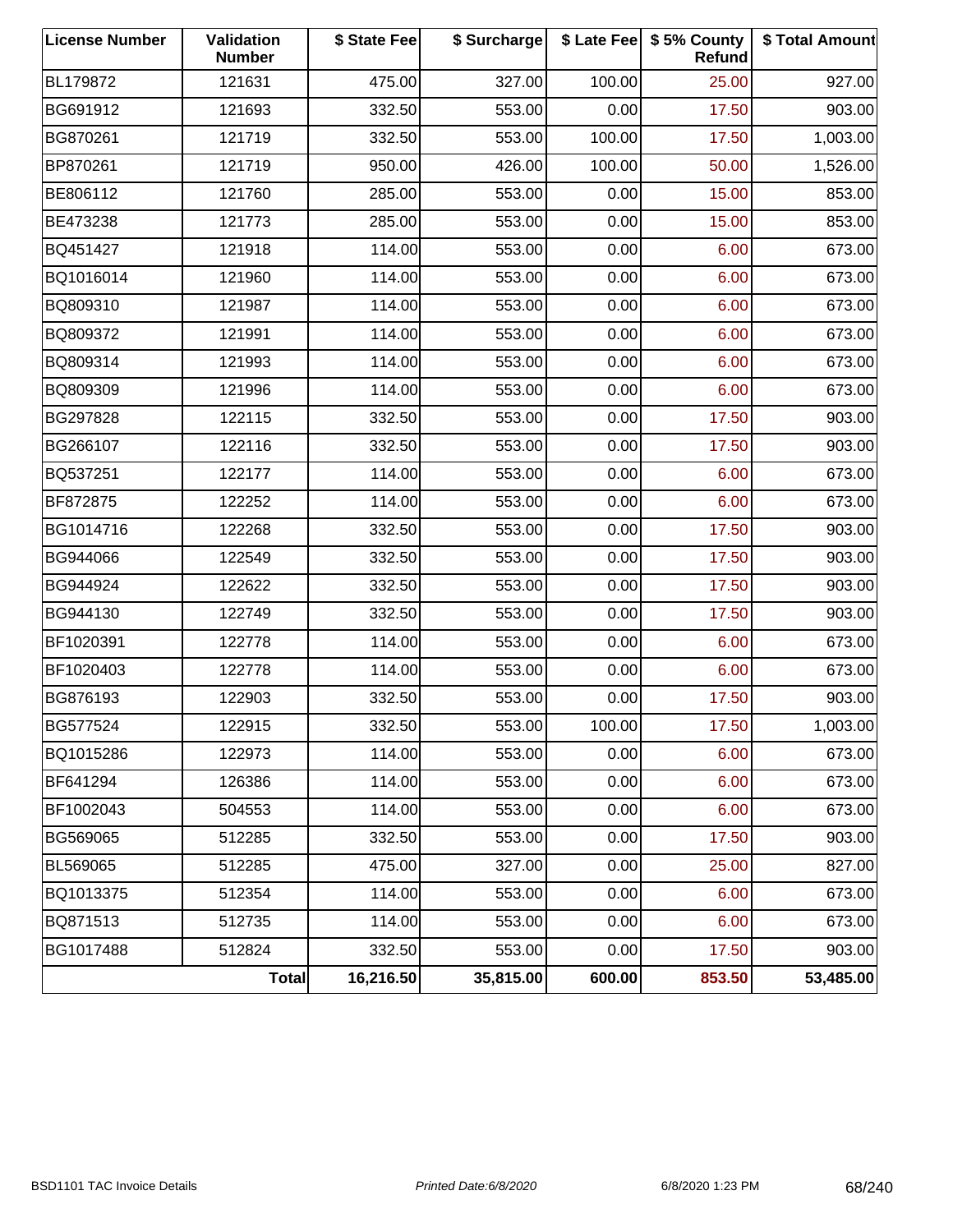

**County Erath - 72**

| License Number | Validation<br><b>Number</b> | \$ State Fee  | \$ Surcharge |      | Refundl |        |
|----------------|-----------------------------|---------------|--------------|------|---------|--------|
| BQ722253       | 122728                      | 114.00        | 553.00       | 0.00 | 6.00    | 673.00 |
|                | Totall                      | <b>114.00</b> | 553.00       | 0.00 | 6.00    | 673.00 |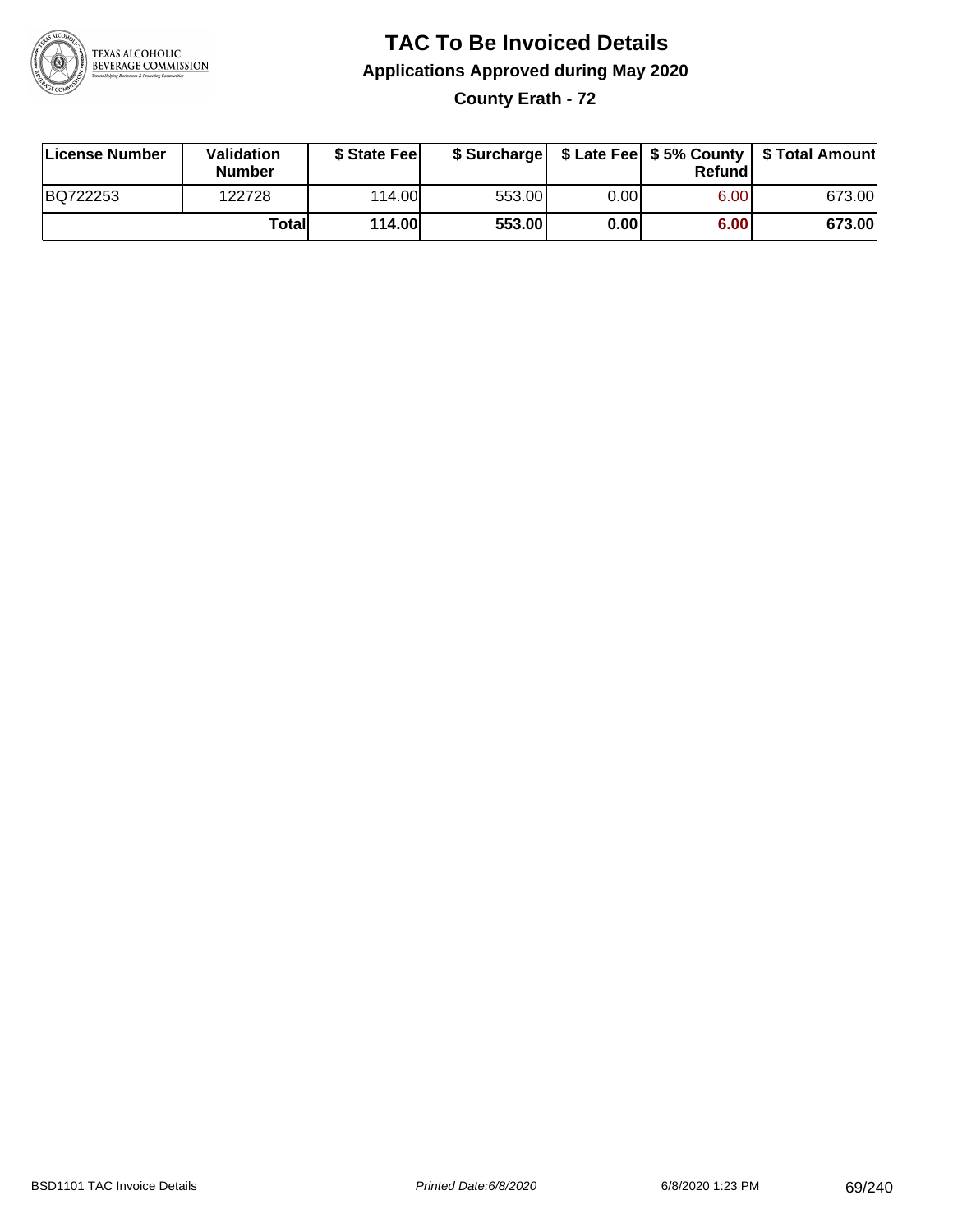

**County Falls - 73**

| ∣License Number | Validation<br><b>Number</b> | \$ State Feel |          |       | Refundl | \$ Surcharge   \$ Late Fee   \$5% County   \$ Total Amount |
|-----------------|-----------------------------|---------------|----------|-------|---------|------------------------------------------------------------|
| BQ723840        | 122006                      | 114.00        | 553.00   | 0.001 | 6.00    | 673.00                                                     |
| BQ948750        | 512324                      | 114.00L       | 553.00   | 0.00  | 6.00    | 673.00                                                     |
|                 | Totall                      | 228.00        | 1,106.00 | 0.00  | 12.00   | 1,346.00                                                   |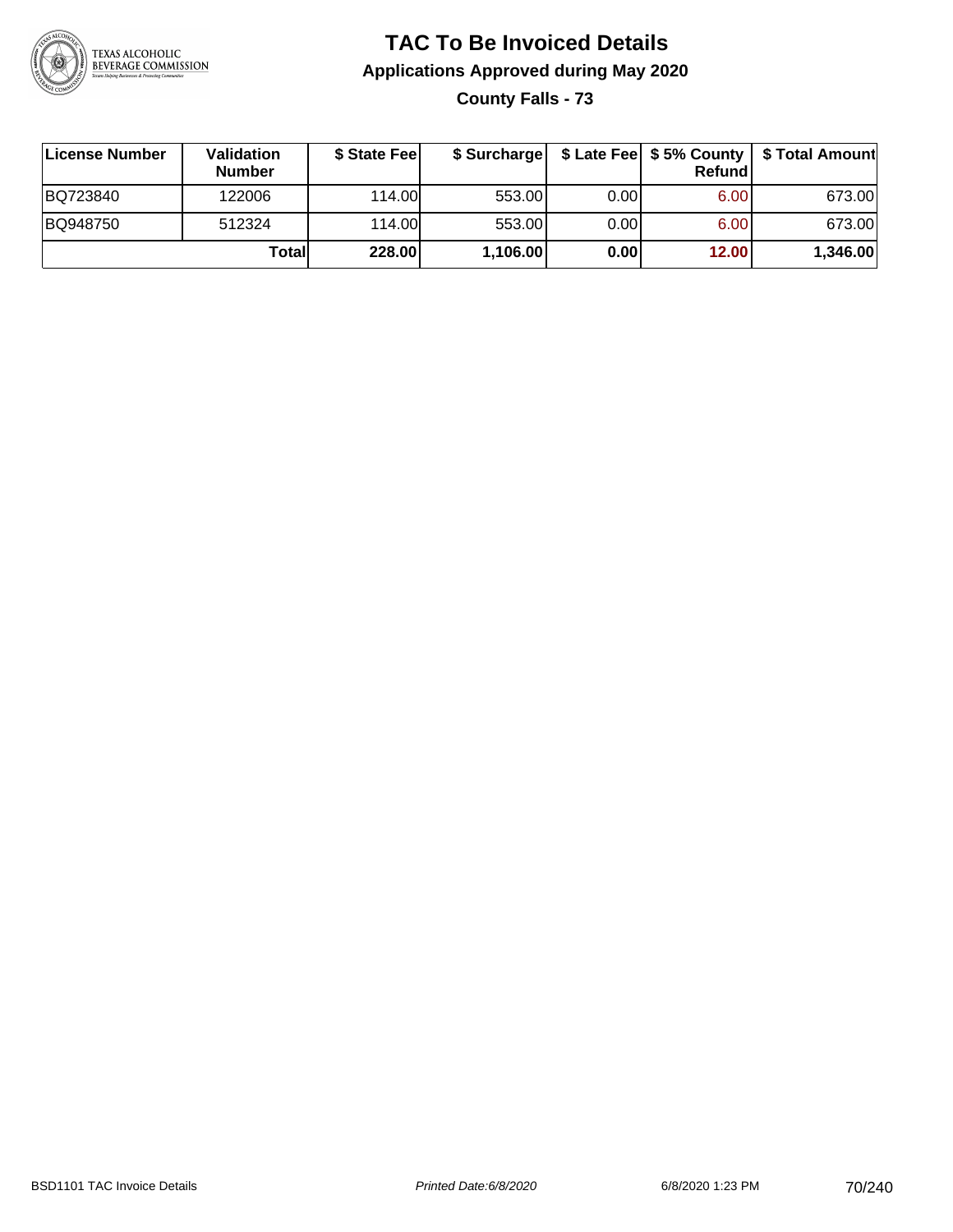

**County Fannin - 74**

| ∣License Number  | Validation<br><b>Number</b> | \$ State Feel | \$ Surcharge |       | Refundl |          |
|------------------|-----------------------------|---------------|--------------|-------|---------|----------|
| <b>BF1087800</b> | 5730                        | 114.00L       | 553.00       | 0.001 | 6.00    | 673.00   |
| BQ876067         | 123446                      | 114.00L       | 553.00       | 0.001 | 6.00    | 673.00   |
|                  | <b>Total</b>                | 228.00        | 1,106.00     | 0.00  | 12.00   | 1,346.00 |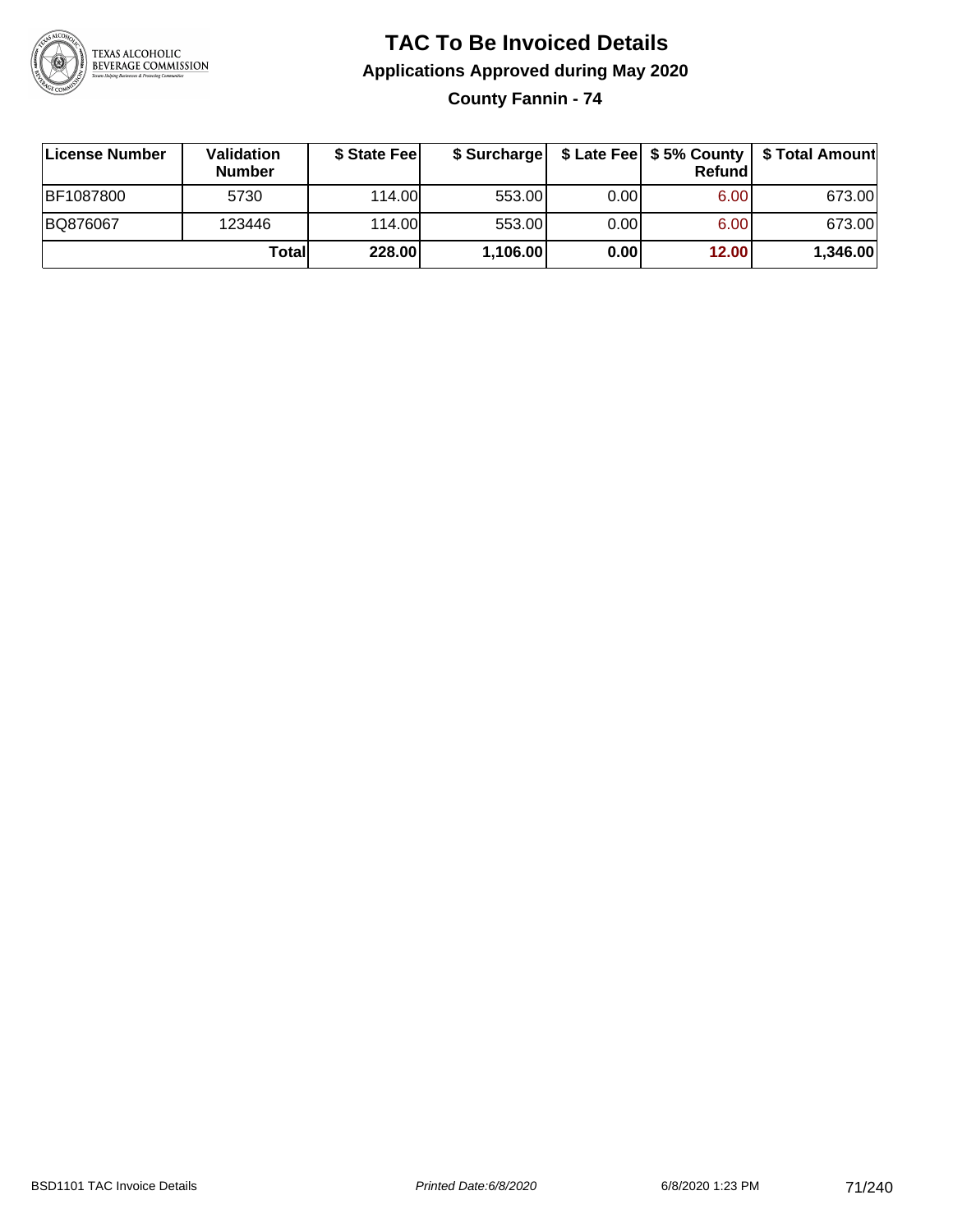

#### **TAC To Be Invoiced Details Applications Approved during May 2020 County Fayette - 75**

| <b>License Number</b> | <b>Validation</b><br><b>Number</b> | \$ State Fee | \$ Surcharge | \$ Late Fee | \$5% County<br><b>Refund</b> | \$ Total Amount |
|-----------------------|------------------------------------|--------------|--------------|-------------|------------------------------|-----------------|
| BQ872392              | 119640                             | 114.00       | 553.00       | 0.00        | 6.00                         | 673.00          |
| BQ806132              | 119891                             | 114.00       | 553.00       | 0.00        | 6.00                         | 673.00          |
| BE232637              | 120104                             | 285.00       | 553.00       | 0.00        | 15.00                        | 853.00          |
| BE274226              | 120246                             | 285.00       | 553.00       | 0.00        | 15.00                        | 853.00          |
| BE873484              | 120711                             | 285.00       | 553.00       | 0.00        | 15.00                        | 853.00          |
| BQ513624              | 120742                             | 114.00       | 553.00       | 0.00        | 6.00                         | 673.00          |
| BG688347              | 509839                             | 332.50       | 553.00       | 0.00        | 17.50                        | 903.00          |
|                       | <b>Total</b>                       | 1,529.50     | 3,871.00     | 0.00        | 80.50                        | 5,481.00        |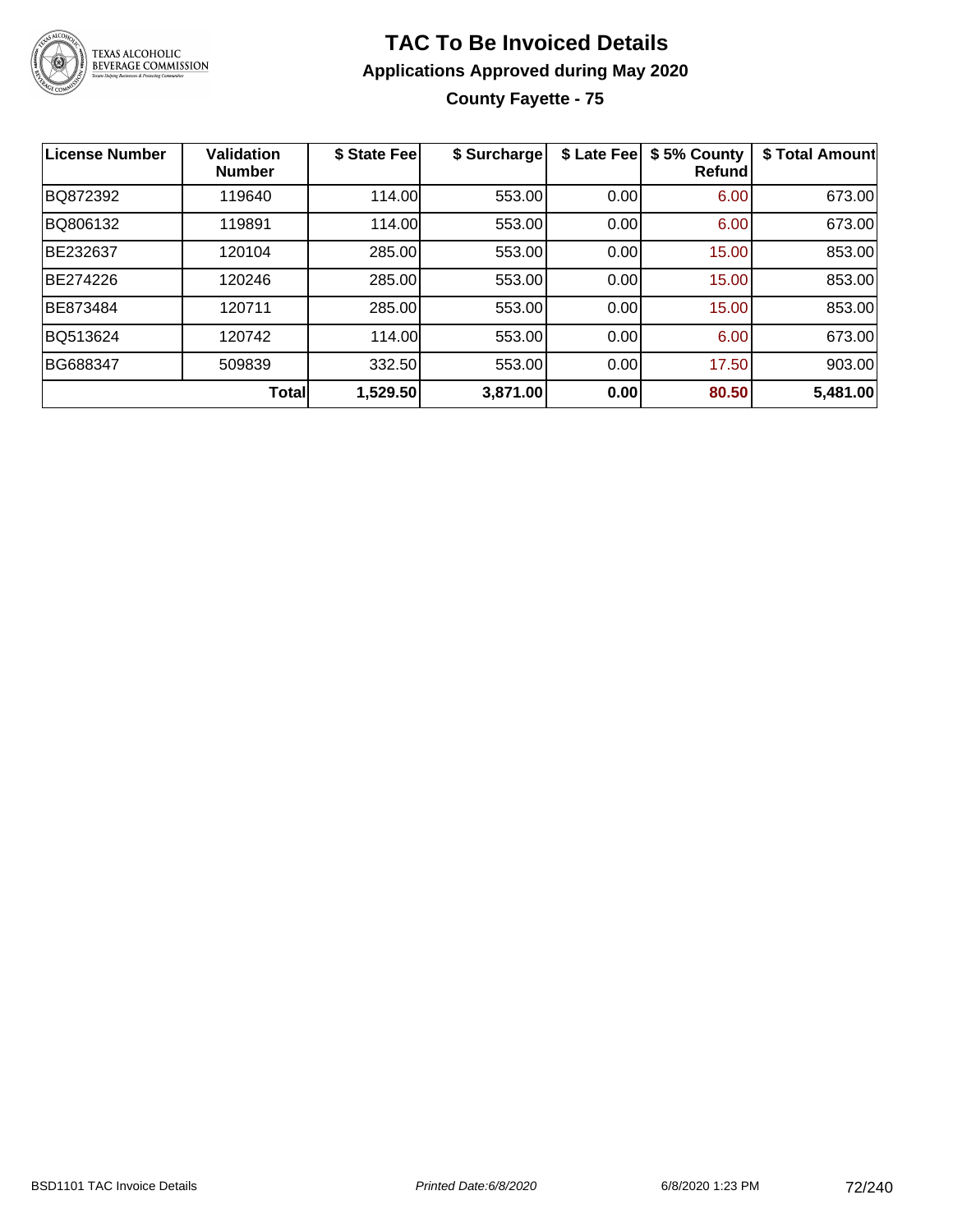

**County Floyd - 77**

| License Number | Validation<br><b>Number</b> | \$ State Fee  | \$ Surcharge |      | Refundl | \$ Late Fee   \$5% County   \$ Total Amount |
|----------------|-----------------------------|---------------|--------------|------|---------|---------------------------------------------|
| BQ947078       | 122552                      | 114.00        | 553.00       | 0.00 | 6.00    | 673.00                                      |
|                | Totall                      | <b>114.00</b> | 553.00       | 0.00 | 6.00    | 673.00                                      |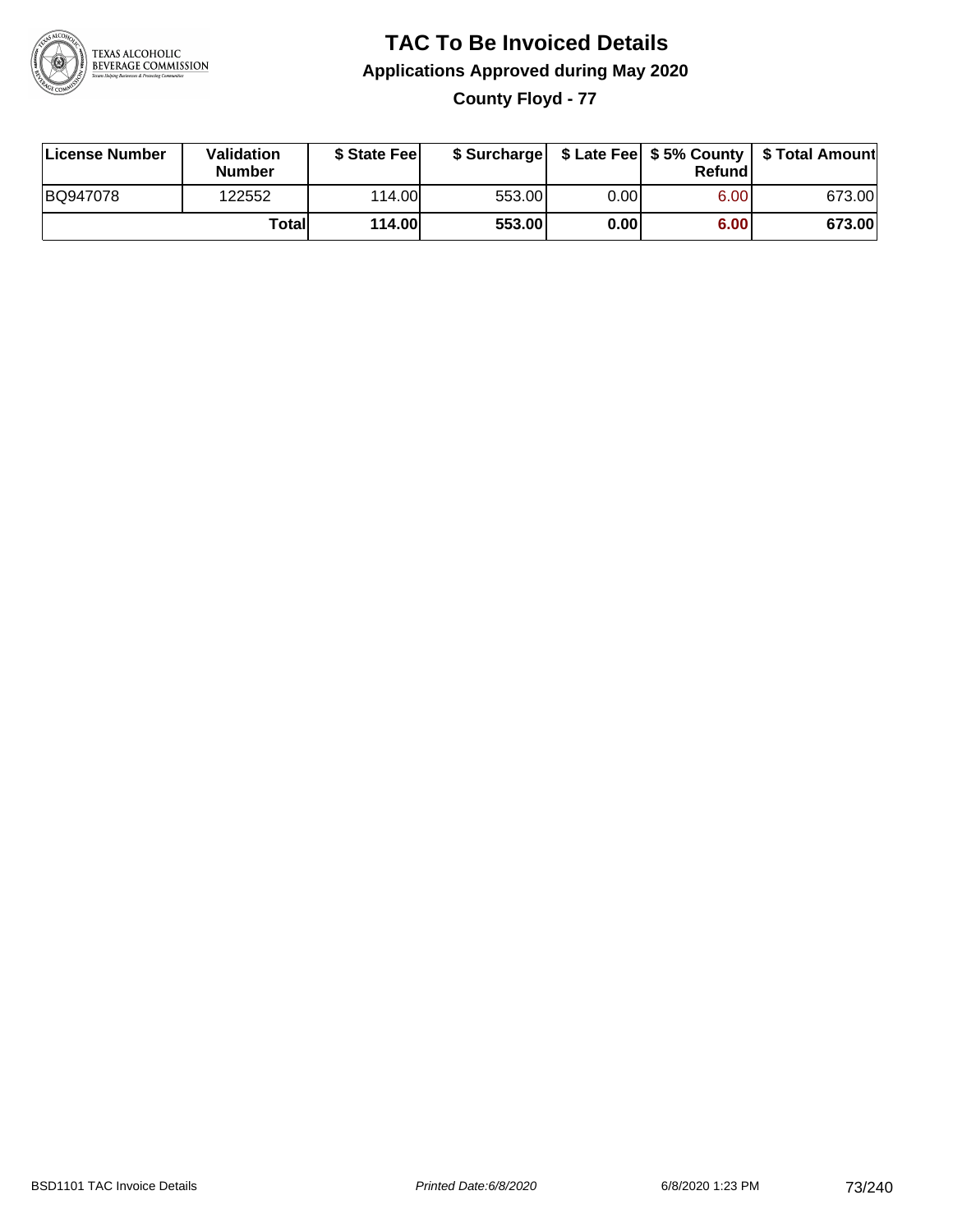

#### **TAC To Be Invoiced Details Applications Approved during May 2020 County Fort Bend - 79**

| License Number | Validation<br><b>Number</b> | \$ State Fee | \$ Surcharge |        | \$ Late Fee   \$5% County<br>Refund | \$ Total Amount |
|----------------|-----------------------------|--------------|--------------|--------|-------------------------------------|-----------------|
| BQ1088255      | 5322                        | 114.00       | 553.00       | 0.00   | 6.00                                | 673.00          |
| BF1088399      | 5570                        | 114.00       | 553.00       | 0.00   | 6.00                                | 673.00          |
| BQ745604       | 5682                        | 114.00       | 553.00       | 100.00 | 6.00                                | 773.00          |
| BQ1089278      | 5764                        | 114.00       | 553.00       | 0.00   | 6.00                                | 673.00          |
| BF1088148      | 5930                        | 114.00       | 553.00       | 0.00   | 6.00                                | 673.00          |
| BF1088514      | 5986                        | 114.00       | 553.00       | 0.00   | 6.00                                | 673.00          |
| BF1088999      | 6096                        | 114.00       | 553.00       | 0.00   | 6.00                                | 673.00          |
| BQ576999       | 117673                      | 114.00       | 553.00       | 0.00   | 6.00                                | 673.00          |
| BG1011935      | 118152                      | 332.50       | 553.00       | 0.00   | 17.50                               | 903.00          |
| BQ490444       | 118949                      | 114.00       | 553.00       | 0.00   | 6.00                                | 673.00          |
| BQ411939       | 119043                      | 114.00       | 553.00       | 0.00   | 6.00                                | 673.00          |
| BQ718829       | 119102                      | 114.00       | 553.00       | 0.00   | 6.00                                | 673.00          |
| BQ802564       | 119105                      | 114.00       | 553.00       | 0.00   | 6.00                                | 673.00          |
| BF942748       | 119164                      | 114.00       | 553.00       | 0.00   | 6.00                                | 673.00          |
| BQ940797       | 119216                      | 114.00       | 553.00       | 0.00   | 6.00                                | 673.00          |
| BQ207423       | 119270                      | 114.00       | 553.00       | 0.00   | 6.00                                | 673.00          |
| BQ871747       | 119431                      | 114.00       | 553.00       | 0.00   | 6.00                                | 673.00          |
| BQ944020       | 119681                      | 114.00       | 553.00       | 0.00   | 6.00                                | 673.00          |
| BQ691255       | 119813                      | 114.00       | 553.00       | 0.00   | 6.00                                | 673.00          |
| BG578749       | 119976                      | 332.50       | 553.00       | 0.00   | 17.50                               | 903.00          |
| BG448291       | 120035                      | 332.50       | 553.00       | 0.00   | 17.50                               | 903.00          |
| BQ873004       | 120336                      | 114.00       | 553.00       | 0.00   | 6.00                                | 673.00          |
| BG804140       | 120427                      | 332.50       | 553.00       | 0.00   | 17.50                               | 903.00          |
| BQ873859       | 120532                      | 114.00       | 553.00       | 0.00   | 6.00                                | 673.00          |
| BF942063       | 120537                      | 114.00       | 553.00       | 0.00   | 6.00                                | 673.00          |
| BF660456       | 120591                      | 114.00       | 553.00       | 0.00   | 6.00                                | 673.00          |
| BF312412       | 120644                      | 114.00       | 553.00       | 0.00   | 6.00                                | 673.00          |
| BF264416       | 120749                      | 114.00       | 553.00       | 0.00   | 6.00                                | 673.00          |
| BQ556579       | 120763                      | 114.00       | 553.00       | 0.00   | 6.00                                | 673.00          |
| BQ871348       | 121005                      | 114.00       | 553.00       | 0.00   | 6.00                                | 673.00          |
| BQ1014952      | 121005                      | 114.00       | 553.00       | 0.00   | 6.00                                | 673.00          |
| BQ450700       | 121006                      | 114.00       | 553.00       | 0.00   | 6.00                                | 673.00          |
| BQ872945       | 121166                      | 114.00       | 553.00       | 0.00   | 6.00                                | 673.00          |
| BG872842       | 121167                      | 332.50       | 553.00       | 0.00   | 17.50                               | 903.00          |
| BF661044       | 121175                      | 114.00       | 553.00       | 0.00   | 6.00                                | 673.00          |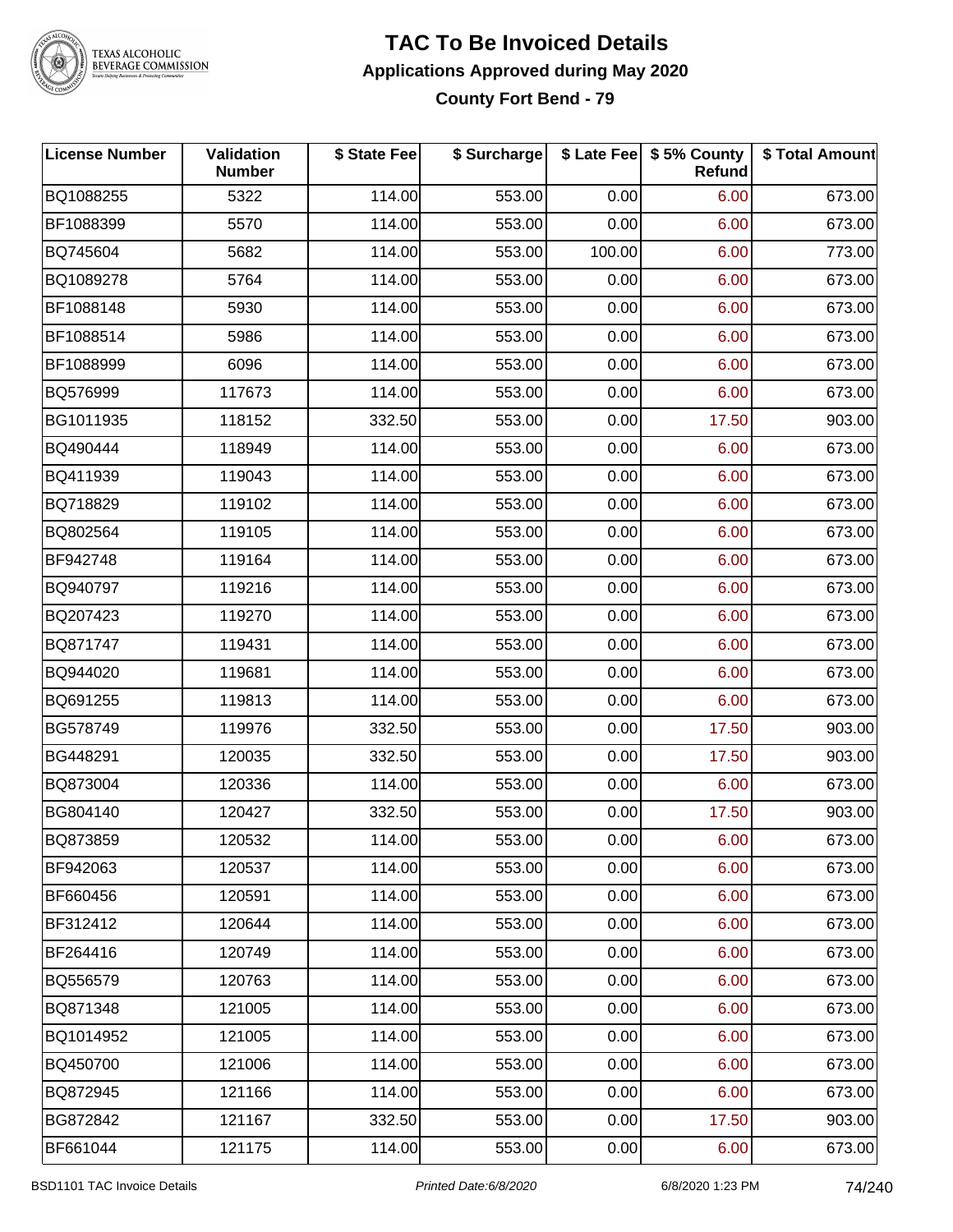| <b>License Number</b> | Validation<br><b>Number</b> | \$ State Fee | \$ Surcharge |        | \$ Late Fee   \$5% County<br><b>Refund</b> | \$ Total Amount |
|-----------------------|-----------------------------|--------------|--------------|--------|--------------------------------------------|-----------------|
| BQ945682              | 121200                      | 114.00       | 553.00       | 0.00   | 6.00                                       | 673.00          |
| BQ432366              | 121230                      | 114.00       | 553.00       | 0.00   | 6.00                                       | 673.00          |
| BF180838              | 121305                      | 114.00       | 553.00       | 0.00   | 6.00                                       | 673.00          |
| BQ873899              | 121400                      | 114.00       | 553.00       | 0.00   | 6.00                                       | 673.00          |
| BF694680              | 121403                      | 114.00       | 553.00       | 0.00   | 6.00                                       | 673.00          |
| BQ516312              | 121716                      | 114.00       | 553.00       | 0.00   | 6.00                                       | 673.00          |
| BG470381              | 121732                      | 332.50       | 553.00       | 100.00 | 17.50                                      | 1,003.00        |
| BQ943402              | 121804                      | 114.00       | 553.00       | 0.00   | 6.00                                       | 673.00          |
| BG873348              | 121837                      | 332.50       | 553.00       | 0.00   | 17.50                                      | 903.00          |
| BQ808774              | 121845                      | 114.00       | 553.00       | 0.00   | 6.00                                       | 673.00          |
| BG429728              | 121908                      | 332.50       | 553.00       | 100.00 | 17.50                                      | 1,003.00        |
| BG944013              | 122403                      | 332.50       | 553.00       | 0.00   | 17.50                                      | 903.00          |
| BF414562              | 122452                      | 114.00       | 553.00       | 0.00   | 6.00                                       | 673.00          |
| BQ809768              | 122833                      | 114.00       | 553.00       | 0.00   | 6.00                                       | 673.00          |
| BQ694632              | 122876                      | 114.00       | 553.00       | 0.00   | 6.00                                       | 673.00          |
| BF516953              | 123490                      | 114.00       | 553.00       | 0.00   | 6.00                                       | 673.00          |
| BF630563              | 123613                      | 114.00       | 553.00       | 0.00   | 6.00                                       | 673.00          |
| BF751455              | 123613                      | 114.00       | 553.00       | 0.00   | 6.00                                       | 673.00          |
| BQ802442              | 511145                      | 114.00       | 553.00       | 0.00   | 6.00                                       | 673.00          |
| BG533602              | 511492                      | 332.50       | 553.00       | 0.00   | 17.50                                      | 903.00          |
| BG244207              | 511910                      | 332.50       | 553.00       | 0.00   | 17.50                                      | 903.00          |
| BF437849              | 511952                      | 114.00       | 553.00       | 0.00   | 6.00                                       | 673.00          |
| BQ947056              | 512329                      | 114.00       | 553.00       | 0.00   | 6.00                                       | 673.00          |
| BQ535767              | 512376                      | 114.00       | 553.00       | 0.00   | 6.00                                       | 673.00          |
| BQ535769              | 512377                      | 114.00       | 553.00       | 0.00   | 6.00                                       | 673.00          |
| BQ412850              | 512378                      | 114.00       | 553.00       | 0.00   | 6.00                                       | 673.00          |
| BG296559              | 512409                      | 332.50       | 553.00       | 0.00   | 17.50                                      | 903.00          |
| BQ1014914             | 512649                      | 114.00       | 553.00       | 0.00   | 6.00                                       | 673.00          |
| BQ515913              | 513071                      | 114.00       | 553.00       | 0.00   | 6.00                                       | 673.00          |
| BQ810877              | 513080                      | 114.00       | 553.00       | 0.00   | 6.00                                       | 673.00          |
| BQ810427              | 513144                      | 114.00       | 553.00       | 0.00   | 6.00                                       | 673.00          |
| BG556120              | 513721                      | 332.50       | 553.00       | 0.00   | 17.50                                      | 903.00          |
|                       | Total                       | 10,478.50    | 37,051.00    | 300.00 | 551.50                                     | 48,381.00       |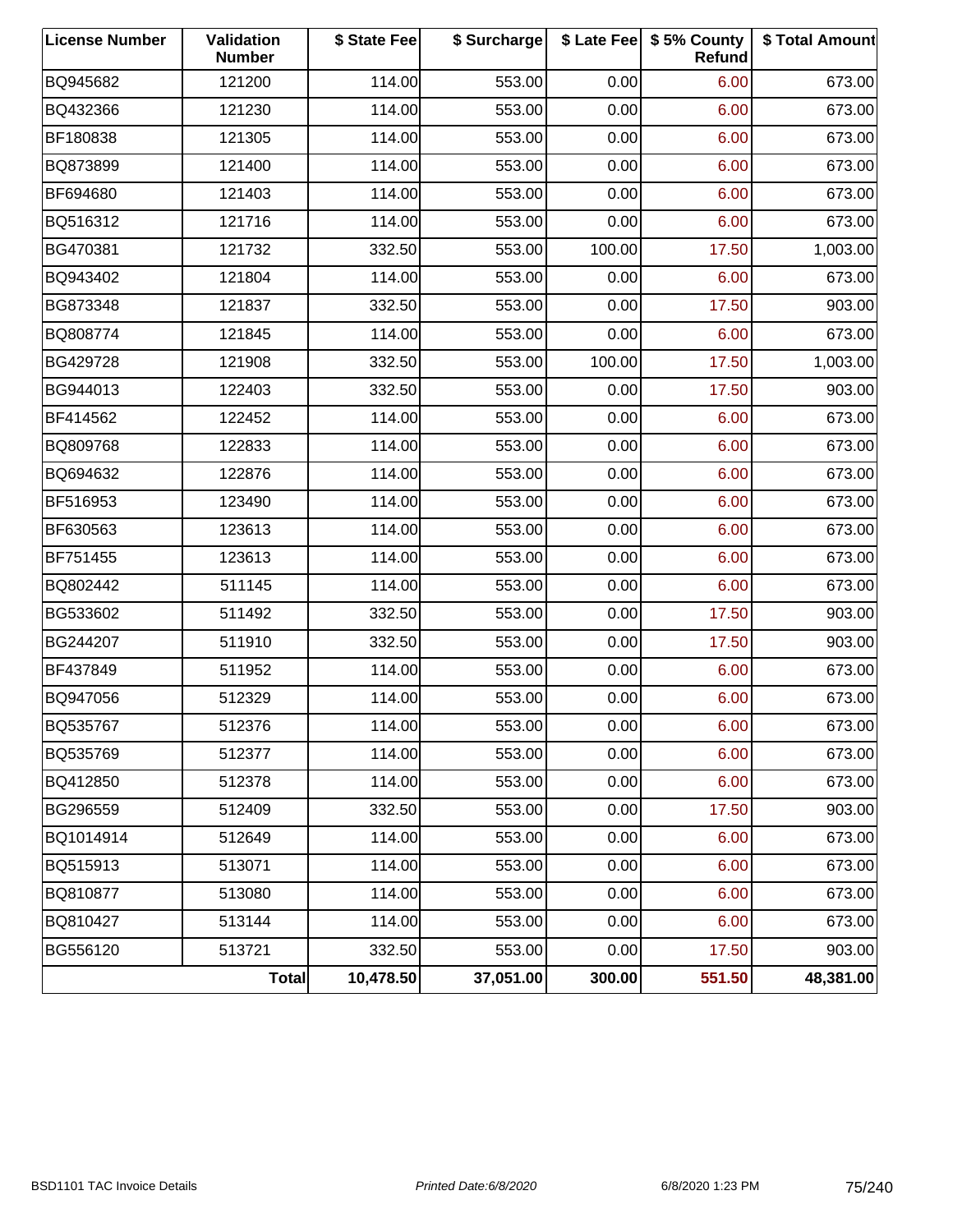

### **TAC To Be Invoiced Details Applications Approved during May 2020 County Franklin - 80**

| License Number | Validation<br><b>Number</b> | \$ State Feel |        |       | Refundl | \$ Surcharge   \$ Late Fee   \$5% County   \$ Total Amount |
|----------------|-----------------------------|---------------|--------|-------|---------|------------------------------------------------------------|
| BG1016214      | 122517                      | 332.50        | 553.00 | 0.001 | 17.50   | 903.00                                                     |
|                | Totall                      | 332.50        | 553.00 | 0.001 | 17.50   | 903.00                                                     |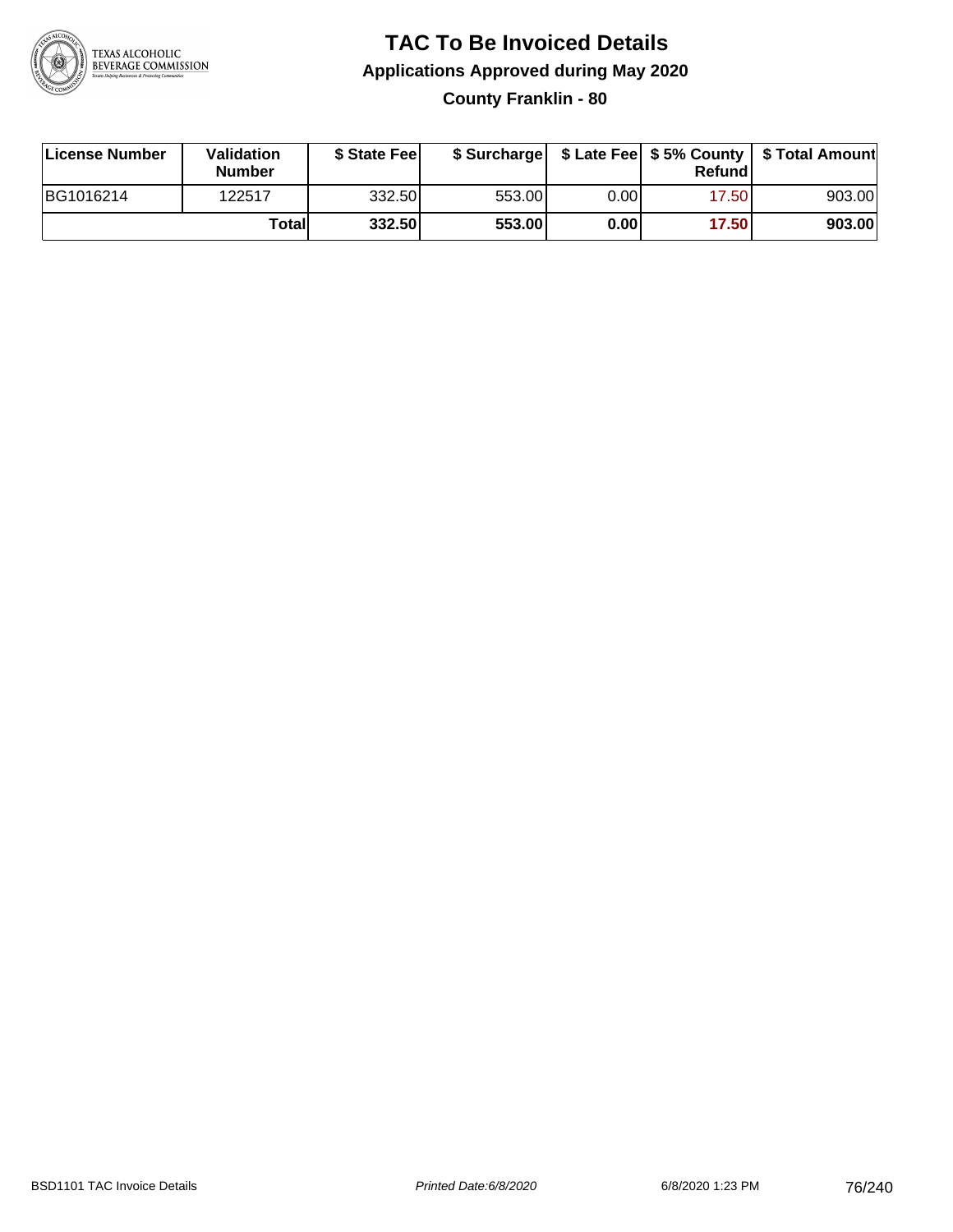

**County Freestone - 81**

| License Number | <b>Validation</b><br><b>Number</b> | \$ State Feel |        |       | Refundl | \$ Surcharge   \$ Late Fee   \$5% County   \$ Total Amount |
|----------------|------------------------------------|---------------|--------|-------|---------|------------------------------------------------------------|
| BG1011889      | 119501                             | 332.50        | 553.00 | 0.00I | 17.50   | 903.00                                                     |
|                | Totall                             | 332.50        | 553.00 | 0.001 | 17.50   | 903.00                                                     |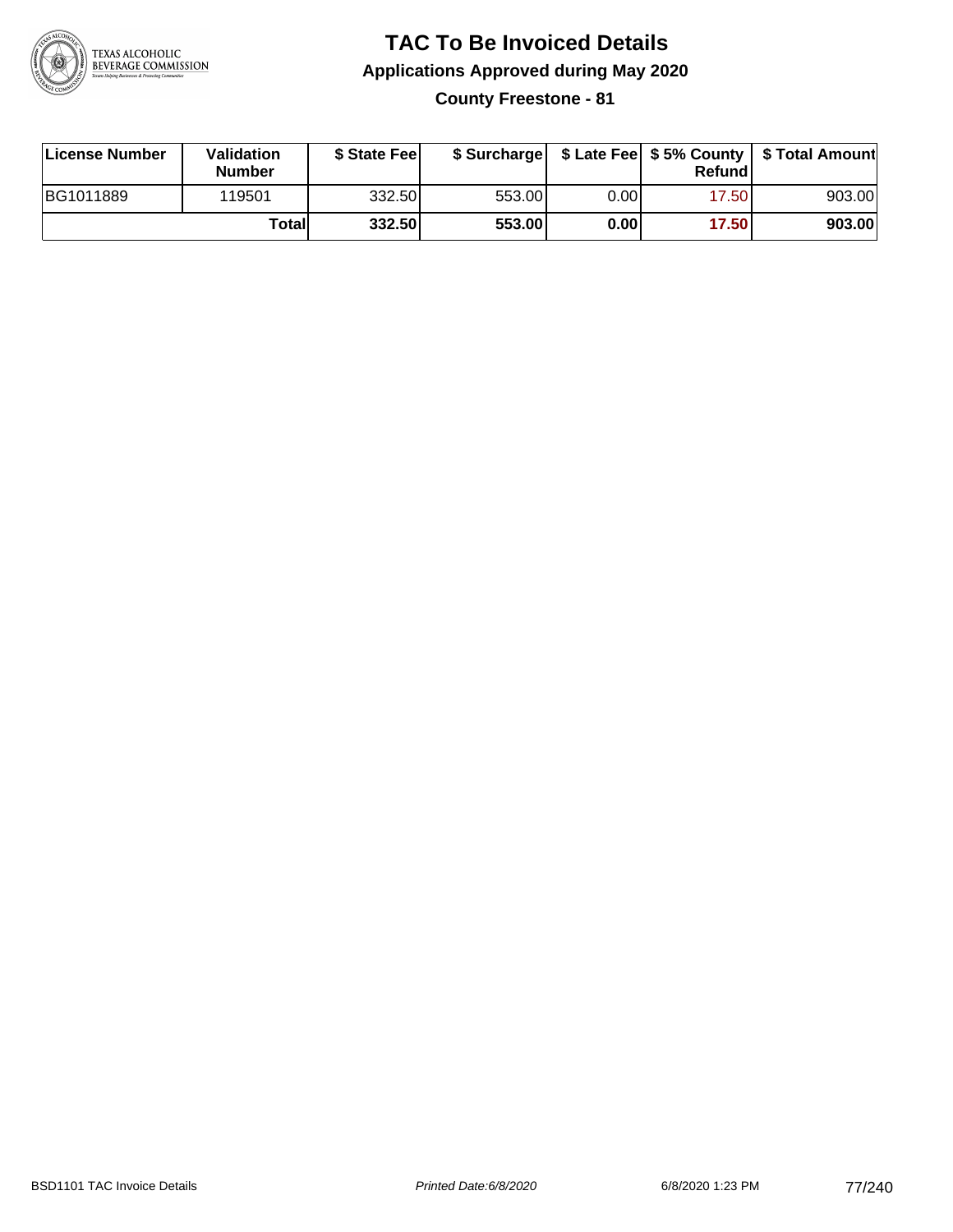

**County Frio - 82**

| License Number | Validation<br><b>Number</b> | \$ State Fee | \$ Surcharge |      | Refundl | \$ Late Fee   \$5% County   \$ Total Amount |
|----------------|-----------------------------|--------------|--------------|------|---------|---------------------------------------------|
| BQ808803       | 120352                      | 114.00       | 553.00       | 0.00 | 6.00    | 673.00                                      |
| BQ580388       | 120735                      | 114.00       | 553.00       | 0.00 | 6.00    | 673.00                                      |
| BF182208       | 120857                      | 114.00L      | 553.00       | 0.00 | 6.00    | 673.00                                      |
|                | Totall                      | 342.00       | 1,659.00     | 0.00 | 18.00   | 2,019.00                                    |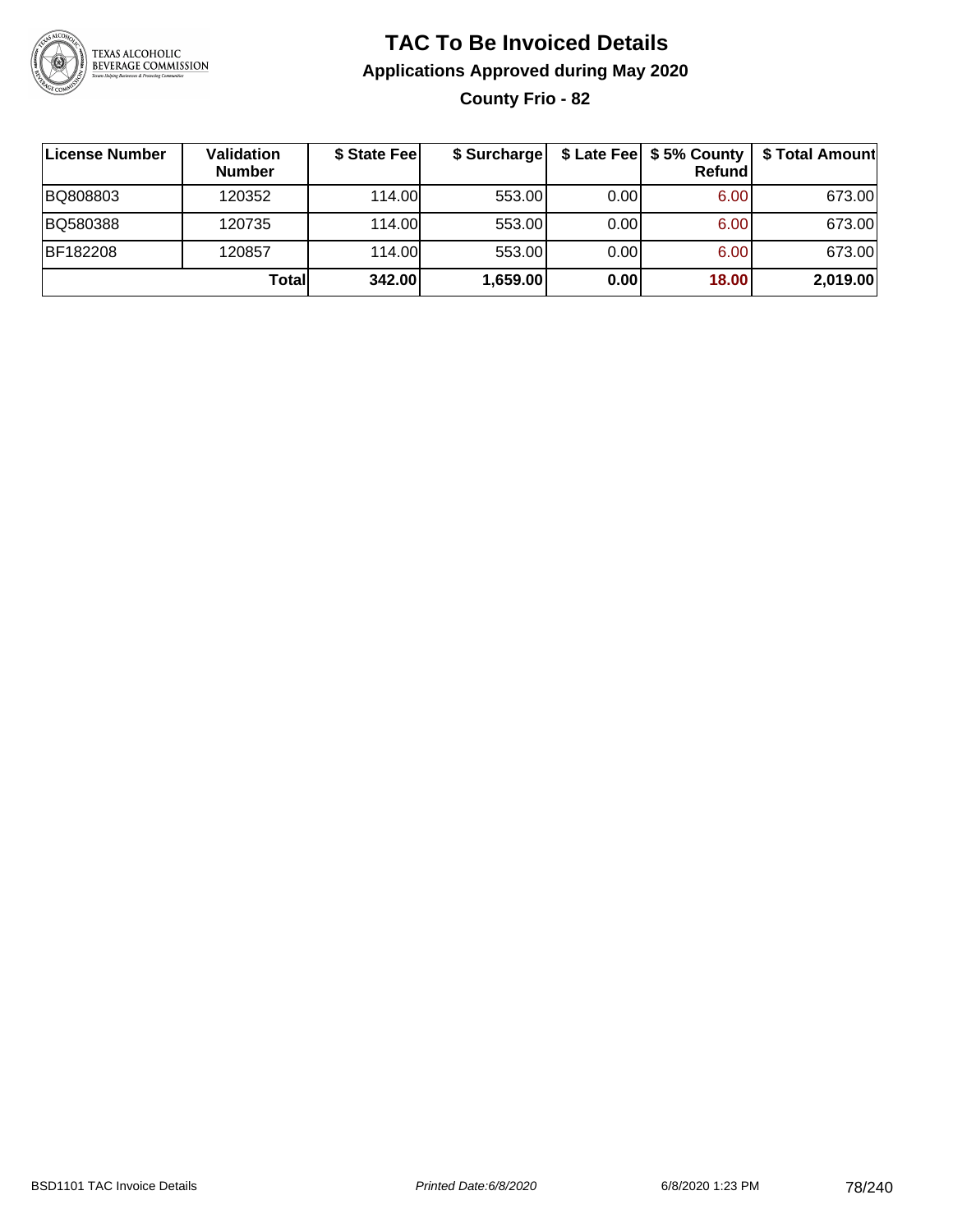

**County Gaines - 83**

| License Number | Validation<br><b>Number</b> | \$ State Fee | \$ Surcharge |       | Refundl | \$ Late Fee   \$5% County   \$ Total Amount |
|----------------|-----------------------------|--------------|--------------|-------|---------|---------------------------------------------|
| BQ945138       | 120171                      | 114.00       | 553.00       | 0.00  | 6.00    | 673.00                                      |
| BQ948566       | 512348                      | 114.00       | 553.00       | 0.001 | 6.00    | 673.00                                      |
|                | Totall                      | 228.00       | 1,106.00     | 0.00  | 12.00   | 1,346.00                                    |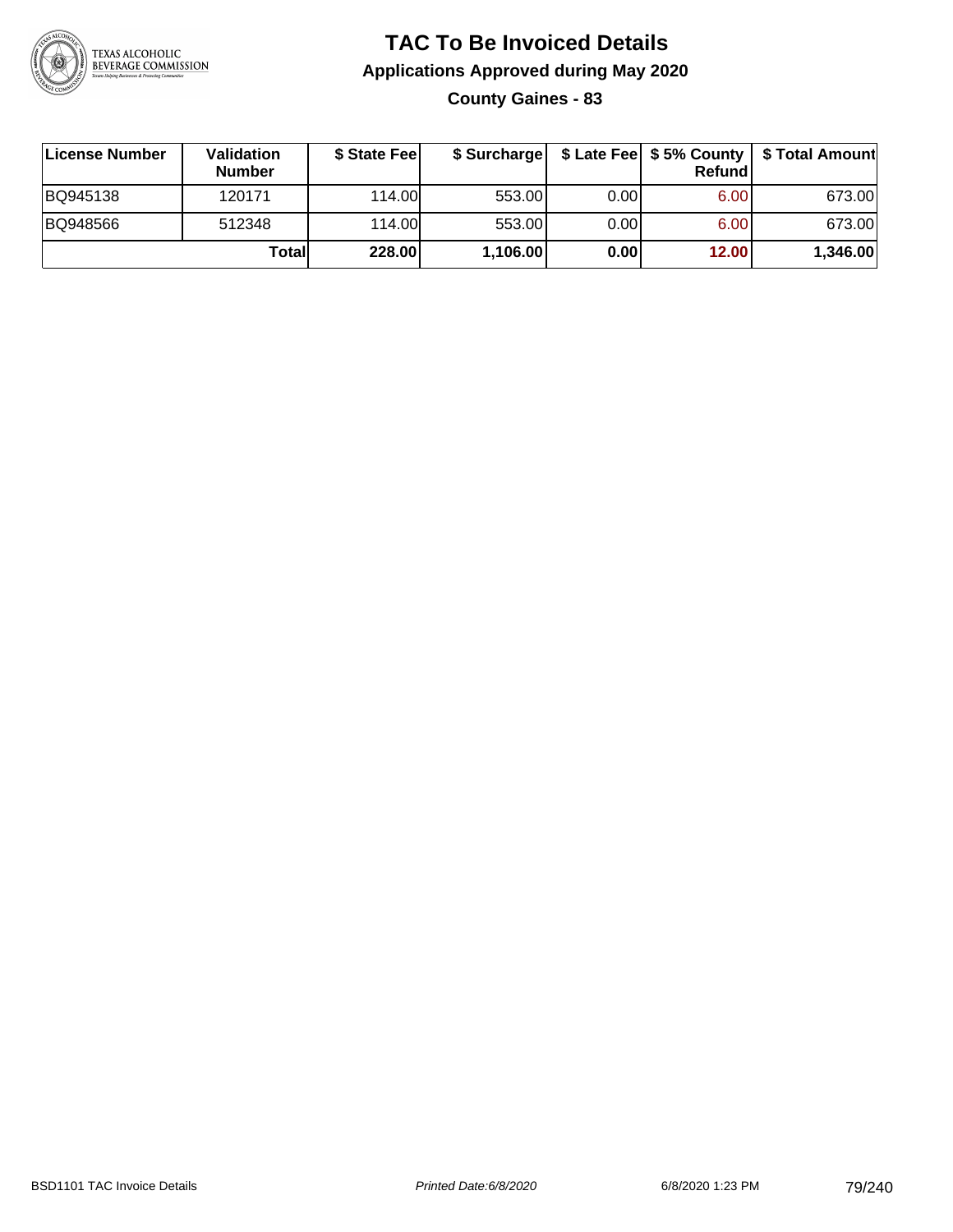

### **TAC To Be Invoiced Details Applications Approved during May 2020**

**County Galveston - 84**

| <b>License Number</b> | Validation<br><b>Number</b> | \$ State Fee | \$ Surcharge |        | \$ Late Fee   \$5% County<br>Refund | \$ Total Amount |
|-----------------------|-----------------------------|--------------|--------------|--------|-------------------------------------|-----------------|
| BQ1089270             | 4534                        | 114.00       | 553.00       | 0.00   | 6.00                                | 673.00          |
| BG1087733             | 5575                        | 332.50       | 553.00       | 0.00   | 17.50                               | 903.00          |
| BL1087733             | 5575                        | 475.00       | 327.00       | 0.00   | 25.00                               | 827.00          |
| BG1088597             | 5907                        | 332.50       | 553.00       | 0.00   | 17.50                               | 903.00          |
| BQ1089022             | 6055                        | 114.00       | 553.00       | 0.00   | 6.00                                | 673.00          |
| BG1088335             | 6057                        | 332.50       | 553.00       | 0.00   | 17.50                               | 903.00          |
| BQ1013376             | 119178                      | 114.00       | 553.00       | 0.00   | 6.00                                | 673.00          |
| BQ748005              | 119625                      | 114.00       | 553.00       | 0.00   | 6.00                                | 673.00          |
| BQ285754              | 119687                      | 114.00       | 553.00       | 0.00   | 6.00                                | 673.00          |
| BF1016127             | 119832                      | 114.00       | 553.00       | 0.00   | 6.00                                | 673.00          |
| BF232288              | 119967                      | 114.00       | 553.00       | 0.00   | 6.00                                | 673.00          |
| BQ533101              | 120029                      | 114.00       | 553.00       | 100.00 | 6.00                                | 773.00          |
| BF429129              | 120142                      | 114.00       | 553.00       | 0.00   | 6.00                                | 673.00          |
| BQ1014082             | 120160                      | 114.00       | 553.00       | 0.00   | 6.00                                | 673.00          |
| BF721285              | 120646                      | 114.00       | 553.00       | 0.00   | 6.00                                | 673.00          |
| BQ722742              | 120647                      | 114.00       | 553.00       | 0.00   | 6.00                                | 673.00          |
| BQ873518              | 120689                      | 114.00       | 553.00       | 0.00   | 6.00                                | 673.00          |
| BG689355              | 120692                      | 332.50       | 553.00       | 100.00 | 17.50                               | 1,003.00        |
| BF286298              | 120976                      | 114.00       | 553.00       | 0.00   | 6.00                                | 673.00          |
| BF749509              | 121086                      | 114.00       | 553.00       | 0.00   | 6.00                                | 673.00          |
| BQ307420              | 121231                      | 114.00       | 553.00       | 0.00   | 6.00                                | 673.00          |
| BF722733              | 121535                      | 114.00       | 553.00       | 0.00   | 6.00                                | 673.00          |
| BQ658576              | 121589                      | 114.00       | 553.00       | 0.00   | 6.00                                | 673.00          |
| BQ1018695             | 121642                      | 114.00       | 553.00       | 0.00   | 6.00                                | 673.00          |
| BQ476137              | 121805                      | 114.00       | 553.00       | 0.00   | 6.00                                | 673.00          |
| BG1014831             | 121844                      | 332.50       | 553.00       | 0.00   | 17.50                               | 903.00          |
| BG947645              | 121920                      | 332.50       | 553.00       | 0.00   | 17.50                               | 903.00          |
| BF1017936             | 121995                      | 114.00       | 553.00       | 0.00   | 6.00                                | 673.00          |
| BE317814              | 122046                      | 285.00       | 553.00       | 0.00   | 15.00                               | 853.00          |
| BF943344              | 122184                      | 114.00       | 553.00       | 100.00 | 6.00                                | 773.00          |
| BQ536270              | 122193                      | 114.00       | 553.00       | 0.00   | 6.00                                | 673.00          |
| BG286263              | 122246                      | 332.50       | 553.00       | 0.00   | 17.50                               | 903.00          |
| BQ630612              | 122446                      | 114.00       | 553.00       | 0.00   | 6.00                                | 673.00          |
| BG432128              | 122666                      | 332.50       | 553.00       | 0.00   | 17.50                               | 903.00          |
| BG472250              | 122721                      | 332.50       | 553.00       | 100.00 | 17.50                               | 1,003.00        |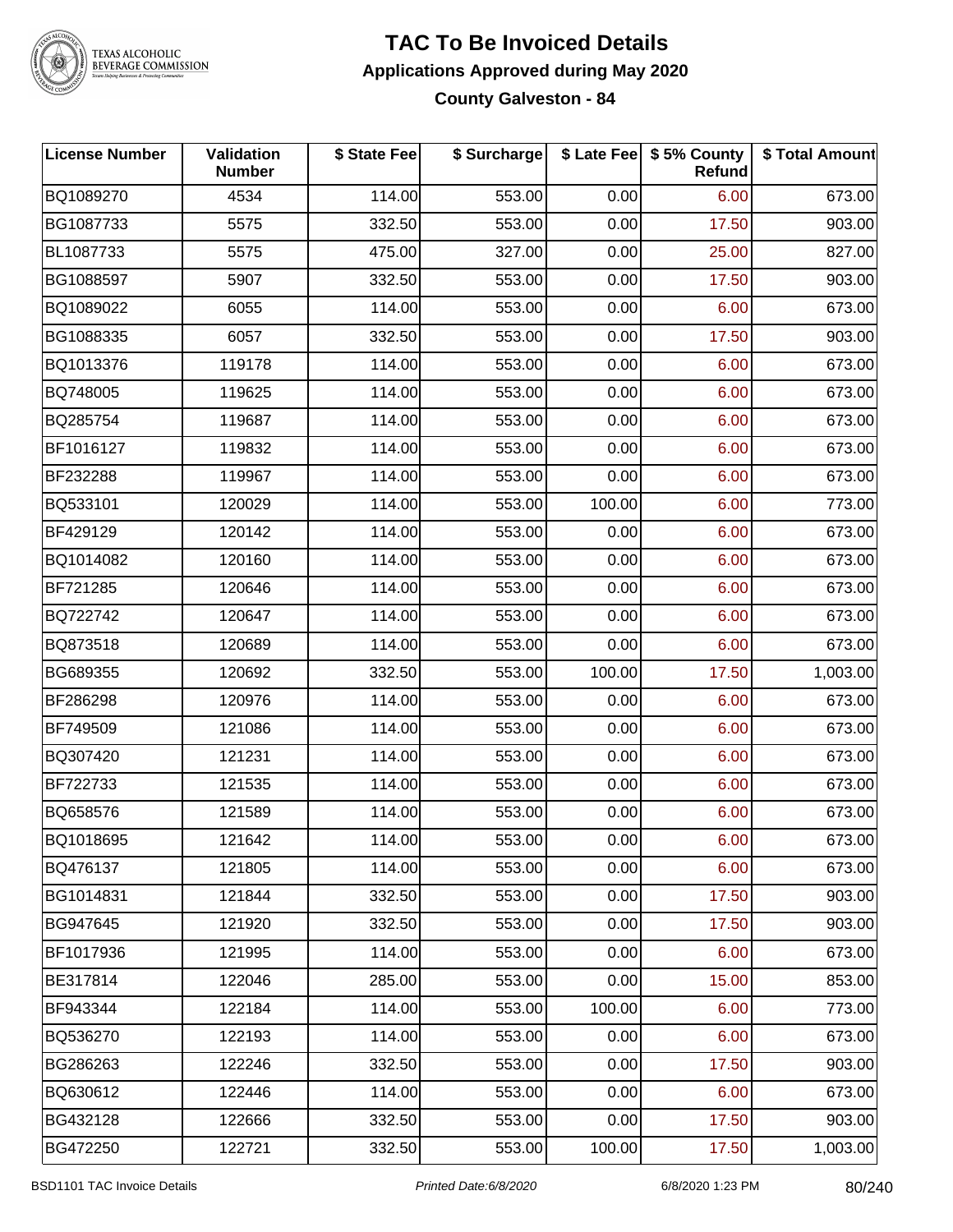| <b>License Number</b> | Validation<br><b>Number</b> | \$ State Fee | \$ Surcharge |        | \$ Late Fee   \$5% County<br><b>Refund</b> | \$ Total Amount |
|-----------------------|-----------------------------|--------------|--------------|--------|--------------------------------------------|-----------------|
| BL472250              | 122721                      | 475.00       | 327.00       | 100.00 | 25.00                                      | 927.00          |
| BG493120              | 122722                      | 332.50       | 553.00       | 0.00   | 17.50                                      | 903.00          |
| BL493120              | 122722                      | 475.00       | 327.00       | 0.00   | 25.00                                      | 827.00          |
| BG434073              | 122734                      | 332.50       | 553.00       | 0.00   | 17.50                                      | 903.00          |
| BQ945685              | 123724                      | 114.00       | 553.00       | 0.00   | 6.00                                       | 673.00          |
| BQ945687              | 123725                      | 114.00       | 553.00       | 0.00   | 6.00                                       | 673.00          |
| BQ694717              | 123906                      | 114.00       | 553.00       | 0.00   | 6.00                                       | 673.00          |
| BQ1019146             | 124012                      | 114.00       | 553.00       | 0.00   | 6.00                                       | 673.00          |
| BQ1015205             | 405491                      | 114.00       | 553.00       | 0.00   | 6.00                                       | 673.00          |
| BG303649              | 506460                      | 332.50       | 553.00       | 0.00   | 17.50                                      | 903.00          |
| BF870880              | 511238                      | 114.00       | 553.00       | 0.00   | 6.00                                       | 673.00          |
| BQ534856              | 511478                      | 114.00       | 553.00       | 0.00   | 6.00                                       | 673.00          |
| BC932078              | 511484                      | 142.50       | 701.00       | 0.00   | 7.50                                       | 851.00          |
| BI932079              | 511485                      | 38.00        | 278.00       | 0.00   | 2.00                                       | 318.00          |
| BG717861              | 512365                      | 332.50       | 553.00       | 100.00 | 17.50                                      | 1,003.00        |
| BQ515754              | 512379                      | 114.00       | 553.00       | 0.00   | 6.00                                       | 673.00          |
| BQ471377              | 512526                      | 114.00       | 553.00       | 0.00   | 6.00                                       | 673.00          |
| BG181978              | 512639                      | 332.50       | 553.00       | 0.00   | 17.50                                      | 903.00          |
| BG469440              | 512645                      | 332.50       | 553.00       | 100.00 | 17.50                                      | 1,003.00        |
| BF295597              | 512666                      | 114.00       | 553.00       | 0.00   | 6.00                                       | 673.00          |
|                       | <b>Total</b>                | 10,754.00    | 29,610.00    | 700.00 | 566.00                                     | 41,630.00       |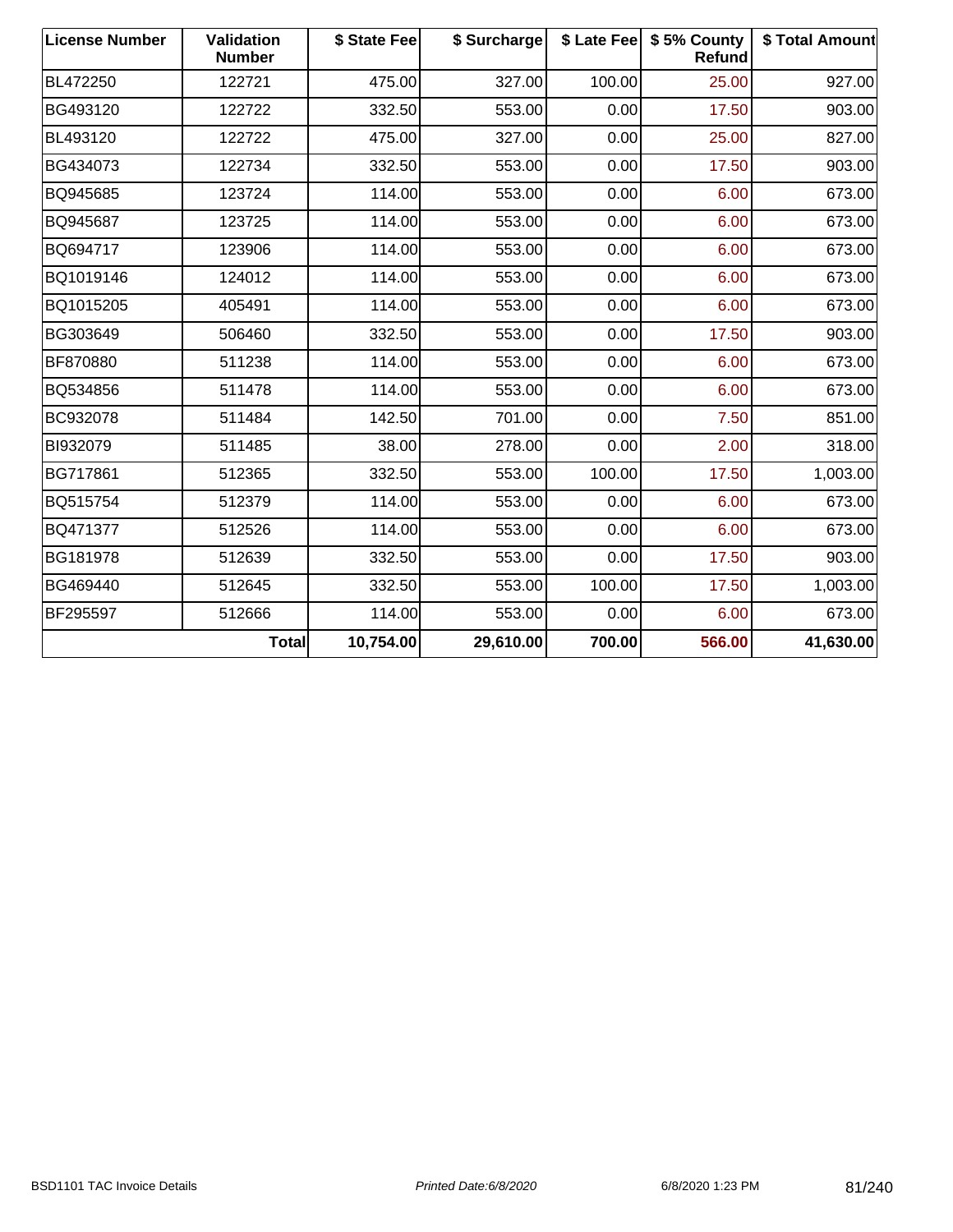

### **TAC To Be Invoiced Details Applications Approved during May 2020 County Gillespie - 86**

| <b>License Number</b> | <b>Validation</b><br><b>Number</b> | \$ State Fee | \$ Surcharge | \$ Late Fee | \$5% County<br>Refundl | \$ Total Amount |
|-----------------------|------------------------------------|--------------|--------------|-------------|------------------------|-----------------|
| BG1088410             | 5249                               | 332.50       | 553.00       | 0.00        | 17.50                  | 903.00          |
| BF1089146             | 5871                               | 114.00       | 553.00       | 0.00        | 6.00                   | 673.00          |
| BG253304              | 120192                             | 332.50       | 553.00       | 0.00        | 17.50                  | 903.00          |
| BQ125303              | 120577                             | 114.00       | 553.00       | 0.00        | 6.00                   | 673.00          |
| BG721424              | 121571                             | 332.50       | 553.00       | 0.00        | 17.50                  | 903.00          |
| BF517126              | 123613                             | 114.00       | 553.00       | 0.00        | 6.00                   | 673.00          |
| BG944033              | 512432                             | 332.50       | 553.00       | 0.00        | 17.50                  | 903.00          |
| BP944033              | 512432                             | 950.00       | 426.00       | 0.00        | 50.00                  | 1,426.00        |
|                       | <b>Total</b>                       | 2,622.00     | 4,297.00     | 0.00        | 138.00                 | 7,057.00        |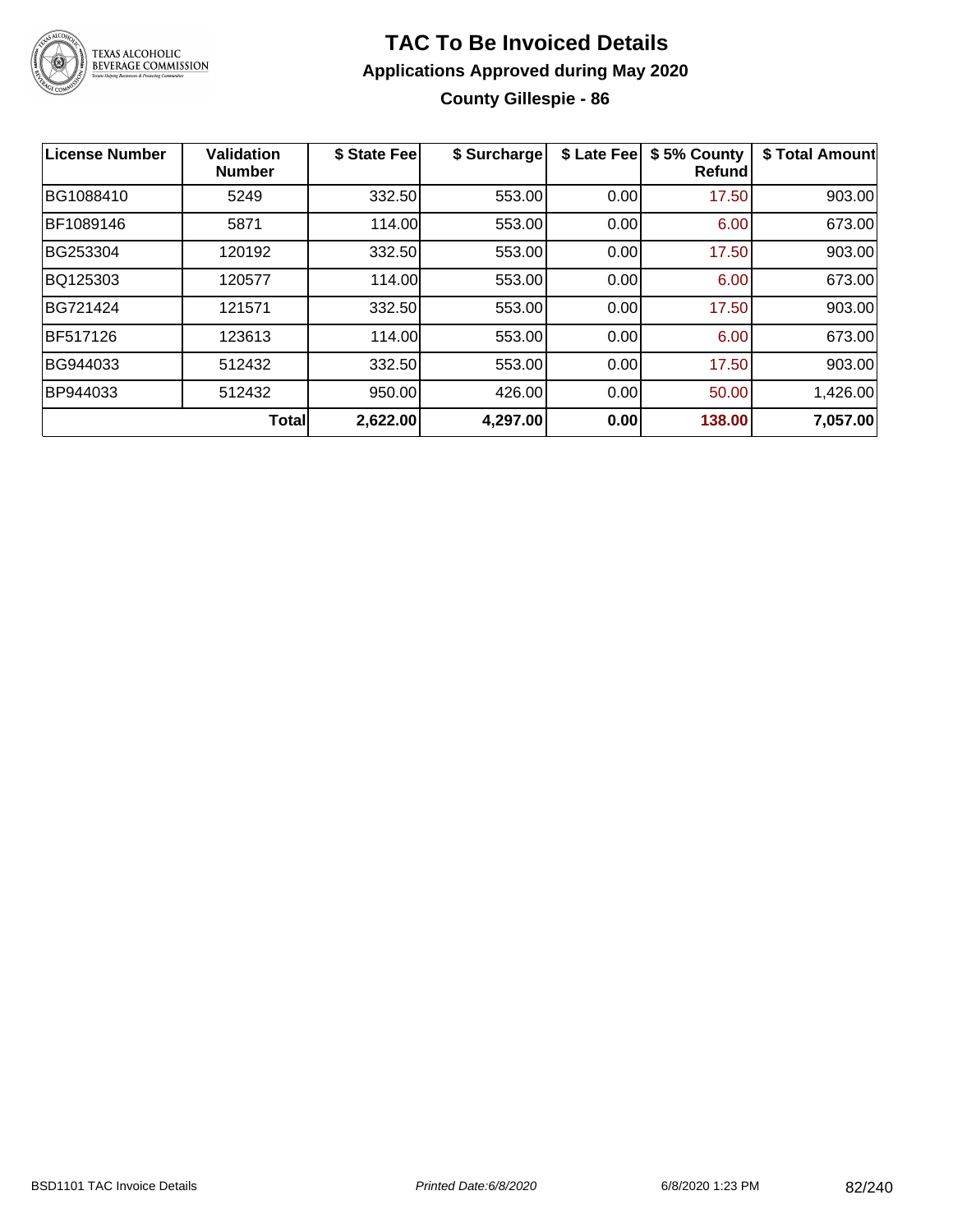

### **TAC To Be Invoiced Details Applications Approved during May 2020 County Gonzales - 89**

| License Number | <b>Validation</b><br><b>Number</b> | \$ State Fee |          |      | <b>Refund</b> | \$ Surcharge   \$ Late Fee   \$5% County   \$ Total Amount |
|----------------|------------------------------------|--------------|----------|------|---------------|------------------------------------------------------------|
| BG1088337      | 4463                               | 332.50       | 553.00   | 0.00 | 17.50         | 903.00                                                     |
| BG747747       | 120201                             | 332.50       | 553.00   | 0.00 | 17.50         | 903.00                                                     |
|                | Totall                             | 665.00       | 1,106.00 | 0.00 | 35.00         | 1,806.00                                                   |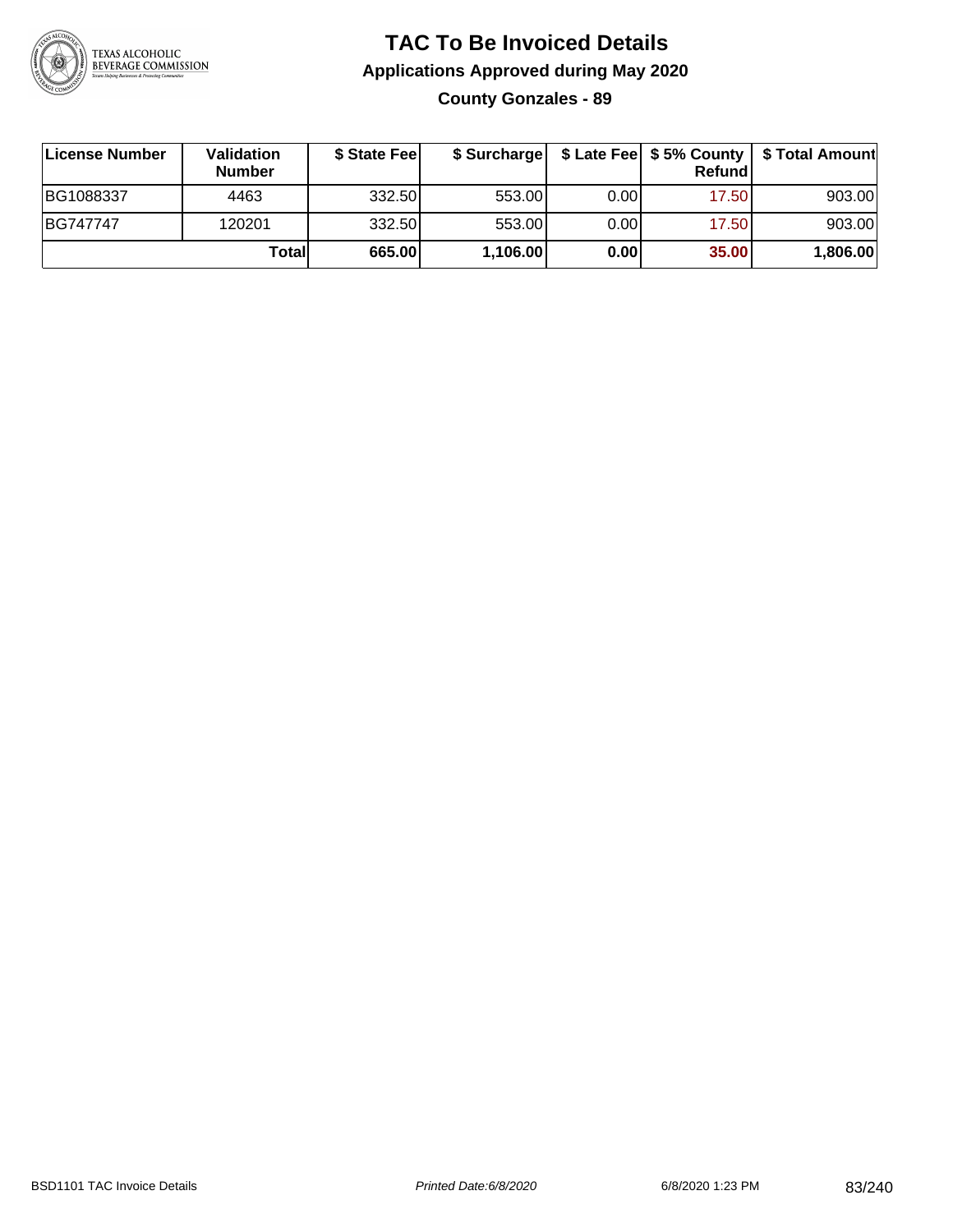

### **TAC To Be Invoiced Details Applications Approved during May 2020 County Gray - 90**

| License Number | <b>Validation</b><br><b>Number</b> | \$ State Fee | \$ Surcharge |      | \$ Late Fee   \$5% County<br><b>Refund</b> | \$ Total Amount |
|----------------|------------------------------------|--------------|--------------|------|--------------------------------------------|-----------------|
| BG692055       | 120033                             | 332.50       | 553.00       | 0.00 | 17.50                                      | 903.00          |
| BQ946664       | 121486                             | 114.00       | 553.00       | 0.00 | 6.00                                       | 673.00          |
| BF723504       | 121603                             | 114.00       | 553.00       | 0.00 | 6.00                                       | 673.00          |
|                | Total                              | 560.50       | 1,659.00     | 0.00 | 29.50                                      | 2,249.00        |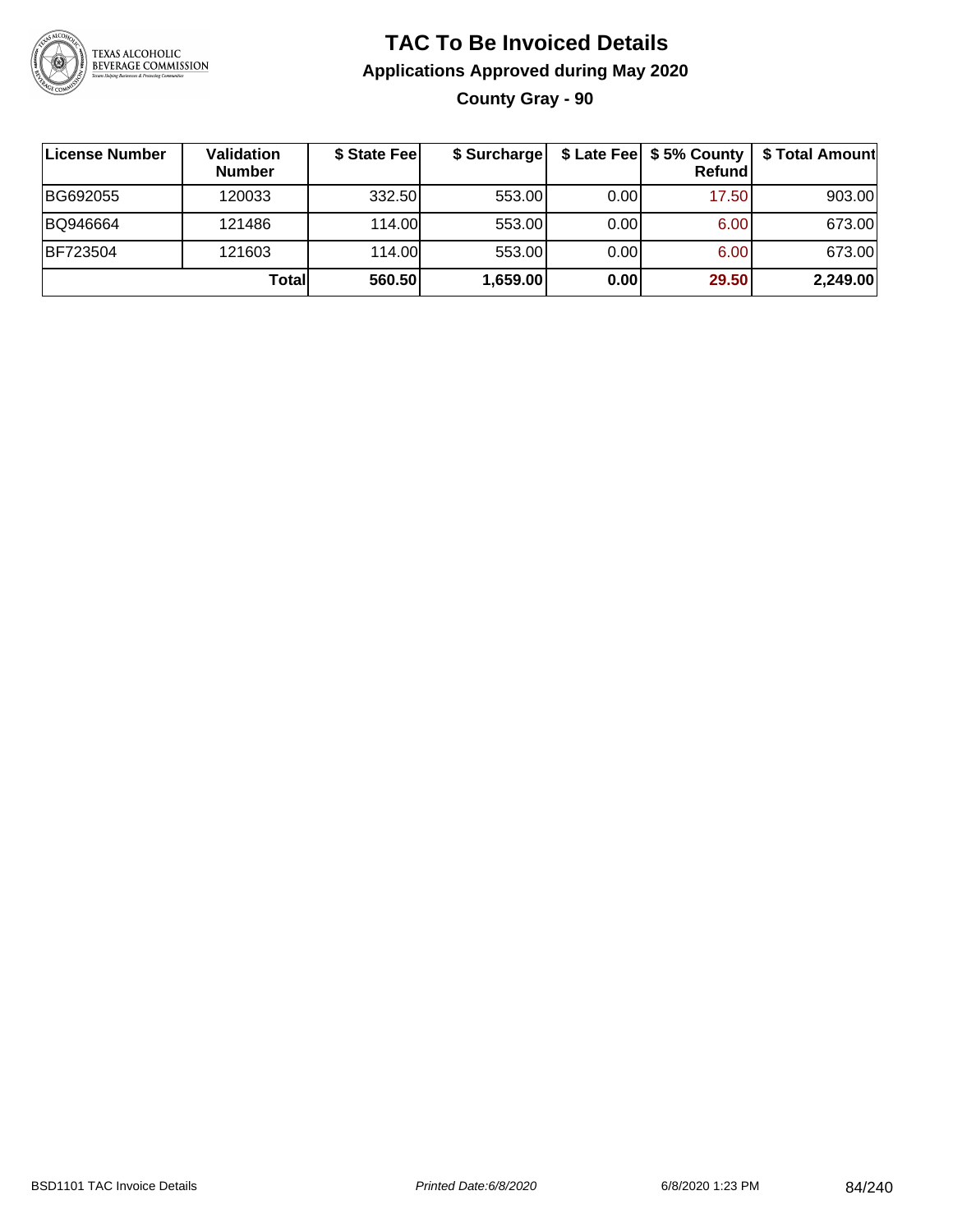

### **TAC To Be Invoiced Details Applications Approved during May 2020 County Grayson - 91**

| License Number | <b>Validation</b><br><b>Number</b> | \$ State Fee | \$ Surcharge | \$ Late Fee | \$5% County<br>Refund | \$ Total Amount |
|----------------|------------------------------------|--------------|--------------|-------------|-----------------------|-----------------|
| BQ1088070      | 5809                               | 114.00       | 553.00       | 0.00        | 6.00                  | 673.00          |
| BQ274232       | 119357                             | 114.00       | 553.00       | 0.00        | 6.00                  | 673.00          |
| BQ746058       | 120041                             | 114.00       | 553.00       | 0.00        | 6.00                  | 673.00          |
| BF1012724      | 120100                             | 114.00       | 553.00       | 0.00        | 6.00                  | 673.00          |
| BQ487493       | 121250                             | 114.00       | 553.00       | 0.00        | 6.00                  | 673.00          |
| BQ307064       | 121575                             | 114.00       | 553.00       | 0.00        | 6.00                  | 673.00          |
| BQ724188       | 122375                             | 114.00       | 553.00       | 0.00        | 6.00                  | 673.00          |
| BQ487696       | 122748                             | 114.00       | 553.00       | 0.00        | 6.00                  | 673.00          |
| BQ874802       | 512340                             | 114.00       | 553.00       | 0.00        | 6.00                  | 673.00          |
|                | <b>Total</b>                       | 1,026.00     | 4,977.00     | 0.00        | 54.00                 | 6,057.00        |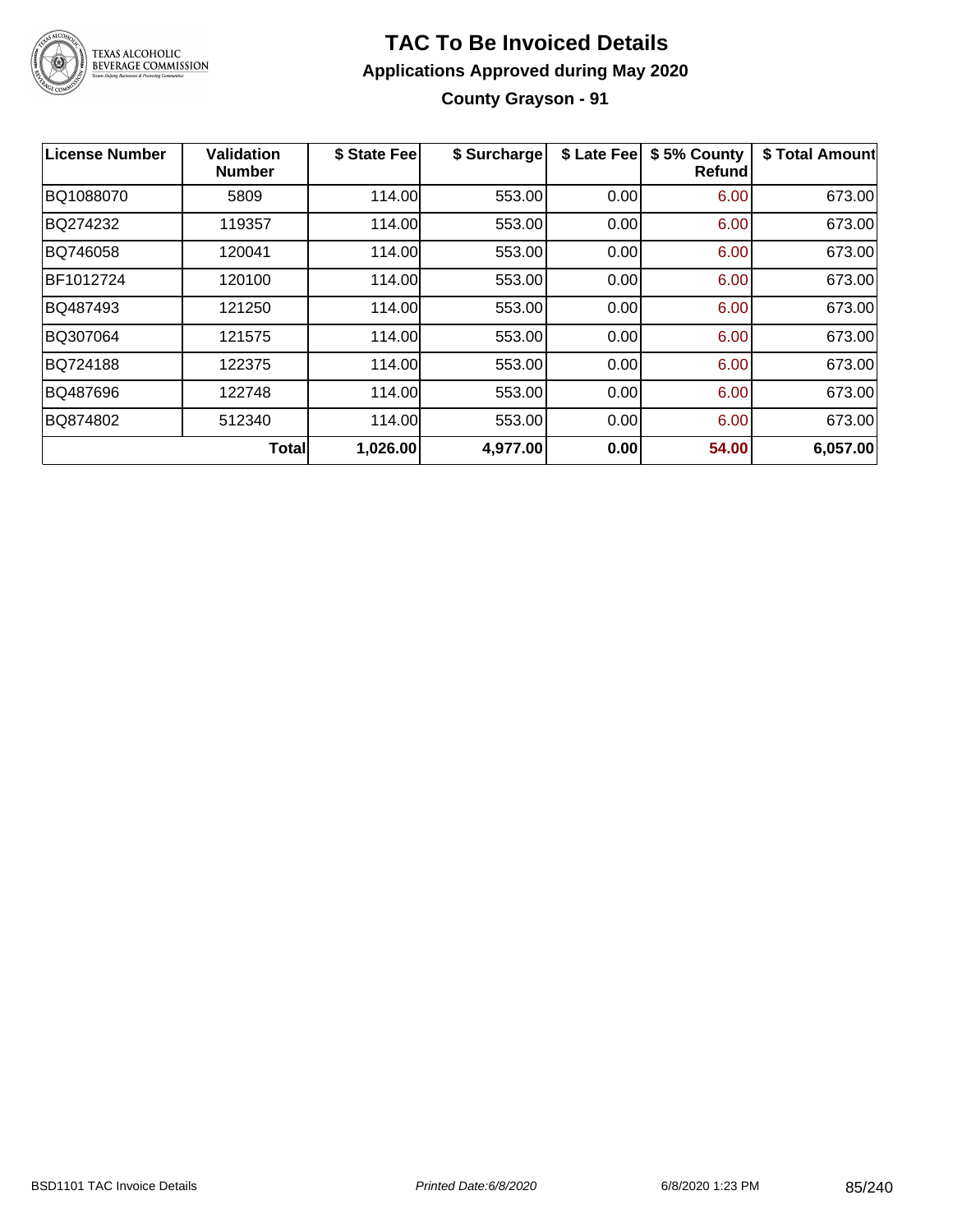

#### **TAC To Be Invoiced Details Applications Approved during May 2020 County Gregg - 92**

| <b>License Number</b> | Validation<br><b>Number</b> | \$ State Fee | \$ Surcharge |        | \$ Late Fee   \$5% County<br>Refund | \$ Total Amount |
|-----------------------|-----------------------------|--------------|--------------|--------|-------------------------------------|-----------------|
| BG1088053             | 5152                        | 332.50       | 553.00       | 0.00   | 17.50                               | 903.00          |
| BF1087828             | 5855                        | 114.00       | 553.00       | 0.00   | 6.00                                | 673.00          |
| BF1088175             | 5862                        | 114.00       | 553.00       | 0.00   | 6.00                                | 673.00          |
| BG867509              | 119070                      | 332.50       | 553.00       | 100.00 | 17.50                               | 1,003.00        |
| BG944068              | 119300                      | 332.50       | 553.00       | 0.00   | 17.50                               | 903.00          |
| BG938467              | 119345                      | 332.50       | 553.00       | 100.00 | 17.50                               | 1,003.00        |
| BC659054              | 119497                      | 142.50       | 701.00       | 0.00   | 7.50                                | 851.00          |
| BI659055              | 119497                      | 38.00        | 278.00       | 0.00   | 2.00                                | 318.00          |
| BQ1015625             | 119987                      | 114.00       | 553.00       | 0.00   | 6.00                                | 673.00          |
| BQ1015068             | 120249                      | 114.00       | 553.00       | 0.00   | 6.00                                | 673.00          |
| BF692939              | 121129                      | 114.00       | 553.00       | 0.00   | 6.00                                | 673.00          |
| BF692936              | 121136                      | 114.00       | 553.00       | 0.00   | 6.00                                | 673.00          |
| BF692934              | 121141                      | 114.00       | 553.00       | 0.00   | 6.00                                | 673.00          |
| BF692932              | 121146                      | 114.00       | 553.00       | 0.00   | 6.00                                | 673.00          |
| BF692941              | 121152                      | 114.00       | 553.00       | 0.00   | 6.00                                | 673.00          |
| BG534440              | 121310                      | 332.50       | 553.00       | 0.00   | 17.50                               | 903.00          |
| BG808909              | 121448                      | 332.50       | 553.00       | 0.00   | 17.50                               | 903.00          |
| BG870483              | 121574                      | 332.50       | 553.00       | 100.00 | 17.50                               | 1,003.00        |
| BG1014070             | 121770                      | 332.50       | 553.00       | 0.00   | 17.50                               | 903.00          |
| BL1014070             | 121770                      | 475.00       | 327.00       | 0.00   | 25.00                               | 827.00          |
| BF810403              | 122166                      | 114.00       | 553.00       | 0.00   | 6.00                                | 673.00          |
| BF558541              | 122387                      | 114.00       | 553.00       | 0.00   | 6.00                                | 673.00          |
| BQ874216              | 123906                      | 114.00       | 553.00       | 0.00   | 6.00                                | 673.00          |
| BG577348              | 512798                      | 332.50       | 553.00       | 100.00 | 17.50                               | 1,003.00        |
|                       | <b>Total</b>                | 5,016.00     | 12,919.00    | 400.00 | 264.00                              | 18,599.00       |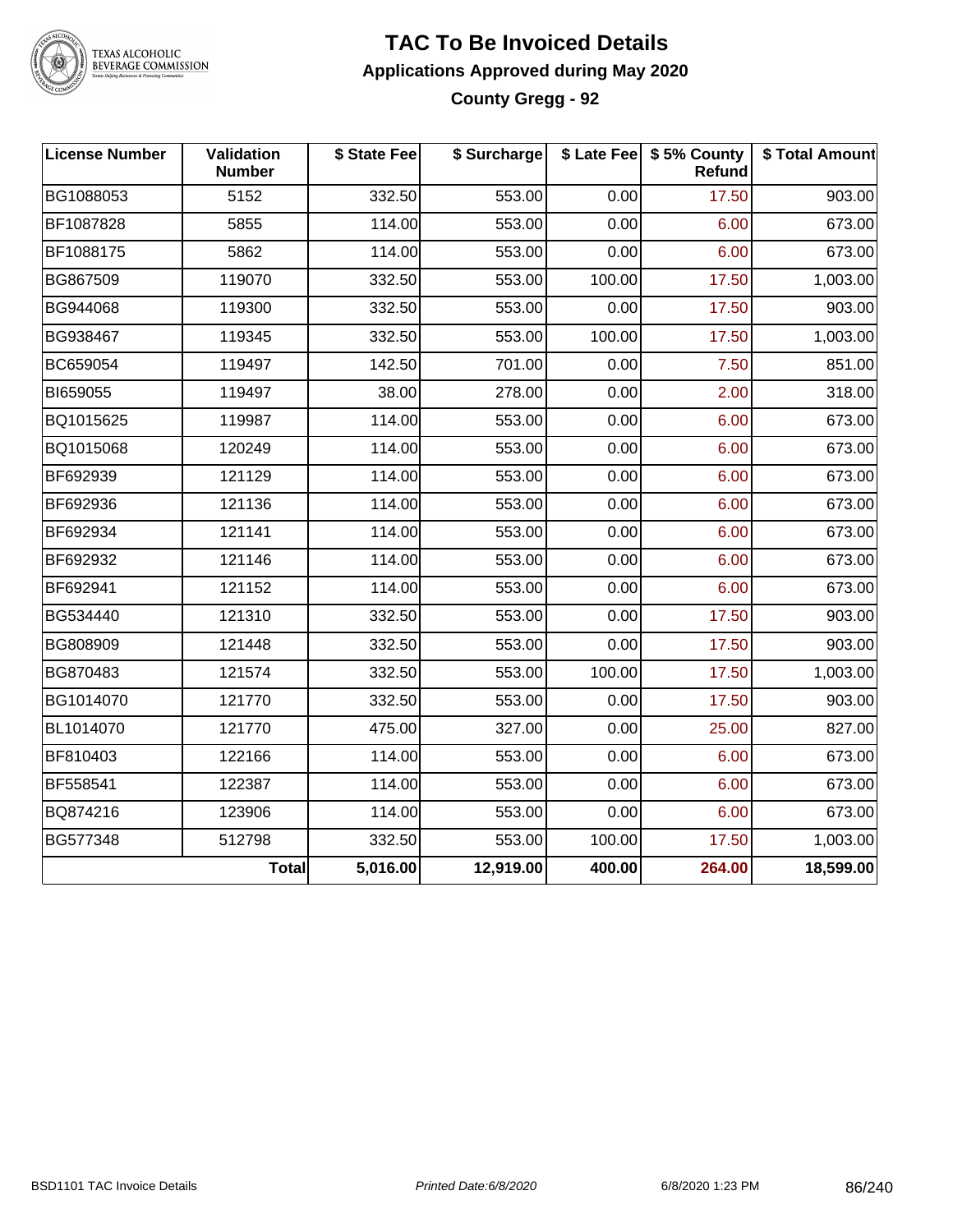

**County Grimes - 93**

| License Number | Validation<br><b>Number</b> | \$ State Fee | \$ Surcharge | \$ Late Fee | \$5% County<br>Refundl | \$ Total Amount |
|----------------|-----------------------------|--------------|--------------|-------------|------------------------|-----------------|
| BG1015201      | 119550                      | 332.50       | 553.00       | 0.00        | 17.50                  | 903.00          |
| BQ747986       | 120057                      | 114.00       | 553.00       | 0.00        | 6.00                   | 673.00          |
| BG721197       | 120161                      | 332.50       | 553.00       | 0.00        | 17.50                  | 903.00          |
| BG556487       | 121625                      | 332.50       | 553.00       | 0.00        | 17.50                  | 903.00          |
| BQ944243       | 122138                      | 114.00       | 553.00       | 0.00        | 6.00                   | 673.00          |
| BG537459       | 122152                      | 332.50       | 553.00       | 0.00        | 17.50                  | 903.00          |
| BQ494651       | 122688                      | 114.00       | 553.00       | 0.00        | 6.00                   | 673.00          |
| BQ948396       | 122833                      | 114.00       | 553.00       | 0.00        | 6.00                   | 673.00          |
| BQ874497       | 122870                      | 114.00       | 553.00       | 0.00        | 6.00                   | 673.00          |
| BQ749920       | 122905                      | 114.00       | 553.00       | 0.00        | 6.00                   | 673.00          |
|                | <b>Total</b>                | 2,014.00     | 5,530.00     | 0.00        | 106.00                 | 7,650.00        |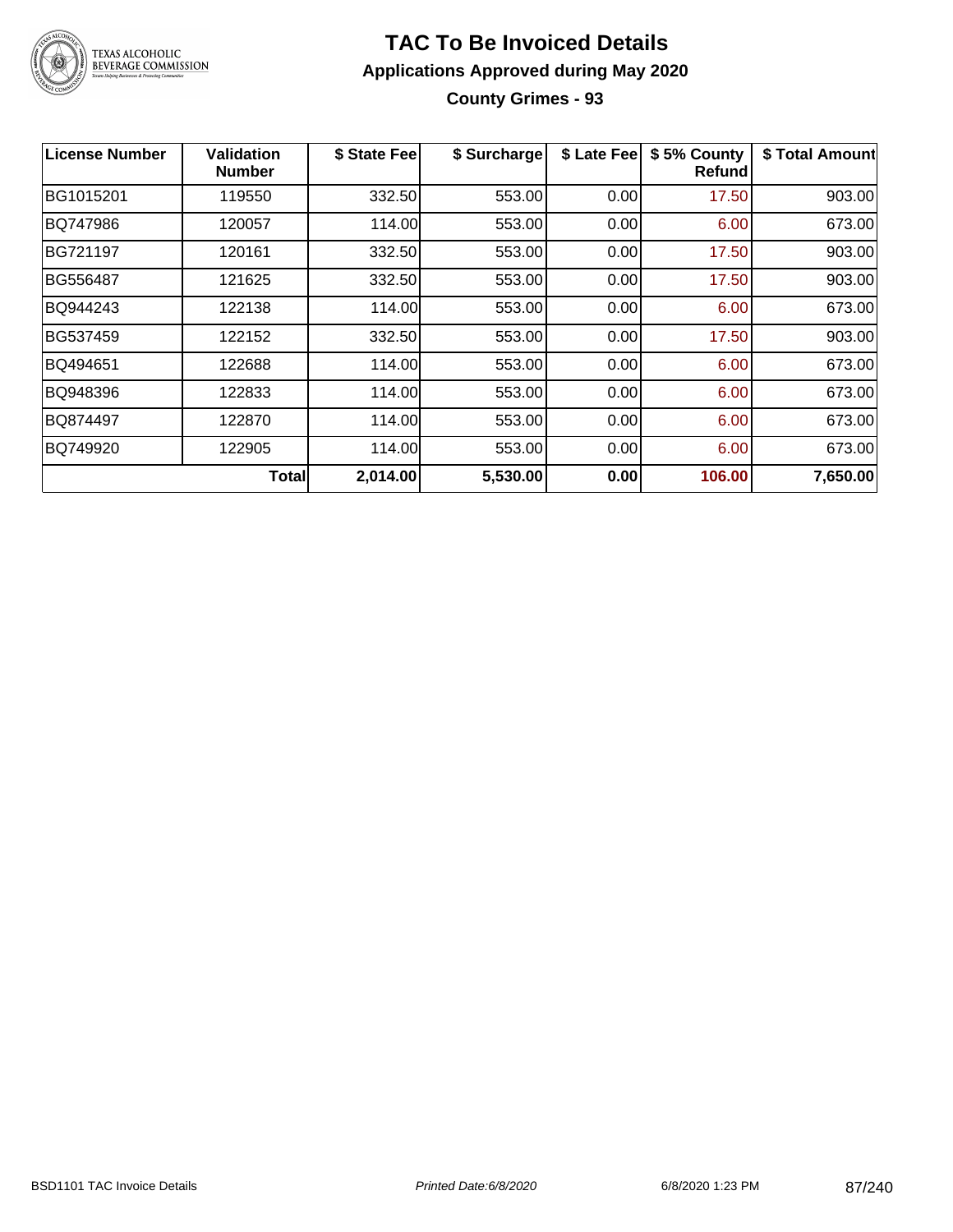

#### **TAC To Be Invoiced Details Applications Approved during May 2020 County Guadalupe - 94**

| <b>License Number</b> | Validation<br><b>Number</b> | \$ State Fee | \$ Surcharge |        | \$ Late Fee   \$5% County<br><b>Refund</b> | \$ Total Amount |
|-----------------------|-----------------------------|--------------|--------------|--------|--------------------------------------------|-----------------|
| BQ1087861             | 5201                        | 114.00       | 553.00       | 0.00   | 6.00                                       | 673.00          |
| BQ1088948             | 5886                        | 114.00       | 553.00       | 0.00   | 6.00                                       | 673.00          |
| BG1089501             | 5888                        | 332.50       | 553.00       | 0.00   | 17.50                                      | 903.00          |
| BF1089250             | 6093                        | 114.00       | 553.00       | 0.00   | 6.00                                       | 673.00          |
| BG868328              | 119085                      | 332.50       | 553.00       | 0.00   | 17.50                                      | 903.00          |
| BQ1013130             | 119672                      | 114.00       | 553.00       | 0.00   | 6.00                                       | 673.00          |
| BQ869863              | 120143                      | 114.00       | 553.00       | 0.00   | 6.00                                       | 673.00          |
| BF412448              | 120976                      | 114.00       | 553.00       | 0.00   | 6.00                                       | 673.00          |
| BQ1015124             | 121005                      | 114.00       | 553.00       | 0.00   | 6.00                                       | 673.00          |
| BQ694120              | 121341                      | 114.00       | 553.00       | 0.00   | 6.00                                       | 673.00          |
| BQ693803              | 121359                      | 114.00       | 553.00       | 0.00   | 6.00                                       | 673.00          |
| BQ452762              | 121361                      | 114.00       | 553.00       | 0.00   | 6.00                                       | 673.00          |
| BG872792              | 121874                      | 332.50       | 553.00       | 0.00   | 17.50                                      | 903.00          |
| BG694104              | 121933                      | 332.50       | 553.00       | 0.00   | 17.50                                      | 903.00          |
| BE33413               | 122329                      | 285.00       | 553.00       | 100.00 | 15.00                                      | 953.00          |
| BQ949752              | 123687                      | 114.00       | 553.00       | 0.00   | 6.00                                       | 673.00          |
| BG556981              | 512280                      | 332.50       | 553.00       | 0.00   | 17.50                                      | 903.00          |
| BE493765              | 512415                      | 285.00       | 553.00       | 0.00   | 15.00                                      | 853.00          |
| BG219438              | 512873                      | 332.50       | 553.00       | 100.00 | 17.50                                      | 1,003.00        |
|                       | <b>Total</b>                | 3,819.00     | 10,507.00    | 200.00 | 201.00                                     | 14,727.00       |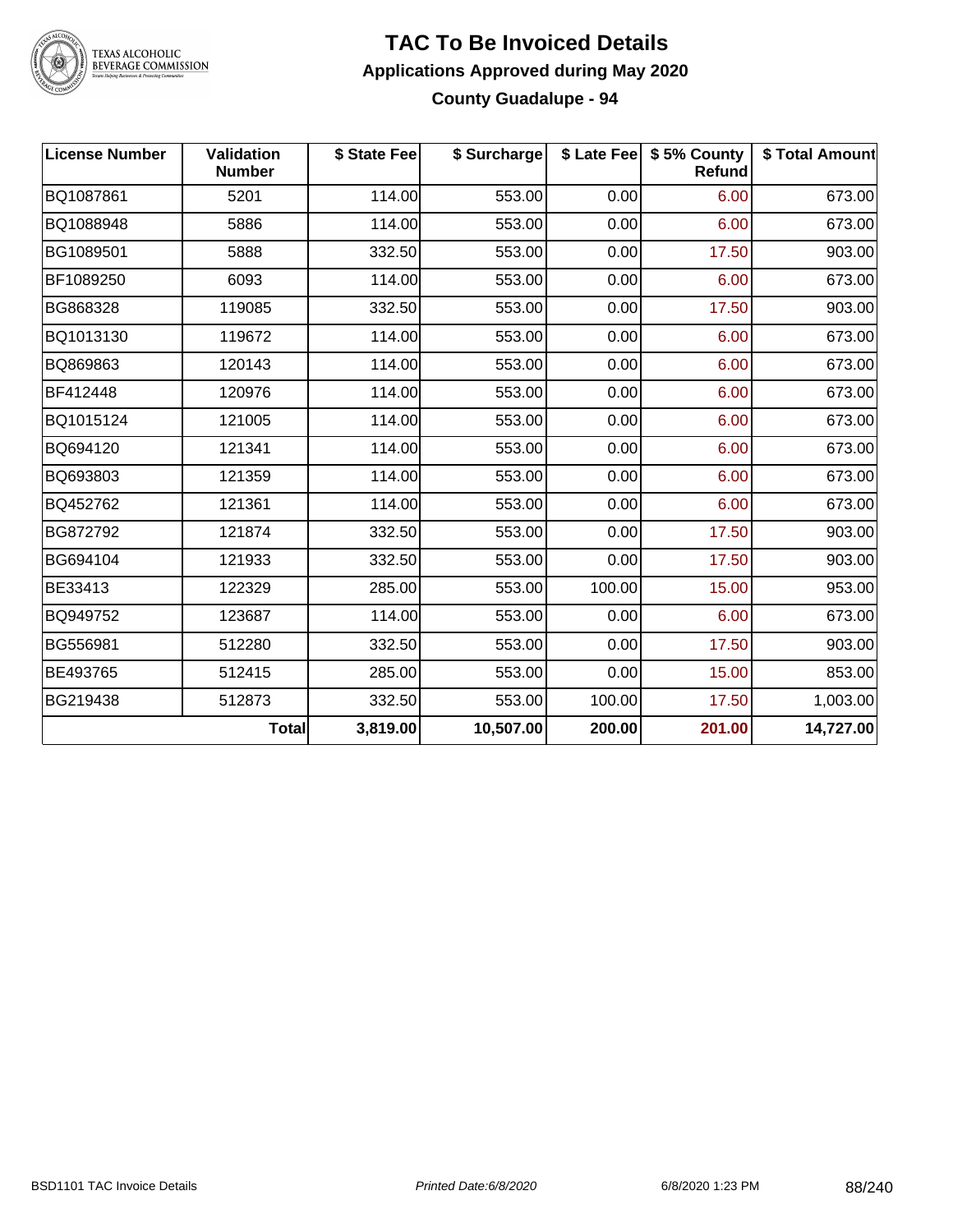

**County Hale - 95**

| ∣License Number | Validation<br><b>Number</b> | \$ State Fee |          |      | Refundl | \$ Surcharge   \$ Late Fee   \$5% County   \$ Total Amount |
|-----------------|-----------------------------|--------------|----------|------|---------|------------------------------------------------------------|
| BQ690461        | 118955                      | 114.00       | 553.00   | 0.00 | 6.00    | 673.00                                                     |
| BQ1013719       | 119532                      | 114.00       | 553.00   | 0.00 | 6.00    | 673.00                                                     |
|                 | Totall                      | 228.00       | 1,106.00 | 0.00 | 12.00   | 1,346.00                                                   |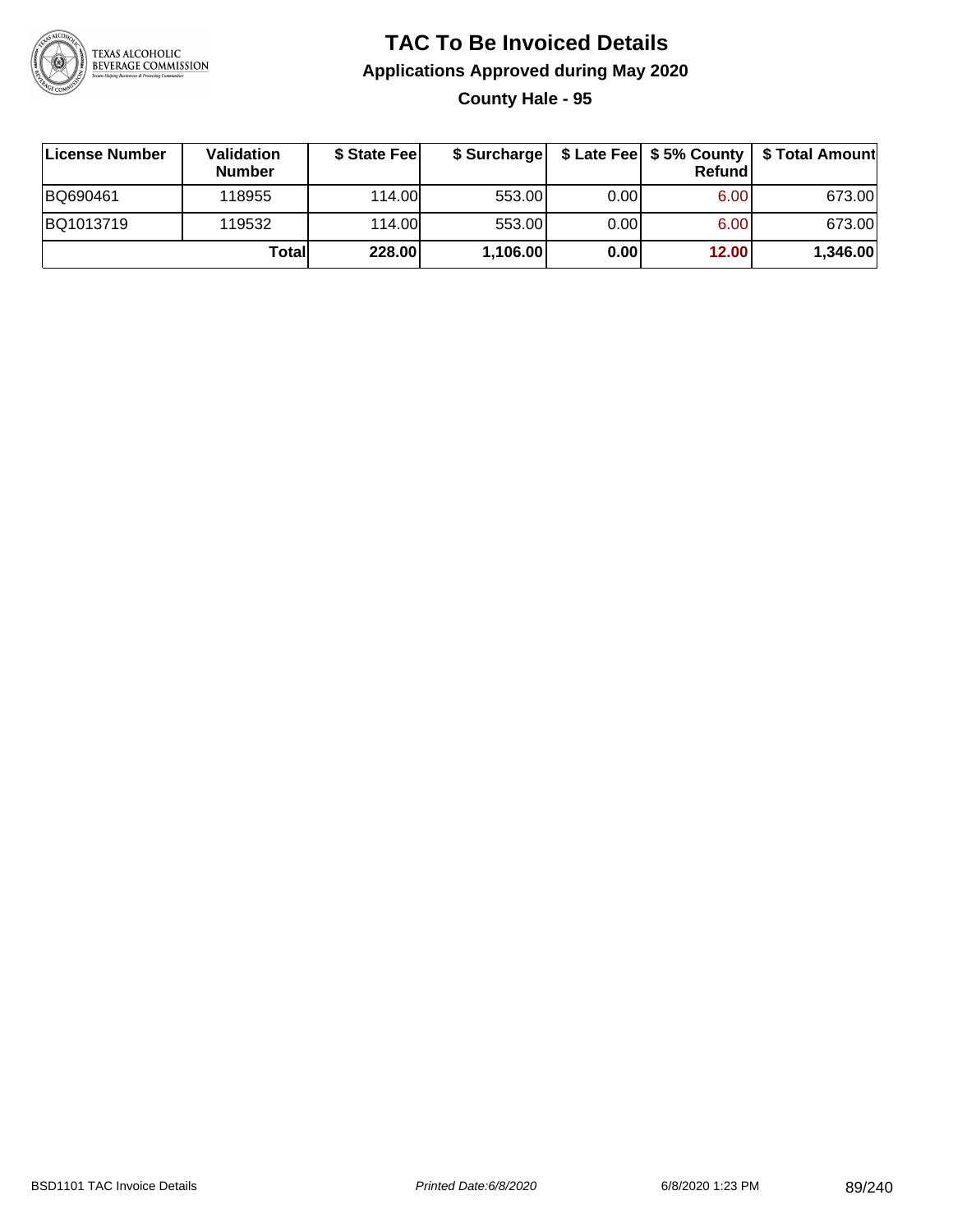

**County Hall - 96**

| License Number | Validation<br><b>Number</b> | \$ State Fee  | \$ Surcharge |      | Refundl |        |
|----------------|-----------------------------|---------------|--------------|------|---------|--------|
| BF946030       | 122074                      | 114.00        | 553.00       | 0.00 | 6.00    | 673.00 |
|                | Totall                      | <b>114.00</b> | 553.00       | 0.00 | 6.00    | 673.00 |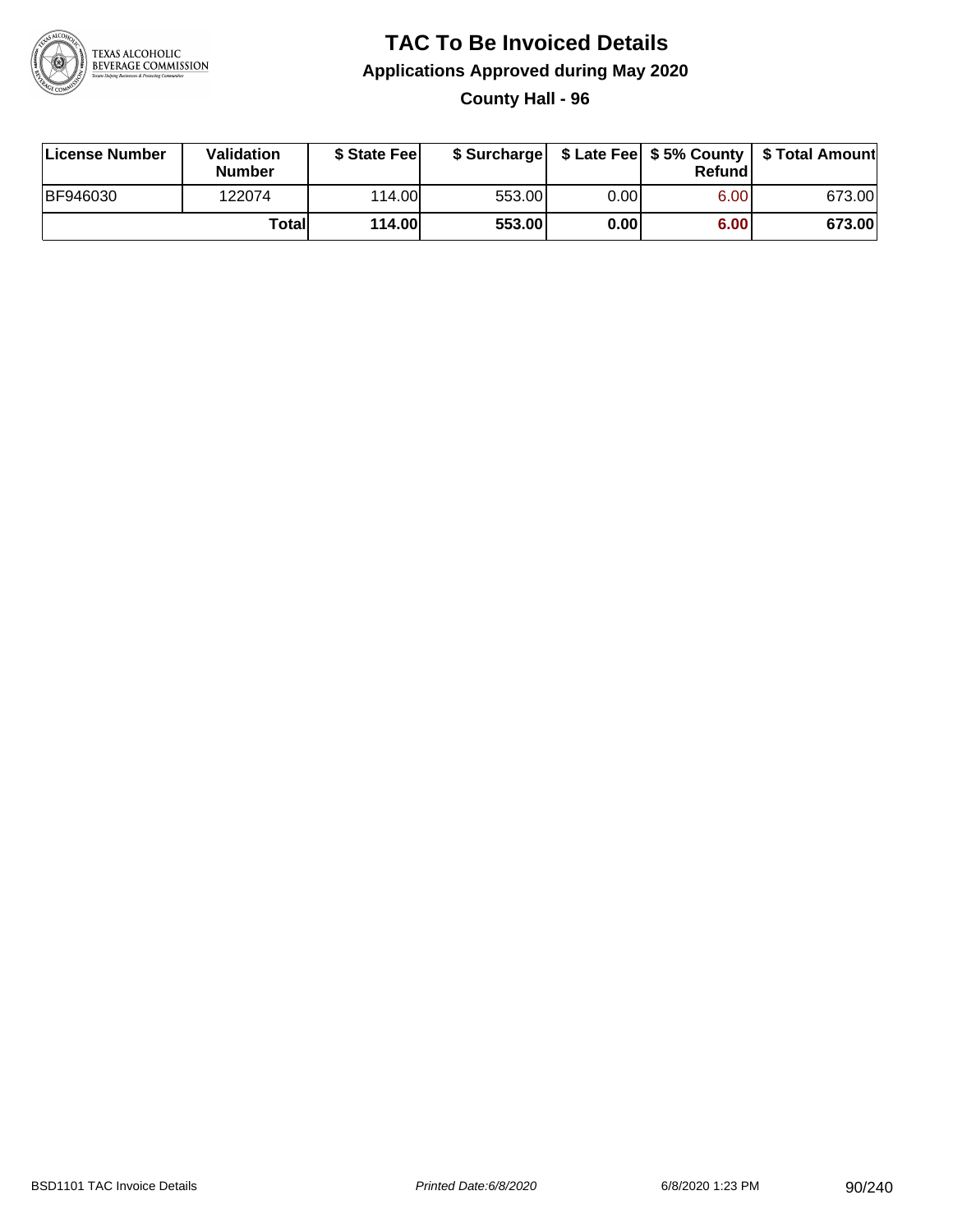

### **TAC To Be Invoiced Details Applications Approved during May 2020 County Hamilton - 97**

| License Number | Validation<br><b>Number</b> | \$ State Fee | \$ Surcharge |       | \$ Late Fee   \$5% County<br>Refundl | \$ Total Amount |
|----------------|-----------------------------|--------------|--------------|-------|--------------------------------------|-----------------|
| BF807002       | 119740                      | 114.00L      | 553.00       | 0.001 | 6.00                                 | 673.00          |
| BF808681       | 122861                      | 114.00       | 553.00       | 0.00  | 6.00                                 | 673.00          |
| BQ948879       | 512341                      | 114.00       | 553.00       | 0.00  | 6.00                                 | 673.00          |
|                | Total                       | 342.00       | 1,659.00     | 0.00  | 18.00                                | 2,019.00        |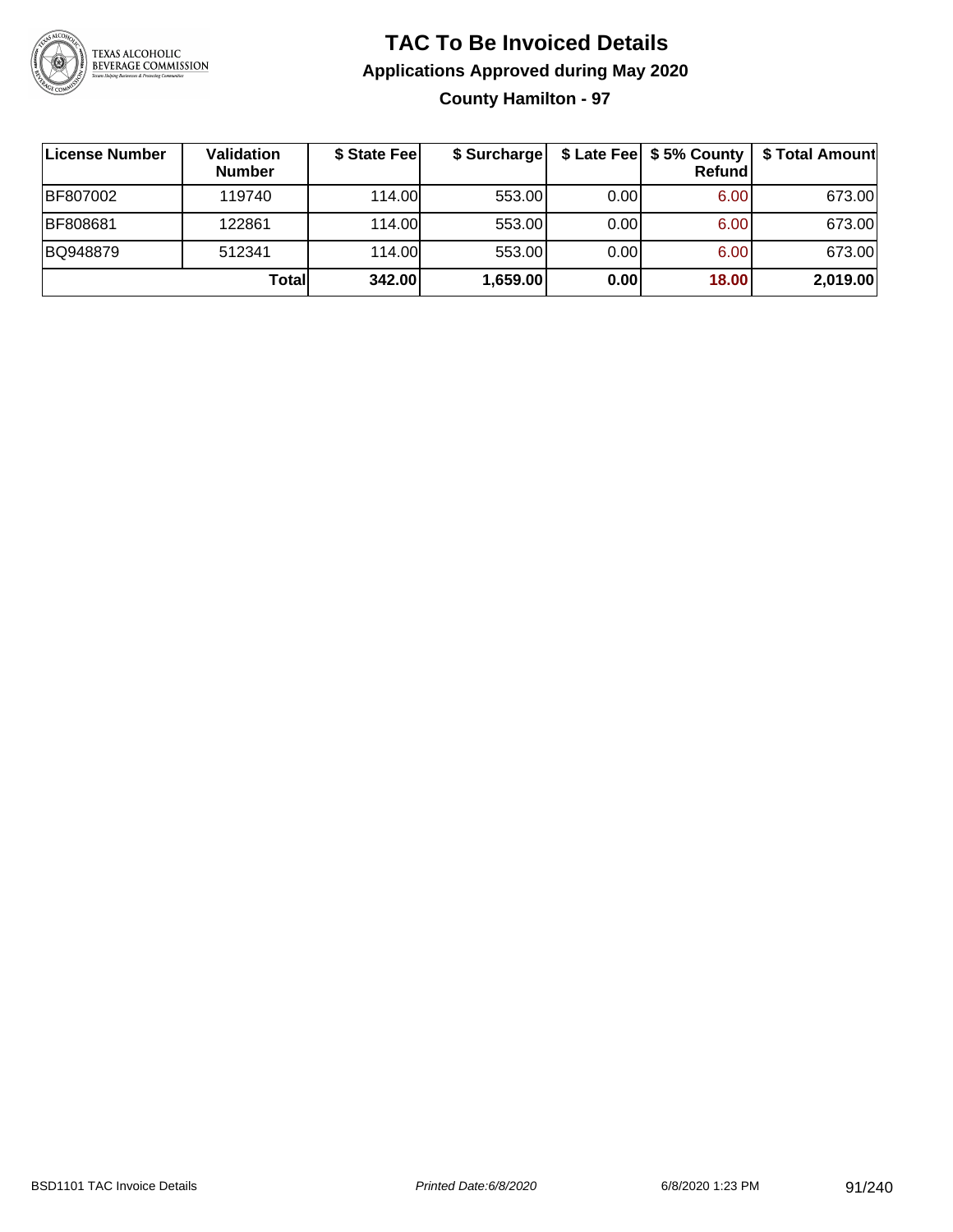

### **TAC To Be Invoiced Details Applications Approved during May 2020 County Hardin - 100**

| License Number | <b>Validation</b><br><b>Number</b> | \$ State Fee | \$ Surcharge | \$ Late Fee | \$5% County<br><b>Refund</b> | \$ Total Amount |
|----------------|------------------------------------|--------------|--------------|-------------|------------------------------|-----------------|
| BF1089840      | 6476                               | 114.00       | 553.00       | 0.00        | 6.00                         | 673.00          |
| BG935976       | 116370                             | 332.50       | 553.00       | 100.00      | 17.50                        | 1,003.00        |
| BF492802       | 120226                             | 114.00       | 553.00       | 0.00        | 6.00                         | 673.00          |
| BG870172       | 120576                             | 332.50       | 553.00       | 0.00        | 17.50                        | 903.00          |
| BF275000       | 121288                             | 114.00       | 553.00       | 0.00        | 6.00                         | 673.00          |
| BQ873048       | 121352                             | 114.00       | 553.00       | 0.00        | 6.00                         | 673.00          |
| BF808293       | 121487                             | 114.00       | 553.00       | 0.00        | 6.00                         | 673.00          |
| BG1088113      | 511212                             | 332.50       | 553.00       | 0.00        | 17.50                        | 903.00          |
|                | <b>Total</b>                       | 1,567.50     | 4,424.00     | 100.00      | 82.50                        | 6,174.00        |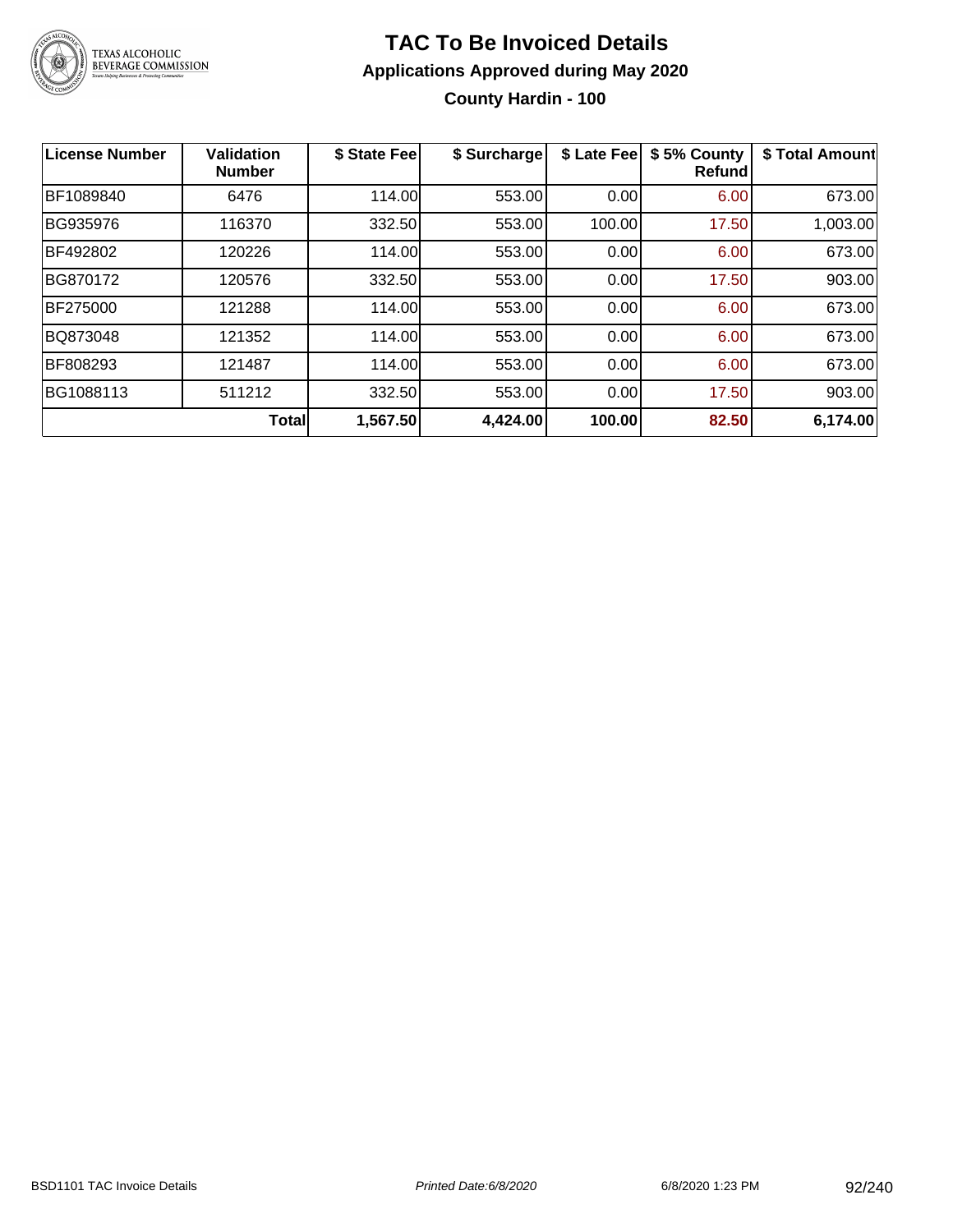

### **TAC To Be Invoiced Details Applications Approved during May 2020**

**County Harris - 101**

| <b>License Number</b> | Validation<br><b>Number</b> | \$ State Fee | \$ Surcharge |      | \$ Late Fee   \$5% County<br>Refund | \$ Total Amount |
|-----------------------|-----------------------------|--------------|--------------|------|-------------------------------------|-----------------|
| BG1089885             | 4744                        | 1,900.00     | 553.00       | 0.00 | 100.00                              | 2,553.00        |
| BG1087506             | 4877                        | 1,900.00     | 553.00       | 0.00 | 100.00                              | 2,553.00        |
| BF1088197             | 5026                        | 114.00       | 553.00       | 0.00 | 6.00                                | 673.00          |
| BG1087604             | 5093                        | 1,900.00     | 553.00       | 0.00 | 100.00                              | 2,553.00        |
| BG1088452             | 5160                        | 1,900.00     | 553.00       | 0.00 | 100.00                              | 2,553.00        |
| BF1088744             | 5181                        | 114.00       | 553.00       | 0.00 | 6.00                                | 673.00          |
| BQ1087917             | 5199                        | 114.00       | 553.00       | 0.00 | 6.00                                | 673.00          |
| BG1088299             | 5242                        | 1,900.00     | 553.00       | 0.00 | 100.00                              | 2,553.00        |
| BF1088723             | 5300                        | 114.00       | 553.00       | 0.00 | 6.00                                | 673.00          |
| BG1089189             | 5315                        | 1,900.00     | 553.00       | 0.00 | 100.00                              | 2,553.00        |
| BQ1087536             | 5319                        | 114.00       | 553.00       | 0.00 | 6.00                                | 673.00          |
| BG1088413             | 5377                        | 1,900.00     | 553.00       | 0.00 | 100.00                              | 2,553.00        |
| BQ1088001             | 5465                        | 114.00       | 553.00       | 0.00 | 6.00                                | 673.00          |
| BF1088463             | 5512                        | 114.00       | 553.00       | 0.00 | 6.00                                | 673.00          |
| BF1087797             | 5552                        | 114.00       | 553.00       | 0.00 | 6.00                                | 673.00          |
| BF1087520             | 5553                        | 114.00       | 553.00       | 0.00 | 6.00                                | 673.00          |
| BF1088877             | 5558                        | 114.00       | 553.00       | 0.00 | 6.00                                | 673.00          |
| BF1087850             | 5563                        | 114.00       | 553.00       | 0.00 | 6.00                                | 673.00          |
| BF1088419             | 5566                        | 114.00       | 553.00       | 0.00 | 6.00                                | 673.00          |
| BF1088460             | 5569                        | 114.00       | 553.00       | 0.00 | 6.00                                | 673.00          |
| BF1087633             | 5574                        | 114.00       | 553.00       | 0.00 | 6.00                                | 673.00          |
| BF1088968             | 5592                        | 114.00       | 553.00       | 0.00 | 6.00                                | 673.00          |
| BF1089439             | 5593                        | 114.00       | 553.00       | 0.00 | 6.00                                | 673.00          |
| BQ1088825             | 5716                        | 114.00       | 553.00       | 0.00 | 6.00                                | 673.00          |
| BF1089608             | 5740                        | 114.00       | 553.00       | 0.00 | 6.00                                | 673.00          |
| BQ1087889             | 5754                        | 114.00       | 553.00       | 0.00 | 6.00                                | 673.00          |
| BQ1089360             | 5778                        | 114.00       | 553.00       | 0.00 | 6.00                                | 673.00          |
| BF1089863             | 5779                        | 114.00       | 553.00       | 0.00 | 6.00                                | 673.00          |
| BF1088532             | 5782                        | 114.00       | 553.00       | 0.00 | 6.00                                | 673.00          |
| BG1087564             | 5799                        | 1,900.00     | 553.00       | 0.00 | 100.00                              | 2,553.00        |
| BL1087564             | 5799                        | 475.00       | 327.00       | 0.00 | 25.00                               | 827.00          |
| BF1088625             | 5861                        | 114.00       | 553.00       | 0.00 | 6.00                                | 673.00          |
| BF1087581             | 5866                        | 114.00       | 553.00       | 0.00 | 6.00                                | 673.00          |
| BQ1089004             | 5901                        | 114.00       | 553.00       | 0.00 | 6.00                                | 673.00          |
| BQ1089479             | 5905                        | 114.00       | 553.00       | 0.00 | 6.00                                | 673.00          |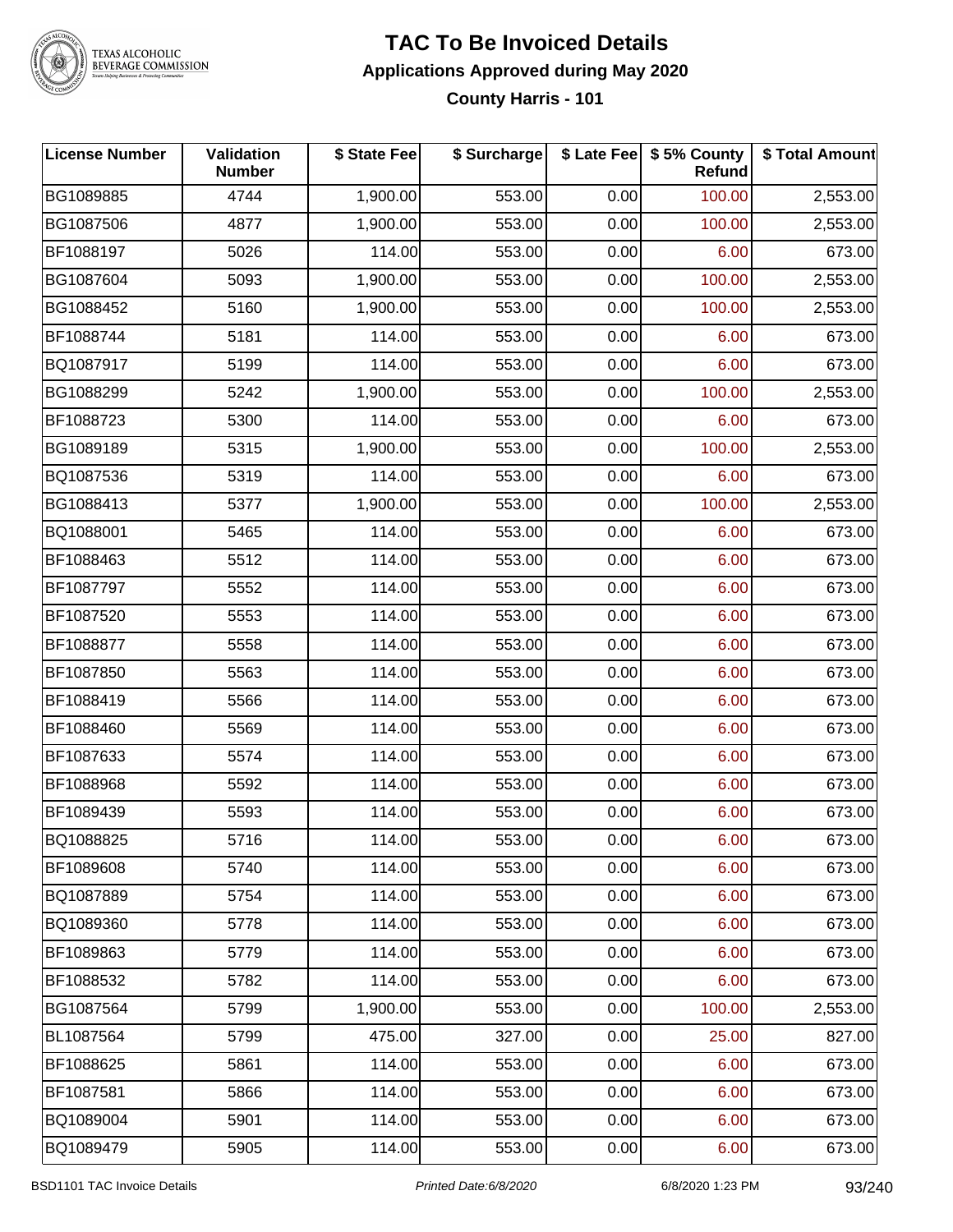| <b>License Number</b> | Validation<br><b>Number</b> | \$ State Fee | \$ Surcharge |      | \$ Late Fee   \$5% County<br>Refund | \$ Total Amount |
|-----------------------|-----------------------------|--------------|--------------|------|-------------------------------------|-----------------|
| BQ1088087             | 5979                        | 114.00       | 553.00       | 0.00 | 6.00                                | 673.00          |
| BQ1088604             | 6007                        | 114.00       | 553.00       | 0.00 | 6.00                                | 673.00          |
| BF1089168             | 6012                        | 114.00       | 553.00       | 0.00 | 6.00                                | 673.00          |
| BG1087891             | 6027                        | 1,900.00     | 553.00       | 0.00 | 100.00                              | 2,553.00        |
| BQ1088194             | 6036                        | 114.00       | 553.00       | 0.00 | 6.00                                | 673.00          |
| BG1088492             | 6038                        | 1,900.00     | 553.00       | 0.00 | 100.00                              | 2,553.00        |
| BL1088492             | 6038                        | 475.00       | 327.00       | 0.00 | 25.00                               | 827.00          |
| BQ1089913             | 6041                        | 114.00       | 553.00       | 0.00 | 6.00                                | 673.00          |
| BG1089612             | 6046                        | 1,900.00     | 553.00       | 0.00 | 100.00                              | 2,553.00        |
| BG1088469             | 6060                        | 1,900.00     | 553.00       | 0.00 | 100.00                              | 2,553.00        |
| BG1088211             | 6062                        | 1,900.00     | 553.00       | 0.00 | 100.00                              | 2,553.00        |
| BG1089237             | 6063                        | 1,900.00     | 553.00       | 0.00 | 100.00                              | 2,553.00        |
| BG1088320             | 6077                        | 1,900.00     | 553.00       | 0.00 | 100.00                              | 2,553.00        |
| BQ1088093             | 6080                        | 114.00       | 553.00       | 0.00 | 6.00                                | 673.00          |
| BG1087854             | 6081                        | 1,900.00     | 553.00       | 0.00 | 100.00                              | 2,553.00        |
| BQ1089272             | 6107                        | 114.00       | 553.00       | 0.00 | 6.00                                | 673.00          |
| BG1088488             | 6127                        | 1,900.00     | 553.00       | 0.00 | 100.00                              | 2,553.00        |
| BQ1088952             | 6159                        | 114.00       | 553.00       | 0.00 | 6.00                                | 673.00          |
| BG1088563             | 6162                        | 1,900.00     | 553.00       | 0.00 | 100.00                              | 2,553.00        |
| BG1088899             | 6172                        | 1,900.00     | 553.00       | 0.00 | 100.00                              | 2,553.00        |
| BQ1088833             | 6198                        | 114.00       | 553.00       | 0.00 | 6.00                                | 673.00          |
| BG1089504             | 6207                        | 1,900.00     | 553.00       | 0.00 | 100.00                              | 2,553.00        |
| BL1089504             | 6207                        | 475.00       | 327.00       | 0.00 | 25.00                               | 827.00          |
| BQ1088918             | 6233                        | 114.00       | 553.00       | 0.00 | 6.00                                | 673.00          |
| BQ1088905             | 6235                        | 114.00       | 553.00       | 0.00 | 6.00                                | 673.00          |
| BG1089003             | 6240                        | 1,900.00     | 553.00       | 0.00 | 100.00                              | 2,553.00        |
| BF1089940             | 6261                        | 114.00       | 553.00       | 0.00 | 6.00                                | 673.00          |
| BG1089641             | 6280                        | 1,900.00     | 553.00       | 0.00 | 100.00                              | 2,553.00        |
| BL1089641             | 6280                        | 475.00       | 327.00       | 0.00 | 25.00                               | 827.00          |
| BG1089158             | 6281                        | 1,900.00     | 553.00       | 0.00 | 100.00                              | 2,553.00        |
| BL1089158             | 6281                        | 475.00       | 327.00       | 0.00 | 25.00                               | 827.00          |
| BQ1089393             | 6354                        | 114.00       | 553.00       | 0.00 | 6.00                                | 673.00          |
| BQ1089327             | 6357                        | 114.00       | 553.00       | 0.00 | 6.00                                | 673.00          |
| BQ1089394             | 6358                        | 114.00       | 553.00       | 0.00 | 6.00                                | 673.00          |
| BQ1089432             | 6361                        | 114.00       | 553.00       | 0.00 | 6.00                                | 673.00          |
| BG1089852             | 6364                        | 1,900.00     | 553.00       | 0.00 | 100.00                              | 2,553.00        |
| BG1089887             | 6439                        | 1,900.00     | 553.00       | 0.00 | 100.00                              | 2,553.00        |
| BL1089887             | 6439                        | 475.00       | 327.00       | 0.00 | 25.00                               | 827.00          |
| BQ1089803             | 6488                        | 114.00       | 553.00       | 0.00 | 6.00                                | 673.00          |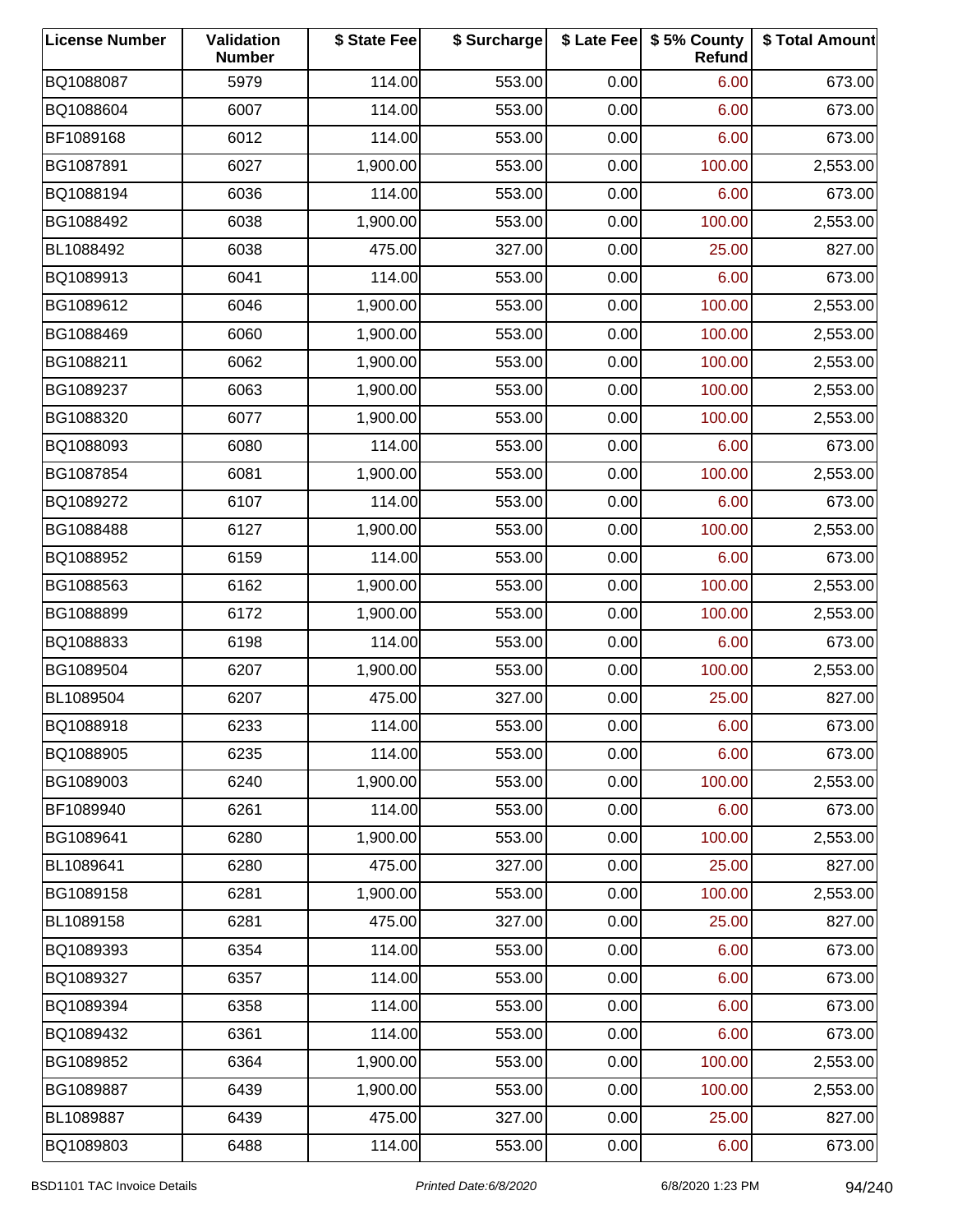| <b>License Number</b> | Validation<br><b>Number</b> | \$ State Fee | \$ Surcharge |        | \$ Late Fee   \$5% County<br>Refund | \$ Total Amount |
|-----------------------|-----------------------------|--------------|--------------|--------|-------------------------------------|-----------------|
| BQ704966              | 102253                      | 114.00       | 553.00       | 0.00   | 6.00                                | 673.00          |
| BF923296              | 102515                      | 114.00       | 553.00       | 0.00   | 6.00                                | 673.00          |
| BQ861730              | 112558                      | 114.00       | 553.00       | 0.00   | 6.00                                | 673.00          |
| BG932371              | 112959                      | 1,425.00     | 553.00       | 0.00   | 75.00                               | 2,053.00        |
| BP932371              | 112959                      | 950.00       | 426.00       | 0.00   | 50.00                               | 1,426.00        |
| BF936093              | 113883                      | 114.00       | 553.00       | 0.00   | 6.00                                | 673.00          |
| BG622213              | 116386                      | 1,425.00     | 553.00       | 0.00   | 75.00                               | 2,053.00        |
| BQ576997              | 117673                      | 114.00       | 553.00       | 0.00   | 6.00                                | 673.00          |
| BQ1009768             | 117871                      | 114.00       | 553.00       | 0.00   | 6.00                                | 673.00          |
| BG870392              | 118197                      | 1,425.00     | 553.00       | 0.00   | 75.00                               | 2,053.00        |
| BQ577038              | 118389                      | 114.00       | 553.00       | 0.00   | 6.00                                | 673.00          |
| BQ577043              | 118389                      | 114.00       | 553.00       | 0.00   | 6.00                                | 673.00          |
| BF658219              | 118501                      | 114.00       | 553.00       | 0.00   | 6.00                                | 673.00          |
| BF720638              | 118518                      | 114.00       | 553.00       | 0.00   | 6.00                                | 673.00          |
| BG655049              | 118562                      | 1,425.00     | 553.00       | 0.00   | 75.00                               | 2,053.00        |
| BQ1012300             | 118806                      | 114.00       | 553.00       | 0.00   | 6.00                                | 673.00          |
| BQ1013666             | 118846                      | 114.00       | 553.00       | 0.00   | 6.00                                | 673.00          |
| BQ556444              | 118858                      | 114.00       | 553.00       | 0.00   | 6.00                                | 673.00          |
| BQ306157              | 118920                      | 114.00       | 553.00       | 0.00   | 6.00                                | 673.00          |
| BQ625614              | 118955                      | 114.00       | 553.00       | 0.00   | 6.00                                | 673.00          |
| BQ719933              | 118955                      | 114.00       | 553.00       | 0.00   | 6.00                                | 673.00          |
| BQ627588              | 119022                      | 114.00       | 553.00       | 0.00   | 6.00                                | 673.00          |
| BG720030              | 119040                      | 1,425.00     | 553.00       | 0.00   | 75.00                               | 2,053.00        |
| BF556397              | 119058                      | 114.00       | 553.00       | 0.00   | 6.00                                | 673.00          |
| BF450338              | 119072                      | 114.00       | 553.00       | 0.00   | 6.00                                | 673.00          |
| BQ533162              | 119074                      | 114.00       | 553.00       | 0.00   | 6.00                                | 673.00          |
| BQ803048              | 119107                      | 114.00       | 553.00       | 0.00   | 6.00                                | 673.00          |
| BQ746863              | 119184                      | 114.00       | 553.00       | 0.00   | 6.00                                | 673.00          |
| BQ719929              | 119186                      | 114.00       | 553.00       | 0.00   | 6.00                                | 673.00          |
| BF941300              | 119190                      | 114.00       | 553.00       | 0.00   | 6.00                                | 673.00          |
| BQ306156              | 119194                      | 114.00       | 553.00       | 0.00   | 6.00                                | 673.00          |
| BF745752              | 119220                      | 114.00       | 553.00       | 0.00   | 6.00                                | 673.00          |
| BF868322              | 119223                      | 114.00       | 553.00       | 0.00   | 6.00                                | 673.00          |
| BG717829              | 119244                      | 1,425.00     | 553.00       | 100.00 | 75.00                               | 2,153.00        |
| BG939641              | 119254                      | 1,425.00     | 553.00       | 0.00   | 75.00                               | 2,053.00        |
| BL939641              | 119254                      | 475.00       | 327.00       | 0.00   | 25.00                               | 827.00          |
| BQ578118              | 119270                      | 114.00       | 553.00       | 0.00   | 6.00                                | 673.00          |
| BQ625908              | 119270                      | 114.00       | 553.00       | 0.00   | 6.00                                | 673.00          |
| BQ625909              | 119270                      | 114.00       | 553.00       | 0.00   | 6.00                                | 673.00          |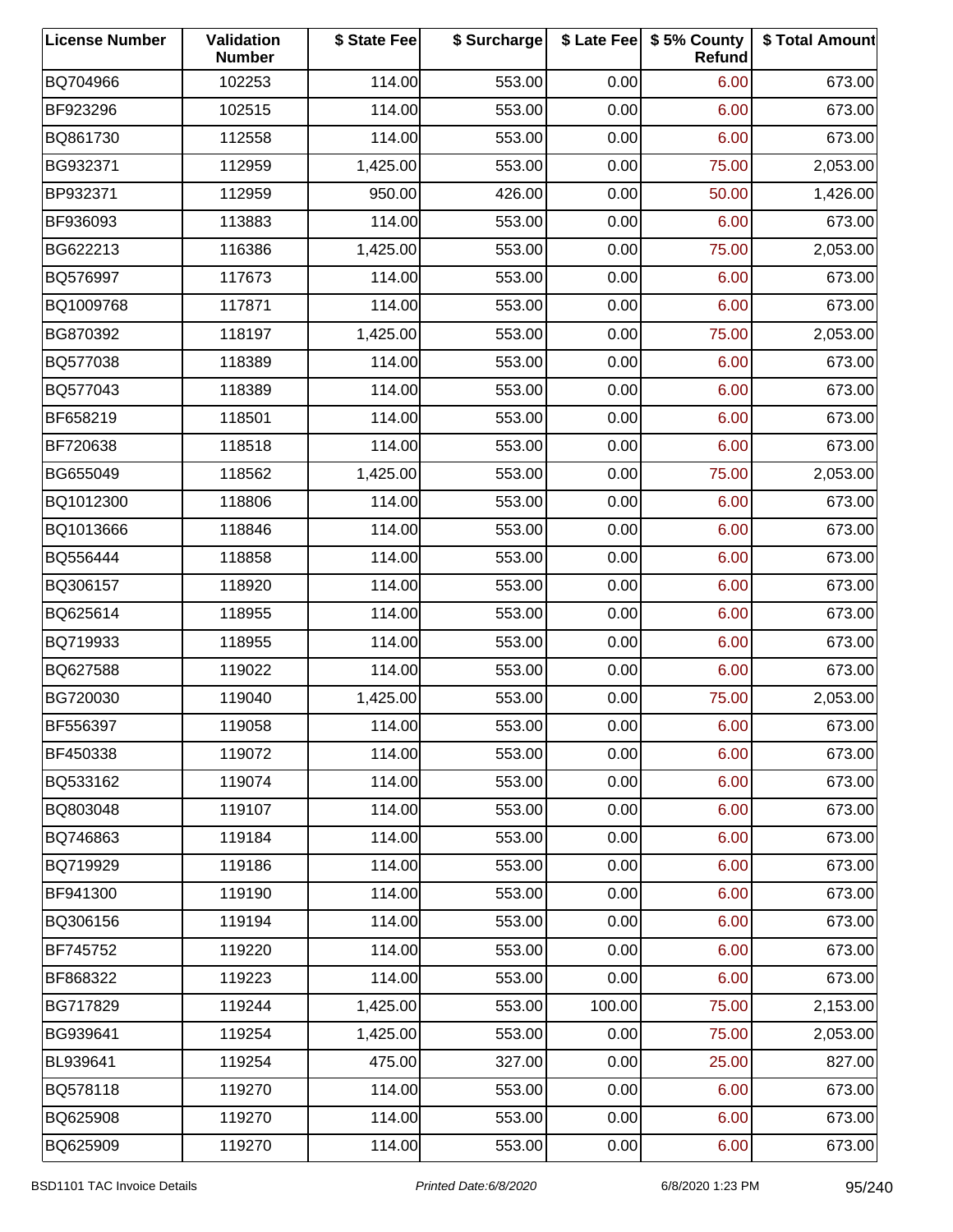| <b>License Number</b> | Validation<br><b>Number</b> | \$ State Fee | \$ Surcharge |        | \$ Late Fee   \$5% County<br>Refund | \$ Total Amount |
|-----------------------|-----------------------------|--------------|--------------|--------|-------------------------------------|-----------------|
| BQ720755              | 119270                      | 114.00       | 553.00       | 0.00   | 6.00                                | 673.00          |
| BF1013702             | 119308                      | 114.00       | 553.00       | 0.00   | 6.00                                | 673.00          |
| BG745462              | 119355                      | 1,425.00     | 553.00       | 0.00   | 75.00                               | 2,053.00        |
| BG317169              | 119367                      | 1,425.00     | 553.00       | 0.00   | 75.00                               | 2,053.00        |
| BQ870437              | 119370                      | 114.00       | 553.00       | 0.00   | 6.00                                | 673.00          |
| BQ720831              | 119372                      | 114.00       | 553.00       | 0.00   | 6.00                                | 673.00          |
| BF264433              | 119375                      | 114.00       | 553.00       | 0.00   | 6.00                                | 673.00          |
| BG870792              | 119421                      | 1,425.00     | 553.00       | 0.00   | 75.00                               | 2,053.00        |
| BQ624392              | 119436                      | 114.00       | 553.00       | 0.00   | 6.00                                | 673.00          |
| BQ1011910             | 119437                      | 114.00       | 553.00       | 0.00   | 6.00                                | 673.00          |
| BF656765              | 119438                      | 114.00       | 553.00       | 0.00   | 6.00                                | 673.00          |
| BF1012384             | 119452                      | 114.00       | 553.00       | 0.00   | 6.00                                | 673.00          |
| BQ628255              | 119459                      | 114.00       | 553.00       | 0.00   | 6.00                                | 673.00          |
| BG939931              | 119478                      | 1,425.00     | 553.00       | 0.00   | 75.00                               | 2,053.00        |
| BF942734              | 119492                      | 114.00       | 553.00       | 0.00   | 6.00                                | 673.00          |
| BB658744              | 119497                      | 570.00       | 701.00       | 0.00   | 30.00                               | 1,301.00        |
| BI658745              | 119497                      | 38.00        | 278.00       | 0.00   | 2.00                                | 318.00          |
| BF1015828             | 119499                      | 114.00       | 553.00       | 0.00   | 6.00                                | 673.00          |
| BQ692634              | 119535                      | 114.00       | 553.00       | 0.00   | 6.00                                | 673.00          |
| BQ512594              | 119563                      | 114.00       | 553.00       | 0.00   | 6.00                                | 673.00          |
| BQ468442              | 119565                      | 114.00       | 553.00       | 0.00   | 6.00                                | 673.00          |
| BG868578              | 119567                      | 1,425.00     | 553.00       | 0.00   | 75.00                               | 2,053.00        |
| BQ872181              | 119570                      | 114.00       | 553.00       | 0.00   | 6.00                                | 673.00          |
| BQ1013151             | 119577                      | 114.00       | 553.00       | 0.00   | 6.00                                | 673.00          |
| BQ1013016             | 119584                      | 114.00       | 553.00       | 0.00   | 6.00                                | 673.00          |
| BF941251              | 119600                      | 114.00       | 553.00       | 0.00   | 6.00                                | 673.00          |
| BG317030              | 119604                      | 1,425.00     | 553.00       | 0.00   | 75.00                               | 2,053.00        |
| BL317030              | 119604                      | 475.00       | 327.00       | 0.00   | 25.00                               | 827.00          |
| BQ471374              | 119617                      | 114.00       | 553.00       | 0.00   | 6.00                                | 673.00          |
| BQ274905              | 119619                      | 114.00       | 553.00       | 0.00   | 6.00                                | 673.00          |
| BG942758              | 119627                      | 1,425.00     | 553.00       | 0.00   | 75.00                               | 2,053.00        |
| BQ941449              | 119628                      | 114.00       | 553.00       | 0.00   | 6.00                                | 673.00          |
| BG471375              | 119632                      | 1,425.00     | 553.00       | 0.00   | 75.00                               | 2,053.00        |
| BG623077              | 119646                      | 1,425.00     | 553.00       | 100.00 | 75.00                               | 2,153.00        |
| BQ657914              | 119669                      | 114.00       | 553.00       | 0.00   | 6.00                                | 673.00          |
| BE806267              | 119689                      | 1,425.00     | 553.00       | 0.00   | 75.00                               | 2,053.00        |
| BF690498              | 119704                      | 114.00       | 553.00       | 0.00   | 6.00                                | 673.00          |
| BG244339              | 119707                      | 1,425.00     | 553.00       | 0.00   | 75.00                               | 2,053.00        |
| BQ944179              | 119720                      | 114.00       | 553.00       | 0.00   | 6.00                                | 673.00          |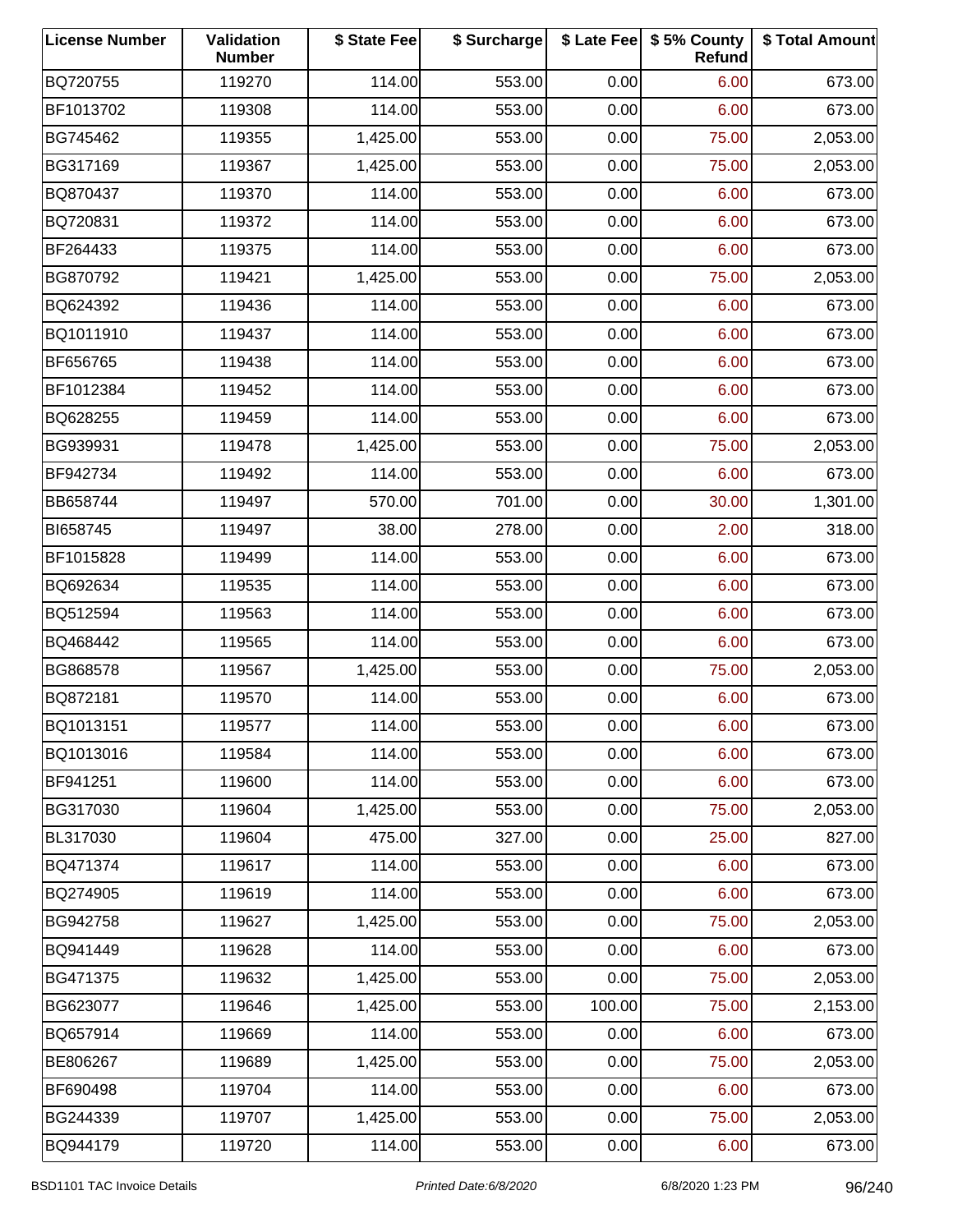| <b>License Number</b> | Validation<br><b>Number</b> | \$ State Fee | \$ Surcharge |        | \$ Late Fee   \$5% County<br>Refund | \$ Total Amount |
|-----------------------|-----------------------------|--------------|--------------|--------|-------------------------------------|-----------------|
| BQ611933              | 119722                      | 114.00       | 553.00       | 0.00   | 6.00                                | 673.00          |
| BQ805345              | 119723                      | 114.00       | 553.00       | 0.00   | 6.00                                | 673.00          |
| BQ532686              | 119730                      | 114.00       | 553.00       | 100.00 | 6.00                                | 773.00          |
| BG317625              | 119734                      | 1,425.00     | 553.00       | 0.00   | 75.00                               | 2,053.00        |
| BQ870940              | 119747                      | 114.00       | 553.00       | 0.00   | 6.00                                | 673.00          |
| BQ870985              | 119750                      | 114.00       | 553.00       | 0.00   | 6.00                                | 673.00          |
| BQ748503              | 119755                      | 114.00       | 553.00       | 0.00   | 6.00                                | 673.00          |
| BQ872745              | 119792                      | 114.00       | 553.00       | 0.00   | 6.00                                | 673.00          |
| BQ512707              | 119796                      | 114.00       | 553.00       | 100.00 | 6.00                                | 773.00          |
| BF940788              | 119806                      | 114.00       | 553.00       | 0.00   | 6.00                                | 673.00          |
| BG577430              | 119809                      | 1,425.00     | 553.00       | 0.00   | 75.00                               | 2,053.00        |
| BF1013160             | 119812                      | 114.00       | 553.00       | 0.00   | 6.00                                | 673.00          |
| BQ412826              | 119829                      | 114.00       | 553.00       | 0.00   | 6.00                                | 673.00          |
| BG871114              | 119848                      | 1,425.00     | 553.00       | 0.00   | 75.00                               | 2,053.00        |
| BF296757              | 119859                      | 114.00       | 553.00       | 0.00   | 6.00                                | 673.00          |
| BG940890              | 119894                      | 1,425.00     | 553.00       | 0.00   | 75.00                               | 2,053.00        |
| BQ807880              | 119900                      | 114.00       | 553.00       | 0.00   | 6.00                                | 673.00          |
| BF745812              | 119902                      | 114.00       | 553.00       | 100.00 | 6.00                                | 773.00          |
| BG802308              | 119904                      | 1,425.00     | 553.00       | 100.00 | 75.00                               | 2,153.00        |
| BL802308              | 119904                      | 475.00       | 327.00       | 100.00 | 25.00                               | 927.00          |
| BQ1013403             | 119905                      | 114.00       | 553.00       | 0.00   | 6.00                                | 673.00          |
| BQ1013724             | 119907                      | 114.00       | 553.00       | 0.00   | 6.00                                | 673.00          |
| BG801381              | 119910                      | 1,425.00     | 553.00       | 100.00 | 75.00                               | 2,153.00        |
| BQ429725              | 119918                      | 114.00       | 553.00       | 0.00   | 6.00                                | 673.00          |
| BF1016132             | 119941                      | 114.00       | 553.00       | 0.00   | 6.00                                | 673.00          |
| BF872404              | 119959                      | 114.00       | 553.00       | 0.00   | 6.00                                | 673.00          |
| BQ808290              | 119971                      | 114.00       | 553.00       | 0.00   | 6.00                                | 673.00          |
| BQ945214              | 119993                      | 114.00       | 553.00       | 0.00   | 6.00                                | 673.00          |
| BQ945223              | 119994                      | 114.00       | 553.00       | 0.00   | 6.00                                | 673.00          |
| BQ945224              | 119995                      | 114.00       | 553.00       | 0.00   | 6.00                                | 673.00          |
| BQ945225              | 119996                      | 114.00       | 553.00       | 0.00   | 6.00                                | 673.00          |
| BQ945221              | 119998                      | 114.00       | 553.00       | 0.00   | 6.00                                | 673.00          |
| BG264061              | 120000                      | 1,425.00     | 553.00       | 0.00   | 75.00                               | 2,053.00        |
| BQ748918              | 120008                      | 114.00       | 553.00       | 0.00   | 6.00                                | 673.00          |
| BQ430158              | 120009                      | 114.00       | 553.00       | 0.00   | 6.00                                | 673.00          |
| BQ805837              | 120017                      | 114.00       | 553.00       | 0.00   | 6.00                                | 673.00          |
| BG691973              | 120032                      | 1,425.00     | 553.00       | 0.00   | 75.00                               | 2,053.00        |
| BQ690306              | 120116                      | 114.00       | 553.00       | 0.00   | 6.00                                | 673.00          |
| BG868571              | 120119                      | 1,425.00     | 553.00       | 100.00 | 75.00                               | 2,153.00        |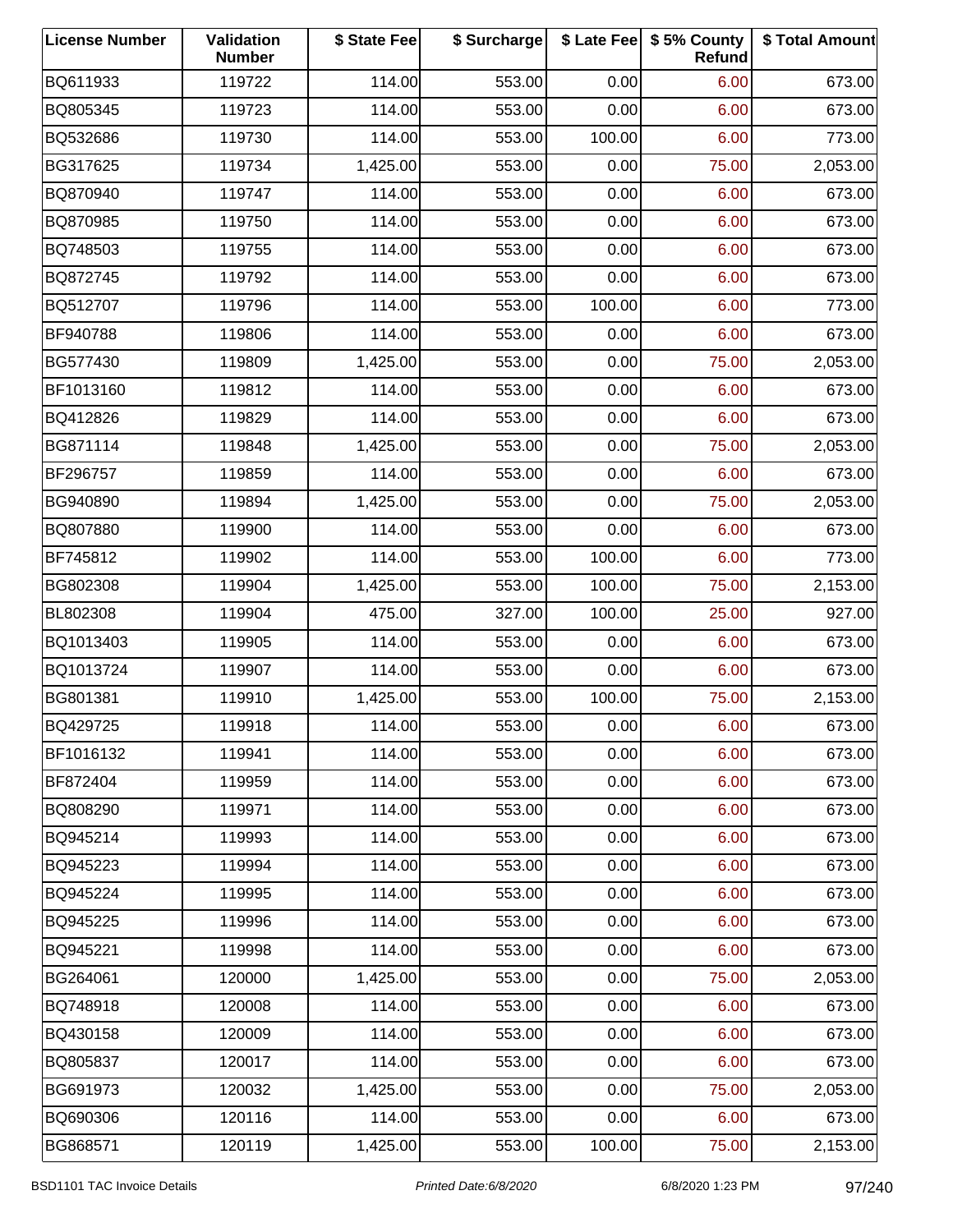| <b>License Number</b> | Validation<br><b>Number</b> | \$ State Fee | \$ Surcharge |        | \$ Late Fee   \$5% County<br>Refund | \$ Total Amount |
|-----------------------|-----------------------------|--------------|--------------|--------|-------------------------------------|-----------------|
| BQ941038              | 120125                      | 114.00       | 553.00       | 100.00 | 6.00                                | 773.00          |
| BQ746589              | 120144                      | 114.00       | 553.00       | 0.00   | 6.00                                | 673.00          |
| BQ1013018             | 120148                      | 114.00       | 553.00       | 0.00   | 6.00                                | 673.00          |
| BQ658752              | 120152                      | 114.00       | 553.00       | 0.00   | 6.00                                | 673.00          |
| BF808632              | 120155                      | 114.00       | 553.00       | 0.00   | 6.00                                | 673.00          |
| BQ1014095             | 120163                      | 114.00       | 553.00       | 0.00   | 6.00                                | 673.00          |
| BQ806108              | 120166                      | 114.00       | 553.00       | 0.00   | 6.00                                | 673.00          |
| BQ943270              | 120167                      | 114.00       | 553.00       | 0.00   | 6.00                                | 673.00          |
| BF557037              | 120170                      | 114.00       | 553.00       | 0.00   | 6.00                                | 673.00          |
| BF943598              | 120173                      | 114.00       | 553.00       | 0.00   | 6.00                                | 673.00          |
| BQ659254              | 120174                      | 114.00       | 553.00       | 0.00   | 6.00                                | 673.00          |
| BG409322              | 120184                      | 1,425.00     | 553.00       | 100.00 | 75.00                               | 2,153.00        |
| BF747811              | 120187                      | 114.00       | 553.00       | 0.00   | 6.00                                | 673.00          |
| BQ806444              | 120223                      | 114.00       | 553.00       | 0.00   | 6.00                                | 673.00          |
| BF871662              | 120224                      | 114.00       | 553.00       | 0.00   | 6.00                                | 673.00          |
| BG870609              | 120243                      | 1,425.00     | 553.00       | 0.00   | 75.00                               | 2,053.00        |
| BF306763              | 120262                      | 114.00       | 553.00       | 0.00   | 6.00                                | 673.00          |
| BQ492413              | 120263                      | 114.00       | 553.00       | 0.00   | 6.00                                | 673.00          |
| BQ745815              | 120267                      | 114.00       | 553.00       | 100.00 | 6.00                                | 773.00          |
| BA1059360             | 120285                      | 2,850.00     | 651.00       | 0.00   | 150.00                              | 3,651.00        |
| BF719423              | 120289                      | 114.00       | 553.00       | 100.00 | 6.00                                | 773.00          |
| BG804450              | 120301                      | 1,425.00     | 553.00       | 0.00   | 75.00                               | 2,053.00        |
| BL804450              | 120301                      | 475.00       | 327.00       | 0.00   | 25.00                               | 827.00          |
| BQ719476              | 120304                      | 114.00       | 553.00       | 0.00   | 6.00                                | 673.00          |
| BQ491396              | 120324                      | 114.00       | 553.00       | 100.00 | 6.00                                | 773.00          |
| BQ941477              | 120326                      | 114.00       | 553.00       | 0.00   | 6.00                                | 673.00          |
| BF805334              | 120333                      | 114.00       | 553.00       | 0.00   | 6.00                                | 673.00          |
| BF943593              | 120372                      | 114.00       | 553.00       | 0.00   | 6.00                                | 673.00          |
| BF943708              | 120372                      | 114.00       | 553.00       | 0.00   | 6.00                                | 673.00          |
| BF943818              | 120372                      | 114.00       | 553.00       | 0.00   | 6.00                                | 673.00          |
| BF944172              | 120372                      | 114.00       | 553.00       | 0.00   | 6.00                                | 673.00          |
| BF944913              | 120372                      | 114.00       | 553.00       | 0.00   | 6.00                                | 673.00          |
| BF749157              | 120399                      | 114.00       | 553.00       | 0.00   | 6.00                                | 673.00          |
| BQ579105              | 120406                      | 114.00       | 553.00       | 0.00   | 6.00                                | 673.00          |
| BQ579937              | 120406                      | 114.00       | 553.00       | 0.00   | 6.00                                | 673.00          |
| BQ806440              | 120407                      | 114.00       | 553.00       | 0.00   | 6.00                                | 673.00          |
| BG746590              | 120424                      | 1,425.00     | 553.00       | 0.00   | 75.00                               | 2,053.00        |
| BL746590              | 120424                      | 475.00       | 327.00       | 0.00   | 25.00                               | 827.00          |
| BF412337              | 120428                      | 114.00       | 553.00       | 0.00   | 6.00                                | 673.00          |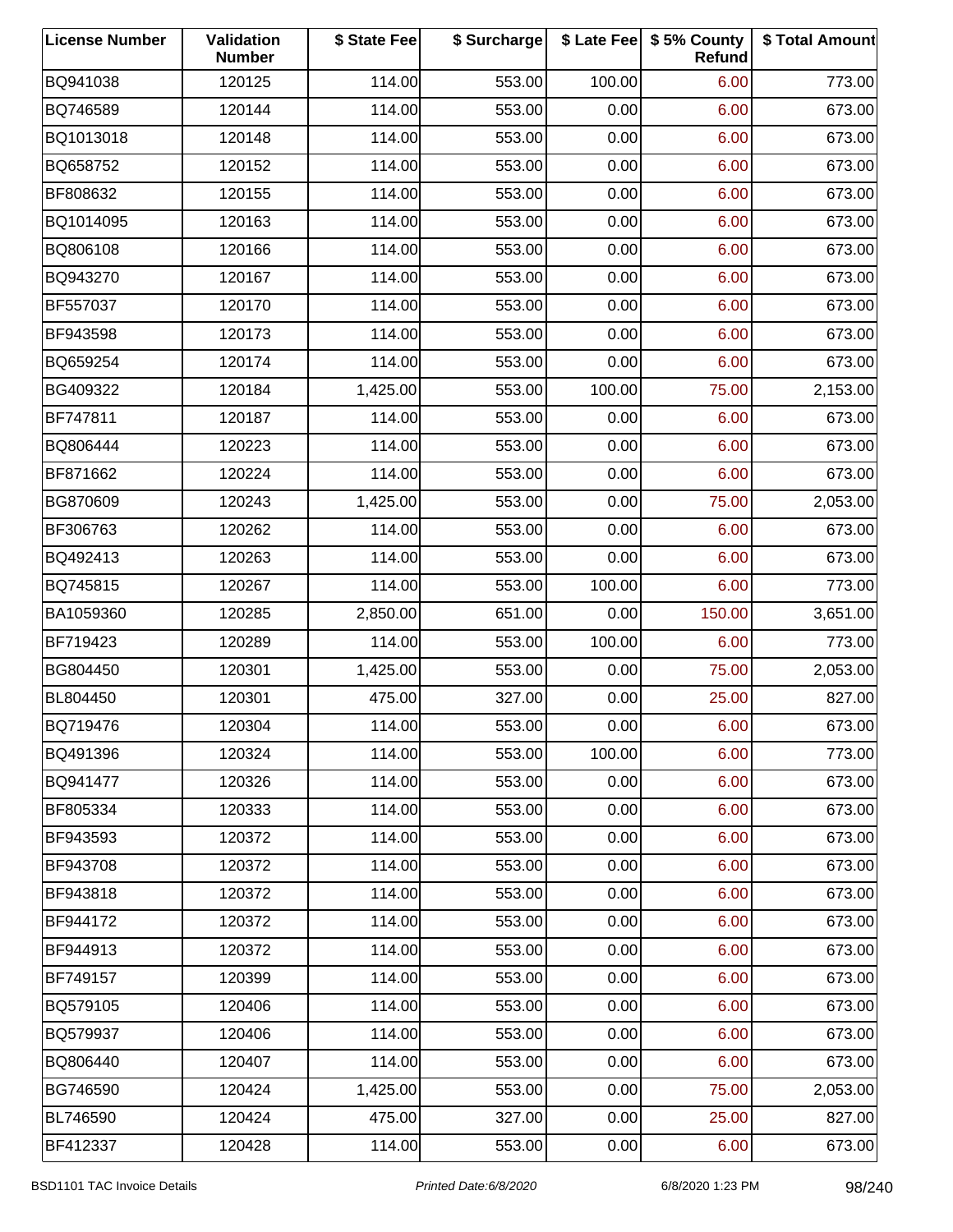| <b>License Number</b> | Validation<br><b>Number</b> | \$ State Fee | \$ Surcharge |        | \$ Late Fee   \$5% County<br>Refund | \$ Total Amount |
|-----------------------|-----------------------------|--------------|--------------|--------|-------------------------------------|-----------------|
| BF316681              | 120433                      | 114.00       | 553.00       | 0.00   | 6.00                                | 673.00          |
| BQ513095              | 120435                      | 114.00       | 553.00       | 0.00   | 6.00                                | 673.00          |
| BF534168              | 120441                      | 114.00       | 553.00       | 100.00 | 6.00                                | 773.00          |
| BQ558028              | 120486                      | 114.00       | 553.00       | 0.00   | 6.00                                | 673.00          |
| BG657324              | 120504                      | 1,425.00     | 553.00       | 100.00 | 75.00                               | 2,153.00        |
| BL657324              | 120504                      | 475.00       | 327.00       | 100.00 | 25.00                               | 927.00          |
| BQ625708              | 120506                      | 114.00       | 553.00       | 0.00   | 6.00                                | 673.00          |
| BF869877              | 120519                      | 114.00       | 553.00       | 0.00   | 6.00                                | 673.00          |
| BQ626786              | 120522                      | 114.00       | 553.00       | 0.00   | 6.00                                | 673.00          |
| BF578257              | 120541                      | 114.00       | 553.00       | 0.00   | 6.00                                | 673.00          |
| BQ491695              | 120561                      | 114.00       | 553.00       | 0.00   | 6.00                                | 673.00          |
| BQ943620              | 120565                      | 114.00       | 553.00       | 0.00   | 6.00                                | 673.00          |
| BF295793              | 120598                      | 114.00       | 553.00       | 100.00 | 6.00                                | 773.00          |
| BQ244992              | 120610                      | 114.00       | 553.00       | 0.00   | 6.00                                | 673.00          |
| BQ807554              | 120614                      | 114.00       | 553.00       | 0.00   | 6.00                                | 673.00          |
| BQ872155              | 120615                      | 114.00       | 553.00       | 0.00   | 6.00                                | 673.00          |
| BF660328              | 120616                      | 114.00       | 553.00       | 0.00   | 6.00                                | 673.00          |
| BF944359              | 120617                      | 114.00       | 553.00       | 0.00   | 6.00                                | 673.00          |
| BQ1015695             | 120618                      | 114.00       | 553.00       | 0.00   | 6.00                                | 673.00          |
| BF660149              | 120619                      | 114.00       | 553.00       | 0.00   | 6.00                                | 673.00          |
| BF692828              | 120620                      | 114.00       | 553.00       | 0.00   | 6.00                                | 673.00          |
| BF872387              | 120623                      | 114.00       | 553.00       | 0.00   | 6.00                                | 673.00          |
| BF492893              | 120626                      | 114.00       | 553.00       | 0.00   | 6.00                                | 673.00          |
| BQ721864              | 120628                      | 114.00       | 553.00       | 0.00   | 6.00                                | 673.00          |
| BQ806957              | 120630                      | 114.00       | 553.00       | 0.00   | 6.00                                | 673.00          |
| BQ220742              | 120632                      | 114.00       | 553.00       | 0.00   | 6.00                                | 673.00          |
| BQ872071              | 120635                      | 114.00       | 553.00       | 0.00   | 6.00                                | 673.00          |
| BQ944050              | 120636                      | 114.00       | 553.00       | 0.00   | 6.00                                | 673.00          |
| BQ939911              | 120641                      | 114.00       | 553.00       | 100.00 | 6.00                                | 773.00          |
| BF871796              | 120642                      | 114.00       | 553.00       | 0.00   | 6.00                                | 673.00          |
| BG1012372             | 120643                      | 1,425.00     | 553.00       | 100.00 | 75.00                               | 2,153.00        |
| BF311421              | 120665                      | 114.00       | 553.00       | 0.00   | 6.00                                | 673.00          |
| BF629426              | 120666                      | 114.00       | 553.00       | 0.00   | 6.00                                | 673.00          |
| BF514945              | 120691                      | 114.00       | 553.00       | 0.00   | 6.00                                | 673.00          |
| BF629220              | 120707                      | 114.00       | 553.00       | 0.00   | 6.00                                | 673.00          |
| BQ806119              | 120737                      | 114.00       | 553.00       | 0.00   | 6.00                                | 673.00          |
| BQ806118              | 120740                      | 114.00       | 553.00       | 0.00   | 6.00                                | 673.00          |
| BQ872247              | 120747                      | 114.00       | 553.00       | 0.00   | 6.00                                | 673.00          |
| BG1012290             | 120751                      | 1,425.00     | 553.00       | 100.00 | 75.00                               | 2,153.00        |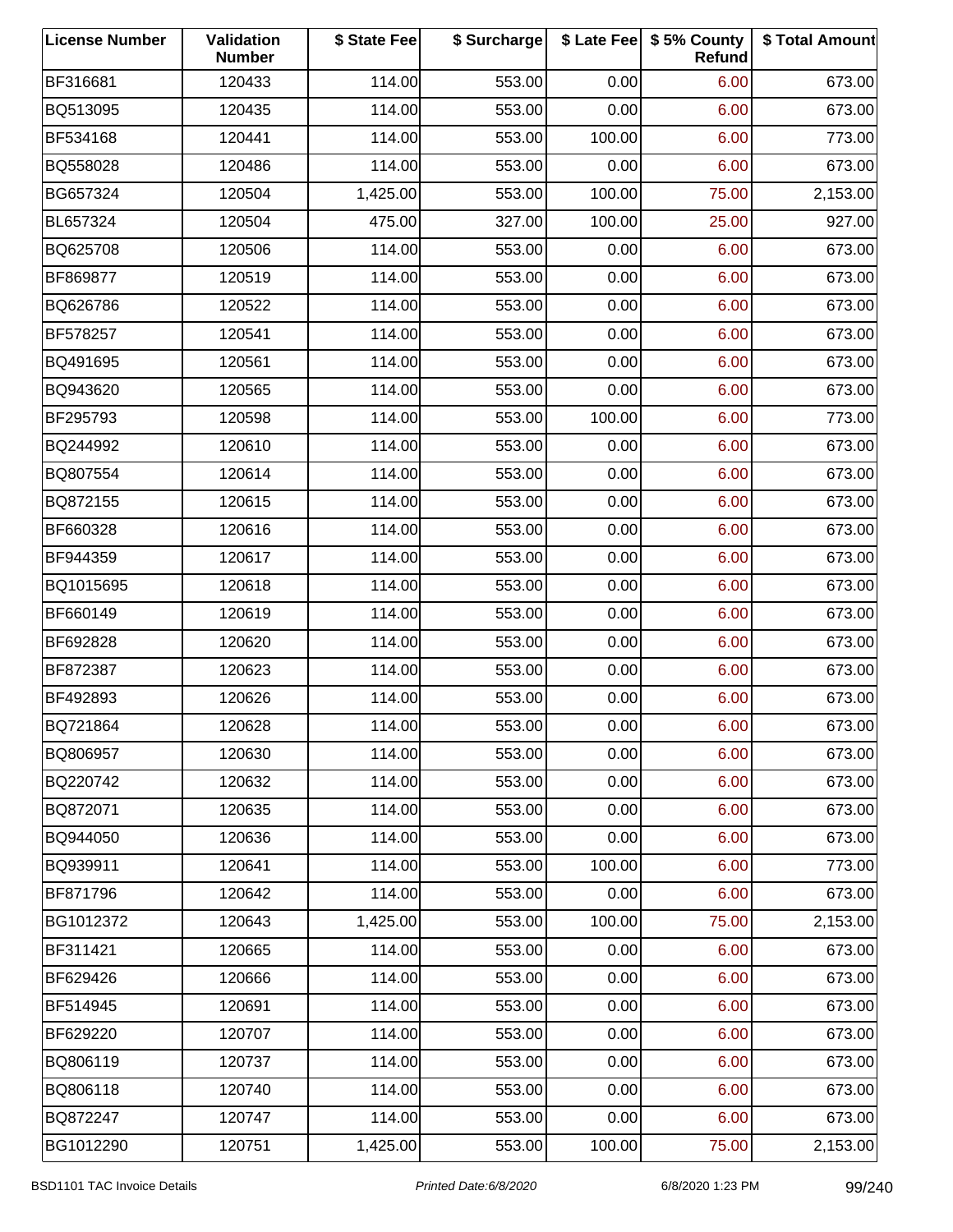| <b>License Number</b> | Validation<br><b>Number</b> | \$ State Fee | \$ Surcharge |        | \$ Late Fee   \$5% County<br>Refund | \$ Total Amount |
|-----------------------|-----------------------------|--------------|--------------|--------|-------------------------------------|-----------------|
| BF220915              | 120757                      | 114.00       | 553.00       | 0.00   | 6.00                                | 673.00          |
| BF719998              | 120762                      | 114.00       | 553.00       | 0.00   | 6.00                                | 673.00          |
| BQ722529              | 120768                      | 114.00       | 553.00       | 0.00   | 6.00                                | 673.00          |
| BQ264437              | 120771                      | 114.00       | 553.00       | 0.00   | 6.00                                | 673.00          |
| BG720005              | 120781                      | 1,425.00     | 553.00       | 0.00   | 75.00                               | 2,053.00        |
| BF746634              | 120824                      | 114.00       | 553.00       | 0.00   | 6.00                                | 673.00          |
| BQ470658              | 120825                      | 114.00       | 553.00       | 0.00   | 6.00                                | 673.00          |
| BQ625707              | 120827                      | 114.00       | 553.00       | 0.00   | 6.00                                | 673.00          |
| BF940456              | 120828                      | 114.00       | 553.00       | 100.00 | 6.00                                | 773.00          |
| BQ535958              | 120863                      | 114.00       | 553.00       | 0.00   | 6.00                                | 673.00          |
| BF805016              | 120881                      | 114.00       | 553.00       | 0.00   | 6.00                                | 673.00          |
| BG720272              | 120888                      | 1,425.00     | 553.00       | 0.00   | 75.00                               | 2,053.00        |
| BF720634              | 120901                      | 114.00       | 553.00       | 0.00   | 6.00                                | 673.00          |
| BG1015784             | 120918                      | 1,425.00     | 553.00       | 0.00   | 75.00                               | 2,053.00        |
| BG872651              | 120921                      | 1,425.00     | 553.00       | 0.00   | 75.00                               | 2,053.00        |
| BP872651              | 120921                      | 950.00       | 426.00       | 0.00   | 50.00                               | 1,426.00        |
| BQ942209              | 120932                      | 114.00       | 553.00       | 0.00   | 6.00                                | 673.00          |
| BQ945615              | 120952                      | 114.00       | 553.00       | 0.00   | 6.00                                | 673.00          |
| BF515216              | 120976                      | 114.00       | 553.00       | 0.00   | 6.00                                | 673.00          |
| BF535823              | 120976                      | 114.00       | 553.00       | 0.00   | 6.00                                | 673.00          |
| BF1015817             | 120976                      | 114.00       | 553.00       | 0.00   | 6.00                                | 673.00          |
| BQ432885              | 120992                      | 114.00       | 553.00       | 0.00   | 6.00                                | 673.00          |
| BG871878              | 120993                      | 1,425.00     | 553.00       | 0.00   | 75.00                               | 2,053.00        |
| BQ578504              | 121005                      | 114.00       | 553.00       | 0.00   | 6.00                                | 673.00          |
| BQ493156              | 121007                      | 114.00       | 553.00       | 0.00   | 6.00                                | 673.00          |
| BF625595              | 121027                      | 114.00       | 553.00       | 100.00 | 6.00                                | 773.00          |
| BQ1013620             | 121083                      | 114.00       | 553.00       | 0.00   | 6.00                                | 673.00          |
| BG749425              | 121104                      | 1,425.00     | 553.00       | 0.00   | 75.00                               | 2,053.00        |
| BQ516111              | 121116                      | 114.00       | 553.00       | 0.00   | 6.00                                | 673.00          |
| BG807685              | 121145                      | 1,425.00     | 553.00       | 0.00   | 75.00                               | 2,053.00        |
| BQ748645              | 121151                      | 114.00       | 553.00       | 0.00   | 6.00                                | 673.00          |
| BQ721477              | 121155                      | 114.00       | 553.00       | 0.00   | 6.00                                | 673.00          |
| BF532238              | 121158                      | 114.00       | 553.00       | 0.00   | 6.00                                | 673.00          |
| BF1015582             | 121160                      | 114.00       | 553.00       | 0.00   | 6.00                                | 673.00          |
| BQ692895              | 121165                      | 114.00       | 553.00       | 0.00   | 6.00                                | 673.00          |
| BF873068              | 121169                      | 114.00       | 553.00       | 0.00   | 6.00                                | 673.00          |
| BQ557239              | 121172                      | 114.00       | 553.00       | 0.00   | 6.00                                | 673.00          |
| BQ628897              | 121173                      | 114.00       | 553.00       | 0.00   | 6.00                                | 673.00          |
| BQ1016419             | 121176                      | 114.00       | 553.00       | 0.00   | 6.00                                | 673.00          |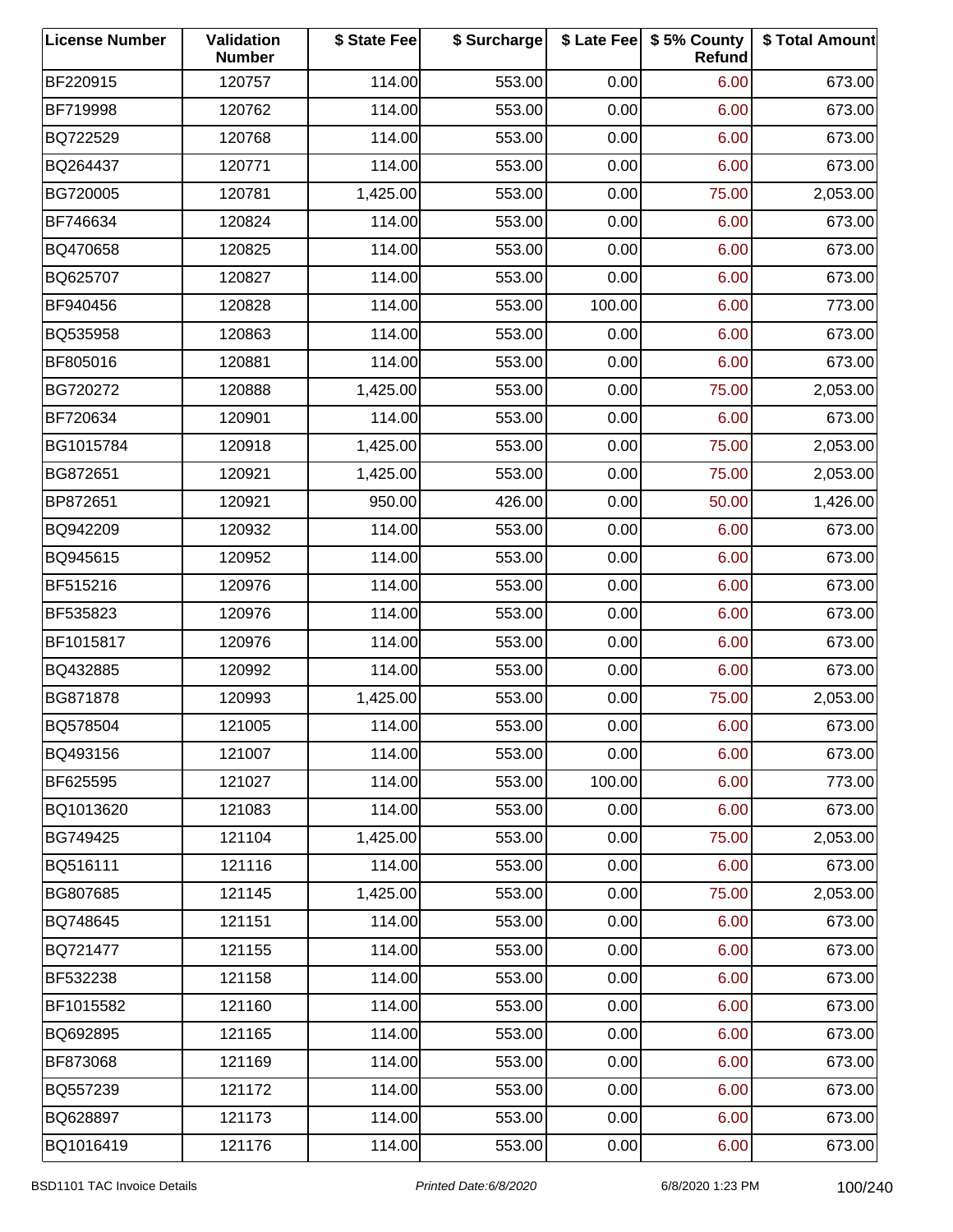| <b>License Number</b> | Validation<br><b>Number</b> | \$ State Fee | \$ Surcharge |        | \$ Late Fee   \$5% County<br>Refund | \$ Total Amount |
|-----------------------|-----------------------------|--------------|--------------|--------|-------------------------------------|-----------------|
| BG945415              | 121182                      | 1,425.00     | 553.00       | 0.00   | 75.00                               | 2,053.00        |
| BL945415              | 121182                      | 475.00       | 327.00       | 0.00   | 25.00                               | 827.00          |
| BG494199              | 121197                      | 1,425.00     | 553.00       | 0.00   | 75.00                               | 2,053.00        |
| BQ1016859             | 121198                      | 114.00       | 553.00       | 0.00   | 6.00                                | 673.00          |
| BQ661586              | 121199                      | 114.00       | 553.00       | 0.00   | 6.00                                | 673.00          |
| BF494424              | 121201                      | 114.00       | 553.00       | 0.00   | 6.00                                | 673.00          |
| BQ317152              | 121203                      | 114.00       | 553.00       | 0.00   | 6.00                                | 673.00          |
| BQ693984              | 121233                      | 114.00       | 553.00       | 0.00   | 6.00                                | 673.00          |
| BF276013              | 121241                      | 114.00       | 553.00       | 0.00   | 6.00                                | 673.00          |
| BQ873102              | 121242                      | 114.00       | 553.00       | 0.00   | 6.00                                | 673.00          |
| BG207101              | 121255                      | 1,425.00     | 553.00       | 0.00   | 75.00                               | 2,053.00        |
| BQ748422              | 121290                      | 114.00       | 553.00       | 0.00   | 6.00                                | 673.00          |
| BF556395              | 121307                      | 114.00       | 553.00       | 0.00   | 6.00                                | 673.00          |
| BQ448740              | 121315                      | 114.00       | 553.00       | 0.00   | 6.00                                | 673.00          |
| BQ870866              | 121320                      | 114.00       | 553.00       | 0.00   | 6.00                                | 673.00          |
| BQ691814              | 121321                      | 114.00       | 553.00       | 0.00   | 6.00                                | 673.00          |
| BG1013715             | 121357                      | 1,425.00     | 553.00       | 100.00 | 75.00                               | 2,153.00        |
| BP1013715             | 121357                      | 950.00       | 426.00       | 100.00 | 50.00                               | 1,526.00        |
| BF694638              | 121358                      | 114.00       | 553.00       | 0.00   | 6.00                                | 673.00          |
| BQ873002              | 121360                      | 114.00       | 553.00       | 0.00   | 6.00                                | 673.00          |
| BQ807854              | 121362                      | 114.00       | 553.00       | 0.00   | 6.00                                | 673.00          |
| BQ873076              | 121363                      | 114.00       | 553.00       | 0.00   | 6.00                                | 673.00          |
| BG1016409             | 121463                      | 1,425.00     | 553.00       | 0.00   | 75.00                               | 2,053.00        |
| BQ450597              | 121501                      | 114.00       | 553.00       | 0.00   | 6.00                                | 673.00          |
| BG942862              | 121502                      | 1,425.00     | 553.00       | 0.00   | 75.00                               | 2,053.00        |
| BE747298              | 121516                      | 1,425.00     | 553.00       | 0.00   | 75.00                               | 2,053.00        |
| BQ516522              | 121528                      | 114.00       | 553.00       | 0.00   | 6.00                                | 673.00          |
| BQ516523              | 121532                      | 114.00       | 553.00       | 0.00   | 6.00                                | 673.00          |
| BQ870991              | 121588                      | 114.00       | 553.00       | 0.00   | 6.00                                | 673.00          |
| BQ723264              | 121591                      | 114.00       | 553.00       | 0.00   | 6.00                                | 673.00          |
| BQ941563              | 121595                      | 114.00       | 553.00       | 100.00 | 6.00                                | 773.00          |
| BF807572              | 121598                      | 114.00       | 553.00       | 0.00   | 6.00                                | 673.00          |
| BQ556683              | 121609                      | 114.00       | 553.00       | 0.00   | 6.00                                | 673.00          |
| BQ748287              | 121616                      | 114.00       | 553.00       | 0.00   | 6.00                                | 673.00          |
| BQ661590              | 121633                      | 114.00       | 553.00       | 0.00   | 6.00                                | 673.00          |
| BQ748292              | 121656                      | 114.00       | 553.00       | 0.00   | 6.00                                | 673.00          |
| BQ944270              | 121656                      | 114.00       | 553.00       | 0.00   | 6.00                                | 673.00          |
| BF182431              | 121670                      | 114.00       | 553.00       | 0.00   | 6.00                                | 673.00          |
| BQ514707              | 121705                      | 114.00       | 553.00       | 0.00   | 6.00                                | 673.00          |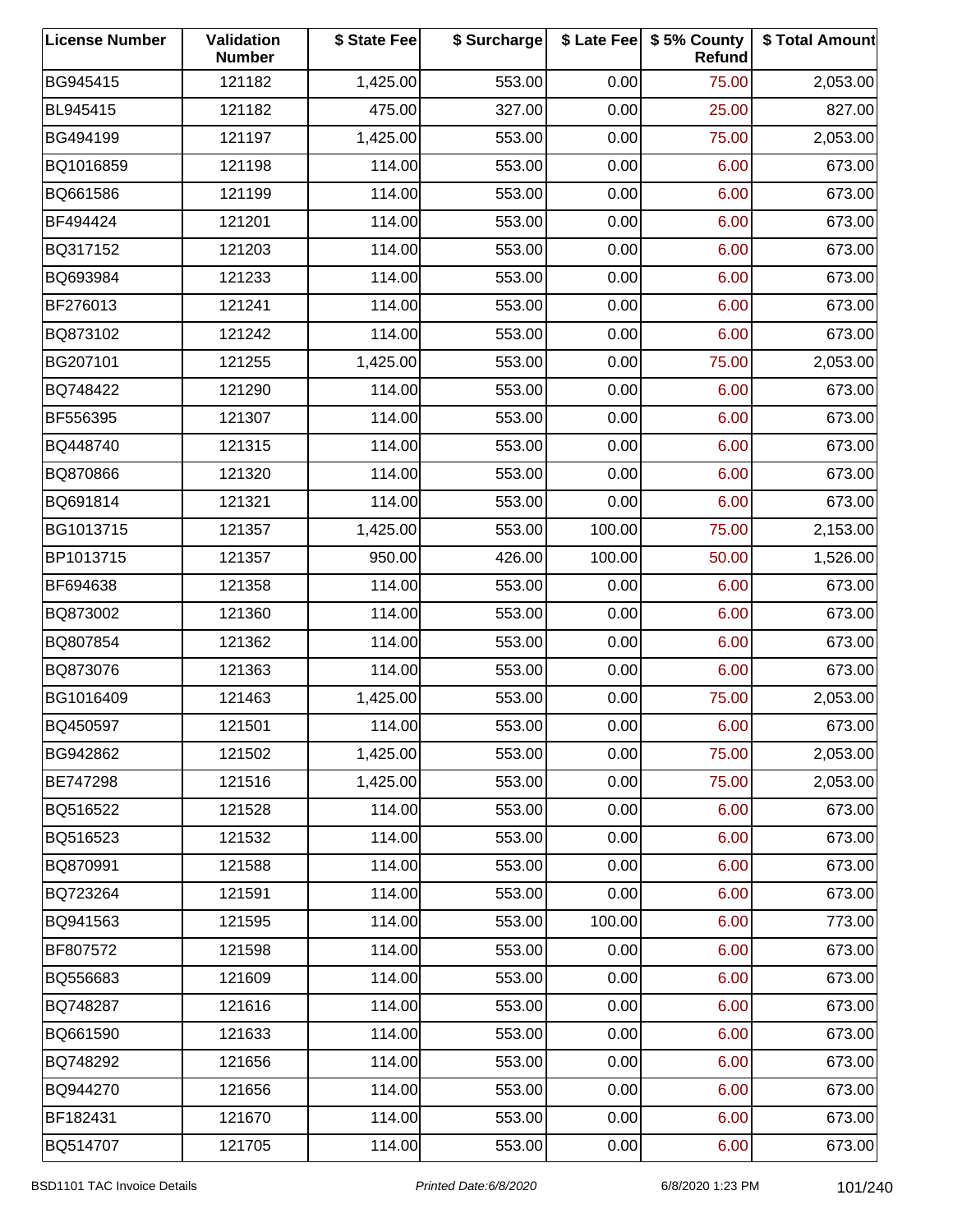| <b>License Number</b> | Validation<br><b>Number</b> | \$ State Fee | \$ Surcharge |        | \$ Late Fee   \$5% County<br>Refund | \$ Total Amount |
|-----------------------|-----------------------------|--------------|--------------|--------|-------------------------------------|-----------------|
| BQ749490              | 121713                      | 114.00       | 553.00       | 0.00   | 6.00                                | 673.00          |
| BQ662056              | 121717                      | 114.00       | 553.00       | 0.00   | 6.00                                | 673.00          |
| BQ413447              | 121741                      | 114.00       | 553.00       | 0.00   | 6.00                                | 673.00          |
| BF946892              | 121753                      | 114.00       | 553.00       | 0.00   | 6.00                                | 673.00          |
| BQ578506              | 121775                      | 114.00       | 553.00       | 0.00   | 6.00                                | 673.00          |
| BF692833              | 121799                      | 114.00       | 553.00       | 0.00   | 6.00                                | 673.00          |
| BQ556804              | 121803                      | 114.00       | 553.00       | 0.00   | 6.00                                | 673.00          |
| BF944975              | 121806                      | 114.00       | 553.00       | 0.00   | 6.00                                | 673.00          |
| BE944183              | 121807                      | 1,425.00     | 553.00       | 0.00   | 75.00                               | 2,053.00        |
| BF1016469             | 121808                      | 114.00       | 553.00       | 0.00   | 6.00                                | 673.00          |
| BQ1016521             | 121809                      | 114.00       | 553.00       | 0.00   | 6.00                                | 673.00          |
| BF945475              | 121810                      | 114.00       | 553.00       | 0.00   | 6.00                                | 673.00          |
| BQ871179              | 121815                      | 114.00       | 553.00       | 0.00   | 6.00                                | 673.00          |
| BF1015605             | 121818                      | 114.00       | 553.00       | 0.00   | 6.00                                | 673.00          |
| BF317418              | 121822                      | 114.00       | 553.00       | 0.00   | 6.00                                | 673.00          |
| BG1014544             | 121825                      | 1,425.00     | 553.00       | 0.00   | 75.00                               | 2,053.00        |
| BF245162              | 121841                      | 114.00       | 553.00       | 0.00   | 6.00                                | 673.00          |
| BF493356              | 121860                      | 114.00       | 553.00       | 0.00   | 6.00                                | 673.00          |
| BG746587              | 121883                      | 1,425.00     | 553.00       | 100.00 | 75.00                               | 2,153.00        |
| BL746587              | 121883                      | 475.00       | 327.00       | 100.00 | 25.00                               | 927.00          |
| BQ558627              | 121912                      | 114.00       | 553.00       | 0.00   | 6.00                                | 673.00          |
| BE808110              | 121916                      | 1,425.00     | 553.00       | 0.00   | 75.00                               | 2,053.00        |
| BG947781              | 121938                      | 1,425.00     | 553.00       | 0.00   | 75.00                               | 2,053.00        |
| BG1016343             | 121946                      | 1,425.00     | 553.00       | 0.00   | 75.00                               | 2,053.00        |
| BQ749839              | 121950                      | 114.00       | 553.00       | 0.00   | 6.00                                | 673.00          |
| BG871642              | 121968                      | 1,425.00     | 553.00       | 0.00   | 75.00                               | 2,053.00        |
| BQ1014678             | 121970                      | 114.00       | 553.00       | 0.00   | 6.00                                | 673.00          |
| BQ556527              | 121972                      | 114.00       | 553.00       | 0.00   | 6.00                                | 673.00          |
| BG492866              | 121978                      | 1,425.00     | 553.00       | 0.00   | 75.00                               | 2,053.00        |
| BL492866              | 121978                      | 475.00       | 327.00       | 0.00   | 25.00                               | 827.00          |
| BQ516524              | 121980                      | 114.00       | 553.00       | 0.00   | 6.00                                | 673.00          |
| BQ516556              | 121984                      | 114.00       | 553.00       | 0.00   | 6.00                                | 673.00          |
| BQ630686              | 121989                      | 114.00       | 553.00       | 0.00   | 6.00                                | 673.00          |
| BF556881              | 122008                      | 114.00       | 553.00       | 0.00   | 6.00                                | 673.00          |
| BF535890              | 122031                      | 114.00       | 553.00       | 0.00   | 6.00                                | 673.00          |
| BF208848              | 122057                      | 114.00       | 553.00       | 0.00   | 6.00                                | 673.00          |
| BE450636              | 122076                      | 1,425.00     | 553.00       | 100.00 | 75.00                               | 2,153.00        |
| BQ537401              | 122083                      | 114.00       | 553.00       | 0.00   | 6.00                                | 673.00          |
| BQ1015395             | 122090                      | 114.00       | 553.00       | 0.00   | 6.00                                | 673.00          |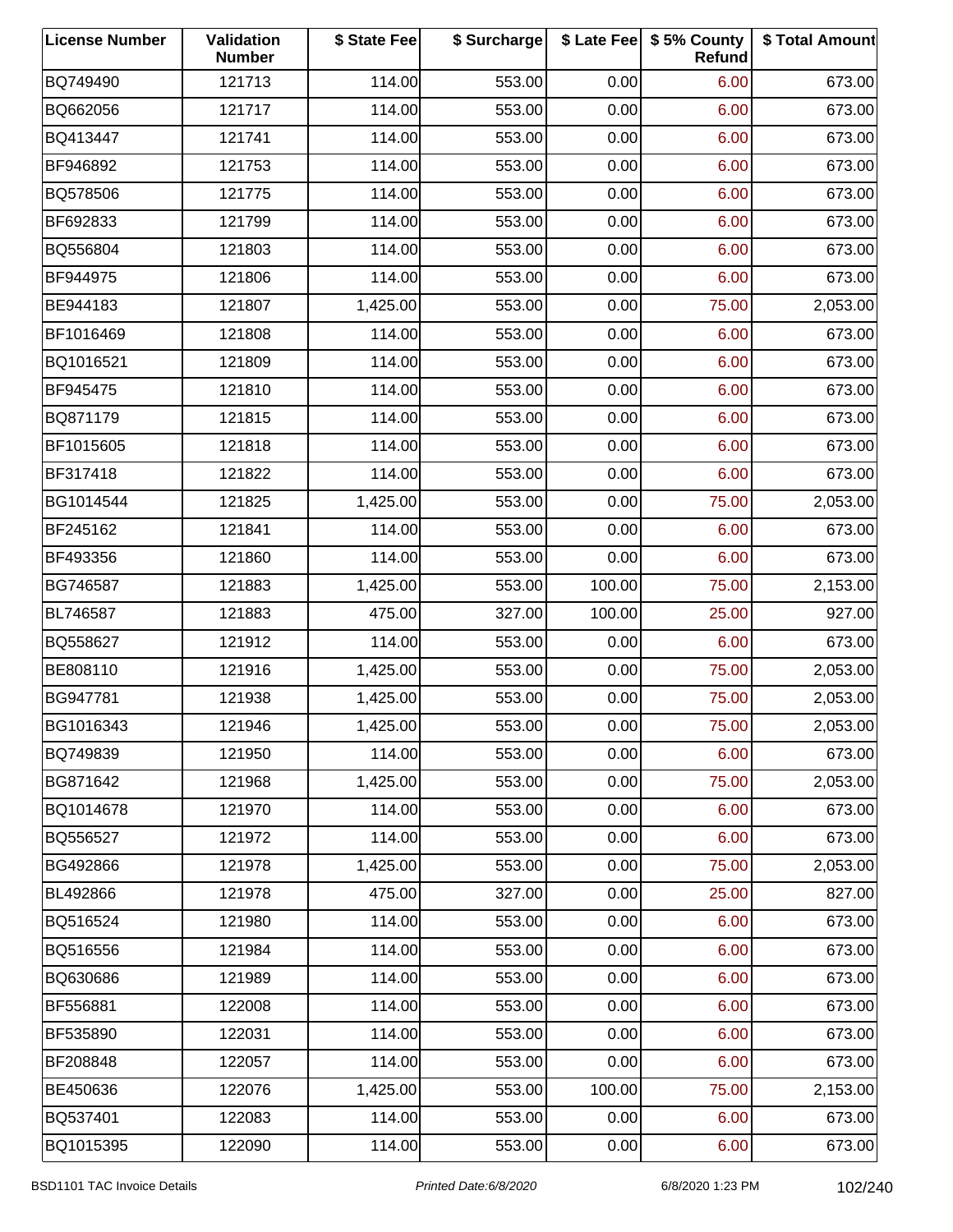| <b>License Number</b> | Validation<br><b>Number</b> | \$ State Fee | \$ Surcharge |        | \$ Late Fee   \$5% County<br>Refund | \$ Total Amount |
|-----------------------|-----------------------------|--------------|--------------|--------|-------------------------------------|-----------------|
| BQ537400              | 122092                      | 114.00       | 553.00       | 0.00   | 6.00                                | 673.00          |
| BQ537402              | 122094                      | 114.00       | 553.00       | 0.00   | 6.00                                | 673.00          |
| BQ307432              | 122103                      | 114.00       | 553.00       | 0.00   | 6.00                                | 673.00          |
| BE660443              | 122104                      | 1,425.00     | 553.00       | 0.00   | 75.00                               | 2,053.00        |
| BG874182              | 122144                      | 1,425.00     | 553.00       | 0.00   | 75.00                               | 2,053.00        |
| BF451918              | 122153                      | 114.00       | 553.00       | 0.00   | 6.00                                | 673.00          |
| BG943428              | 122187                      | 1,425.00     | 553.00       | 100.00 | 75.00                               | 2,153.00        |
| BQ807242              | 122205                      | 114.00       | 553.00       | 0.00   | 6.00                                | 673.00          |
| BG874679              | 122244                      | 1,425.00     | 553.00       | 0.00   | 75.00                               | 2,053.00        |
| BQ724401              | 122302                      | 114.00       | 553.00       | 0.00   | 6.00                                | 673.00          |
| BF471452              | 122308                      | 114.00       | 553.00       | 0.00   | 6.00                                | 673.00          |
| BG806856              | 122315                      | 1,425.00     | 553.00       | 0.00   | 75.00                               | 2,053.00        |
| BF721496              | 122336                      | 114.00       | 553.00       | 0.00   | 6.00                                | 673.00          |
| BG578258              | 122363                      | 1,425.00     | 553.00       | 0.00   | 75.00                               | 2,053.00        |
| BG943718              | 122428                      | 1,425.00     | 553.00       | 0.00   | 75.00                               | 2,053.00        |
| BG943724              | 122430                      | 1,425.00     | 553.00       | 0.00   | 75.00                               | 2,053.00        |
| BF254872              | 122454                      | 114.00       | 553.00       | 0.00   | 6.00                                | 673.00          |
| BQ472140              | 122454                      | 114.00       | 553.00       | 0.00   | 6.00                                | 673.00          |
| BQ472141              | 122454                      | 114.00       | 553.00       | 0.00   | 6.00                                | 673.00          |
| BG577432              | 122454                      | 1,425.00     | 553.00       | 0.00   | 75.00                               | 2,053.00        |
| BG806756              | 122454                      | 1,425.00     | 553.00       | 0.00   | 75.00                               | 2,053.00        |
| BQ1015110             | 122455                      | 114.00       | 553.00       | 0.00   | 6.00                                | 673.00          |
| BG660284              | 122469                      | 1,425.00     | 553.00       | 0.00   | 75.00                               | 2,053.00        |
| BG514587              | 122470                      | 1,425.00     | 553.00       | 0.00   | 75.00                               | 2,053.00        |
| BG872149              | 122476                      | 1,425.00     | 553.00       | 0.00   | 75.00                               | 2,053.00        |
| BQ750942              | 122488                      | 114.00       | 553.00       | 0.00   | 6.00                                | 673.00          |
| BQ1019495             | 122495                      | 114.00       | 553.00       | 0.00   | 6.00                                | 673.00          |
| BQ297951              | 122497                      | 114.00       | 553.00       | 0.00   | 6.00                                | 673.00          |
| BQ811266              | 122500                      | 114.00       | 553.00       | 0.00   | 6.00                                | 673.00          |
| BG494817              | 122512                      | 1,425.00     | 553.00       | 0.00   | 75.00                               | 2,053.00        |
| BF811514              | 122561                      | 114.00       | 553.00       | 0.00   | 6.00                                | 673.00          |
| BG943758              | 122563                      | 1,425.00     | 553.00       | 100.00 | 75.00                               | 2,153.00        |
| BG943800              | 122569                      | 1,425.00     | 553.00       | 100.00 | 75.00                               | 2,153.00        |
| BA1019255             | 122576                      | 1,425.00     | 651.00       | 0.00   | 75.00                               | 2,151.00        |
| BF724861              | 122582                      | 114.00       | 553.00       | 0.00   | 6.00                                | 673.00          |
| BF1015471             | 122675                      | 114.00       | 553.00       | 0.00   | 6.00                                | 673.00          |
| BG874610              | 122679                      | 1,425.00     | 553.00       | 0.00   | 75.00                               | 2,053.00        |
| BL874610              | 122679                      | 475.00       | 327.00       | 0.00   | 25.00                               | 827.00          |
| BQ1017577             | 122694                      | 114.00       | 553.00       | 0.00   | 6.00                                | 673.00          |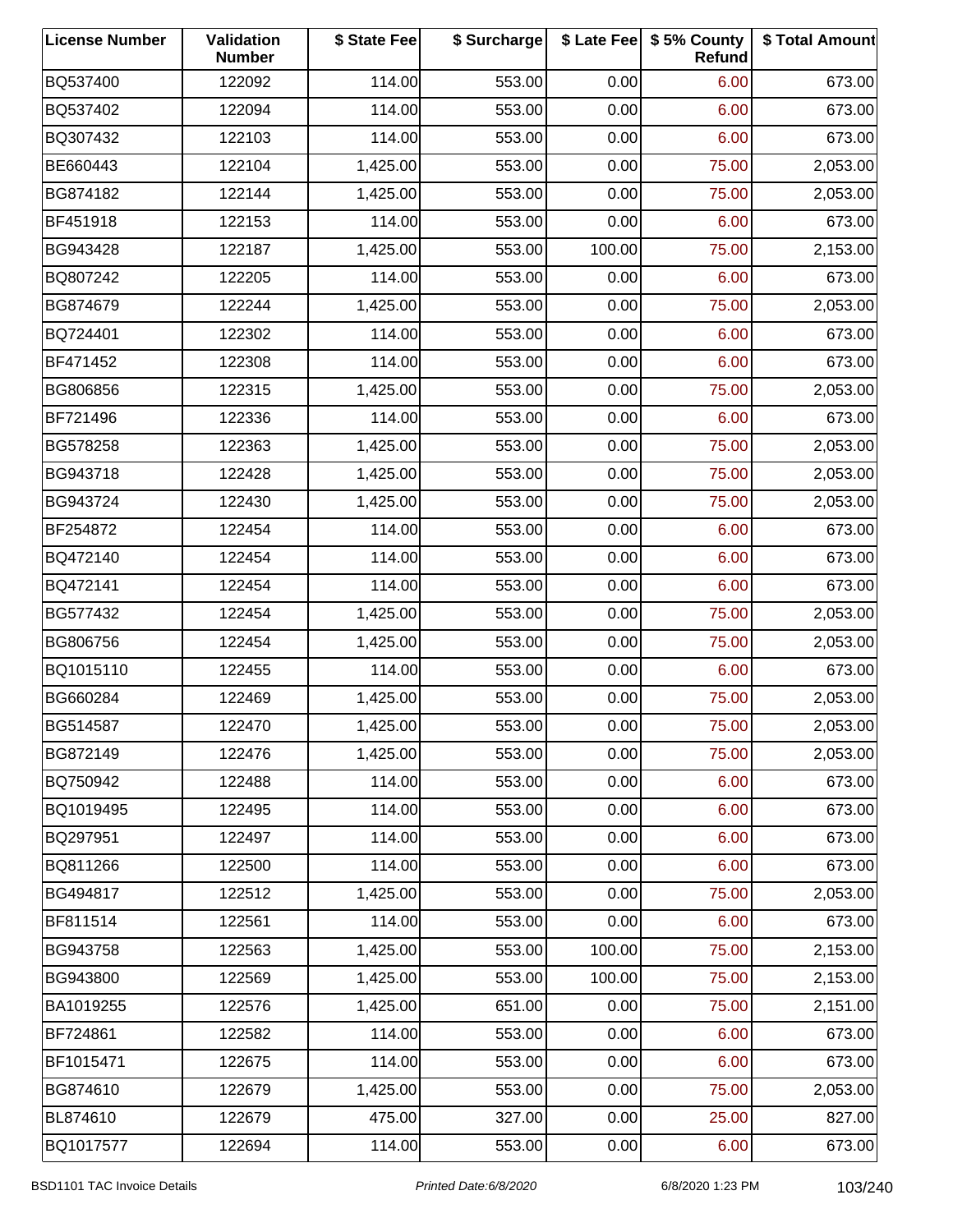| <b>License Number</b> | Validation<br><b>Number</b> | \$ State Fee | \$ Surcharge |        | \$ Late Fee   \$5% County<br>Refund | \$ Total Amount |
|-----------------------|-----------------------------|--------------|--------------|--------|-------------------------------------|-----------------|
| BQ536363              | 122728                      | 114.00       | 553.00       | 0.00   | 6.00                                | 673.00          |
| BQ536364              | 122728                      | 114.00       | 553.00       | 0.00   | 6.00                                | 673.00          |
| BQ579892              | 122728                      | 114.00       | 553.00       | 0.00   | 6.00                                | 673.00          |
| BQ579893              | 122728                      | 114.00       | 553.00       | 0.00   | 6.00                                | 673.00          |
| BQ628589              | 122728                      | 114.00       | 553.00       | 0.00   | 6.00                                | 673.00          |
| BQ808324              | 122728                      | 114.00       | 553.00       | 0.00   | 6.00                                | 673.00          |
| BF579978              | 122732                      | 114.00       | 553.00       | 0.00   | 6.00                                | 673.00          |
| BQ630069              | 122747                      | 114.00       | 553.00       | 0.00   | 6.00                                | 673.00          |
| BF873527              | 122752                      | 114.00       | 553.00       | 0.00   | 6.00                                | 673.00          |
| BQ629552              | 122758                      | 114.00       | 553.00       | 0.00   | 6.00                                | 673.00          |
| BQ537693              | 122759                      | 114.00       | 553.00       | 0.00   | 6.00                                | 673.00          |
| BG1013839             | 122785                      | 1,425.00     | 553.00       | 100.00 | 75.00                               | 2,153.00        |
| BG1015427             | 122790                      | 1,425.00     | 553.00       | 0.00   | 75.00                               | 2,053.00        |
| BQ810041              | 122833                      | 114.00       | 553.00       | 0.00   | 6.00                                | 673.00          |
| BQ631379              | 122847                      | 114.00       | 553.00       | 0.00   | 6.00                                | 673.00          |
| BQ748286              | 122871                      | 114.00       | 553.00       | 0.00   | 6.00                                | 673.00          |
| BQ319211              | 122877                      | 114.00       | 553.00       | 0.00   | 6.00                                | 673.00          |
| BQ747916              | 122900                      | 114.00       | 553.00       | 100.00 | 6.00                                | 773.00          |
| BQ1019221             | 122911                      | 114.00       | 553.00       | 0.00   | 6.00                                | 673.00          |
| BF949147              | 122924                      | 114.00       | 553.00       | 0.00   | 6.00                                | 673.00          |
| BF604402              | 122925                      | 114.00       | 553.00       | 0.00   | 6.00                                | 673.00          |
| BF945183              | 122934                      | 114.00       | 553.00       | 0.00   | 6.00                                | 673.00          |
| BQ629285              | 122945                      | 114.00       | 553.00       | 0.00   | 6.00                                | 673.00          |
| BQ724791              | 122948                      | 114.00       | 553.00       | 0.00   | 6.00                                | 673.00          |
| BQ493385              | 122966                      | 114.00       | 553.00       | 0.00   | 6.00                                | 673.00          |
| BQ872802              | 122967                      | 114.00       | 553.00       | 0.00   | 6.00                                | 673.00          |
| BQ484469              | 123109                      | 114.00       | 553.00       | 0.00   | 6.00                                | 673.00          |
| BQ749184              | 123109                      | 114.00       | 553.00       | 0.00   | 6.00                                | 673.00          |
| BF810745              | 123354                      | 114.00       | 553.00       | 0.00   | 6.00                                | 673.00          |
| BF233910              | 123488                      | 114.00       | 553.00       | 0.00   | 6.00                                | 673.00          |
| BQ414083              | 123900                      | 114.00       | 553.00       | 0.00   | 6.00                                | 673.00          |
| BQ287096              | 123906                      | 114.00       | 553.00       | 0.00   | 6.00                                | 673.00          |
| BQ537070              | 123906                      | 114.00       | 553.00       | 0.00   | 6.00                                | 673.00          |
| BQ694634              | 123906                      | 114.00       | 553.00       | 0.00   | 6.00                                | 673.00          |
| BQ662046              | 124041                      | 114.00       | 553.00       | 0.00   | 6.00                                | 673.00          |
| BQ661903              | 124042                      | 114.00       | 553.00       | 0.00   | 6.00                                | 673.00          |
| BF803740              | 405468                      | 114.00       | 553.00       | 0.00   | 6.00                                | 673.00          |
| BQ428143              | 405478                      | 114.00       | 553.00       | 0.00   | 6.00                                | 673.00          |
| BG788257              | 503518                      | 1,425.00     | 553.00       | 0.00   | 75.00                               | 2,053.00        |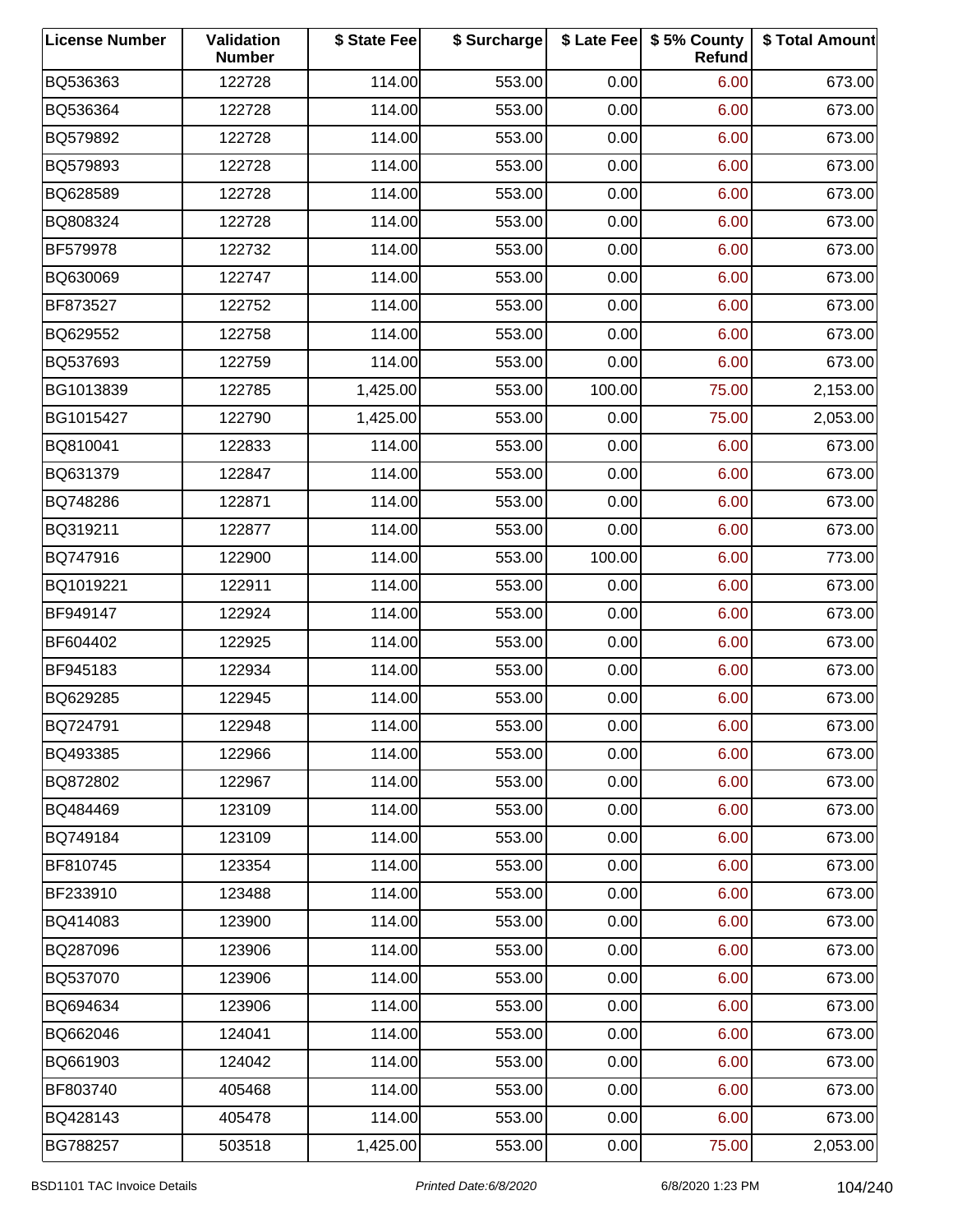| <b>License Number</b> | Validation<br><b>Number</b> | \$ State Fee | \$ Surcharge |        | \$ Late Fee   \$5% County<br>Refund | \$ Total Amount |
|-----------------------|-----------------------------|--------------|--------------|--------|-------------------------------------|-----------------|
| BQ739441              | 505743                      | 114.00       | 553.00       | 0.00   | 6.00                                | 673.00          |
| BF571632              | 505744                      | 114.00       | 553.00       | 0.00   | 6.00                                | 673.00          |
| BG647940              | 506203                      | 1,425.00     | 553.00       | 0.00   | 75.00                               | 2,053.00        |
| BL647940              | 506203                      | 475.00       | 327.00       | 0.00   | 25.00                               | 827.00          |
| BF681263              | 506463                      | 114.00       | 553.00       | 0.00   | 6.00                                | 673.00          |
| BF508537              | 508003                      | 114.00       | 553.00       | 0.00   | 6.00                                | 673.00          |
| BQ934341              | 508076                      | 114.00       | 553.00       | 0.00   | 6.00                                | 673.00          |
| BG716060              | 509352                      | 1,425.00     | 553.00       | 0.00   | 75.00                               | 2,053.00        |
| BL716060              | 509352                      | 475.00       | 327.00       | 100.00 | 25.00                               | 927.00          |
| BG866645              | 510467                      | 1,425.00     | 553.00       | 0.00   | 75.00                               | 2,053.00        |
| BG745952              | 510746                      | 1,425.00     | 553.00       | 0.00   | 75.00                               | 2,053.00        |
| BQ807334              | 511007                      | 114.00       | 553.00       | 0.00   | 6.00                                | 673.00          |
| BF745590              | 511066                      | 114.00       | 553.00       | 0.00   | 6.00                                | 673.00          |
| BF745585              | 511067                      | 114.00       | 553.00       | 0.00   | 6.00                                | 673.00          |
| BQ942943              | 511087                      | 114.00       | 553.00       | 0.00   | 6.00                                | 673.00          |
| BG306052              | 511118                      | 1,425.00     | 553.00       | 0.00   | 75.00                               | 2,053.00        |
| BL306052              | 511118                      | 475.00       | 327.00       | 0.00   | 25.00                               | 827.00          |
| BG939035              | 511122                      | 1,425.00     | 553.00       | 0.00   | 75.00                               | 2,053.00        |
| BG231641              | 511144                      | 1,425.00     | 553.00       | 0.00   | 75.00                               | 2,053.00        |
| BF511224              | 511183                      | 114.00       | 553.00       | 0.00   | 6.00                                | 673.00          |
| BG940827              | 511186                      | 1,425.00     | 553.00       | 0.00   | 75.00                               | 2,053.00        |
| BF553325              | 511187                      | 114.00       | 553.00       | 0.00   | 6.00                                | 673.00          |
| BG315848              | 511202                      | 1,425.00     | 553.00       | 100.00 | 75.00                               | 2,153.00        |
| BL315848              | 511202                      | 475.00       | 327.00       | 100.00 | 25.00                               | 927.00          |
| BG491238              | 511228                      | 1,425.00     | 553.00       | 0.00   | 75.00                               | 2,053.00        |
| BL491238              | 511228                      | 475.00       | 327.00       | 0.00   | 25.00                               | 827.00          |
| BG555568              | 511234                      | 1,425.00     | 553.00       | 0.00   | 75.00                               | 2,053.00        |
| BL555568              | 511234                      | 475.00       | 327.00       | 0.00   | 25.00                               | 827.00          |
| BQ1088973             | 511235                      | 114.00       | 553.00       | 0.00   | 6.00                                | 673.00          |
| BF1088244             | 511236                      | 114.00       | 553.00       | 0.00   | 6.00                                | 673.00          |
| BF220208              | 511240                      | 114.00       | 553.00       | 0.00   | 6.00                                | 673.00          |
| BQ655915              | 511242                      | 114.00       | 553.00       | 100.00 | 6.00                                | 773.00          |
| BQ446331              | 511244                      | 114.00       | 553.00       | 0.00   | 6.00                                | 673.00          |
| BQ1011064             | 511247                      | 114.00       | 553.00       | 100.00 | 6.00                                | 773.00          |
| BG939939              | 511304                      | 1,425.00     | 553.00       | 0.00   | 75.00                               | 2,053.00        |
| BF623432              | 511338                      | 114.00       | 553.00       | 100.00 | 6.00                                | 773.00          |
| BQ803047              | 511340                      | 114.00       | 553.00       | 100.00 | 6.00                                | 773.00          |
| BG1011414             | 511344                      | 1,425.00     | 553.00       | 100.00 | 75.00                               | 2,153.00        |
| BF296501              | 511349                      | 114.00       | 553.00       | 0.00   | 6.00                                | 673.00          |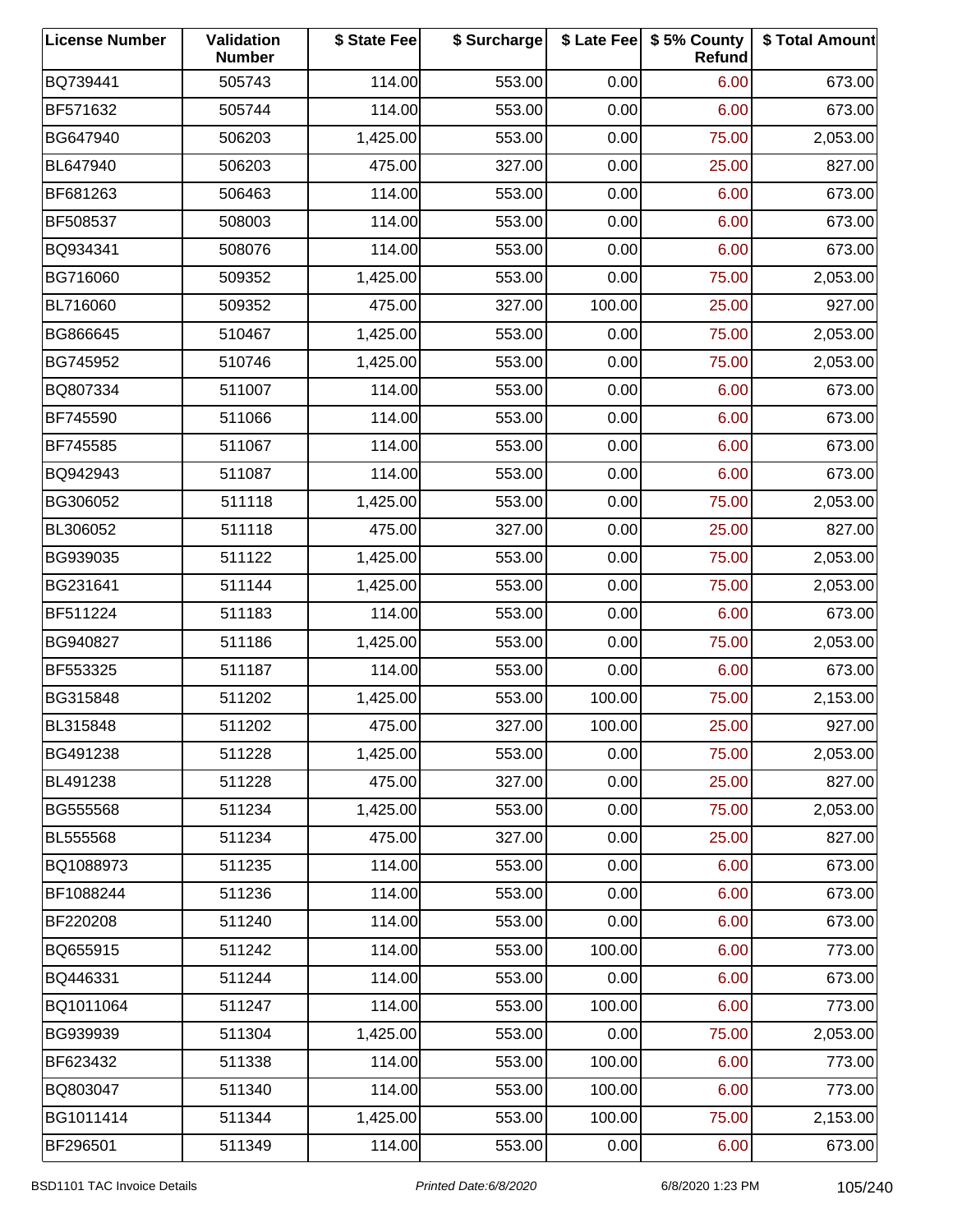| <b>License Number</b> | Validation<br><b>Number</b> | \$ State Fee | \$ Surcharge |        | \$ Late Fee   \$5% County<br>Refund | \$ Total Amount |
|-----------------------|-----------------------------|--------------|--------------|--------|-------------------------------------|-----------------|
| BG940623              | 511467                      | 1,425.00     | 553.00       | 0.00   | 75.00                               | 2,053.00        |
| BG275257              | 511470                      | 1,425.00     | 553.00       | 0.00   | 75.00                               | 2,053.00        |
| BQ207562              | 511476                      | 114.00       | 553.00       | 0.00   | 6.00                                | 673.00          |
| BG943716              | 511477                      | 1,425.00     | 553.00       | 0.00   | 75.00                               | 2,053.00        |
| BB430438              | 511482                      | 570.00       | 701.00       | 0.00   | 30.00                               | 1,301.00        |
| BI430439              | 511483                      | 38.00        | 278.00       | 0.00   | 2.00                                | 318.00          |
| BG263211              | 511491                      | 1,425.00     | 553.00       | 0.00   | 75.00                               | 2,053.00        |
| BG1010259             | 511743                      | 1,425.00     | 553.00       | 100.00 | 75.00                               | 2,153.00        |
| BL1010259             | 511743                      | 475.00       | 327.00       | 100.00 | 25.00                               | 927.00          |
| BG1012291             | 511758                      | 1,425.00     | 553.00       | 0.00   | 75.00                               | 2,053.00        |
| BL1012291             | 511758                      | 475.00       | 327.00       | 0.00   | 25.00                               | 827.00          |
| BF626900              | 511759                      | 114.00       | 553.00       | 0.00   | 6.00                                | 673.00          |
| BQ1014609             | 511774                      | 114.00       | 553.00       | 0.00   | 6.00                                | 673.00          |
| BF285793              | 511907                      | 114.00       | 553.00       | 0.00   | 6.00                                | 673.00          |
| BF244279              | 511909                      | 114.00       | 553.00       | 0.00   | 6.00                                | 673.00          |
| BG243677              | 511916                      | 1,425.00     | 553.00       | 0.00   | 75.00                               | 2,053.00        |
| BQ869871              | 511923                      | 114.00       | 553.00       | 0.00   | 6.00                                | 673.00          |
| BF726117              | 511929                      | 114.00       | 553.00       | 0.00   | 6.00                                | 673.00          |
| BF221906              | 511932                      | 114.00       | 553.00       | 0.00   | 6.00                                | 673.00          |
| BF179339              | 511934                      | 114.00       | 553.00       | 0.00   | 6.00                                | 673.00          |
| BF293109              | 511936                      | 114.00       | 553.00       | 0.00   | 6.00                                | 673.00          |
| BF491906              | 511937                      | 114.00       | 553.00       | 0.00   | 6.00                                | 673.00          |
| BF178634              | 511939                      | 114.00       | 553.00       | 0.00   | 6.00                                | 673.00          |
| BF817014              | 511941                      | 114.00       | 553.00       | 0.00   | 6.00                                | 673.00          |
| BF221907              | 511943                      | 114.00       | 553.00       | 0.00   | 6.00                                | 673.00          |
| BF194965              | 511945                      | 114.00       | 553.00       | 0.00   | 6.00                                | 673.00          |
| BF438780              | 511947                      | 114.00       | 553.00       | 0.00   | 6.00                                | 673.00          |
| BQ1014134             | 511948                      | 114.00       | 553.00       | 0.00   | 6.00                                | 673.00          |
| BF258206              | 511950                      | 114.00       | 553.00       | 0.00   | 6.00                                | 673.00          |
| BF516617              | 511954                      | 114.00       | 553.00       | 0.00   | 6.00                                | 673.00          |
| BF293111              | 511955                      | 114.00       | 553.00       | 0.00   | 6.00                                | 673.00          |
| BQ943609              | 512101                      | 114.00       | 553.00       | 0.00   | 6.00                                | 673.00          |
| BF721957              | 512294                      | 114.00       | 553.00       | 0.00   | 6.00                                | 673.00          |
| BF535883              | 512297                      | 114.00       | 553.00       | 0.00   | 6.00                                | 673.00          |
| BF471275              | 512301                      | 114.00       | 553.00       | 0.00   | 6.00                                | 673.00          |
| BG721174              | 512306                      | 1,425.00     | 553.00       | 0.00   | 75.00                               | 2,053.00        |
| BG802978              | 512355                      | 1,425.00     | 553.00       | 100.00 | 75.00                               | 2,153.00        |
| BG241978              | 512358                      | 1,425.00     | 553.00       | 100.00 | 75.00                               | 2,153.00        |
| BQ244515              | 512366                      | 114.00       | 553.00       | 0.00   | 6.00                                | 673.00          |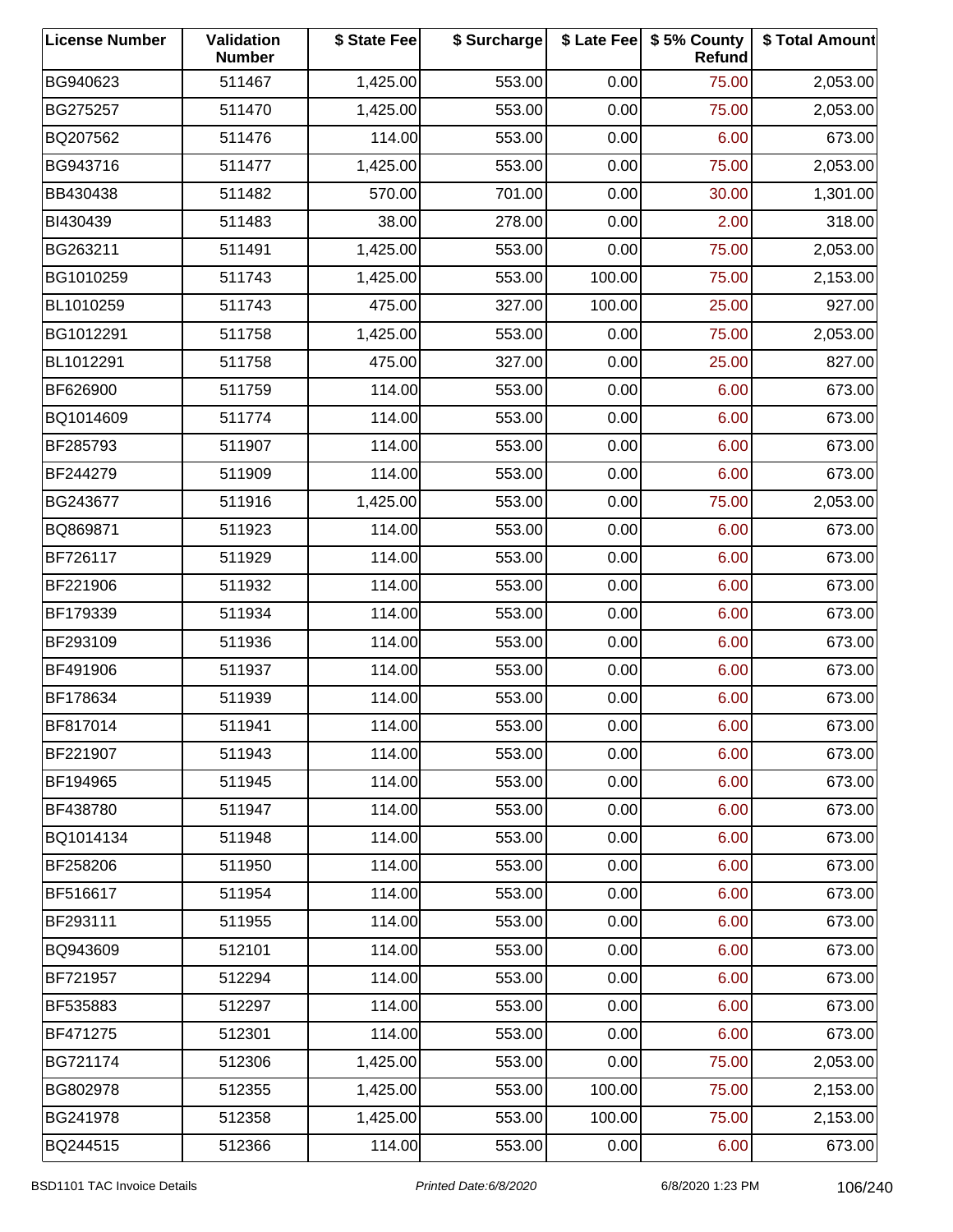| <b>License Number</b> | Validation<br><b>Number</b> | \$ State Fee | \$ Surcharge |        | \$ Late Fee   \$5% County<br>Refund | \$ Total Amount |
|-----------------------|-----------------------------|--------------|--------------|--------|-------------------------------------|-----------------|
| BF625579              | 512369                      | 114.00       | 553.00       | 100.00 | 6.00                                | 773.00          |
| BG1015884             | 512370                      | 1,425.00     | 553.00       | 0.00   | 75.00                               | 2,053.00        |
| BF297151              | 512373                      | 114.00       | 553.00       | 0.00   | 6.00                                | 673.00          |
| BF577965              | 512380                      | 114.00       | 553.00       | 0.00   | 6.00                                | 673.00          |
| BG690454              | 512382                      | 1,425.00     | 553.00       | 100.00 | 75.00                               | 2,153.00        |
| BL690454              | 512382                      | 475.00       | 327.00       | 100.00 | 25.00                               | 927.00          |
| BG688104              | 512417                      | 1,425.00     | 553.00       | 100.00 | 75.00                               | 2,153.00        |
| BG801840              | 512418                      | 1,425.00     | 553.00       | 100.00 | 75.00                               | 2,153.00        |
| BL801840              | 512418                      | 475.00       | 327.00       | 100.00 | 25.00                               | 927.00          |
| BF285391              | 512434                      | 114.00       | 553.00       | 0.00   | 6.00                                | 673.00          |
| BQ556814              | 512436                      | 114.00       | 553.00       | 0.00   | 6.00                                | 673.00          |
| BG220930              | 512438                      | 1,425.00     | 553.00       | 0.00   | 75.00                               | 2,053.00        |
| BE472012              | 512439                      | 1,425.00     | 553.00       | 0.00   | 75.00                               | 2,053.00        |
| BF297039              | 512440                      | 114.00       | 553.00       | 0.00   | 6.00                                | 673.00          |
| BI432534              | 512443                      | 38.00        | 278.00       | 0.00   | 2.00                                | 318.00          |
| BG514705              | 512524                      | 1,425.00     | 553.00       | 0.00   | 75.00                               | 2,053.00        |
| BG747809              | 512525                      | 1,425.00     | 553.00       | 0.00   | 75.00                               | 2,053.00        |
| BQ807567              | 512527                      | 114.00       | 553.00       | 0.00   | 6.00                                | 673.00          |
| BF578080              | 512604                      | 114.00       | 553.00       | 0.00   | 6.00                                | 673.00          |
| BG316481              | 512610                      | 1,425.00     | 553.00       | 0.00   | 75.00                               | 2,053.00        |
| BL316481              | 512610                      | 475.00       | 327.00       | 0.00   | 25.00                               | 827.00          |
| BF723216              | 512611                      | 114.00       | 553.00       | 0.00   | 6.00                                | 673.00          |
| BF580382              | 512615                      | 114.00       | 553.00       | 0.00   | 6.00                                | 673.00          |
| <b>BF83873</b>        | 512622                      | 114.00       | 553.00       | 0.00   | 6.00                                | 673.00          |
| BG941310              | 512635                      | 1,425.00     | 553.00       | 100.00 | 75.00                               | 2,153.00        |
| BP941310              | 512635                      | 950.00       | 426.00       | 100.00 | 50.00                               | 1,526.00        |
| BQ449438              | 512636                      | 114.00       | 553.00       | 0.00   | 6.00                                | 673.00          |
| BG533508              | 512646                      | 1,425.00     | 553.00       | 100.00 | 75.00                               | 2,153.00        |
| BL533508              | 512646                      | 475.00       | 327.00       | 100.00 | 25.00                               | 927.00          |
| BG96553               | 512665                      | 1,425.00     | 553.00       | 0.00   | 75.00                               | 2,053.00        |
| BF871155              | 512676                      | 114.00       | 553.00       | 0.00   | 6.00                                | 673.00          |
| BG295520              | 512677                      | 1,425.00     | 553.00       | 100.00 | 75.00                               | 2,153.00        |
| BQ1011603             | 512685                      | 114.00       | 553.00       | 0.00   | 6.00                                | 673.00          |
| BF692668              | 512686                      | 114.00       | 553.00       | 0.00   | 6.00                                | 673.00          |
| BG264547              | 512687                      | 1,425.00     | 553.00       | 0.00   | 75.00                               | 2,053.00        |
| BG532999              | 512688                      | 1,425.00     | 553.00       | 0.00   | 75.00                               | 2,053.00        |
| BF1014087             | 512690                      | 114.00       | 553.00       | 0.00   | 6.00                                | 673.00          |
| BG943096              | 512739                      | 1,425.00     | 553.00       | 0.00   | 75.00                               | 2,053.00        |
| BG242625              | 512742                      | 1,425.00     | 553.00       | 100.00 | 75.00                               | 2,153.00        |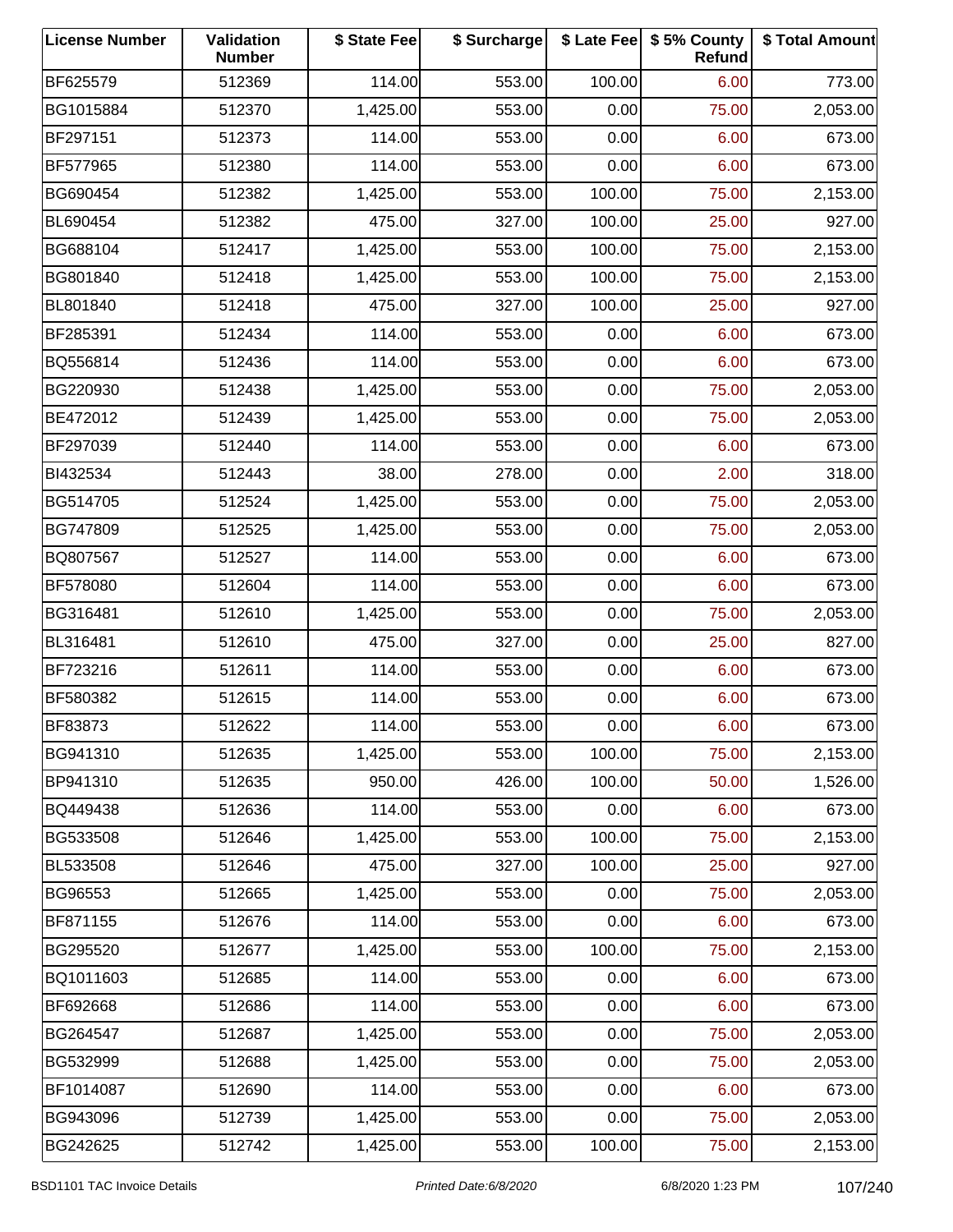| <b>License Number</b> | Validation<br><b>Number</b> | \$ State Fee | \$ Surcharge |          | \$ Late Fee   \$5% County<br><b>Refund</b> | \$ Total Amount |
|-----------------------|-----------------------------|--------------|--------------|----------|--------------------------------------------|-----------------|
| BG557040              | 512752                      | 1,425.00     | 553.00       | 0.00     | 75.00                                      | 2,053.00        |
| BQ873035              | 512759                      | 114.00       | 553.00       | 0.00     | 6.00                                       | 673.00          |
| BQ626670              | 512760                      | 114.00       | 553.00       | 100.00   | 6.00                                       | 773.00          |
| BG512547              | 512761                      | 1,425.00     | 553.00       | 100.00   | 75.00                                      | 2,153.00        |
| BL512547              | 512761                      | 475.00       | 327.00       | 100.00   | 25.00                                      | 927.00          |
| BG873006              | 512768                      | 1,425.00     | 553.00       | 0.00     | 75.00                                      | 2,053.00        |
| BG413014              | 512772                      | 1,425.00     | 553.00       | 0.00     | 75.00                                      | 2,053.00        |
| BG869692              | 512778                      | 1,425.00     | 553.00       | 100.00   | 75.00                                      | 2,153.00        |
| BL869692              | 512778                      | 475.00       | 327.00       | 100.00   | 25.00                                      | 927.00          |
| BQ578751              | 512779                      | 114.00       | 553.00       | 0.00     | 6.00                                       | 673.00          |
| BQ720997              | 512781                      | 114.00       | 553.00       | 100.00   | 6.00                                       | 773.00          |
| BQ579945              | 512806                      | 114.00       | 553.00       | 0.00     | 6.00                                       | 673.00          |
| BQ872695              | 512807                      | 114.00       | 553.00       | 0.00     | 6.00                                       | 673.00          |
| BQ944125              | 512808                      | 114.00       | 553.00       | 0.00     | 6.00                                       | 673.00          |
| BQ1016005             | 512856                      | 114.00       | 553.00       | 0.00     | 6.00                                       | 673.00          |
| BQ1014694             | 512857                      | 114.00       | 553.00       | 0.00     | 6.00                                       | 673.00          |
| BG1017364             | 512859                      | 1,425.00     | 553.00       | 0.00     | 75.00                                      | 2,053.00        |
| BG661596              | 512866                      | 1,425.00     | 553.00       | 0.00     | 75.00                                      | 2,053.00        |
| BG577593              | 512877                      | 1,425.00     | 553.00       | 100.00   | 75.00                                      | 2,153.00        |
| BL577593              | 512877                      | 475.00       | 327.00       | 100.00   | 25.00                                      | 927.00          |
| BQ748089              | 512880                      | 114.00       | 553.00       | 0.00     | 6.00                                       | 673.00          |
| BQ515831              | 513065                      | 114.00       | 553.00       | 0.00     | 6.00                                       | 673.00          |
| BQ515827              | 513066                      | 114.00       | 553.00       | 0.00     | 6.00                                       | 673.00          |
| BQ515829              | 513067                      | 114.00       | 553.00       | 0.00     | 6.00                                       | 673.00          |
| BQ515830              | 513068                      | 114.00       | 553.00       | 0.00     | 6.00                                       | 673.00          |
| BQ515832              | 513069                      | 114.00       | 553.00       | 0.00     | 6.00                                       | 673.00          |
| BQ515833              | 513070                      | 114.00       | 553.00       | 0.00     | 6.00                                       | 673.00          |
| BF220660              | 513074                      | 114.00       | 553.00       | 0.00     | 6.00                                       | 673.00          |
| BQ948930              | 513081                      | 114.00       | 553.00       | 0.00     | 6.00                                       | 673.00          |
| BF662479              | 513142                      | 114.00       | 553.00       | 0.00     | 6.00                                       | 673.00          |
| BQ558623              | 513145                      | 114.00       | 553.00       | 0.00     | 6.00                                       | 673.00          |
| BQ876166              | 513146                      | 114.00       | 553.00       | 0.00     | 6.00                                       | 673.00          |
| BF579262              | 513151                      | 114.00       | 553.00       | 0.00     | 6.00                                       | 673.00          |
| BQ495433              | 513203                      | 114.00       | 553.00       | 0.00     | 6.00                                       | 673.00          |
|                       | <b>Total</b>                | 297,901.00   | 332,248.00   | 6,600.00 | 15,679.00                                  | 652,428.00      |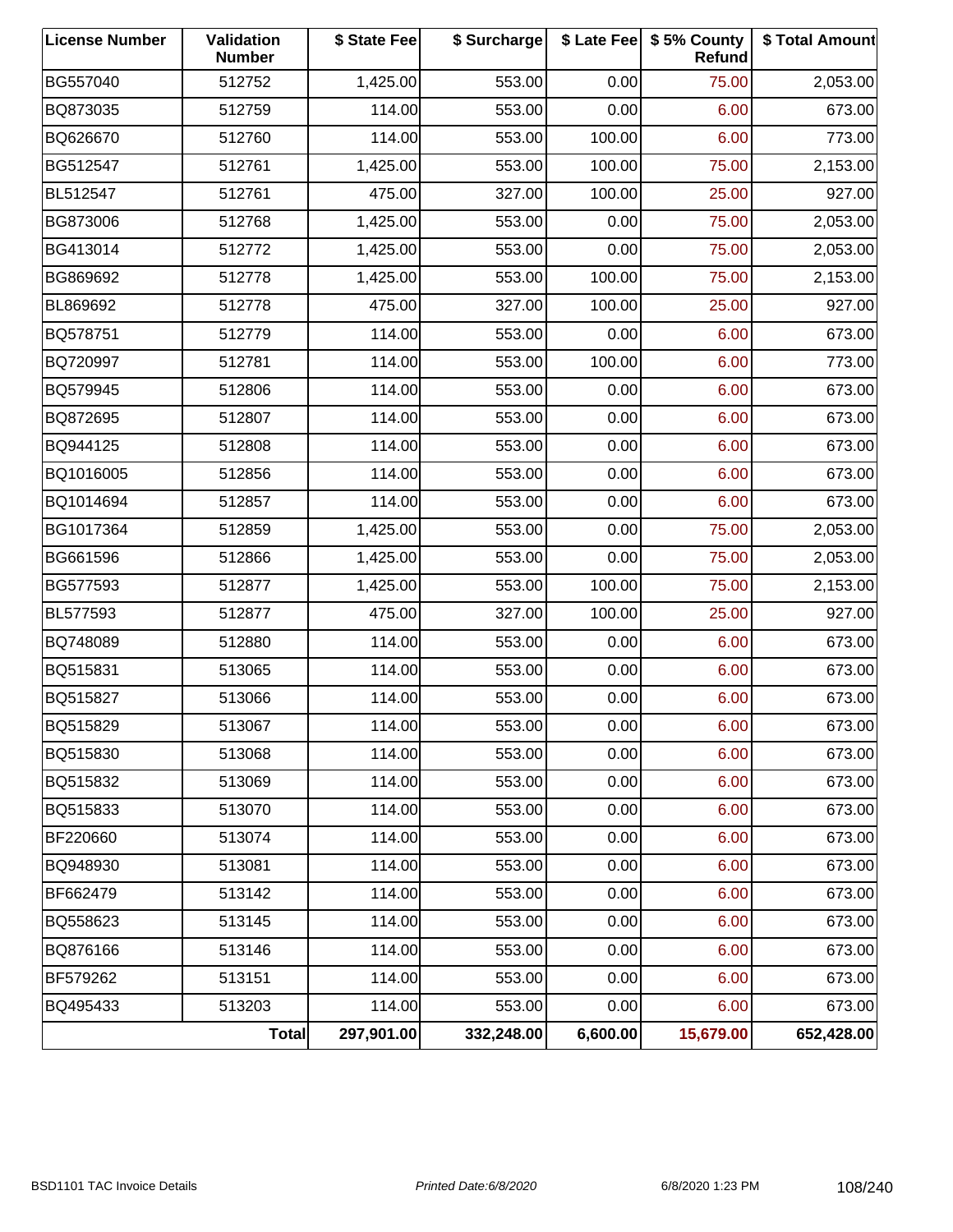

**County Harrison - 102**

| License Number | <b>Validation</b><br><b>Number</b> | \$ State Fee | \$ Surcharge |       | Refundl | \$ Late Fee   \$5% County   \$ Total Amount |
|----------------|------------------------------------|--------------|--------------|-------|---------|---------------------------------------------|
| BQ871638       | 118960                             | 114.00       | 553.00       | 0.001 | 6.00    | 673.00                                      |
| BG748061       | 120704                             | 332.50       | 553.00       | 0.001 | 17.50   | 903.00                                      |
|                | Totall                             | 446.50       | 1,106.00     | 0.00  | 23.50   | 1,576.00                                    |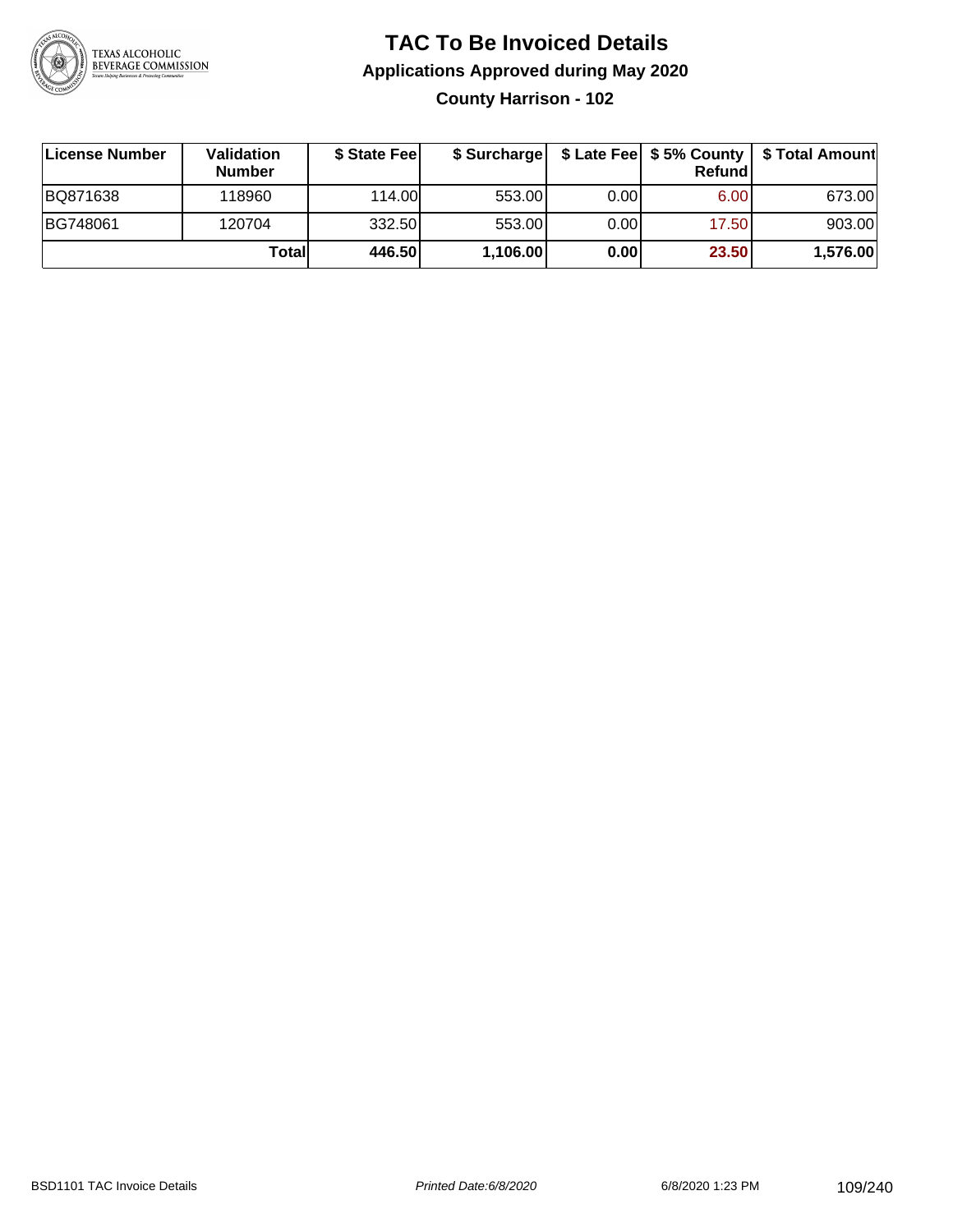

# **TAC To Be Invoiced Details Applications Approved during May 2020 County Hartley - 103**

| License Number  | Validation<br><b>Number</b> | \$ State Fee  |        |      | Refund | \$ Surcharge   \$ Late Fee   \$5% County   \$ Total Amount |
|-----------------|-----------------------------|---------------|--------|------|--------|------------------------------------------------------------|
| <b>BF946850</b> | 121881                      | 114.00        | 553.00 | 0.00 | 6.00   | 673.00                                                     |
|                 | Totall                      | <b>114.00</b> | 553.00 | 0.00 | 6.00   | 673.00                                                     |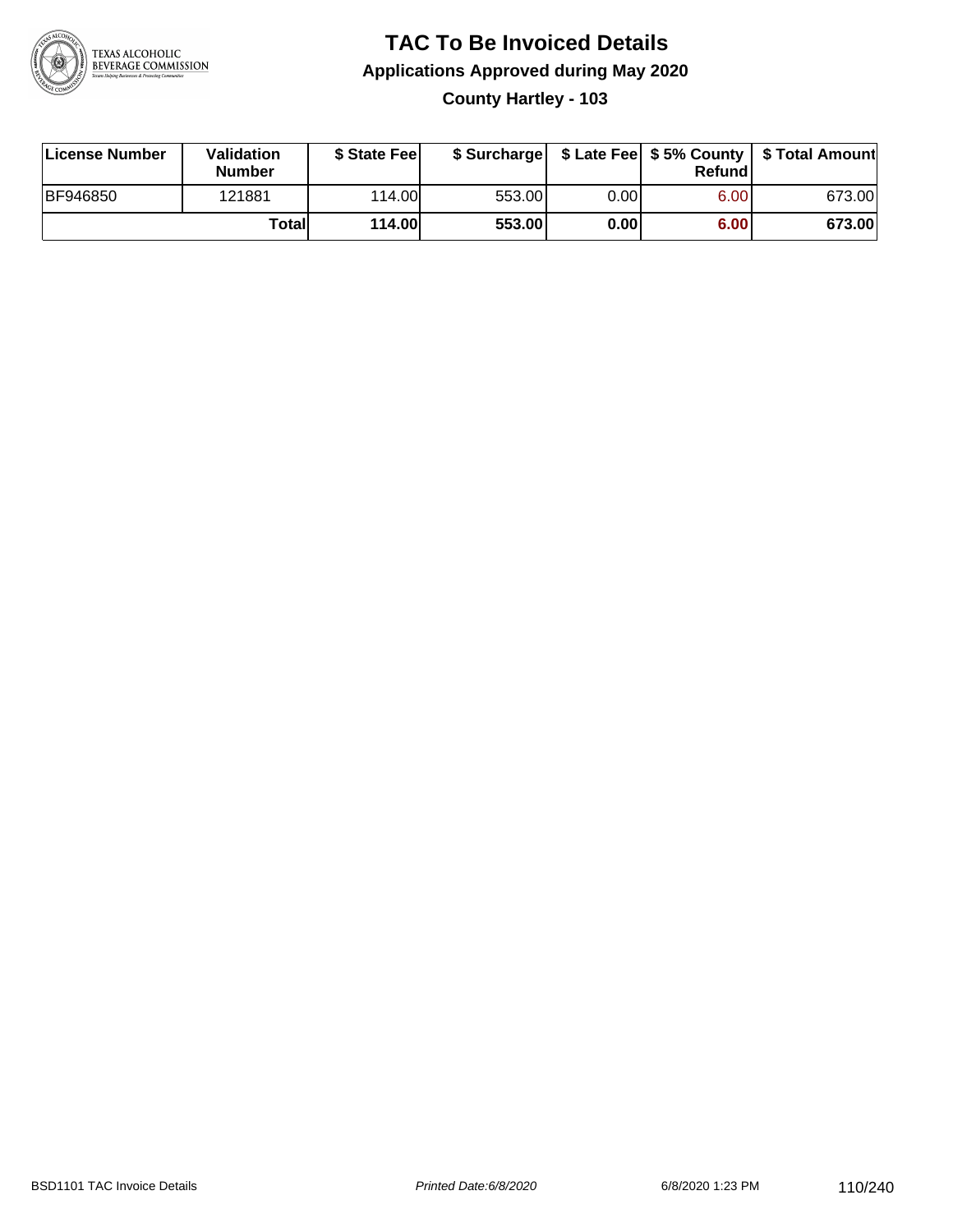

### **TAC To Be Invoiced Details Applications Approved during May 2020 County Haskell - 104**

| License Number | Validation<br><b>Number</b> | \$ State Fee  |        |      | Refund | \$ Surcharge   \$ Late Fee   \$5% County   \$ Total Amount |
|----------------|-----------------------------|---------------|--------|------|--------|------------------------------------------------------------|
| BQ1088451      | 6052                        | 114.00        | 553.00 | 0.00 | 6.00   | 673.00                                                     |
|                | Totall                      | <b>114.00</b> | 553.00 | 0.00 | 6.00   | 673.00                                                     |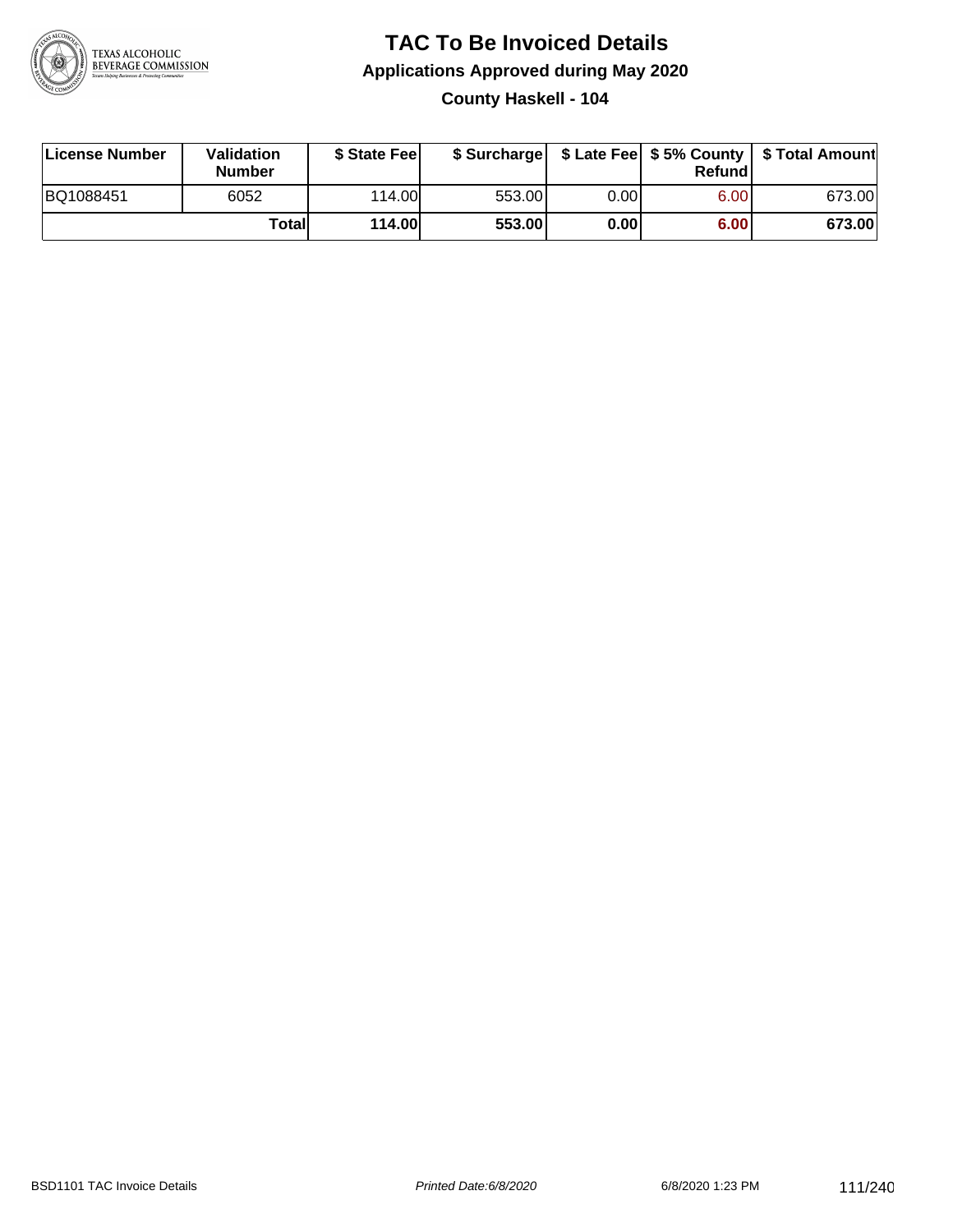

# TEXAS ALCOHOLIC<br>BEVERAGE COMMISSION

### **TAC To Be Invoiced Details Applications Approved during May 2020 County Hays - 105**

| <b>License Number</b> | <b>Validation</b><br><b>Number</b> | \$ State Fee | \$ Surcharge | \$ Late Fee | \$5% County<br>Refund | \$ Total Amount |
|-----------------------|------------------------------------|--------------|--------------|-------------|-----------------------|-----------------|
| BF1089396             | 6213                               | 114.00       | 553.00       | 0.00        | 6.00                  | 673.00          |
| BG1014237             | 119588                             | 332.50       | 553.00       | 0.00        | 17.50                 | 903.00          |
| BG869326              | 119686                             | 332.50       | 553.00       | 0.00        | 17.50                 | 903.00          |
| BQ869897              | 120529                             | 114.00       | 553.00       | 0.00        | 6.00                  | 673.00          |
| BQ945343              | 120732                             | 114.00       | 553.00       | 0.00        | 6.00                  | 673.00          |
| BF660034              | 120976                             | 114.00       | 553.00       | 0.00        | 6.00                  | 673.00          |
| BQ692196              | 121005                             | 114.00       | 553.00       | 0.00        | 6.00                  | 673.00          |
| BG691679              | 121536                             | 332.50       | 553.00       | 0.00        | 17.50                 | 903.00          |
| BP691679              | 121536                             | 950.00       | 426.00       | 0.00        | 50.00                 | 1,426.00        |
| BG943780              | 121864                             | 332.50       | 553.00       | 0.00        | 17.50                 | 903.00          |
| BQ627345              | 122270                             | 114.00       | 553.00       | 0.00        | 6.00                  | 673.00          |
| BQ1020526             | 122782                             | 114.00       | 553.00       | 0.00        | 6.00                  | 673.00          |
| BQ558880              | 122811                             | 114.00       | 553.00       | 0.00        | 6.00                  | 673.00          |
| BF749303              | 123613                             | 114.00       | 553.00       | 0.00        | 6.00                  | 673.00          |
| BF944056              | 511756                             | 114.00       | 553.00       | 0.00        | 6.00                  | 673.00          |
|                       | Total                              | 3,420.00     | 8,168.00     | 0.00        | 180.00                | 11,768.00       |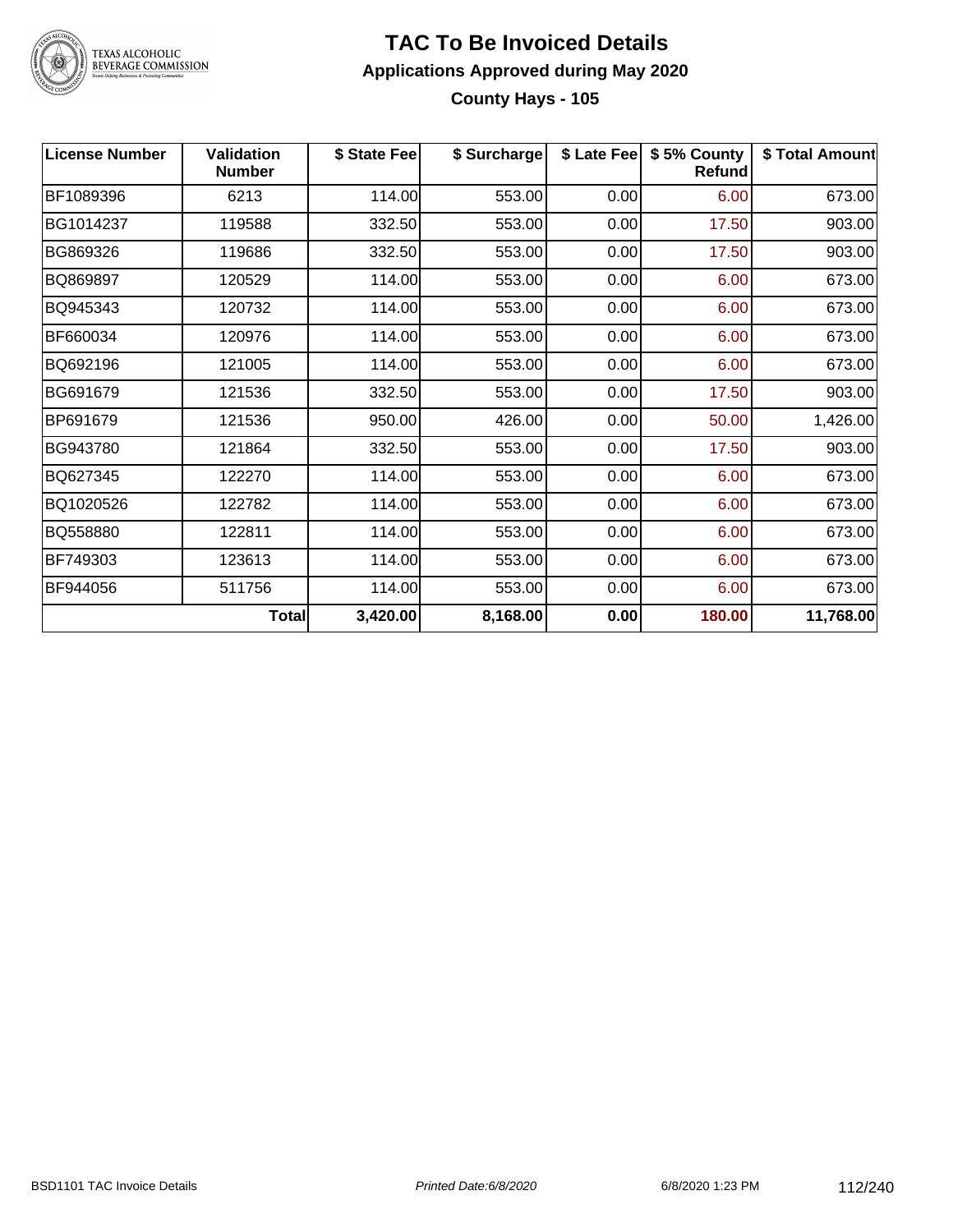

### **TAC To Be Invoiced Details Applications Approved during May 2020 County Henderson - 107**

| License Number | Validation<br><b>Number</b> | \$ State Fee | \$ Surcharge | \$ Late Fee | \$5% County<br>Refund | \$ Total Amount |
|----------------|-----------------------------|--------------|--------------|-------------|-----------------------|-----------------|
| BQ804001       | 118955                      | 114.00L      | 553.00       | 0.00        | 6.00                  | 673.00          |
| BQ870752       | 119771                      | 114.00L      | 553.00       | 0.00        | 6.00                  | 673.00          |
| BF1014980      | 120594                      | 114.00       | 553.00       | 0.00        | 6.00                  | 673.00          |
| BF875833       | 122490                      | 114.00       | 553.00       | 0.00        | 6.00                  | 673.00          |
|                | Total                       | 456.00       | 2,212.00     | 0.00        | 24.00                 | 2,692.00        |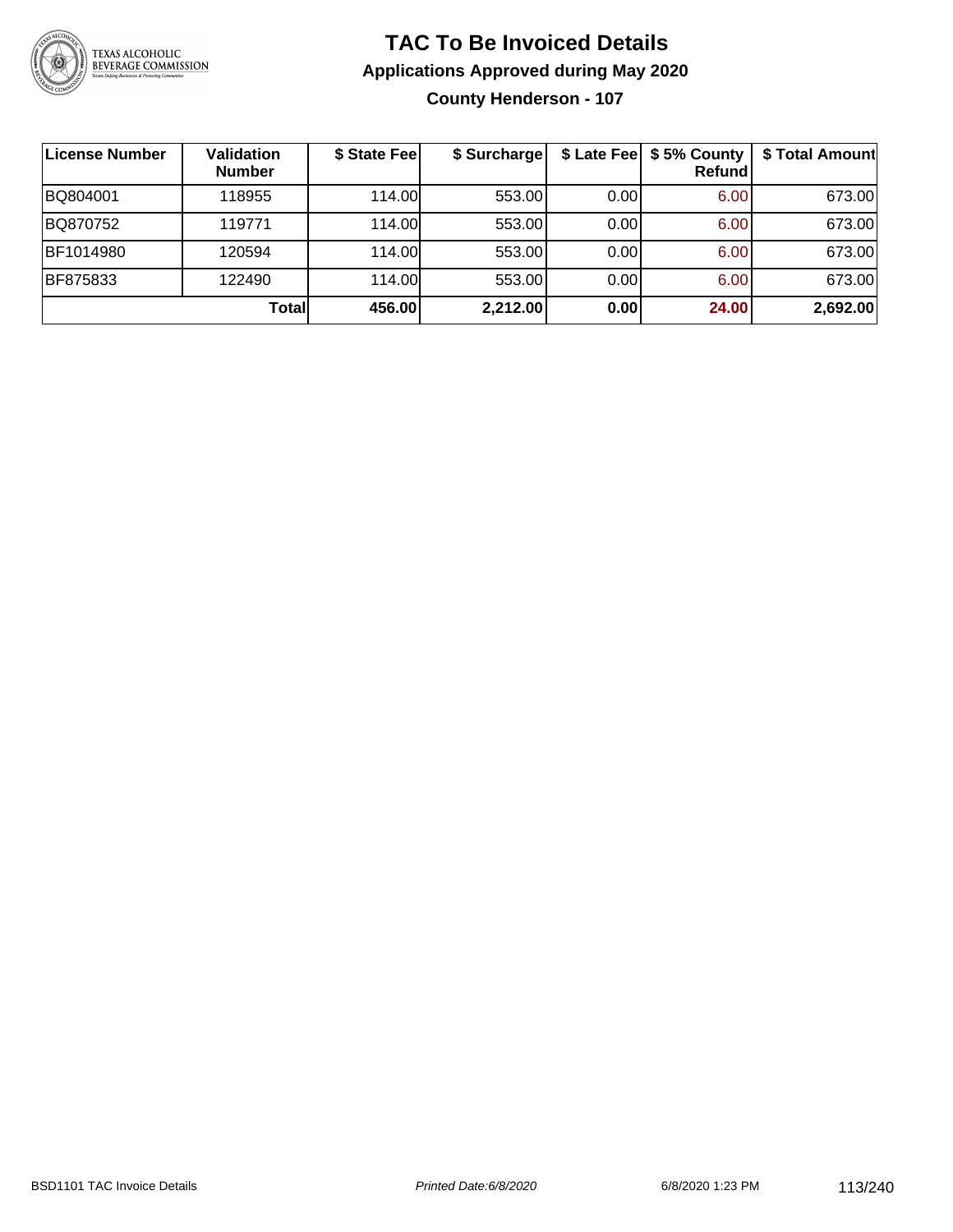

# TEXAS ALCOHOLIC<br>BEVERAGE COMMISSION

### **TAC To Be Invoiced Details Applications Approved during May 2020 County Hidalgo - 108**

| License Number | Validation<br><b>Number</b> | \$ State Fee | \$ Surcharge |        | \$ Late Fee   \$5% County<br>Refund | \$ Total Amount |
|----------------|-----------------------------|--------------|--------------|--------|-------------------------------------|-----------------|
| BQ1087862      | 5660                        | 114.00       | 553.00       | 0.00   | 6.00                                | 673.00          |
| BG491314       | 5678                        | 332.50       | 553.00       | 0.00   | 17.50                               | 903.00          |
| BQ1088377      | 5780                        | 114.00       | 553.00       | 0.00   | 6.00                                | 673.00          |
| BG1087661      | 5856                        | 332.50       | 553.00       | 0.00   | 17.50                               | 903.00          |
| BF1088057      | 5868                        | 114.00       | 553.00       | 0.00   | 6.00                                | 673.00          |
| BQ1088356      | 5908                        | 114.00       | 553.00       | 0.00   | 6.00                                | 673.00          |
| BG1088355      | 5916                        | 332.50       | 553.00       | 0.00   | 17.50                               | 903.00          |
| BQ1089000      | 6009                        | 114.00       | 553.00       | 0.00   | 6.00                                | 673.00          |
| BQ1088037      | 6010                        | 114.00       | 553.00       | 0.00   | 6.00                                | 673.00          |
| BG1088241      | 6026                        | 332.50       | 553.00       | 0.00   | 17.50                               | 903.00          |
| BQ1089796      | 6050                        | 114.00       | 553.00       | 0.00   | 6.00                                | 673.00          |
| BG1011399      | 118831                      | 332.50       | 553.00       | 0.00   | 17.50                               | 903.00          |
| BQ719990       | 118955                      | 114.00       | 553.00       | 0.00   | 6.00                                | 673.00          |
| BG869542       | 119139                      | 332.50       | 553.00       | 0.00   | 17.50                               | 903.00          |
| BL869542       | 119139                      | 475.00       | 327.00       | 0.00   | 25.00                               | 827.00          |
| BQ868141       | 119145                      | 114.00       | 553.00       | 0.00   | 6.00                                | 673.00          |
| BF316510       | 119175                      | 114.00       | 553.00       | 0.00   | 6.00                                | 673.00          |
| BF719547       | 119180                      | 114.00       | 553.00       | 0.00   | 6.00                                | 673.00          |
| BQ939253       | 119234                      | 114.00       | 553.00       | 100.00 | 6.00                                | 773.00          |
| BG1011415      | 119462                      | 332.50       | 553.00       | 0.00   | 17.50                               | 903.00          |
| BQ579595       | 119572                      | 114.00       | 553.00       | 0.00   | 6.00                                | 673.00          |
| BE431787       | 119605                      | 285.00       | 553.00       | 0.00   | 15.00                               | 853.00          |
| BQ872195       | 119667                      | 114.00       | 553.00       | 0.00   | 6.00                                | 673.00          |
| BQ872362       | 119671                      | 114.00       | 553.00       | 0.00   | 6.00                                | 673.00          |
| BQ243679       | 119742                      | 114.00       | 553.00       | 0.00   | 6.00                                | 673.00          |
| BG1016115      | 119776                      | 332.50       | 553.00       | 0.00   | 17.50                               | 903.00          |
| BQ870789       | 119843                      | 114.00       | 553.00       | 0.00   | 6.00                                | 673.00          |
| BQ515304       | 119878                      | 114.00       | 553.00       | 0.00   | 6.00                                | 673.00          |
| BG872939       | 119896                      | 332.50       | 553.00       | 0.00   | 17.50                               | 903.00          |
| BG691378       | 120060                      | 332.50       | 553.00       | 0.00   | 17.50                               | 903.00          |
| BL691378       | 120060                      | 475.00       | 327.00       | 0.00   | 25.00                               | 827.00          |
| BF449898       | 120068                      | 114.00       | 553.00       | 0.00   | 6.00                                | 673.00          |
| BG1016499      | 120095                      | 332.50       | 553.00       | 0.00   | 17.50                               | 903.00          |
| BG1016498      | 120096                      | 332.50       | 553.00       | 0.00   | 17.50                               | 903.00          |
| BQ577881       | 120306                      | 114.00       | 553.00       | 0.00   | 6.00                                | 673.00          |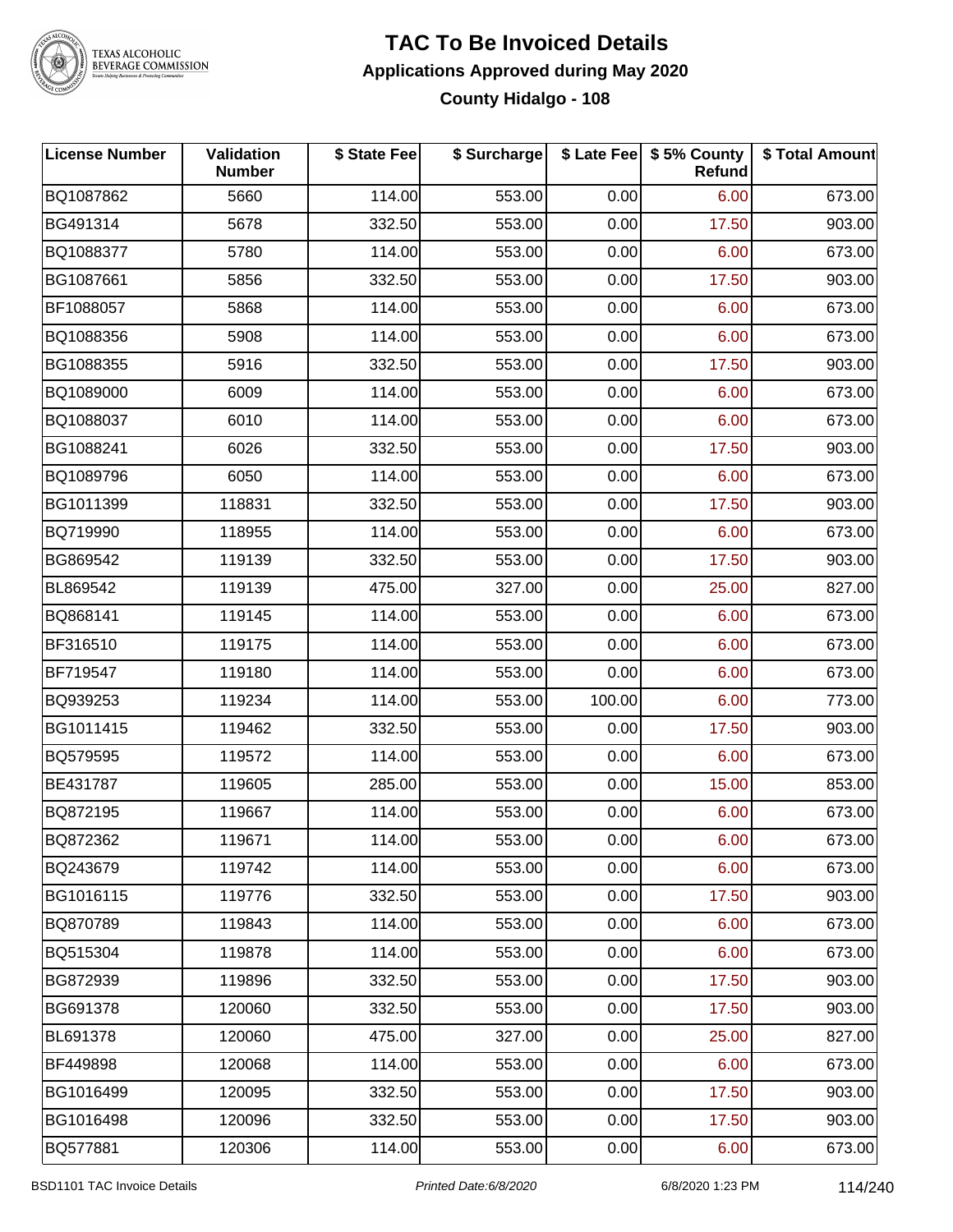| <b>License Number</b> | Validation<br><b>Number</b> | \$ State Fee | \$ Surcharge |        | \$ Late Fee   \$5% County<br>Refund | \$ Total Amount |
|-----------------------|-----------------------------|--------------|--------------|--------|-------------------------------------|-----------------|
| BQ296218              | 120317                      | 114.00       | 553.00       | 0.00   | 6.00                                | 673.00          |
| BQ747136              | 120331                      | 114.00       | 553.00       | 0.00   | 6.00                                | 673.00          |
| BG870865              | 120337                      | 332.50       | 553.00       | 0.00   | 17.50                               | 903.00          |
| BQ660810              | 120406                      | 114.00       | 553.00       | 0.00   | 6.00                                | 673.00          |
| BE1015502             | 120445                      | 285.00       | 553.00       | 0.00   | 15.00                               | 853.00          |
| BQ869537              | 120447                      | 114.00       | 553.00       | 100.00 | 6.00                                | 773.00          |
| BQ943763              | 120578                      | 114.00       | 553.00       | 0.00   | 6.00                                | 673.00          |
| BG165962              | 120592                      | 332.50       | 553.00       | 100.00 | 17.50                               | 1,003.00        |
| BF722538              | 120718                      | 114.00       | 553.00       | 0.00   | 6.00                                | 673.00          |
| BG577877              | 120770                      | 332.50       | 553.00       | 0.00   | 17.50                               | 903.00          |
| BG534436              | 120867                      | 332.50       | 553.00       | 0.00   | 17.50                               | 903.00          |
| BQ661805              | 120877                      | 114.00       | 553.00       | 0.00   | 6.00                                | 673.00          |
| BG661219              | 120935                      | 332.50       | 553.00       | 0.00   | 17.50                               | 903.00          |
| BQ557450              | 120960                      | 114.00       | 553.00       | 0.00   | 6.00                                | 673.00          |
| BG869900              | 121123                      | 332.50       | 553.00       | 100.00 | 17.50                               | 1,003.00        |
| BL869900              | 121123                      | 475.00       | 327.00       | 100.00 | 25.00                               | 927.00          |
| BF295995              | 121267                      | 114.00       | 553.00       | 0.00   | 6.00                                | 673.00          |
| BG806332              | 121482                      | 332.50       | 553.00       | 0.00   | 17.50                               | 903.00          |
| BQ493476              | 121485                      | 114.00       | 553.00       | 0.00   | 6.00                                | 673.00          |
| BG943223              | 121538                      | 332.50       | 553.00       | 0.00   | 17.50                               | 903.00          |
| BL943223              | 121538                      | 475.00       | 327.00       | 0.00   | 25.00                               | 827.00          |
| BQ947212              | 121601                      | 114.00       | 553.00       | 0.00   | 6.00                                | 673.00          |
| BQ943224              | 121639                      | 114.00       | 553.00       | 0.00   | 6.00                                | 673.00          |
| BQ872360              | 121656                      | 114.00       | 553.00       | 0.00   | 6.00                                | 673.00          |
| BQ318592              | 121675                      | 114.00       | 553.00       | 0.00   | 6.00                                | 673.00          |
| BG1016845             | 121679                      | 332.50       | 553.00       | 0.00   | 17.50                               | 903.00          |
| BL1016845             | 121679                      | 475.00       | 327.00       | 0.00   | 25.00                               | 827.00          |
| BG944006              | 121687                      | 332.50       | 553.00       | 0.00   | 17.50                               | 903.00          |
| BG1017307             | 121820                      | 332.50       | 553.00       | 0.00   | 17.50                               | 903.00          |
| BQ941534              | 121843                      | 114.00       | 553.00       | 100.00 | 6.00                                | 773.00          |
| BG1014013             | 121853                      | 332.50       | 553.00       | 100.00 | 17.50                               | 1,003.00        |
| BQ947475              | 121952                      | 114.00       | 553.00       | 0.00   | 6.00                                | 673.00          |
| BF806709              | 121975                      | 114.00       | 553.00       | 0.00   | 6.00                                | 673.00          |
| BQ1017802             | 122044                      | 114.00       | 553.00       | 0.00   | 6.00                                | 673.00          |
| BQ601637              | 122149                      | 114.00       | 553.00       | 0.00   | 6.00                                | 673.00          |
| BG807264              | 122196                      | 332.50       | 553.00       | 0.00   | 17.50                               | 903.00          |
| BQ538432              | 122392                      | 114.00       | 553.00       | 0.00   | 6.00                                | 673.00          |
| BQ810818              | 122585                      | 114.00       | 553.00       | 0.00   | 6.00                                | 673.00          |
| BQ1020330             | 122702                      | 114.00       | 553.00       | 0.00   | 6.00                                | 673.00          |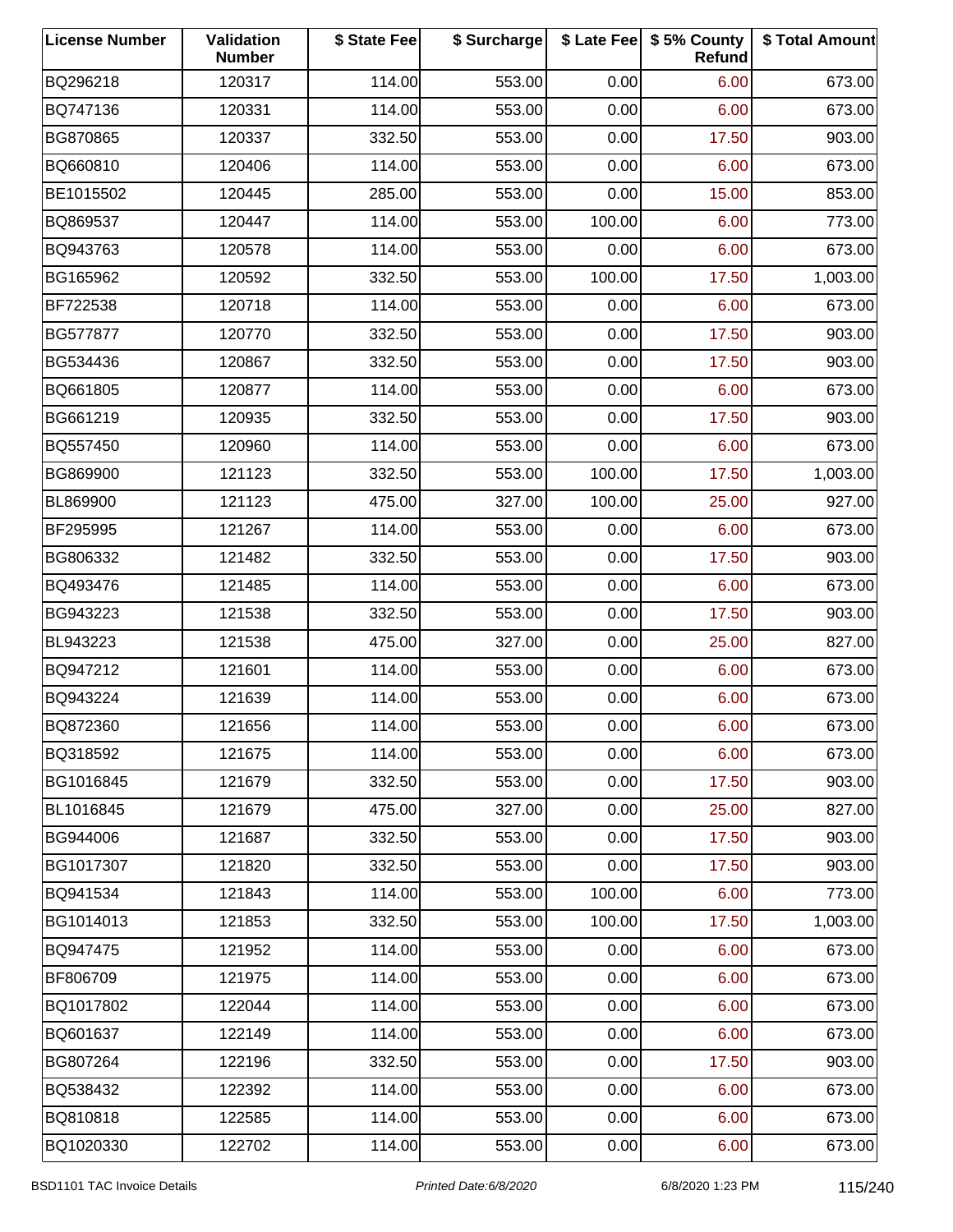| <b>License Number</b> | Validation<br><b>Number</b> | \$ State Fee | \$ Surcharge |        | \$ Late Fee   \$5% County<br>Refund | \$ Total Amount |
|-----------------------|-----------------------------|--------------|--------------|--------|-------------------------------------|-----------------|
| BF154084              | 122743                      | 114.00       | 553.00       | 0.00   | 6.00                                | 673.00          |
| BQ536619              | 122833                      | 114.00       | 553.00       | 0.00   | 6.00                                | 673.00          |
| BQ661909              | 122833                      | 114.00       | 553.00       | 0.00   | 6.00                                | 673.00          |
| BQ662010              | 122833                      | 114.00       | 553.00       | 0.00   | 6.00                                | 673.00          |
| BQ725293              | 122833                      | 114.00       | 553.00       | 0.00   | 6.00                                | 673.00          |
| BQ811082              | 122833                      | 114.00       | 553.00       | 0.00   | 6.00                                | 673.00          |
| BQ948417              | 122833                      | 114.00       | 553.00       | 0.00   | 6.00                                | 673.00          |
| BG1016811             | 122869                      | 332.50       | 553.00       | 0.00   | 17.50                               | 903.00          |
| BQ876408              | 122878                      | 114.00       | 553.00       | 0.00   | 6.00                                | 673.00          |
| BF811659              | 122949                      | 114.00       | 553.00       | 0.00   | 6.00                                | 673.00          |
| BQ810339              | 122963                      | 114.00       | 553.00       | 0.00   | 6.00                                | 673.00          |
| BQ432409              | 122990                      | 114.00       | 553.00       | 0.00   | 6.00                                | 673.00          |
| BQ221838              | 123687                      | 114.00       | 553.00       | 0.00   | 6.00                                | 673.00          |
| BQ221841              | 123687                      | 114.00       | 553.00       | 0.00   | 6.00                                | 673.00          |
| BQ221842              | 123687                      | 114.00       | 553.00       | 0.00   | 6.00                                | 673.00          |
| BQ221844              | 123687                      | 114.00       | 553.00       | 0.00   | 6.00                                | 673.00          |
| BQ221846              | 123687                      | 114.00       | 553.00       | 0.00   | 6.00                                | 673.00          |
| BQ221847              | 123687                      | 114.00       | 553.00       | 0.00   | 6.00                                | 673.00          |
| BQ221849              | 123687                      | 114.00       | 553.00       | 0.00   | 6.00                                | 673.00          |
| BQ221850              | 123687                      | 114.00       | 553.00       | 0.00   | 6.00                                | 673.00          |
| BQ221853              | 123687                      | 114.00       | 553.00       | 0.00   | 6.00                                | 673.00          |
| BQ221854              | 123687                      | 114.00       | 553.00       | 0.00   | 6.00                                | 673.00          |
| BQ221855              | 123687                      | 114.00       | 553.00       | 0.00   | 6.00                                | 673.00          |
| BQ454203              | 123687                      | 114.00       | 553.00       | 0.00   | 6.00                                | 673.00          |
| BQ1020933             | 123885                      | 114.00       | 553.00       | 0.00   | 6.00                                | 673.00          |
| BG526655              | 504791                      | 332.50       | 553.00       | 0.00   | 17.50                               | 903.00          |
| BQ794919              | 507490                      | 114.00       | 553.00       | 0.00   | 6.00                                | 673.00          |
| BG181059              | 511772                      | 332.50       | 553.00       | 0.00   | 17.50                               | 903.00          |
| BG317637              | 512276                      | 332.50       | 553.00       | 0.00   | 17.50                               | 903.00          |
| BG870523              | 512304                      | 332.50       | 553.00       | 0.00   | 17.50                               | 903.00          |
| BQ1016723             | 512427                      | 114.00       | 553.00       | 0.00   | 6.00                                | 673.00          |
| BQ1016364             | 512593                      | 114.00       | 553.00       | 0.00   | 6.00                                | 673.00          |
| BQ578759              | 512629                      | 114.00       | 553.00       | 0.00   | 6.00                                | 673.00          |
| BG432577              | 512862                      | 332.50       | 553.00       | 0.00   | 17.50                               | 903.00          |
|                       | <b>Total</b>                | 21,232.50    | 58,594.00    | 700.00 | 1,117.50                            | 81,644.00       |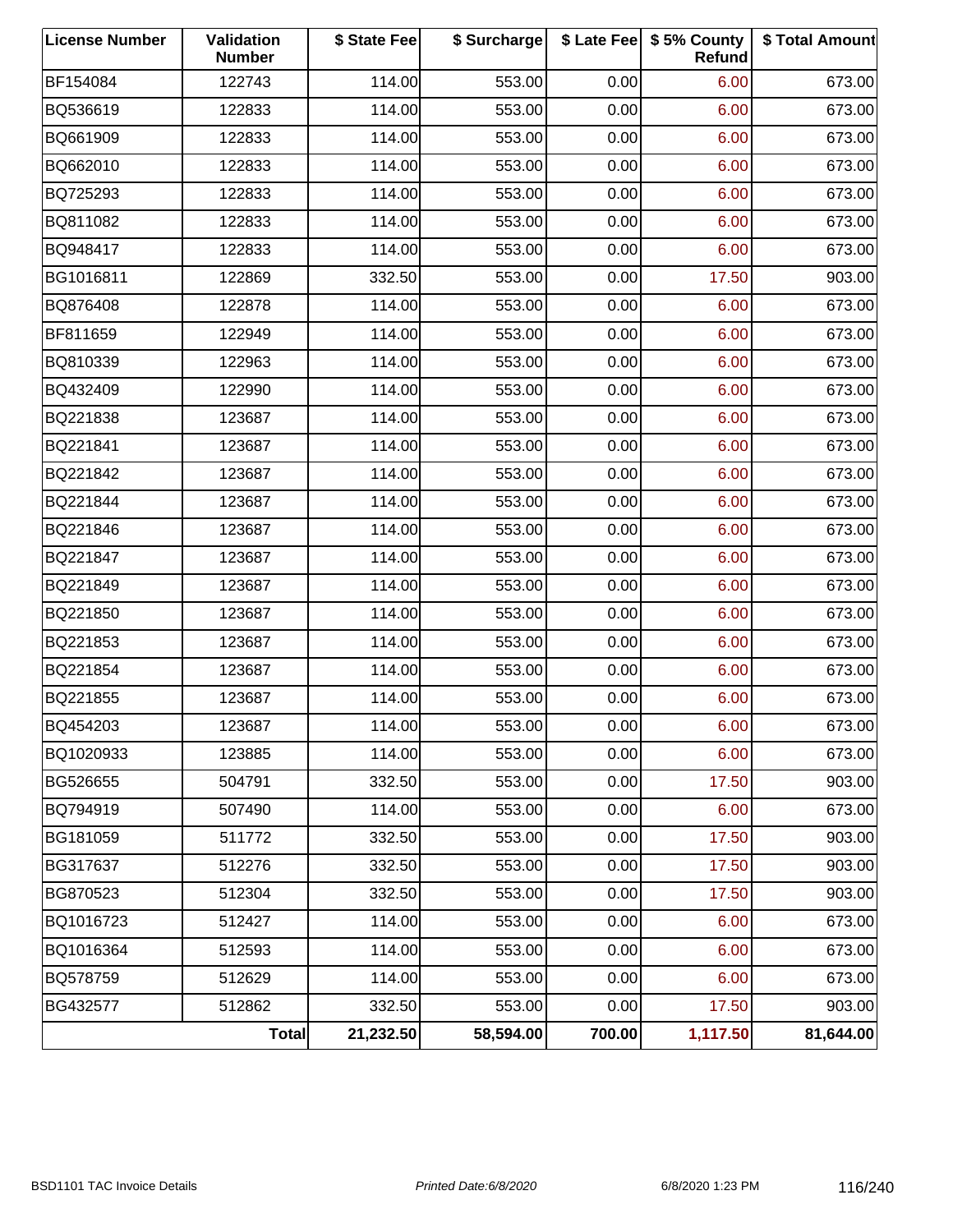

## **TAC To Be Invoiced Details Applications Approved during May 2020 County Hill - 109**

| <b>License Number</b> | <b>Validation</b><br><b>Number</b> | \$ State Fee | \$ Surcharge | \$ Late Fee | \$5% County<br>Refund | \$ Total Amount |
|-----------------------|------------------------------------|--------------|--------------|-------------|-----------------------|-----------------|
| BQ1088760             | 6021                               | 114.00       | 553.00       | 0.00        | 6.00                  | 673.00          |
| BF1089192             | 6218                               | 114.00       | 553.00       | 0.00        | 6.00                  | 673.00          |
| BQ629014              | 120043                             | 114.00       | 553.00       | 0.00        | 6.00                  | 673.00          |
| BQ579719              | 121486                             | 114.00       | 553.00       | 0.00        | 6.00                  | 673.00          |
| BQ871177              | 510913                             | 114.00       | 553.00       | 0.00        | 6.00                  | 673.00          |
| BF1013673             | 511159                             | 114.00       | 553.00       | 0.00        | 6.00                  | 673.00          |
|                       | <b>Total</b>                       | 684.00       | 3,318.00     | 0.00        | 36.00                 | 4,038.00        |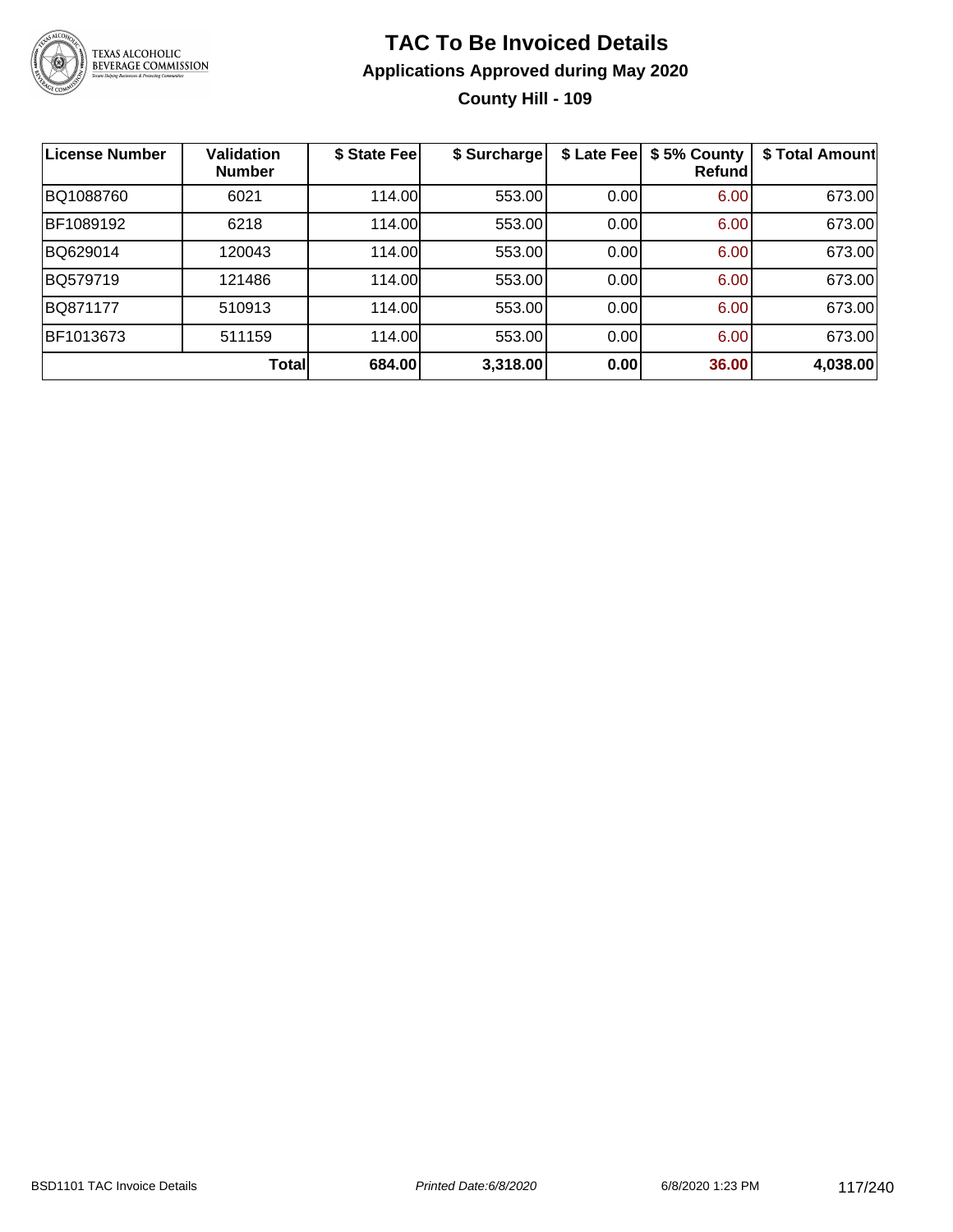

### **TAC To Be Invoiced Details Applications Approved during May 2020 County Hockley - 110**

| License Number | Validation<br><b>Number</b> | \$ State Feel |        |      | Refundl | \$ Surcharge   \$ Late Fee   \$5% County   \$ Total Amount |
|----------------|-----------------------------|---------------|--------|------|---------|------------------------------------------------------------|
| BQ875464       | 122178                      | 114.00        | 553.00 | 0.00 | 6.00    | 673.00                                                     |
|                | Totall                      | <b>114.00</b> | 553.00 | 0.00 | 6.00    | 673.00                                                     |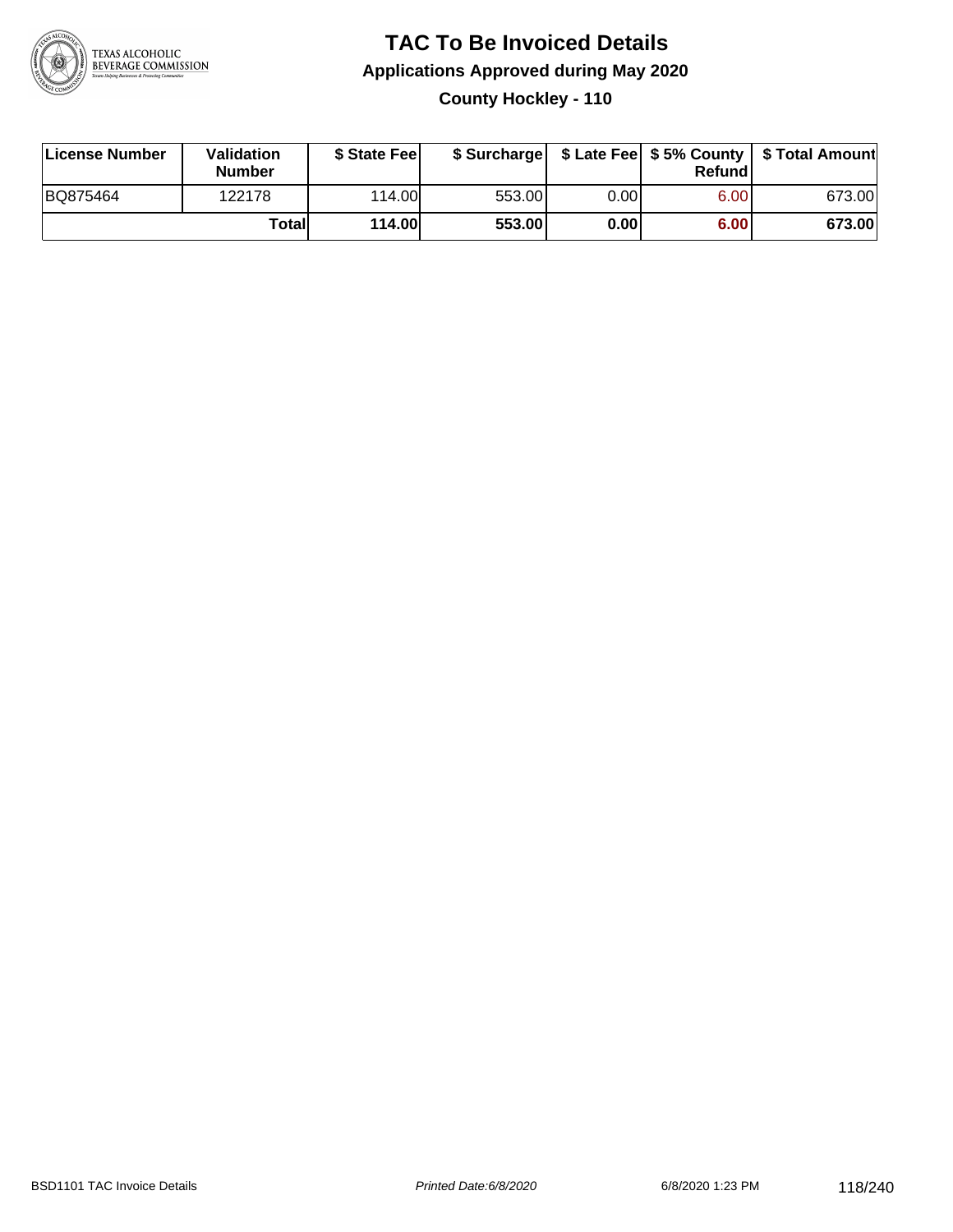

### **TAC To Be Invoiced Details Applications Approved during May 2020 County Hood - 111**

| <b>License Number</b> | Validation<br><b>Number</b> | \$ State Fee | \$ Surcharge | \$ Late Fee | \$5% County<br>Refund | \$ Total Amount |
|-----------------------|-----------------------------|--------------|--------------|-------------|-----------------------|-----------------|
| BQ941980              | 120672                      | 114.00       | 553.00       | 0.00        | 6.00                  | 673.00          |
| BF945546              | 120754                      | 114.00       | 553.00       | 0.00        | 6.00                  | 673.00          |
| BQ874185              | 121132                      | 114.00       | 553.00       | 0.00        | 6.00                  | 673.00          |
| <b>BG870529</b>       | 121651                      | 332.50       | 553.00       | 100.00      | 17.50                 | 1,003.00        |
| BQ945793              | 122011                      | 114.00       | 553.00       | 0.00        | 6.00                  | 673.00          |
| BQ945880              | 122013                      | 114.00       | 553.00       | 0.00        | 6.00                  | 673.00          |
| BQ945791              | 122019                      | 114.00       | 553.00       | 0.00        | 6.00                  | 673.00          |
| BQ945879              | 122020                      | 114.00       | 553.00       | 0.00        | 6.00                  | 673.00          |
| BQ945882              | 122022                      | 114.00       | 553.00       | 0.00        | 6.00                  | 673.00          |
| BQ946895              | 122026                      | 114.00       | 553.00       | 0.00        | 6.00                  | 673.00          |
|                       | Totall                      | 1,358.50     | 5,530.00     | 100.00      | 71.50                 | 7,060.00        |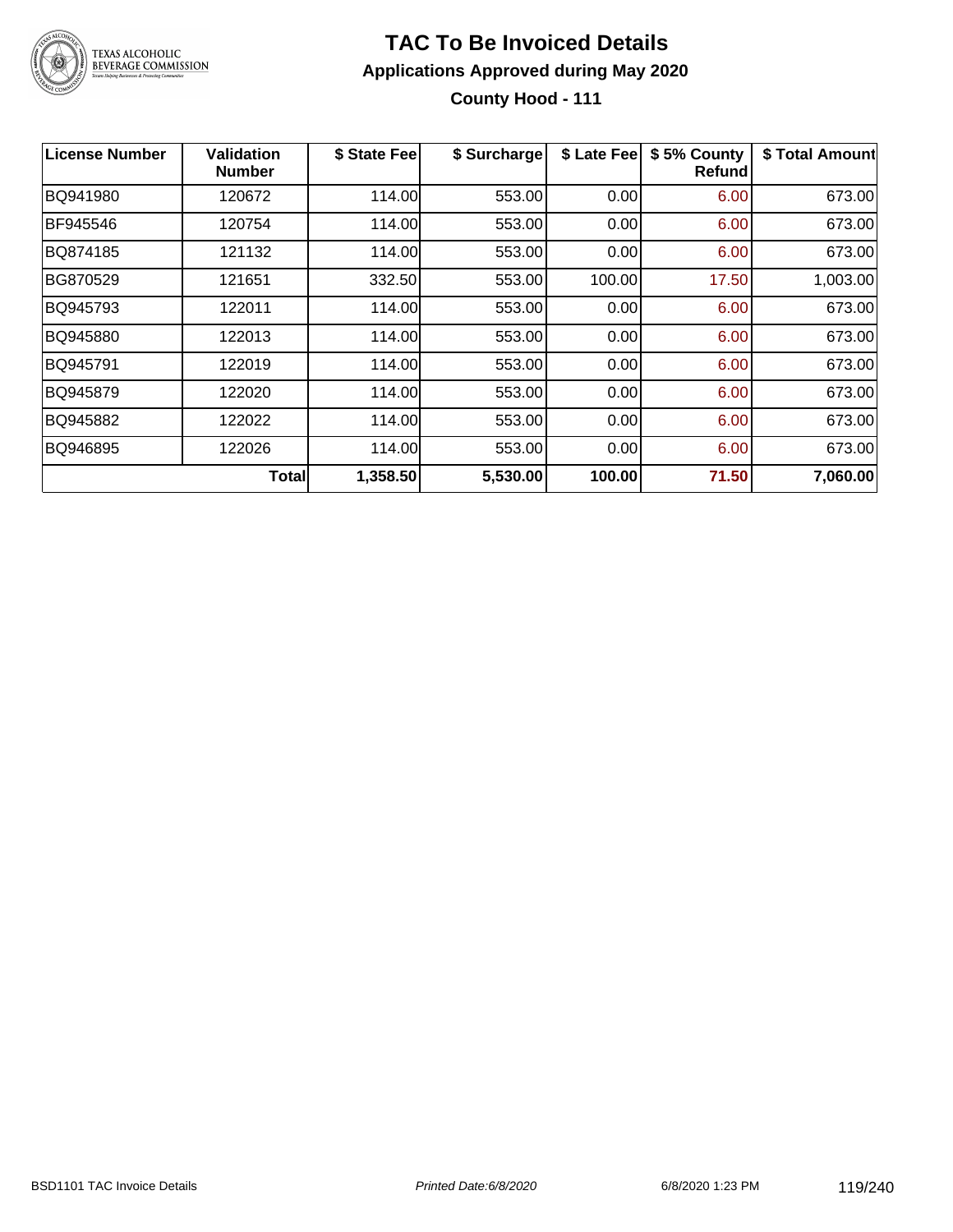

**County Hopkins - 112**

| License Number | <b>Validation</b><br><b>Number</b> | \$ State Feel |        |      | Refundl | \$ Surcharge   \$ Late Fee   \$5% County   \$ Total Amount |
|----------------|------------------------------------|---------------|--------|------|---------|------------------------------------------------------------|
| BQ1020710      | 123537                             | 114.00        | 553.00 | 0.00 | 6.00    | 673.00                                                     |
|                | Totall                             | <b>114.00</b> | 553.00 | 0.00 | 6.00    | 673.00                                                     |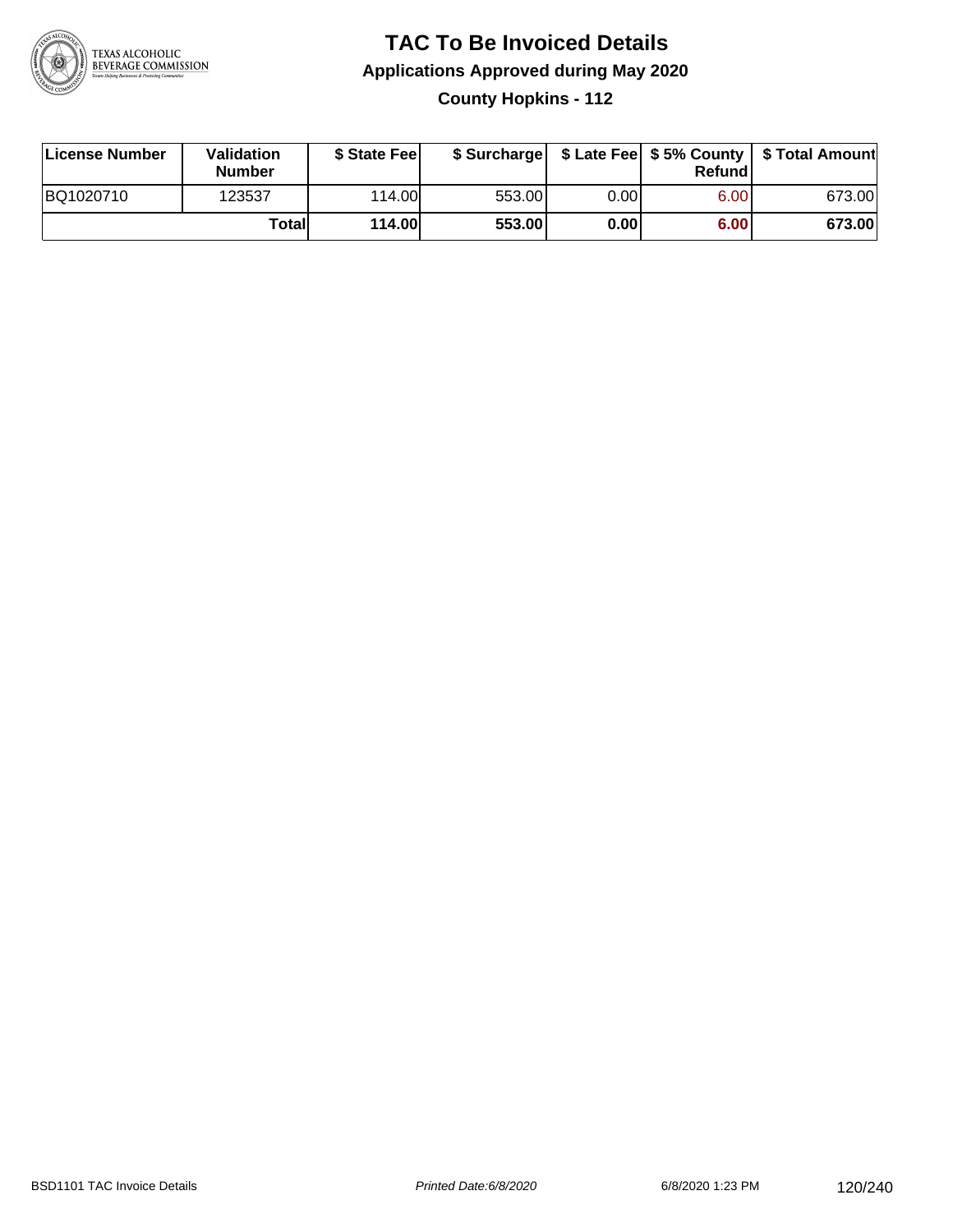

## **TAC To Be Invoiced Details Applications Approved during May 2020 County Houston - 113**

| License Number | Validation<br><b>Number</b> | \$ State Fee |          |      | Refundl | \$ Surcharge   \$ Late Fee   \$5% County   \$ Total Amount |
|----------------|-----------------------------|--------------|----------|------|---------|------------------------------------------------------------|
| BQ1015169      | 119465                      | 114.00L      | 553.00   | 0.00 | 6.00    | 673.00                                                     |
| BQ1012191      | 119783                      | 114.00       | 553.00   | 0.00 | 6.00    | 673.00                                                     |
|                | Totall                      | 228.00       | 1,106.00 | 0.00 | 12.00   | 1,346.00                                                   |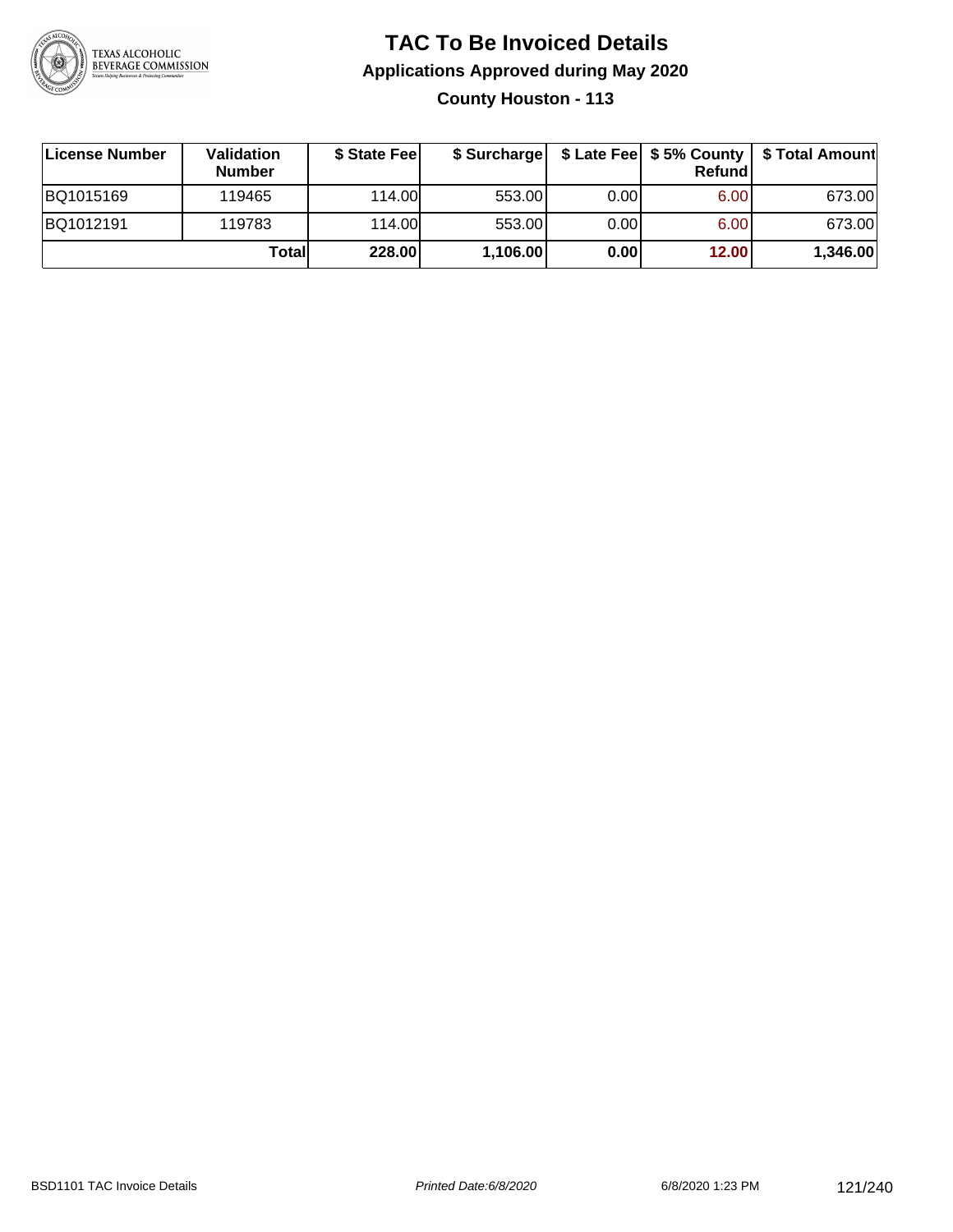

**County Howard - 114**

| License Number | <b>Validation</b><br><b>Number</b> | \$ State Fee | \$ Surcharge | \$ Late Fee | \$5% County<br>Refundl | \$ Total Amount |
|----------------|------------------------------------|--------------|--------------|-------------|------------------------|-----------------|
| BQ451055       | 119274                             | 114.00       | 553.00       | 0.00        | 6.00                   | 673.00          |
| BQ411354       | 119700                             | 114.00L      | 553.00       | 0.00        | 6.00                   | 673.00          |
| BQ942263       | 120048                             | 114.00       | 553.00       | 0.00        | 6.00                   | 673.00          |
| BG244794       | 121285                             | 332.50       | 553.00       | 0.00        | 17.50                  | 903.00          |
| BQ946374       | 512330                             | 114.00       | 553.00       | 0.00        | 6.00                   | 673.00          |
|                | <b>Total</b>                       | 788.50       | 2,765.00     | 0.00        | 41.50                  | 3,595.00        |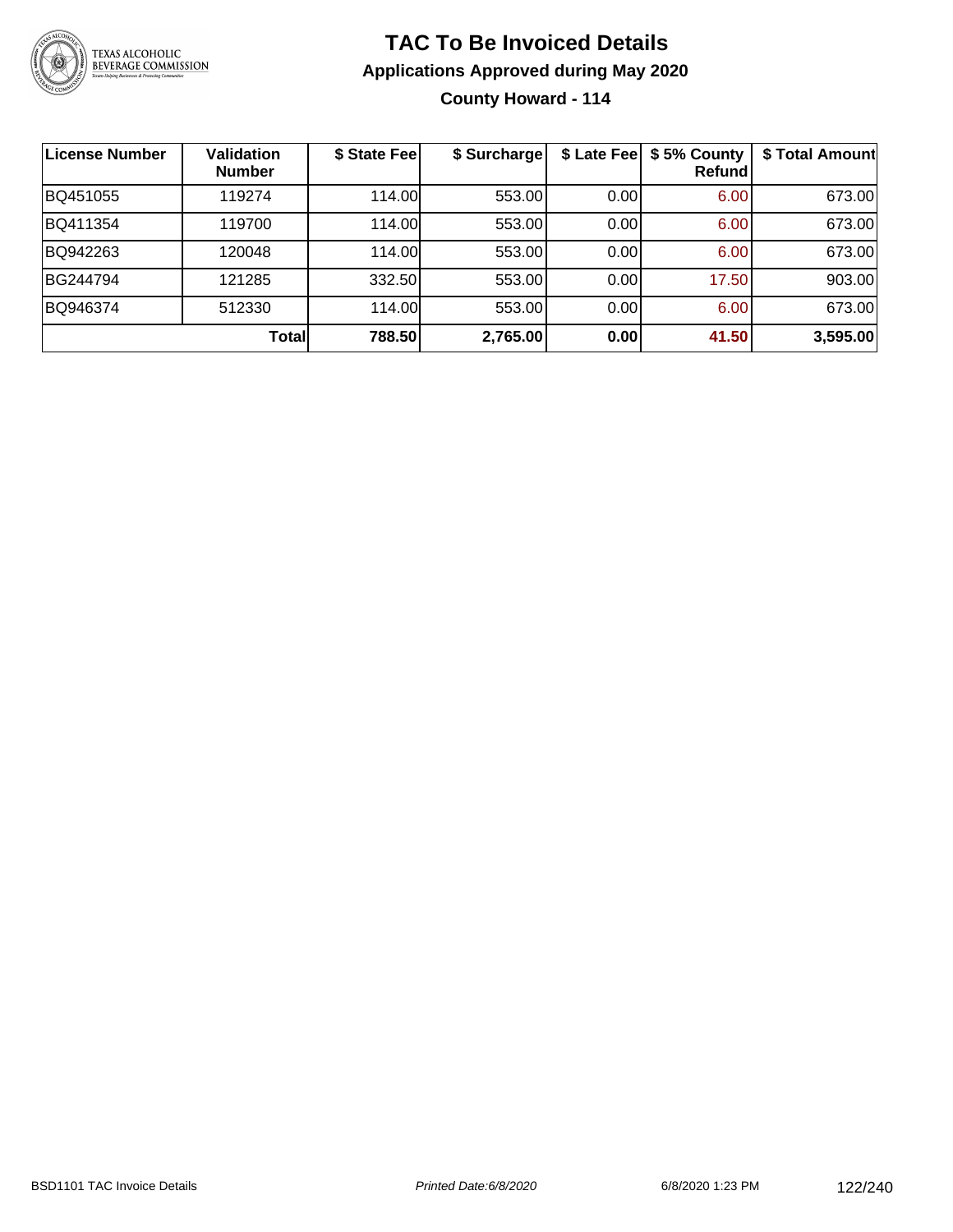

## **TAC To Be Invoiced Details Applications Approved during May 2020 County Hunt - 116**

| <b>License Number</b> | <b>Validation</b><br><b>Number</b> | \$ State Fee | \$ Surcharge | \$ Late Fee | \$5% County<br><b>Refund</b> | \$ Total Amount |
|-----------------------|------------------------------------|--------------|--------------|-------------|------------------------------|-----------------|
| BQ1089637             | 6362                               | 114.00       | 553.00       | 0.00        | 6.00                         | 673.00          |
| BQ1014821             | 118899                             | 114.00       | 553.00       | 0.00        | 6.00                         | 673.00          |
| BG746001              | 119060                             | 332.50       | 553.00       | 0.00        | 17.50                        | 903.00          |
| BQ942755              | 120258                             | 114.00       | 553.00       | 0.00        | 6.00                         | 673.00          |
| BQ1016190             | 121547                             | 114.00       | 553.00       | 0.00        | 6.00                         | 673.00          |
| BQ723254              | 121755                             | 114.00       | 553.00       | 0.00        | 6.00                         | 673.00          |
| BG1017692             | 122736                             | 332.50       | 553.00       | 0.00        | 17.50                        | 903.00          |
| BQ722922              | 123109                             | 114.00       | 553.00       | 0.00        | 6.00                         | 673.00          |
|                       | <b>Total</b>                       | 1,349.00     | 4,424.00     | 0.00        | 71.00                        | 5,844.00        |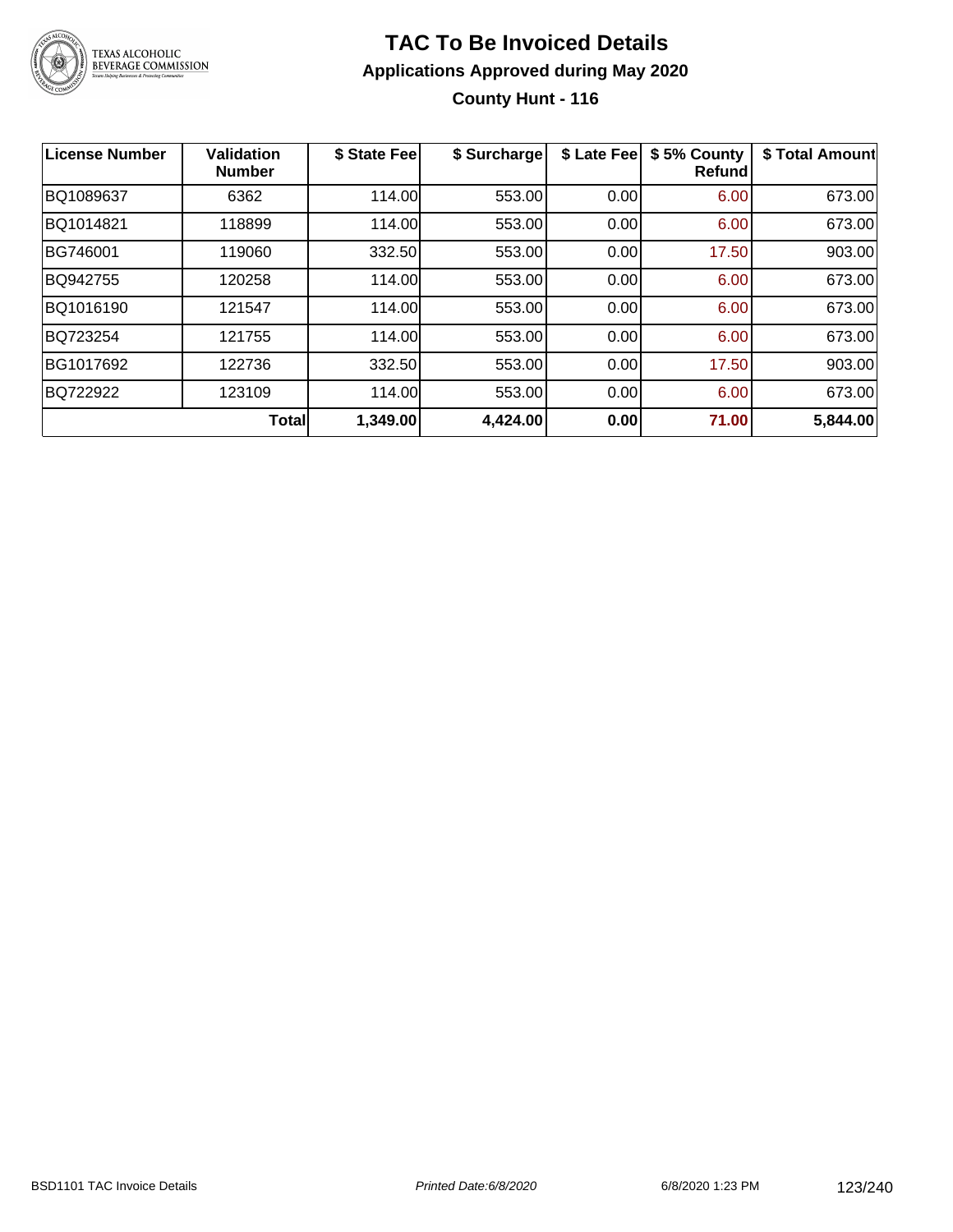

**County Hutchinson - 117**

| License Number | <b>Validation</b><br><b>Number</b> | \$ State Feel |        |       | Refundl | \$ Surcharge   \$ Late Fee   \$5% County   \$ Total Amount |
|----------------|------------------------------------|---------------|--------|-------|---------|------------------------------------------------------------|
| BG536389       | 120750                             | 332.50        | 553.00 | 0.001 | 17.50   | 903.00                                                     |
|                | Totall                             | 332.50        | 553.00 | 0.00  | 17.50   | 903.00                                                     |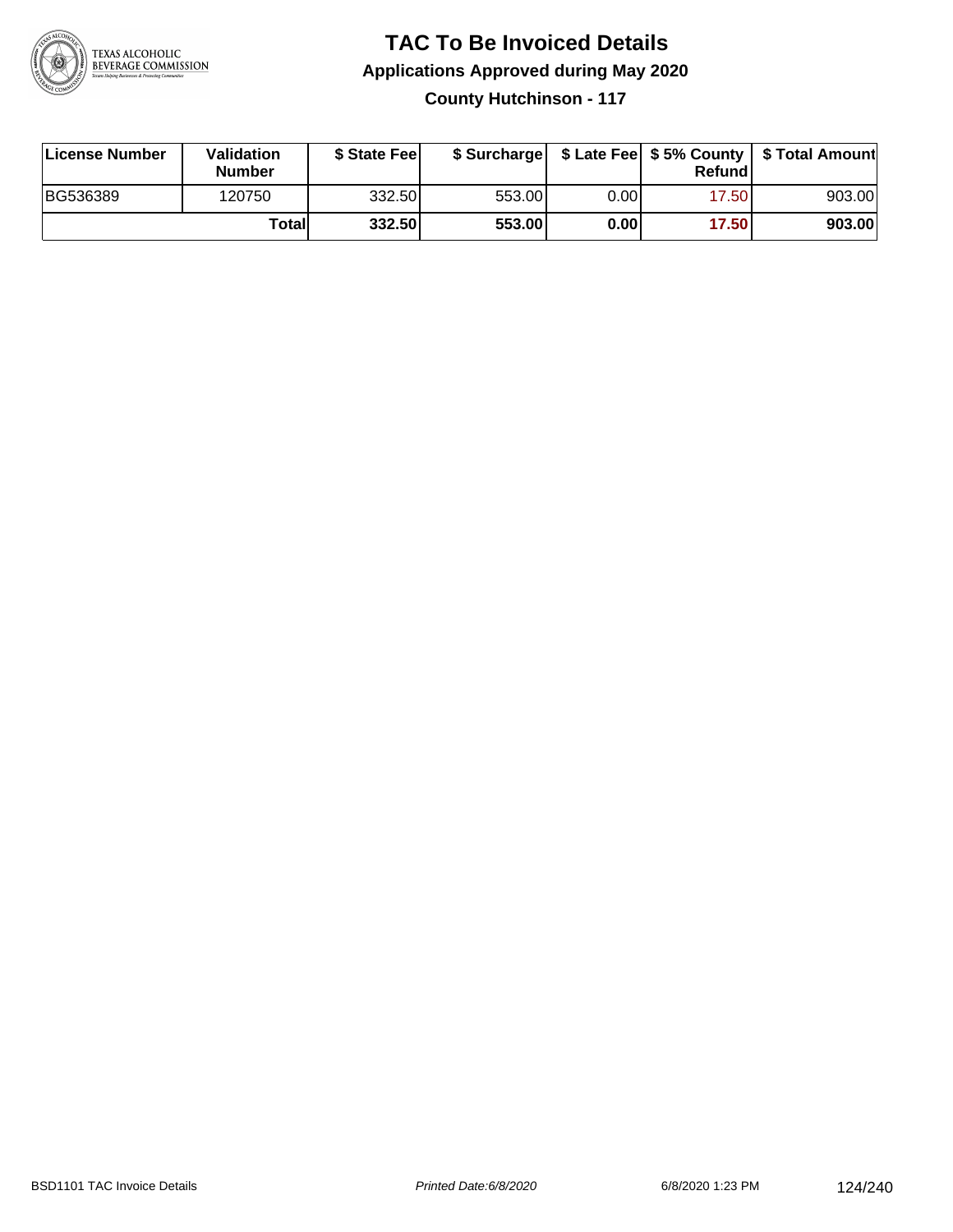

**County Jack - 119**

| License Number  | Validation<br><b>Number</b> | \$ State Feel | \$ Surcharge |      | Refundl | \$ Late Fee   \$5% County   \$ Total Amount |
|-----------------|-----------------------------|---------------|--------------|------|---------|---------------------------------------------|
| <b>BF807368</b> | 121367                      | 114.00L       | 553.00       | 0.00 | 6.00    | 673.00                                      |
|                 | Totall                      | <b>114.00</b> | 553.00       | 0.00 | 6.00    | 673.00                                      |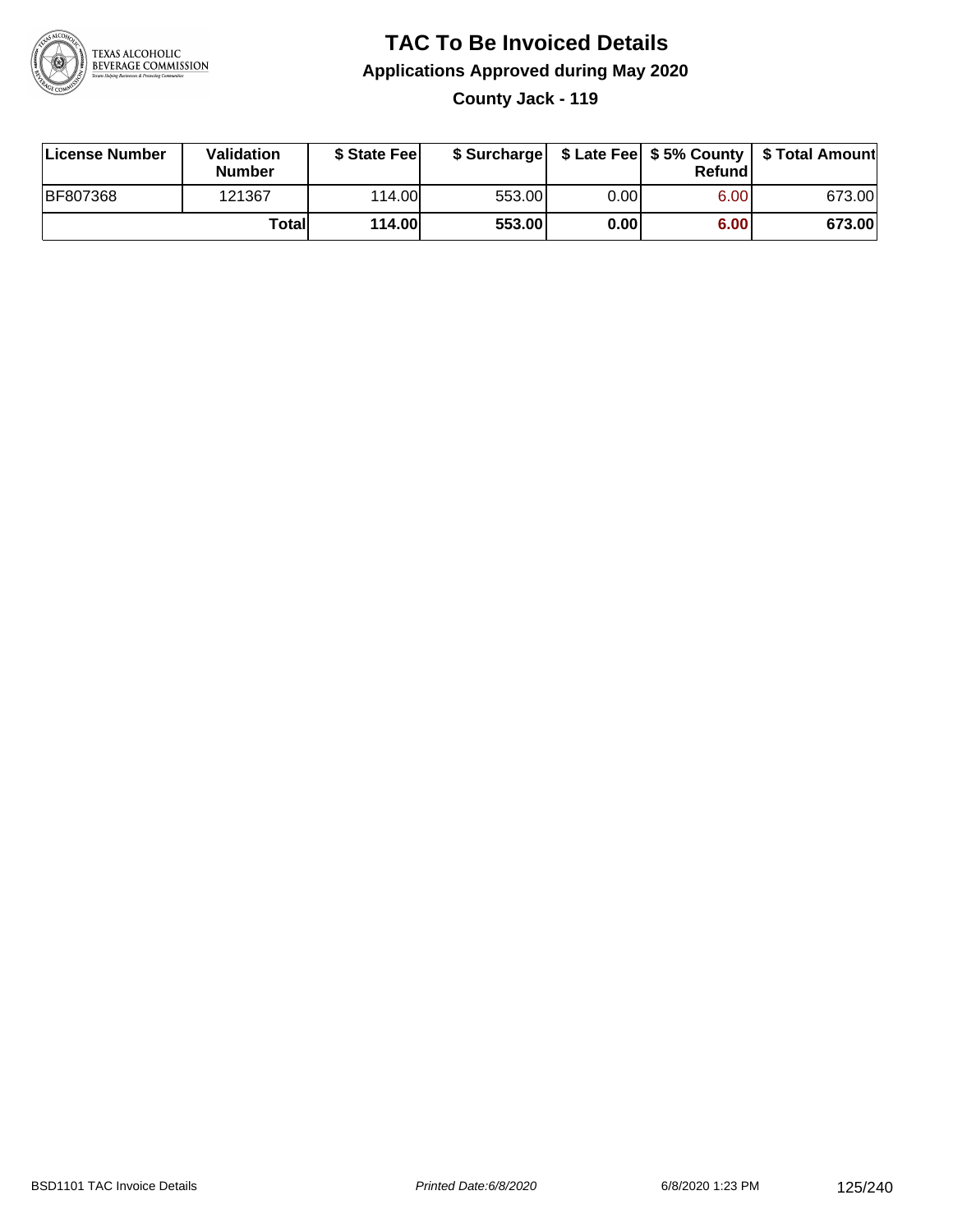

**County Jackson - 120**

| ∣License Number | Validation<br><b>Number</b> | \$ State Fee | \$ Surcharge |        | Refundl | \$ Late Fee   \$5% County   \$ Total Amount |
|-----------------|-----------------------------|--------------|--------------|--------|---------|---------------------------------------------|
| BQ1089505       | 6204                        | 114.00L      | 553.00       | 0.00   | 6.00    | 673.00                                      |
| BG625050        | 121611                      | 332.50       | 553.00       | 100.00 | 17.50   | 1,003.00                                    |
|                 | Total                       | 446.50       | 1,106.00     | 100.00 | 23.50   | 1,676.00                                    |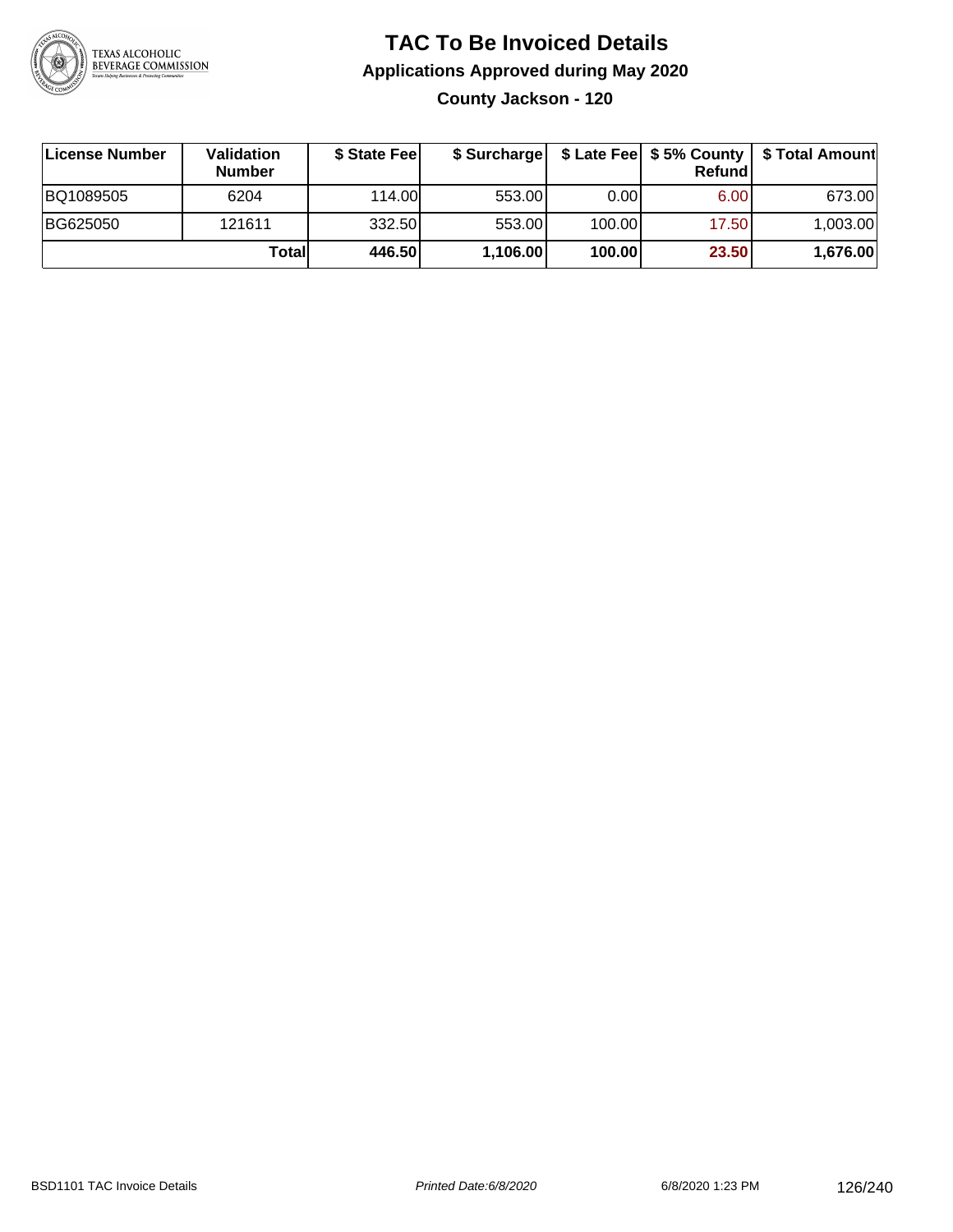

**County Jasper - 121**

| License Number | <b>Validation</b><br><b>Number</b> | \$ State Feel |          |      | Refundl | \$ Surcharge   \$ Late Fee   \$5% County   \$ Total Amount |
|----------------|------------------------------------|---------------|----------|------|---------|------------------------------------------------------------|
| BQ1019836      | 122910                             | 114.00L       | 553.00   | 0.00 | 6.00    | 673.00                                                     |
| BQ696730       | 512860                             | 114.00L       | 553.00   | 0.00 | 6.00    | 673.00                                                     |
|                | Totall                             | 228.00        | 1,106.00 | 0.00 | 12.00   | 1,346.00                                                   |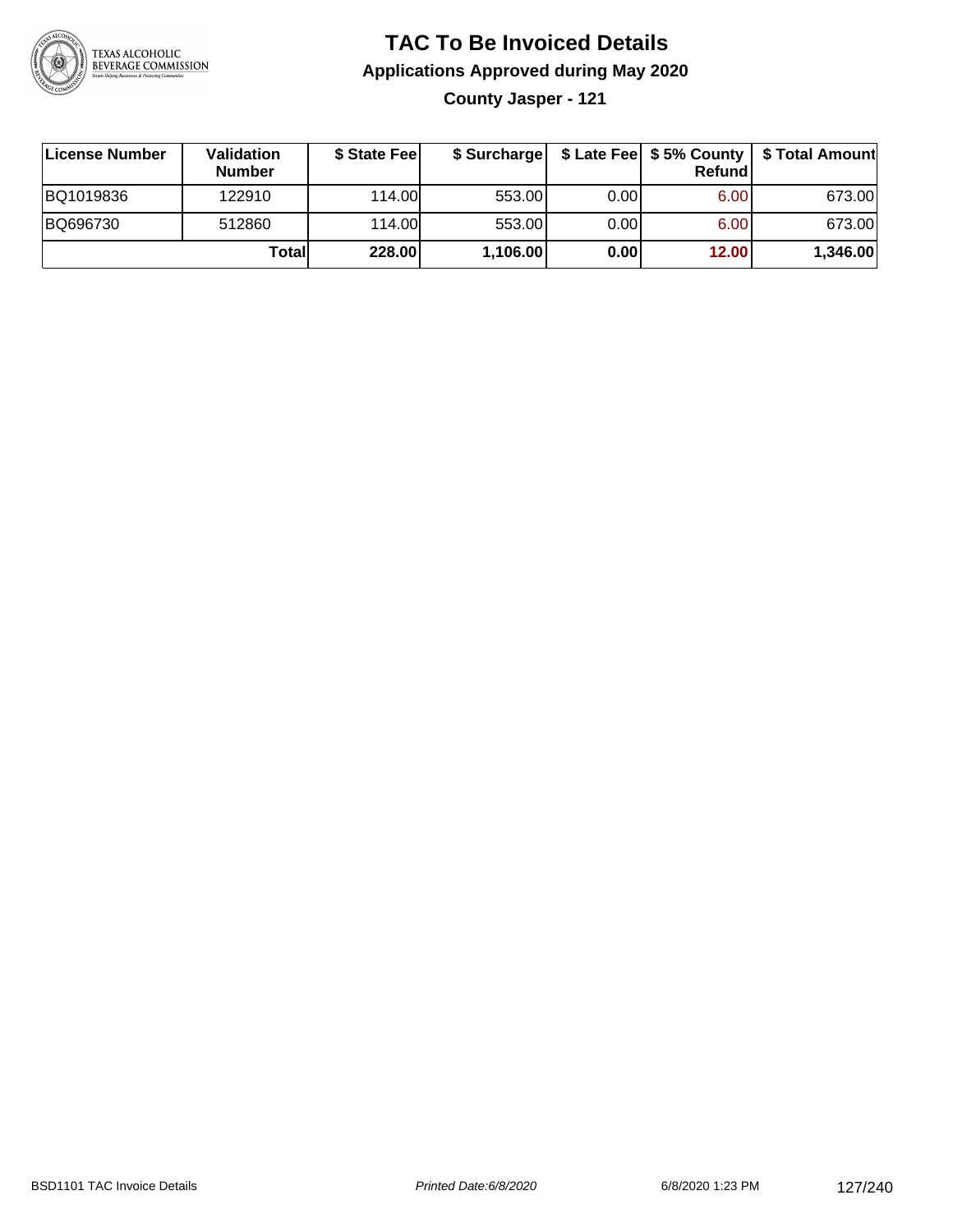

#### **TEXAS ALCOHOLIC BEVERAGE COMMISSION**

### **TAC To Be Invoiced Details Applications Approved during May 2020 County Jefferson - 123**

**License Number Validation Number \$ State Fee \$ Surcharge \$ Late Fee \$ 5% County Refund \$ Total Amount** BF1087610 5572 114.00 553.00 0.00 6.00 673.00 BQ1089603 | 5654 | 114.00| 553.00| 0.00| 6.00| 673.00 BF410545 5676 114.00 553.00 0.00 6.00 673.00 BG1088490 | 6070 | 332.50| 553.00| 0.00| 17.50| 903.00 BQ1089243 6151 114.00 553.00 0.00 6.00 673.00 BF1088840 6194 114.00 553.00 0.00 6.00 673.00 BQ939242 117168 114.00 553.00 0.00 6.00 673.00 BF317077 119076 114.00 553.00 0.00 6.00 673.00 BF1012499 119272 114.00 553.00 0.00 6.00 673.00 BQ1012939 119277 114.00 553.00 0.00 6.00 673.00 BF943754 119279 114.00 553.00 0.00 6.00 673.00 BG871169 | 119297 | 332.50| 553.00| 0.00| 17.50| 903.00 BG285690 | 119479 | 332.50| 553.00| 0.00| 17.50| 903.00 BF806843 119496 114.00 553.00 0.00 6.00 673.00 BF573395 119702 114.00 553.00 100.00 6.00 773.00 BQ871132 119815 114.00 553.00 0.00 6.00 673.00 BQ943274 120302 114.00 553.00 0.00 6.00 673.00 BQ941706 120432 114.00 553.00 0.00 6.00 673.00 BQ139080 120456 114.00 553.00 0.00 6.00 673.00 BF693003 120493 114.00 553.00 0.00 6.00 673.00 BF721266 120499 114.00 553.00 0.00 6.00 673.00 BF748936 | 120698 | 114.00| 553.00| 0.00| 6.00| 673.00 BF536394 120976 114.00 553.00 0.00 6.00 673.00 BG943082 | 121019 | 332.50| 553.00| 0.00| 17.50| 903.00 BF578503 121206 114.00 553.00 0.00 6.00 673.00 BQ1016389 121228 114.00 553.00 0.00 6.00 673.00 BG474358 121345 332.50 553.00 0.00 17.50 903.00 BQ721251 121349 114.00 553.00 0.00 6.00 673.00 BQ154367 121620 114.00 553.00 0.00 6.00 673.00 BG749430 | 121637 | 332.50| 553.00| 0.00| 17.50| 903.00 BF943444 | 121777 | 114.00| 553.00| 0.00| 6.00| 673.00 BF749754 | 121832 | 114.00| 553.00| 0.00| 6.00| 673.00 BF945846 | 121900 | 114.00| 553.00| 0.00| 6.00| 673.00 BG265845 122128 332.50 553.00 0.00 17.50 903.00 BQ308769 122259 114.00 553.00 0.00 6.00 673.00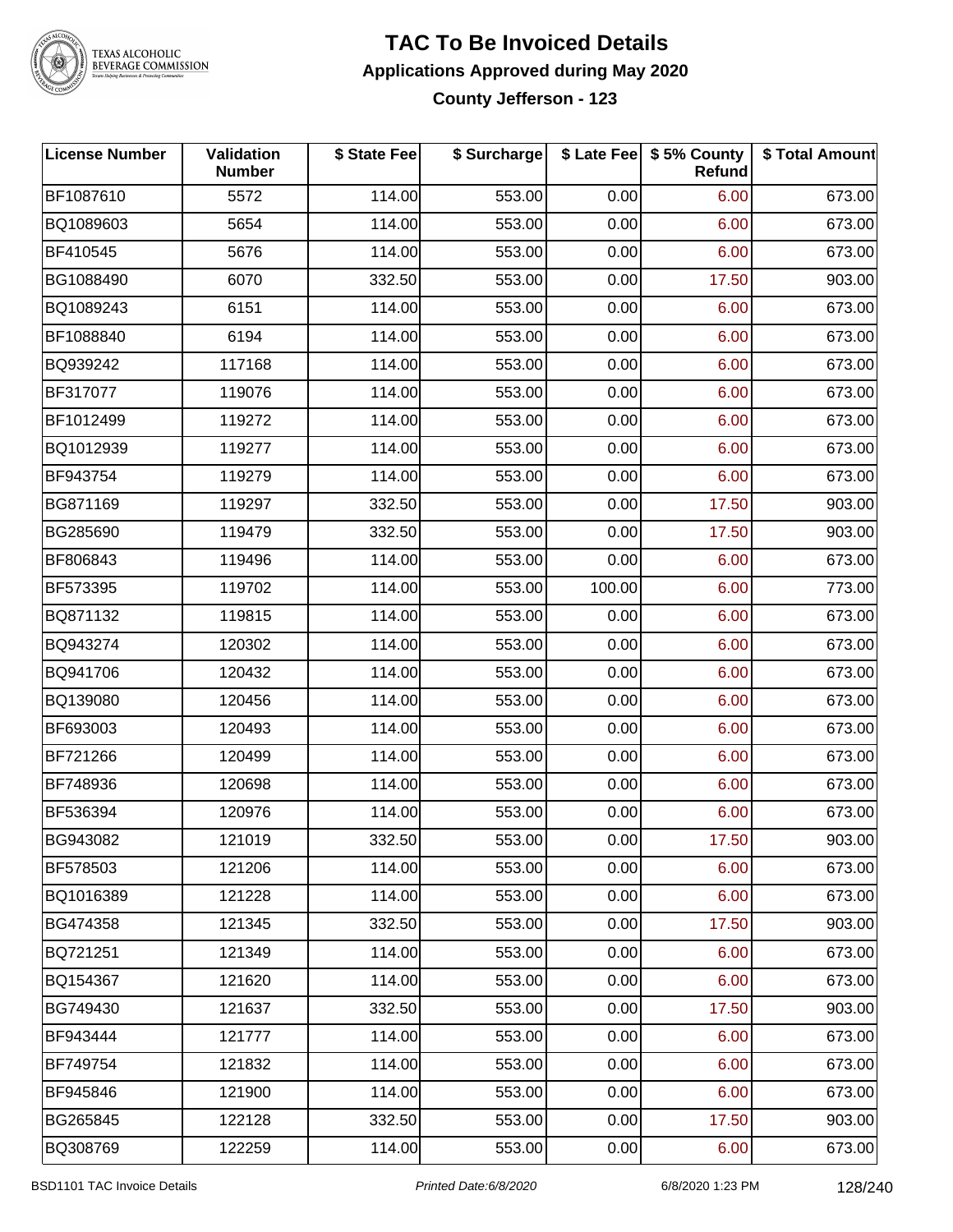| License Number  | <b>Validation</b><br><b>Number</b> | \$ State Fee | \$ Surcharge | \$ Late Fee | \$5% County<br>Refund | \$ Total Amount |
|-----------------|------------------------------------|--------------|--------------|-------------|-----------------------|-----------------|
| BG943721        | 122424                             | 332.50       | 553.00       | 0.00        | 17.50                 | 903.00          |
| BG265279        | 122486                             | 332.50       | 553.00       | 0.00        | 17.50                 | 903.00          |
| BG808806        | 122894                             | 332.50       | 553.00       | 0.00        | 17.50                 | 903.00          |
| <b>BG875488</b> | 122907                             | 332.50       | 553.00       | 0.00        | 17.50                 | 903.00          |
| BQ535819        | 122955                             | 114.00       | 553.00       | 0.00        | 6.00                  | 673.00          |
| BG947000        | 123683                             | 332.50       | 553.00       | 0.00        | 17.50                 | 903.00          |
| BP947000        | 123683                             | 950.00       | 426.00       | 0.00        | 50.00                 | 1,426.00        |
| BQ810826        | 512336                             | 114.00       | 553.00       | 0.00        | 6.00                  | 673.00          |
|                 | Total                              | 8,360.00     | 23,652.00    | 100.00      | 440.00                | 32,552.00       |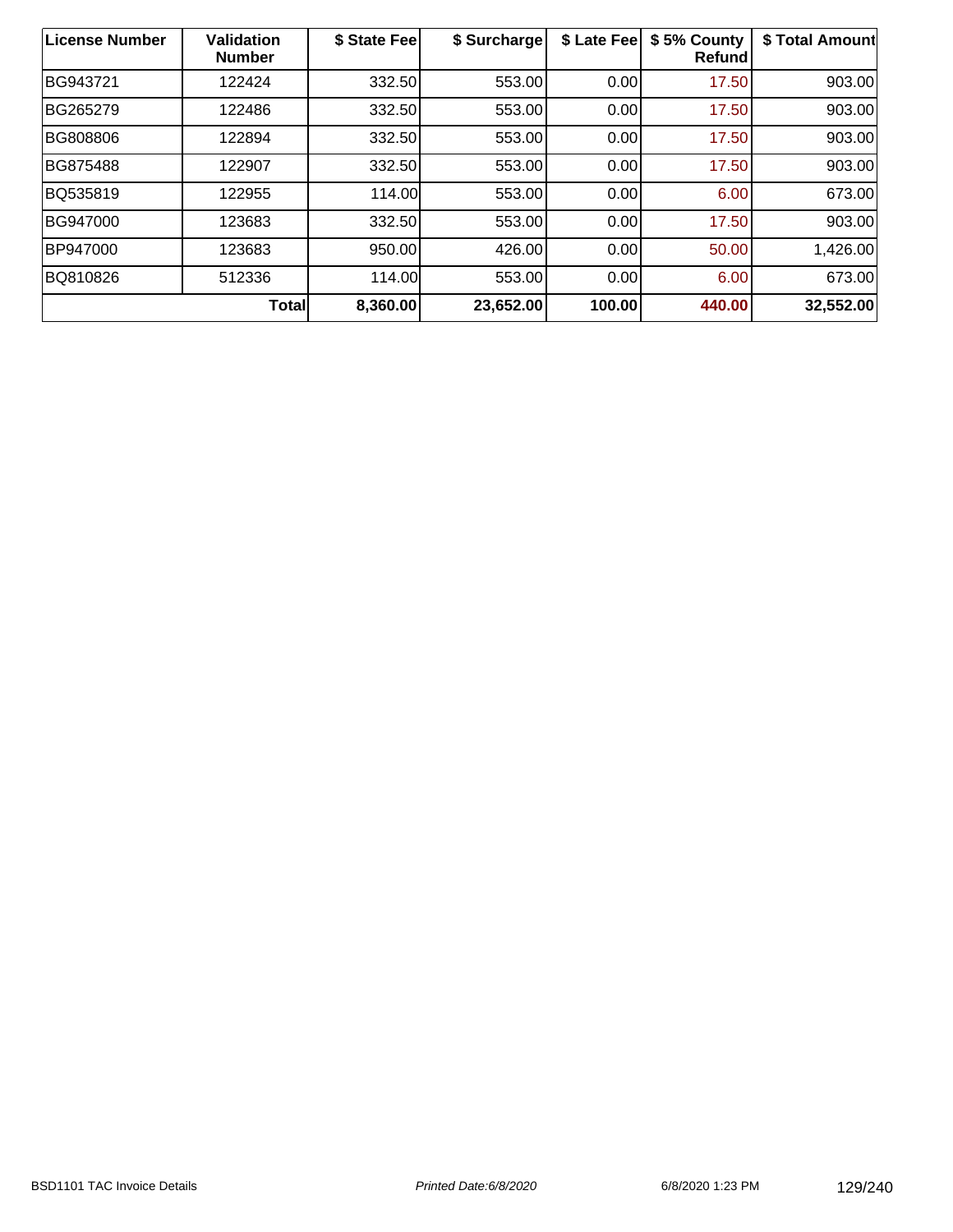

## **TAC To Be Invoiced Details Applications Approved during May 2020 County Jim Hogg - 124**

**License Number Validation Number \$ State Fee \$ Surcharge \$ Late Fee \$ 5% County Refund \$ Total Amount** BQ628817 120406 114.00 553.00 0.00 6.00 673.00 BQ1015964 122410 114.00 553.00 0.00 6.00 673.00 **Total 228.00 1,106.00 0.00 12.00 1,346.00**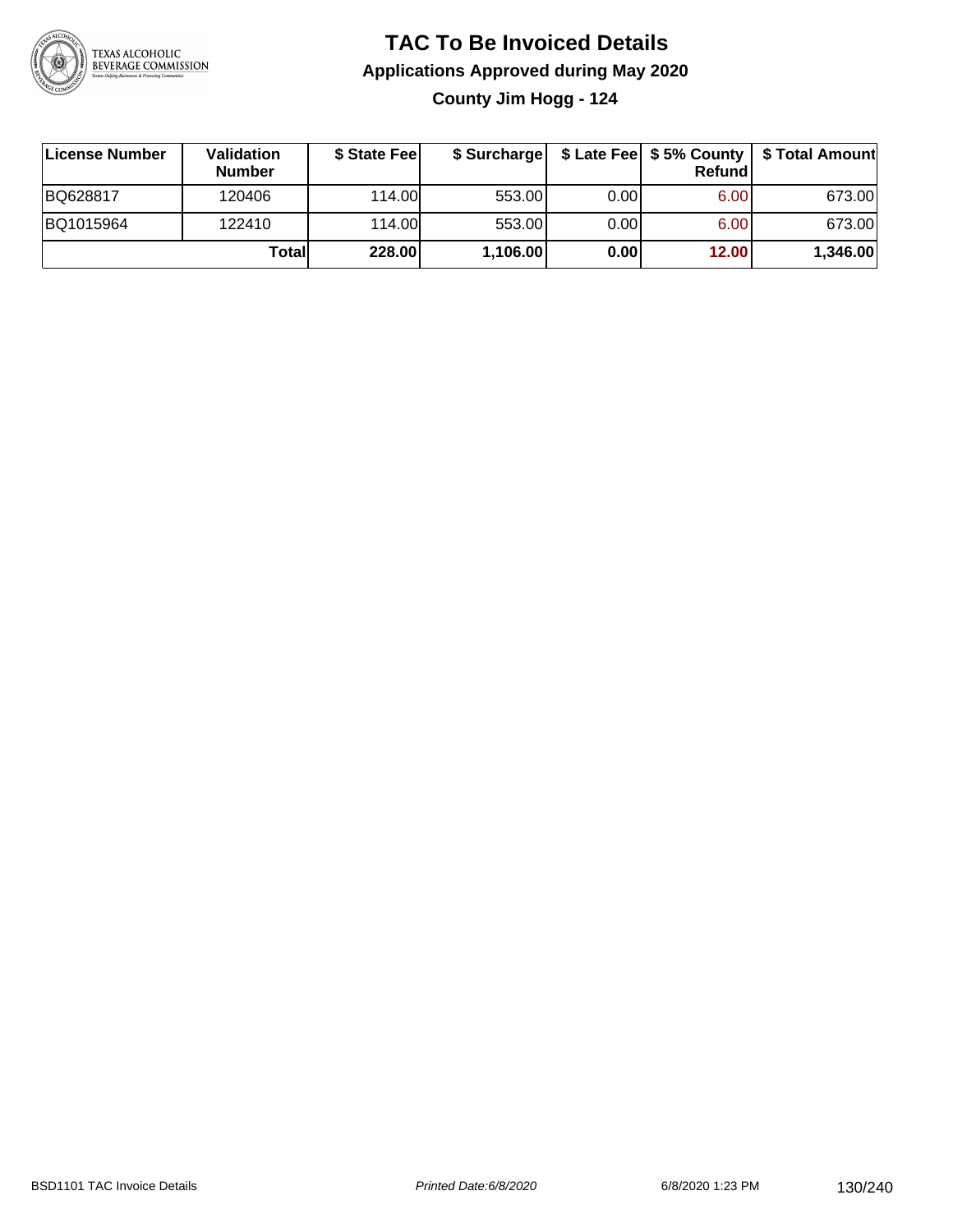

**County Jim Wells - 125**

| <b>License Number</b> | <b>Validation</b><br><b>Number</b> | \$ State Fee | \$ Surcharge | \$ Late Fee | \$5% County<br>Refund | \$ Total Amount |
|-----------------------|------------------------------------|--------------|--------------|-------------|-----------------------|-----------------|
| BG1088826             | 5970                               | 332.50       | 553.00       | 0.00        | 17.50                 | 903.00          |
| BQ180451              | 118961                             | 114.00       | 553.00       | 0.00        | 6.00                  | 673.00          |
| BQ208055              | 118962                             | 114.00       | 553.00       | 0.00        | 6.00                  | 673.00          |
| BG627525              | 119493                             | 332.50       | 553.00       | 0.00        | 17.50                 | 903.00          |
| BF472237              | 120131                             | 114.00       | 553.00       | 0.00        | 6.00                  | 673.00          |
| BQ629011              | 120406                             | 114.00       | 553.00       | 0.00        | 6.00                  | 673.00          |
| BQ943465              | 120724                             | 114.00       | 553.00       | 0.00        | 6.00                  | 673.00          |
| BQ537143              | 122287                             | 114.00       | 553.00       | 0.00        | 6.00                  | 673.00          |
| BQ487475              | 122761                             | 114.00       | 553.00       | 0.00        | 6.00                  | 673.00          |
| BF939223              | 511162                             | 114.00       | 553.00       | 0.00        | 6.00                  | 673.00          |
| BG718673              | 511199                             | 332.50       | 553.00       | 0.00        | 17.50                 | 903.00          |
| BQ1019979             | 512315                             | 114.00       | 553.00       | 0.00        | 6.00                  | 673.00          |
|                       | <b>Total</b>                       | 2,023.50     | 6,636.00     | 0.00        | 106.50                | 8,766.00        |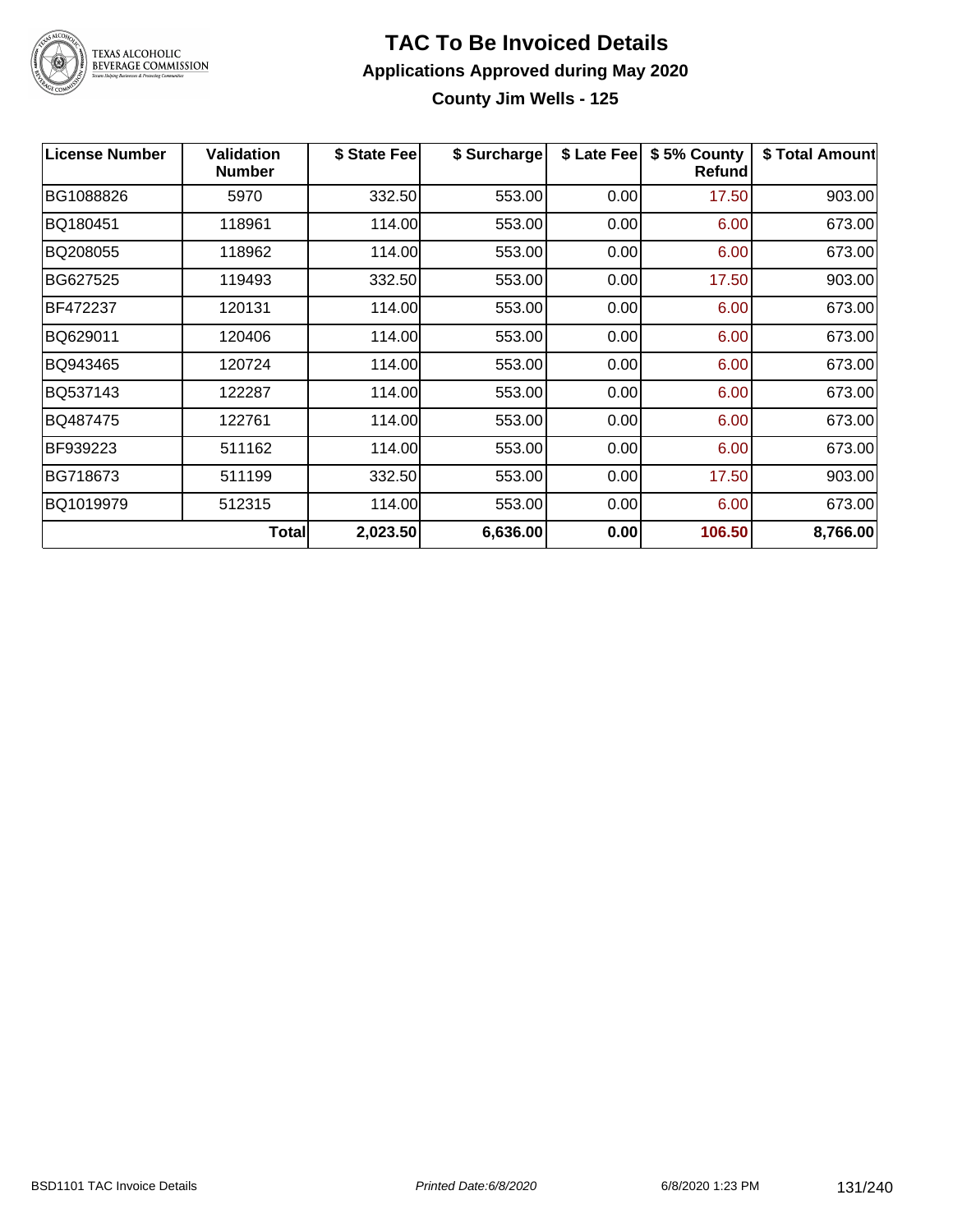

## **TAC To Be Invoiced Details Applications Approved during May 2020 County Johnson - 126**

| ∣License Number | Validation<br><b>Number</b> | \$ State Fee | \$ Surcharge |      | \$ Late Fee   \$5% County<br>Refundl | \$ Total Amount |
|-----------------|-----------------------------|--------------|--------------|------|--------------------------------------|-----------------|
| BG1087837       | 6019                        | 332.50       | 553.00       | 0.00 | 17.50                                | 903.00          |
| BF696508        | 122551                      | 114.00       | 553.00       | 0.00 | 6.00                                 | 673.00          |
| BQ875862        | 122782                      | 114.00       | 553.00       | 0.00 | 6.00                                 | 673.00          |
| BQ946888        | 512337                      | 114.00       | 553.00       | 0.00 | 6.00                                 | 673.00          |
|                 | Total                       | 674.50       | 2,212.00     | 0.00 | 35.50                                | 2,922.00        |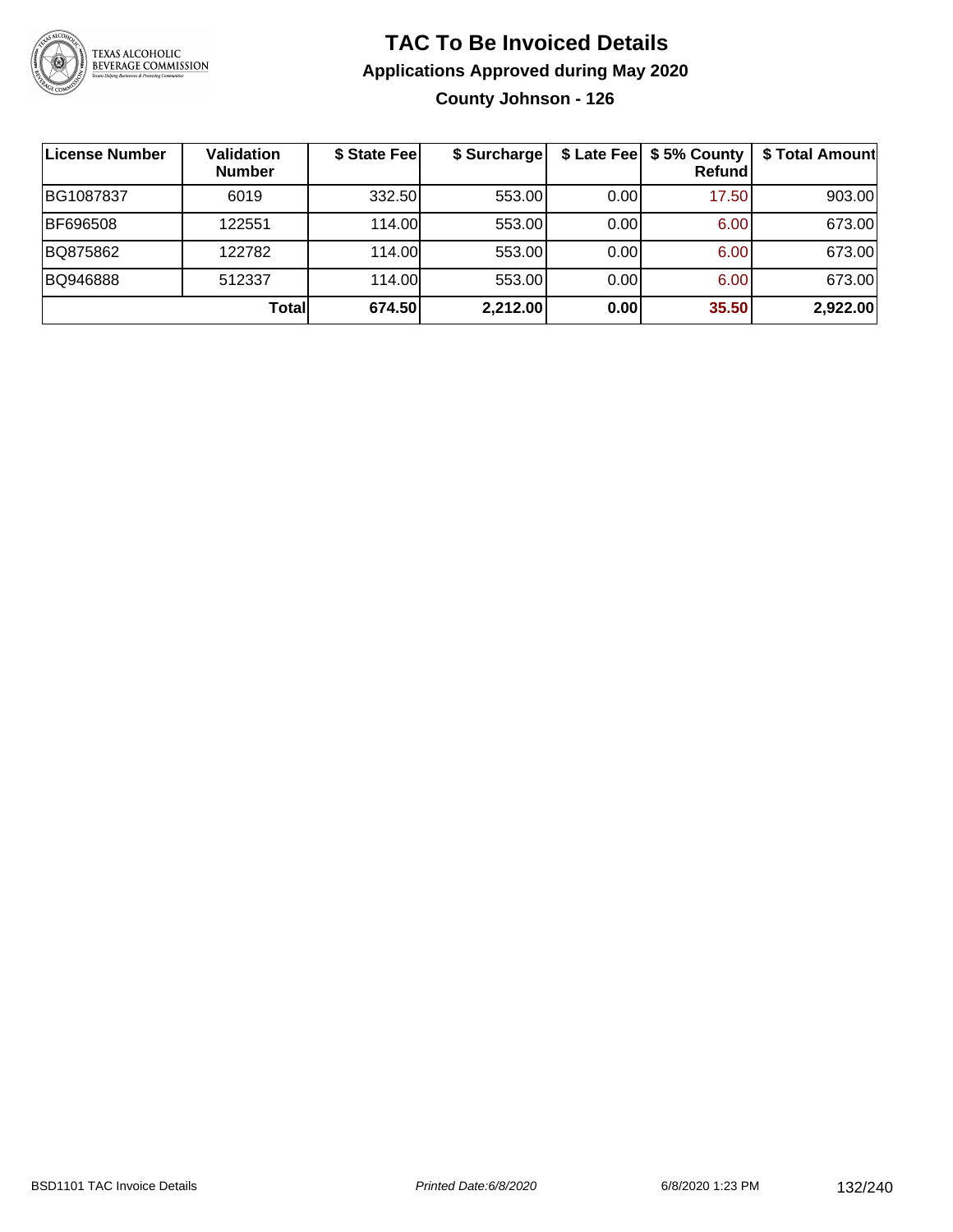

## **TAC To Be Invoiced Details Applications Approved during May 2020 County Karnes - 128**

| <b>License Number</b> | <b>Validation</b><br><b>Number</b> | \$ State Fee | \$ Surcharge |      | \$ Late Fee   \$5% County<br>Refundl | \$ Total Amount |
|-----------------------|------------------------------------|--------------|--------------|------|--------------------------------------|-----------------|
| BG806712              | 119624                             | 332.50       | 553.00       | 0.00 | 17.50                                | 903.00          |
| BQ806834              | 120045                             | 114.00       | 553.00       | 0.00 | 6.00                                 | 673.00          |
| BG431195              | 120053                             | 332.50       | 553.00       | 0.00 | 17.50                                | 903.00          |
| <b>BF871518</b>       | 120976                             | 114.00       | 553.00       | 0.00 | 6.00                                 | 673.00          |
|                       | Totall                             | 893.00       | 2,212.00     | 0.00 | 47.00                                | 3,152.00        |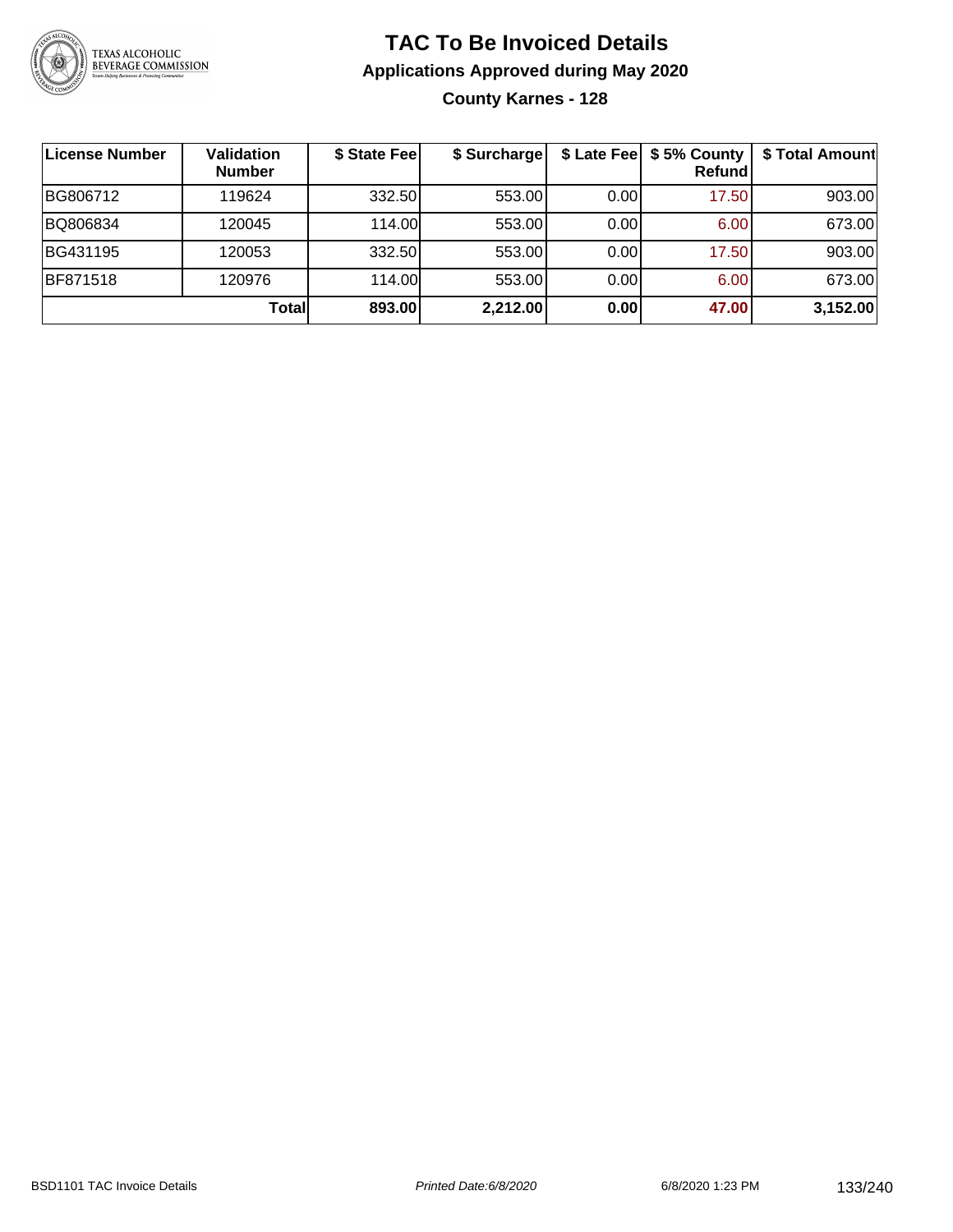

# TEXAS ALCOHOLIC<br>BEVERAGE COMMISSION

### **TAC To Be Invoiced Details Applications Approved during May 2020 County Kaufman - 129**

| <b>License Number</b> | <b>Validation</b><br><b>Number</b> | \$ State Fee | \$ Surcharge |      | \$ Late Fee   \$5% County<br>Refund | \$ Total Amount |
|-----------------------|------------------------------------|--------------|--------------|------|-------------------------------------|-----------------|
| BQ1089611             | 6450                               | 114.00       | 553.00       | 0.00 | 6.00                                | 673.00          |
| BQ1011234             | 115486                             | 114.00       | 553.00       | 0.00 | 6.00                                | 673.00          |
| BQ869632              | 118955                             | 114.00       | 553.00       | 0.00 | 6.00                                | 673.00          |
| BF232029              | 119869                             | 114.00       | 553.00       | 0.00 | 6.00                                | 673.00          |
| BF286423              | 119914                             | 114.00       | 553.00       | 0.00 | 6.00                                | 673.00          |
| BQ1015111             | 120271                             | 114.00       | 553.00       | 0.00 | 6.00                                | 673.00          |
| BG871106              | 120524                             | 332.50       | 553.00       | 0.00 | 17.50                               | 903.00          |
| BQ580227              | 120566                             | 114.00       | 553.00       | 0.00 | 6.00                                | 673.00          |
| BQ580229              | 120566                             | 114.00       | 553.00       | 0.00 | 6.00                                | 673.00          |
| BQ1016220             | 120958                             | 114.00       | 553.00       | 0.00 | 6.00                                | 673.00          |
| BQ627697              | 121005                             | 114.00       | 553.00       | 0.00 | 6.00                                | 673.00          |
| BQ534493              | 121301                             | 114.00       | 553.00       | 0.00 | 6.00                                | 673.00          |
| BF808625              | 121353                             | 114.00       | 553.00       | 0.00 | 6.00                                | 673.00          |
| BQ579728              | 121445                             | 114.00       | 553.00       | 0.00 | 6.00                                | 673.00          |
| BQ874916              | 122182                             | 114.00       | 553.00       | 0.00 | 6.00                                | 673.00          |
| BQ871593              | 122256                             | 114.00       | 553.00       | 0.00 | 6.00                                | 673.00          |
| BQ946144              | 512326                             | 114.00       | 553.00       | 0.00 | 6.00                                | 673.00          |
|                       | <b>Total</b>                       | 2,156.50     | 9,401.00     | 0.00 | 113.50                              | 11,671.00       |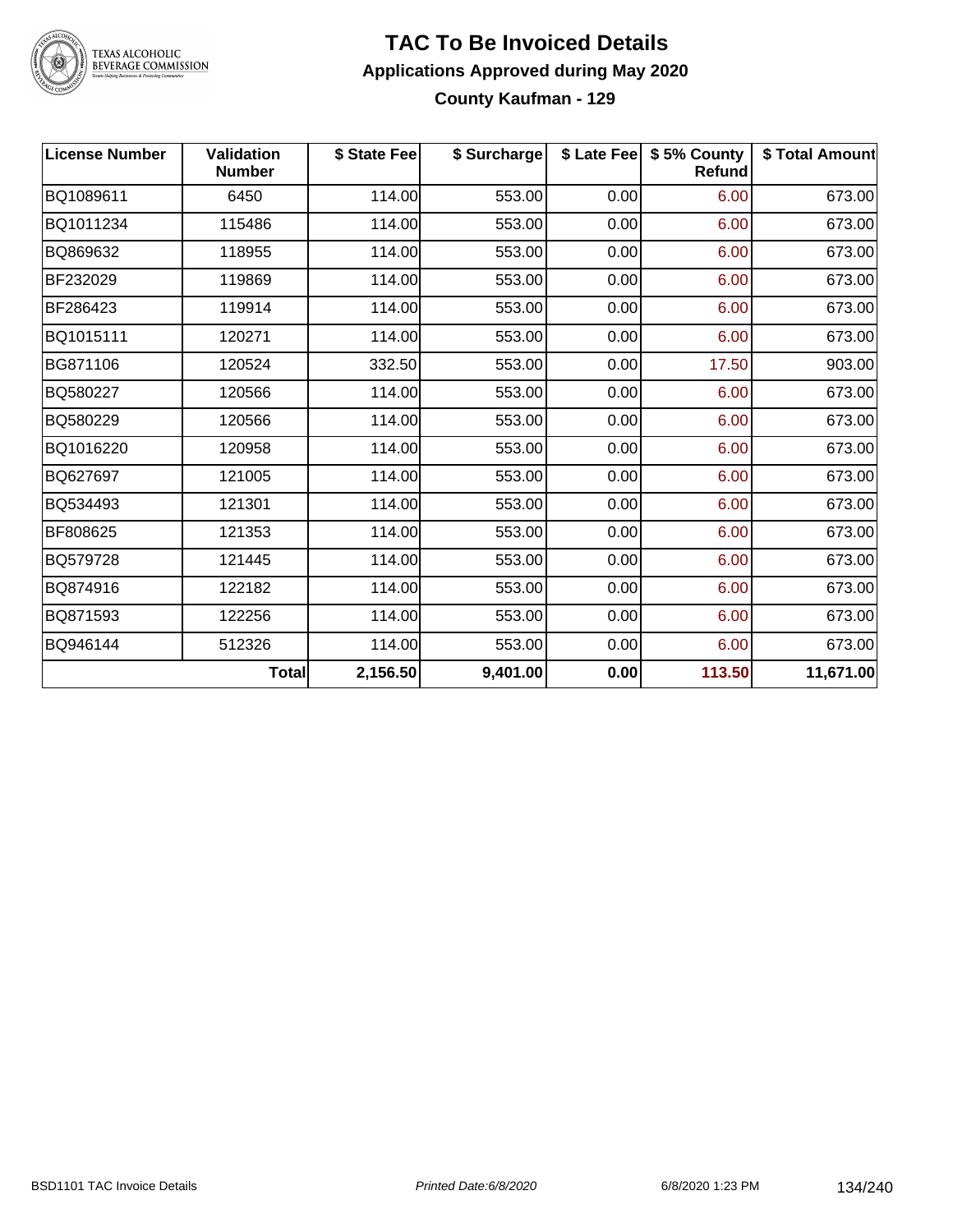

## **TAC To Be Invoiced Details Applications Approved during May 2020 County Kendall - 130**

| <b>License Number</b> | <b>Validation</b><br><b>Number</b> | \$ State Fee | \$ Surcharge | \$ Late Fee | \$5% County<br>Refund | \$ Total Amount |
|-----------------------|------------------------------------|--------------|--------------|-------------|-----------------------|-----------------|
| BF1088499             | 5870                               | 114.00       | 553.00       | 0.00        | 6.00                  | 673.00          |
| BG471106              | 119634                             | 332.50       | 553.00       | 0.00        | 17.50                 | 903.00          |
| BG944384              | 119683                             | 332.50       | 553.00       | 0.00        | 17.50                 | 903.00          |
| BG869190              | 119786                             | 332.50       | 553.00       | 0.00        | 17.50                 | 903.00          |
| BQ253864              | 120255                             | 114.00       | 553.00       | 0.00        | 6.00                  | 673.00          |
| BQ948707              | 122701                             | 114.00       | 553.00       | 0.00        | 6.00                  | 673.00          |
|                       | Total                              | 1,339.50     | 3,318.00     | 0.00        | 70.50                 | 4,728.00        |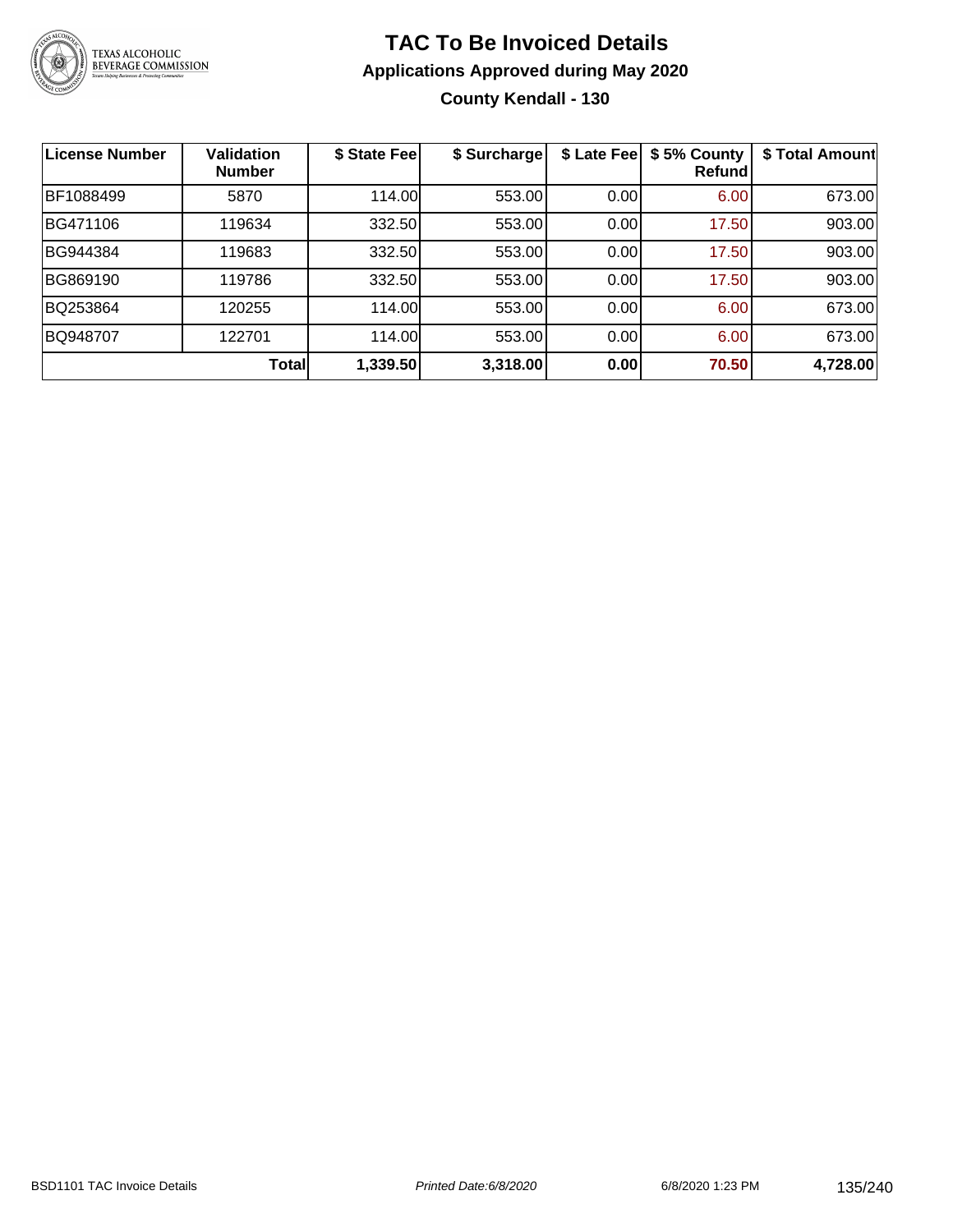

**County Kerr - 133**

| License Number  | Validation<br><b>Number</b> | \$ State Fee | \$ Surcharge | \$ Late Fee | \$5% County<br>Refundl | \$ Total Amount |
|-----------------|-----------------------------|--------------|--------------|-------------|------------------------|-----------------|
| BG868183        | 119185                      | 332.50       | 553.00       | 0.00        | 17.50                  | 903.00          |
| <b>BG690489</b> | 119433                      | 332.50       | 553.00       | 0.00        | 17.50                  | 903.00          |
| BG431593        | 119445                      | 332.50       | 553.00       | 0.00        | 17.50                  | 903.00          |
| BG1012042       | 119602                      | 332.50       | 553.00       | 0.00        | 17.50                  | 903.00          |
| BP1012042       | 119602                      | 950.00       | 426.00       | 0.00        | 50.00                  | 1,426.00        |
| BG557982        | 121923                      | 332.50       | 553.00       | 0.00        | 17.50                  | 903.00          |
| BG871349        | 122099                      | 332.50       | 553.00       | 0.00        | 17.50                  | 903.00          |
| BF946906        | 512328                      | 114.00       | 553.00       | 0.00        | 6.00                   | 673.00          |
|                 | <b>Total</b>                | 3,059.00     | 4,297.00     | 0.00        | 161.00                 | 7,517.00        |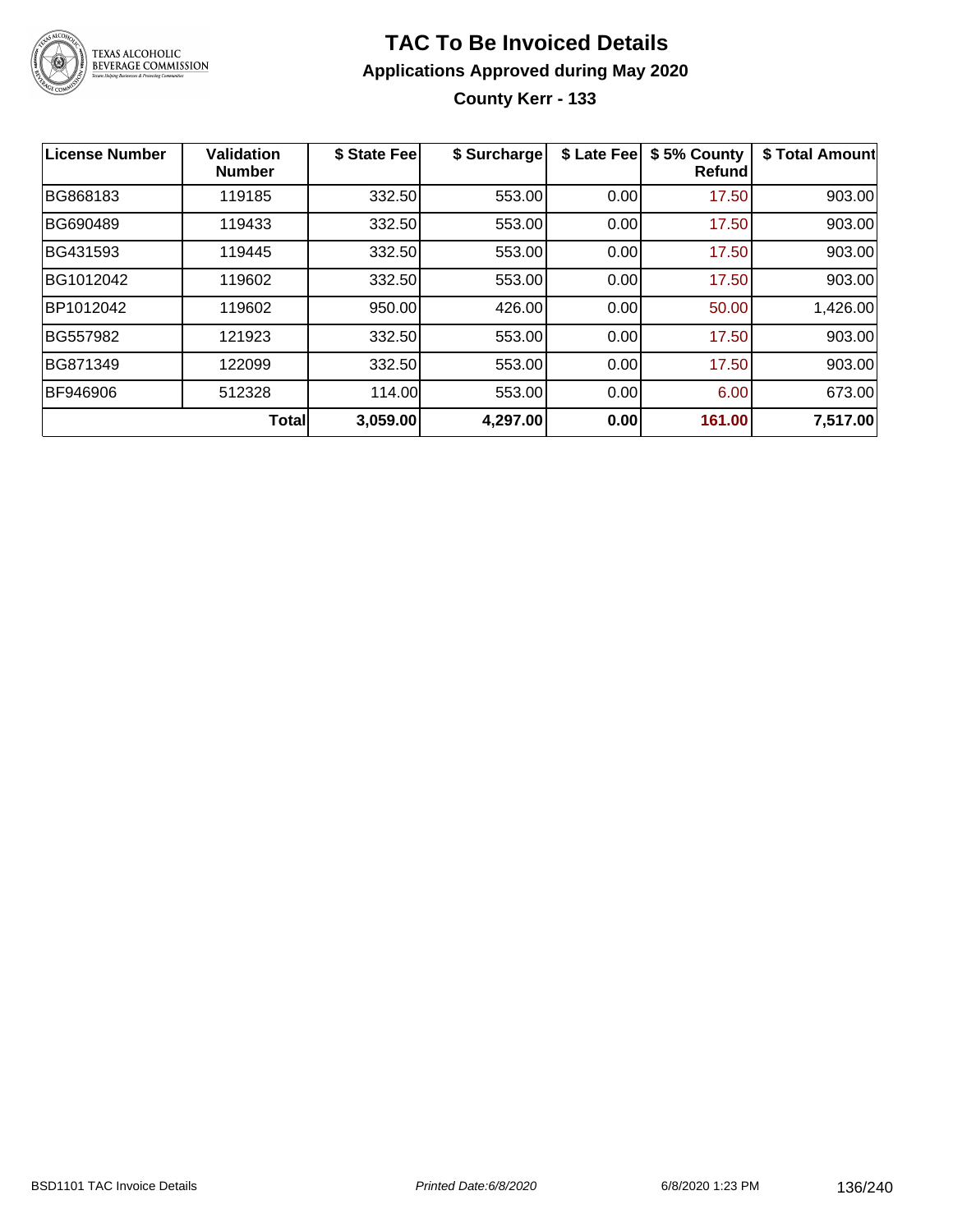

## **TAC To Be Invoiced Details Applications Approved during May 2020 County Kimble - 134**

| License Number | Validation<br><b>Number</b> | \$ State Fee | \$ Surcharge |      | $$$ Late Fee $$5%$ County<br>Refund | \$ Total Amount |
|----------------|-----------------------------|--------------|--------------|------|-------------------------------------|-----------------|
| BQ1087965      | 5966                        | 114.00L      | 553.00       | 0.00 | 6.00                                | 673.00          |
| BQ623462       | 118865                      | 114.00L      | 553.00       | 0.00 | 6.00                                | 673.00          |
| BQ537605       | 512783                      | 114.00L      | 553.00       | 0.00 | 6.00                                | 673.00          |
|                | Totall                      | 342.00       | 1,659.00     | 0.00 | 18.00                               | 2,019.00        |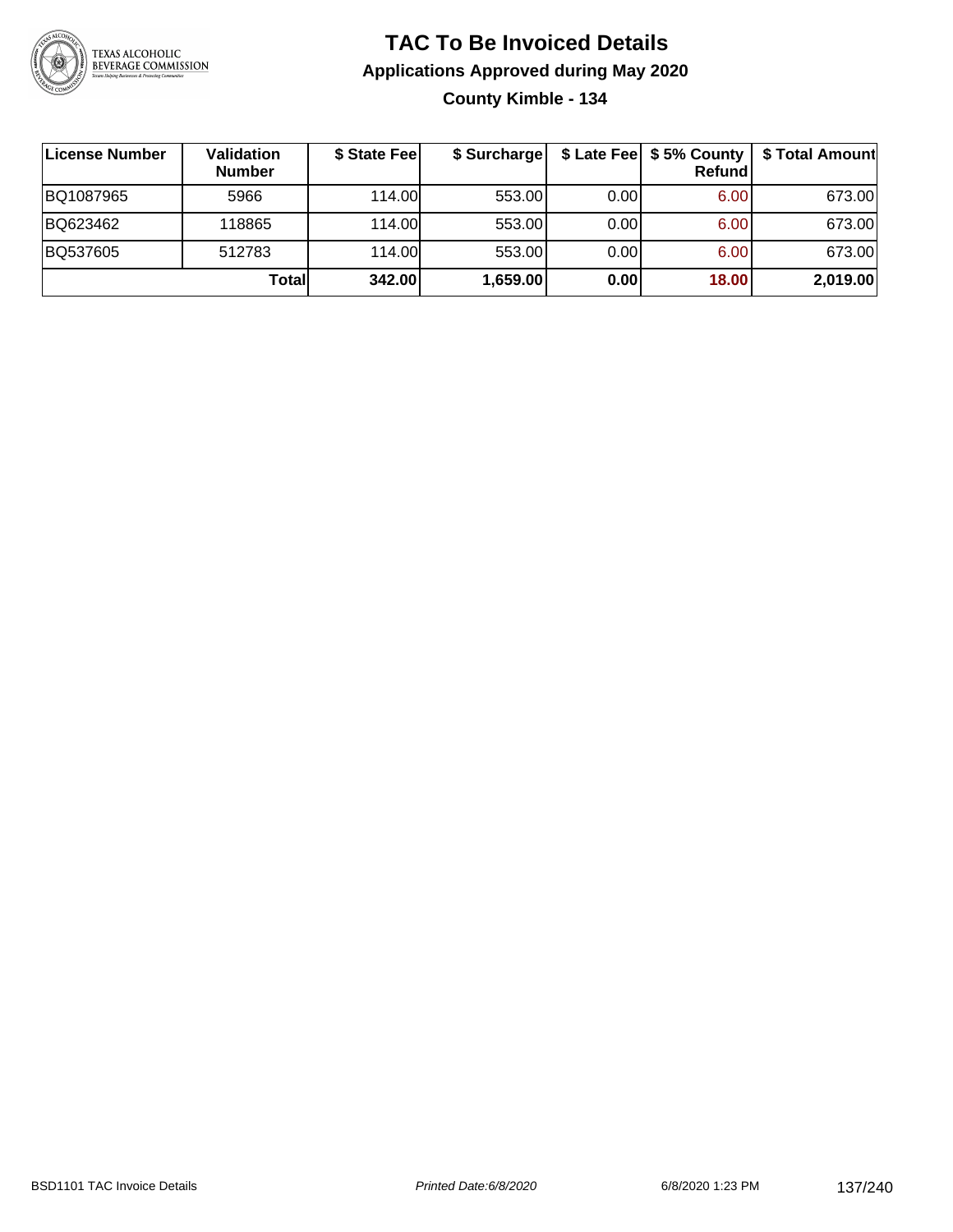

# **TAC To Be Invoiced Details Applications Approved during May 2020 County Kinney - 136**

| License Number | Validation<br><b>Number</b> | \$ State Fee |          |      | Refund | \$ Surcharge   \$ Late Fee   \$5% County   \$ Total Amount |
|----------------|-----------------------------|--------------|----------|------|--------|------------------------------------------------------------|
| BG274047       | 121765                      | 332.50       | 553.00   | 0.00 | 17.50  | 903.00                                                     |
| BQ220630       | 512592                      | 114.00       | 553.00   | 0.00 | 6.00   | 673.00                                                     |
|                | Totall                      | 446.50       | 1,106.00 | 0.00 | 23.50  | 1,576.00                                                   |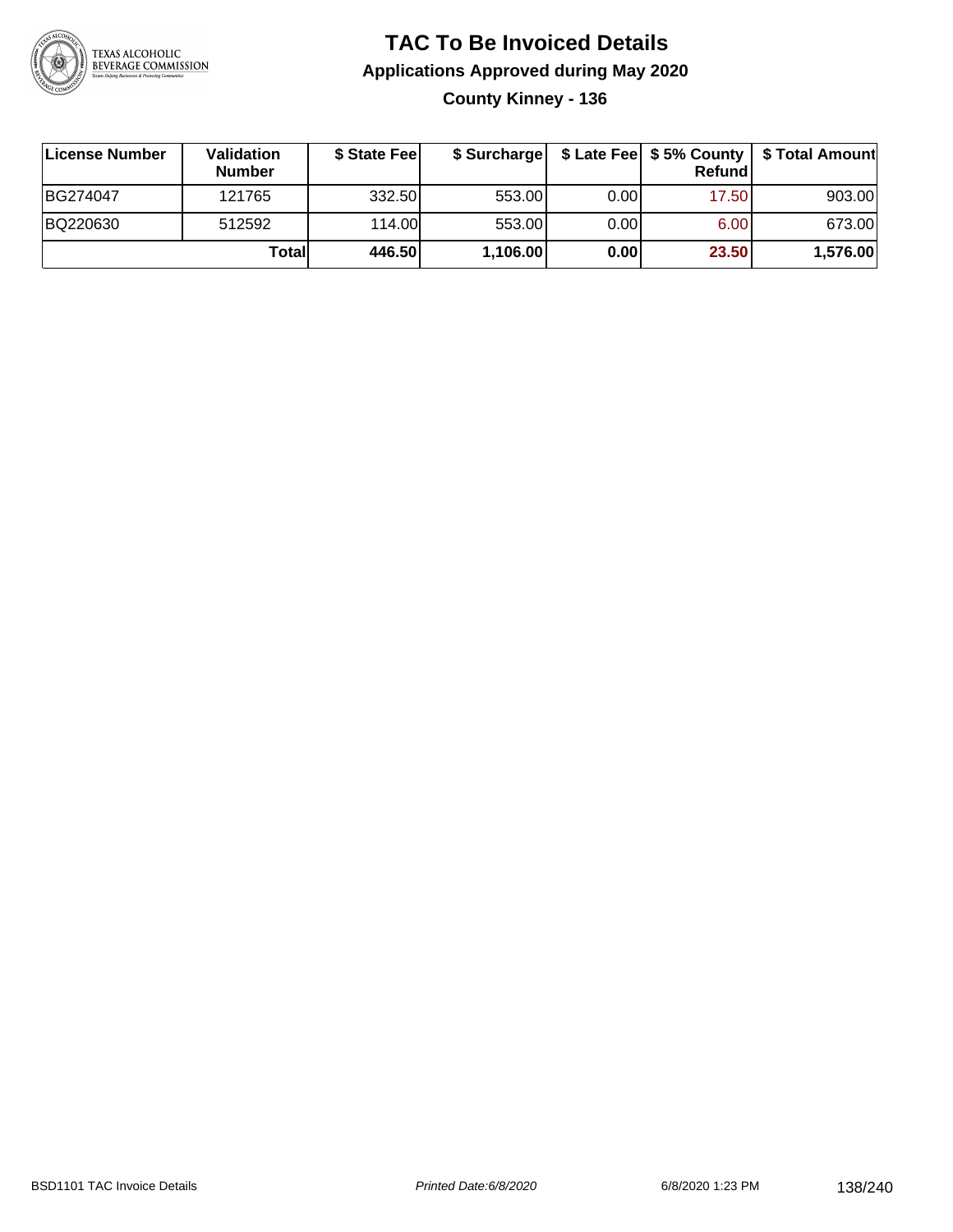

# **TAC To Be Invoiced Details Applications Approved during May 2020 County Kleberg - 137**

| <b>License Number</b> | <b>Validation</b><br><b>Number</b> | \$ State Fee | \$ Surcharge | \$ Late Fee | \$5% County<br>Refundl | \$ Total Amount |
|-----------------------|------------------------------------|--------------|--------------|-------------|------------------------|-----------------|
| BG1087626             | 5914                               | 332.50       | 553.00       | 0.00        | 17.50                  | 903.00          |
| BQ1088185             | 6119                               | 114.00       | 553.00       | 0.00        | 6.00                   | 673.00          |
| BQ656057              | 119266                             | 114.00       | 553.00       | 0.00        | 6.00                   | 673.00          |
| BF286477              | 120134                             | 114.00       | 553.00       | 0.00        | 6.00                   | 673.00          |
| BQ946396              | 120959                             | 114.00       | 553.00       | 0.00        | 6.00                   | 673.00          |
| BQ750257              | 121616                             | 114.00       | 553.00       | 0.00        | 6.00                   | 673.00          |
| BQ946338              | 512319                             | 114.00       | 553.00       | 0.00        | 6.00                   | 673.00          |
|                       | <b>Total</b>                       | 1,016.50     | 3,871.00     | 0.00        | 53.50                  | 4,941.00        |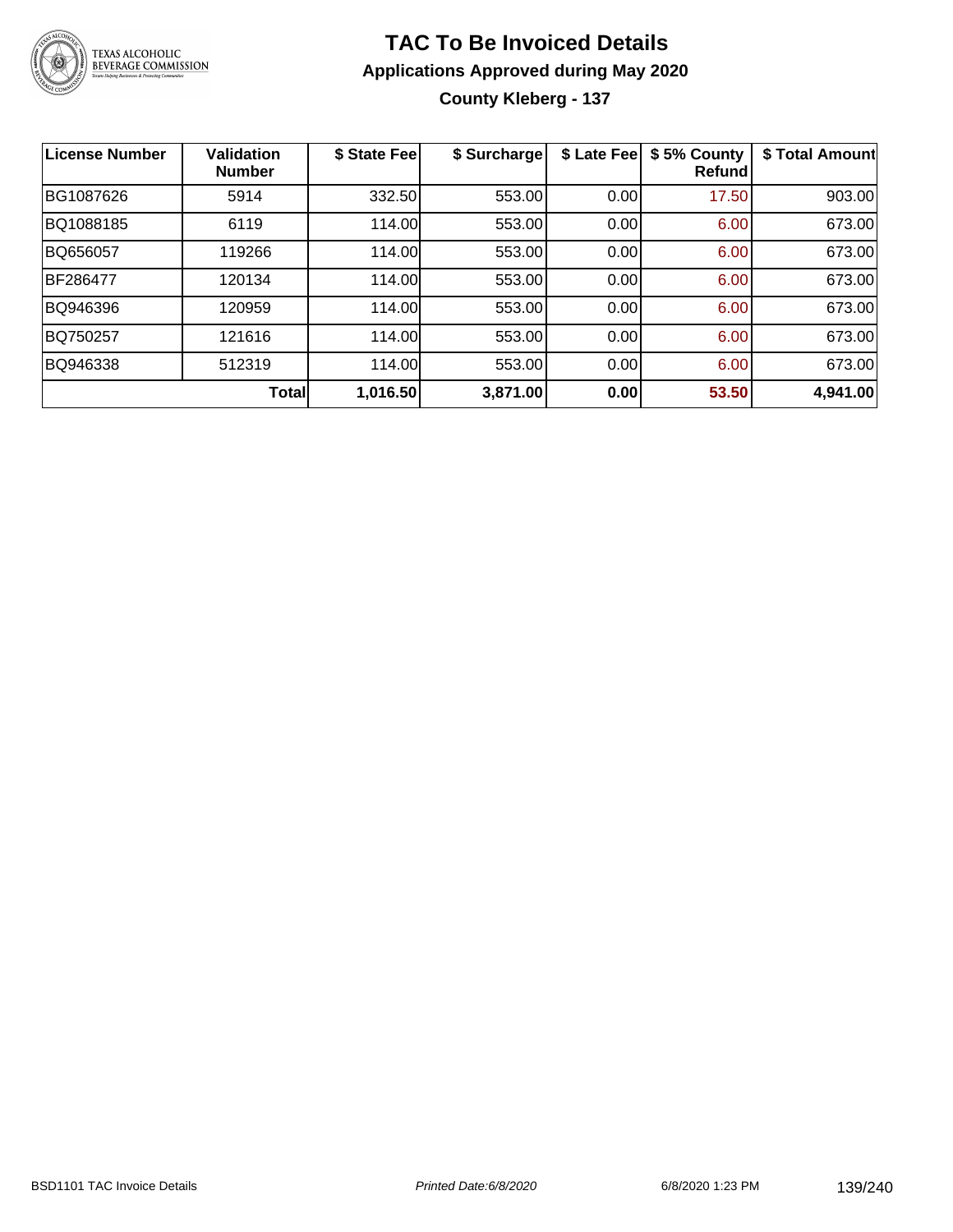

**County Knox - 138**

| License Number | Validation<br><b>Number</b> | \$ State Fee |          |      | <b>Refund</b> | \$ Surcharge   \$ Late Fee   \$5% County   \$ Total Amount |
|----------------|-----------------------------|--------------|----------|------|---------------|------------------------------------------------------------|
| BQ810354       | 122436                      | 114.00       | 553.00   | 0.00 | 6.00          | 673.00                                                     |
| BQ811177       | 122552                      | 114.00       | 553.00   | 0.00 | 6.00          | 673.00                                                     |
|                | Totall                      | 228.00       | 1,106.00 | 0.00 | 12.00         | 1,346.00                                                   |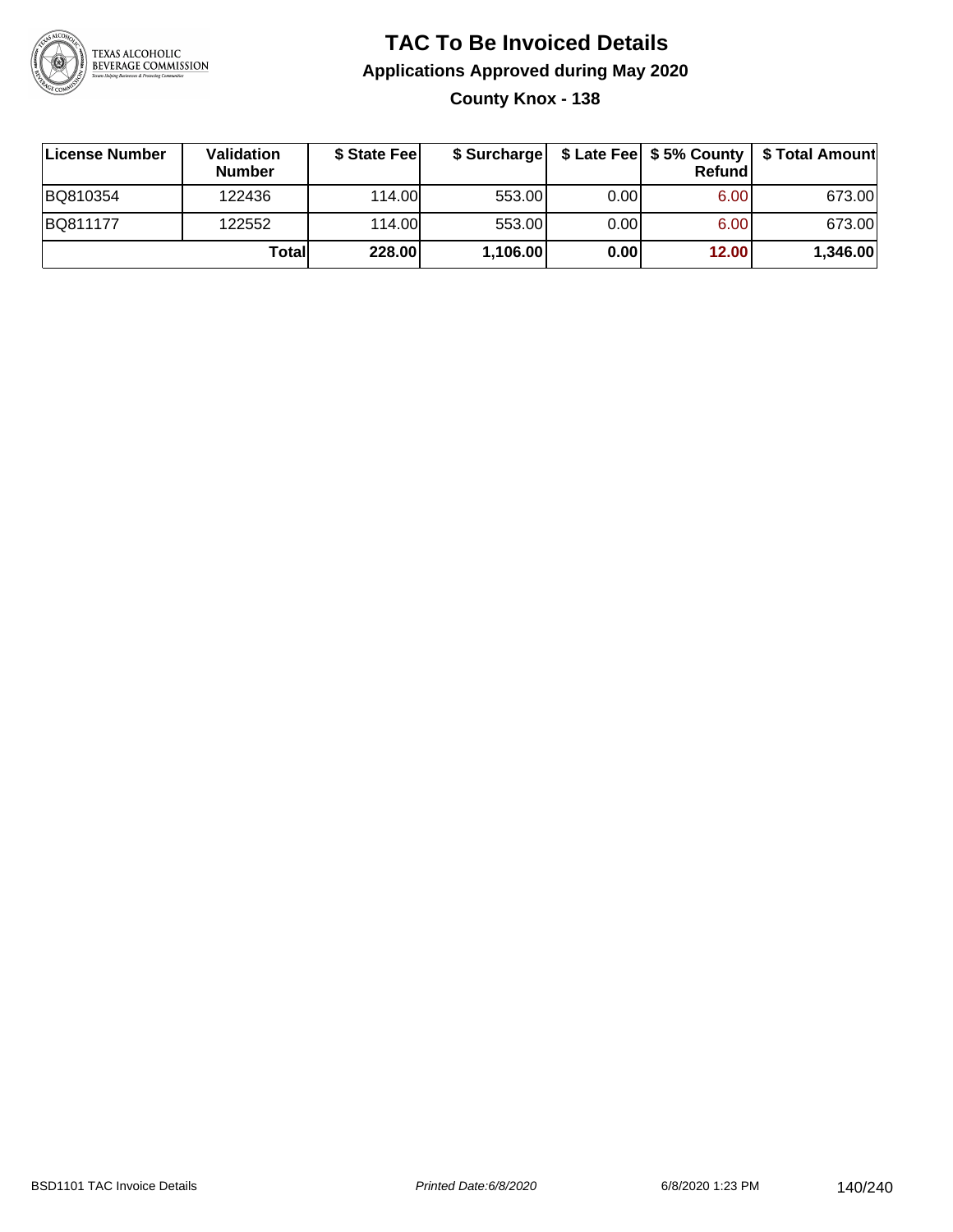

**County Lamar - 139**

| License Number | <b>Validation</b><br><b>Number</b> | \$ State Fee | \$ Surcharge |      | \$ Late Fee   \$5% County  <br>Refundl | \$ Total Amount |
|----------------|------------------------------------|--------------|--------------|------|----------------------------------------|-----------------|
| BF1089423      | 6215                               | 114.00L      | 553.00       | 0.00 | 6.00                                   | 673.00          |
| BQ872060       | 120759                             | 114.00L      | 553.00       | 0.00 | 6.00                                   | 673.00          |
| BQ725739       | 123446                             | 114.00L      | 553.00       | 0.00 | 6.00                                   | 673.00          |
| BQ809628       | 512333                             | 114.00       | 553.00       | 0.00 | 6.00                                   | 673.00          |
|                | Totall                             | 456.00       | 2,212.00     | 0.00 | 24.00                                  | 2,692.00        |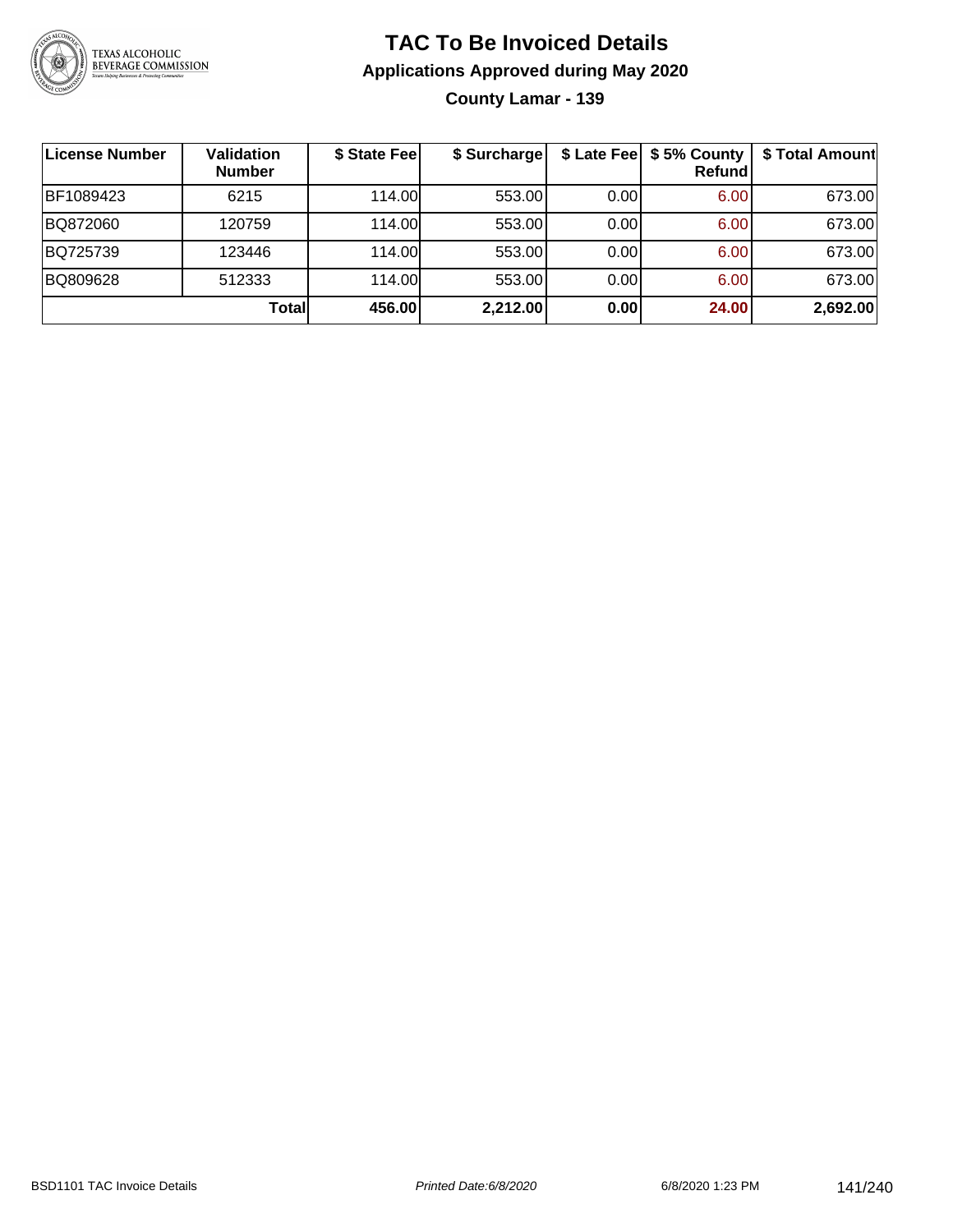

**County La Salle - 142**

| License Number | <b>Validation</b><br><b>Number</b> | \$ State Fee | \$ Surcharge |       | Refundl | \$ Late Fee   \$5% County   \$ Total Amount |
|----------------|------------------------------------|--------------|--------------|-------|---------|---------------------------------------------|
| BQ869994       | 120613                             | 114.00       | 553.00       | 0.001 | 6.00    | 673.00                                      |
| BQ751103       | 122514                             | 114.00       | 553.00       | 0.001 | 6.00    | 673.00                                      |
|                | Totall                             | 228.00       | 1,106.00     | 0.00  | 12.00   | 1,346.00                                    |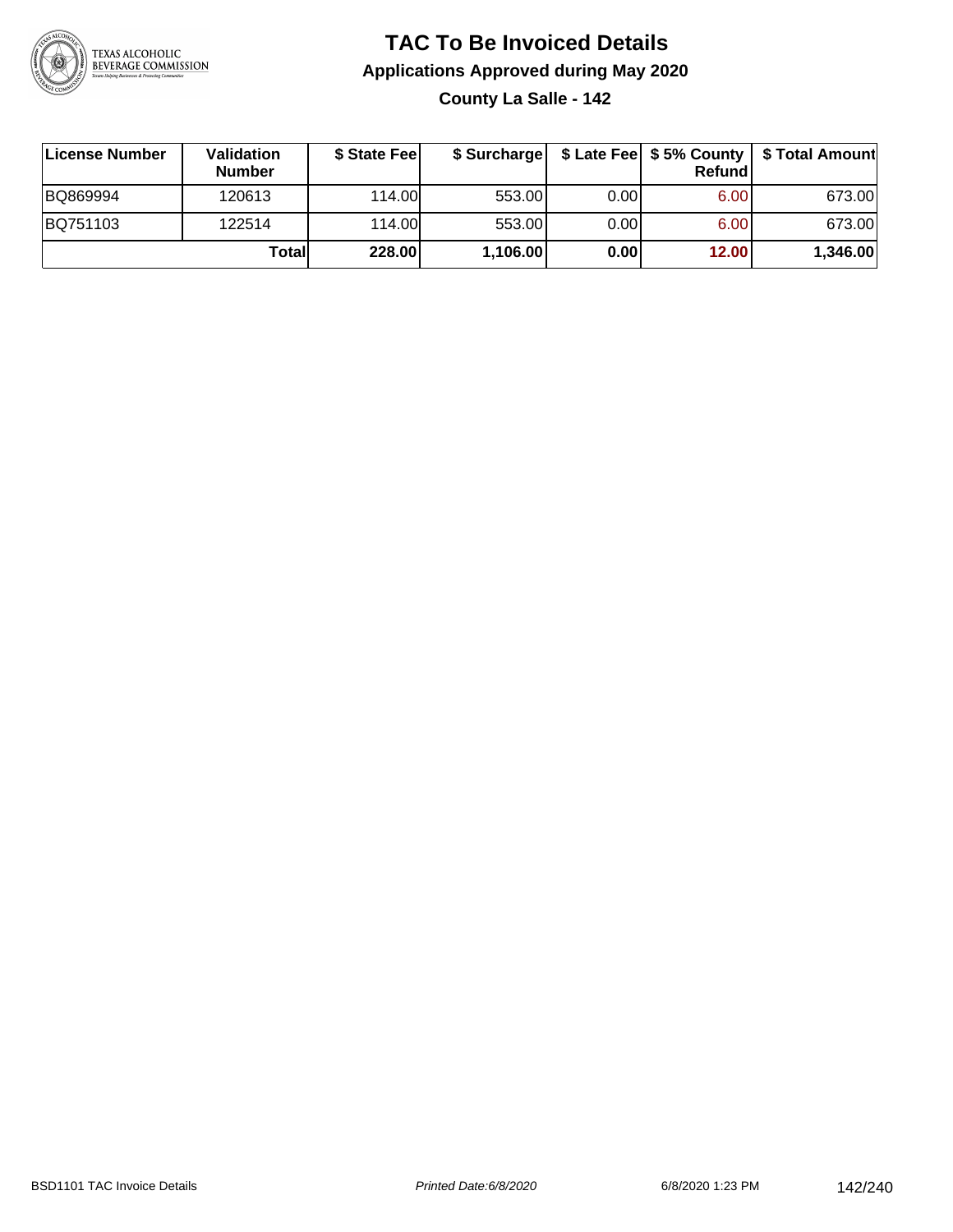

## **TAC To Be Invoiced Details Applications Approved during May 2020 County Lavaca - 143**

| License Number | Validation<br><b>Number</b> | \$ State Feel | \$ Surcharge |      | Refund |          |
|----------------|-----------------------------|---------------|--------------|------|--------|----------|
| BE233757       | 121934                      | 285.00        | 553.00       | 0.00 | 15.00  | 853.00   |
| BF556791       | 510913                      | 114.00        | 553.00       | 0.00 | 6.00   | 673.00   |
|                | Totall                      | 399.00        | 1,106.00     | 0.00 | 21.00  | 1,526.00 |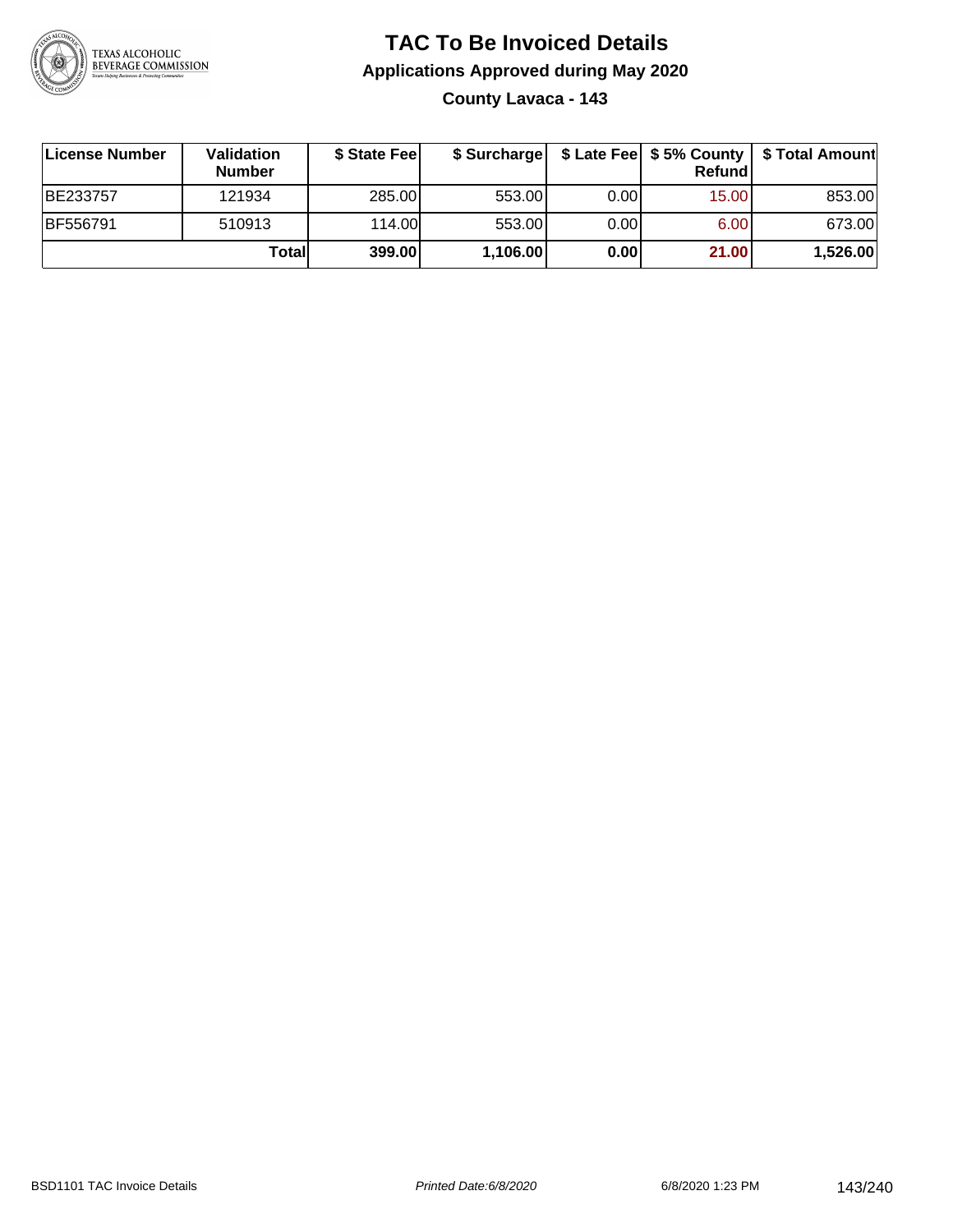

**County Lee - 144**

| License Number | <b>Validation</b><br><b>Number</b> | \$ State Fee | \$ Surcharge |       | Refundl | \$ Late Fee   \$5% County   \$ Total Amount |
|----------------|------------------------------------|--------------|--------------|-------|---------|---------------------------------------------|
| BQ948264       | 122833                             | 114.00       | 553.00       | 0.001 | 6.00    | 673.00                                      |
| BG958317       | 500804                             | 332.50       | 553.00       | 0.001 | 17.50   | 903.00                                      |
|                | Totall                             | 446.50       | 1,106.00     | 0.00  | 23.50   | 1,576.00                                    |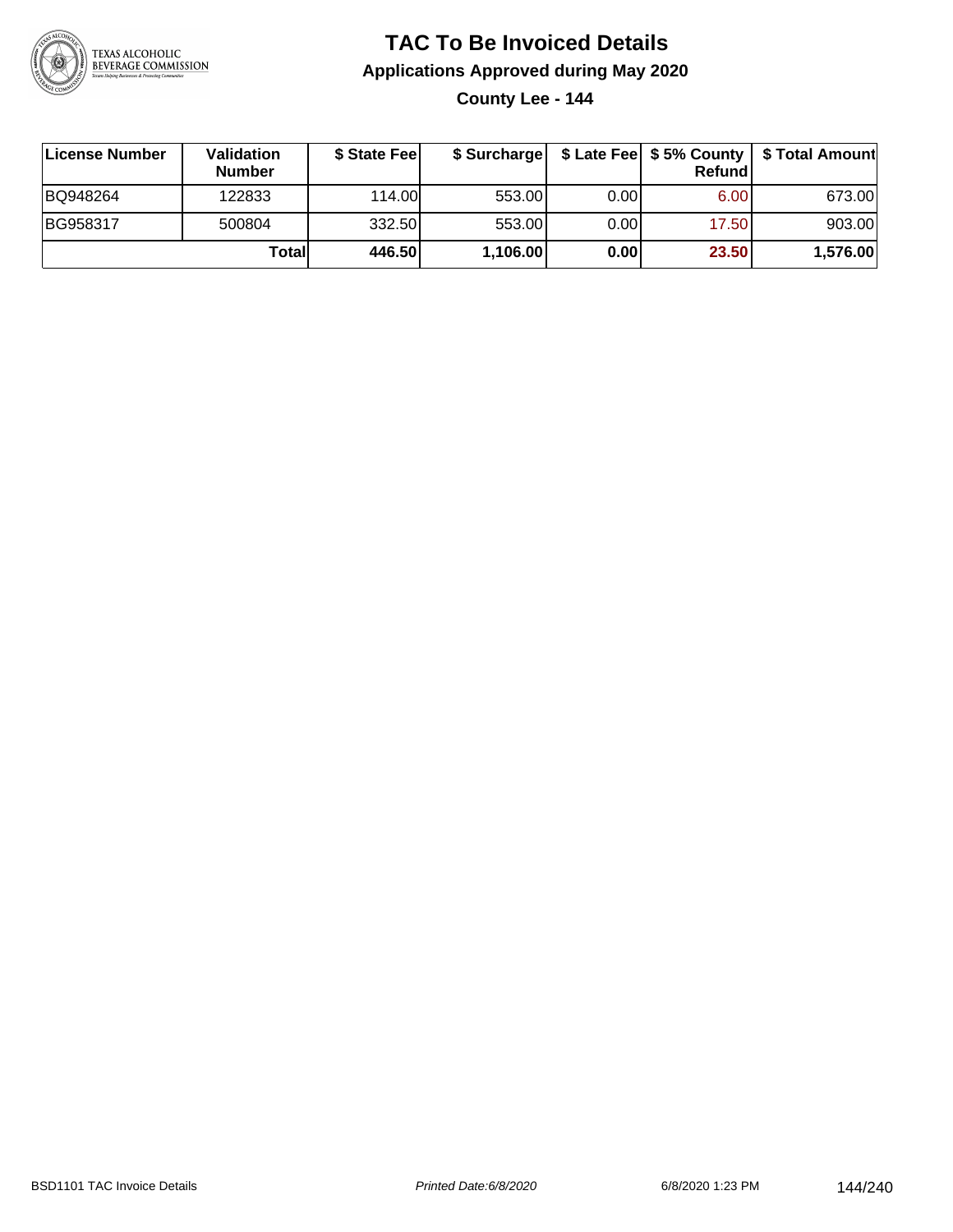

## **TAC To Be Invoiced Details Applications Approved during May 2020 County Leon - 145**

| License Number | Validation<br><b>Number</b> | \$ State Fee | \$ Surcharge |      | \$ Late Fee   \$5% County<br><b>Refund</b> | \$ Total Amount |
|----------------|-----------------------------|--------------|--------------|------|--------------------------------------------|-----------------|
| BQ723984       | 121758                      | 114.00       | 553.00       | 0.00 | 6.00                                       | 673.00          |
| BQ946873       | 512347                      | 114.00       | 553.00       | 0.00 | 6.00                                       | 673.00          |
| BQ724051       | 512736                      | 114.00       | 553.00       | 0.00 | 6.00                                       | 673.00          |
|                | Total                       | 342.00       | 1,659.00     | 0.00 | 18.00                                      | 2,019.00        |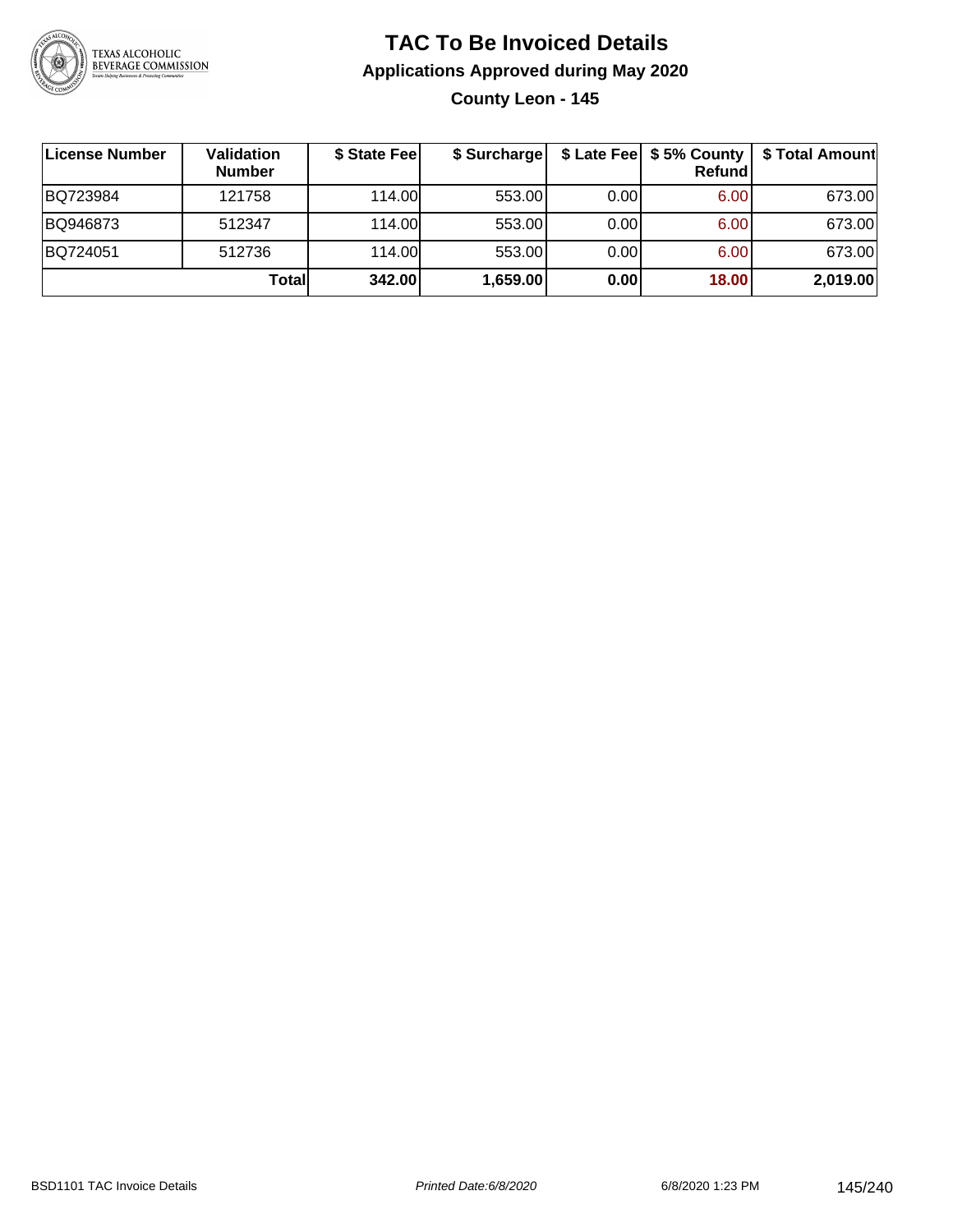

## **TAC To Be Invoiced Details Applications Approved during May 2020 County Liberty - 146**

| <b>License Number</b> | <b>Validation</b><br><b>Number</b> | \$ State Fee | \$ Surcharge | \$ Late Fee | \$5% County<br><b>Refund</b> | \$ Total Amount |
|-----------------------|------------------------------------|--------------|--------------|-------------|------------------------------|-----------------|
| BQ1088199             | 5959                               | 114.00       | 553.00       | 0.00        | 6.00                         | 673.00          |
| BF1088853             | 5984                               | 114.00       | 553.00       | 0.00        | 6.00                         | 673.00          |
| BG1088494             | 6126                               | 332.50       | 553.00       | 0.00        | 17.50                        | 903.00          |
| BG1089461             | 6231                               | 332.50       | 553.00       | 0.00        | 17.50                        | 903.00          |
| BQ274951              | 120466                             | 114.00       | 553.00       | 0.00        | 6.00                         | 673.00          |
| BQ944155              | 120634                             | 114.00       | 553.00       | 0.00        | 6.00                         | 673.00          |
| BQ806857              | 120640                             | 114.00       | 553.00       | 0.00        | 6.00                         | 673.00          |
| BQ1014723             | 512780                             | 114.00       | 553.00       | 0.00        | 6.00                         | 673.00          |
| BQ662666              | 513141                             | 114.00       | 553.00       | 0.00        | 6.00                         | 673.00          |
|                       | <b>Total</b>                       | 1,463.00     | 4,977.00     | 0.00        | 77.00                        | 6,517.00        |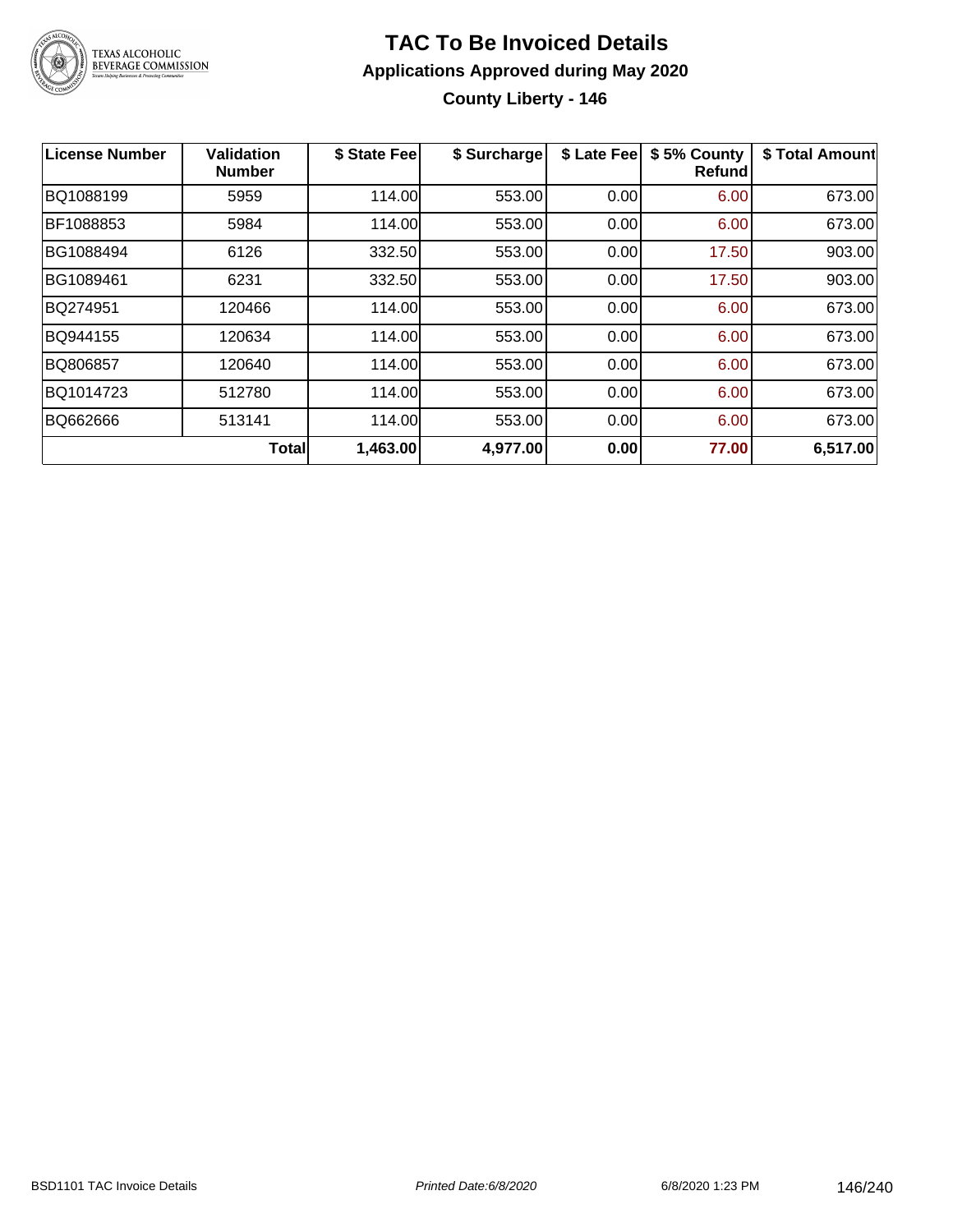

**County Limestone - 147**

| ∣License Number | <b>Validation</b><br><b>Number</b> | \$ State Fee | \$ Surcharge |       | <b>Refund</b> | \$ Late Fee   \$5% County   \$ Total Amount |
|-----------------|------------------------------------|--------------|--------------|-------|---------------|---------------------------------------------|
| BQ576364        | 118866                             | 114.00       | 553.00       | 0.001 | 6.00          | 673.00                                      |
| BQ431049        | 121486                             | 114.00       | 553.00       | 0.001 | 6.00          | 673.00                                      |
|                 | Totall                             | 228.00       | 1,106.00     | 0.00  | 12.00         | 1,346.00                                    |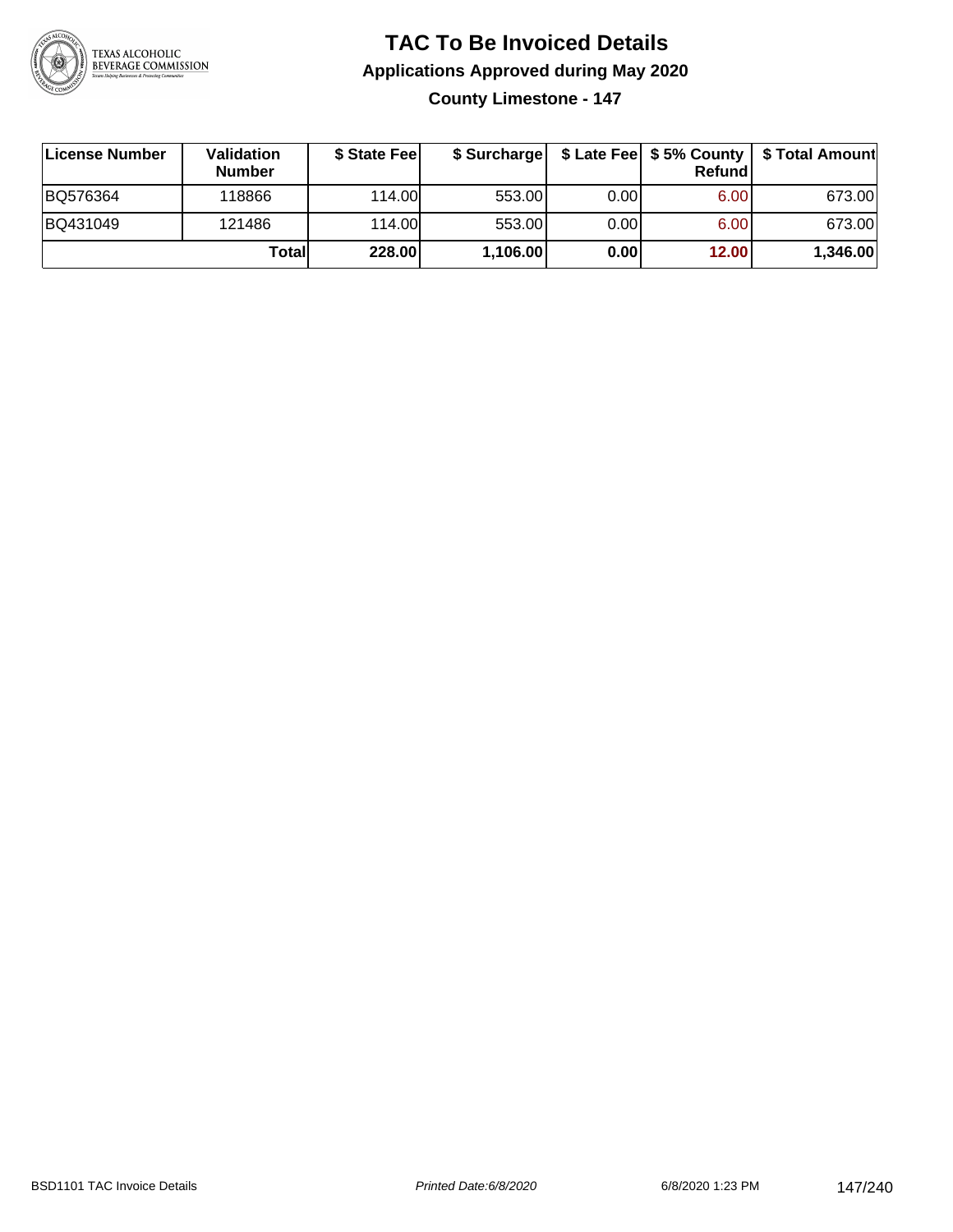

**County Llano - 150**

| <b>License Number</b> | Validation<br><b>Number</b> | \$ State Fee | \$ Surcharge |       | Refundl | \$ Late Fee   \$5% County   \$ Total Amount |
|-----------------------|-----------------------------|--------------|--------------|-------|---------|---------------------------------------------|
| BQ1017898             | 122851                      | 114.00       | 553.00       | 0.001 | 6.00    | 673.00                                      |
| BF664079              | 123613                      | 114.00       | 553.00       | 0.00  | 6.00    | 673.00                                      |
| BQ490408              | 511112                      | 114.00       | 553.00       | 0.00  | 6.00    | 673.00                                      |
|                       | Total                       | 342.00       | 1,659.00     | 0.00  | 18.00   | 2,019.00                                    |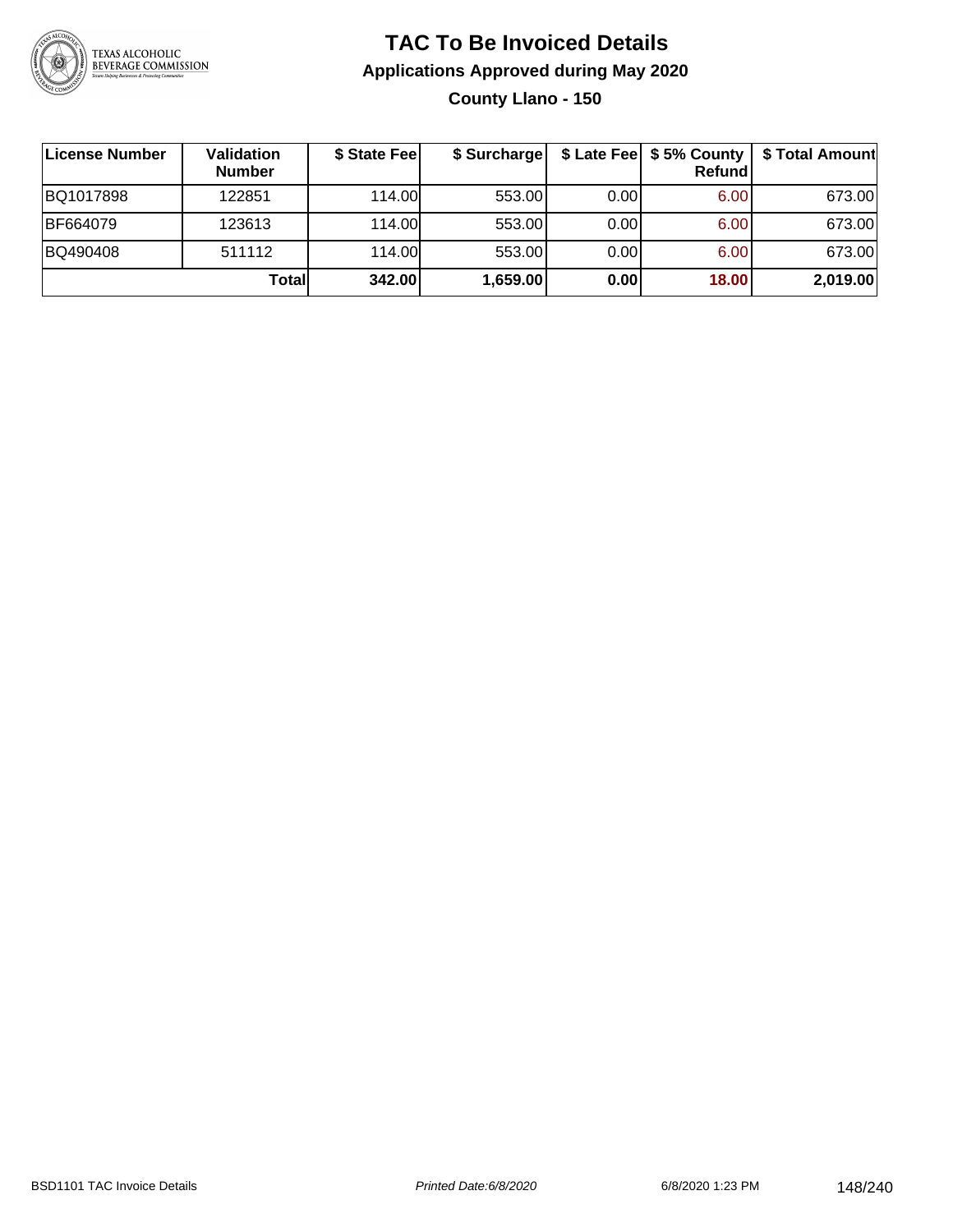

# TEXAS ALCOHOLIC<br>BEVERAGE COMMISSION

#### **TAC To Be Invoiced Details Applications Approved during May 2020 County Lubbock - 152**

| <b>License Number</b> | <b>Validation</b><br><b>Number</b> | \$ State Fee | \$ Surcharge |      | \$ Late Fee   \$5% County<br>Refund | \$ Total Amount |
|-----------------------|------------------------------------|--------------|--------------|------|-------------------------------------|-----------------|
| BF1087630             | 5287                               | 114.00       | 553.00       | 0.00 | 6.00                                | 673.00          |
| BF1088456             | 5346                               | 114.00       | 553.00       | 0.00 | 6.00                                | 673.00          |
| BQ1088151             | 5413                               | 114.00       | 553.00       | 0.00 | 6.00                                | 673.00          |
| BQ1087860             | 5415                               | 114.00       | 553.00       | 0.00 | 6.00                                | 673.00          |
| BG1088470             | 5670                               | 332.50       | 553.00       | 0.00 | 17.50                               | 903.00          |
| BG1089464             | 6315                               | 332.50       | 553.00       | 0.00 | 17.50                               | 903.00          |
| BQ943722              | 119408                             | 114.00       | 553.00       | 0.00 | 6.00                                | 673.00          |
| BF807376              | 119875                             | 114.00       | 553.00       | 0.00 | 6.00                                | 673.00          |
| BF1015891             | 119935                             | 114.00       | 553.00       | 0.00 | 6.00                                | 673.00          |
| BG871551              | 120588                             | 332.50       | 553.00       | 0.00 | 17.50                               | 903.00          |
| BF629016              | 120653                             | 114.00       | 553.00       | 0.00 | 6.00                                | 673.00          |
| BF1018672             | 121828                             | 114.00       | 553.00       | 0.00 | 6.00                                | 673.00          |
| BF810712              | 121998                             | 114.00       | 553.00       | 0.00 | 6.00                                | 673.00          |
| BG874993              | 122148                             | 332.50       | 553.00       | 0.00 | 17.50                               | 903.00          |
| BF265396              | 122505                             | 114.00       | 553.00       | 0.00 | 6.00                                | 673.00          |
| BQ1016168             | 122728                             | 114.00       | 553.00       | 0.00 | 6.00                                | 673.00          |
| BQ603479              | 122794                             | 114.00       | 553.00       | 0.00 | 6.00                                | 673.00          |
| BQ749223              | 123109                             | 114.00       | 553.00       | 0.00 | 6.00                                | 673.00          |
| BQ809298              | 123485                             | 114.00       | 553.00       | 0.00 | 6.00                                | 673.00          |
| BF806837              | 512871                             | 114.00       | 553.00       | 0.00 | 6.00                                | 673.00          |
|                       | <b>Total</b>                       | 3,154.00     | 11,060.00    | 0.00 | 166.00                              | 14,380.00       |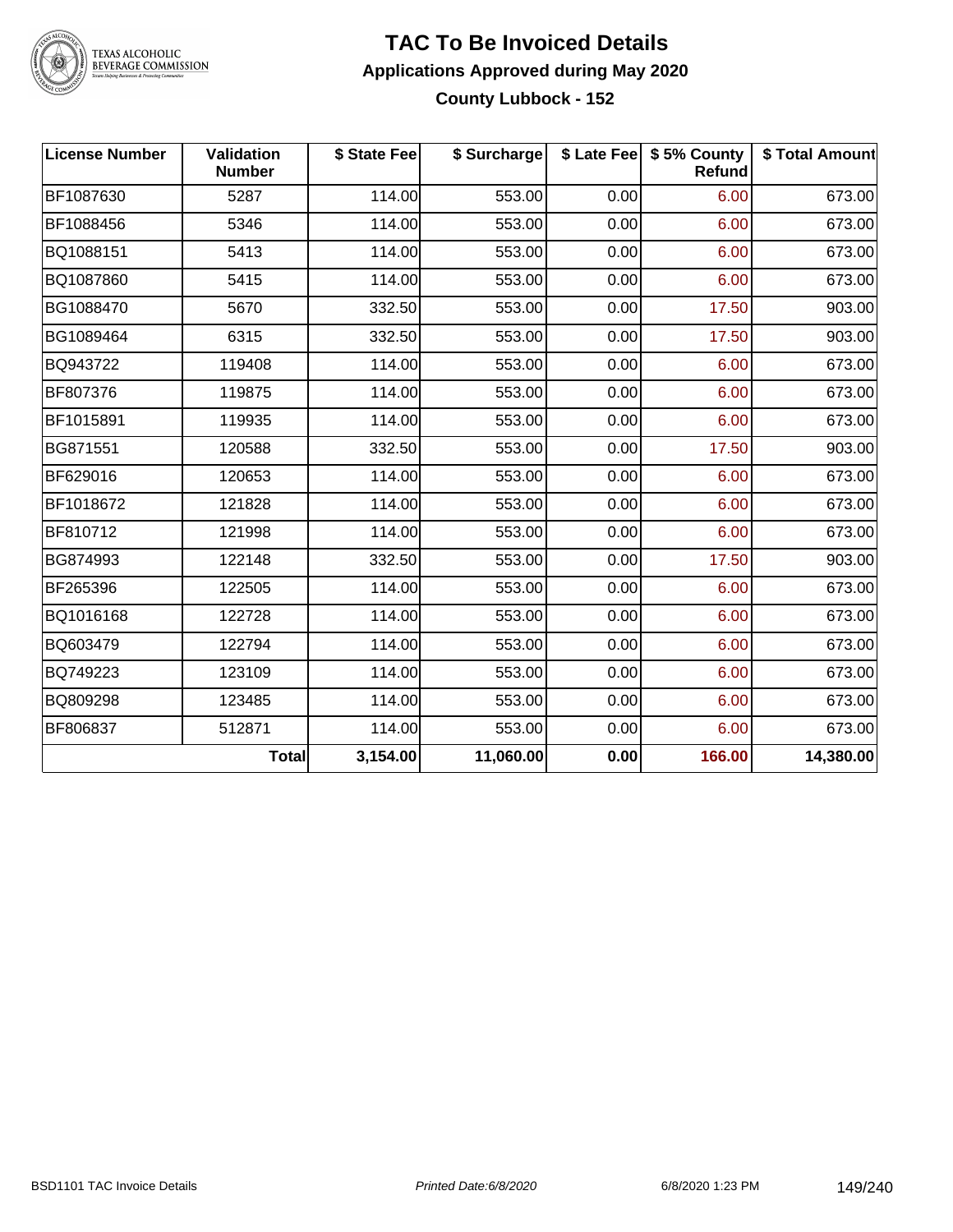

## **TAC To Be Invoiced Details Applications Approved during May 2020 County McCulloch - 154**

| <b>∣License Number</b> | <b>Validation</b><br><b>Number</b> | \$ State Feel | \$ Surcharge |      | Refund | \$ Late Fee   \$5% County   \$ Total Amount |
|------------------------|------------------------------------|---------------|--------------|------|--------|---------------------------------------------|
| BQ664441               | 123750                             | 114.00L       | 553.00       | 0.00 | 6.00   | 673.00                                      |
| BQ664442               | 123750                             | 114.00L       | 553.00       | 0.00 | 6.00   | 673.00                                      |
|                        | Totall                             | 228.00        | 1,106.00     | 0.00 | 12.00  | 1,346.00                                    |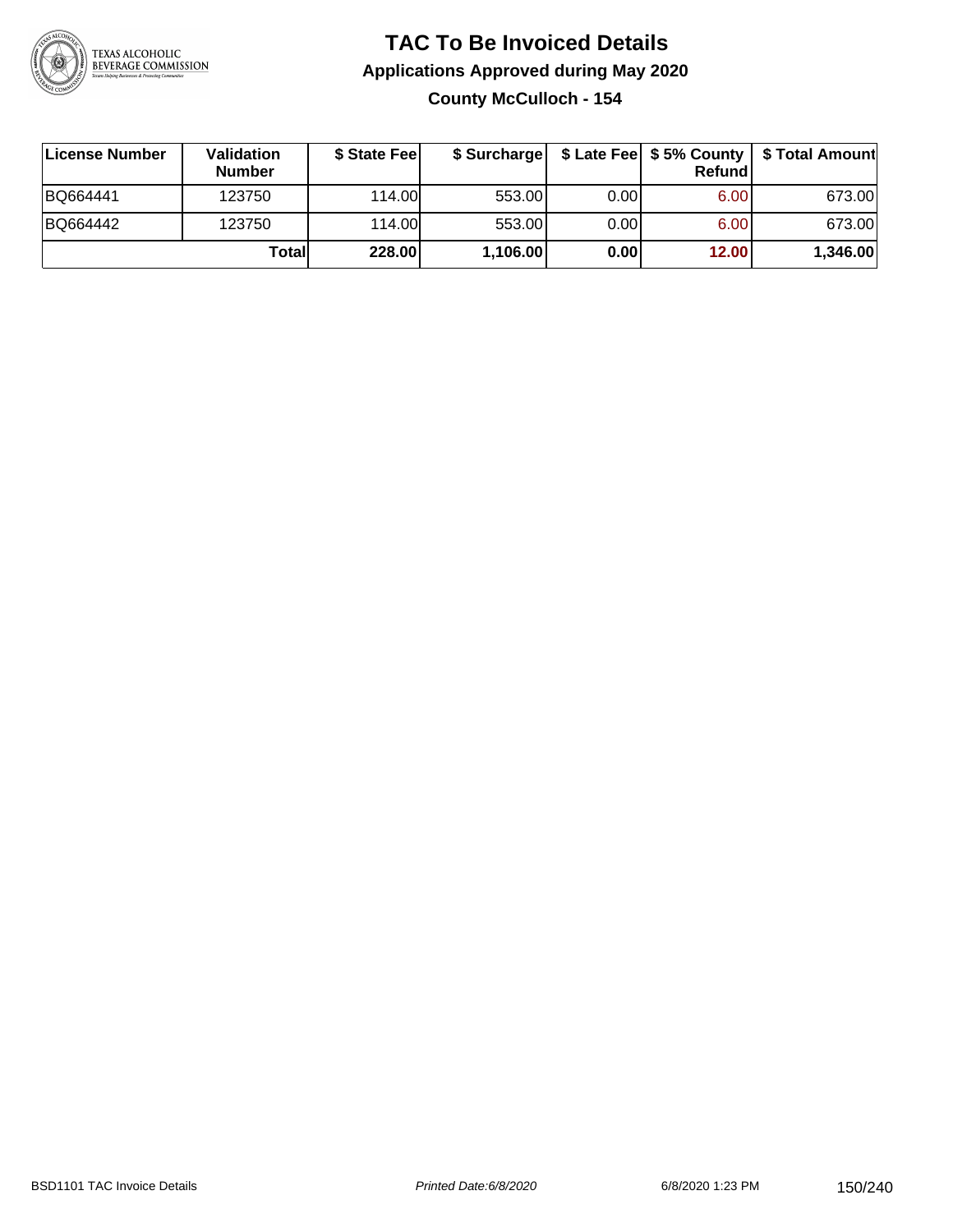

# TEXAS ALCOHOLIC<br>BEVERAGE COMMISSION

#### **TAC To Be Invoiced Details Applications Approved during May 2020 County McLennan - 155**

| <b>License Number</b> | <b>Validation</b><br><b>Number</b> | \$ State Fee | \$ Surcharge |        | \$ Late Fee   \$5% County<br><b>Refund</b> | \$ Total Amount |
|-----------------------|------------------------------------|--------------|--------------|--------|--------------------------------------------|-----------------|
| BF1088496             | 5788                               | 114.00       | 553.00       | 0.00   | 6.00                                       | 673.00          |
| BQ747244              | 119579                             | 114.00       | 553.00       | 0.00   | 6.00                                       | 673.00          |
| BQ749411              | 120566                             | 114.00       | 553.00       | 0.00   | 6.00                                       | 673.00          |
| BG1013127             | 120883                             | 332.50       | 553.00       | 0.00   | 17.50                                      | 903.00          |
| BQ747495              | 120910                             | 114.00       | 553.00       | 0.00   | 6.00                                       | 673.00          |
| BG515413              | 120965                             | 332.50       | 553.00       | 0.00   | 17.50                                      | 903.00          |
| BG871264              | 120989                             | 332.50       | 553.00       | 0.00   | 17.50                                      | 903.00          |
| BE264110              | 121257                             | 285.00       | 553.00       | 0.00   | 15.00                                      | 853.00          |
| BF660371              | 121486                             | 114.00       | 553.00       | 0.00   | 6.00                                       | 673.00          |
| BQ662182              | 121486                             | 114.00       | 553.00       | 0.00   | 6.00                                       | 673.00          |
| BQ1016872             | 121486                             | 114.00       | 553.00       | 0.00   | 6.00                                       | 673.00          |
| BG537408              | 121742                             | 332.50       | 553.00       | 0.00   | 17.50                                      | 903.00          |
| BG944236              | 121750                             | 332.50       | 553.00       | 0.00   | 17.50                                      | 903.00          |
| BQ724050              | 121999                             | 114.00       | 553.00       | 0.00   | 6.00                                       | 673.00          |
| BQ724049              | 122000                             | 114.00       | 553.00       | 0.00   | 6.00                                       | 673.00          |
| BQ724040              | 122002                             | 114.00       | 553.00       | 0.00   | 6.00                                       | 673.00          |
| BQ723841              | 122005                             | 114.00       | 553.00       | 0.00   | 6.00                                       | 673.00          |
| BQ663260              | 122032                             | 114.00       | 553.00       | 0.00   | 6.00                                       | 673.00          |
| BQ602679              | 122101                             | 114.00       | 553.00       | 0.00   | 6.00                                       | 673.00          |
| BQ722872              | 122131                             | 114.00       | 553.00       | 0.00   | 6.00                                       | 673.00          |
| BG943611              | 122189                             | 332.50       | 553.00       | 100.00 | 17.50                                      | 1,003.00        |
| BF749926              | 123108                             | 114.00       | 553.00       | 0.00   | 6.00                                       | 673.00          |
| BQ692181              | 512424                             | 114.00       | 553.00       | 0.00   | 6.00                                       | 673.00          |
| BE628431              | 512662                             | 285.00       | 553.00       | 0.00   | 15.00                                      | 853.00          |
|                       | <b>Total</b>                       | 4,389.00     | 13,272.00    | 100.00 | 231.00                                     | 17,992.00       |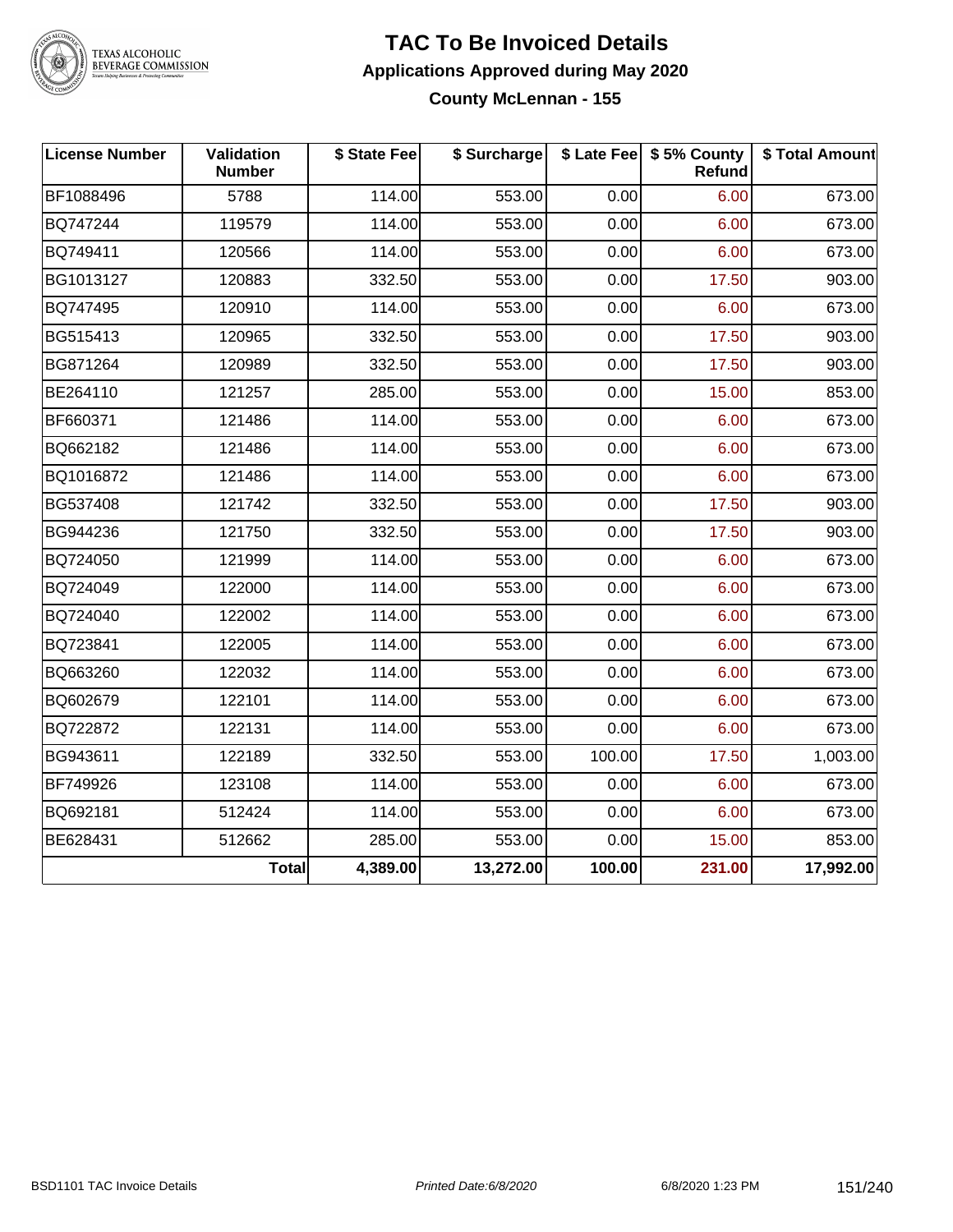

## **TAC To Be Invoiced Details Applications Approved during May 2020 County McMullen - 156**

| License Number | Validation<br><b>Number</b> | \$ State Feel |        |       | Refundl | \$ Surcharge   \$ Late Fee   \$5% County   \$ Total Amount |
|----------------|-----------------------------|---------------|--------|-------|---------|------------------------------------------------------------|
| BQ874336       | 121081                      | 114.00        | 553.00 | 0.00  | 6.00    | 673.00                                                     |
|                | <b>Total</b>                | <b>114.00</b> | 553.00 | 0.001 | 6.00    | 673.00                                                     |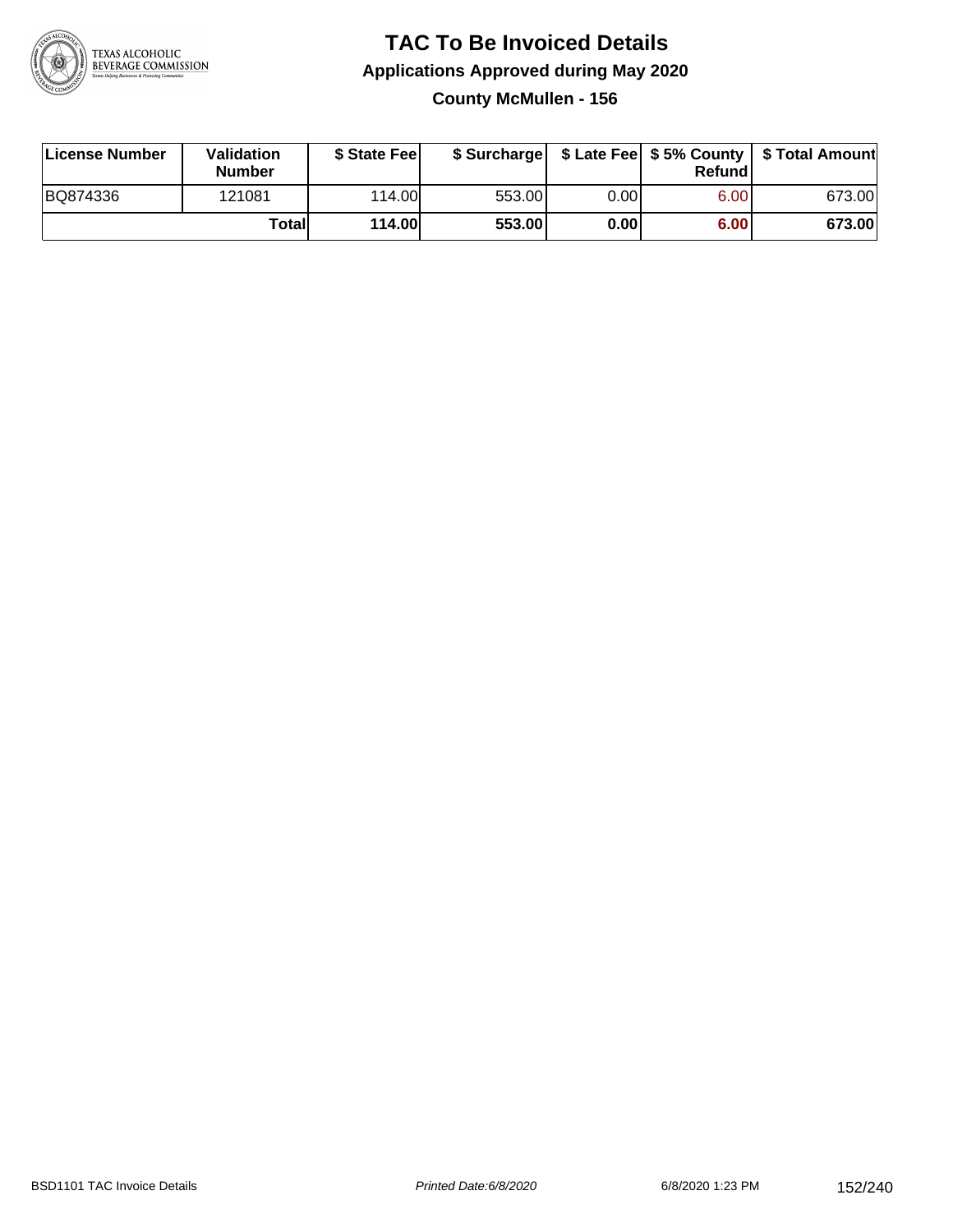

**County Madison - 157**

| License Number | <b>Validation</b><br><b>Number</b> | \$ State Fee  | \$ Surcharge |      | Refundl | \$ Late Fee   \$5% County   \$ Total Amount |
|----------------|------------------------------------|---------------|--------------|------|---------|---------------------------------------------|
| BQ929443       | 109631                             | 114.00L       | 553.00       | 0.00 | 6.00    | 673.00                                      |
|                | Totall                             | <b>114.00</b> | 553.00       | 0.00 | 6.00    | 673.00                                      |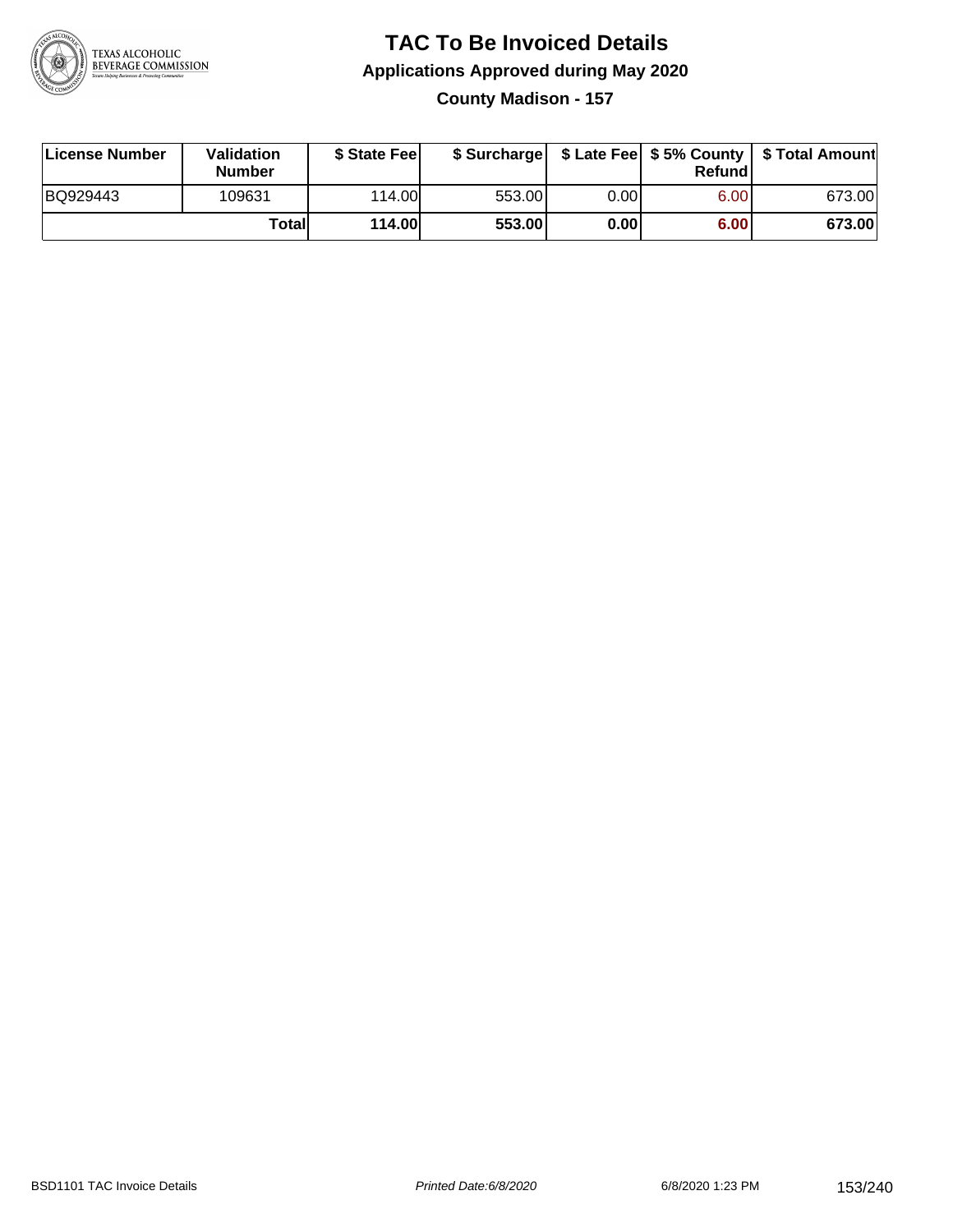

## **TAC To Be Invoiced Details Applications Approved during May 2020 County Marion - 158**

| License Number | Validation<br><b>Number</b> | \$ State Fee  |        |      | Refund | \$ Surcharge   \$ Late Fee   \$5% County   \$ Total Amount |
|----------------|-----------------------------|---------------|--------|------|--------|------------------------------------------------------------|
| BQ1089298      | 5704                        | 114.00L       | 553.00 | 0.00 | 6.00   | 673.00                                                     |
|                | Totall                      | <b>114.00</b> | 553.00 | 0.00 | 6.00   | 673.00                                                     |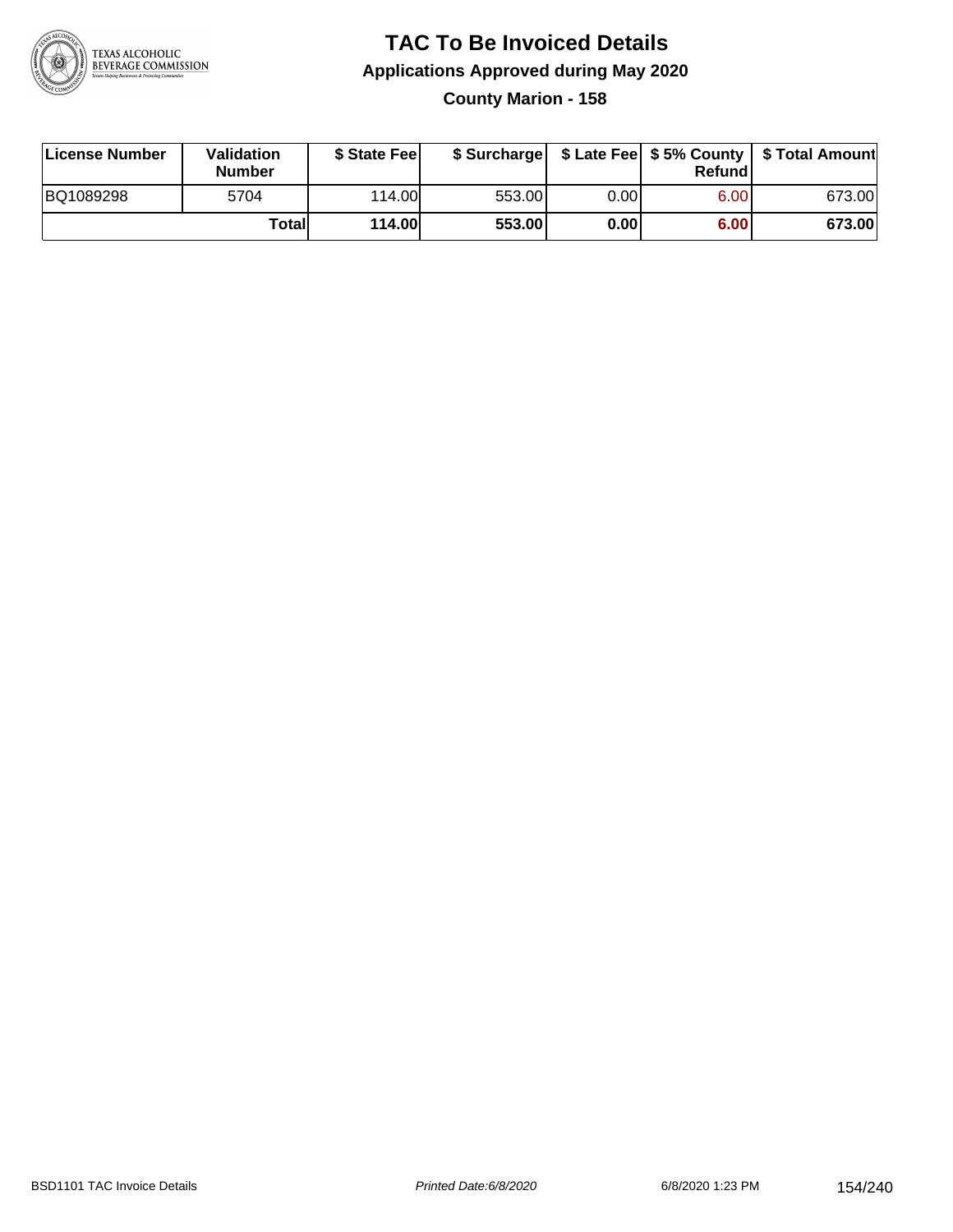

# **TAC To Be Invoiced Details Applications Approved during May 2020 County Matagorda - 161**

| License Number | Validation<br><b>Number</b> | \$ State Fee | \$ Surcharge | \$ Late Fee | \$5% County<br>Refund | \$ Total Amount |
|----------------|-----------------------------|--------------|--------------|-------------|-----------------------|-----------------|
| BG1088090      | 5533                        | 332.50       | 553.00       | 0.00        | 17.50                 | 903.00          |
| BQ807843       | 120767                      | 114.00       | 553.00       | 0.00        | 6.00                  | 673.00          |
| BQ1016437      | 121429                      | 114.00       | 553.00       | 0.00        | 6.00                  | 673.00          |
| BG1019546      | 122477                      | 332.50       | 553.00       | 0.00        | 17.50                 | 903.00          |
| BL1019546      | 122477                      | 475.00       | 327.00       | 0.00        | 25.00                 | 827.00          |
| BF275184       | 122645                      | 114.00       | 553.00       | 0.00        | 6.00                  | 673.00          |
| BQ875375       | 122753                      | 114.00       | 553.00       | 0.00        | 6.00                  | 673.00          |
| BQ432946       | 122782                      | 114.00       | 553.00       | 0.00        | 6.00                  | 673.00          |
| BF256106       | 123613                      | 114.00       | 553.00       | 0.00        | 6.00                  | 673.00          |
|                | <b>Total</b>                | 1,824.00     | 4,751.00     | 0.00        | 96.00                 | 6,671.00        |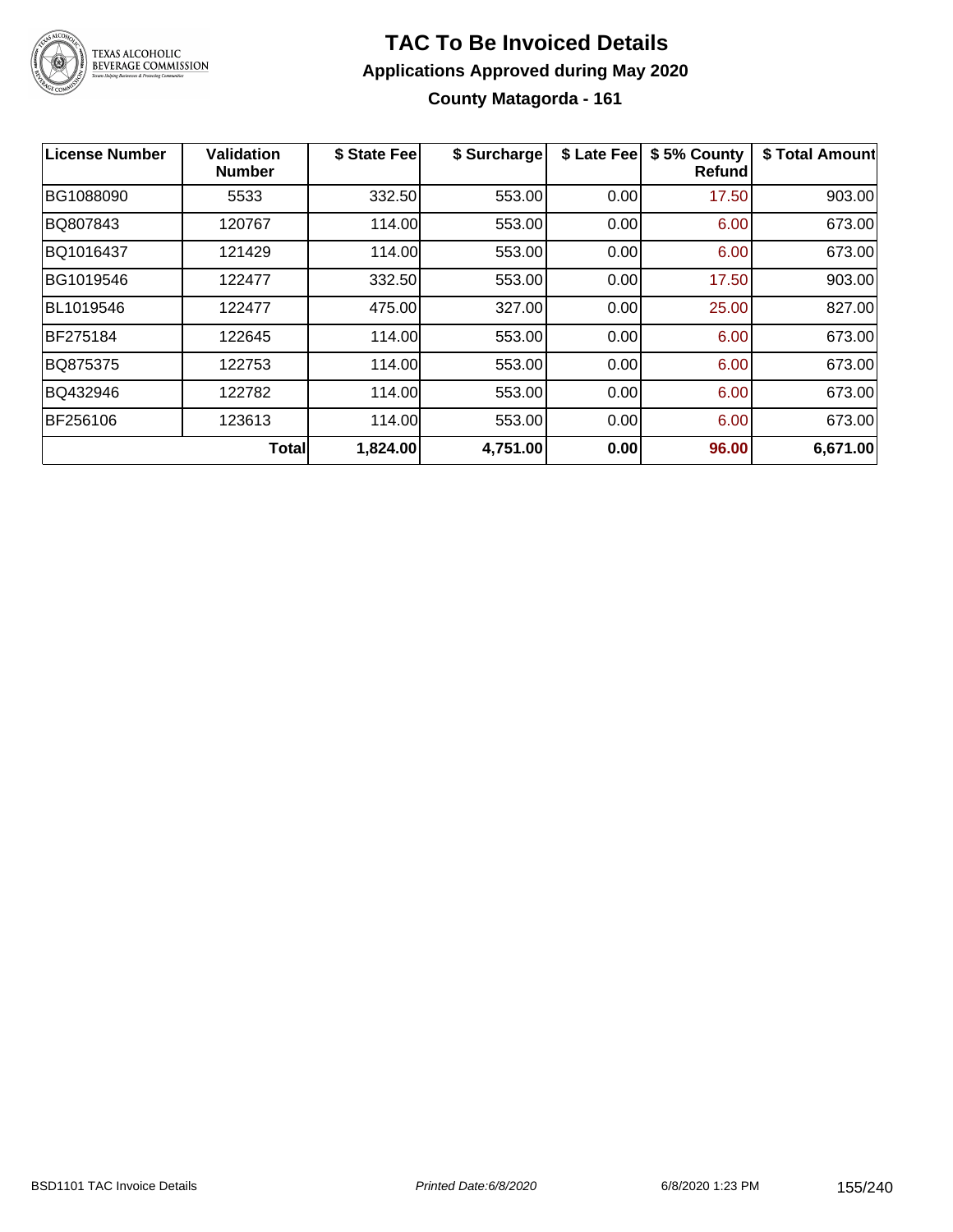

## **TAC To Be Invoiced Details Applications Approved during May 2020 County Maverick - 162**

| License Number | <b>Validation</b><br><b>Number</b> | \$ State Fee | \$ Surcharge | \$ Late Fee | \$5% County<br>Refundl | \$ Total Amount |
|----------------|------------------------------------|--------------|--------------|-------------|------------------------|-----------------|
| BG1088702      | 6147                               | 332.50       | 553.00       | 0.00        | 17.50                  | 903.00          |
| BG1088643      | 6153                               | 332.50       | 553.00       | 0.00        | 17.50                  | 903.00          |
| BQ515189       | 120196                             | 114.00       | 553.00       | 0.00        | 6.00                   | 673.00          |
| BQ472515       | 121558                             | 114.00       | 553.00       | 0.00        | 6.00                   | 673.00          |
| BF125526       | 123613                             | 114.00       | 553.00       | 0.00        | 6.00                   | 673.00          |
|                | <b>Total</b>                       | 1,007.00     | 2,765.00     | 0.00        | 53.00                  | 3,825.00        |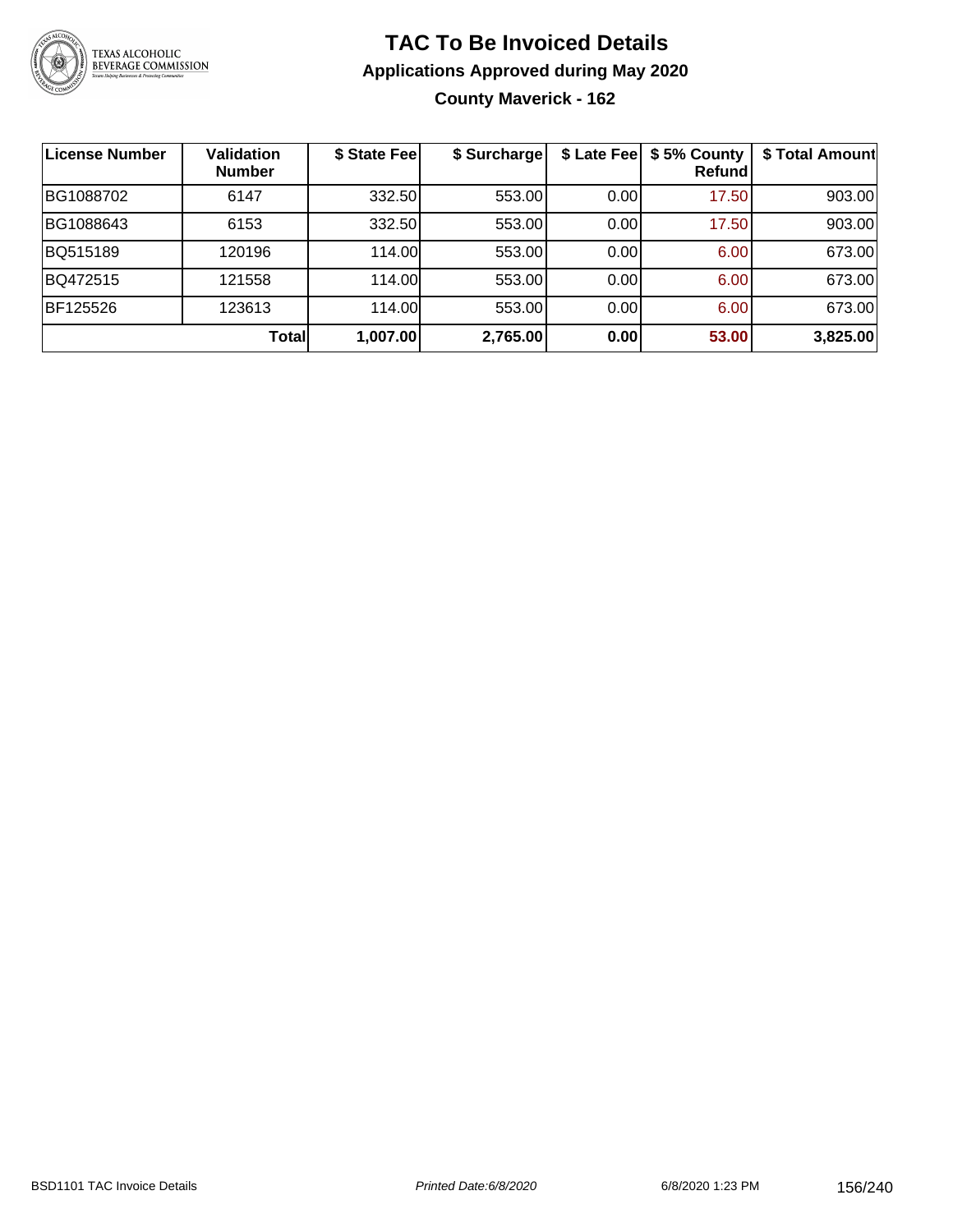

### **TAC To Be Invoiced Details Applications Approved during May 2020 County Medina - 163**

| <b>License Number</b> | <b>Validation</b><br><b>Number</b> | \$ State Fee | \$ Surcharge | \$ Late Fee | \$5% County<br>Refund | \$ Total Amount |
|-----------------------|------------------------------------|--------------|--------------|-------------|-----------------------|-----------------|
| BF1087666             | 5869                               | 114.00       | 553.00       | 0.00        | 6.00                  | 673.00          |
| BF1087791             | 5872                               | 114.00       | 553.00       | 0.00        | 6.00                  | 673.00          |
| BG1089206             | 6209                               | 332.50       | 553.00       | 0.00        | 17.50                 | 903.00          |
| BF285744              | 119697                             | 114.00       | 553.00       | 0.00        | 6.00                  | 673.00          |
| BQ871788              | 120322                             | 114.00       | 553.00       | 0.00        | 6.00                  | 673.00          |
| BF232823              | 120471                             | 114.00       | 553.00       | 0.00        | 6.00                  | 673.00          |
| BG557057              | 120556                             | 332.50       | 553.00       | 0.00        | 17.50                 | 903.00          |
| BQ514006              | 120943                             | 114.00       | 553.00       | 0.00        | 6.00                  | 673.00          |
| BG451010              | 121346                             | 332.50       | 553.00       | 0.00        | 17.50                 | 903.00          |
| BQ944228              | 122982                             | 114.00       | 553.00       | 0.00        | 6.00                  | 673.00          |
| BQ658395              | 511156                             | 114.00       | 553.00       | 0.00        | 6.00                  | 673.00          |
| BG939706              | 511200                             | 332.50       | 553.00       | 0.00        | 17.50                 | 903.00          |
|                       | <b>Total</b>                       | 2,242.00     | 6,636.00     | 0.00        | 118.00                | 8,996.00        |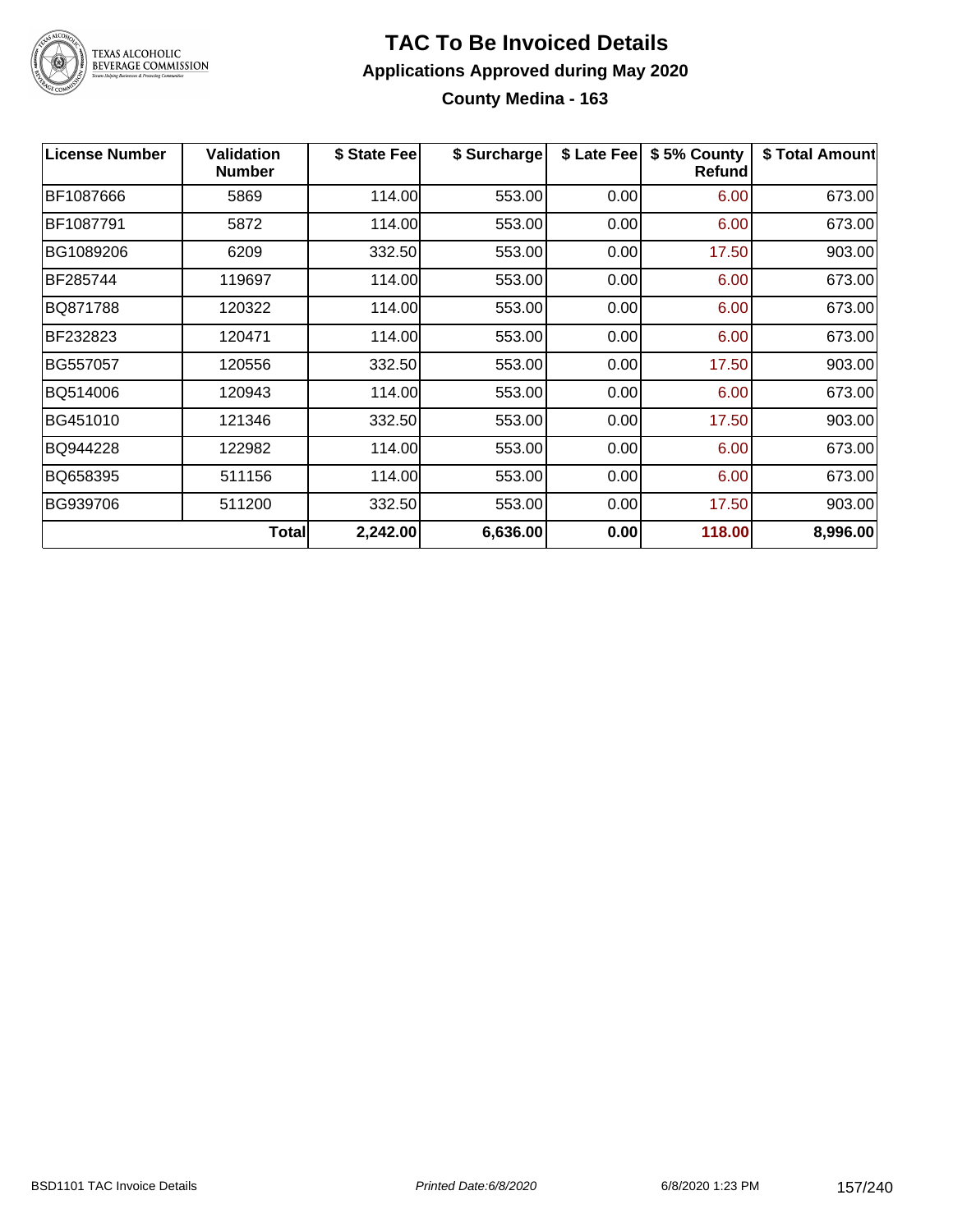

# TEXAS ALCOHOLIC<br>BEVERAGE COMMISSION

#### **TAC To Be Invoiced Details Applications Approved during May 2020 County Midland - 165**

| <b>License Number</b> | Validation<br><b>Number</b> | \$ State Fee | \$ Surcharge |        | \$ Late Fee   \$5% County<br>Refund | \$ Total Amount |
|-----------------------|-----------------------------|--------------|--------------|--------|-------------------------------------|-----------------|
| BG743938              | 117902                      | 332.50       | 553.00       | 100.00 | 17.50                               | 1,003.00        |
| BQ206548              | 119310                      | 114.00       | 553.00       | 0.00   | 6.00                                | 673.00          |
| BQ206549              | 119310                      | 114.00       | 553.00       | 0.00   | 6.00                                | 673.00          |
| BQ206551              | 119310                      | 114.00       | 553.00       | 0.00   | 6.00                                | 673.00          |
| BQ206624              | 119310                      | 114.00       | 553.00       | 0.00   | 6.00                                | 673.00          |
| BQ803159              | 119310                      | 114.00       | 553.00       | 0.00   | 6.00                                | 673.00          |
| BQ411132              | 119700                      | 114.00       | 553.00       | 0.00   | 6.00                                | 673.00          |
| BQ411133              | 119700                      | 114.00       | 553.00       | 0.00   | 6.00                                | 673.00          |
| BQ411140              | 119700                      | 114.00       | 553.00       | 0.00   | 6.00                                | 673.00          |
| BQ411150              | 119700                      | 114.00       | 553.00       | 0.00   | 6.00                                | 673.00          |
| BQ411158              | 119700                      | 114.00       | 553.00       | 0.00   | 6.00                                | 673.00          |
| BG232676              | 120241                      | 332.50       | 553.00       | 0.00   | 17.50                               | 903.00          |
| BQ572689              | 120458                      | 114.00       | 553.00       | 100.00 | 6.00                                | 773.00          |
| BG231429              | 120715                      | 332.50       | 553.00       | 100.00 | 17.50                               | 1,003.00        |
| BF806057              | 121133                      | 114.00       | 553.00       | 0.00   | 6.00                                | 673.00          |
| BQ630458              | 121744                      | 114.00       | 553.00       | 0.00   | 6.00                                | 673.00          |
| BQ874944              | 121885                      | 114.00       | 553.00       | 0.00   | 6.00                                | 673.00          |
| BQ874928              | 121886                      | 114.00       | 553.00       | 0.00   | 6.00                                | 673.00          |
| BQ874942              | 122122                      | 114.00       | 553.00       | 0.00   | 6.00                                | 673.00          |
| BG630405              | 122534                      | 332.50       | 553.00       | 0.00   | 17.50                               | 903.00          |
| BQ749272              | 123109                      | 114.00       | 553.00       | 0.00   | 6.00                                | 673.00          |
| BQ808924              | 123485                      | 114.00       | 553.00       | 0.00   | 6.00                                | 673.00          |
| BG686677              | 511310                      | 332.50       | 553.00       | 100.00 | 17.50                               | 1,003.00        |
| BQ1020317             | 512318                      | 114.00       | 553.00       | 0.00   | 6.00                                | 673.00          |
|                       | <b>Total</b>                | 3,828.50     | 13,272.00    | 400.00 | 201.50                              | 17,702.00       |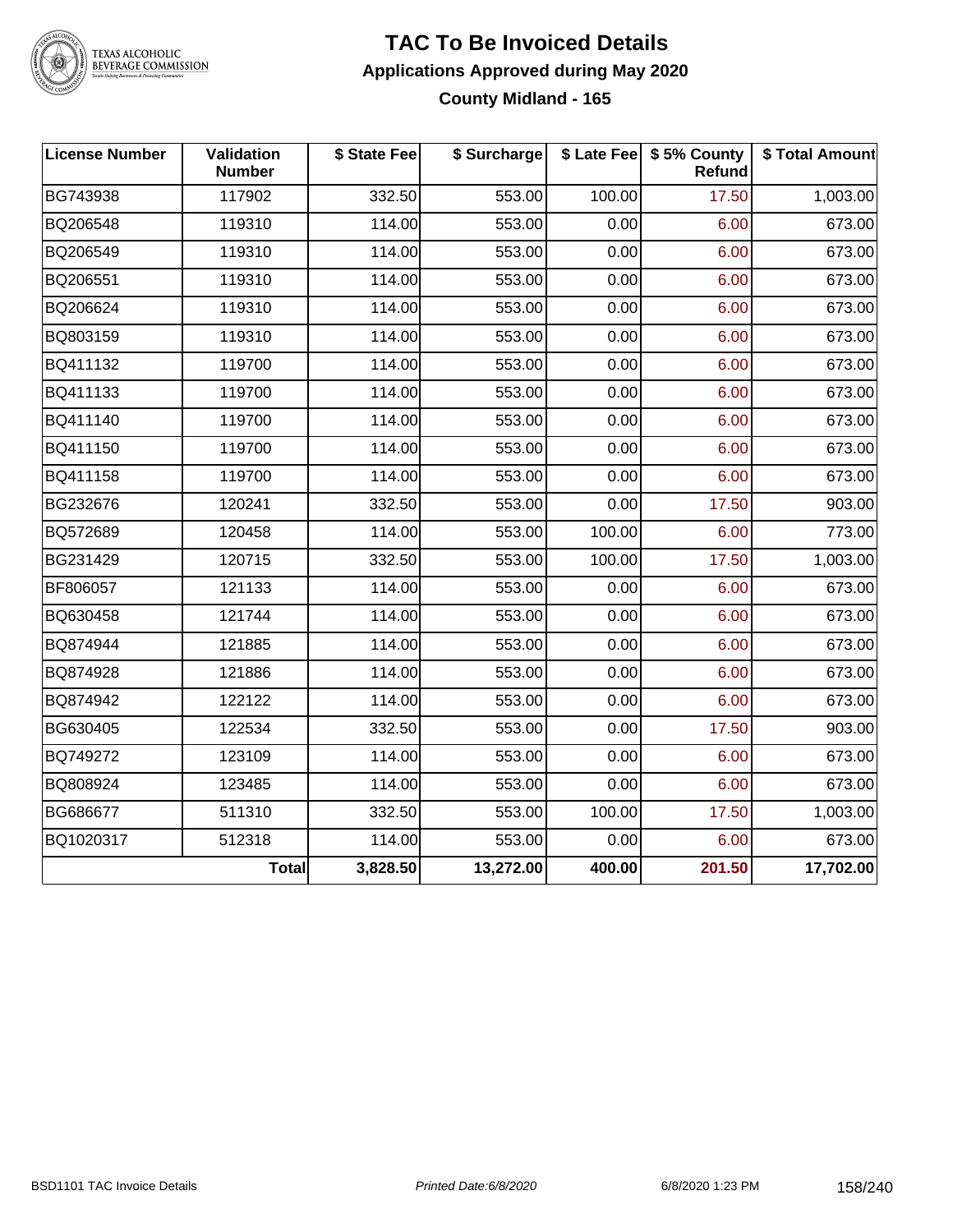

### **TAC To Be Invoiced Details Applications Approved during May 2020 County Milam - 166**

**License Number Validation Number \$ State Fee \$ Surcharge \$ Late Fee \$ 5% County Refund \$ Total Amount** BE691546 119992 285.00 553.00 0.00 15.00 853.00 BG491958 | 120554 | 332.50| 553.00| 0.00| 17.50| 903.00 BG746598 | 120804 | 332.50| 553.00| 0.00| 17.50| 903.00 BG869314 122208 332.50 553.00 100.00 17.50 1,003.00 BQ948234 | 122833 | 114.00| 553.00| 0.00| 6.00| 673.00 **Total 1,396.50 2,765.00 100.00 73.50 4,335.00**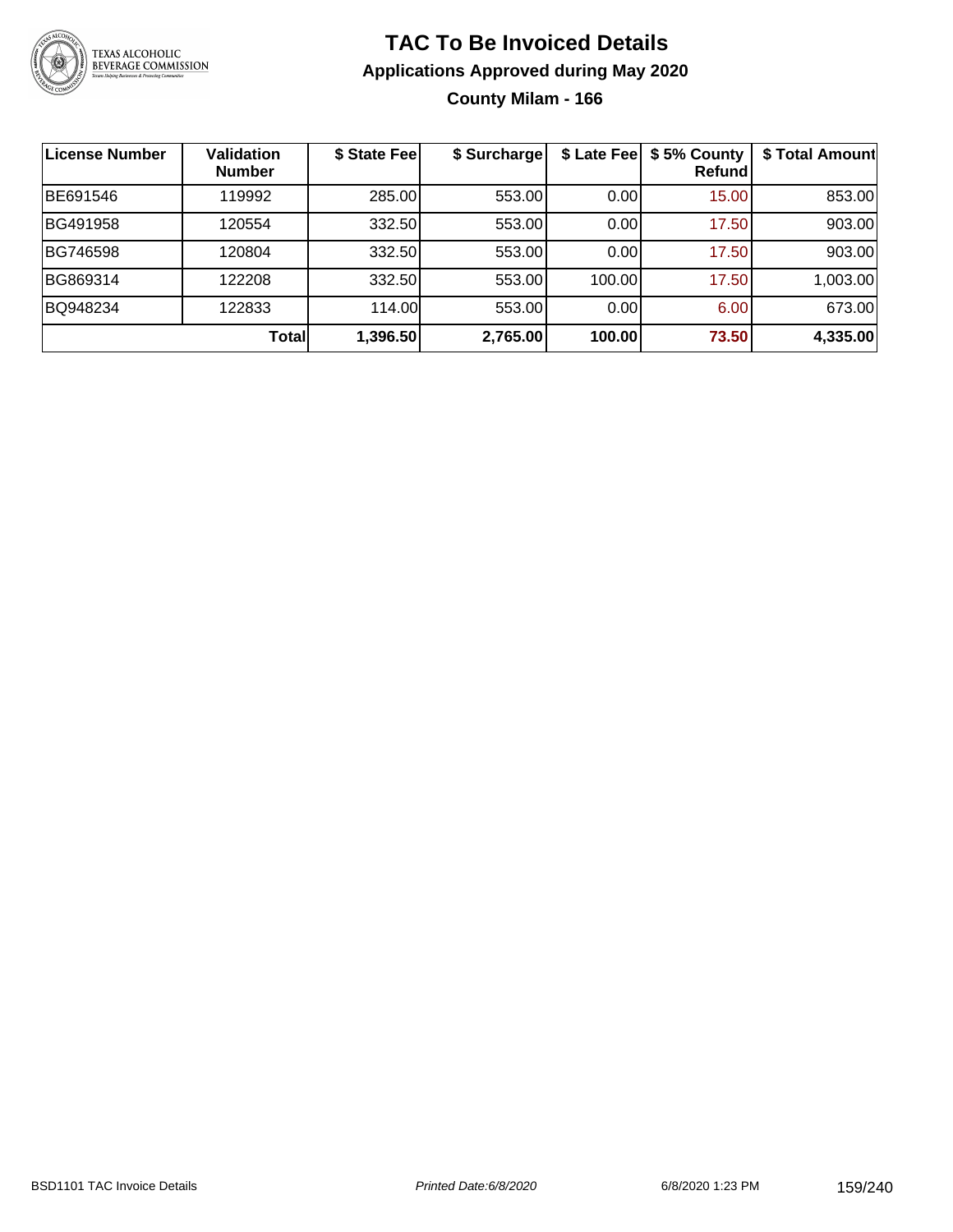

## **TAC To Be Invoiced Details Applications Approved during May 2020 County Mills - 167**

| License Number | Validation<br><b>Number</b> | \$ State Feel | \$ Surcharge |      | Refundl | \$ Late Fee   \$5% County   \$ Total Amount |
|----------------|-----------------------------|---------------|--------------|------|---------|---------------------------------------------|
| BF1017553      | 121108                      | 114.00        | 553.00       | 0.00 | 6.00    | 673.00                                      |
| BF1017544      | 121109                      | 114.00        | 553.00       | 0.00 | 6.00    | 673.00                                      |
|                | Totall                      | 228.00        | 1,106.00     | 0.00 | 12.00   | 1,346.00                                    |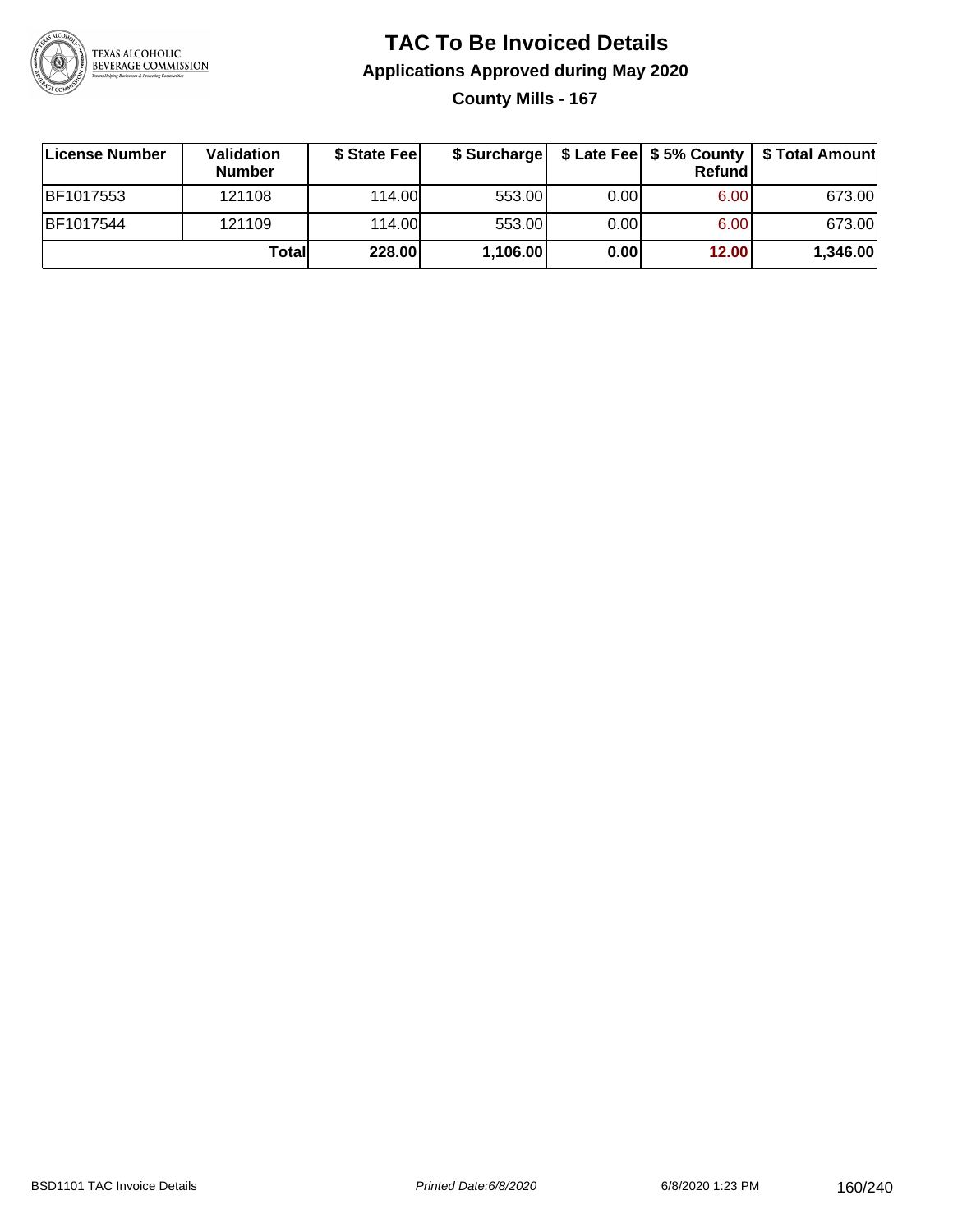

## **TAC To Be Invoiced Details Applications Approved during May 2020 County Mitchell - 168**

| License Number | <b>Validation</b><br><b>Number</b> | \$ State Fee | \$ Surcharge |      | \$ Late Fee   \$5% County<br><b>Refund</b> | \$ Total Amount |
|----------------|------------------------------------|--------------|--------------|------|--------------------------------------------|-----------------|
| BF472558       | 120365                             | 114.00       | 553.00       | 0.00 | 6.00                                       | 673.00          |
| BF472572       | 120368                             | 114.00       | 553.00       | 0.00 | 6.00                                       | 673.00          |
| BQ948514       | 122755                             | 114.00       | 553.00       | 0.00 | 6.00                                       | 673.00          |
| BQ664419       | 123750                             | 114.00       | 553.00       | 0.00 | 6.00                                       | 673.00          |
| BQ664420       | 123750                             | 114.00       | 553.00       | 0.00 | 6.00                                       | 673.00          |
|                | Total                              | 570.00       | 2,765.00     | 0.00 | 30.00                                      | 3,365.00        |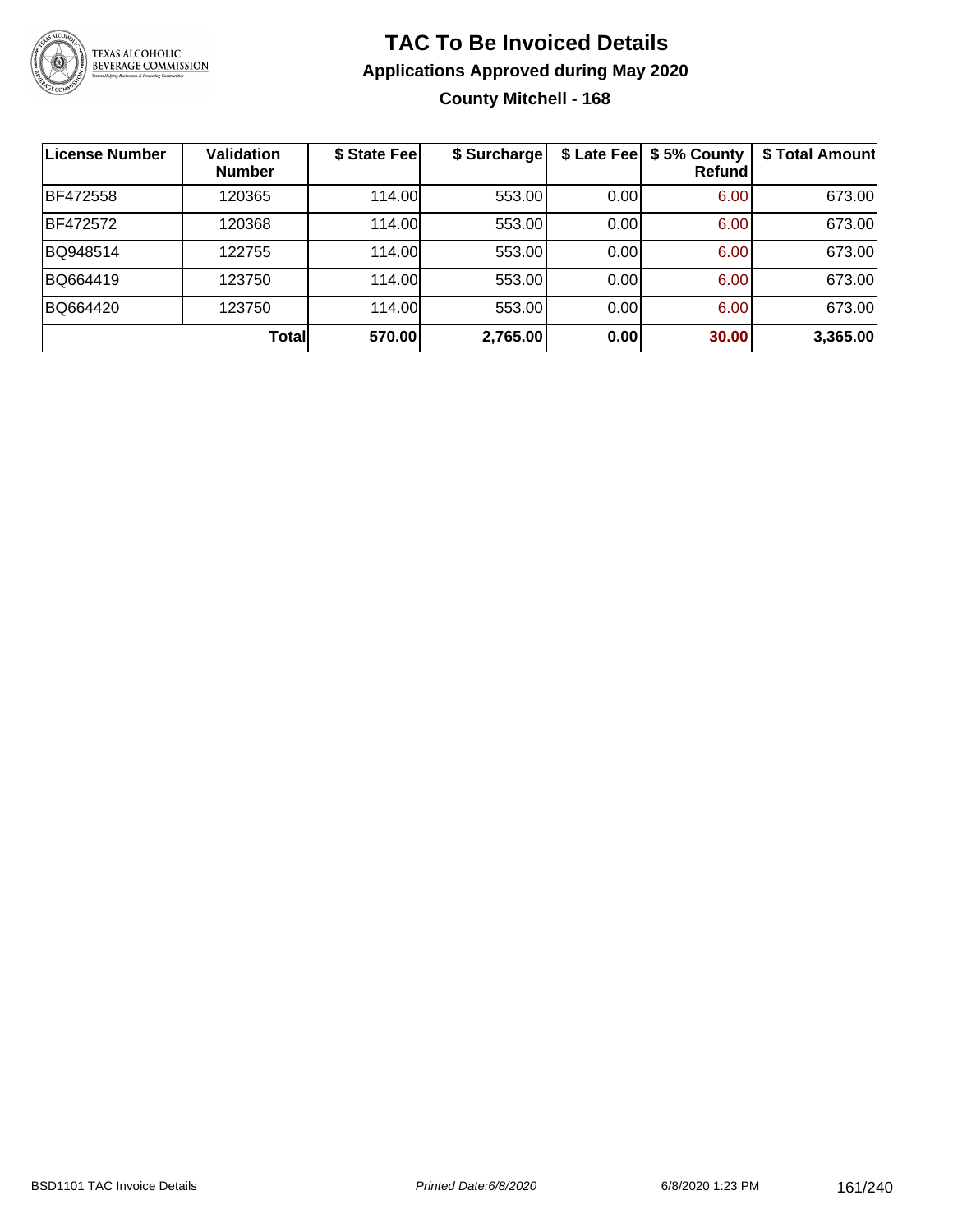

## **TAC To Be Invoiced Details Applications Approved during May 2020 County Montague - 169**

| License Number | Validation<br><b>Number</b> | \$ State Fee | \$ Surcharge |        | Refundl | \$ Late Fee   \$5% County   \$ Total Amount |
|----------------|-----------------------------|--------------|--------------|--------|---------|---------------------------------------------|
| BG1013155      | 121505                      | 332.50       | 553.00       | 100.00 | 17.50   | 1.003.00                                    |
|                | Totall                      | 332.50       | 553.00       | 100.00 | 17.50   | 1,003.00                                    |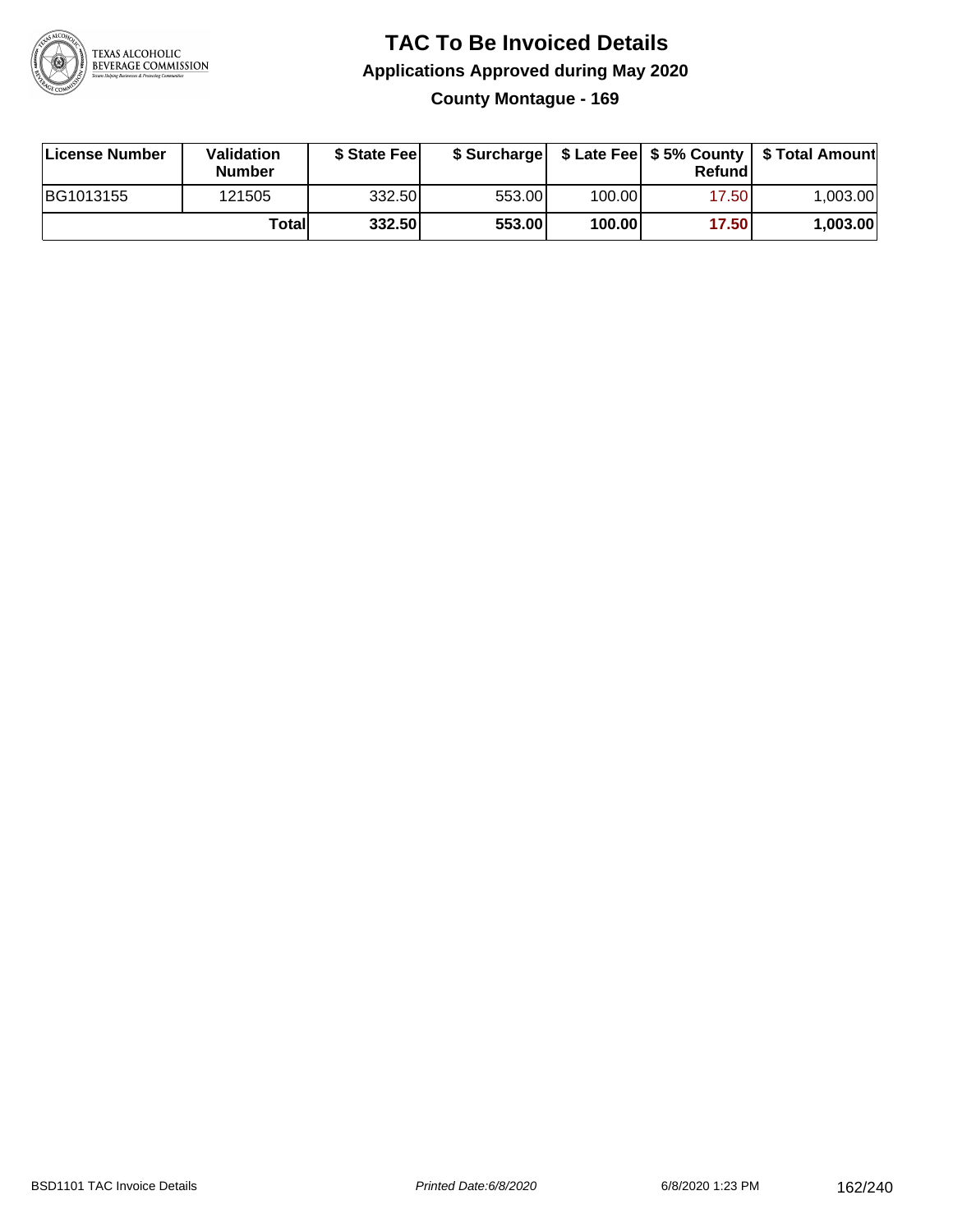

TEXAS ALCOHOLIC<br>BEVERAGE COMMISSION

#### **TAC To Be Invoiced Details Applications Approved during May 2020 County Montgomery - 170**

| <b>License Number</b> | Validation<br><b>Number</b> | \$ State Fee | \$ Surcharge |        | \$ Late Fee   \$5% County<br>Refund | \$ Total Amount |
|-----------------------|-----------------------------|--------------|--------------|--------|-------------------------------------|-----------------|
| BF1089117             | 4894                        | 114.00       | 553.00       | 0.00   | 6.00                                | 673.00          |
| BG1089162             | 5726                        | 332.50       | 553.00       | 0.00   | 17.50                               | 903.00          |
| BG1087732             | 5934                        | 332.50       | 553.00       | 0.00   | 17.50                               | 903.00          |
| BQ1088859             | 5939                        | 114.00       | 553.00       | 0.00   | 6.00                                | 673.00          |
| BQ1088096             | 6061                        | 114.00       | 553.00       | 0.00   | 6.00                                | 673.00          |
| BG1089141             | 6289                        | 332.50       | 553.00       | 0.00   | 17.50                               | 903.00          |
| BQ1089949             | 6353                        | 114.00       | 553.00       | 0.00   | 6.00                                | 673.00          |
| BG574862              | 116770                      | 332.50       | 553.00       | 0.00   | 17.50                               | 903.00          |
| BF688346              | 119046                      | 114.00       | 553.00       | 0.00   | 6.00                                | 673.00          |
| BQ491394              | 119270                      | 114.00       | 553.00       | 0.00   | 6.00                                | 673.00          |
| BQ691524              | 119270                      | 114.00       | 553.00       | 0.00   | 6.00                                | 673.00          |
| BF533648              | 119394                      | 114.00       | 553.00       | 0.00   | 6.00                                | 673.00          |
| BQ806717              | 119440                      | 114.00       | 553.00       | 0.00   | 6.00                                | 673.00          |
| BQ690968              | 119616                      | 114.00       | 553.00       | 0.00   | 6.00                                | 673.00          |
| BF689994              | 119705                      | 114.00       | 553.00       | 0.00   | 6.00                                | 673.00          |
| BG941112              | 120207                      | 332.50       | 553.00       | 0.00   | 17.50                               | 903.00          |
| BG872519              | 120382                      | 332.50       | 553.00       | 0.00   | 17.50                               | 903.00          |
| BG577218              | 120523                      | 332.50       | 553.00       | 0.00   | 17.50                               | 903.00          |
| BQ722528              | 120766                      | 114.00       | 553.00       | 0.00   | 6.00                                | 673.00          |
| BQ659627              | 120995                      | 114.00       | 553.00       | 0.00   | 6.00                                | 673.00          |
| BQ1015660             | 121094                      | 114.00       | 553.00       | 0.00   | 6.00                                | 673.00          |
| BQ1014997             | 121157                      | 114.00       | 553.00       | 0.00   | 6.00                                | 673.00          |
| BQ746940              | 121234                      | 114.00       | 553.00       | 0.00   | 6.00                                | 673.00          |
| BQ723239              | 121248                      | 114.00       | 553.00       | 0.00   | 6.00                                | 673.00          |
| BQ629788              | 121304                      | 114.00       | 553.00       | 0.00   | 6.00                                | 673.00          |
| BQ873911              | 121616                      | 114.00       | 553.00       | 0.00   | 6.00                                | 673.00          |
| BQ658631              | 121621                      | 114.00       | 553.00       | 0.00   | 6.00                                | 673.00          |
| BF691844              | 121673                      | 114.00       | 553.00       | 0.00   | 6.00                                | 673.00          |
| BG1015823             | 121692                      | 332.50       | 553.00       | 0.00   | 17.50                               | 903.00          |
| BG535435              | 121816                      | 332.50       | 553.00       | 0.00   | 17.50                               | 903.00          |
| BG578431              | 121817                      | 332.50       | 553.00       | 0.00   | 17.50                               | 903.00          |
| BG805990              | 122120                      | 332.50       | 553.00       | 100.00 | 17.50                               | 1,003.00        |
| <b>BG870755</b>       | 122245                      | 332.50       | 553.00       | 100.00 | 17.50                               | 1,003.00        |
| BF724398              | 122285                      | 114.00       | 553.00       | 0.00   | 6.00                                | 673.00          |
| BQ872997              | 122415                      | 114.00       | 553.00       | 0.00   | 6.00                                | 673.00          |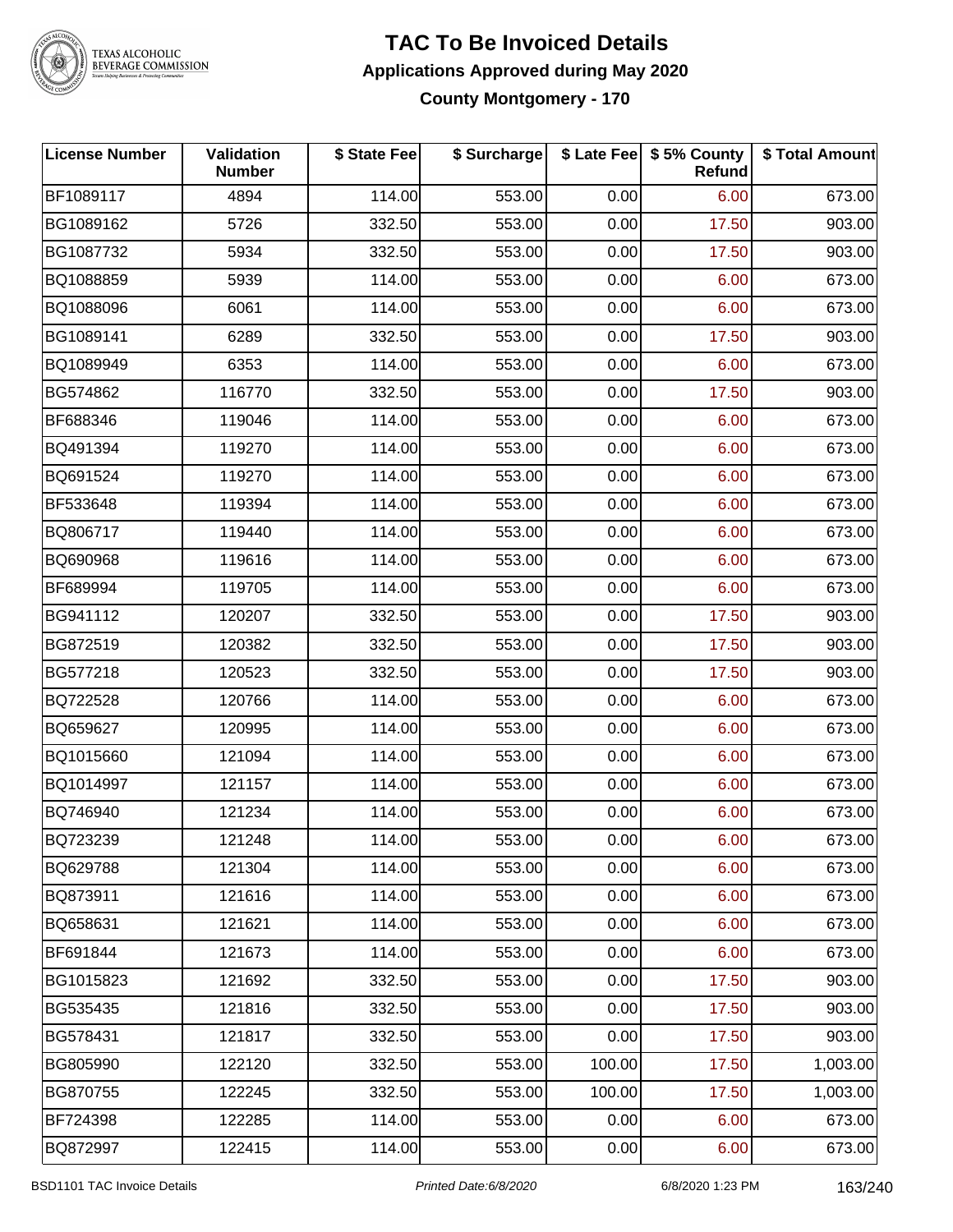| <b>License Number</b> | Validation<br><b>Number</b> | \$ State Fee | \$ Surcharge |        | \$ Late Fee   \$5% County<br>Refund | \$ Total Amount |
|-----------------------|-----------------------------|--------------|--------------|--------|-------------------------------------|-----------------|
| BQ515183              | 122709                      | 114.00       | 553.00       | 0.00   | 6.00                                | 673.00          |
| BG875586              | 122760                      | 332.50       | 553.00       | 0.00   | 17.50                               | 903.00          |
| BG1016197             | 122779                      | 332.50       | 553.00       | 0.00   | 17.50                               | 903.00          |
| BG945198              | 122792                      | 332.50       | 553.00       | 0.00   | 17.50                               | 903.00          |
| BQ875013              | 122833                      | 114.00       | 553.00       | 0.00   | 6.00                                | 673.00          |
| BQ875046              | 122833                      | 114.00       | 553.00       | 0.00   | 6.00                                | 673.00          |
| BG1018116             | 122863                      | 332.50       | 553.00       | 0.00   | 17.50                               | 903.00          |
| BQ810353              | 124028                      | 114.00       | 553.00       | 0.00   | 6.00                                | 673.00          |
| BE260304              | 504302                      | 285.00       | 553.00       | 0.00   | 15.00                               | 853.00          |
| BL260304              | 504302                      | 475.00       | 327.00       | 0.00   | 25.00                               | 827.00          |
| BG687380              | 511117                      | 332.50       | 553.00       | 0.00   | 17.50                               | 903.00          |
| BG745650              | 511303                      | 332.50       | 553.00       | 0.00   | 17.50                               | 903.00          |
| BQ492099              | 511348                      | 114.00       | 553.00       | 0.00   | 6.00                                | 673.00          |
| BQ565483              | 511928                      | 114.00       | 553.00       | 0.00   | 6.00                                | 673.00          |
| BF514385              | 512291                      | 114.00       | 553.00       | 0.00   | 6.00                                | 673.00          |
| BF469982              | 512371                      | 114.00       | 553.00       | 0.00   | 6.00                                | 673.00          |
| BQ515025              | 512375                      | 114.00       | 553.00       | 0.00   | 6.00                                | 673.00          |
| BG692026              | 512426                      | 332.50       | 553.00       | 0.00   | 17.50                               | 903.00          |
| BQ873366              | 512437                      | 114.00       | 553.00       | 0.00   | 6.00                                | 673.00          |
| BF514389              | 512612                      | 114.00       | 553.00       | 0.00   | 6.00                                | 673.00          |
| BQ693977              | 512767                      | 114.00       | 553.00       | 0.00   | 6.00                                | 673.00          |
| BG1012095             | 512787                      | 332.50       | 553.00       | 100.00 | 17.50                               | 1,003.00        |
| BF316958              | 512879                      | 114.00       | 553.00       | 100.00 | 6.00                                | 773.00          |
| BQ208612              | 520535                      | 114.00       | 553.00       | 0.00   | 6.00                                | 673.00          |
|                       | <b>Total</b>                | 11,628.00    | 32,401.00    | 400.00 | 612.00                              | 45,041.00       |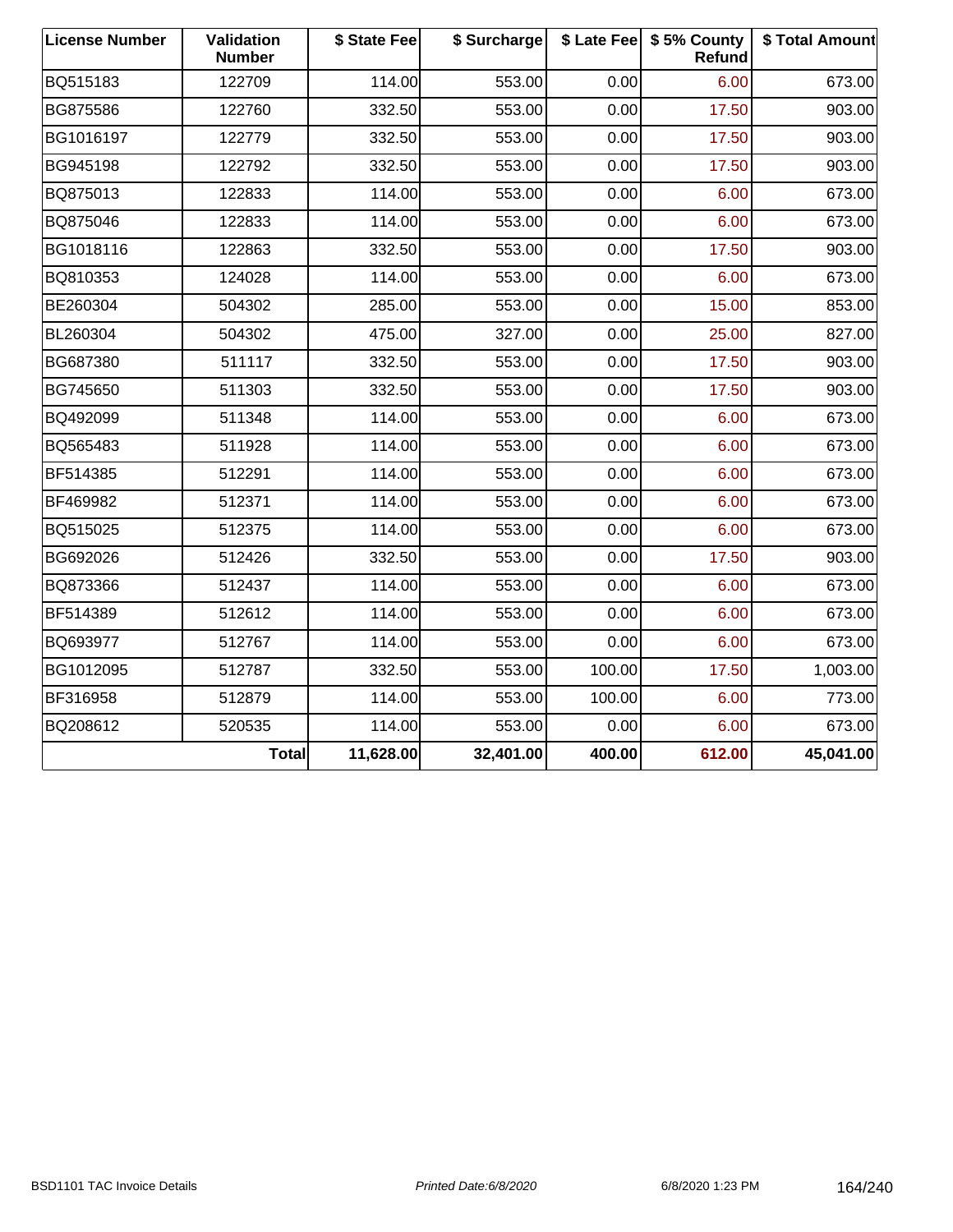

**County Moore - 171**

| License Number | <b>Validation</b><br><b>Number</b> | \$ State Fee | \$ Surcharge |      | \$ Late Fee   \$5% County  <br><b>Refund</b> | \$ Total Amount |
|----------------|------------------------------------|--------------|--------------|------|----------------------------------------------|-----------------|
| BQ871816       | 119636                             | 114.00L      | 553.00       | 0.00 | 6.00                                         | 673.00          |
| BQ871122       | 120483                             | 114.00L      | 553.00       | 0.00 | 6.00                                         | 673.00          |
| BQ140740       | 122766                             | 114.00L      | 553.00       | 0.00 | 6.00                                         | 673.00          |
| BF559517       | 123434                             | 114.00       | 553.00       | 0.00 | 6.00                                         | 673.00          |
|                | Totall                             | 456.00       | 2,212.00     | 0.00 | 24.00                                        | 2,692.00        |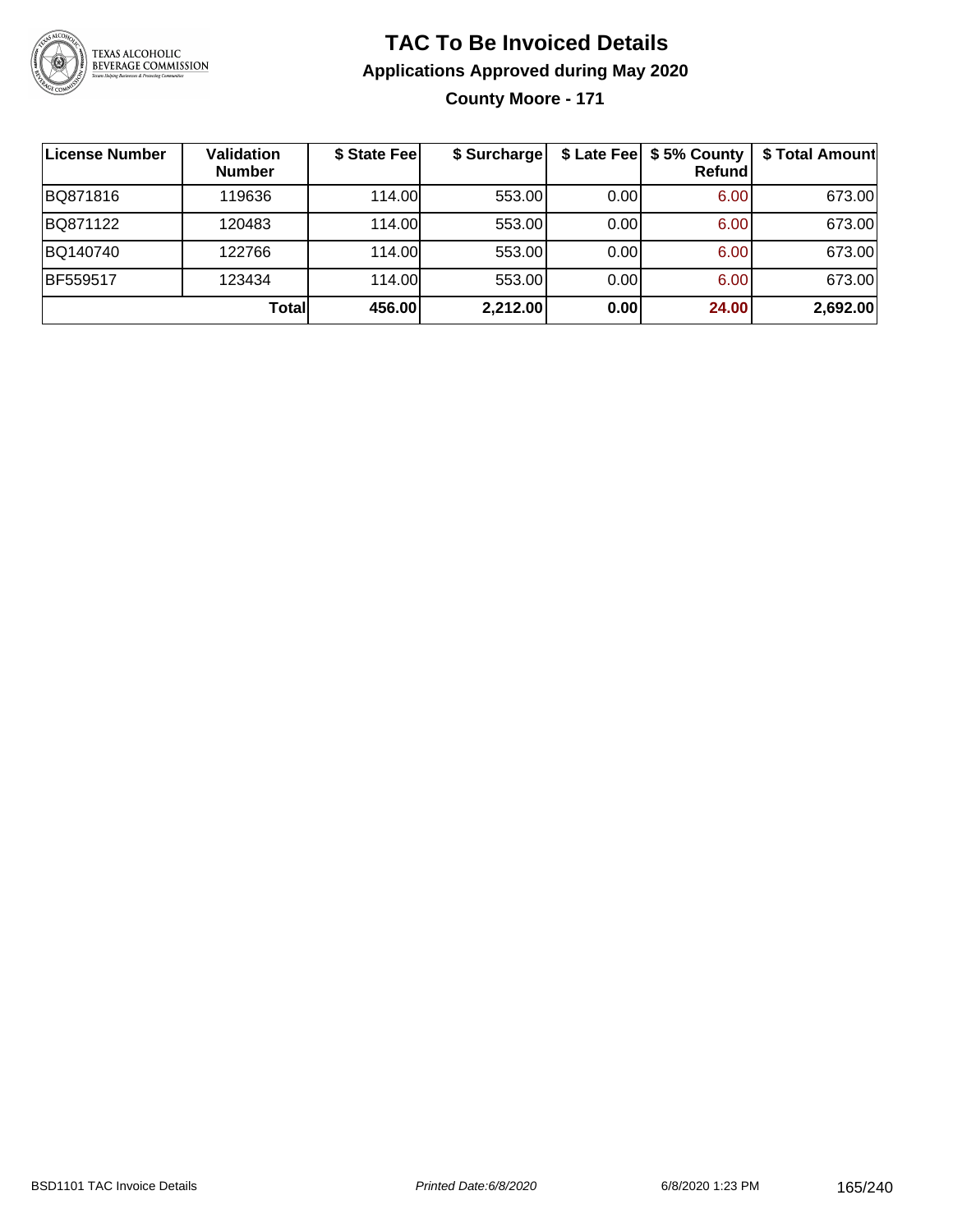

**County Morris - 172**

| License Number | <b>Validation</b><br><b>Number</b> | \$ State Fee  |        |      | Refundl | \$ Surcharge   \$ Late Fee   \$5% County   \$ Total Amount |
|----------------|------------------------------------|---------------|--------|------|---------|------------------------------------------------------------|
| BQ811520       | 512343                             | 114.00L       | 553.00 | 0.00 | 6.00    | 673.00                                                     |
|                | Totall                             | <b>114.00</b> | 553.00 | 0.00 | 6.00    | 673.00                                                     |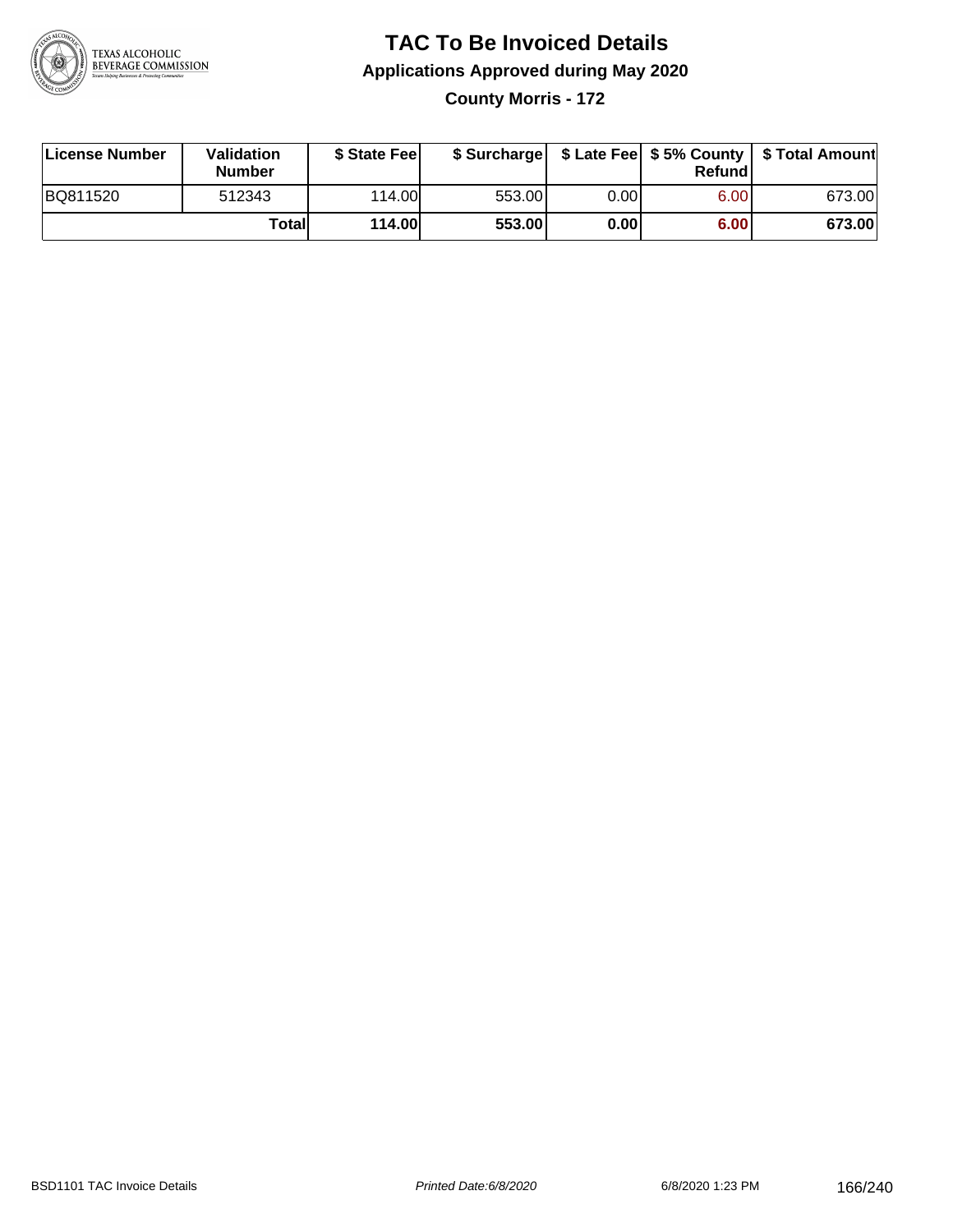

**County Nacogdoches - 174**

| <b>License Number</b> | <b>Validation</b><br><b>Number</b> | \$ State Fee | \$ Surcharge | \$ Late Fee | \$5% County<br>Refundl | \$ Total Amount |
|-----------------------|------------------------------------|--------------|--------------|-------------|------------------------|-----------------|
| BG1087919             | 5492                               | 332.50       | 553.00       | 0.00        | 17.50                  | 903.00          |
| BF1015629             | 120064                             | 114.00       | 553.00       | 0.00        | 6.00                   | 673.00          |
| BF318392              | 121406                             | 114.00       | 553.00       | 0.00        | 6.00                   | 673.00          |
| BF750131              | 122844                             | 114.00       | 553.00       | 0.00        | 6.00                   | 673.00          |
| <b>BF750136</b>       | 122846                             | 114.00       | 553.00       | 0.00        | 6.00                   | 673.00          |
| BQ809172              | 122898                             | 114.00       | 553.00       | 0.00        | 6.00                   | 673.00          |
| BG1012165             | 511336                             | 332.50       | 553.00       | 0.00        | 17.50                  | 903.00          |
|                       | <b>Total</b>                       | 1,235.00     | 3,871.00     | 0.00        | 65.00                  | 5,171.00        |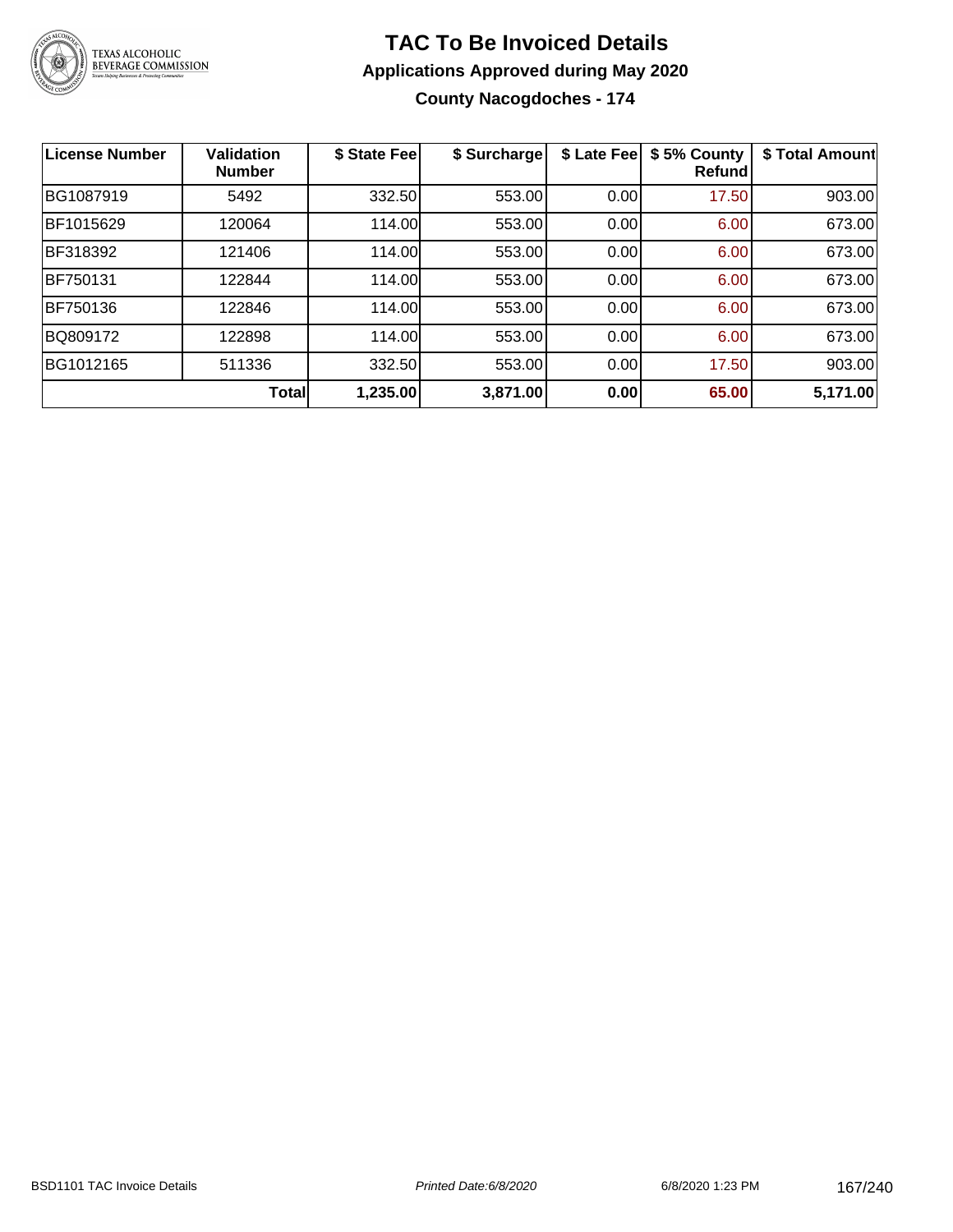

## **TAC To Be Invoiced Details Applications Approved during May 2020 County Navarro - 175**

| License Number | <b>Validation</b><br><b>Number</b> | \$ State Fee | \$ Surcharge |        | \$ Late Fee   \$5% County<br>Refund | \$ Total Amount |
|----------------|------------------------------------|--------------|--------------|--------|-------------------------------------|-----------------|
| BQ623703       | 119132                             | 114.00       | 553.00       | 100.00 | 6.00                                | 773.00          |
| BQ629902       | 122461                             | 114.00       | 553.00       | 0.00   | 6.00                                | 673.00          |
| BF266128       | 122965                             | 114.00       | 553.00       | 0.00   | 6.00                                | 673.00          |
| BE927169       | 504993                             | 285.00       | 553.00       | 0.00   | 15.00                               | 853.00          |
|                | Total                              | 627.00       | 2,212.00     | 100.00 | 33.00                               | 2,972.00        |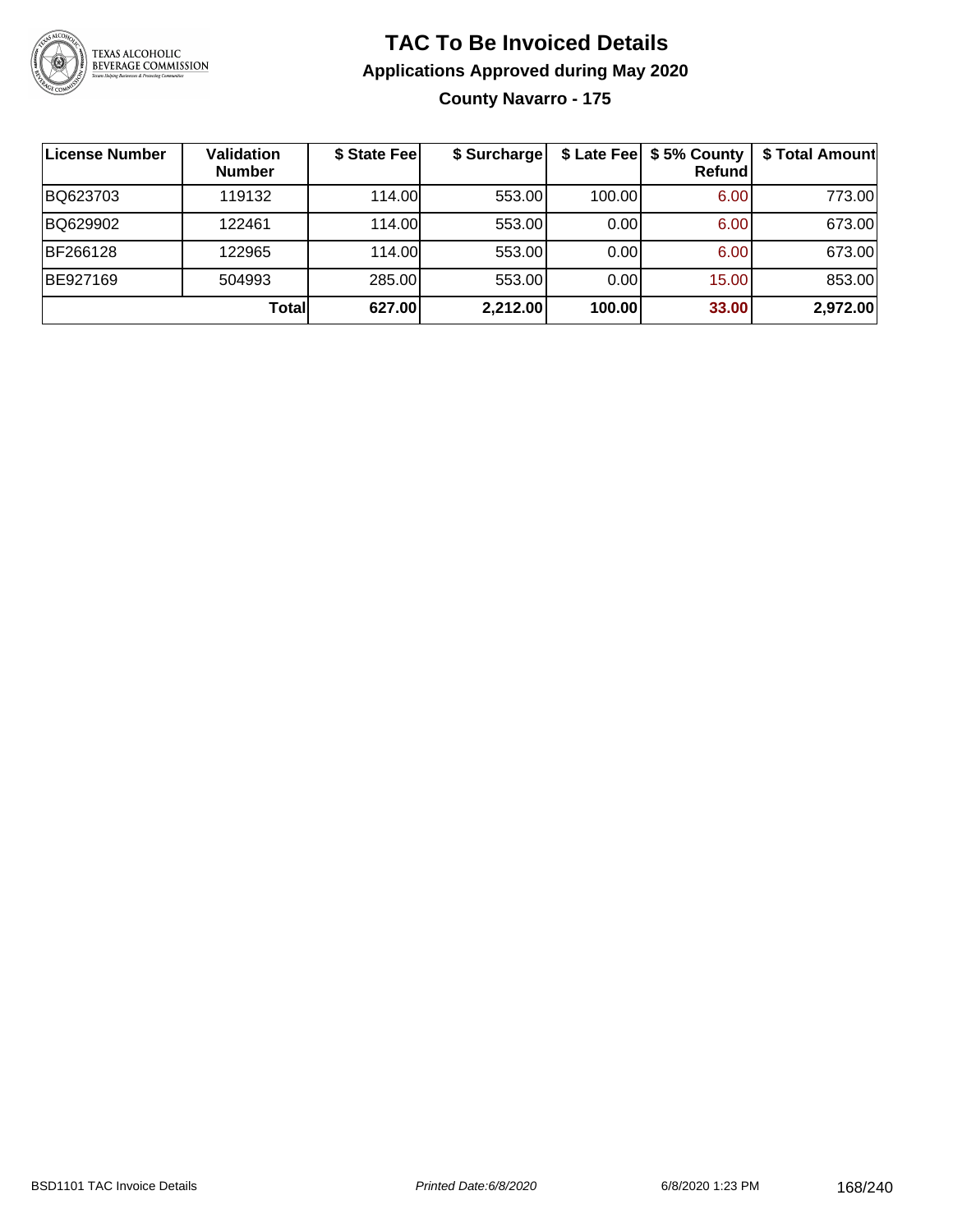

**County Newton - 176**

| License Number  | <b>Validation</b><br><b>Number</b> | \$ State Feel |        |      | Refundl | \$ Surcharge   \$ Late Fee   \$5% County   \$ Total Amount |
|-----------------|------------------------------------|---------------|--------|------|---------|------------------------------------------------------------|
| <b>BF307200</b> | 122897                             | 114.00        | 553.00 | 0.00 | 6.00    | 673.00                                                     |
|                 | Totall                             | <b>114.00</b> | 553.00 | 0.00 | 6.00    | 673.00                                                     |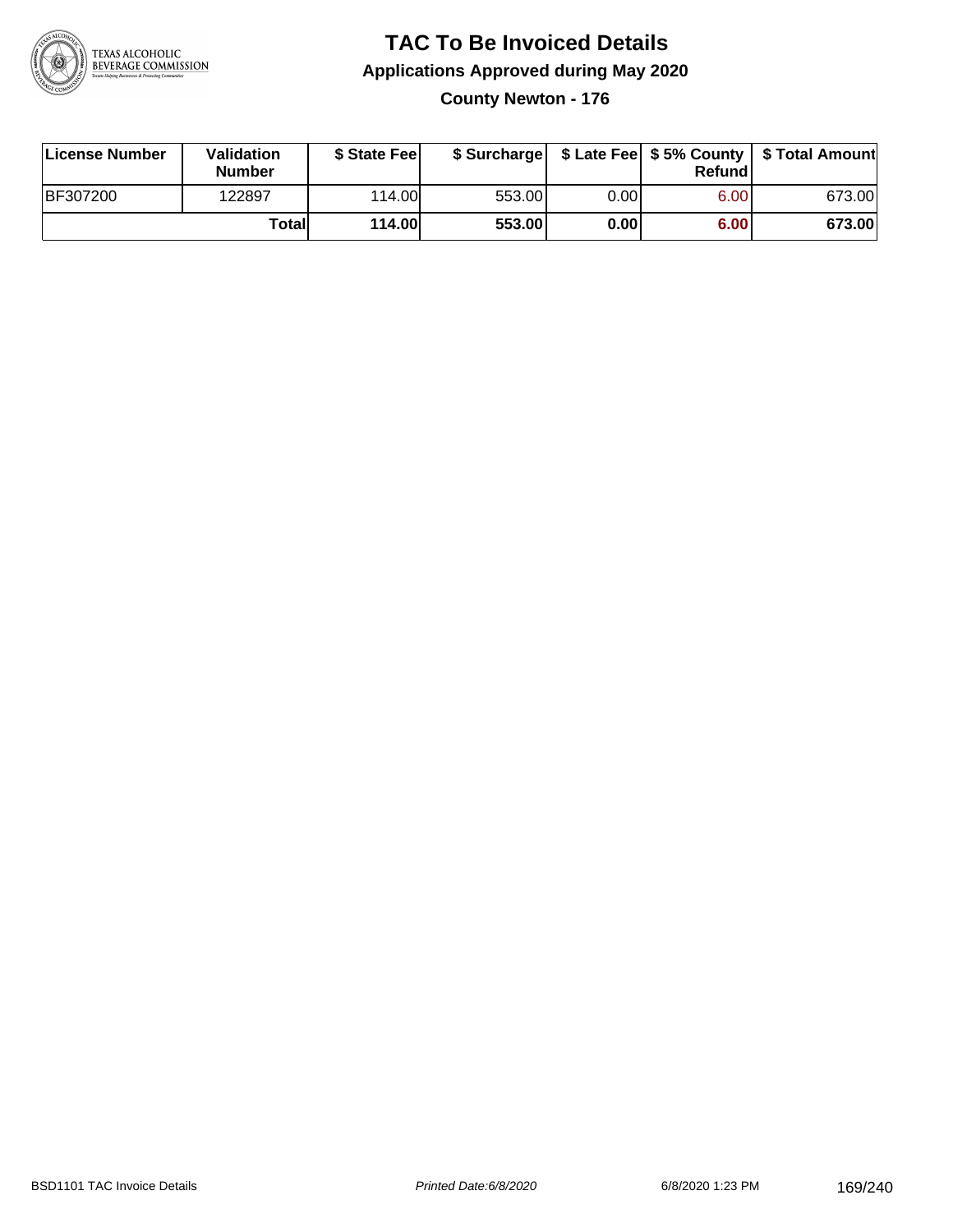

**County Nolan - 177**

| ∣License Number | <b>Validation</b><br><b>Number</b> | \$ State Fee | \$ Surcharge |      | \$ Late Fee   \$5% County<br><b>Refund</b> | \$ Total Amount |
|-----------------|------------------------------------|--------------|--------------|------|--------------------------------------------|-----------------|
| BQ664405        | 123750                             | 114.00       | 553.00       | 0.00 | 6.00                                       | 673.00          |
| BQ664424        | 123750                             | 114.00       | 553.00       | 0.00 | 6.00                                       | 673.00          |
| BQ664425        | 123750                             | 114.00       | 553.00       | 0.00 | 6.00                                       | 673.00          |
| BQ664426        | 123750                             | 114.00       | 553.00       | 0.00 | 6.00                                       | 673.00          |
|                 | Totall                             | 456.00       | 2,212.00     | 0.00 | 24.00                                      | 2,692.00        |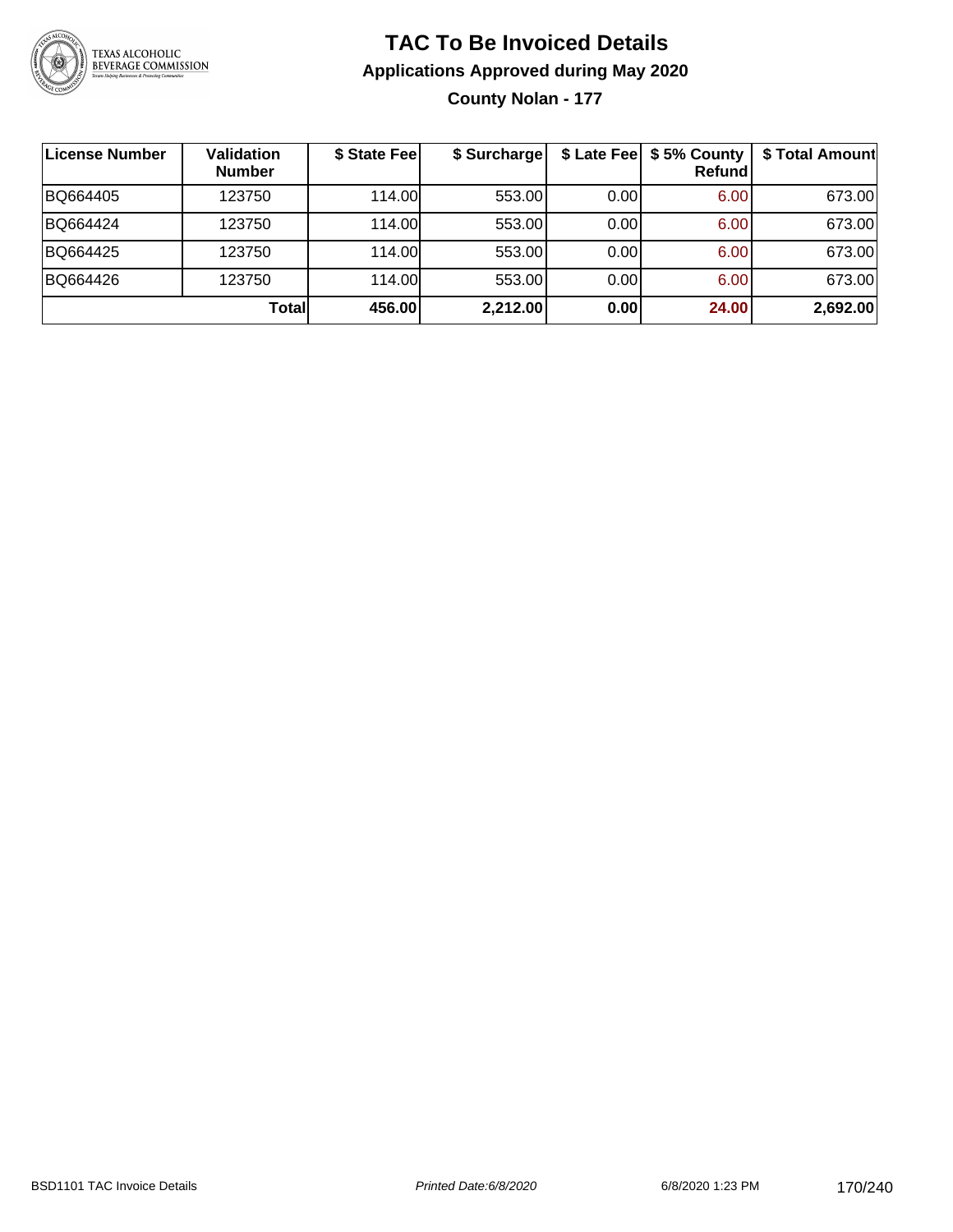

# TEXAS ALCOHOLIC<br>BEVERAGE COMMISSION

#### **TAC To Be Invoiced Details Applications Approved during May 2020 County Nueces - 178**

| <b>License Number</b> | Validation<br><b>Number</b> | \$ State Fee | \$ Surcharge |        | \$ Late Fee   \$5% County  <br>Refund | \$ Total Amount |
|-----------------------|-----------------------------|--------------|--------------|--------|---------------------------------------|-----------------|
| BG1087739             | 5630                        | 332.50       | 553.00       | 0.00   | 17.50                                 | 903.00          |
| BQ1088360             | 6133                        | 114.00       | 553.00       | 0.00   | 6.00                                  | 673.00          |
| BF1089414             | 6342                        | 114.00       | 553.00       | 0.00   | 6.00                                  | 673.00          |
| BG1089481             | 6380                        | 332.50       | 553.00       | 0.00   | 17.50                                 | 903.00          |
| BF133463              | 107899                      | 114.00       | 553.00       | 0.00   | 6.00                                  | 673.00          |
| BQ659566              | 119158                      | 114.00       | 553.00       | 0.00   | 6.00                                  | 673.00          |
| BQ509515              | 119429                      | 114.00       | 553.00       | 0.00   | 6.00                                  | 673.00          |
| BB659057              | 119497                      | 570.00       | 701.00       | 0.00   | 30.00                                 | 1,301.00        |
| BI659808              | 119497                      | 38.00        | 278.00       | 0.00   | 2.00                                  | 318.00          |
| BG490855              | 119629                      | 332.50       | 553.00       | 0.00   | 17.50                                 | 903.00          |
| BE1015373             | 119674                      | 285.00       | 553.00       | 0.00   | 15.00                                 | 853.00          |
| BL1015373             | 119674                      | 475.00       | 327.00       | 0.00   | 25.00                                 | 827.00          |
| BQ805829              | 119745                      | 114.00       | 553.00       | 0.00   | 6.00                                  | 673.00          |
| BG801649              | 119748                      | 332.50       | 553.00       | 100.00 | 17.50                                 | 1,003.00        |
| BQ557247              | 120076                      | 114.00       | 553.00       | 0.00   | 6.00                                  | 673.00          |
| BQ1014564             | 120180                      | 114.00       | 553.00       | 0.00   | 6.00                                  | 673.00          |
| BQ1014542             | 120181                      | 114.00       | 553.00       | 0.00   | 6.00                                  | 673.00          |
| BG493995              | 120276                      | 332.50       | 553.00       | 0.00   | 17.50                                 | 903.00          |
| BQ515826              | 120406                      | 114.00       | 553.00       | 0.00   | 6.00                                  | 673.00          |
| BG493868              | 120654                      | 332.50       | 553.00       | 0.00   | 17.50                                 | 903.00          |
| BG657865              | 120769                      | 332.50       | 553.00       | 0.00   | 17.50                                 | 903.00          |
| BP657865              | 120769                      | 950.00       | 426.00       | 0.00   | 50.00                                 | 1,426.00        |
| BG307115              | 120870                      | 332.50       | 553.00       | 0.00   | 17.50                                 | 903.00          |
| BG1016534             | 120976                      | 332.50       | 553.00       | 0.00   | 17.50                                 | 903.00          |
| BG556701              | 121170                      | 332.50       | 553.00       | 0.00   | 17.50                                 | 903.00          |
| BQ871115              | 121320                      | 114.00       | 553.00       | 0.00   | 6.00                                  | 673.00          |
| BE274418              | 121342                      | 285.00       | 553.00       | 0.00   | 15.00                                 | 853.00          |
| BG871254              | 121432                      | 332.50       | 553.00       | 0.00   | 17.50                                 | 903.00          |
| BG180856              | 121567                      | 332.50       | 553.00       | 100.00 | 17.50                                 | 1,003.00        |
| BG945681              | 121827                      | 332.50       | 553.00       | 0.00   | 17.50                                 | 903.00          |
| BG721523              | 121935                      | 332.50       | 553.00       | 0.00   | 17.50                                 | 903.00          |
| BG265952              | 121957                      | 332.50       | 553.00       | 0.00   | 17.50                                 | 903.00          |
| BQ723892              | 121983                      | 114.00       | 553.00       | 0.00   | 6.00                                  | 673.00          |
| BG84133               | 122035                      | 332.50       | 553.00       | 0.00   | 17.50                                 | 903.00          |
| BQ945514              | 122215                      | 114.00       | 553.00       | 0.00   | 6.00                                  | 673.00          |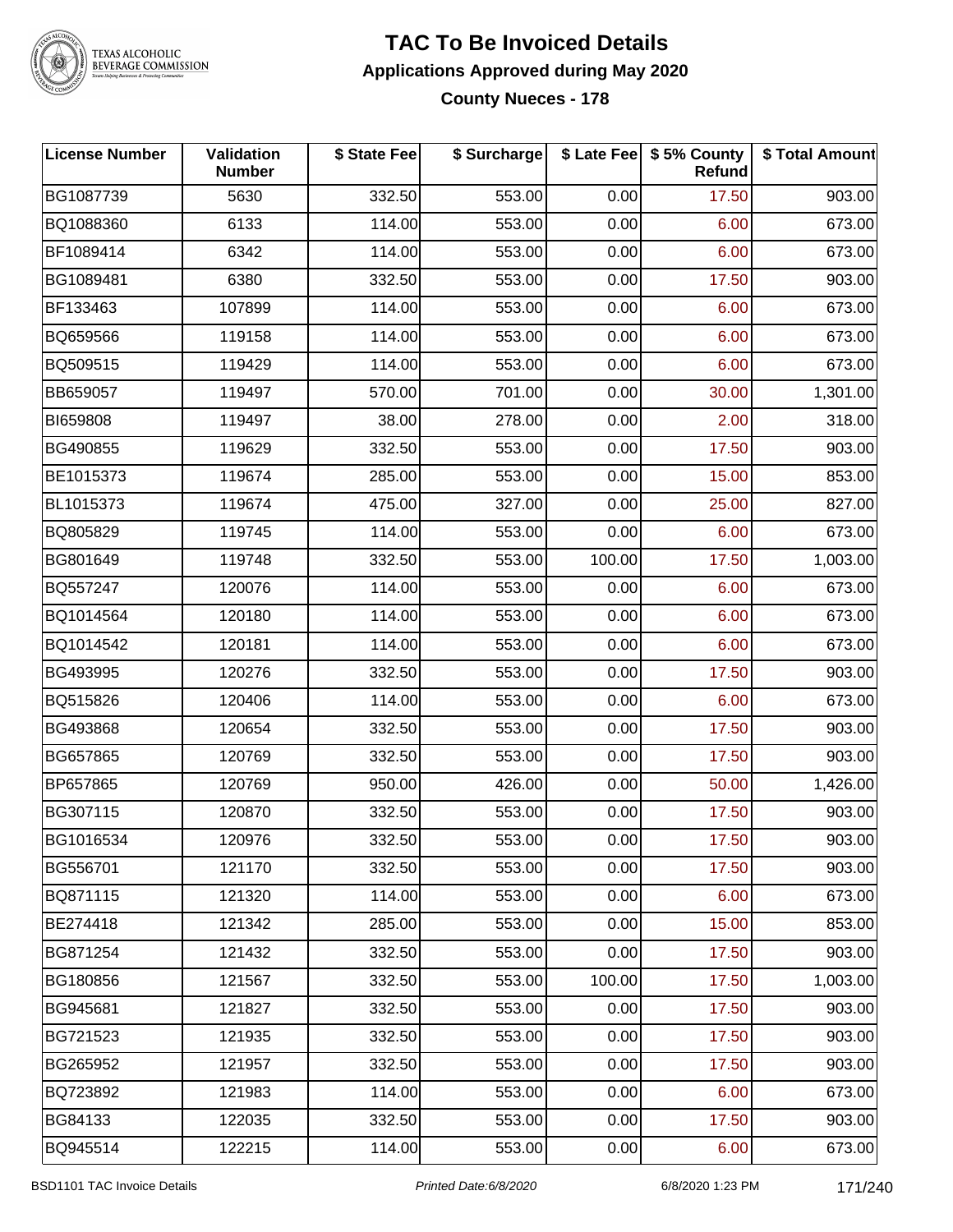| <b>License Number</b> | <b>Validation</b><br><b>Number</b> | \$ State Fee | \$ Surcharge | \$ Late Fee | \$5% County<br>Refund | \$ Total Amount |
|-----------------------|------------------------------------|--------------|--------------|-------------|-----------------------|-----------------|
| BG873356              | 122286                             | 332.50       | 553.00       | 0.00        | 17.50                 | 903.00          |
| BQ553626              | 122292                             | 114.00       | 553.00       | 100.00      | 6.00                  | 773.00          |
| BQ537247              | 122294                             | 114.00       | 553.00       | 0.00        | 6.00                  | 673.00          |
| BG451818              | 122342                             | 332.50       | 553.00       | 0.00        | 17.50                 | 903.00          |
| BQ473775              | 122400                             | 114.00       | 553.00       | 0.00        | 6.00                  | 673.00          |
| BQ486500              | 122465                             | 114.00       | 553.00       | 0.00        | 6.00                  | 673.00          |
| BE84394               | 122521                             | 285.00       | 553.00       | 0.00        | 15.00                 | 853.00          |
| BG220771              | 122607                             | 332.50       | 553.00       | 0.00        | 17.50                 | 903.00          |
| BQ946962              | 122668                             | 114.00       | 553.00       | 0.00        | 6.00                  | 673.00          |
| BQ692660              | 122727                             | 114.00       | 553.00       | 0.00        | 6.00                  | 673.00          |
| BQ432119              | 122728                             | 114.00       | 553.00       | 0.00        | 6.00                  | 673.00          |
| BG947820              | 122857                             | 332.50       | 553.00       | 0.00        | 17.50                 | 903.00          |
| BQ723859              | 122922                             | 114.00       | 553.00       | 0.00        | 6.00                  | 673.00          |
| BG1015434             | 123054                             | 332.50       | 553.00       | 0.00        | 17.50                 | 903.00          |
| BL1015434             | 123054                             | 475.00       | 327.00       | 0.00        | 25.00                 | 827.00          |
| BQ693301              | 123255                             | 114.00       | 553.00       | 0.00        | 6.00                  | 673.00          |
| BF663921              | 123613                             | 114.00       | 553.00       | 0.00        | 6.00                  | 673.00          |
| BG719881              | 511113                             | 332.50       | 553.00       | 0.00        | 17.50                 | 903.00          |
| BG579073              | 512601                             | 332.50       | 553.00       | 0.00        | 17.50                 | 903.00          |
| BF723520              | 512613                             | 114.00       | 553.00       | 0.00        | 6.00                  | 673.00          |
|                       | Total                              | 13,746.50    | 29,709.00    | 300.00      | 723.50                | 44,479.00       |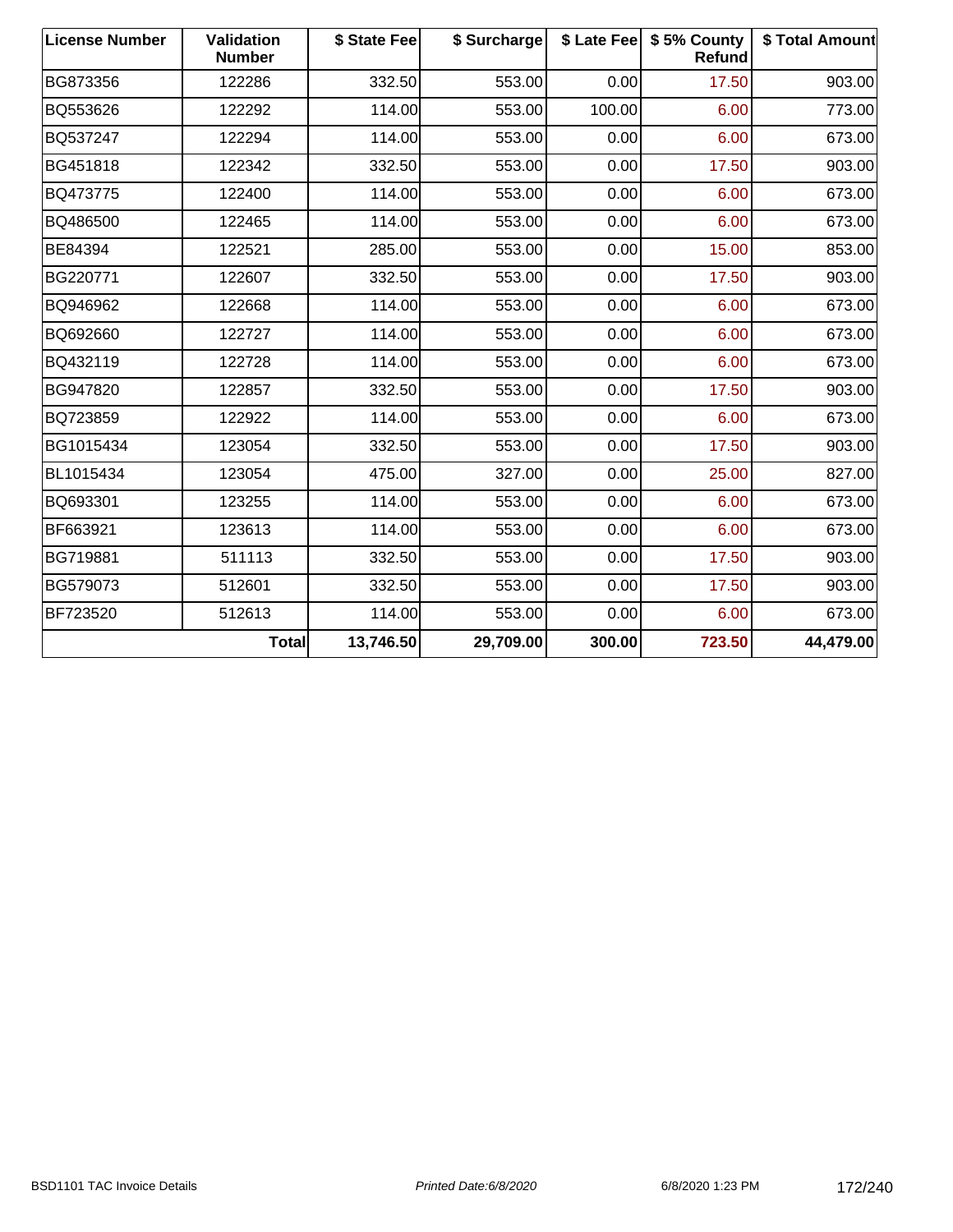

## **TAC To Be Invoiced Details Applications Approved during May 2020 County Orange - 181**

| License Number | <b>Validation</b><br><b>Number</b> | \$ State Fee | \$ Surcharge | \$ Late Fee | \$5% County<br>Refund | \$ Total Amount |
|----------------|------------------------------------|--------------|--------------|-------------|-----------------------|-----------------|
| BE1089813      | 5783                               | 285.00       | 553.00       | 0.00        | 15.00                 | 853.00          |
| BF719670       | 119816                             | 114.00       | 553.00       | 0.00        | 6.00                  | 673.00          |
| BF719821       | 119816                             | 114.00       | 553.00       | 0.00        | 6.00                  | 673.00          |
| BQ1016567      | 120450                             | 114.00       | 553.00       | 0.00        | 6.00                  | 673.00          |
| BF947394       | 121926                             | 114.00       | 553.00       | 0.00        | 6.00                  | 673.00          |
| BQ810747       | 121927                             | 114.00       | 553.00       | 0.00        | 6.00                  | 673.00          |
| BQ866845       | 511116                             | 114.00       | 553.00       | 0.00        | 6.00                  | 673.00          |
| BQ1019762      | 512313                             | 114.00       | 553.00       | 0.00        | 6.00                  | 673.00          |
|                | Total                              | 1,083.00     | 4,424.00     | 0.00        | 57.00                 | 5,564.00        |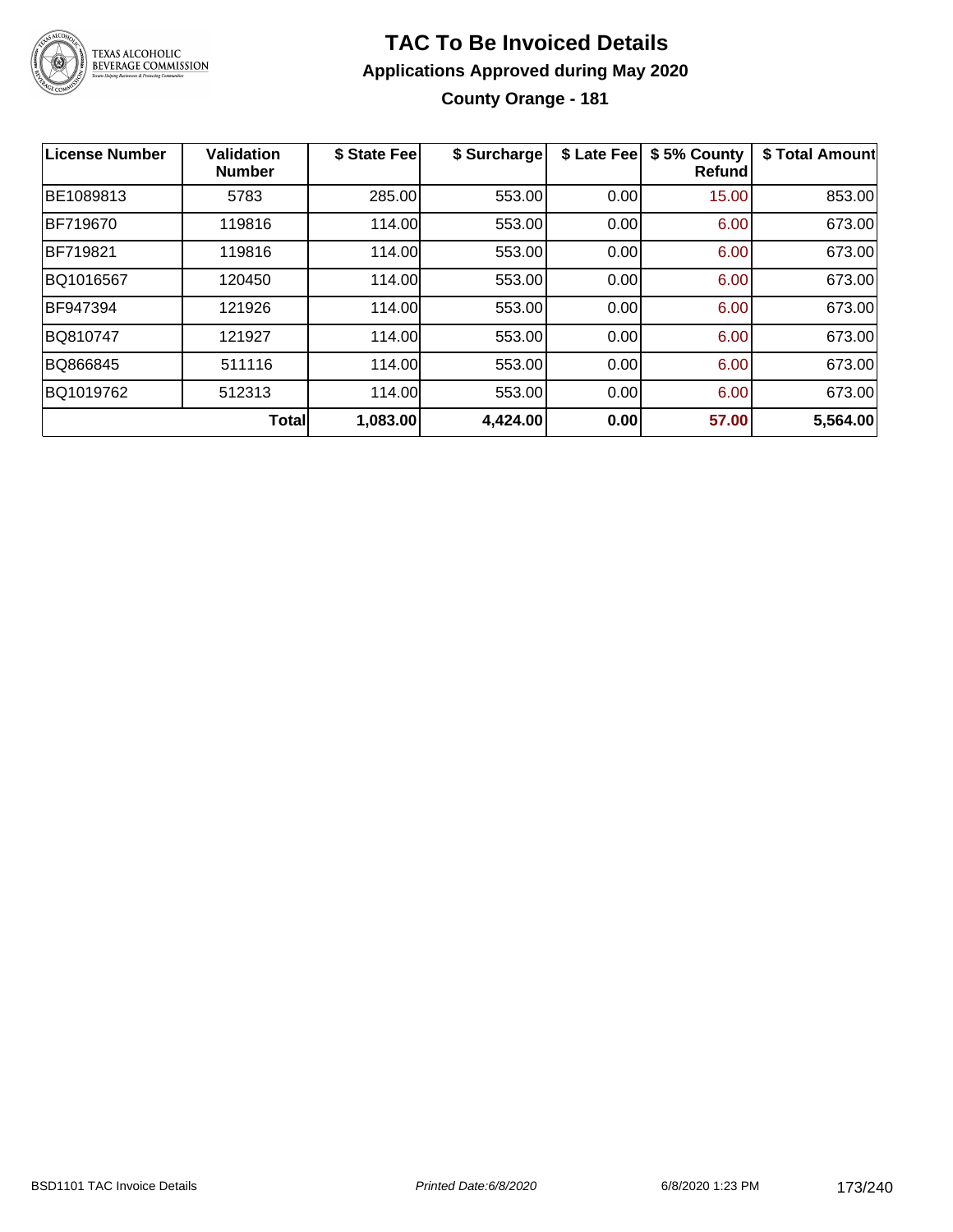

## **TAC To Be Invoiced Details Applications Approved during May 2020 County Palo Pinto - 182**

| <b>License Number</b> | <b>Validation</b><br><b>Number</b> | \$ State Fee | \$ Surcharge | \$ Late Fee | \$5% County<br><b>Refund</b> | \$ Total Amount |
|-----------------------|------------------------------------|--------------|--------------|-------------|------------------------------|-----------------|
| BG1087711             | 5120                               | 332.50       | 553.00       | 0.00        | 17.50                        | 903.00          |
| BF1087623             | 5289                               | 114.00       | 553.00       | 0.00        | 6.00                         | 673.00          |
| BF1088005             | 5509                               | 114.00       | 553.00       | 0.00        | 6.00                         | 673.00          |
| BQ492164              | 119543                             | 114.00       | 553.00       | 0.00        | 6.00                         | 673.00          |
| BE748799              | 122017                             | 285.00       | 553.00       | 0.00        | 15.00                        | 853.00          |
| BF872440              | 122145                             | 114.00       | 553.00       | 0.00        | 6.00                         | 673.00          |
|                       | <b>Total</b>                       | 1,073.50     | 3,318.00     | 0.00        | 56.50                        | 4,448.00        |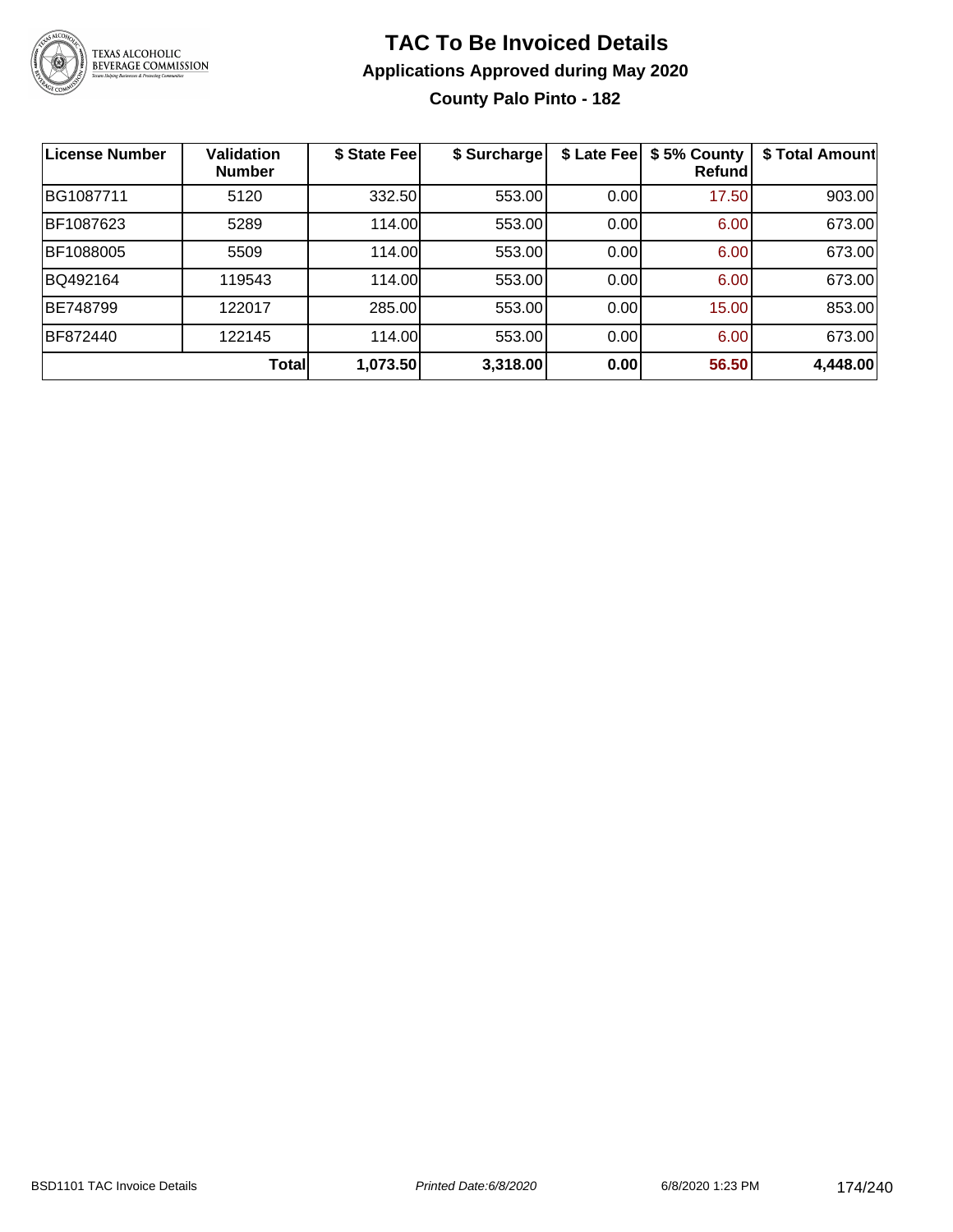

**County Parker - 184**

| License Number | <b>Validation</b><br><b>Number</b> | \$ State Fee | \$ Surcharge |      | \$ Late Fee   \$5% County<br>Refund | \$ Total Amount |
|----------------|------------------------------------|--------------|--------------|------|-------------------------------------|-----------------|
| BF1089185      | 6214                               | 114.00       | 553.00       | 0.00 | 6.00                                | 673.00          |
| BF721394       | 120050                             | 114.00       | 553.00       | 0.00 | 6.00                                | 673.00          |
| BQ943512       | 120205                             | 114.00       | 553.00       | 0.00 | 6.00                                | 673.00          |
| BF723306       | 121079                             | 114.00       | 553.00       | 0.00 | 6.00                                | 673.00          |
| BQ871709       | 121313                             | 114.00       | 553.00       | 0.00 | 6.00                                | 673.00          |
|                | Total                              | 570.00       | 2,765.00     | 0.00 | 30.00                               | 3,365.00        |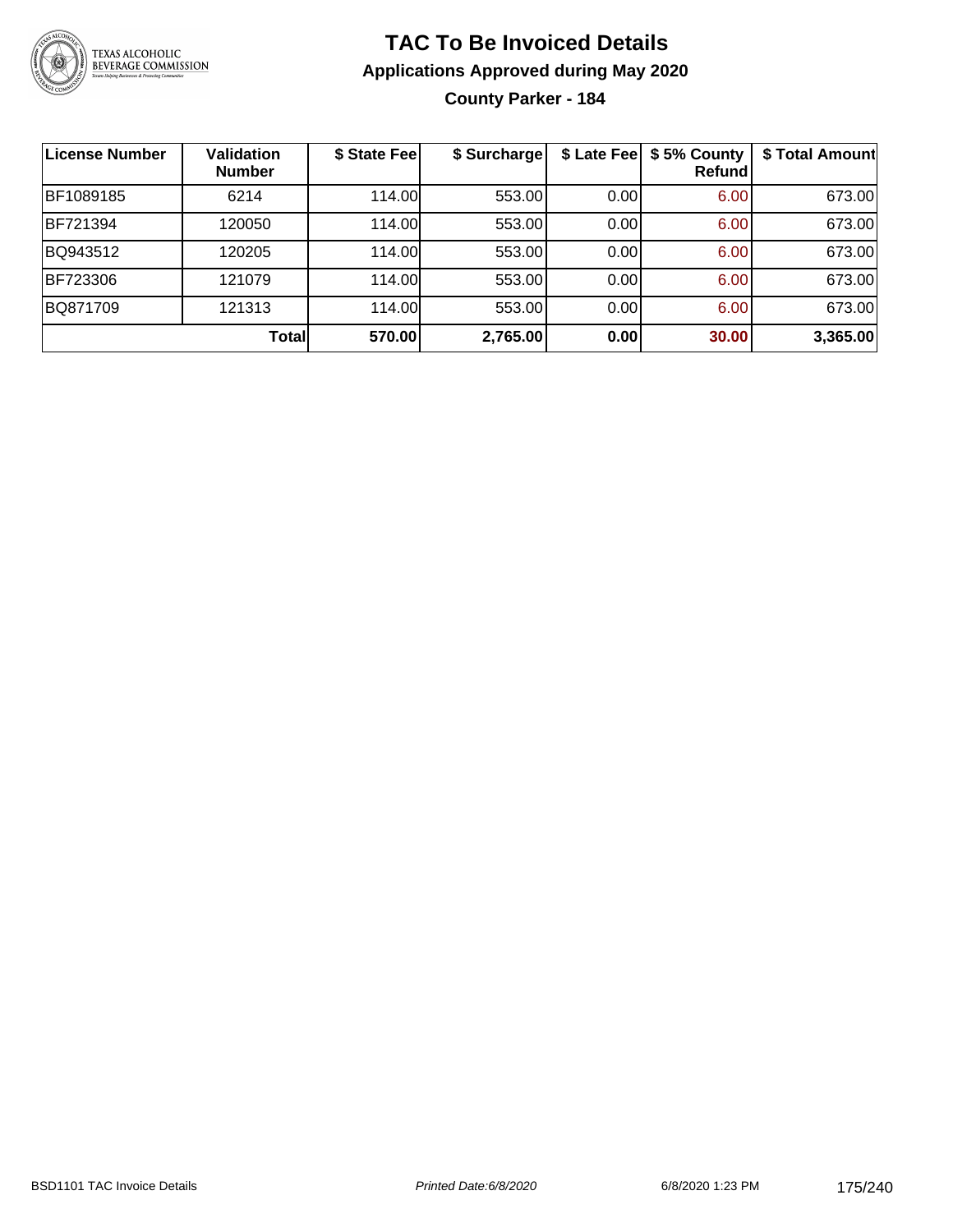

## **TAC To Be Invoiced Details Applications Approved during May 2020 County Parmer - 185**

| License Number | <b>Validation</b><br><b>Number</b> | \$ State Feel |        |      | Refund | \$ Surcharge   \$ Late Fee   \$5% County   \$ Total Amount |
|----------------|------------------------------------|---------------|--------|------|--------|------------------------------------------------------------|
| BQ1089122      | 6117                               | 114.00L       | 553.00 | 0.00 | 6.00   | 673.00                                                     |
|                | Total                              | 114.00        | 553.00 | 0.00 | 6.00   | 673.00                                                     |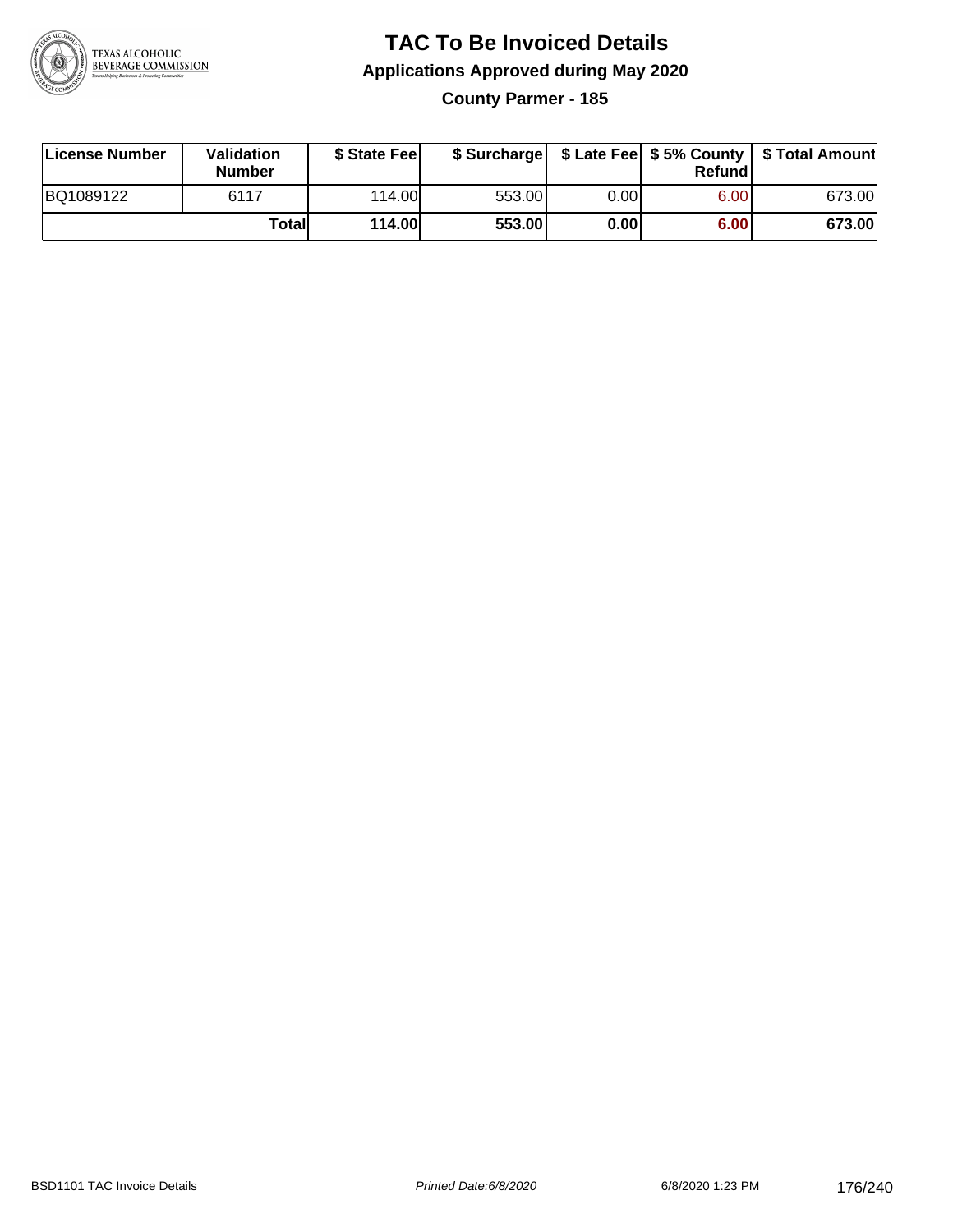

**County Pecos - 186**

| ∣License Number | <b>Validation</b><br><b>Number</b> | \$ State Fee | \$ Surcharge |       | <b>Refund</b> | \$ Late Fee   \$5% County   \$ Total Amount |
|-----------------|------------------------------------|--------------|--------------|-------|---------------|---------------------------------------------|
| BQ181456        | 102295                             | 114.00       | 553.00       | 0.001 | 6.00          | 673.00                                      |
| BQ628282        | 121335                             | 114.00       | 553.00       | 0.001 | 6.00          | 673.00                                      |
|                 | Totall                             | 228.00       | 1,106.00     | 0.00  | 12.00         | 1,346.00                                    |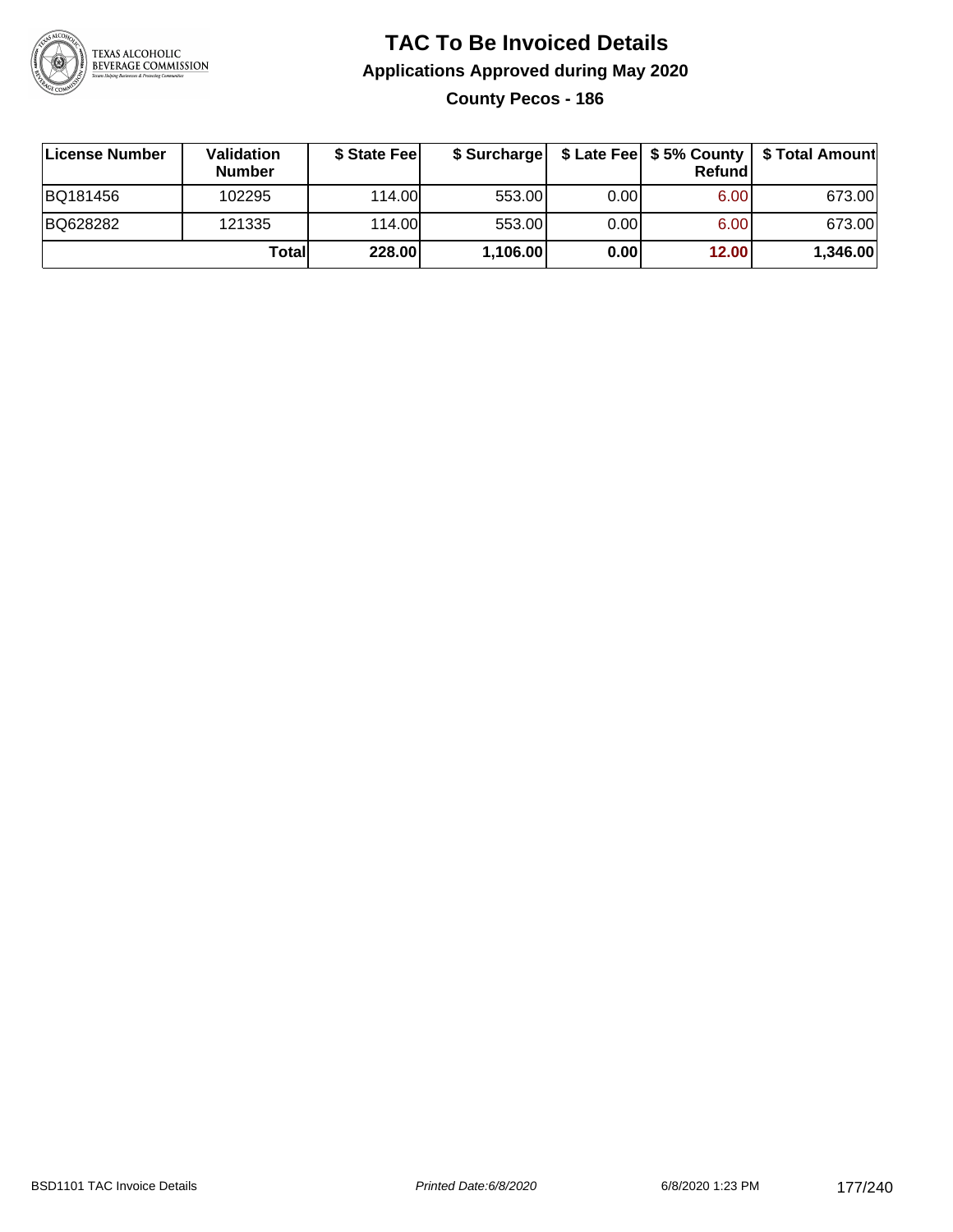

## **TAC To Be Invoiced Details Applications Approved during May 2020 County Polk - 187**

| <b>License Number</b> | Validation<br><b>Number</b> | \$ State Fee | \$ Surcharge |      | \$ Late Fee   \$5% County<br><b>Refund</b> | \$ Total Amount |
|-----------------------|-----------------------------|--------------|--------------|------|--------------------------------------------|-----------------|
| BF1089276             | 6216                        | 114.00       | 553.00       | 0.00 | 6.00                                       | 673.00          |
| BF944818              | 119978                      | 114.00L      | 553.00       | 0.00 | 6.00                                       | 673.00          |
| BQ629892              | 121379                      | 114.00L      | 553.00       | 0.00 | 6.00                                       | 673.00          |
| BQ661591              | 123109                      | 114.00L      | 553.00       | 0.00 | 6.00                                       | 673.00          |
|                       | Totall                      | 456.00       | 2,212.00     | 0.00 | 24.00                                      | 2,692.00        |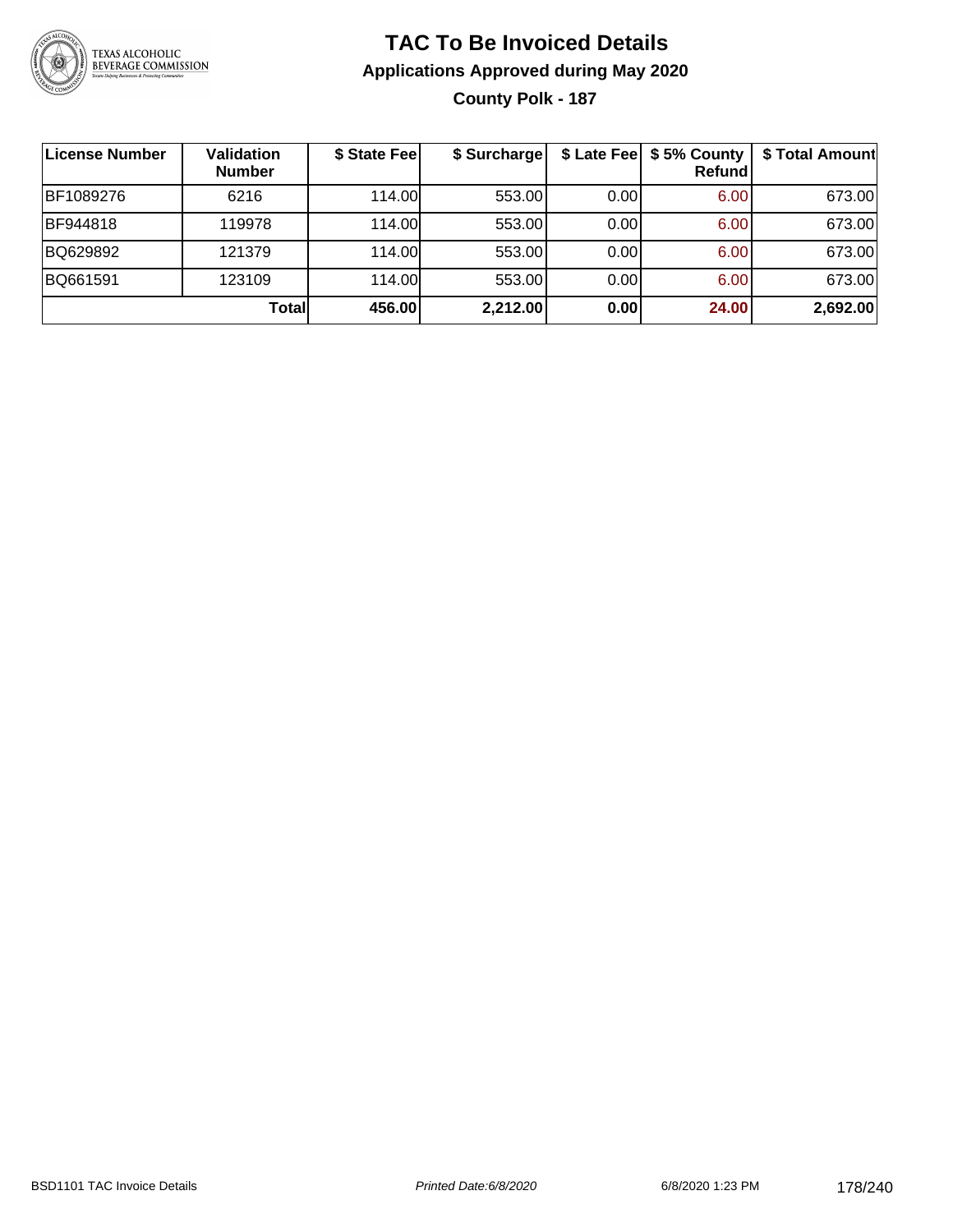

# TEXAS ALCOHOLIC<br>BEVERAGE COMMISSION

#### **TAC To Be Invoiced Details Applications Approved during May 2020 County Potter - 188**

| <b>License Number</b> | <b>Validation</b><br><b>Number</b> | \$ State Fee | \$ Surcharge |      | \$ Late Fee   \$5% County<br><b>Refund</b> | \$ Total Amount |
|-----------------------|------------------------------------|--------------|--------------|------|--------------------------------------------|-----------------|
| BQ720528              | 119257                             | 114.00       | 553.00       | 0.00 | 6.00                                       | 673.00          |
| BQ557561              | 119402                             | 114.00       | 553.00       | 0.00 | 6.00                                       | 673.00          |
| BQ746708              | 119751                             | 114.00       | 553.00       | 0.00 | 6.00                                       | 673.00          |
| BQ871743              | 119784                             | 114.00       | 553.00       | 0.00 | 6.00                                       | 673.00          |
| BF410936              | 120392                             | 114.00       | 553.00       | 0.00 | 6.00                                       | 673.00          |
| BQ804133              | 120472                             | 114.00       | 553.00       | 0.00 | 6.00                                       | 673.00          |
| BQ808880              | 120955                             | 114.00       | 553.00       | 0.00 | 6.00                                       | 673.00          |
| BQ806029              | 121272                             | 114.00       | 553.00       | 0.00 | 6.00                                       | 673.00          |
| BG692711              | 121690                             | 332.50       | 553.00       | 0.00 | 17.50                                      | 903.00          |
| BF452670              | 122132                             | 114.00       | 553.00       | 0.00 | 6.00                                       | 673.00          |
| BF432821              | 122136                             | 114.00       | 553.00       | 0.00 | 6.00                                       | 673.00          |
| BG943699              | 122426                             | 332.50       | 553.00       | 0.00 | 17.50                                      | 903.00          |
| BQ809055              | 122494                             | 114.00       | 553.00       | 0.00 | 6.00                                       | 673.00          |
| BF474834              | 122802                             | 114.00       | 553.00       | 0.00 | 6.00                                       | 673.00          |
| BQ749737              | 122938                             | 114.00       | 553.00       | 0.00 | 6.00                                       | 673.00          |
| BQ721632              | 512590                             | 114.00       | 553.00       | 0.00 | 6.00                                       | 673.00          |
|                       | Total                              | 2,261.00     | 8,848.00     | 0.00 | 119.00                                     | 11,228.00       |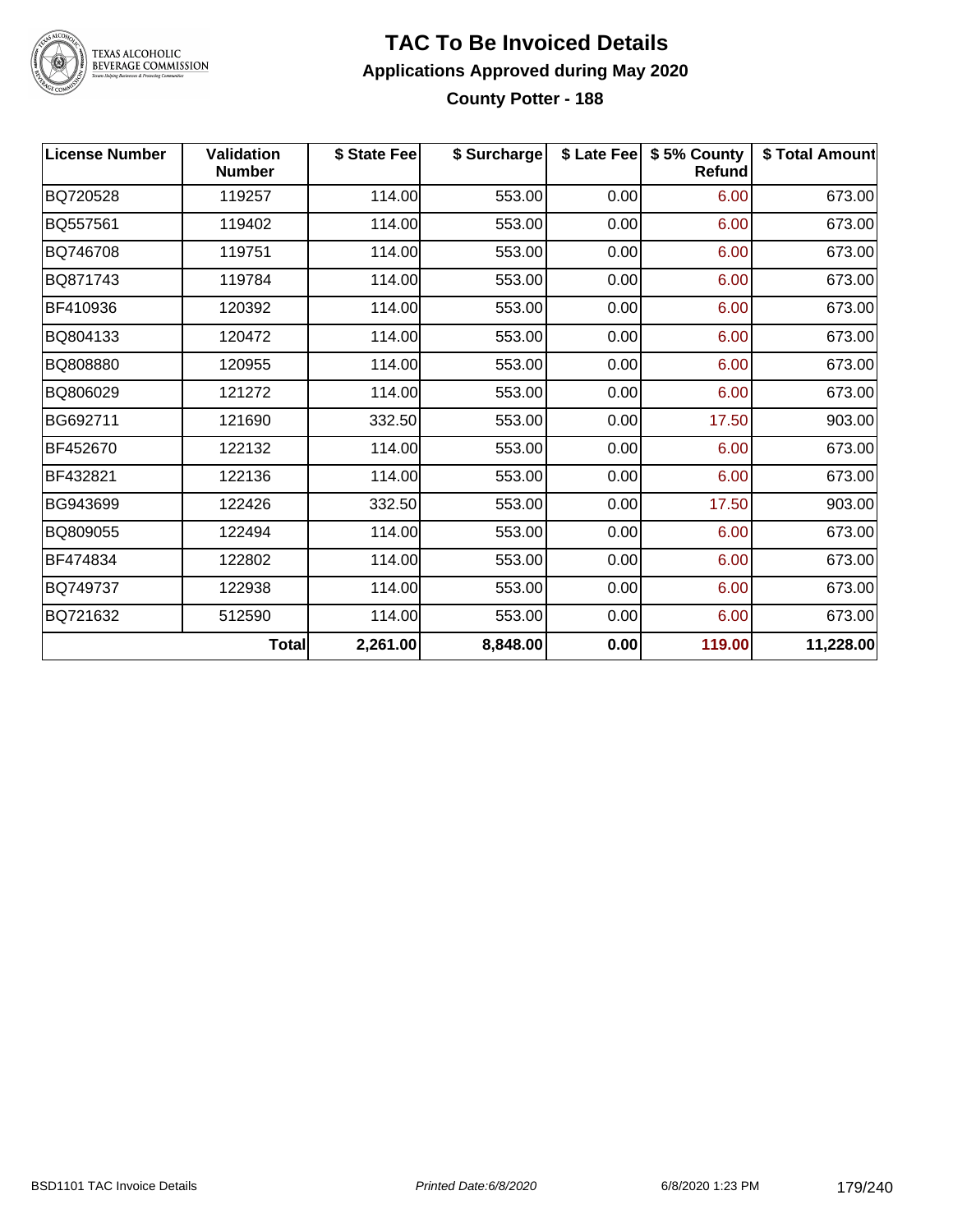

## **TAC To Be Invoiced Details Applications Approved during May 2020 County Presidio - 189**

| License Number | Validation<br><b>Number</b> | \$ State Fee | \$ Surcharge | \$ Late Fee | \$5% County<br>Refund | \$ Total Amount |
|----------------|-----------------------------|--------------|--------------|-------------|-----------------------|-----------------|
| BQ1088972      | 6309                        | 114.00       | 553.00       | 0.00        | 6.00                  | 673.00          |
| BG939449       | 119168                      | 332.50       | 553.00       | 0.00        | 17.50                 | 903.00          |
| BQ663523       | 122943                      | 114.00       | 553.00       | 0.00        | 6.00                  | 673.00          |
| BG747049       | 511210                      | 332.50       | 553.00       | 0.00        | 17.50                 | 903.00          |
| BL747049       | 511211                      | 475.00       | 327.00       | 0.00        | 25.00                 | 827.00          |
|                | Totall                      | 1,368.00     | 2,539.00     | 0.00        | 72.00                 | 3,979.00        |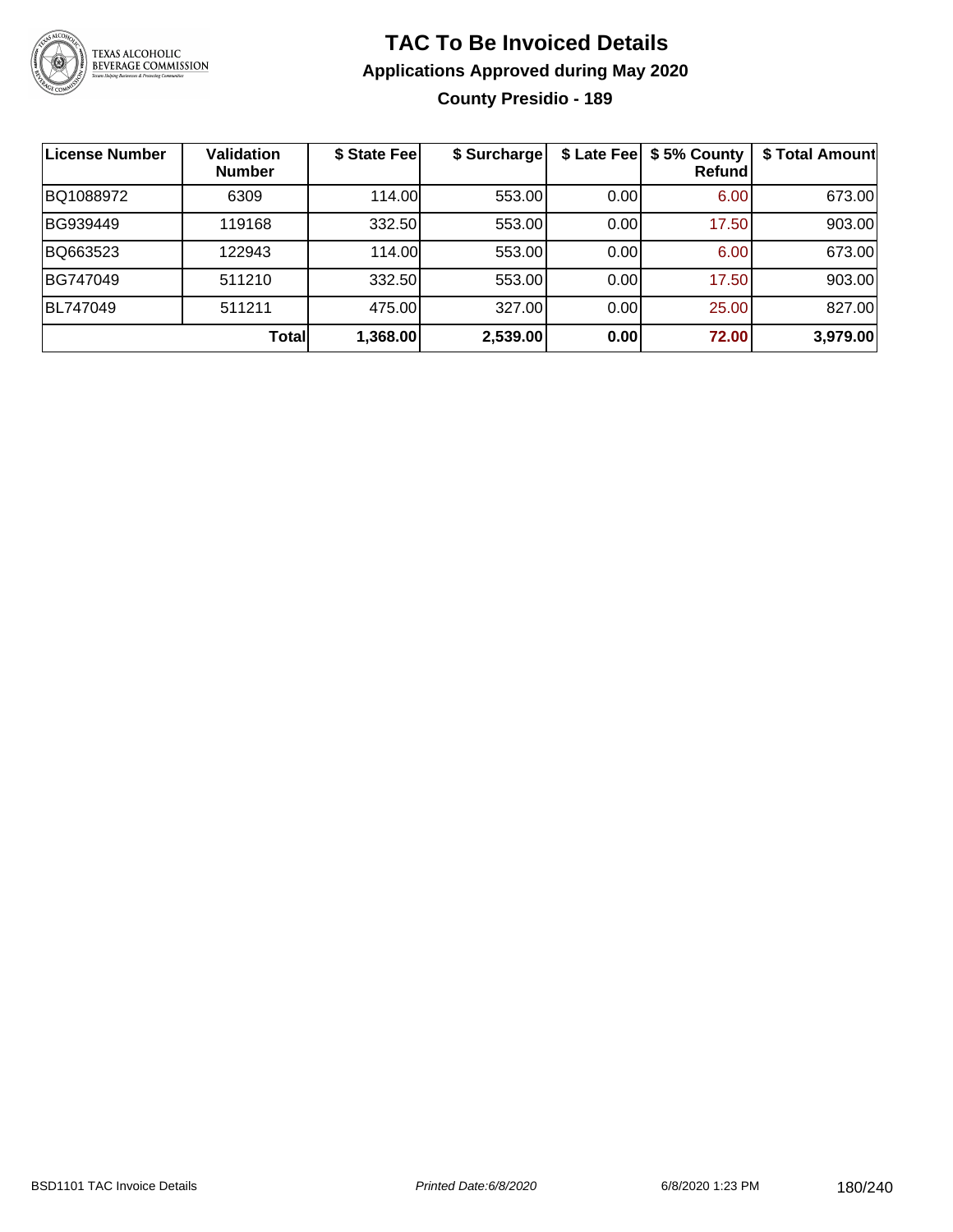

**County Rains - 190**

| ∣License Number | Validation<br><b>Number</b> | \$ State Feel | \$ Surcharge |        | Refund |          |
|-----------------|-----------------------------|---------------|--------------|--------|--------|----------|
| BQ724762        | 122278                      | 114.00L       | 553.00       | 0.00   | 6.00   | 673.00   |
| BG869792        | 122632                      | 332.50        | 553.00       | 100.00 | 17.50  | 1,003.00 |
|                 | Totall                      | 446.50        | 1,106.00     | 100.00 | 23.50  | 1,676.00 |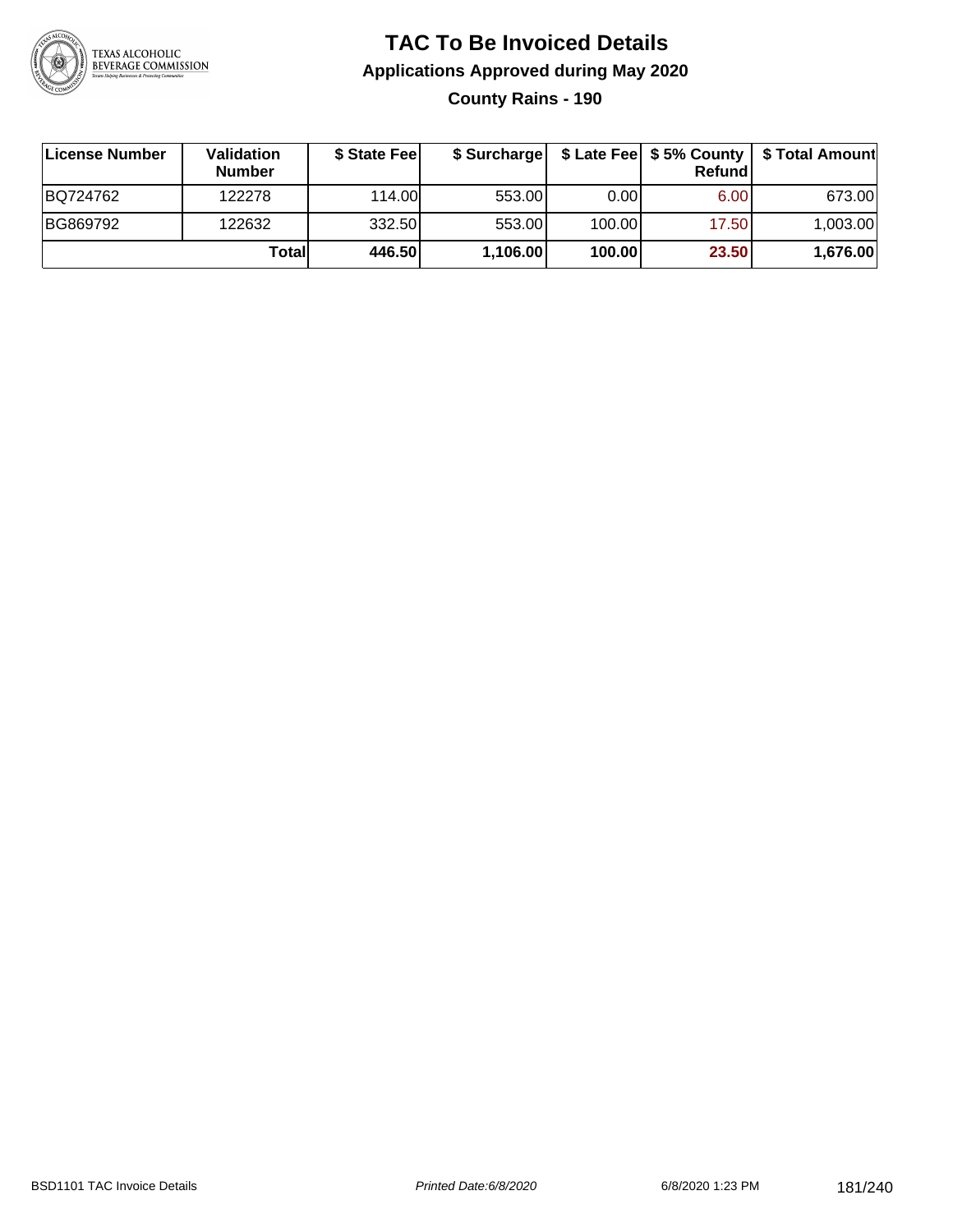

## **TAC To Be Invoiced Details Applications Approved during May 2020 County Randall - 191**

| <b>License Number</b> | <b>Validation</b><br><b>Number</b> | \$ State Fee | \$ Surcharge |      | \$ Late Fee   \$5% County<br><b>Refund</b> | \$ Total Amount |
|-----------------------|------------------------------------|--------------|--------------|------|--------------------------------------------|-----------------|
| BQ492125              | 119010                             | 114.00       | 553.00       | 0.00 | 6.00                                       | 673.00          |
| BG1015272             | 119887                             | 332.50       | 553.00       | 0.00 | 17.50                                      | 903.00          |
| BP1015272             | 119887                             | 950.00       | 426.00       | 0.00 | 50.00                                      | 1,426.00        |
| BF657684              | 120385                             | 114.00       | 553.00       | 0.00 | 6.00                                       | 673.00          |
| BG945688              | 121566                             | 332.50       | 553.00       | 0.00 | 17.50                                      | 903.00          |
| BF808952              | 121650                             | 114.00       | 553.00       | 0.00 | 6.00                                       | 673.00          |
| BQ662362              | 121706                             | 114.00       | 553.00       | 0.00 | 6.00                                       | 673.00          |
| BQ516870              | 121707                             | 114.00       | 553.00       | 0.00 | 6.00                                       | 673.00          |
| BQ516871              | 121708                             | 114.00       | 553.00       | 0.00 | 6.00                                       | 673.00          |
| BF473198              | 121876                             | 114.00       | 553.00       | 0.00 | 6.00                                       | 673.00          |
| BF473196              | 121880                             | 114.00       | 553.00       | 0.00 | 6.00                                       | 673.00          |
| BQ1019749             | 122765                             | 114.00       | 553.00       | 0.00 | 6.00                                       | 673.00          |
| BQ696535              | 123273                             | 114.00       | 553.00       | 0.00 | 6.00                                       | 673.00          |
| BQ811586              | 123274                             | 114.00       | 553.00       | 0.00 | 6.00                                       | 673.00          |
| BQ696828              | 123276                             | 114.00       | 553.00       | 0.00 | 6.00                                       | 673.00          |
| BG1015809             | 512422                             | 332.50       | 553.00       | 0.00 | 17.50                                      | 903.00          |
|                       | <b>Total</b>                       | 3,315.50     | 8,721.00     | 0.00 | 174.50                                     | 12,211.00       |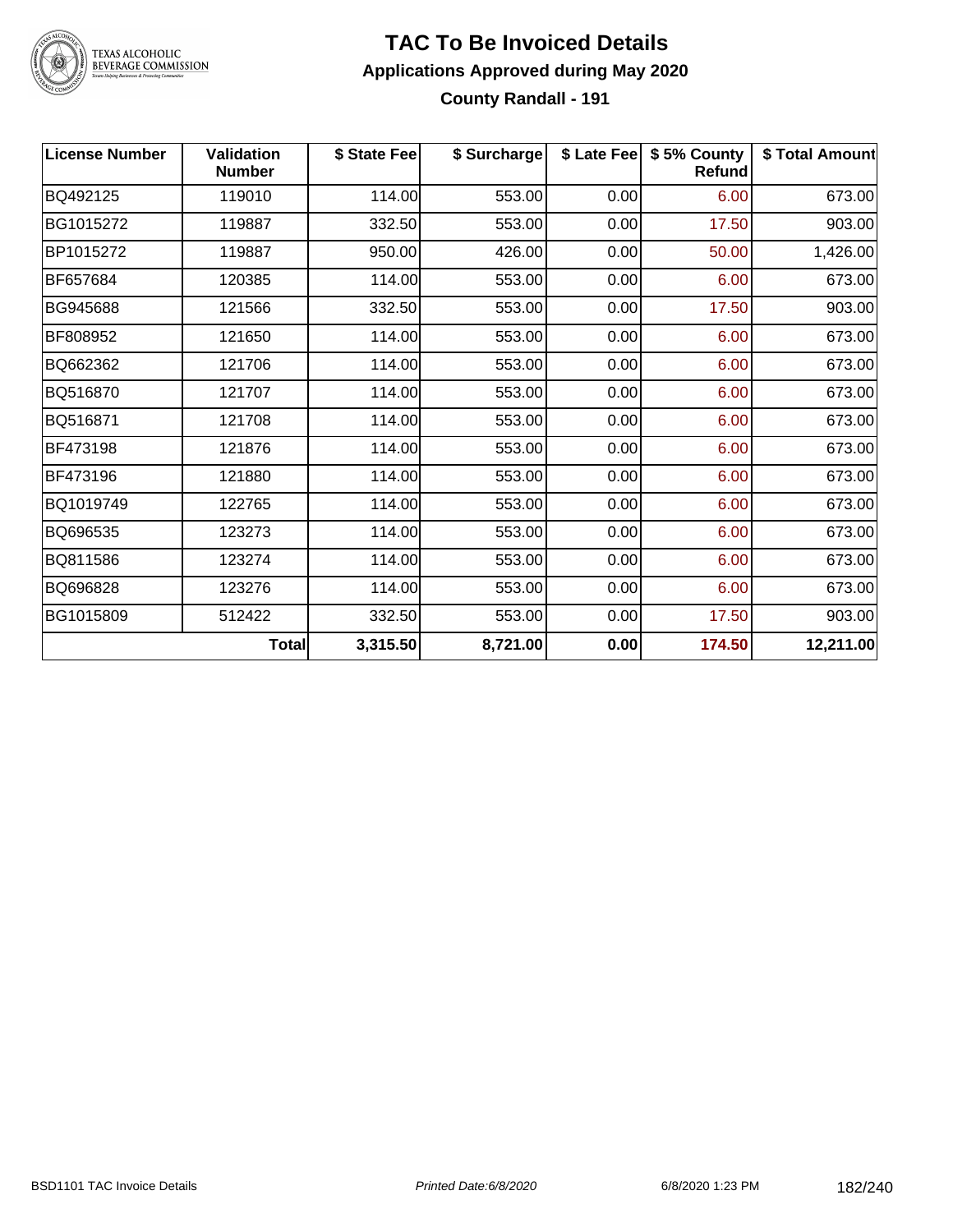

## **TAC To Be Invoiced Details Applications Approved during May 2020 County Reagan - 192**

| <b>License Number</b> | Validation<br><b>Number</b> | \$ State Fee | \$ Surcharge |        | \$ Late Fee   \$5% County<br>Refundl | \$ Total Amount |
|-----------------------|-----------------------------|--------------|--------------|--------|--------------------------------------|-----------------|
| BQ206627              | 119310                      | 114.00       | 553.00       | 0.00   | 6.00                                 | 673.00          |
| BQ869551              | 119571                      | 114.00       | 553.00       | 0.00   | 6.00                                 | 673.00          |
| BQ873374              | 122515                      | 114.00       | 553.00       | 0.00   | 6.00                                 | 673.00          |
| BG933888              | 509723                      | 332.50       | 553.00       | 100.00 | 17.50                                | 1,003.00        |
|                       | Total                       | 674.50       | 2,212.00     | 100.00 | 35.50                                | 3,022.00        |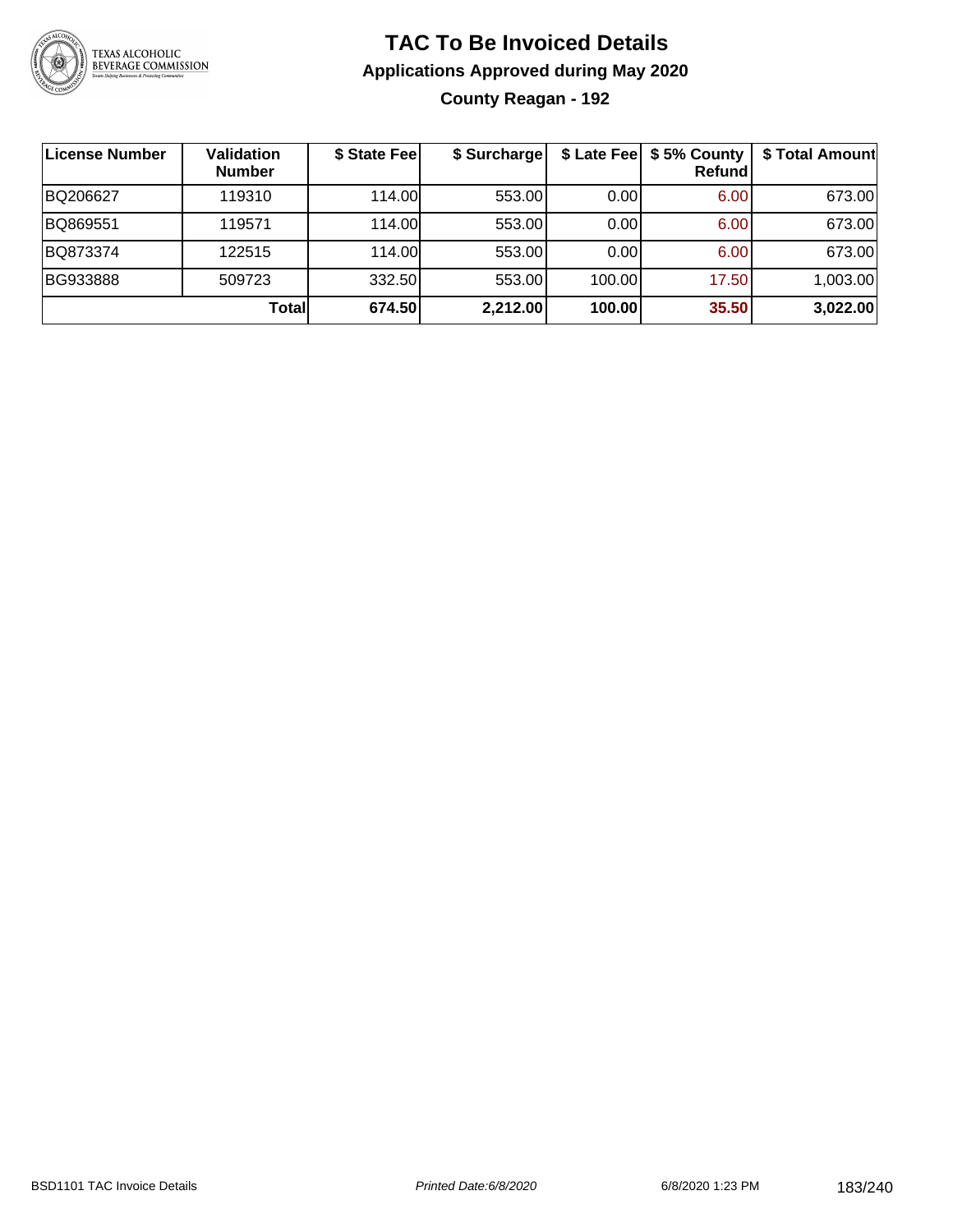

## **TAC To Be Invoiced Details Applications Approved during May 2020 County Real - 193**

| License Number | Validation<br><b>Number</b> | \$ State Fee | \$ Surcharge |      | \$ Late Fee   \$5% County  <br><b>Refund</b> | \$ Total Amount |
|----------------|-----------------------------|--------------|--------------|------|----------------------------------------------|-----------------|
| BQ578586       | 120485                      | 114.00L      | 553.00       | 0.00 | 6.00                                         | 673.00          |
| BQ944826       | 120776                      | 114.00L      | 553.00       | 0.00 | 6.00                                         | 673.00          |
| BQ579238       | 121468                      | 114.00       | 553.00       | 0.00 | 6.00                                         | 673.00          |
|                | Totall                      | 342.00       | 1,659.00     | 0.00 | 18.00                                        | 2,019.00        |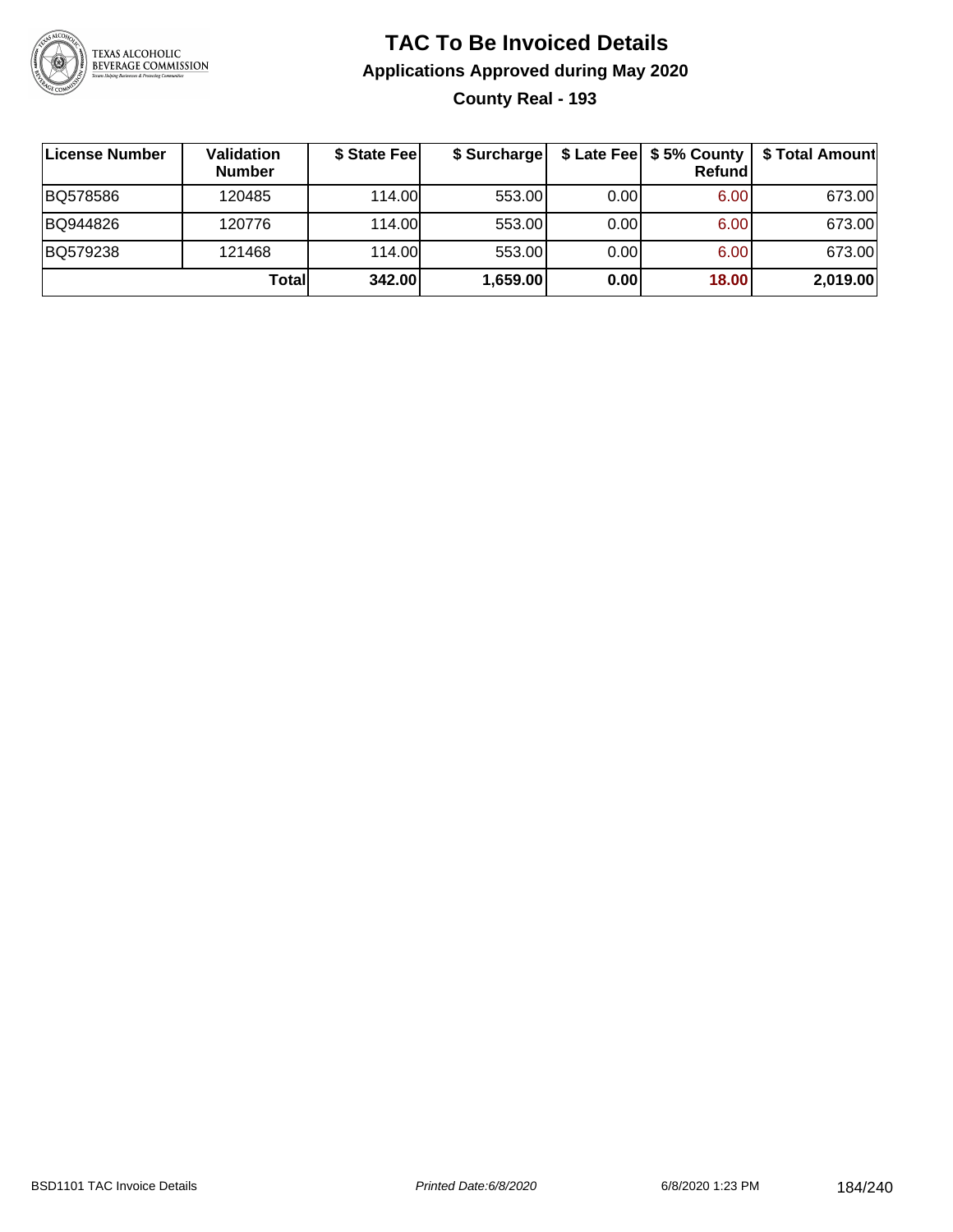

## **TAC To Be Invoiced Details Applications Approved during May 2020 County Reeves - 195**

| <b>License Number</b> | <b>Validation</b><br><b>Number</b> | \$ State Fee | \$ Surcharge | \$ Late Fee | \$5% County<br>Refund | \$ Total Amount |
|-----------------------|------------------------------------|--------------|--------------|-------------|-----------------------|-----------------|
| BQ1014822             | 118893                             | 114.00       | 553.00       | 0.00        | 6.00                  | 673.00          |
| BQ1014823             | 118895                             | 114.00       | 553.00       | 0.00        | 6.00                  | 673.00          |
| BG872019              | 120656                             | 332.50       | 553.00       | 0.00        | 17.50                 | 903.00          |
| BQ1016548             | 122260                             | 114.00       | 553.00       | 0.00        | 6.00                  | 673.00          |
| BF124358              | 512661                             | 114.00       | 553.00       | 0.00        | 6.00                  | 673.00          |
| BG491639              | 512731                             | 332.50       | 553.00       | 0.00        | 17.50                 | 903.00          |
|                       | Total                              | 1,121.00     | 3,318.00     | 0.00        | 59.00                 | 4,498.00        |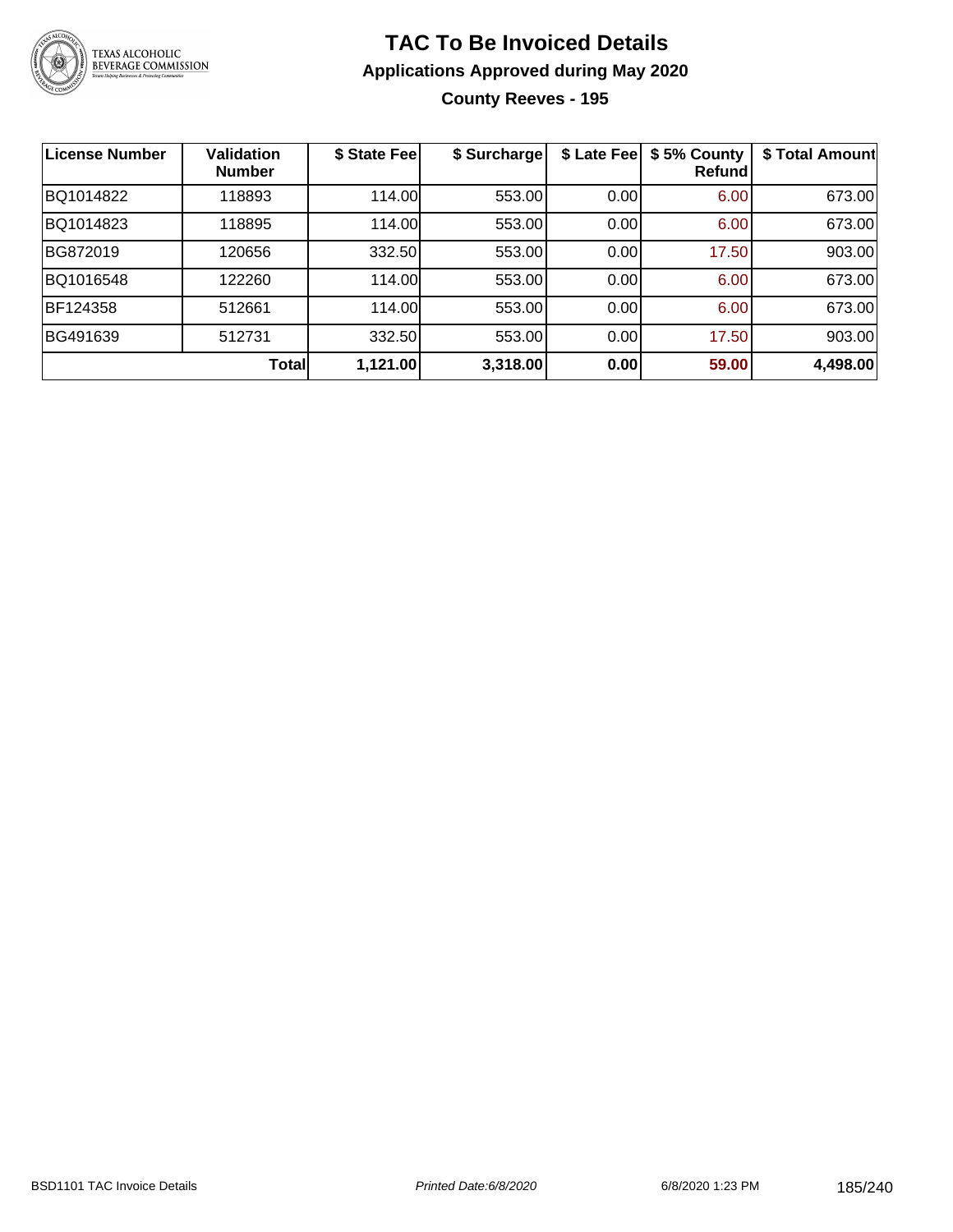

## **TAC To Be Invoiced Details Applications Approved during May 2020 County Refugio - 196**

| License Number | Validation<br><b>Number</b> | \$ State Fee | \$ Surcharge |      | \$ Late Fee   \$5% County<br>Refundl | \$ Total Amount |
|----------------|-----------------------------|--------------|--------------|------|--------------------------------------|-----------------|
| BG1089529      | 5927                        | 332.50       | 553.00       | 0.00 | 17.50                                | 903.00          |
| BG722249       | 119989                      | 332.50       | 553.00       | 0.00 | 17.50                                | 903.00          |
| BQ232866       | 120470                      | 114.00       | 553.00       | 0.00 | 6.00                                 | 673.00          |
|                | Totall                      | 779.00       | 1,659.00     | 0.00 | 41.00                                | 2,479.00        |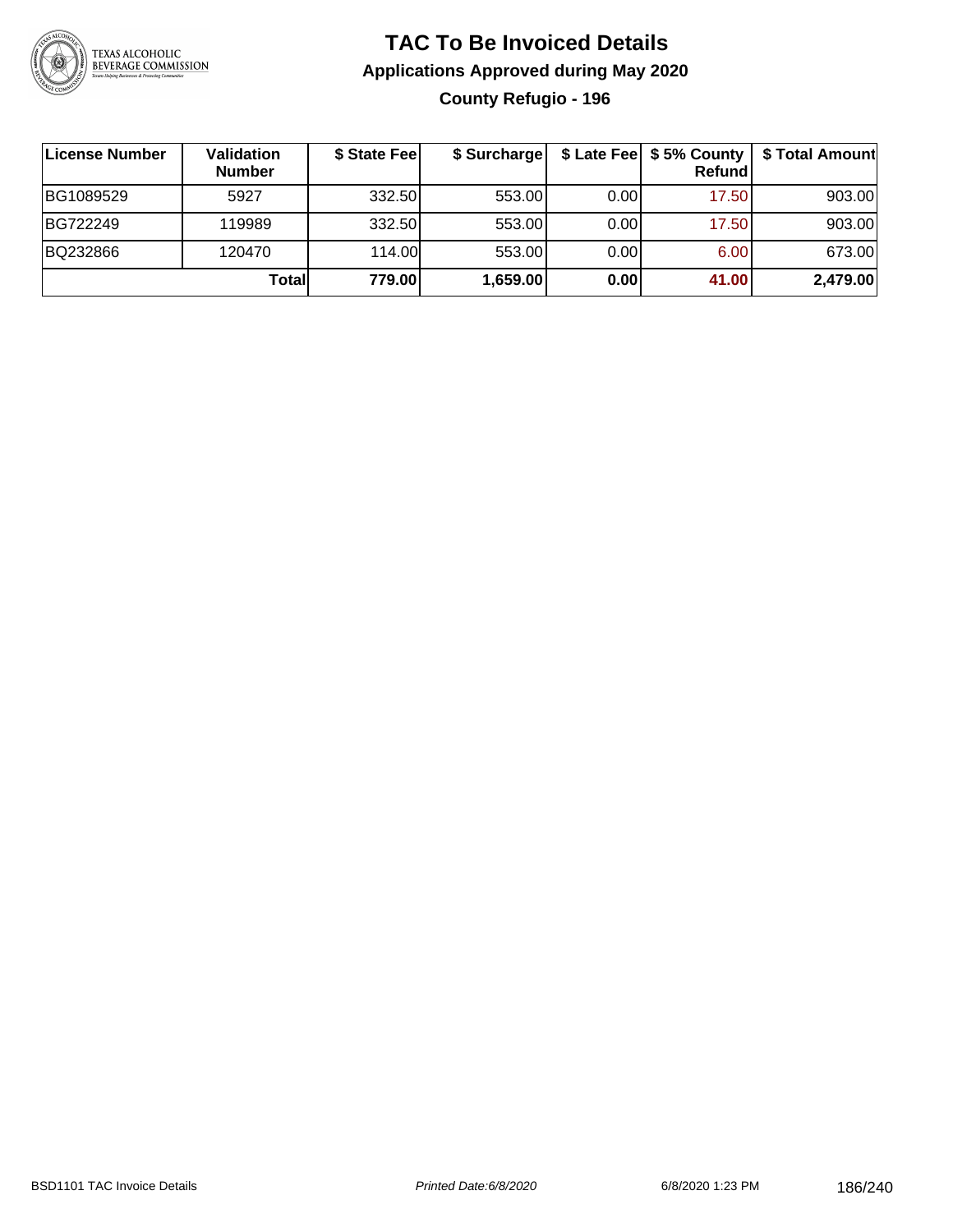

### **TAC To Be Invoiced Details Applications Approved during May 2020 County Robertson - 198**

| <b>License Number</b> | <b>Validation</b><br><b>Number</b> | \$ State Fee | \$ Surcharge |      | \$ Late Fee   \$5% County<br><b>Refund</b> | \$ Total Amount |
|-----------------------|------------------------------------|--------------|--------------|------|--------------------------------------------|-----------------|
| BF624839              | 119780                             | 114.00L      | 553.00       | 0.00 | 6.00                                       | 673.00          |
| BG746007              | 119997                             | 332.50       | 553.00       | 0.00 | 17.50                                      | 903.00          |
| BQ724394              | 121939                             | 114.00       | 553.00       | 0.00 | 6.00                                       | 673.00          |
| BQ724610              | 512736                             | 114.00L      | 553.00       | 0.00 | 6.00                                       | 673.00          |
|                       | Totall                             | 674.50       | 2,212.00     | 0.00 | 35.50                                      | 2,922.00        |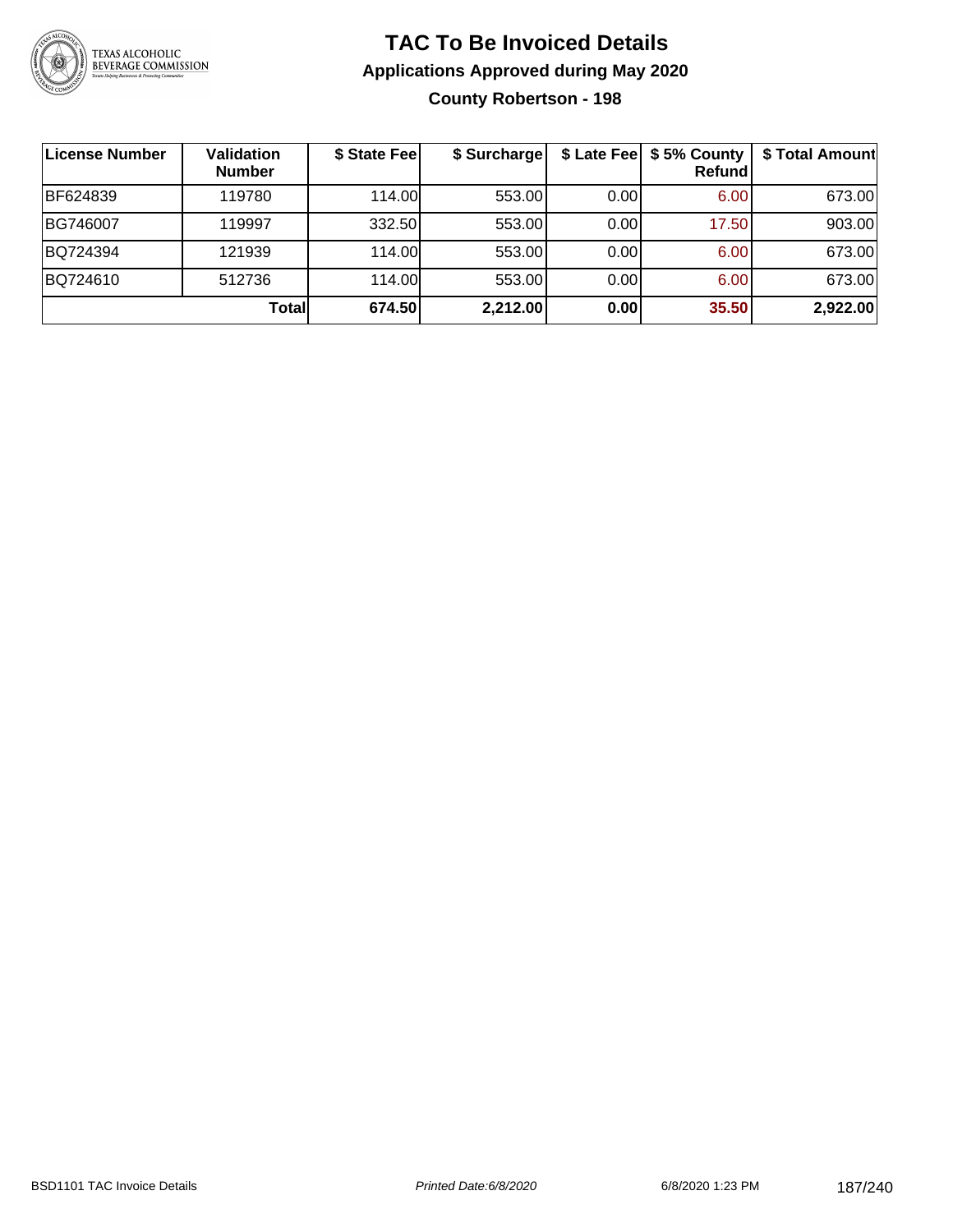

#### **TAC To Be Invoiced Details Applications Approved during May 2020 County Rockwall - 199**

| <b>License Number</b> | <b>Validation</b><br><b>Number</b> | \$ State Fee | \$ Surcharge | \$ Late Fee | \$5% County<br>Refund | \$ Total Amount |
|-----------------------|------------------------------------|--------------|--------------|-------------|-----------------------|-----------------|
| BF1088395             | 5785                               | 114.00       | 553.00       | 0.00        | 6.00                  | 673.00          |
| BQ692654              | 119504                             | 114.00       | 553.00       | 0.00        | 6.00                  | 673.00          |
| BF943905              | 119696                             | 114.00       | 553.00       | 0.00        | 6.00                  | 673.00          |
| BG1014481             | 119733                             | 332.50       | 553.00       | 0.00        | 17.50                 | 903.00          |
| BQ1014228             | 119794                             | 114.00       | 553.00       | 0.00        | 6.00                  | 673.00          |
| BF693288              | 120090                             | 114.00       | 553.00       | 0.00        | 6.00                  | 673.00          |
| BF944917              | 120338                             | 114.00       | 553.00       | 0.00        | 6.00                  | 673.00          |
| BQ873506              | 120406                             | 114.00       | 553.00       | 0.00        | 6.00                  | 673.00          |
| BF1019513             | 122061                             | 114.00       | 553.00       | 0.00        | 6.00                  | 673.00          |
| BQ1020512             | 122614                             | 114.00       | 553.00       | 0.00        | 6.00                  | 673.00          |
| BQ1020510             | 122619                             | 114.00       | 553.00       | 0.00        | 6.00                  | 673.00          |
| BF1021334             | 123108                             | 114.00       | 553.00       | 0.00        | 6.00                  | 673.00          |
| BQ692653              | 512681                             | 114.00       | 553.00       | 0.00        | 6.00                  | 673.00          |
|                       | Total                              | 1,700.50     | 7,189.00     | 0.00        | 89.50                 | 8,979.00        |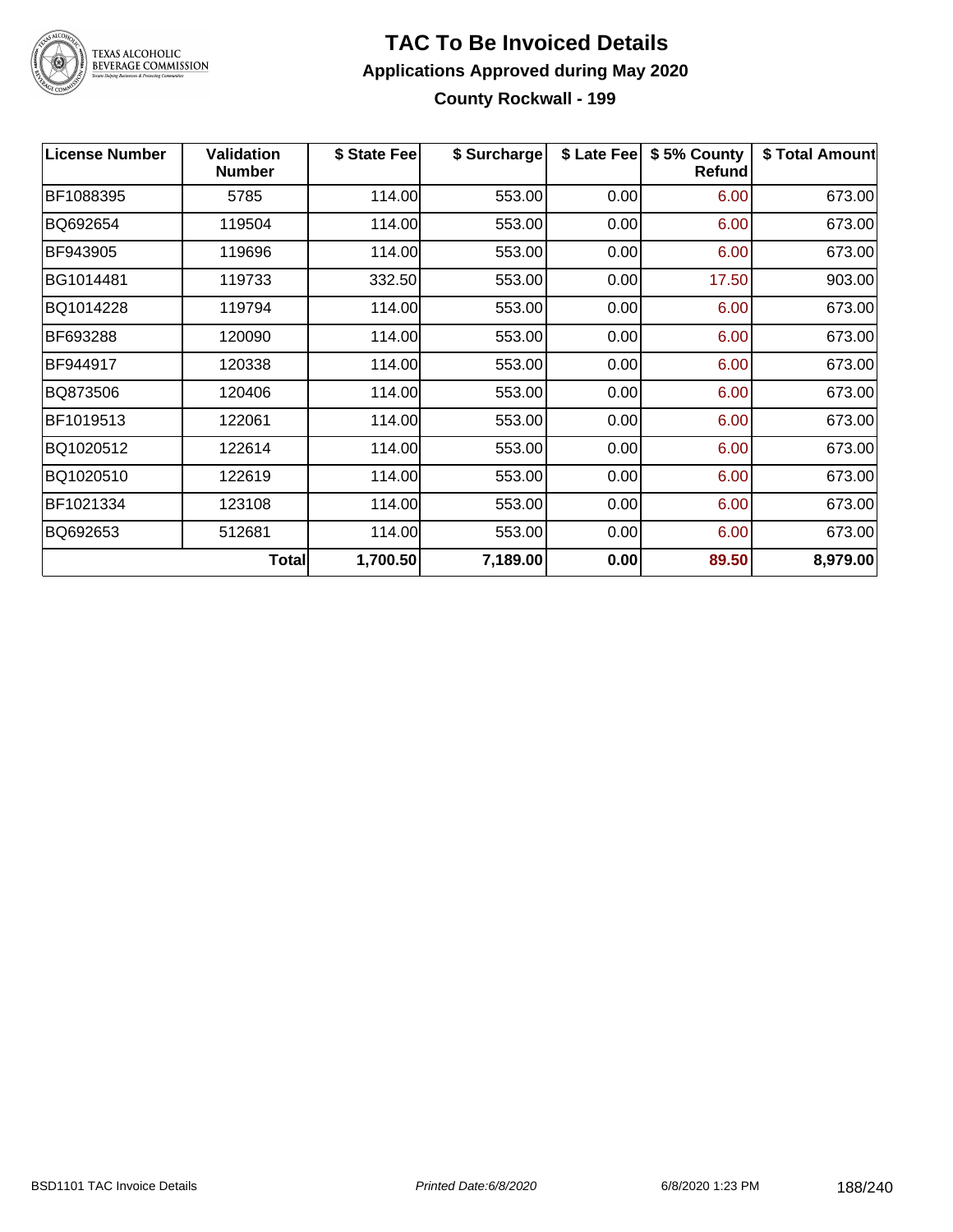

## **TAC To Be Invoiced Details Applications Approved during May 2020 County Runnels - 200**

| License Number | Validation<br><b>Number</b> | \$ State Fee |        |      | Refund | \$ Surcharge   \$ Late Fee   \$5% County   \$ Total Amount |
|----------------|-----------------------------|--------------|--------|------|--------|------------------------------------------------------------|
| BG1012736      | 119253                      | 332.50       | 553.00 | 0.00 | 17.50  | 903.00                                                     |
|                | Totall                      | 332.50       | 553.00 | 0.00 | 17.50  | 903.00                                                     |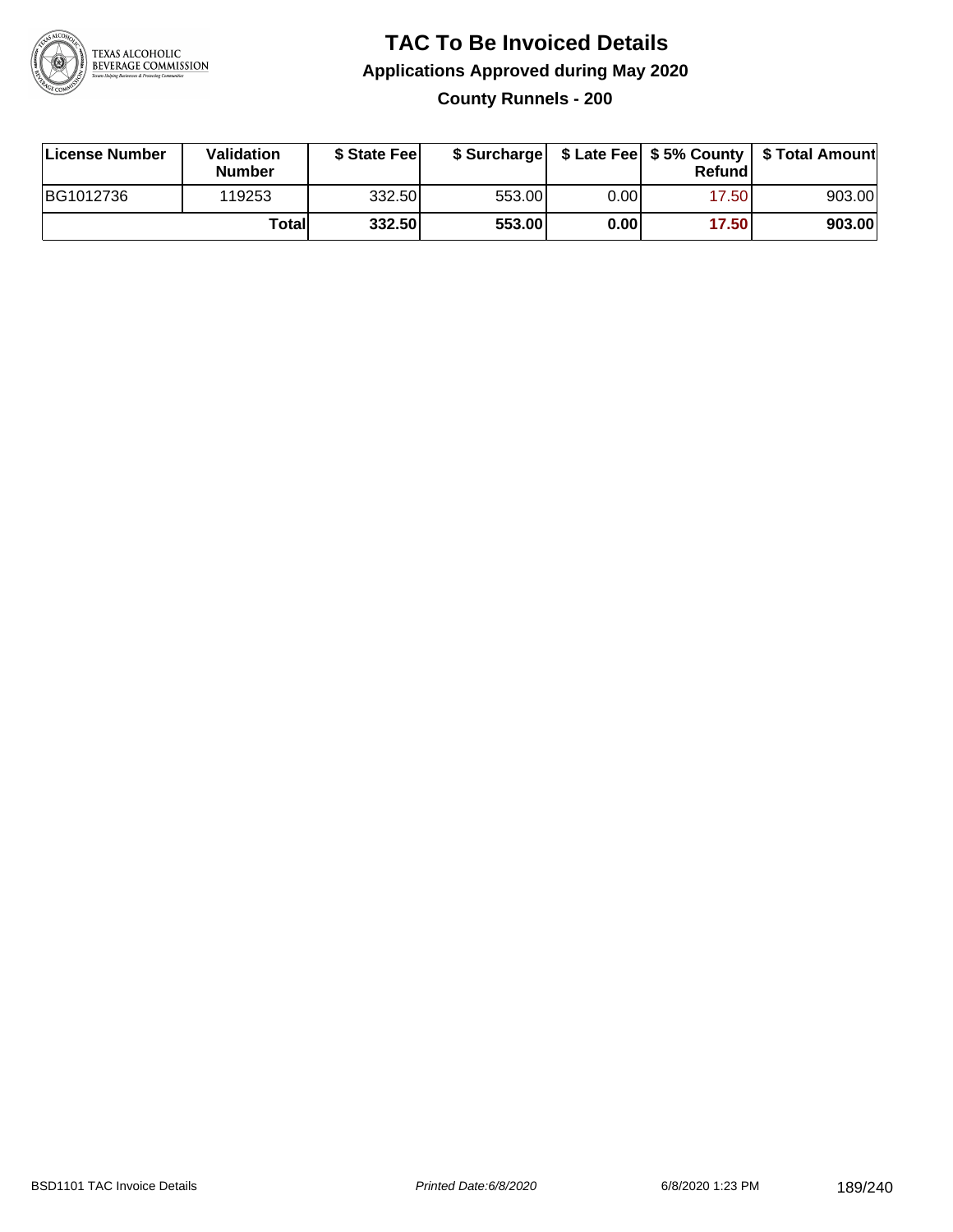

**County Rusk - 201**

| License Number | <b>Validation</b><br><b>Number</b> | \$ State Feel |        |      | Refundl | \$ Surcharge   \$ Late Fee   \$5% County   \$ Total Amount |
|----------------|------------------------------------|---------------|--------|------|---------|------------------------------------------------------------|
| BF942667       | 119749                             | 114.00        | 553.00 | 0.00 | 6.00    | 673.00                                                     |
|                | Totall                             | <b>114.00</b> | 553.00 | 0.00 | 6.00    | 673.00                                                     |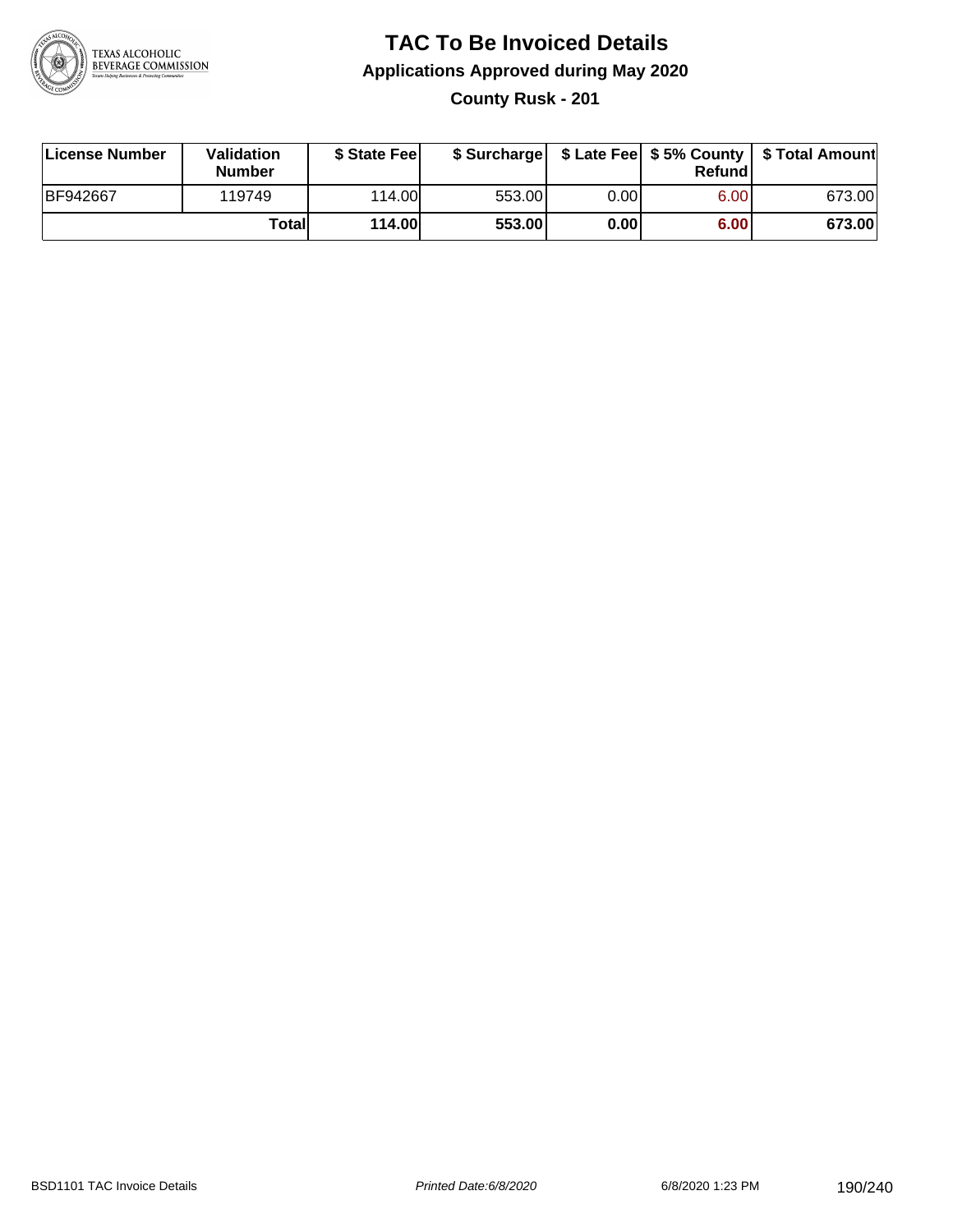

### **TAC To Be Invoiced Details Applications Approved during May 2020 County San Augustine - 203**

| License Number  | Validation<br><b>Number</b> | \$ State Feel |        |      | Refund | \$ Surcharge   \$ Late Fee   \$5% County   \$ Total Amount |
|-----------------|-----------------------------|---------------|--------|------|--------|------------------------------------------------------------|
| <b>BF558889</b> | 122902                      | 114.00L       | 553.00 | 0.00 | 6.00   | 673.00                                                     |
|                 | Totall                      | 114.00        | 553.00 | 0.00 | 6.00   | 673.00                                                     |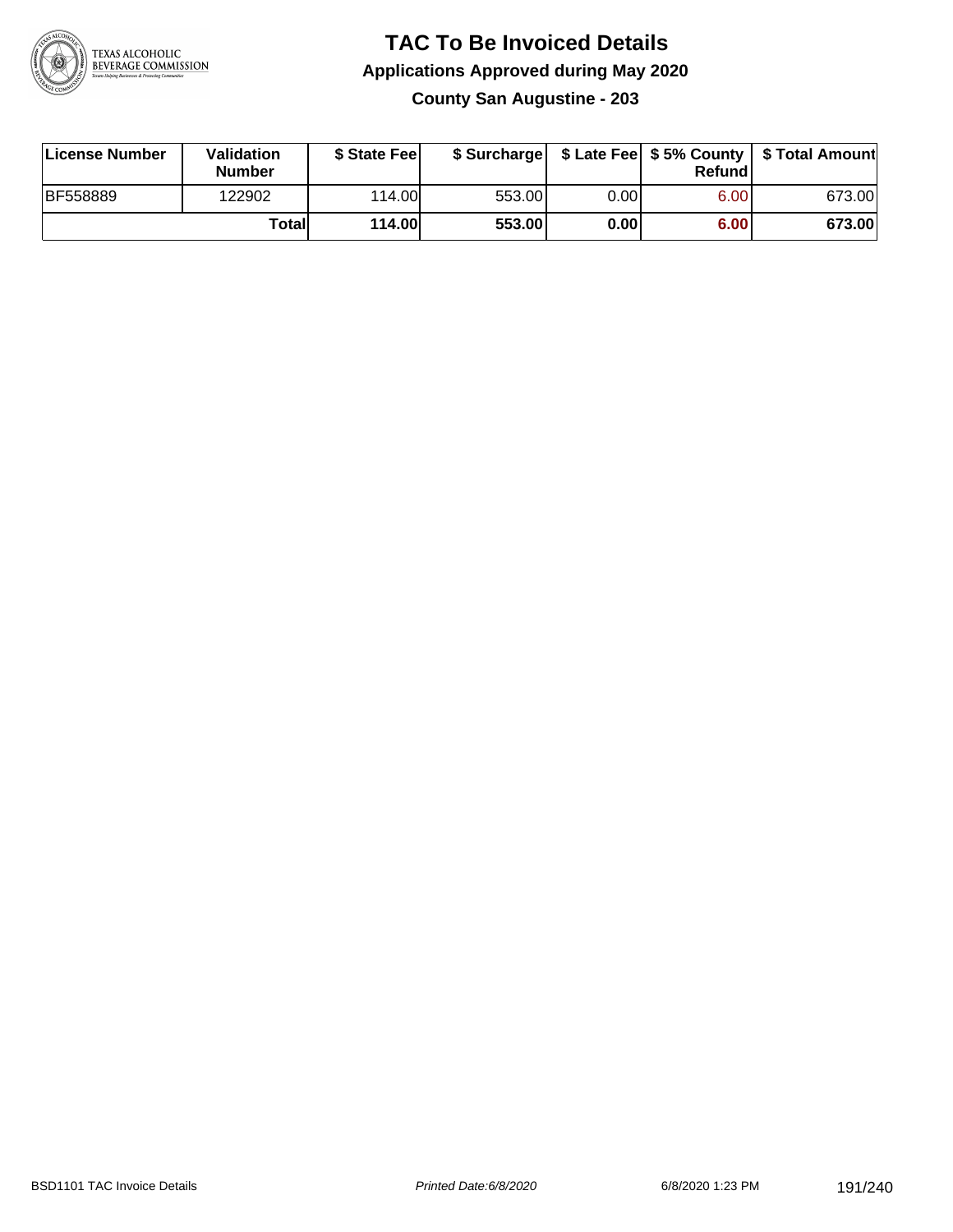

## **TAC To Be Invoiced Details Applications Approved during May 2020 County San Jacinto - 204**

| License Number | <b>Validation</b><br><b>Number</b> | \$ State Feel | \$ Surcharge |       | \$ Late Fee   \$5% County  <br>Refund | \$ Total Amount |
|----------------|------------------------------------|---------------|--------------|-------|---------------------------------------|-----------------|
| BQ1089283      | 6262                               | 114.00        | 553.00       | 0.001 | 6.00                                  | 673.00          |
| BG1014357      | 118971                             | 332.50        | 553.00       | 0.00  | 17.50                                 | 903.00          |
| BF319062       | 122882                             | 114.00        | 553.00       | 0.00  | 6.00                                  | 673.00          |
|                | Total                              | 560.50        | 1,659.00     | 0.00  | 29.50                                 | 2,249.00        |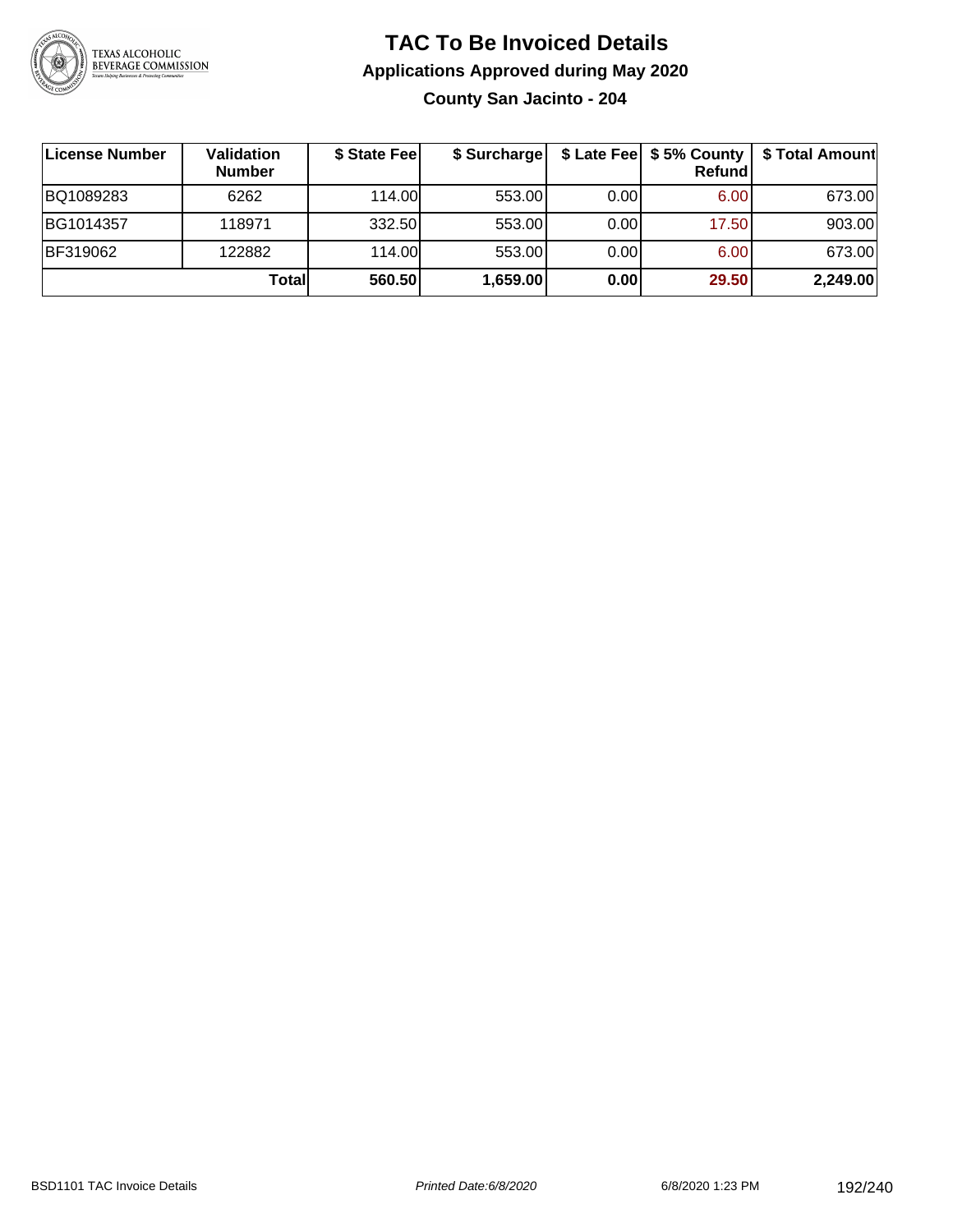

## **TAC To Be Invoiced Details Applications Approved during May 2020 County San Patricio - 205**

| <b>License Number</b> | <b>Validation</b><br><b>Number</b> | \$ State Fee | \$ Surcharge | \$ Late Fee | \$5% County<br><b>Refund</b> | \$ Total Amount |
|-----------------------|------------------------------------|--------------|--------------|-------------|------------------------------|-----------------|
| BQ512765              | 119639                             | 114.00       | 553.00       | 0.00        | 6.00                         | 673.00          |
| BQ693617              | 120108                             | 114.00       | 553.00       | 0.00        | 6.00                         | 673.00          |
| BQ449840              | 120252                             | 114.00       | 553.00       | 0.00        | 6.00                         | 673.00          |
| BG232184              | 121018                             | 332.50       | 553.00       | 0.00        | 17.50                        | 903.00          |
| BQ942859              | 121337                             | 114.00       | 553.00       | 0.00        | 6.00                         | 673.00          |
| BQ873953              | 122833                             | 114.00       | 553.00       | 0.00        | 6.00                         | 673.00          |
| BQ494890              | 122881                             | 114.00       | 553.00       | 0.00        | 6.00                         | 673.00          |
|                       | <b>Total</b>                       | 1,016.50     | 3,871.00     | 0.00        | 53.50                        | 4,941.00        |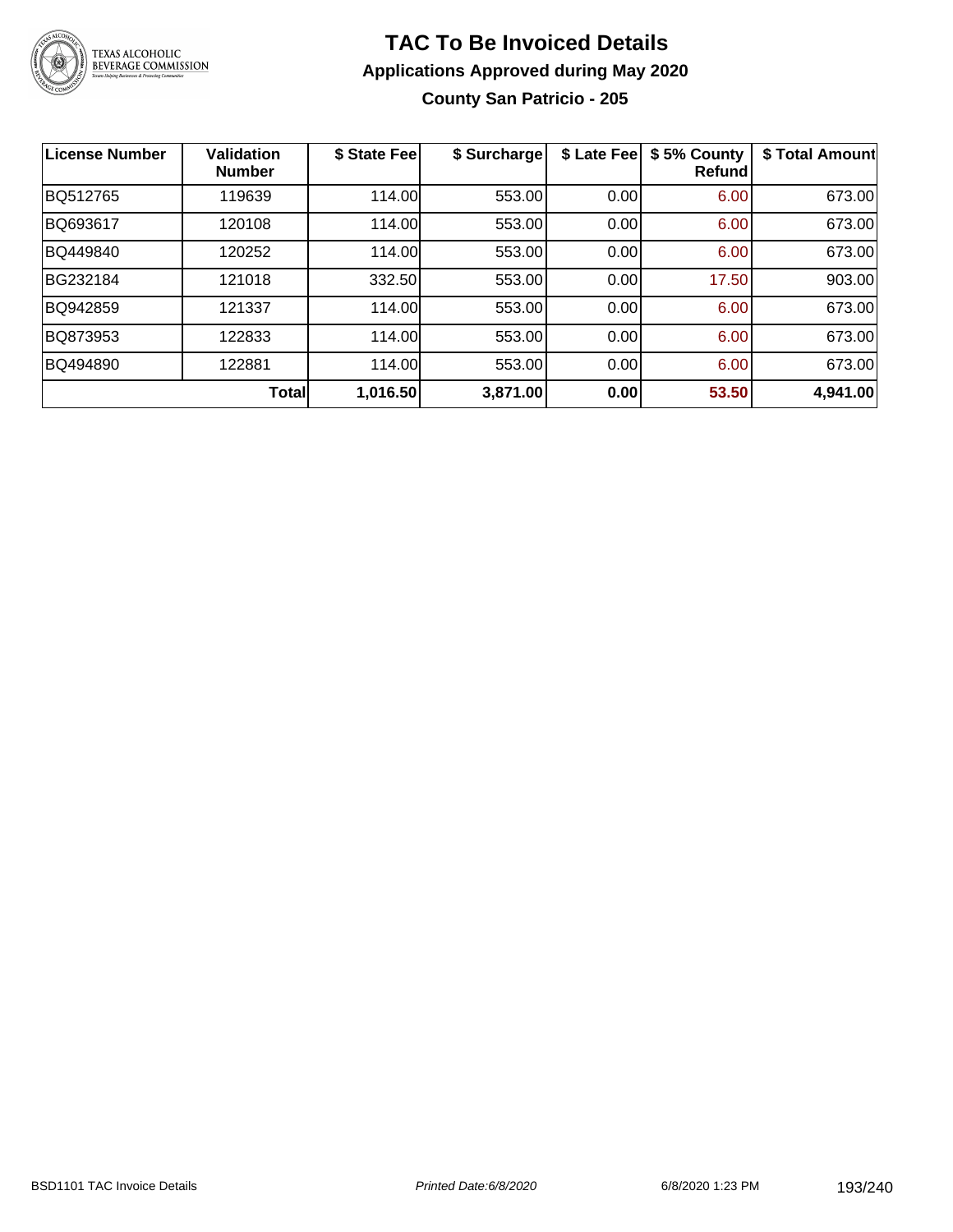

## **TAC To Be Invoiced Details Applications Approved during May 2020 County San Saba - 206**

| License Number | Validation<br><b>Number</b> | \$ State Feel |        |      | Refund | \$ Surcharge   \$ Late Fee   \$5% County   \$ Total Amount |
|----------------|-----------------------------|---------------|--------|------|--------|------------------------------------------------------------|
| BG1017896      | 122487                      | 332.50        | 553.00 | 0.00 | 17.50  | 903.00                                                     |
|                | Totall                      | 332.50        | 553.00 | 0.00 | 17.50  | 903.00                                                     |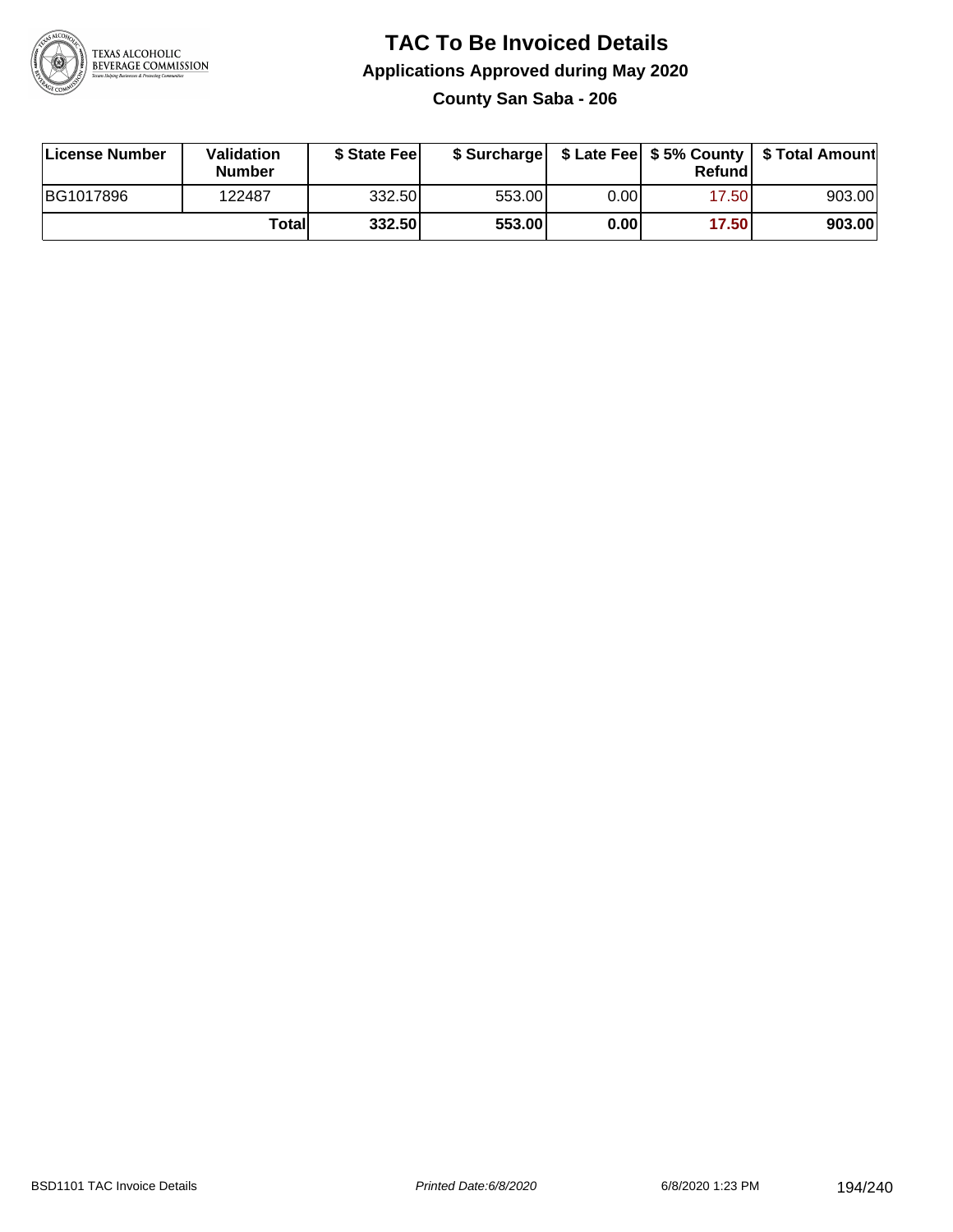

## **TAC To Be Invoiced Details Applications Approved during May 2020 County Scurry - 208**

| License Number | Validation<br><b>Number</b> | \$ State Fee | \$ Surcharge |      | $$$ Late Fee $$$ 5% County $ $<br>Refundl | \$ Total Amount |
|----------------|-----------------------------|--------------|--------------|------|-------------------------------------------|-----------------|
| BF946690       | 122385                      | 114.00       | 553.00       | 0.00 | 6.00                                      | 673.00          |
| BQ664418       | 123750                      | 114.00       | 553.00       | 0.00 | 6.00                                      | 673.00          |
| BQ664447       | 123750                      | 114.00       | 553.00       | 0.00 | 6.00                                      | 673.00          |
|                | Totall                      | 342.00       | 1,659.00     | 0.00 | 18.00                                     | 2,019.00        |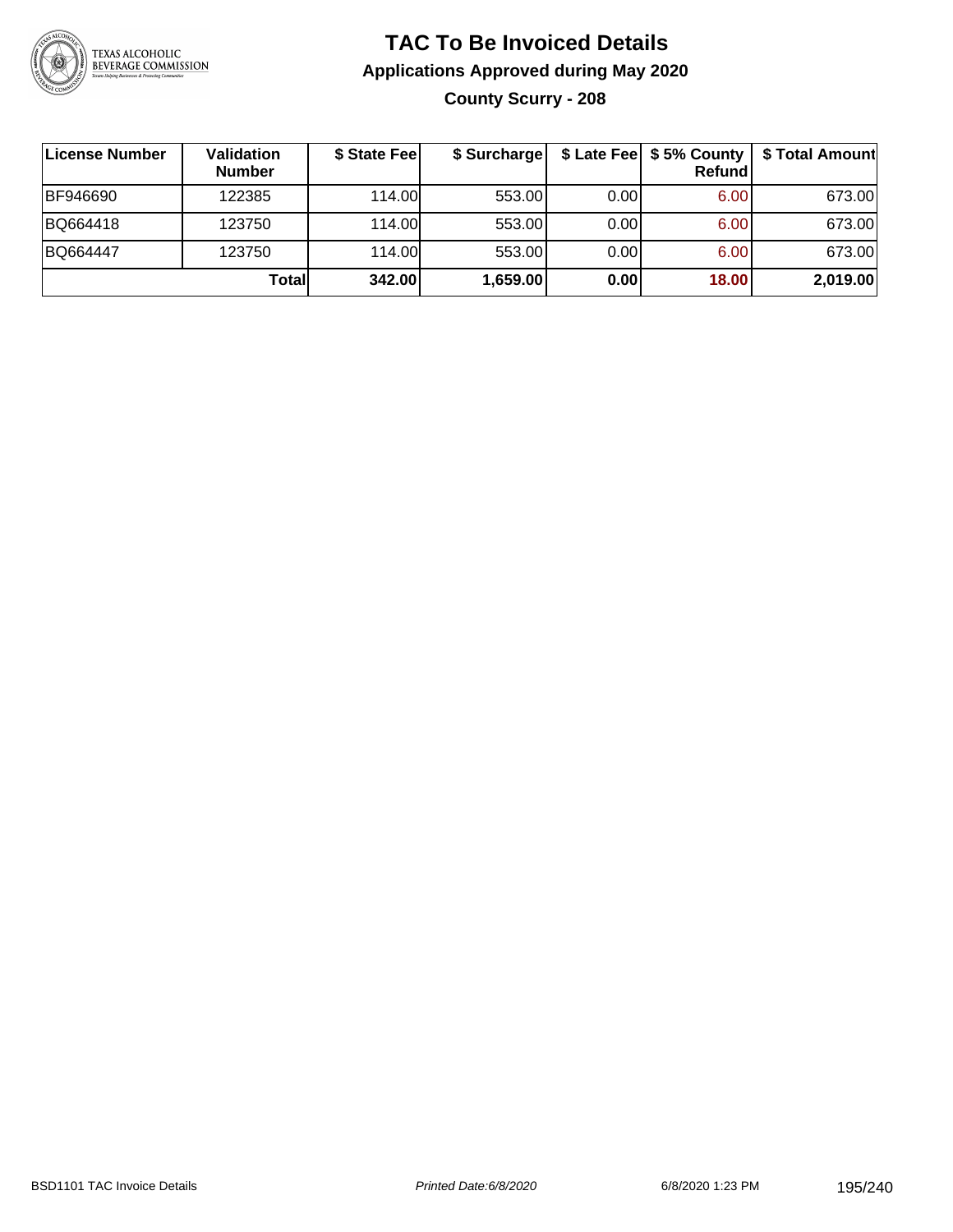

## **TAC To Be Invoiced Details Applications Approved during May 2020 County Shelby - 210**

| License Number | <b>Validation</b><br><b>Number</b> | \$ State Fee | \$ Surcharge |      | \$ Late Fee   \$5% County<br><b>Refund</b> | \$ Total Amount |
|----------------|------------------------------------|--------------|--------------|------|--------------------------------------------|-----------------|
| BF627608       | 119841                             | 114.00       | 553.00       | 0.00 | 6.00                                       | 673.00          |
| BF872810       | 120073                             | 114.00       | 553.00       | 0.00 | 6.00                                       | 673.00          |
| BF692132       | 120477                             | 114.00       | 553.00       | 0.00 | 6.00                                       | 673.00          |
| BF747460       | 120500                             | 114.00       | 553.00       | 0.00 | 6.00                                       | 673.00          |
| BF810129       | 122567                             | 114.00       | 553.00       | 0.00 | 6.00                                       | 673.00          |
|                | <b>Total</b>                       | 570.00       | 2,765.00     | 0.00 | 30.00                                      | 3,365.00        |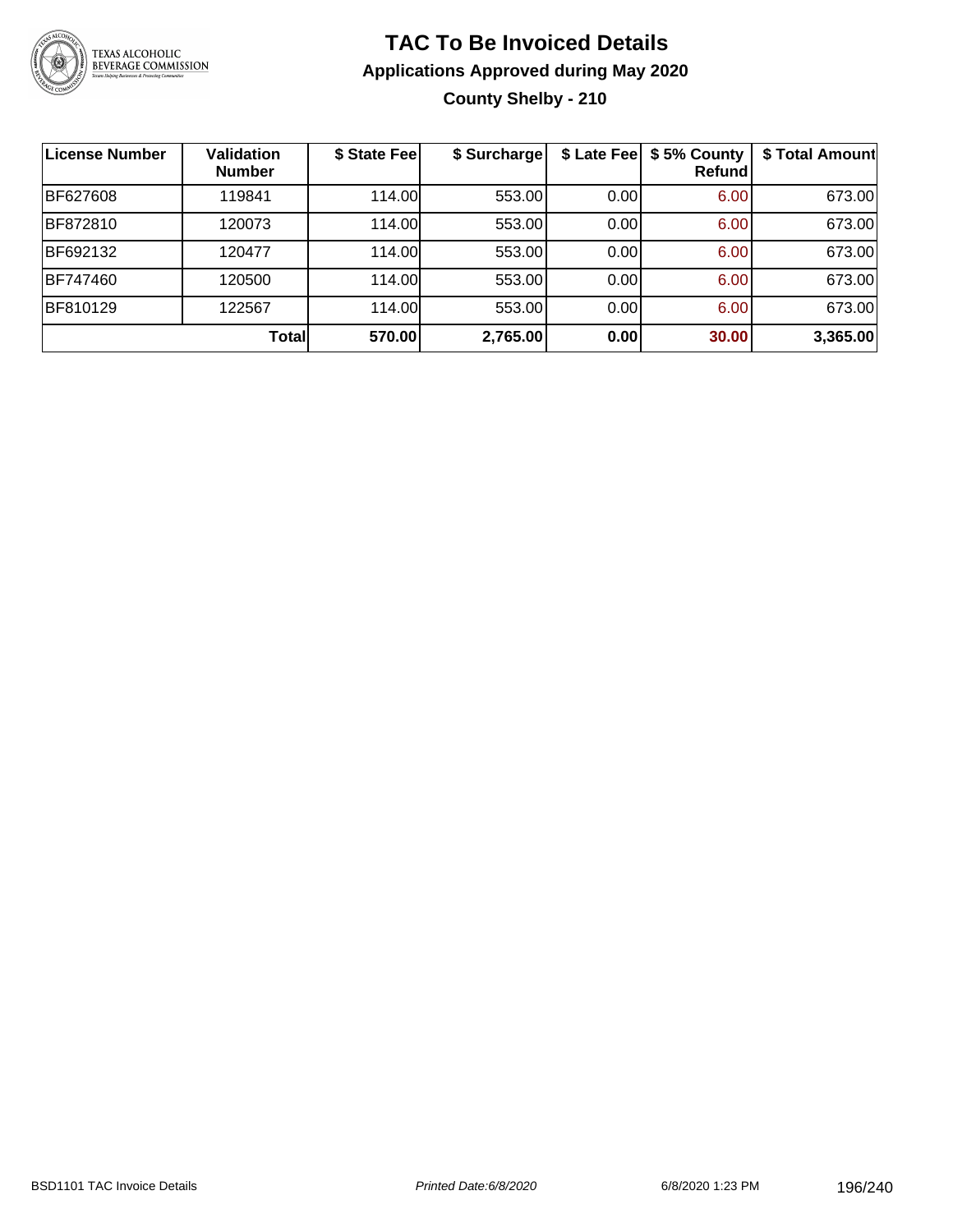

**County Sherman - 211**

| License Number | Validation<br><b>Number</b> | \$ State Feel | \$ Surcharge |      | Refundl |        |
|----------------|-----------------------------|---------------|--------------|------|---------|--------|
| BQ948068       | 121894                      | 114.00        | 553.00       | 0.00 | 6.00    | 673.00 |
|                | Totall                      | <b>114.00</b> | 553.00       | 0.00 | 6.00    | 673.00 |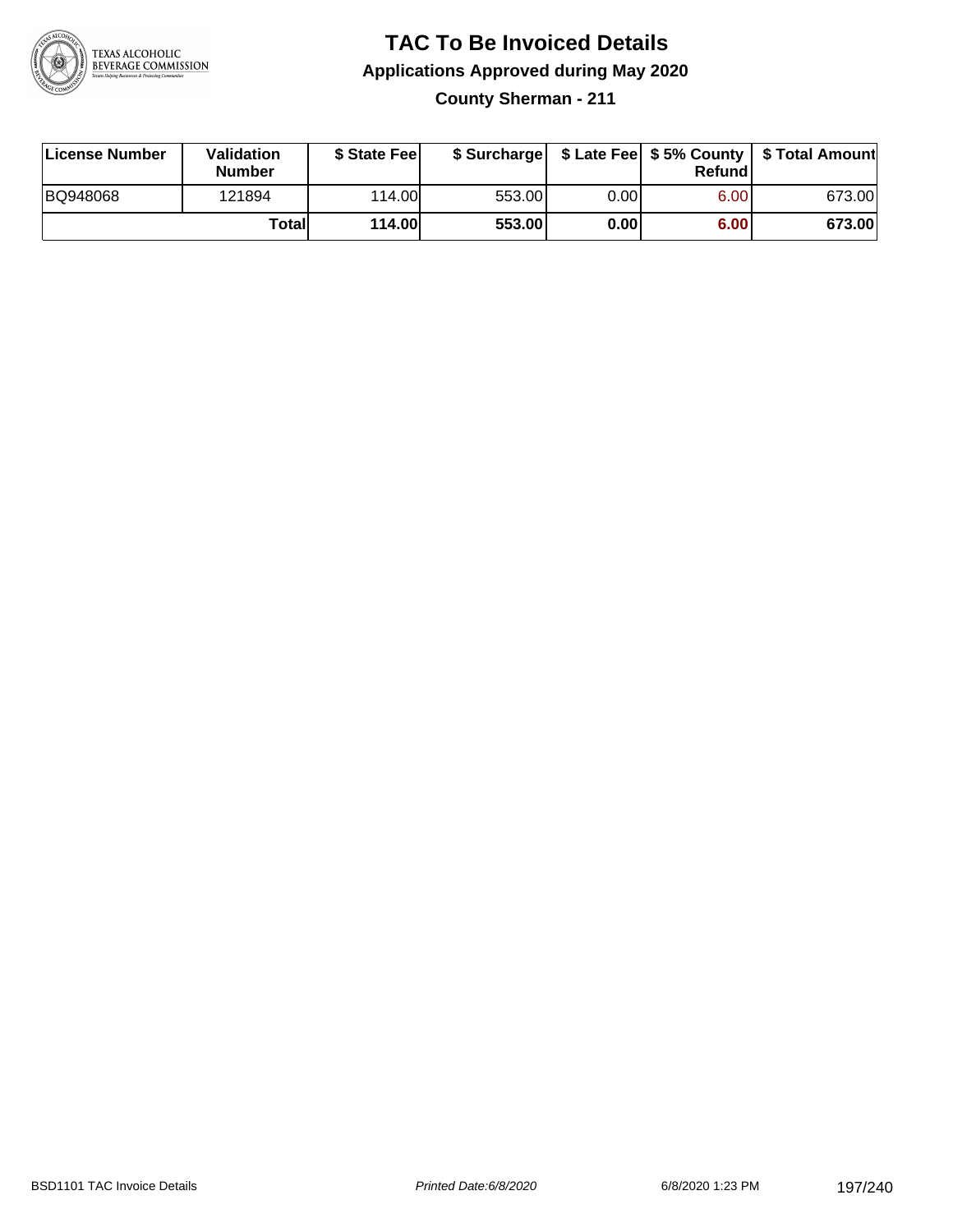

**County Smith - 212**

| License Number | <b>Validation</b><br><b>Number</b> | \$ State Fee | \$ Surcharge | \$ Late Fee | \$5% County<br><b>Refund</b> | \$ Total Amount |
|----------------|------------------------------------|--------------|--------------|-------------|------------------------------|-----------------|
| BQ1089825      | 6460                               | 114.00       | 553.00       | 0.00        | 6.00                         | 673.00          |
| BQ868371       | 119263                             | 114.00       | 553.00       | 0.00        | 6.00                         | 673.00          |
| BQ945003       | 119991                             | 114.00       | 553.00       | 0.00        | 6.00                         | 673.00          |
| BG870436       | 121573                             | 332.50       | 553.00       | 100.00      | 17.50                        | 1,003.00        |
| BG873823       | 121738                             | 332.50       | 553.00       | 0.00        | 17.50                        | 903.00          |
| BQ947320       | 122179                             | 114.00       | 553.00       | 0.00        | 6.00                         | 673.00          |
| BA1012570      | 122198                             | 1,425.00     | 651.00       | 100.00      | 75.00                        | 2,251.00        |
| BQ1015067      | 122507                             | 114.00       | 553.00       | 0.00        | 6.00                         | 673.00          |
| BG873680       | 122597                             | 332.50       | 553.00       | 0.00        | 17.50                        | 903.00          |
| BQ1020314      | 512322                             | 114.00       | 553.00       | 0.00        | 6.00                         | 673.00          |
|                | <b>Total</b>                       | 3,106.50     | 5,628.00     | 200.00      | 163.50                       | 9,098.00        |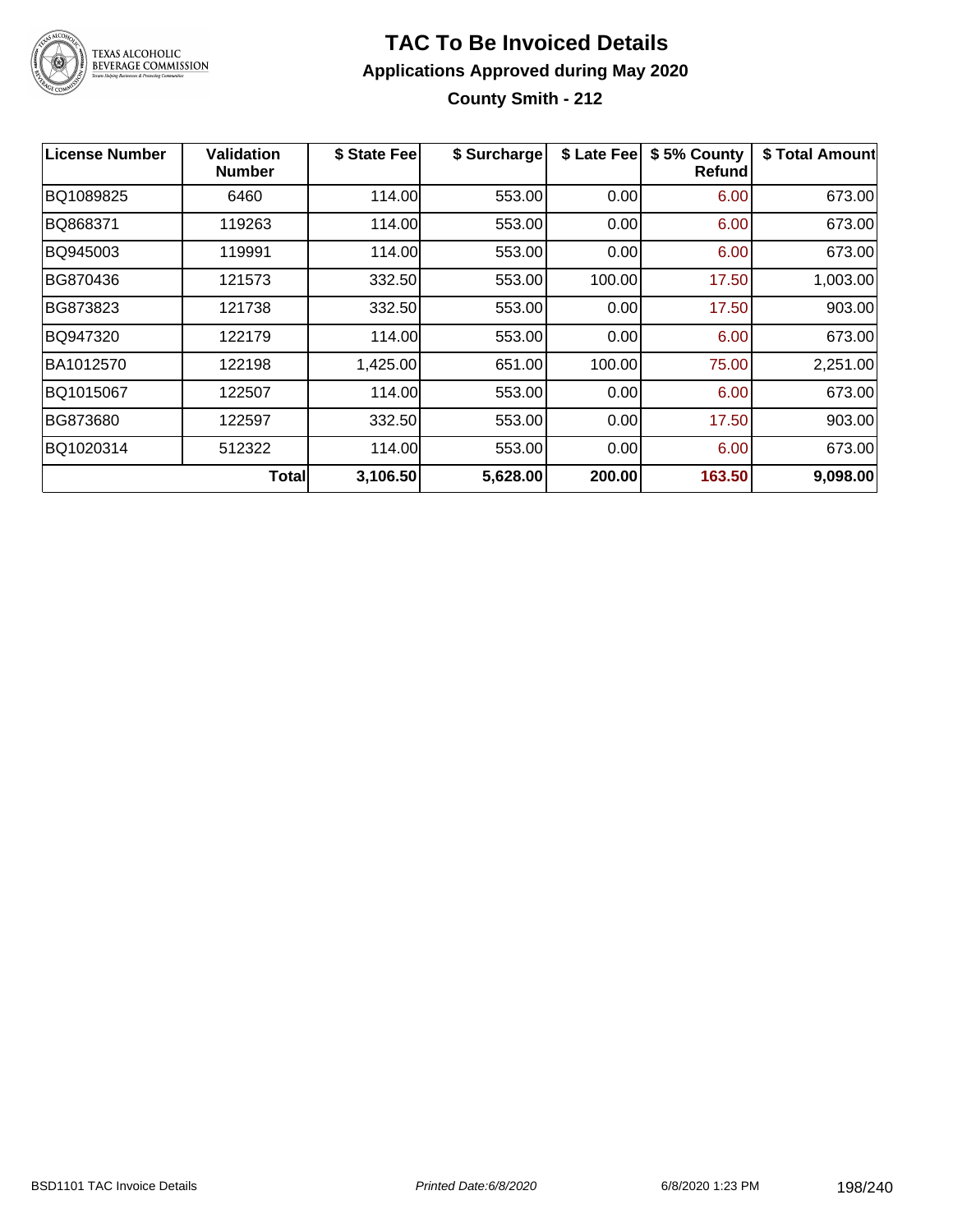

**County Somervell - 213**

| License Number | <b>Validation</b><br><b>Number</b> | \$ State Fee | \$ Surcharge |       | Refundl | \$ Late Fee   \$5% County   \$ Total Amount |
|----------------|------------------------------------|--------------|--------------|-------|---------|---------------------------------------------|
| BQ411791       | 119374                             | 114.00       | 553.00       | 0.001 | 6.00    | 673.00                                      |
| BQ937155       | 509085                             | 114.00       | 553.00       | 0.001 | 6.00    | 673.00                                      |
|                | Totall                             | 228.00       | 1,106.00     | 0.00  | 12.00   | 1,346.00                                    |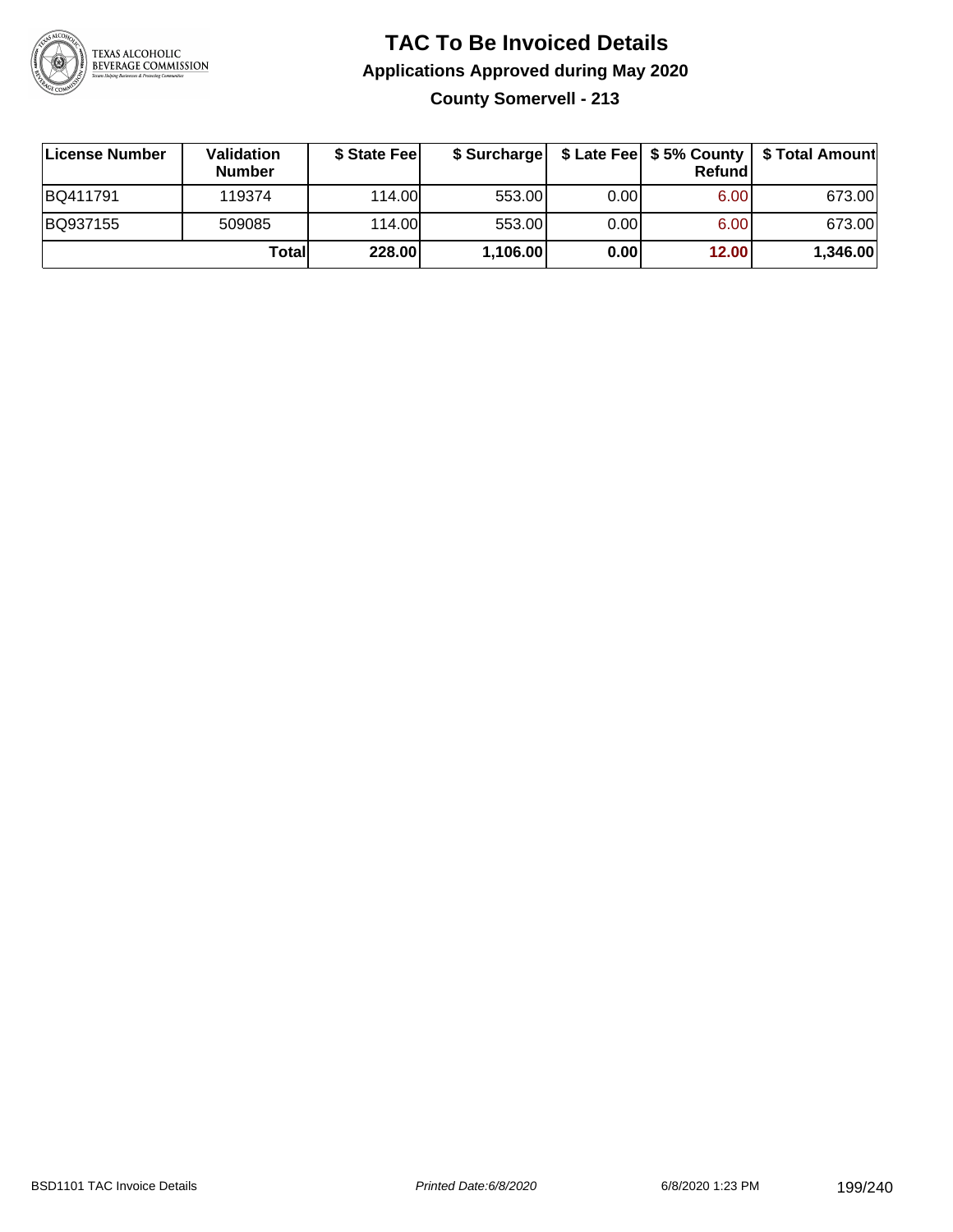

## **TAC To Be Invoiced Details Applications Approved during May 2020**

**County Starr - 214**

| <b>License Number</b> | Validation<br><b>Number</b> | \$ State Fee | \$ Surcharge |        | \$ Late Fee   \$5% County<br><b>Refund</b> | \$ Total Amount |
|-----------------------|-----------------------------|--------------|--------------|--------|--------------------------------------------|-----------------|
| BG1087918             | 5762                        | 332.50       | 553.00       | 0.00   | 17.50                                      | 903.00          |
| BL1087918             | 5762                        | 475.00       | 327.00       | 0.00   | 25.00                                      | 827.00          |
| BQ1088230             | 5911                        | 114.00       | 553.00       | 0.00   | 6.00                                       | 673.00          |
| BQ1087983             | 5912                        | 114.00       | 553.00       | 0.00   | 6.00                                       | 673.00          |
| BF1088274             | 6094                        | 114.00       | 553.00       | 0.00   | 6.00                                       | 673.00          |
| BQ747151              | 119087                      | 114.00       | 553.00       | 0.00   | 6.00                                       | 673.00          |
| BQ745392              | 119137                      | 114.00       | 553.00       | 0.00   | 6.00                                       | 673.00          |
| BQ944058              | 119172                      | 114.00       | 553.00       | 0.00   | 6.00                                       | 673.00          |
| BQ656812              | 119458                      | 114.00       | 553.00       | 0.00   | 6.00                                       | 673.00          |
| BQ869530              | 119581                      | 114.00       | 553.00       | 0.00   | 6.00                                       | 673.00          |
| BQ1014594             | 120719                      | 114.00       | 553.00       | 0.00   | 6.00                                       | 673.00          |
| BF721176              | 120875                      | 114.00       | 553.00       | 0.00   | 6.00                                       | 673.00          |
| BF629197              | 120976                      | 114.00       | 553.00       | 0.00   | 6.00                                       | 673.00          |
| BQ661993              | 121100                      | 114.00       | 553.00       | 0.00   | 6.00                                       | 673.00          |
| BF944080              | 121648                      | 114.00       | 553.00       | 0.00   | 6.00                                       | 673.00          |
| BQ948026              | 122053                      | 114.00       | 553.00       | 0.00   | 6.00                                       | 673.00          |
| BG871109              | 122216                      | 332.50       | 553.00       | 100.00 | 17.50                                      | 1,003.00        |
| BL871109              | 122216                      | 475.00       | 327.00       | 100.00 | 25.00                                      | 927.00          |
| BQ695756              | 122689                      | 114.00       | 553.00       | 0.00   | 6.00                                       | 673.00          |
| BQ535836              | 122768                      | 114.00       | 553.00       | 0.00   | 6.00                                       | 673.00          |
| BF748079              | 511915                      | 114.00       | 553.00       | 0.00   | 6.00                                       | 673.00          |
| BQ1019845             | 512320                      | 114.00       | 553.00       | 0.00   | 6.00                                       | 673.00          |
|                       | Total                       | 3,667.00     | 11,714.00    | 200.00 | 193.00                                     | 15,774.00       |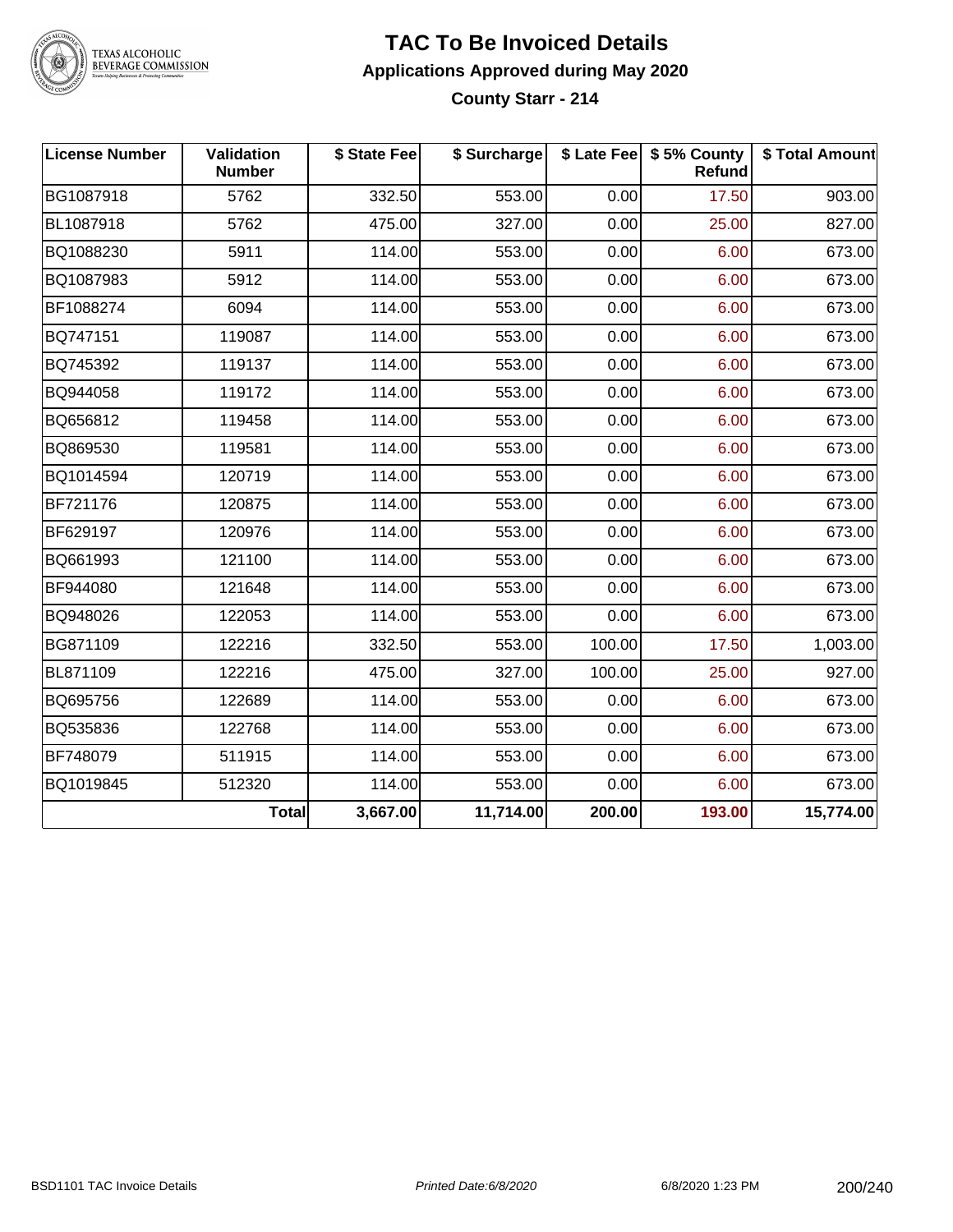

## **TAC To Be Invoiced Details Applications Approved during May 2020 County Stephens - 215**

| License Number | <b>Validation</b><br><b>Number</b> | \$ State Fee | \$ Surcharge | \$ Late Fee | \$5% County<br>Refund | \$ Total Amount |
|----------------|------------------------------------|--------------|--------------|-------------|-----------------------|-----------------|
| BQ1088569      | 5631                               | 114.00       | 553.00       | 0.00        | 6.00                  | 673.00          |
| BF944327       | 119412                             | 114.00       | 553.00       | 0.00        | 6.00                  | 673.00          |
| BF948102       | 122270                             | 114.00       | 553.00       | 0.00        | 6.00                  | 673.00          |
| BE629444       | 122367                             | 285.00       | 553.00       | 0.00        | 15.00                 | 853.00          |
|                | Total                              | 627.00       | 2,212.00     | 0.00        | 33.00                 | 2,872.00        |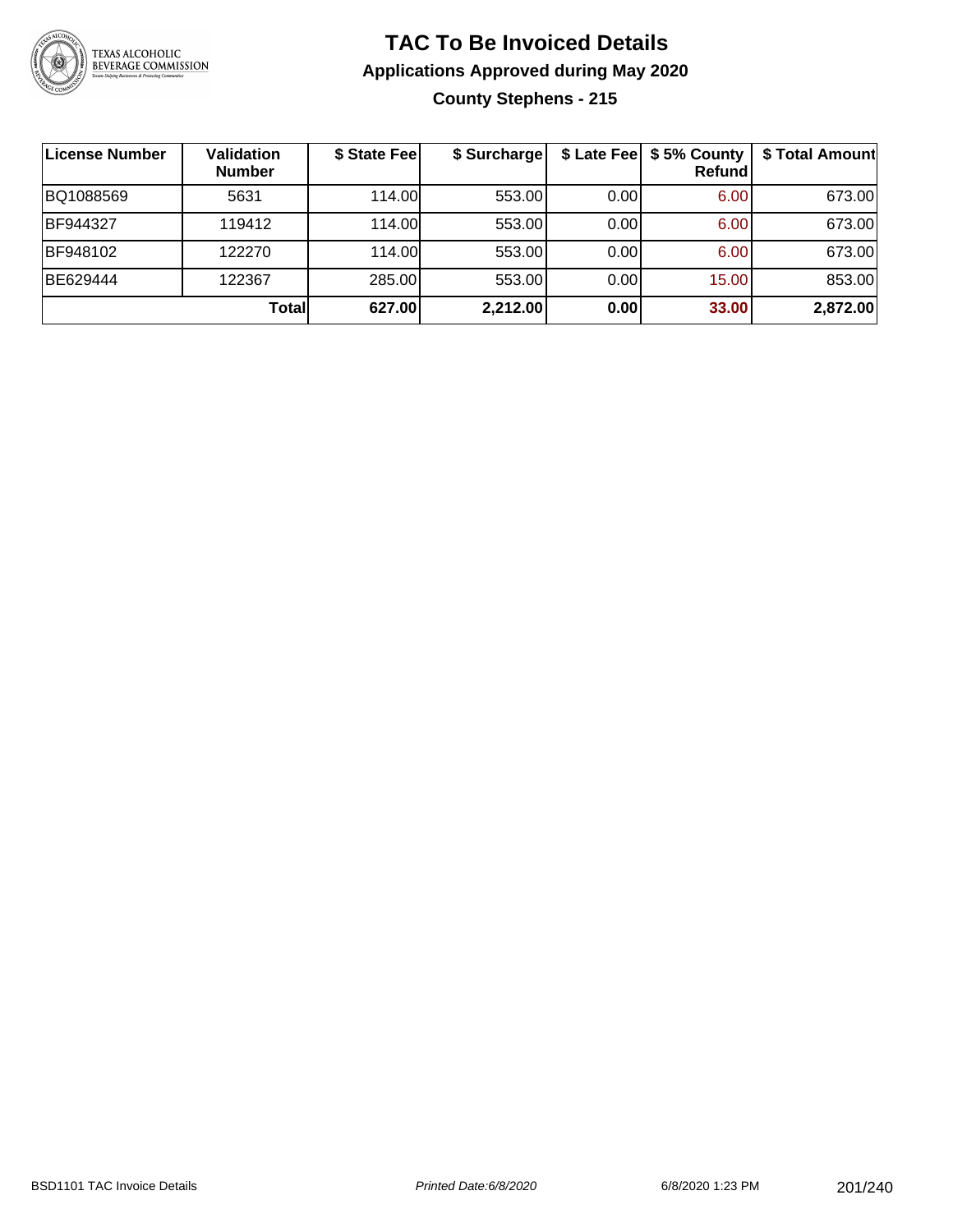

## **TAC To Be Invoiced Details Applications Approved during May 2020 County Sutton - 218**

| ∣License Number | <b>Validation</b><br><b>Number</b> | \$ State Fee | \$ Surcharge |        | \$ Late Fee   \$5% County  <br><b>Refund</b> | \$ Total Amount |
|-----------------|------------------------------------|--------------|--------------|--------|----------------------------------------------|-----------------|
| BQ1018944       | 121871                             | 114.00       | 553.00       | 0.001  | 6.00                                         | 673.00          |
| BQ664387        | 123750                             | 114.00       | 553.00       | 0.001  | 6.00                                         | 673.00          |
| BE262782        | 510450                             | 285.00       | 553.00       | 100.00 | 15.00                                        | 953.00          |
|                 | Totall                             | 513.00       | 1,659.00     | 100.00 | 27.00                                        | 2,299.00        |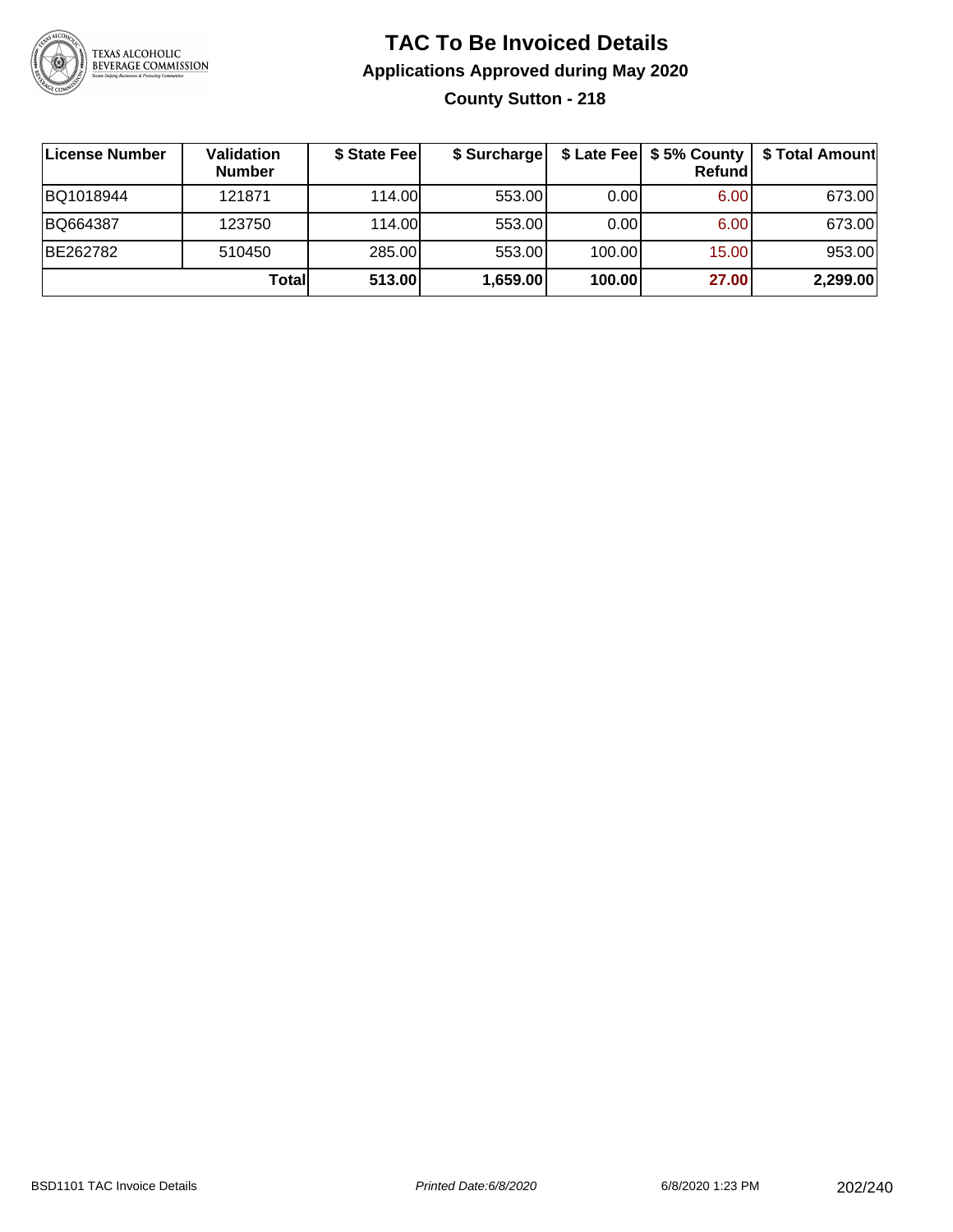

#### **TAC To Be Invoiced Details Applications Approved during May 2020 County Tarrant - 220**

| <b>License Number</b> | Validation<br><b>Number</b> | \$ State Fee | \$ Surcharge |      | \$ Late Fee   \$5% County<br>Refund | \$ Total Amount |
|-----------------------|-----------------------------|--------------|--------------|------|-------------------------------------|-----------------|
| BQ1088034             | 2582                        | 114.00       | 553.00       | 0.00 | 6.00                                | 673.00          |
| BQ1089778             | 5246                        | 114.00       | 553.00       | 0.00 | 6.00                                | 673.00          |
| BQ1087858             | 5452                        | 114.00       | 553.00       | 0.00 | 6.00                                | 673.00          |
| BF1087616             | 5544                        | 114.00       | 553.00       | 0.00 | 6.00                                | 673.00          |
| BQ1087835             | 5650                        | 114.00       | 553.00       | 0.00 | 6.00                                | 673.00          |
| BQ1089235             | 5750                        | 114.00       | 553.00       | 0.00 | 6.00                                | 673.00          |
| BQ1088949             | 5757                        | 114.00       | 553.00       | 0.00 | 6.00                                | 673.00          |
| BQ1087507             | 5846                        | 114.00       | 553.00       | 0.00 | 6.00                                | 673.00          |
| BF1087908             | 5863                        | 114.00       | 553.00       | 0.00 | 6.00                                | 673.00          |
| BQ1087634             | 5890                        | 114.00       | 553.00       | 0.00 | 6.00                                | 673.00          |
| BG1087631             | 5975                        | 1,900.00     | 553.00       | 0.00 | 100.00                              | 2,553.00        |
| BF1088505             | 6000                        | 114.00       | 553.00       | 0.00 | 6.00                                | 673.00          |
| BF1088710             | 6095                        | 114.00       | 553.00       | 0.00 | 6.00                                | 673.00          |
| BQ1089300             | 6135                        | 114.00       | 553.00       | 0.00 | 6.00                                | 673.00          |
| BG1088406             | 6136                        | 1,900.00     | 553.00       | 0.00 | 100.00                              | 2,553.00        |
| BQ1089171             | 6177                        | 114.00       | 553.00       | 0.00 | 6.00                                | 673.00          |
| BG1089509             | 6205                        | 1,900.00     | 553.00       | 0.00 | 100.00                              | 2,553.00        |
| BG1089515             | 6212                        | 1,900.00     | 553.00       | 0.00 | 100.00                              | 2,553.00        |
| BG1089480             | 6370                        | 1,900.00     | 553.00       | 0.00 | 100.00                              | 2,553.00        |
| BG1089639             | 6483                        | 1,900.00     | 553.00       | 0.00 | 100.00                              | 2,553.00        |
| BF642215              | 102770                      | 114.00       | 553.00       | 0.00 | 6.00                                | 673.00          |
| BQ933329              | 110657                      | 114.00       | 553.00       | 0.00 | 6.00                                | 673.00          |
| BQ936616              | 113669                      | 114.00       | 553.00       | 0.00 | 6.00                                | 673.00          |
| BQ745513              | 118847                      | 114.00       | 553.00       | 0.00 | 6.00                                | 673.00          |
| BQ746629              | 118873                      | 114.00       | 553.00       | 0.00 | 6.00                                | 673.00          |
| BQ534184              | 118955                      | 114.00       | 553.00       | 0.00 | 6.00                                | 673.00          |
| BQ719475              | 118955                      | 114.00       | 553.00       | 0.00 | 6.00                                | 673.00          |
| BQ577307              | 118967                      | 114.00       | 553.00       | 0.00 | 6.00                                | 673.00          |
| BQ1014996             | 119028                      | 114.00       | 553.00       | 0.00 | 6.00                                | 673.00          |
| BQ1012903             | 119044                      | 114.00       | 553.00       | 0.00 | 6.00                                | 673.00          |
| BQ579107              | 119079                      | 114.00       | 553.00       | 0.00 | 6.00                                | 673.00          |
| BQ579247              | 119083                      | 114.00       | 553.00       | 0.00 | 6.00                                | 673.00          |
| BQ576756              | 119109                      | 114.00       | 553.00       | 0.00 | 6.00                                | 673.00          |
| BG470631              | 119160                      | 1,425.00     | 553.00       | 0.00 | 75.00                               | 2,053.00        |
| BQ1012790             | 119228                      | 114.00       | 553.00       | 0.00 | 6.00                                | 673.00          |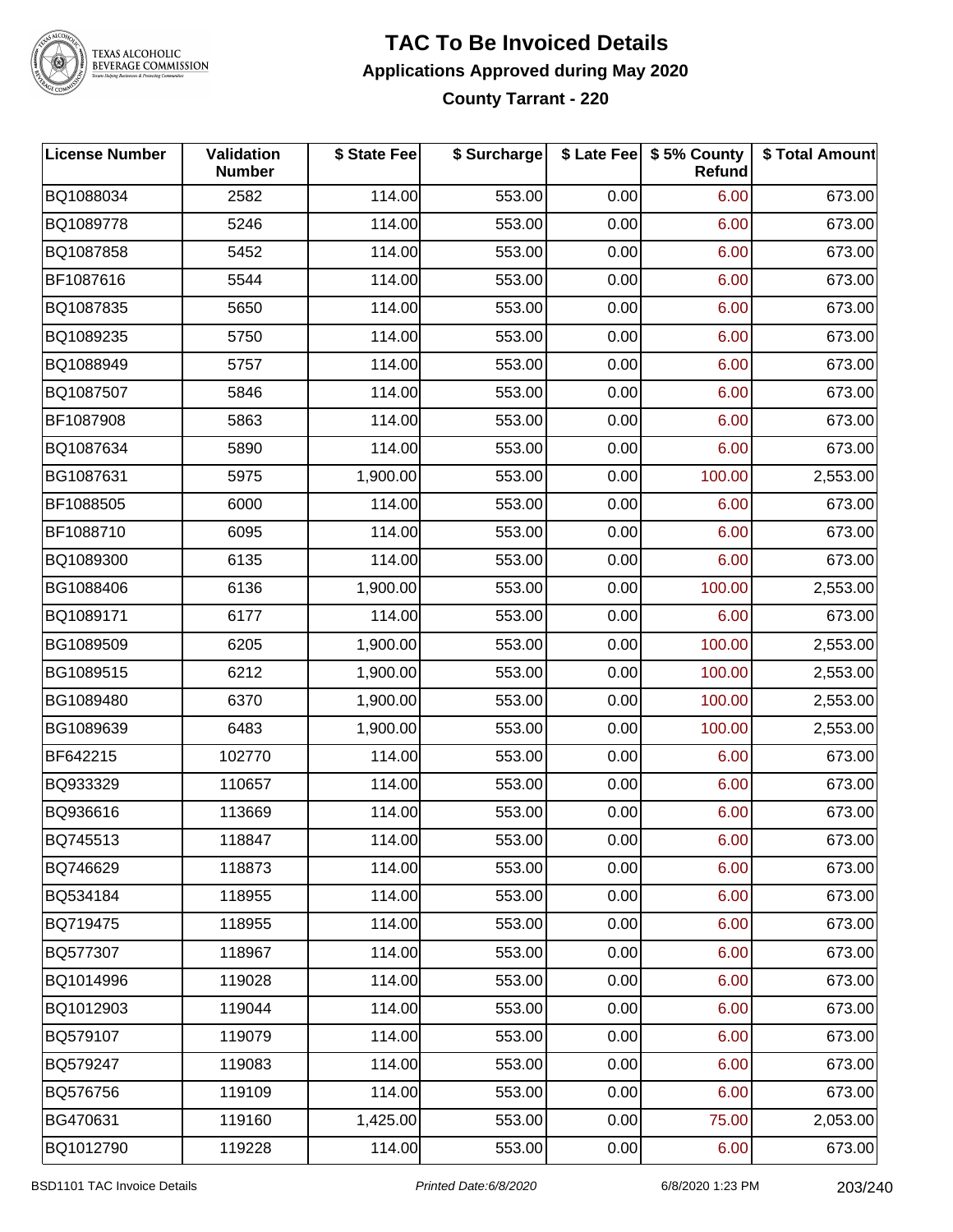| <b>License Number</b> | Validation<br><b>Number</b> | \$ State Fee | \$ Surcharge |        | \$ Late Fee   \$5% County<br>Refund | \$ Total Amount |
|-----------------------|-----------------------------|--------------|--------------|--------|-------------------------------------|-----------------|
| BF869073              | 119249                      | 114.00       | 553.00       | 0.00   | 6.00                                | 673.00          |
| BQ718986              | 119265                      | 114.00       | 553.00       | 0.00   | 6.00                                | 673.00          |
| BQ274202              | 119267                      | 114.00       | 553.00       | 0.00   | 6.00                                | 673.00          |
| BQ656806              | 119268                      | 114.00       | 553.00       | 0.00   | 6.00                                | 673.00          |
| BQ720510              | 119270                      | 114.00       | 553.00       | 0.00   | 6.00                                | 673.00          |
| BF721545              | 119322                      | 114.00       | 553.00       | 0.00   | 6.00                                | 673.00          |
| BF412130              | 119330                      | 114.00       | 553.00       | 0.00   | 6.00                                | 673.00          |
| BQ690736              | 119366                      | 114.00       | 553.00       | 0.00   | 6.00                                | 673.00          |
| BF1012389             | 119447                      | 114.00       | 553.00       | 0.00   | 6.00                                | 673.00          |
| BB659241              | 119497                      | 570.00       | 701.00       | 0.00   | 30.00                               | 1,301.00        |
| BI659242              | 119497                      | 38.00        | 278.00       | 0.00   | 2.00                                | 318.00          |
| BF659711              | 119512                      | 114.00       | 553.00       | 0.00   | 6.00                                | 673.00          |
| BQ628269              | 119574                      | 114.00       | 553.00       | 0.00   | 6.00                                | 673.00          |
| BG1014312             | 119631                      | 1,425.00     | 553.00       | 0.00   | 75.00                               | 2,053.00        |
| BQ692658              | 119643                      | 114.00       | 553.00       | 0.00   | 6.00                                | 673.00          |
| BQ872037              | 119643                      | 114.00       | 553.00       | 0.00   | 6.00                                | 673.00          |
| BQ871808              | 119651                      | 114.00       | 553.00       | 0.00   | 6.00                                | 673.00          |
| BF579315              | 119664                      | 114.00       | 553.00       | 0.00   | 6.00                                | 673.00          |
| BQ869324              | 119676                      | 114.00       | 553.00       | 0.00   | 6.00                                | 673.00          |
| BQ944729              | 119680                      | 114.00       | 553.00       | 0.00   | 6.00                                | 673.00          |
| BF940304              | 119693                      | 114.00       | 553.00       | 100.00 | 6.00                                | 773.00          |
| BF941458              | 119802                      | 114.00       | 553.00       | 0.00   | 6.00                                | 673.00          |
| BG939275              | 119856                      | 1,425.00     | 553.00       | 100.00 | 75.00                               | 2,153.00        |
| BP939275              | 119856                      | 950.00       | 426.00       | 100.00 | 50.00                               | 1,526.00        |
| BQ412651              | 119863                      | 114.00       | 553.00       | 0.00   | 6.00                                | 673.00          |
| BF657571              | 119883                      | 114.00       | 553.00       | 0.00   | 6.00                                | 673.00          |
| BF873233              | 119886                      | 114.00       | 553.00       | 0.00   | 6.00                                | 673.00          |
| BQ943921              | 119893                      | 114.00       | 553.00       | 0.00   | 6.00                                | 673.00          |
| BG1012087             | 119915                      | 1,425.00     | 553.00       | 0.00   | 75.00                               | 2,053.00        |
| BQ945211              | 119962                      | 114.00       | 553.00       | 0.00   | 6.00                                | 673.00          |
| BF207580              | 119963                      | 114.00       | 553.00       | 0.00   | 6.00                                | 673.00          |
| BQ721276              | 120054                      | 114.00       | 553.00       | 0.00   | 6.00                                | 673.00          |
| BQ748386              | 120062                      | 114.00       | 553.00       | 0.00   | 6.00                                | 673.00          |
| BF579565              | 120081                      | 114.00       | 553.00       | 0.00   | 6.00                                | 673.00          |
| BQ1015287             | 120085                      | 114.00       | 553.00       | 0.00   | 6.00                                | 673.00          |
| BF659602              | 120120                      | 114.00       | 553.00       | 0.00   | 6.00                                | 673.00          |
| BF627762              | 120136                      | 114.00       | 553.00       | 0.00   | 6.00                                | 673.00          |
| BQ944853              | 120151                      | 114.00       | 553.00       | 0.00   | 6.00                                | 673.00          |
| BG941760              | 120198                      | 1,425.00     | 553.00       | 0.00   | 75.00                               | 2,053.00        |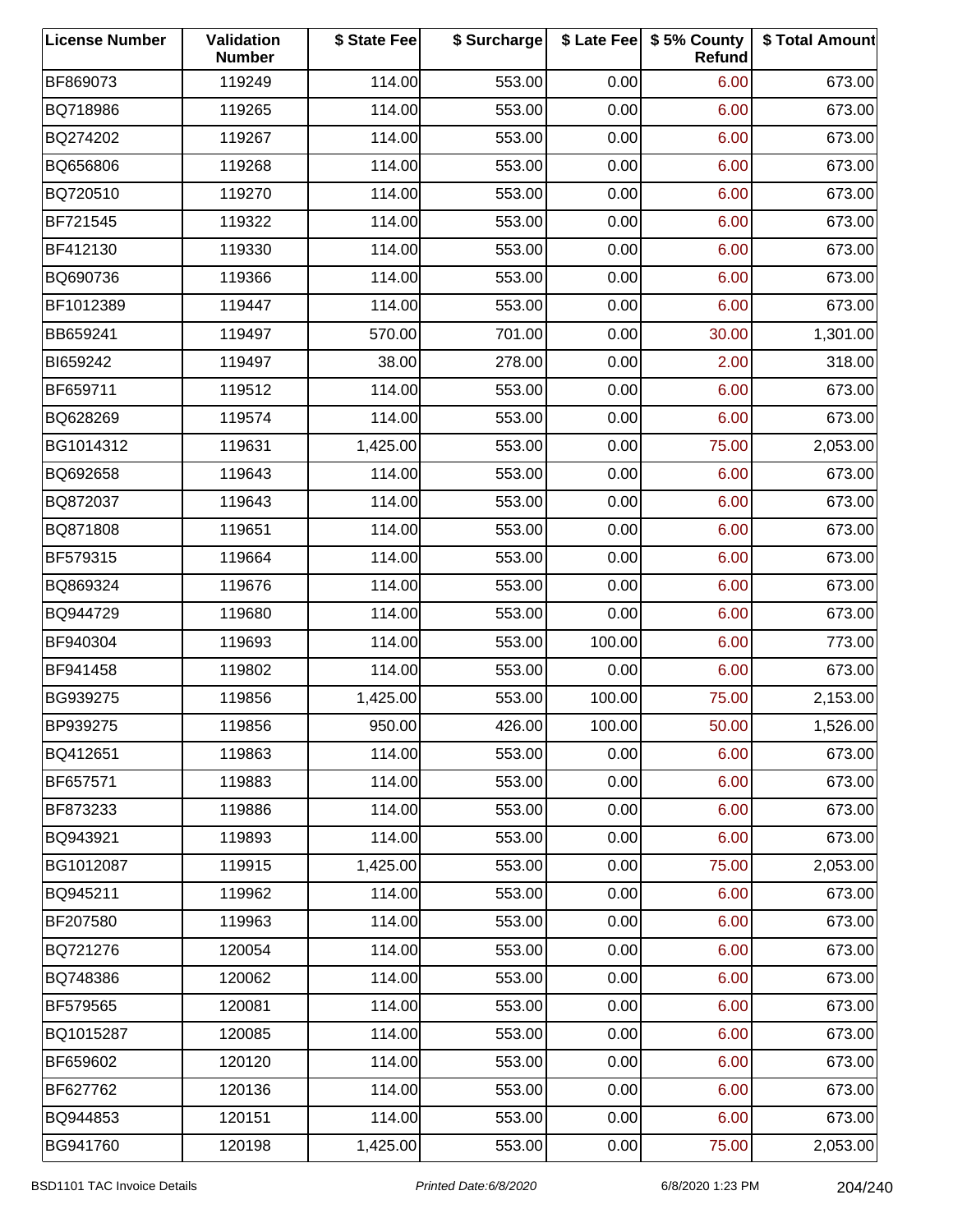| <b>License Number</b> | Validation<br><b>Number</b> | \$ State Fee | \$ Surcharge |      | \$ Late Fee   \$5% County<br>Refund | \$ Total Amount |
|-----------------------|-----------------------------|--------------|--------------|------|-------------------------------------|-----------------|
| BL941760              | 120198                      | 475.00       | 327.00       | 0.00 | 25.00                               | 827.00          |
| BQ692080              | 120238                      | 114.00       | 553.00       | 0.00 | 6.00                                | 673.00          |
| BQ1015266             | 120242                      | 114.00       | 553.00       | 0.00 | 6.00                                | 673.00          |
| BQ722255              | 120406                      | 114.00       | 553.00       | 0.00 | 6.00                                | 673.00          |
| BQ748551              | 120406                      | 114.00       | 553.00       | 0.00 | 6.00                                | 673.00          |
| BQ945030              | 120518                      | 114.00       | 553.00       | 0.00 | 6.00                                | 673.00          |
| BF808787              | 120533                      | 114.00       | 553.00       | 0.00 | 6.00                                | 673.00          |
| BG720135              | 120557                      | 1,425.00     | 553.00       | 0.00 | 75.00                               | 2,053.00        |
| BQ1014363             | 120675                      | 114.00       | 553.00       | 0.00 | 6.00                                | 673.00          |
| BF275191              | 120677                      | 114.00       | 553.00       | 0.00 | 6.00                                | 673.00          |
| BQ872719              | 120680                      | 114.00       | 553.00       | 0.00 | 6.00                                | 673.00          |
| BF870765              | 120687                      | 114.00       | 553.00       | 0.00 | 6.00                                | 673.00          |
| BQ944727              | 120708                      | 114.00       | 553.00       | 0.00 | 6.00                                | 673.00          |
| BQ579729              | 120720                      | 114.00       | 553.00       | 0.00 | 6.00                                | 673.00          |
| BF661227              | 120721                      | 114.00       | 553.00       | 0.00 | 6.00                                | 673.00          |
| BF693610              | 120726                      | 114.00       | 553.00       | 0.00 | 6.00                                | 673.00          |
| BF1015978             | 120734                      | 114.00       | 553.00       | 0.00 | 6.00                                | 673.00          |
| BQ871351              | 120758                      | 114.00       | 553.00       | 0.00 | 6.00                                | 673.00          |
| BQ579625              | 120760                      | 114.00       | 553.00       | 0.00 | 6.00                                | 673.00          |
| BG1015584             | 120772                      | 1,425.00     | 553.00       | 0.00 | 75.00                               | 2,053.00        |
| BP1015584             | 120772                      | 950.00       | 426.00       | 0.00 | 50.00                               | 1,426.00        |
| BF432444              | 120803                      | 114.00       | 553.00       | 0.00 | 6.00                                | 673.00          |
| BF244086              | 120829                      | 114.00       | 553.00       | 0.00 | 6.00                                | 673.00          |
| BG873354              | 120928                      | 1,425.00     | 553.00       | 0.00 | 75.00                               | 2,053.00        |
| BQ580473              | 120941                      | 114.00       | 553.00       | 0.00 | 6.00                                | 673.00          |
| BQ1014768             | 121017                      | 114.00       | 553.00       | 0.00 | 6.00                                | 673.00          |
| BQ1016817             | 121031                      | 114.00       | 553.00       | 0.00 | 6.00                                | 673.00          |
| BQ946333              | 121037                      | 114.00       | 553.00       | 0.00 | 6.00                                | 673.00          |
| BF723304              | 121080                      | 114.00       | 553.00       | 0.00 | 6.00                                | 673.00          |
| BQ579429              | 121189                      | 114.00       | 553.00       | 0.00 | 6.00                                | 673.00          |
| BQ1014634             | 121286                      | 114.00       | 553.00       | 0.00 | 6.00                                | 673.00          |
| BF1017555             | 121296                      | 114.00       | 553.00       | 0.00 | 6.00                                | 673.00          |
| BQ578331              | 121351                      | 114.00       | 553.00       | 0.00 | 6.00                                | 673.00          |
| BF1008236             | 121368                      | 114.00       | 553.00       | 0.00 | 6.00                                | 673.00          |
| BQ255343              | 121388                      | 114.00       | 553.00       | 0.00 | 6.00                                | 673.00          |
| BQ1015064             | 121422                      | 114.00       | 553.00       | 0.00 | 6.00                                | 673.00          |
| BF694641              | 121441                      | 114.00       | 553.00       | 0.00 | 6.00                                | 673.00          |
| BQ580481              | 121556                      | 114.00       | 553.00       | 0.00 | 6.00                                | 673.00          |
| BQ600772              | 121596                      | 114.00       | 553.00       | 0.00 | 6.00                                | 673.00          |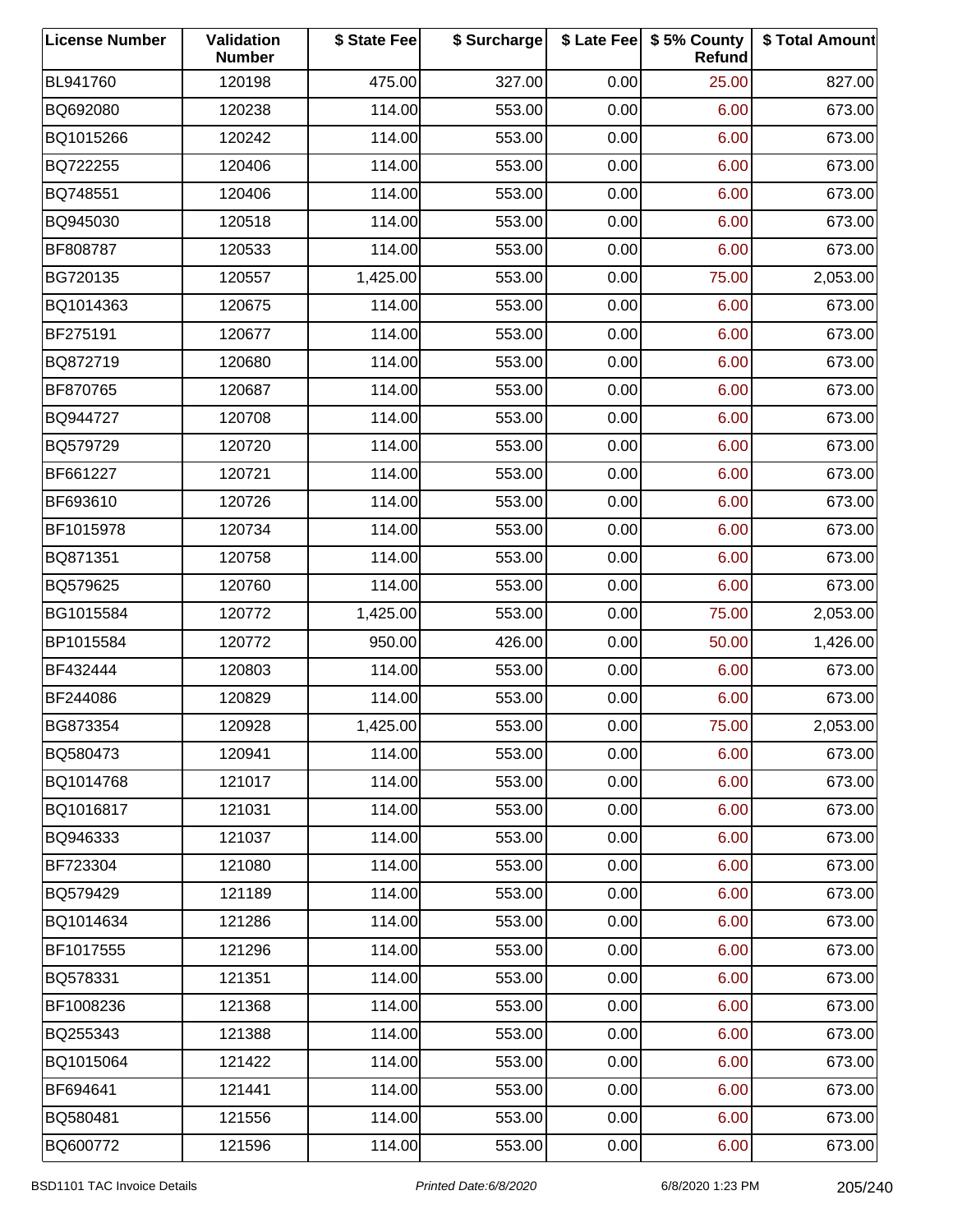| <b>License Number</b> | Validation<br><b>Number</b> | \$ State Fee | \$ Surcharge |        | \$ Late Fee   \$5% County<br>Refund | \$ Total Amount |
|-----------------------|-----------------------------|--------------|--------------|--------|-------------------------------------|-----------------|
| BQ1017390             | 121607                      | 114.00       | 553.00       | 0.00   | 6.00                                | 673.00          |
| BQ1089514             | 121680                      | 114.00       | 553.00       | 0.00   | 6.00                                | 673.00          |
| BQ275633              | 121683                      | 114.00       | 553.00       | 0.00   | 6.00                                | 673.00          |
| BF874448              | 121749                      | 114.00       | 553.00       | 0.00   | 6.00                                | 673.00          |
| BQ662266              | 121798                      | 114.00       | 553.00       | 0.00   | 6.00                                | 673.00          |
| BQ494910              | 121813                      | 114.00       | 553.00       | 0.00   | 6.00                                | 673.00          |
| BG1016527             | 121887                      | 1,425.00     | 553.00       | 0.00   | 75.00                               | 2,053.00        |
| BG450408              | 121899                      | 1,425.00     | 553.00       | 0.00   | 75.00                               | 2,053.00        |
| BL450408              | 121899                      | 475.00       | 327.00       | 0.00   | 25.00                               | 827.00          |
| BE194404              | 121973                      | 1,425.00     | 553.00       | 100.00 | 75.00                               | 2,153.00        |
| BL194404              | 121973                      | 475.00       | 327.00       | 100.00 | 25.00                               | 927.00          |
| BQ875085              | 121988                      | 114.00       | 553.00       | 0.00   | 6.00                                | 673.00          |
| BG873219              | 122047                      | 1,425.00     | 553.00       | 0.00   | 75.00                               | 2,053.00        |
| BG721425              | 122073                      | 1,425.00     | 553.00       | 0.00   | 75.00                               | 2,053.00        |
| BL721425              | 122073                      | 475.00       | 327.00       | 0.00   | 25.00                               | 827.00          |
| BQ627750              | 122088                      | 114.00       | 553.00       | 0.00   | 6.00                                | 673.00          |
| BF414376              | 122142                      | 114.00       | 553.00       | 0.00   | 6.00                                | 673.00          |
| BG871773              | 122158                      | 1,425.00     | 553.00       | 0.00   | 75.00                               | 2,053.00        |
| BL871773              | 122158                      | 475.00       | 327.00       | 0.00   | 25.00                               | 827.00          |
| BG943519              | 122190                      | 1,425.00     | 553.00       | 0.00   | 75.00                               | 2,053.00        |
| BQ723395              | 122225                      | 114.00       | 553.00       | 0.00   | 6.00                                | 673.00          |
| BG871712              | 122230                      | 1,425.00     | 553.00       | 0.00   | 75.00                               | 2,053.00        |
| BG944054              | 122237                      | 1,425.00     | 553.00       | 0.00   | 75.00                               | 2,053.00        |
| BQ579464              | 122256                      | 114.00       | 553.00       | 0.00   | 6.00                                | 673.00          |
| BG492330              | 122269                      | 1,425.00     | 553.00       | 0.00   | 75.00                               | 2,053.00        |
| BG557308              | 122296                      | 1,425.00     | 553.00       | 0.00   | 75.00                               | 2,053.00        |
| BL557308              | 122296                      | 475.00       | 327.00       | 0.00   | 25.00                               | 827.00          |
| BQ492743              | 122384                      | 114.00       | 553.00       | 0.00   | 6.00                                | 673.00          |
| BF1018458             | 122405                      | 114.00       | 553.00       | 0.00   | 6.00                                | 673.00          |
| BQ942463              | 122442                      | 114.00       | 553.00       | 100.00 | 6.00                                | 773.00          |
| BG1012250             | 122449                      | 1,425.00     | 553.00       | 100.00 | 75.00                               | 2,153.00        |
| BG1014753             | 122451                      | 1,425.00     | 553.00       | 0.00   | 75.00                               | 2,053.00        |
| BG947442              | 122520                      | 1,425.00     | 553.00       | 0.00   | 75.00                               | 2,053.00        |
| BQ724406              | 122526                      | 114.00       | 553.00       | 0.00   | 6.00                                | 673.00          |
| BQ1017585             | 122536                      | 114.00       | 553.00       | 0.00   | 6.00                                | 673.00          |
| BQ874214              | 122556                      | 114.00       | 553.00       | 0.00   | 6.00                                | 673.00          |
| BG221562              | 122559                      | 1,425.00     | 553.00       | 0.00   | 75.00                               | 2,053.00        |
| BG578187              | 122583                      | 1,425.00     | 553.00       | 100.00 | 75.00                               | 2,153.00        |
| BQ725297              | 122618                      | 114.00       | 553.00       | 0.00   | 6.00                                | 673.00          |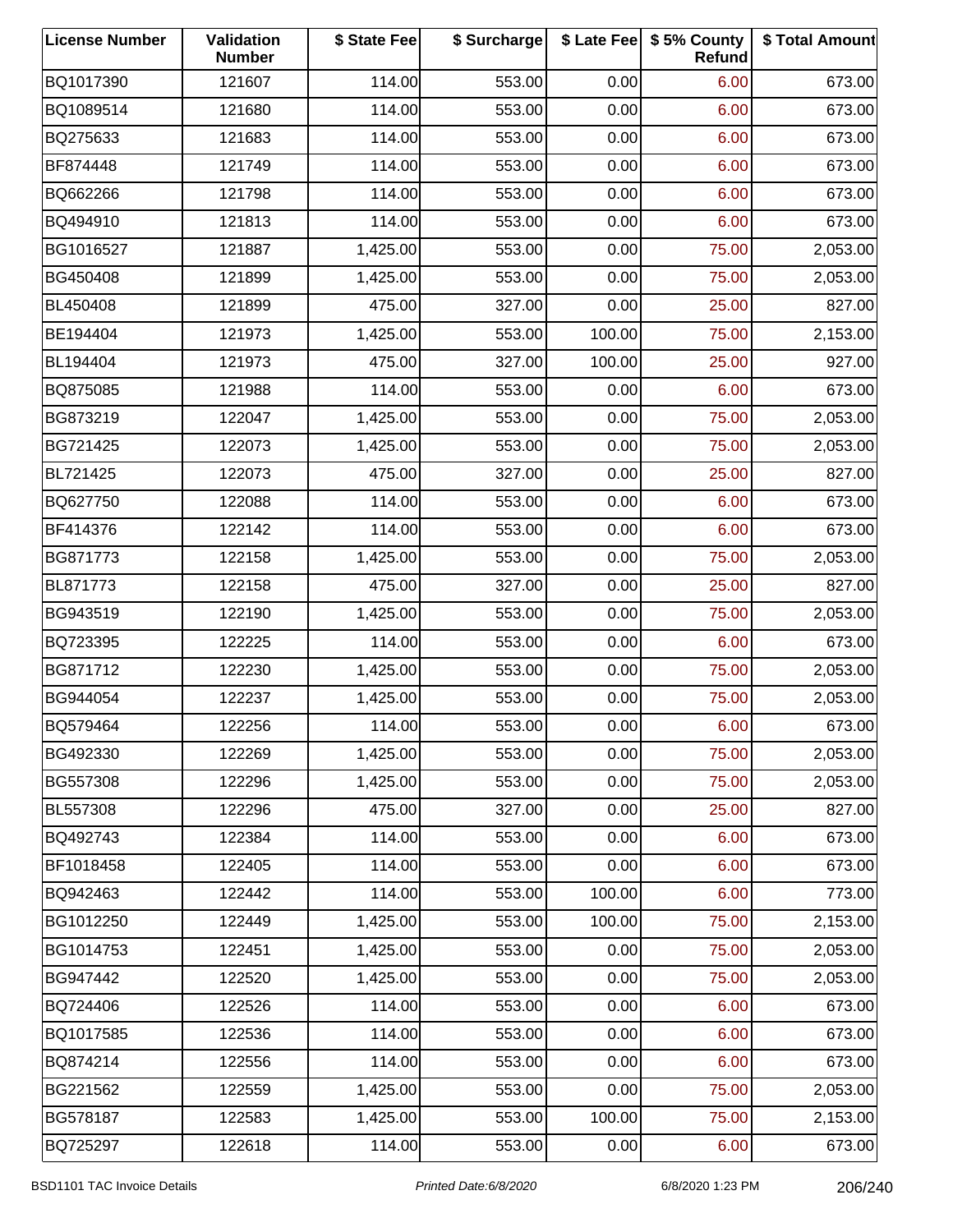| <b>License Number</b> | Validation<br><b>Number</b> | \$ State Fee | \$ Surcharge |      | \$ Late Fee   \$5% County<br>Refund | \$ Total Amount |
|-----------------------|-----------------------------|--------------|--------------|------|-------------------------------------|-----------------|
| BF1016416             | 122624                      | 114.00       | 553.00       | 0.00 | 6.00                                | 673.00          |
| BG947453              | 122625                      | 1,425.00     | 553.00       | 0.00 | 75.00                               | 2,053.00        |
| BQ1017794             | 122670                      | 114.00       | 553.00       | 0.00 | 6.00                                | 673.00          |
| BF1015196             | 122683                      | 114.00       | 553.00       | 0.00 | 6.00                                | 673.00          |
| BQ873954              | 122707                      | 114.00       | 553.00       | 0.00 | 6.00                                | 673.00          |
| BQ661026              | 122728                      | 114.00       | 553.00       | 0.00 | 6.00                                | 673.00          |
| BQ1017908             | 122739                      | 114.00       | 553.00       | 0.00 | 6.00                                | 673.00          |
| BF515866              | 122773                      | 114.00       | 553.00       | 0.00 | 6.00                                | 673.00          |
| BQ662062              | 122773                      | 114.00       | 553.00       | 0.00 | 6.00                                | 673.00          |
| BQ723400              | 122782                      | 114.00       | 553.00       | 0.00 | 6.00                                | 673.00          |
| BQ875229              | 122782                      | 114.00       | 553.00       | 0.00 | 6.00                                | 673.00          |
| BG139788              | 122817                      | 1,425.00     | 553.00       | 0.00 | 75.00                               | 2,053.00        |
| BL139788              | 122817                      | 475.00       | 327.00       | 0.00 | 25.00                               | 827.00          |
| BQ948644              | 122825                      | 114.00       | 553.00       | 0.00 | 6.00                                | 673.00          |
| BG944176              | 122831                      | 1,425.00     | 553.00       | 0.00 | 75.00                               | 2,053.00        |
| BQ875588              | 122835                      | 114.00       | 553.00       | 0.00 | 6.00                                | 673.00          |
| BQ692560              | 122842                      | 114.00       | 553.00       | 0.00 | 6.00                                | 673.00          |
| BQ535697              | 122919                      | 114.00       | 553.00       | 0.00 | 6.00                                | 673.00          |
| BF807276              | 122928                      | 114.00       | 553.00       | 0.00 | 6.00                                | 673.00          |
| BQ811711              | 122957                      | 114.00       | 553.00       | 0.00 | 6.00                                | 673.00          |
| BQ872942              | 122967                      | 114.00       | 553.00       | 0.00 | 6.00                                | 673.00          |
| BQ723242              | 123062                      | 114.00       | 553.00       | 0.00 | 6.00                                | 673.00          |
| BQ811213              | 123068                      | 114.00       | 553.00       | 0.00 | 6.00                                | 673.00          |
| BQ1016506             | 123109                      | 114.00       | 553.00       | 0.00 | 6.00                                | 673.00          |
| BQ1016709             | 123109                      | 114.00       | 553.00       | 0.00 | 6.00                                | 673.00          |
| BF1016941             | 123305                      | 114.00       | 553.00       | 0.00 | 6.00                                | 673.00          |
| BQ723891              | 123906                      | 114.00       | 553.00       | 0.00 | 6.00                                | 673.00          |
| BE520576              | 129476                      | 1,425.00     | 553.00       | 0.00 | 75.00                               | 2,053.00        |
| BF556256              | 510941                      | 114.00       | 553.00       | 0.00 | 6.00                                | 673.00          |
| BQ746820              | 511088                      | 114.00       | 553.00       | 0.00 | 6.00                                | 673.00          |
| BQ805569              | 511089                      | 114.00       | 553.00       | 0.00 | 6.00                                | 673.00          |
| BE576806              | 511201                      | 1,425.00     | 553.00       | 0.00 | 75.00                               | 2,053.00        |
| BQ578346              | 511471                      | 114.00       | 553.00       | 0.00 | 6.00                                | 673.00          |
| BQ578691              | 511472                      | 114.00       | 553.00       | 0.00 | 6.00                                | 673.00          |
| BQ578690              | 511473                      | 114.00       | 553.00       | 0.00 | 6.00                                | 673.00          |
| BQ578692              | 511474                      | 114.00       | 553.00       | 0.00 | 6.00                                | 673.00          |
| BQ578689              | 511475                      | 114.00       | 553.00       | 0.00 | 6.00                                | 673.00          |
| BF871595              | 511746                      | 114.00       | 553.00       | 0.00 | 6.00                                | 673.00          |
| BQ943320              | 511764                      | 114.00       | 553.00       | 0.00 | 6.00                                | 673.00          |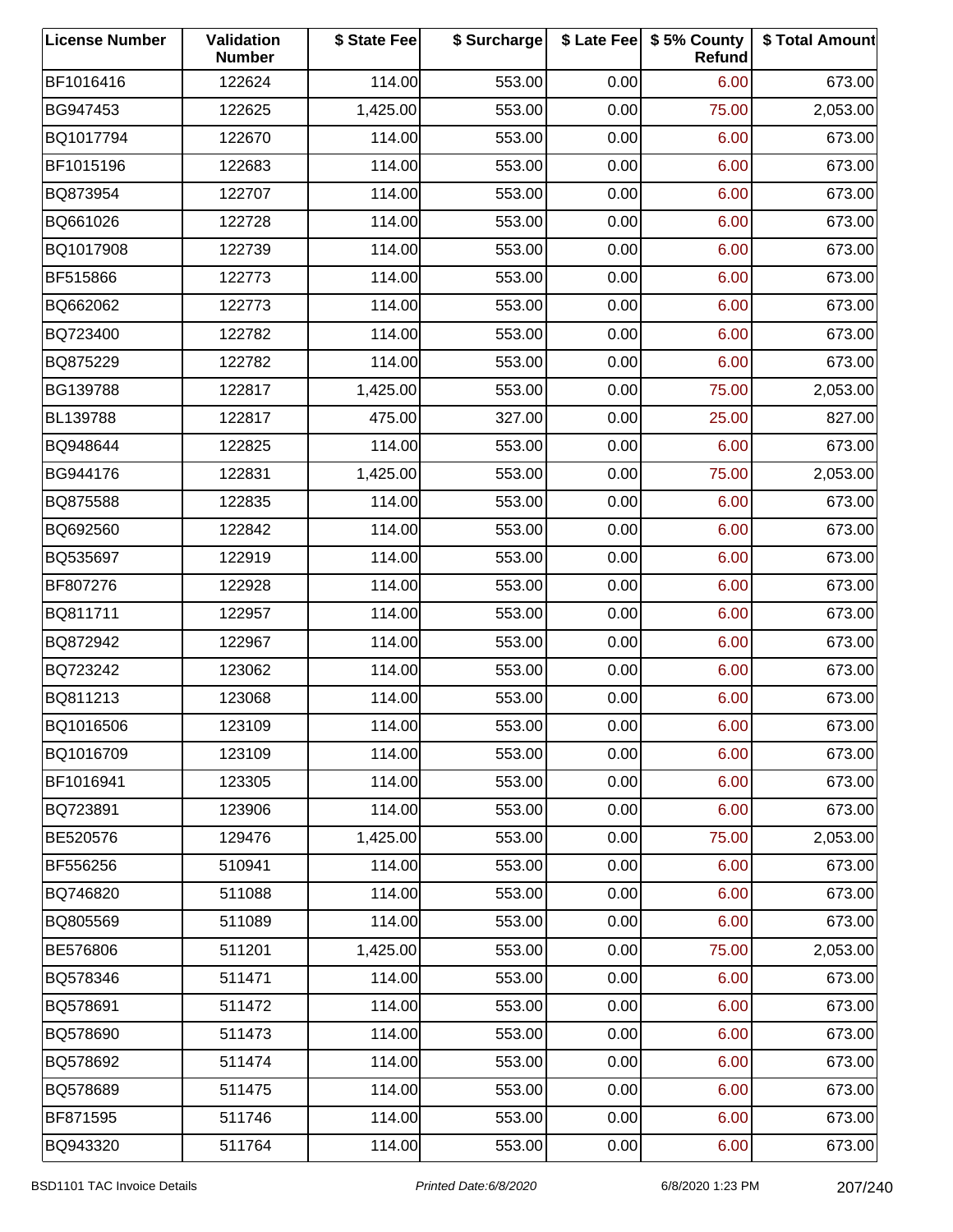| <b>License Number</b> | <b>Validation</b><br><b>Number</b> | \$ State Fee | \$ Surcharge | \$ Late Fee | \$5% County<br><b>Refund</b> | \$ Total Amount |
|-----------------------|------------------------------------|--------------|--------------|-------------|------------------------------|-----------------|
| BQ628870              | 511765                             | 114.00       | 553.00       | 0.00        | 6.00                         | 673.00          |
| BQ748356              | 511765                             | 114.00       | 553.00       | 0.00        | 6.00                         | 673.00          |
| BQ809186              | 512332                             | 114.00       | 553.00       | 0.00        | 6.00                         | 673.00          |
| BQ579463              | 512374                             | 114.00       | 553.00       | 0.00        | 6.00                         | 673.00          |
| BF935182              | 512693                             | 114.00       | 553.00       | 100.00      | 6.00                         | 773.00          |
| BQ287062              | 512825                             | 114.00       | 553.00       | 0.00        | 6.00                         | 673.00          |
| BQ948992              | 513062                             | 114.00       | 553.00       | 0.00        | 6.00                         | 673.00          |
| BQ948153              | 513079                             | 114.00       | 553.00       | 0.00        | 6.00                         | 673.00          |
| BQ516883              | 513193                             | 114.00       | 553.00       | 0.00        | 6.00                         | 673.00          |
|                       | <b>Total</b>                       | 76,114.00    | 108,637.00   | 900.00      | 4,006.00                     | 189,657.00      |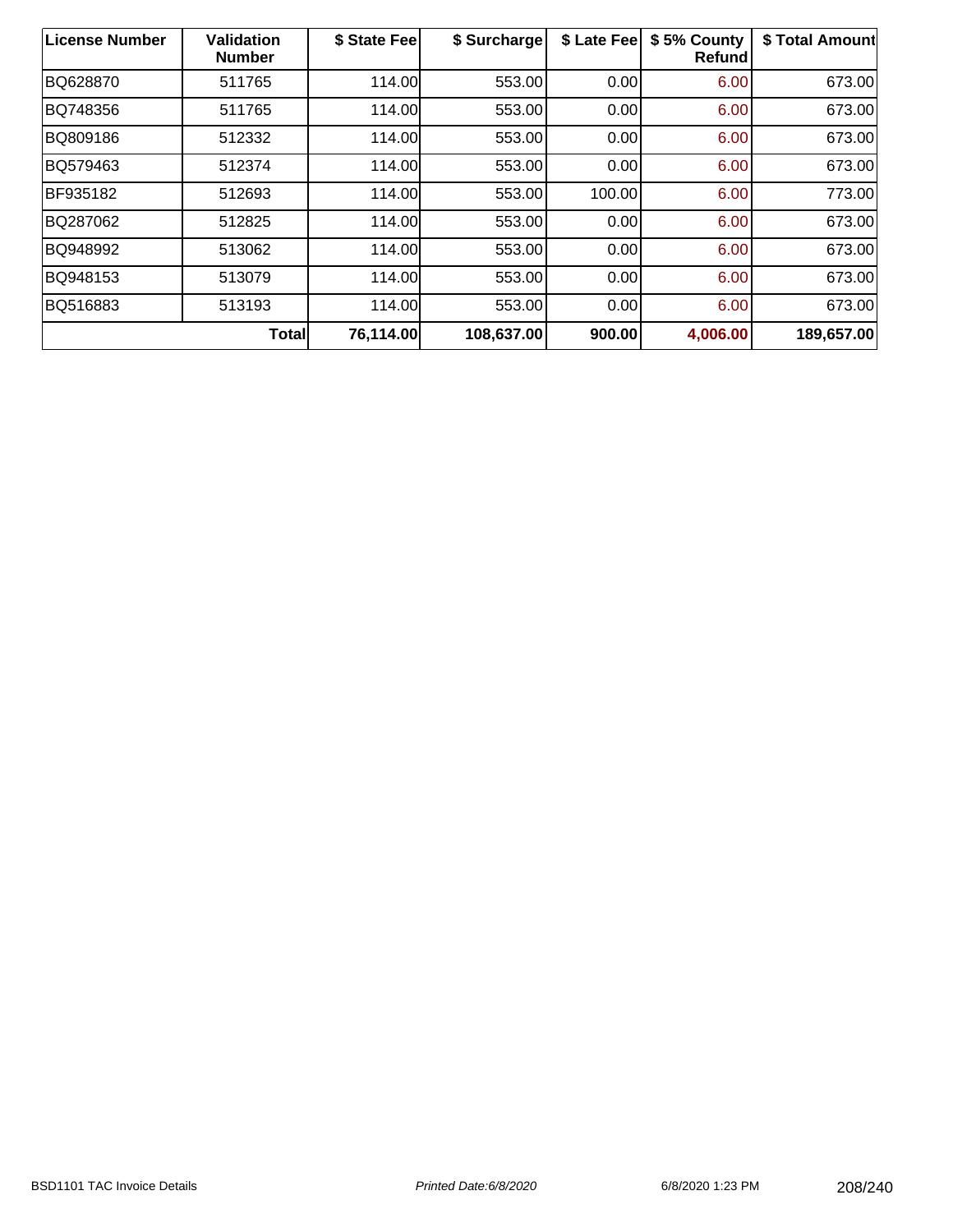

## **TAC To Be Invoiced Details Applications Approved during May 2020**

**County Taylor - 221**

| <b>License Number</b> | <b>Validation</b><br><b>Number</b> | \$ State Fee | \$ Surcharge |      | \$ Late Fee   \$5% County<br>Refund | \$ Total Amount |
|-----------------------|------------------------------------|--------------|--------------|------|-------------------------------------|-----------------|
| BQ1087717             | 6024                               | 114.00       | 553.00       | 0.00 | 6.00                                | 673.00          |
| BQ1089126             | 6049                               | 114.00       | 553.00       | 0.00 | 6.00                                | 673.00          |
| BF1088970             | 6273                               | 114.00       | 553.00       | 0.00 | 6.00                                | 673.00          |
| BG862317              | 113531                             | 332.50       | 553.00       | 0.00 | 17.50                               | 903.00          |
| BP862317              | 113531                             | 950.00       | 426.00       | 0.00 | 50.00                               | 1,426.00        |
| BQ449853              | 119411                             | 114.00       | 553.00       | 0.00 | 6.00                                | 673.00          |
| BQ944137              | 119441                             | 114.00       | 553.00       | 0.00 | 6.00                                | 673.00          |
| BQ944136              | 119442                             | 114.00       | 553.00       | 0.00 | 6.00                                | 673.00          |
| BQ944110              | 119443                             | 114.00       | 553.00       | 0.00 | 6.00                                | 673.00          |
| BC658831              | 119497                             | 142.50       | 701.00       | 0.00 | 7.50                                | 851.00          |
| BI658832              | 119497                             | 38.00        | 278.00       | 0.00 | 2.00                                | 318.00          |
| BG746095              | 119679                             | 332.50       | 553.00       | 0.00 | 17.50                               | 903.00          |
| BQ626642              | 119715                             | 114.00       | 553.00       | 0.00 | 6.00                                | 673.00          |
| BF748610              | 119846                             | 114.00       | 553.00       | 0.00 | 6.00                                | 673.00          |
| BF944680              | 120022                             | 114.00       | 553.00       | 0.00 | 6.00                                | 673.00          |
| BQ1015851             | 120452                             | 114.00       | 553.00       | 0.00 | 6.00                                | 673.00          |
| BG449899              | 120697                             | 332.50       | 553.00       | 0.00 | 17.50                               | 903.00          |
| BQ873931              | 120931                             | 114.00       | 553.00       | 0.00 | 6.00                                | 673.00          |
| BF871278              | 121336                             | 114.00       | 553.00       | 0.00 | 6.00                                | 673.00          |
| BQ628378              | 121656                             | 114.00       | 553.00       | 0.00 | 6.00                                | 673.00          |
| BQ947033              | 121884                             | 114.00       | 553.00       | 0.00 | 6.00                                | 673.00          |
| BQ874932              | 122127                             | 114.00       | 553.00       | 0.00 | 6.00                                | 673.00          |
| BF474250              | 122135                             | 114.00       | 553.00       | 0.00 | 6.00                                | 673.00          |
| BF254878              | 122209                             | 114.00       | 553.00       | 0.00 | 6.00                                | 673.00          |
| BG663864              | 122880                             | 332.50       | 553.00       | 0.00 | 17.50                               | 903.00          |
| BQ664380              | 123750                             | 114.00       | 553.00       | 0.00 | 6.00                                | 673.00          |
| BQ664381              | 123750                             | 114.00       | 553.00       | 0.00 | 6.00                                | 673.00          |
| BQ664382              | 123750                             | 114.00       | 553.00       | 0.00 | 6.00                                | 673.00          |
| BQ664383              | 123750                             | 114.00       | 553.00       | 0.00 | 6.00                                | 673.00          |
| BQ664384              | 123750                             | 114.00       | 553.00       | 0.00 | 6.00                                | 673.00          |
| BQ664386              | 123750                             | 114.00       | 553.00       | 0.00 | 6.00                                | 673.00          |
| BQ664390              | 123750                             | 114.00       | 553.00       | 0.00 | 6.00                                | 673.00          |
| BQ664391              | 123750                             | 114.00       | 553.00       | 0.00 | 6.00                                | 673.00          |
| BQ664392              | 123750                             | 114.00       | 553.00       | 0.00 | 6.00                                | 673.00          |
| BQ664393              | 123750                             | 114.00       | 553.00       | 0.00 | 6.00                                | 673.00          |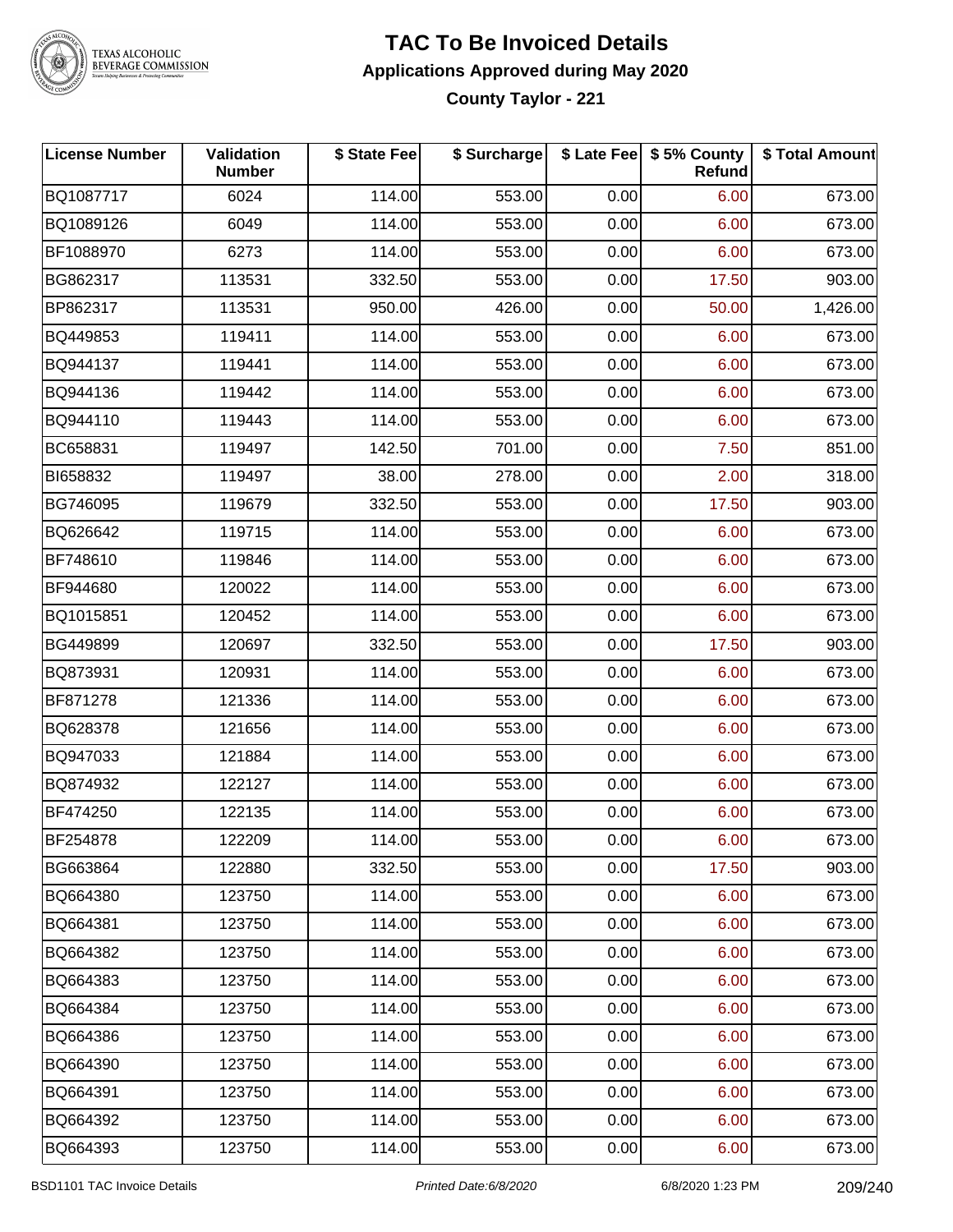| <b>License Number</b> | Validation<br><b>Number</b> | \$ State Fee | \$ Surcharge |        | \$ Late Fee   \$5% County<br><b>Refund</b> | \$ Total Amount |
|-----------------------|-----------------------------|--------------|--------------|--------|--------------------------------------------|-----------------|
| BQ664394              | 123750                      | 114.00       | 553.00       | 0.00   | 6.00                                       | 673.00          |
| BQ664396              | 123750                      | 114.00       | 553.00       | 0.00   | 6.00                                       | 673.00          |
| BQ664397              | 123750                      | 114.00       | 553.00       | 0.00   | 6.00                                       | 673.00          |
| BQ664398              | 123750                      | 114.00       | 553.00       | 0.00   | 6.00                                       | 673.00          |
| BQ664400              | 123750                      | 114.00       | 553.00       | 0.00   | 6.00                                       | 673.00          |
| BQ664403              | 123750                      | 114.00       | 553.00       | 0.00   | 6.00                                       | 673.00          |
| BQ664409              | 123750                      | 114.00       | 553.00       | 0.00   | 6.00                                       | 673.00          |
| BQ664413              | 123750                      | 114.00       | 553.00       | 0.00   | 6.00                                       | 673.00          |
| BQ664414              | 123750                      | 114.00       | 553.00       | 0.00   | 6.00                                       | 673.00          |
| BQ664417              | 123750                      | 114.00       | 553.00       | 0.00   | 6.00                                       | 673.00          |
| BQ664427              | 123750                      | 114.00       | 553.00       | 0.00   | 6.00                                       | 673.00          |
| BQ664430              | 123750                      | 114.00       | 553.00       | 0.00   | 6.00                                       | 673.00          |
| BQ664431              | 123750                      | 114.00       | 553.00       | 0.00   | 6.00                                       | 673.00          |
| BQ664432              | 123750                      | 114.00       | 553.00       | 0.00   | 6.00                                       | 673.00          |
| BQ664433              | 123750                      | 114.00       | 553.00       | 0.00   | 6.00                                       | 673.00          |
| BQ664434              | 123750                      | 114.00       | 553.00       | 0.00   | 6.00                                       | 673.00          |
| BQ664435              | 123750                      | 114.00       | 553.00       | 0.00   | 6.00                                       | 673.00          |
| BQ664436              | 123750                      | 114.00       | 553.00       | 0.00   | 6.00                                       | 673.00          |
| BQ664437              | 123750                      | 114.00       | 553.00       | 0.00   | 6.00                                       | 673.00          |
| BQ664438              | 123750                      | 114.00       | 553.00       | 0.00   | 6.00                                       | 673.00          |
| BQ664440              | 123750                      | 114.00       | 553.00       | 0.00   | 6.00                                       | 673.00          |
| BQ664448              | 123750                      | 114.00       | 553.00       | 0.00   | 6.00                                       | 673.00          |
| BQ664449              | 123750                      | 114.00       | 553.00       | 0.00   | 6.00                                       | 673.00          |
| BQ664450              | 123750                      | 114.00       | 553.00       | 0.00   | 6.00                                       | 673.00          |
| BQ664457              | 123750                      | 114.00       | 553.00       | 0.00   | 6.00                                       | 673.00          |
| BQ664458              | 123750                      | 114.00       | 553.00       | 0.00   | 6.00                                       | 673.00          |
| BQ664459              | 123750                      | 114.00       | 553.00       | 0.00   | 6.00                                       | 673.00          |
| BQ664465              | 123750                      | 114.00       | 553.00       | 0.00   | 6.00                                       | 673.00          |
| BQ867233              | 511767                      | 114.00       | 553.00       | 100.00 | 6.00                                       | 773.00          |
| BG578400              | 513089                      | 332.50       | 553.00       | 0.00   | 17.50                                      | 903.00          |
|                       | <b>Total</b>                | 9,291.00     | 35,691.00    | 100.00 | 489.00                                     | 45,571.00       |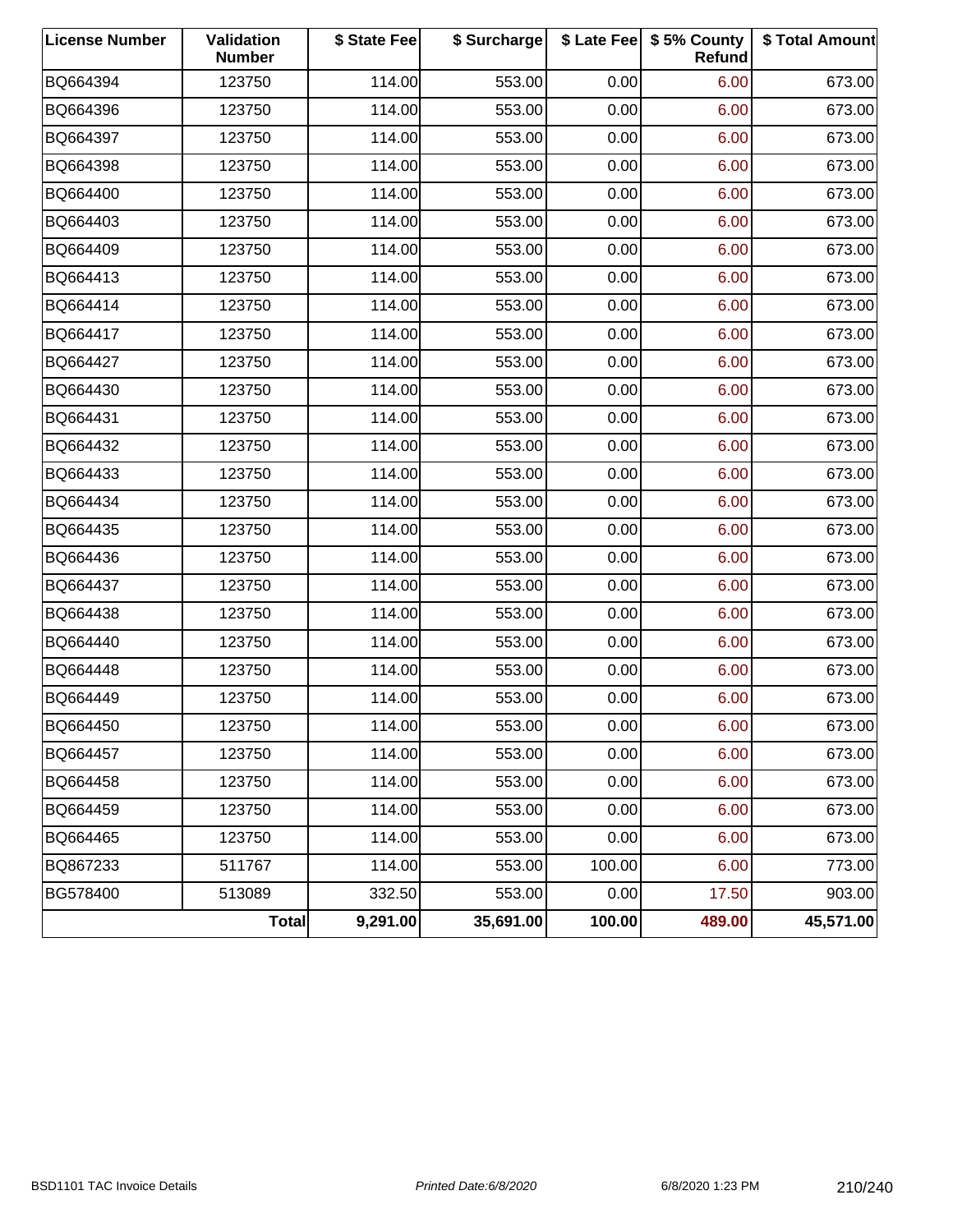

## **TAC To Be Invoiced Details Applications Approved during May 2020 County Titus - 225**

| License Number  | Validation<br><b>Number</b> | \$ State Fee |          |       | Refundl | \$ Surcharge   \$ Late Fee   \$5% County   \$ Total Amount |
|-----------------|-----------------------------|--------------|----------|-------|---------|------------------------------------------------------------|
| <b>BF661620</b> | 122986                      | 114.00L      | 553.00   | 0.001 | 6.00    | 673.00                                                     |
| <b>BF723642</b> | 123279                      | 114.00L      | 553.00   | 0.00  | 6.00    | 673.00                                                     |
|                 | Total                       | 228.00       | 1,106.00 | 0.00  | 12.00   | 1,346.00                                                   |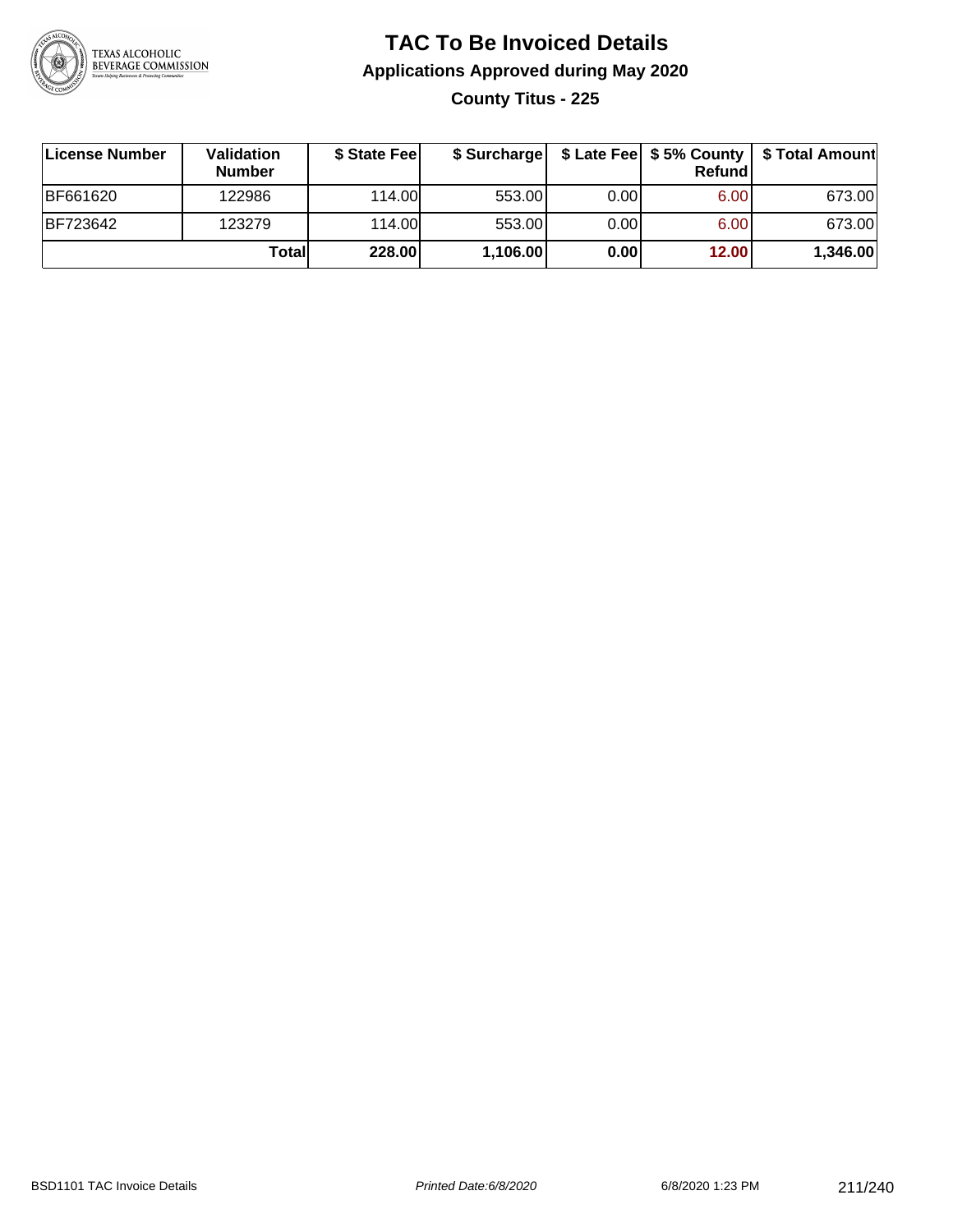

#### **TAC To Be Invoiced Details Applications Approved during May 2020 County Tom Green - 226**

| ∣License Number | <b>Validation</b><br><b>Number</b> | \$ State Fee | \$ Surcharge |      | \$ Late Fee   \$5% County<br><b>Refund</b> | \$ Total Amount |
|-----------------|------------------------------------|--------------|--------------|------|--------------------------------------------|-----------------|
| BQ1087839       | 6048                               | 114.00       | 553.00       | 0.00 | 6.00                                       | 673.00          |
| BG1088467       | 6103                               | 332.50       | 553.00       | 0.00 | 17.50                                      | 903.00          |
| BG870383        | 120839                             | 332.50       | 553.00       | 0.00 | 17.50                                      | 903.00          |
| BQ874931        | 122126                             | 114.00       | 553.00       | 0.00 | 6.00                                       | 673.00          |
| BF948498        | 122209                             | 114.00       | 553.00       | 0.00 | 6.00                                       | 673.00          |
| BF948513        | 122209                             | 114.00       | 553.00       | 0.00 | 6.00                                       | 673.00          |
| BQ629049        | 122515                             | 114.00       | 553.00       | 0.00 | 6.00                                       | 673.00          |
| BQ1017339       | 122552                             | 114.00       | 553.00       | 0.00 | 6.00                                       | 673.00          |
| BG631955        | 122805                             | 332.50       | 553.00       | 0.00 | 17.50                                      | 903.00          |
| BQ661404        | 123485                             | 114.00       | 553.00       | 0.00 | 6.00                                       | 673.00          |
| BQ664388        | 123750                             | 114.00       | 553.00       | 0.00 | 6.00                                       | 673.00          |
| BQ664406        | 123750                             | 114.00       | 553.00       | 0.00 | 6.00                                       | 673.00          |
| BQ664410        | 123750                             | 114.00       | 553.00       | 0.00 | 6.00                                       | 673.00          |
| BQ664411        | 123750                             | 114.00       | 553.00       | 0.00 | 6.00                                       | 673.00          |
| BQ664446        | 123750                             | 114.00       | 553.00       | 0.00 | 6.00                                       | 673.00          |
| BF946150        | 511109                             | 114.00       | 553.00       | 0.00 | 6.00                                       | 673.00          |
|                 | Total                              | 2,479.50     | 8,848.00     | 0.00 | 130.50                                     | 11,458.00       |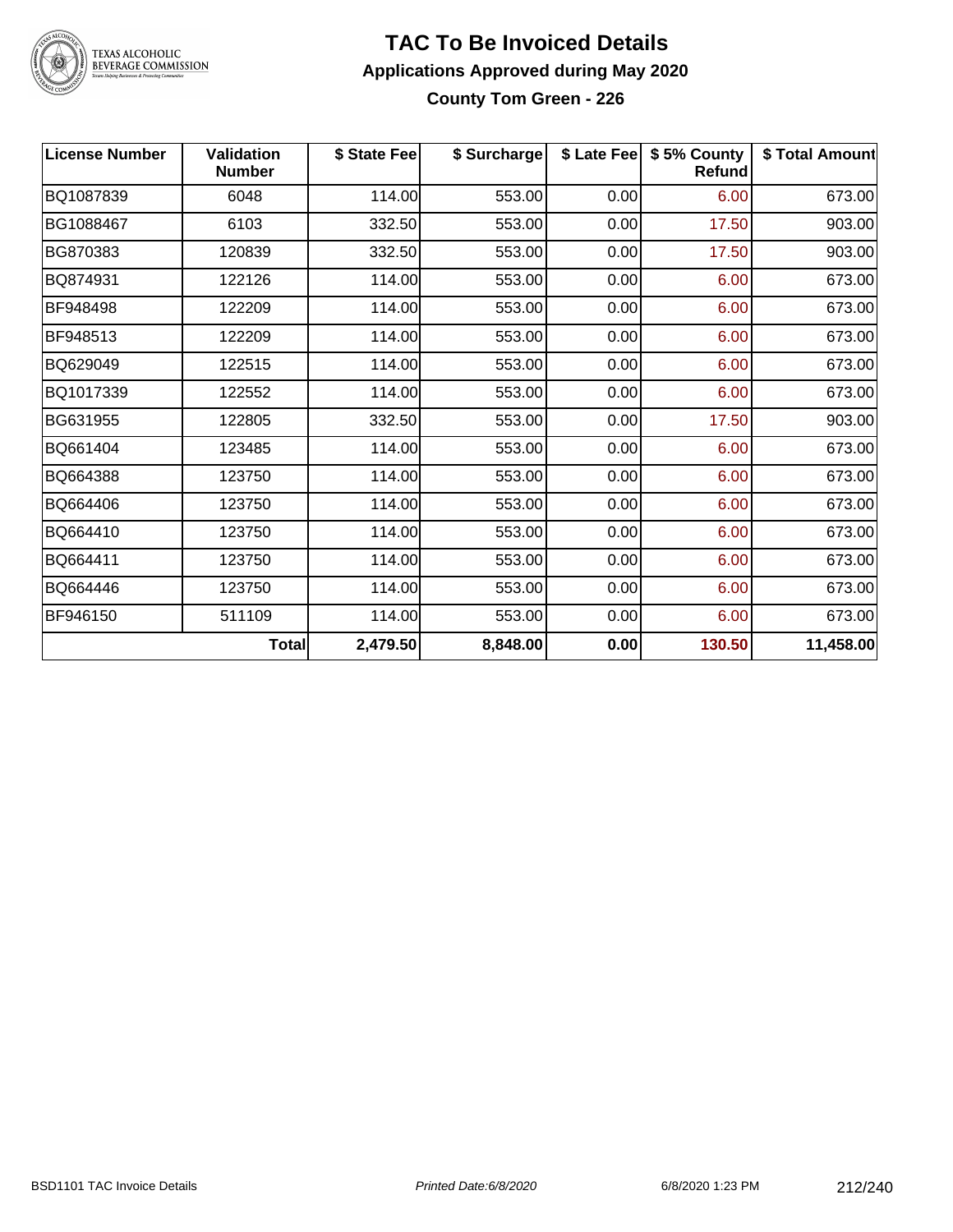

## **TAC To Be Invoiced Details Applications Approved during May 2020**

**County Travis - 227**

| <b>License Number</b> | Validation<br><b>Number</b> | \$ State Fee | \$ Surcharge |        | \$ Late Fee   \$5% County<br>Refund | \$ Total Amount |
|-----------------------|-----------------------------|--------------|--------------|--------|-------------------------------------|-----------------|
| BG1089295             | 4742                        | 332.50       | 553.00       | 0.00   | 17.50                               | 903.00          |
| BP1089295             | 4742                        | 950.00       | 426.00       | 0.00   | 50.00                               | 1,426.00        |
| BG1089758             | 5207                        | 332.50       | 553.00       | 0.00   | 17.50                               | 903.00          |
| BQ1089176             | 5402                        | 114.00       | 553.00       | 0.00   | 6.00                                | 673.00          |
| BF1088013             | 5594                        | 114.00       | 553.00       | 0.00   | 6.00                                | 673.00          |
| BG1088420             | 5820                        | 332.50       | 553.00       | 0.00   | 17.50                               | 903.00          |
| BG1088633             | 5822                        | 332.50       | 553.00       | 0.00   | 17.50                               | 903.00          |
| BQ1089769             | 5998                        | 114.00       | 553.00       | 0.00   | 6.00                                | 673.00          |
| BQ1088224             | 6042                        | 114.00       | 553.00       | 0.00   | 6.00                                | 673.00          |
| BG1088388             | 6099                        | 332.50       | 553.00       | 0.00   | 17.50                               | 903.00          |
| BF1089523             | 6220                        | 114.00       | 553.00       | 0.00   | 6.00                                | 673.00          |
| BG1000562             | 109134                      | 332.50       | 553.00       | 100.00 | 17.50                               | 1,003.00        |
| BQ571139              | 109141                      | 114.00       | 553.00       | 0.00   | 6.00                                | 673.00          |
| BQ867656              | 116067                      | 114.00       | 553.00       | 0.00   | 6.00                                | 673.00          |
| BQ1012106             | 116603                      | 114.00       | 553.00       | 0.00   | 6.00                                | 673.00          |
| BG625509              | 119052                      | 332.50       | 553.00       | 0.00   | 17.50                               | 903.00          |
| BF430493              | 119091                      | 114.00       | 553.00       | 0.00   | 6.00                                | 673.00          |
| BQ492999              | 119136                      | 114.00       | 553.00       | 0.00   | 6.00                                | 673.00          |
| BQ802977              | 119200                      | 114.00       | 553.00       | 0.00   | 6.00                                | 673.00          |
| BQ941031              | 119219                      | 114.00       | 553.00       | 0.00   | 6.00                                | 673.00          |
| BG533249              | 119252                      | 332.50       | 553.00       | 100.00 | 17.50                               | 1,003.00        |
| BQ746995              | 119270                      | 114.00       | 553.00       | 0.00   | 6.00                                | 673.00          |
| BQ470705              | 119369                      | 114.00       | 553.00       | 0.00   | 6.00                                | 673.00          |
| BQ942388              | 119406                      | 114.00       | 553.00       | 0.00   | 6.00                                | 673.00          |
| BG748213              | 119486                      | 332.50       | 553.00       | 0.00   | 17.50                               | 903.00          |
| BQ747103              | 119487                      | 114.00       | 553.00       | 0.00   | 6.00                                | 673.00          |
| BQ748212              | 119552                      | 114.00       | 553.00       | 0.00   | 6.00                                | 673.00          |
| BF317391              | 119590                      | 114.00       | 553.00       | 0.00   | 6.00                                | 673.00          |
| BQ873037              | 119663                      | 114.00       | 553.00       | 0.00   | 6.00                                | 673.00          |
| BQ721550              | 119665                      | 114.00       | 553.00       | 0.00   | 6.00                                | 673.00          |
| BQ1014992             | 119834                      | 114.00       | 553.00       | 0.00   | 6.00                                | 673.00          |
| BF805727              | 119940                      | 114.00       | 553.00       | 0.00   | 6.00                                | 673.00          |
| BG472358              | 120027                      | 332.50       | 553.00       | 0.00   | 17.50                               | 903.00          |
| BG747101              | 120044                      | 332.50       | 553.00       | 0.00   | 17.50                               | 903.00          |
| BQ657002              | 120063                      | 114.00       | 553.00       | 0.00   | 6.00                                | 673.00          |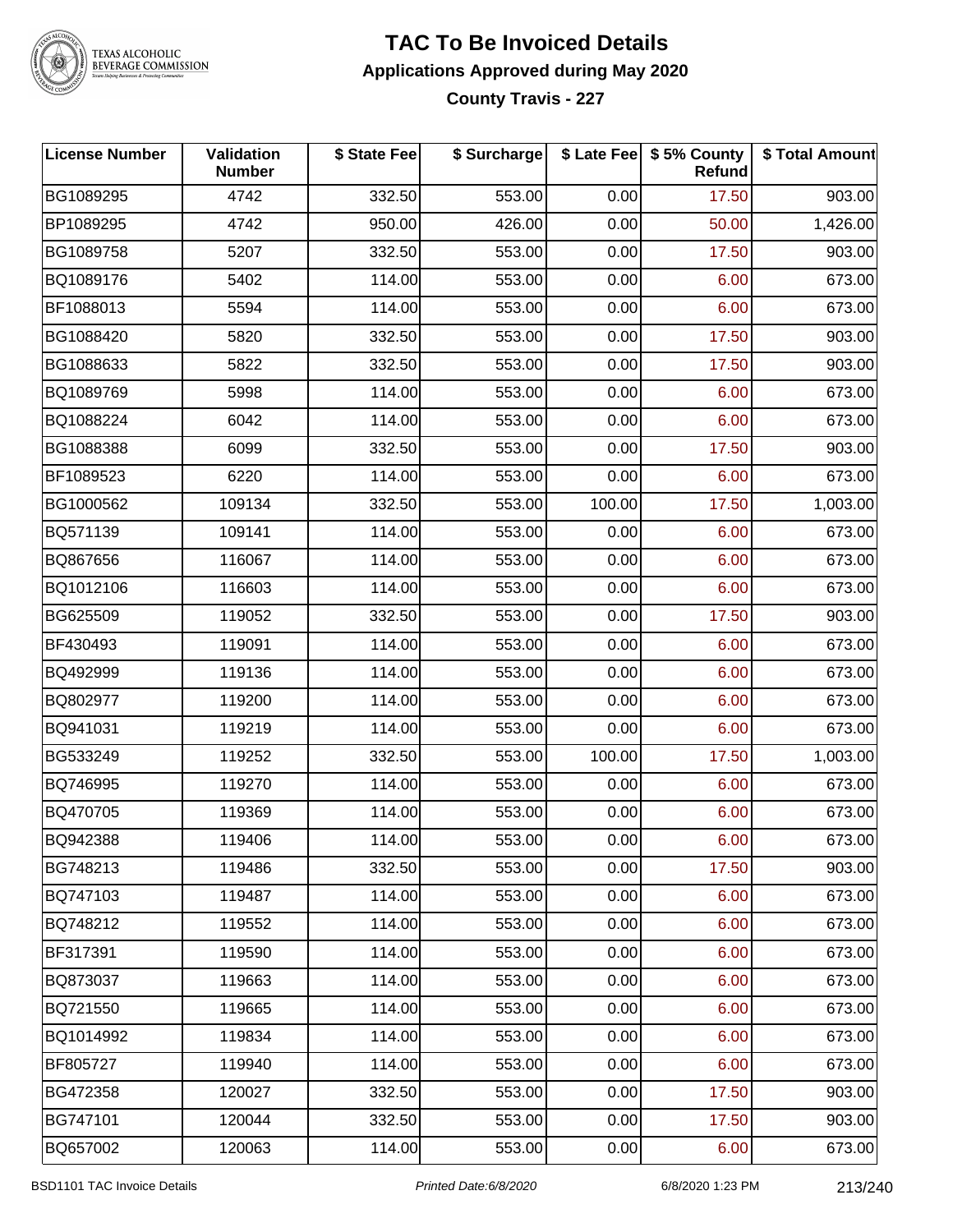| <b>License Number</b> | Validation<br><b>Number</b> | \$ State Fee | \$ Surcharge |        | \$ Late Fee   \$5% County<br>Refund | \$ Total Amount |
|-----------------------|-----------------------------|--------------|--------------|--------|-------------------------------------|-----------------|
| BG412638              | 120164                      | 332.50       | 553.00       | 0.00   | 17.50                               | 903.00          |
| BQ628267              | 120259                      | 114.00       | 553.00       | 0.00   | 6.00                                | 673.00          |
| BG867427              | 120274                      | 332.50       | 553.00       | 100.00 | 17.50                               | 1,003.00        |
| BF244069              | 120300                      | 114.00       | 553.00       | 0.00   | 6.00                                | 673.00          |
| BF513298              | 120300                      | 114.00       | 553.00       | 0.00   | 6.00                                | 673.00          |
| BF580248              | 120300                      | 114.00       | 553.00       | 0.00   | 6.00                                | 673.00          |
| BQ746833              | 120349                      | 114.00       | 553.00       | 0.00   | 6.00                                | 673.00          |
| BG1011682             | 120353                      | 332.50       | 553.00       | 0.00   | 17.50                               | 903.00          |
| BP1011682             | 120353                      | 950.00       | 426.00       | 0.00   | 50.00                               | 1,426.00        |
| BG873869              | 120419                      | 332.50       | 553.00       | 0.00   | 17.50                               | 903.00          |
| BQ1016031             | 120451                      | 114.00       | 553.00       | 0.00   | 6.00                                | 673.00          |
| BQ722740              | 120525                      | 114.00       | 553.00       | 0.00   | 6.00                                | 673.00          |
| BQ813116              | 120547                      | 114.00       | 553.00       | 0.00   | 6.00                                | 673.00          |
| BG659669              | 120639                      | 332.50       | 553.00       | 0.00   | 17.50                               | 903.00          |
| BF307711              | 120671                      | 114.00       | 553.00       | 0.00   | 6.00                                | 673.00          |
| BQ556677              | 120731                      | 114.00       | 553.00       | 0.00   | 6.00                                | 673.00          |
| BQ940930              | 120736                      | 114.00       | 553.00       | 100.00 | 6.00                                | 773.00          |
| BQ942090              | 120739                      | 114.00       | 553.00       | 0.00   | 6.00                                | 673.00          |
| BF660039              | 120753                      | 114.00       | 553.00       | 0.00   | 6.00                                | 673.00          |
| BG1015120             | 120765                      | 332.50       | 553.00       | 0.00   | 17.50                               | 903.00          |
| BG719071              | 120779                      | 332.50       | 553.00       | 100.00 | 17.50                               | 1,003.00        |
| BQ873215              | 120834                      | 114.00       | 553.00       | 0.00   | 6.00                                | 673.00          |
| BQ809448              | 120856                      | 114.00       | 553.00       | 0.00   | 6.00                                | 673.00          |
| BG807678              | 120924                      | 332.50       | 553.00       | 0.00   | 17.50                               | 903.00          |
| BF204942              | 120976                      | 114.00       | 553.00       | 0.00   | 6.00                                | 673.00          |
| BG412494              | 120976                      | 332.50       | 553.00       | 0.00   | 17.50                               | 903.00          |
| BQ1014737             | 121005                      | 114.00       | 553.00       | 0.00   | 6.00                                | 673.00          |
| BQ1015115             | 121005                      | 114.00       | 553.00       | 0.00   | 6.00                                | 673.00          |
| BQ806458              | 121009                      | 114.00       | 553.00       | 0.00   | 6.00                                | 673.00          |
| BG804400              | 121022                      | 332.50       | 553.00       | 100.00 | 17.50                               | 1,003.00        |
| BG943326              | 121025                      | 332.50       | 553.00       | 0.00   | 17.50                               | 903.00          |
| BG1017663             | 121034                      | 332.50       | 553.00       | 0.00   | 17.50                               | 903.00          |
| BG1010772             | 121064                      | 332.50       | 553.00       | 100.00 | 17.50                               | 1,003.00        |
| BG802307              | 121084                      | 332.50       | 553.00       | 100.00 | 17.50                               | 1,003.00        |
| BQ493116              | 121112                      | 114.00       | 553.00       | 0.00   | 6.00                                | 673.00          |
| BQ494104              | 121113                      | 114.00       | 553.00       | 0.00   | 6.00                                | 673.00          |
| BI943761              | 121161                      | 38.00        | 278.00       | 0.00   | 2.00                                | 318.00          |
| BB943760              | 121162                      | 570.00       | 701.00       | 0.00   | 30.00                               | 1,301.00        |
| BQ870513              | 121208                      | 114.00       | 553.00       | 0.00   | 6.00                                | 673.00          |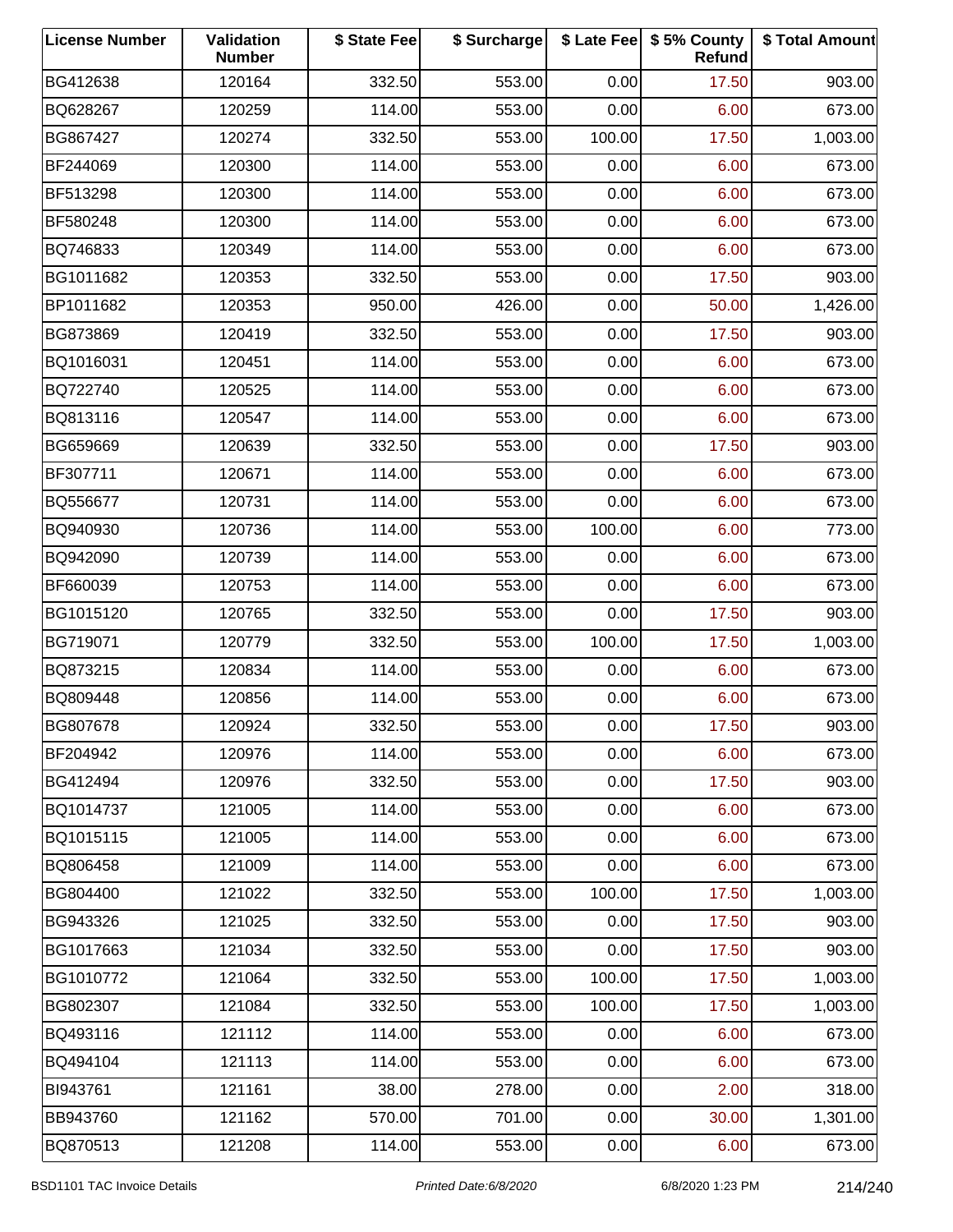| <b>License Number</b> | Validation<br><b>Number</b> | \$ State Fee | \$ Surcharge |        | \$ Late Fee   \$5% County<br>Refund | \$ Total Amount |
|-----------------------|-----------------------------|--------------|--------------|--------|-------------------------------------|-----------------|
| BQ638813              | 121212                      | 114.00       | 553.00       | 0.00   | 6.00                                | 673.00          |
| BQ495118              | 121218                      | 114.00       | 553.00       | 0.00   | 6.00                                | 673.00          |
| BQ294733              | 121219                      | 114.00       | 553.00       | 0.00   | 6.00                                | 673.00          |
| BQ564555              | 121223                      | 114.00       | 553.00       | 0.00   | 6.00                                | 673.00          |
| BG469179              | 121246                      | 332.50       | 553.00       | 100.00 | 17.50                               | 1,003.00        |
| BG534904              | 121311                      | 332.50       | 553.00       | 0.00   | 17.50                               | 903.00          |
| BG804397              | 121380                      | 332.50       | 553.00       | 100.00 | 17.50                               | 1,003.00        |
| BQ721898              | 121444                      | 114.00       | 553.00       | 0.00   | 6.00                                | 673.00          |
| BG536107              | 121451                      | 332.50       | 553.00       | 0.00   | 17.50                               | 903.00          |
| BF286244              | 121461                      | 114.00       | 553.00       | 0.00   | 6.00                                | 673.00          |
| BF286548              | 121529                      | 114.00       | 553.00       | 0.00   | 6.00                                | 673.00          |
| BQ750162              | 121580                      | 114.00       | 553.00       | 0.00   | 6.00                                | 673.00          |
| BG493368              | 121592                      | 332.50       | 553.00       | 0.00   | 17.50                               | 903.00          |
| BG721252              | 121593                      | 332.50       | 553.00       | 0.00   | 17.50                               | 903.00          |
| BQ473107              | 121628                      | 114.00       | 553.00       | 0.00   | 6.00                                | 673.00          |
| BQ255035              | 121656                      | 114.00       | 553.00       | 0.00   | 6.00                                | 673.00          |
| BG808414              | 121862                      | 332.50       | 553.00       | 0.00   | 17.50                               | 903.00          |
| BL808414              | 121862                      | 475.00       | 327.00       | 0.00   | 25.00                               | 827.00          |
| BG659631              | 121872                      | 332.50       | 553.00       | 0.00   | 17.50                               | 903.00          |
| BL659631              | 121872                      | 475.00       | 327.00       | 0.00   | 25.00                               | 827.00          |
| BG721371              | 121891                      | 332.50       | 553.00       | 0.00   | 17.50                               | 903.00          |
| BQ1016185             | 121967                      | 114.00       | 553.00       | 0.00   | 6.00                                | 673.00          |
| BG947106              | 122007                      | 332.50       | 553.00       | 0.00   | 17.50                               | 903.00          |
| BP947106              | 122007                      | 950.00       | 426.00       | 0.00   | 50.00                               | 1,426.00        |
| BG749116              | 122009                      | 332.50       | 553.00       | 0.00   | 17.50                               | 903.00          |
| BQ945689              | 122016                      | 114.00       | 553.00       | 0.00   | 6.00                                | 673.00          |
| BG451226              | 122171                      | 332.50       | 553.00       | 0.00   | 17.50                               | 903.00          |
| BL451226              | 122171                      | 475.00       | 327.00       | 0.00   | 25.00                               | 827.00          |
| BG941230              | 122180                      | 332.50       | 553.00       | 100.00 | 17.50                               | 1,003.00        |
| BL941230              | 122180                      | 475.00       | 327.00       | 100.00 | 25.00                               | 927.00          |
| BG874647              | 122223                      | 332.50       | 553.00       | 0.00   | 17.50                               | 903.00          |
| BG805165              | 122238                      | 332.50       | 553.00       | 100.00 | 17.50                               | 1,003.00        |
| BG807680              | 122297                      | 332.50       | 553.00       | 0.00   | 17.50                               | 903.00          |
| BG807682              | 122304                      | 332.50       | 553.00       | 0.00   | 17.50                               | 903.00          |
| BG808198              | 122305                      | 332.50       | 553.00       | 0.00   | 17.50                               | 903.00          |
| BG807144              | 122307                      | 332.50       | 553.00       | 0.00   | 17.50                               | 903.00          |
| BG808612              | 122313                      | 332.50       | 553.00       | 0.00   | 17.50                               | 903.00          |
| BF631079              | 122334                      | 114.00       | 553.00       | 0.00   | 6.00                                | 673.00          |
| BG695935              | 122399                      | 332.50       | 553.00       | 0.00   | 17.50                               | 903.00          |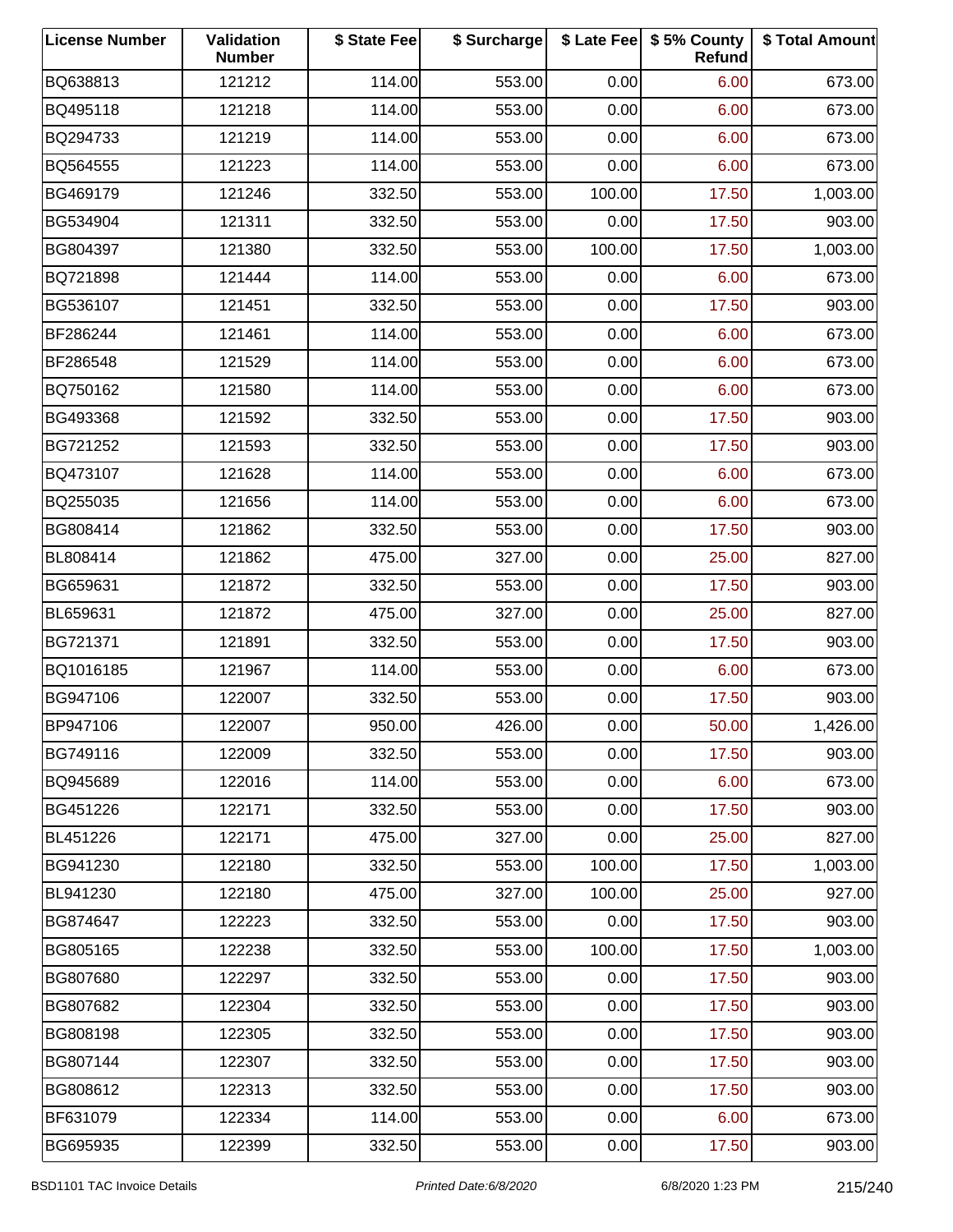| <b>License Number</b> | <b>Validation</b><br><b>Number</b> | \$ State Fee | \$ Surcharge |          | \$ Late Fee   \$5% County<br>Refund | \$ Total Amount |
|-----------------------|------------------------------------|--------------|--------------|----------|-------------------------------------|-----------------|
| BF604396              | 122501                             | 114.00       | 553.00       | 0.00     | 6.00                                | 673.00          |
| BF414442              | 122629                             | 114.00       | 553.00       | 0.00     | 6.00                                | 673.00          |
| BF537610              | 122680                             | 114.00       | 553.00       | 0.00     | 6.00                                | 673.00          |
| BQ696448              | 122725                             | 114.00       | 553.00       | 0.00     | 6.00                                | 673.00          |
| BG602073              | 122745                             | 332.50       | 553.00       | 0.00     | 17.50                               | 903.00          |
| BQ809147              | 122782                             | 114.00       | 553.00       | 0.00     | 6.00                                | 673.00          |
| BG722891              | 122809                             | 332.50       | 553.00       | 0.00     | 17.50                               | 903.00          |
| BG945189              | 122836                             | 332.50       | 553.00       | 0.00     | 17.50                               | 903.00          |
| BF631285              | 122953                             | 114.00       | 553.00       | 0.00     | 6.00                                | 673.00          |
| BQ694173              | 122968                             | 114.00       | 553.00       | 0.00     | 6.00                                | 673.00          |
| BQ948165              | 122980                             | 114.00       | 553.00       | 0.00     | 6.00                                | 673.00          |
| BF536830              | 123108                             | 114.00       | 553.00       | 0.00     | 6.00                                | 673.00          |
| BQ317936              | 123109                             | 114.00       | 553.00       | 0.00     | 6.00                                | 673.00          |
| BQ1019838             | 123576                             | 114.00       | 553.00       | 0.00     | 6.00                                | 673.00          |
| BF660041              | 123766                             | 114.00       | 553.00       | 100.00   | 6.00                                | 773.00          |
| BQ750887              | 123898                             | 114.00       | 553.00       | 0.00     | 6.00                                | 673.00          |
| BQ496206              | 123928                             | 114.00       | 553.00       | 0.00     | 6.00                                | 673.00          |
| BQ994537              | 405196                             | 114.00       | 553.00       | 0.00     | 6.00                                | 673.00          |
| BG512031              | 511071                             | 332.50       | 553.00       | 0.00     | 17.50                               | 903.00          |
| BQ450406              | 511464                             | 114.00       | 553.00       | 0.00     | 6.00                                | 673.00          |
| BF659906              | 512288                             | 114.00       | 553.00       | 0.00     | 6.00                                | 673.00          |
| BQ626667              | 512303                             | 114.00       | 553.00       | 0.00     | 6.00                                | 673.00          |
| BF692619              | 512596                             | 114.00       | 553.00       | 0.00     | 6.00                                | 673.00          |
| BG534580              | 512597                             | 332.50       | 553.00       | 100.00   | 17.50                               | 1,003.00        |
| BF662093              | 512614                             | 114.00       | 553.00       | 0.00     | 6.00                                | 673.00          |
| BQ871139              | 512667                             | 114.00       | 553.00       | 0.00     | 6.00                                | 673.00          |
| BF658820              | 512669                             | 114.00       | 553.00       | 0.00     | 6.00                                | 673.00          |
| BG871355              | 512670                             | 332.50       | 553.00       | 0.00     | 17.50                               | 903.00          |
| BF630074              | 512744                             | 114.00       | 553.00       | 0.00     | 6.00                                | 673.00          |
| BG627823              | 512852                             | 332.50       | 553.00       | 0.00     | 17.50                               | 903.00          |
| BQ1015464             | 512874                             | 114.00       | 553.00       | 0.00     | 6.00                                | 673.00          |
| BQ265067              | 513092                             | 114.00       | 553.00       | 0.00     | 6.00                                | 673.00          |
| BG805685              | 513711                             | 332.50       | 553.00       | 0.00     | 17.50                               | 903.00          |
|                       | Total                              | 32,775.00    | 79,326.00    | 1,500.00 | 1,725.00                            | 115,326.00      |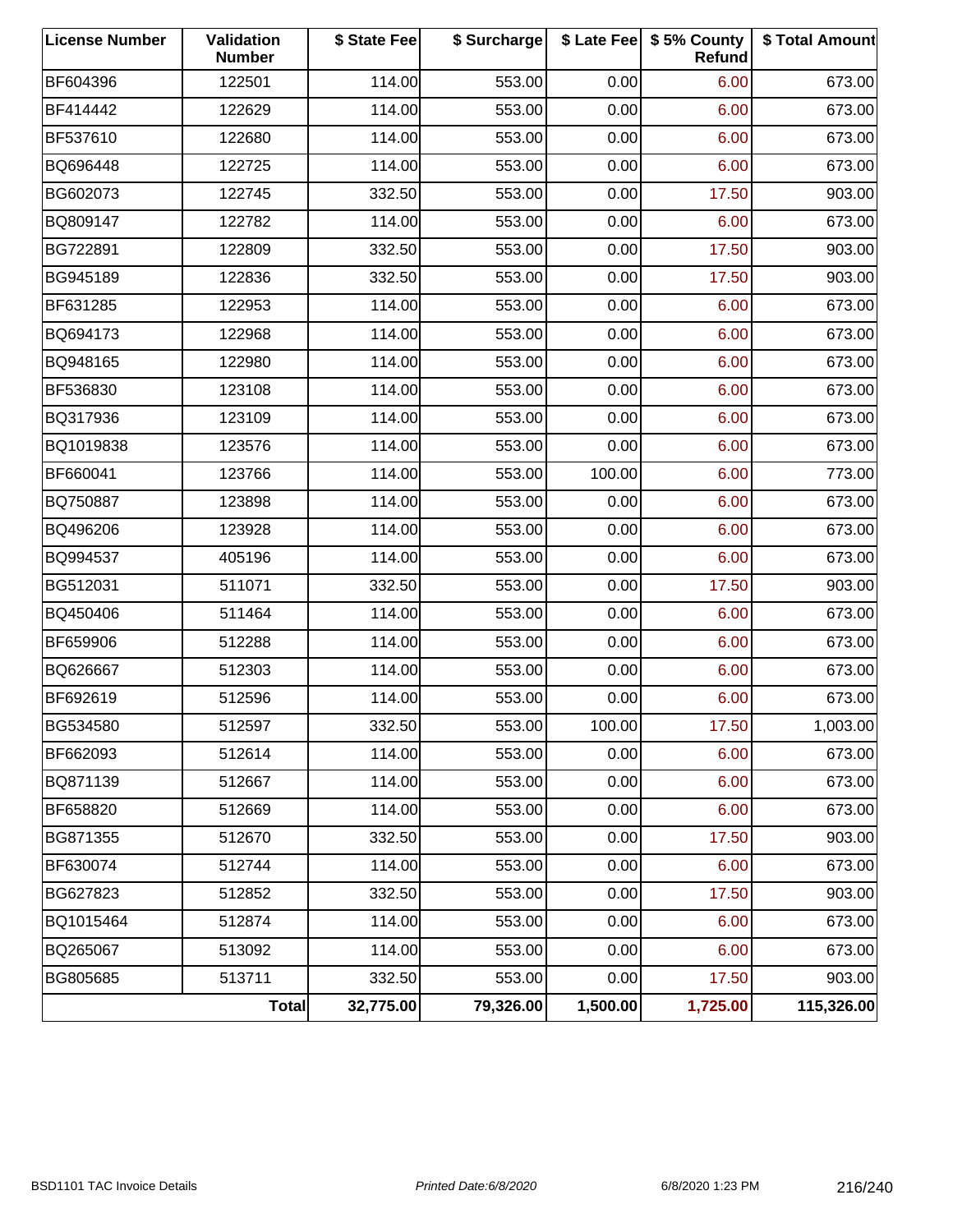

### **TAC To Be Invoiced Details Applications Approved during May 2020**

**County Trinity - 228**

| <b>License Number</b> | <b>Validation</b><br><b>Number</b> | \$ State Fee | \$ Surcharge | \$ Late Fee | \$5% County<br>Refundl | \$ Total Amount |
|-----------------------|------------------------------------|--------------|--------------|-------------|------------------------|-----------------|
| BG1087923             | 5417                               | 332.50       | 553.00       | 0.00        | 17.50                  | 903.00          |
| BG1088500             | 5434                               | 332.50       | 553.00       | 0.00        | 17.50                  | 903.00          |
| BL1088500             | 5434                               | 475.00       | 327.00       | 0.00        | 25.00                  | 827.00          |
| BF263858              | 119247                             | 114.00       | 553.00       | 0.00        | 6.00                   | 673.00          |
| BQ870386              | 120150                             | 114.00       | 553.00       | 0.00        | 6.00                   | 673.00          |
| BC722380              | 511480                             | 142.50       | 701.00       | 0.00        | 7.50                   | 851.00          |
| BI722381              | 511481                             | 38.00        | 278.00       | 0.00        | 2.00                   | 318.00          |
|                       | <b>Total</b>                       | 1,548.50     | 3,518.00     | 0.00        | 81.50                  | 5,148.00        |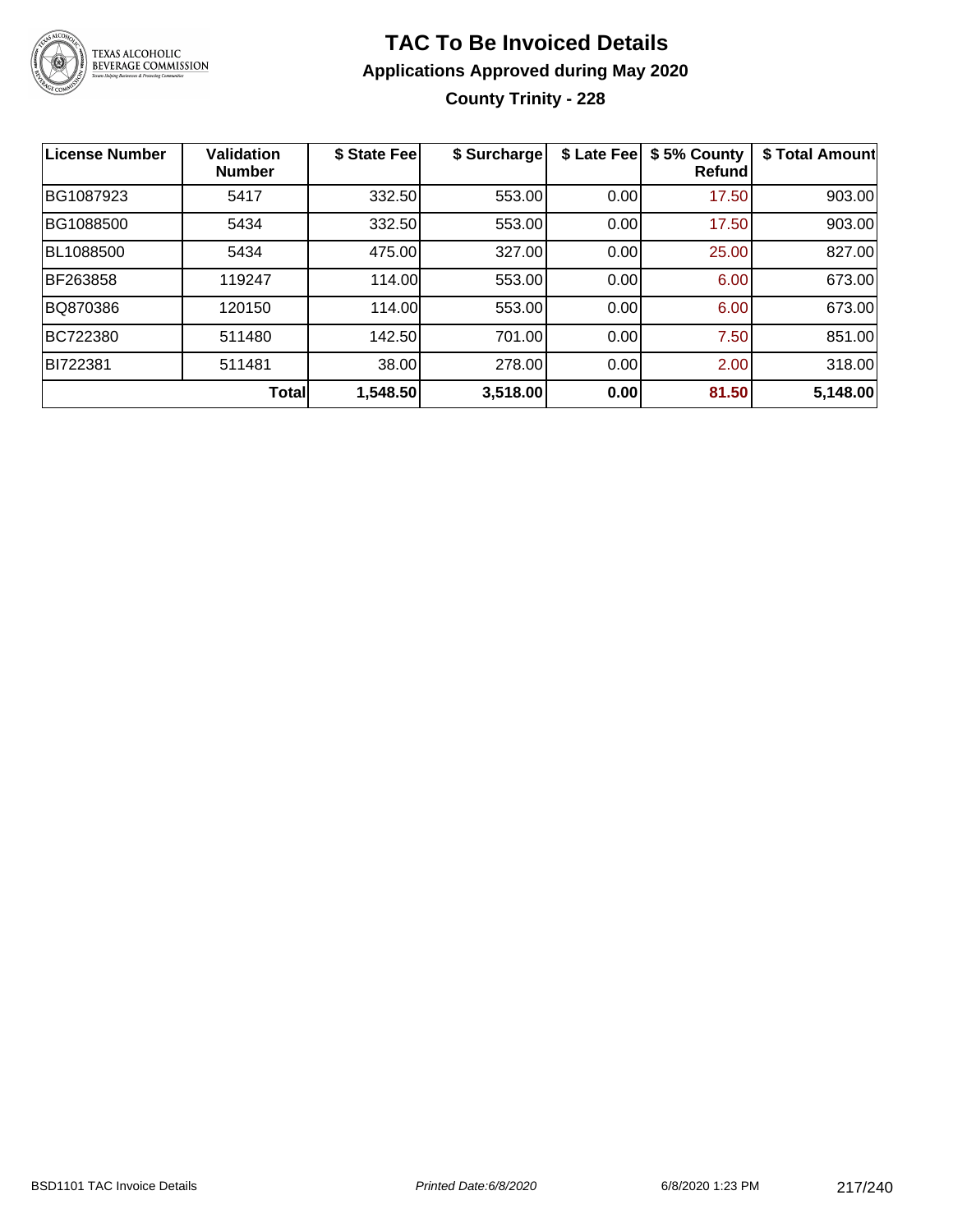

### **TAC To Be Invoiced Details Applications Approved during May 2020 County Upshur - 230**

| <b>License Number</b> | Validation<br><b>Number</b> | \$ State Fee | \$ Surcharge |      | \$ Late Fee   \$5% County<br>Refundl | \$ Total Amount |
|-----------------------|-----------------------------|--------------|--------------|------|--------------------------------------|-----------------|
| BF1088142             | 5865                        | 114.00       | 553.00       | 0.00 | 6.00                                 | 673.00          |
| BQ1014561             | 120284                      | 114.00       | 553.00       | 0.00 | 6.00                                 | 673.00          |
| BQ875234              | 122278                      | 114.00       | 553.00       | 0.00 | 6.00                                 | 673.00          |
| BQ875576              | 122771                      | 114.00       | 553.00       | 0.00 | 6.00                                 | 673.00          |
|                       | Total                       | 456.00       | 2,212.00     | 0.00 | 24.00                                | 2,692.00        |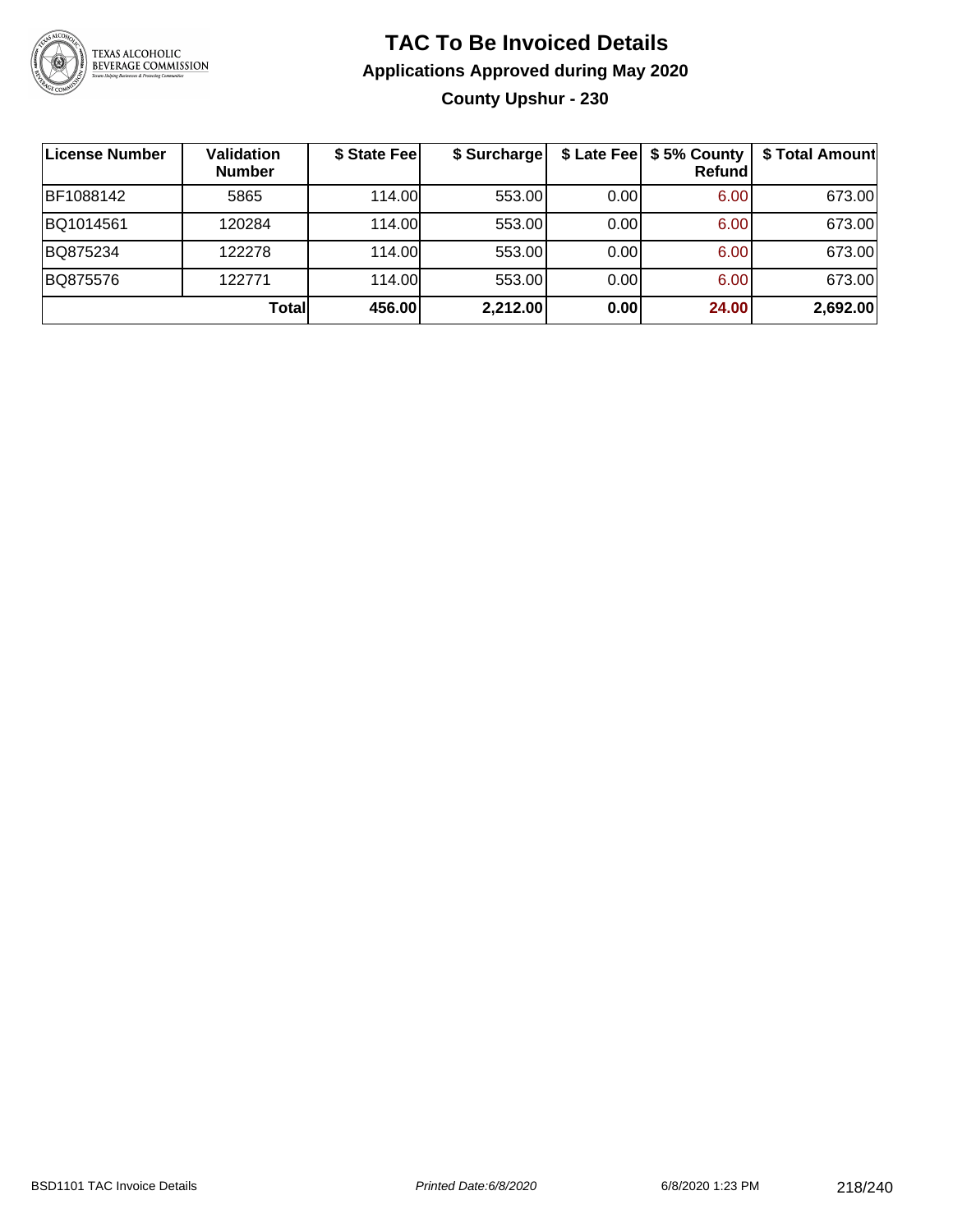

### **TAC To Be Invoiced Details Applications Approved during May 2020**

**County Upton - 231**

| ∣License Number | Validation<br><b>Number</b> | \$ State Feel | \$ Surcharge |        | Refund | \$ Late Fee   \$5% County   \$ Total Amount |
|-----------------|-----------------------------|---------------|--------------|--------|--------|---------------------------------------------|
| BG488387        | 121128                      | 332.50        | 553.00       | 0.001  | 17.50  | 903.00                                      |
| BG943206        | 121936                      | 332.50        | 553.00       | 100.00 | 17.50  | 1,003.00                                    |
|                 | Totall                      | 665.00        | 1,106.00     | 100.00 | 35.00  | 1,906.00                                    |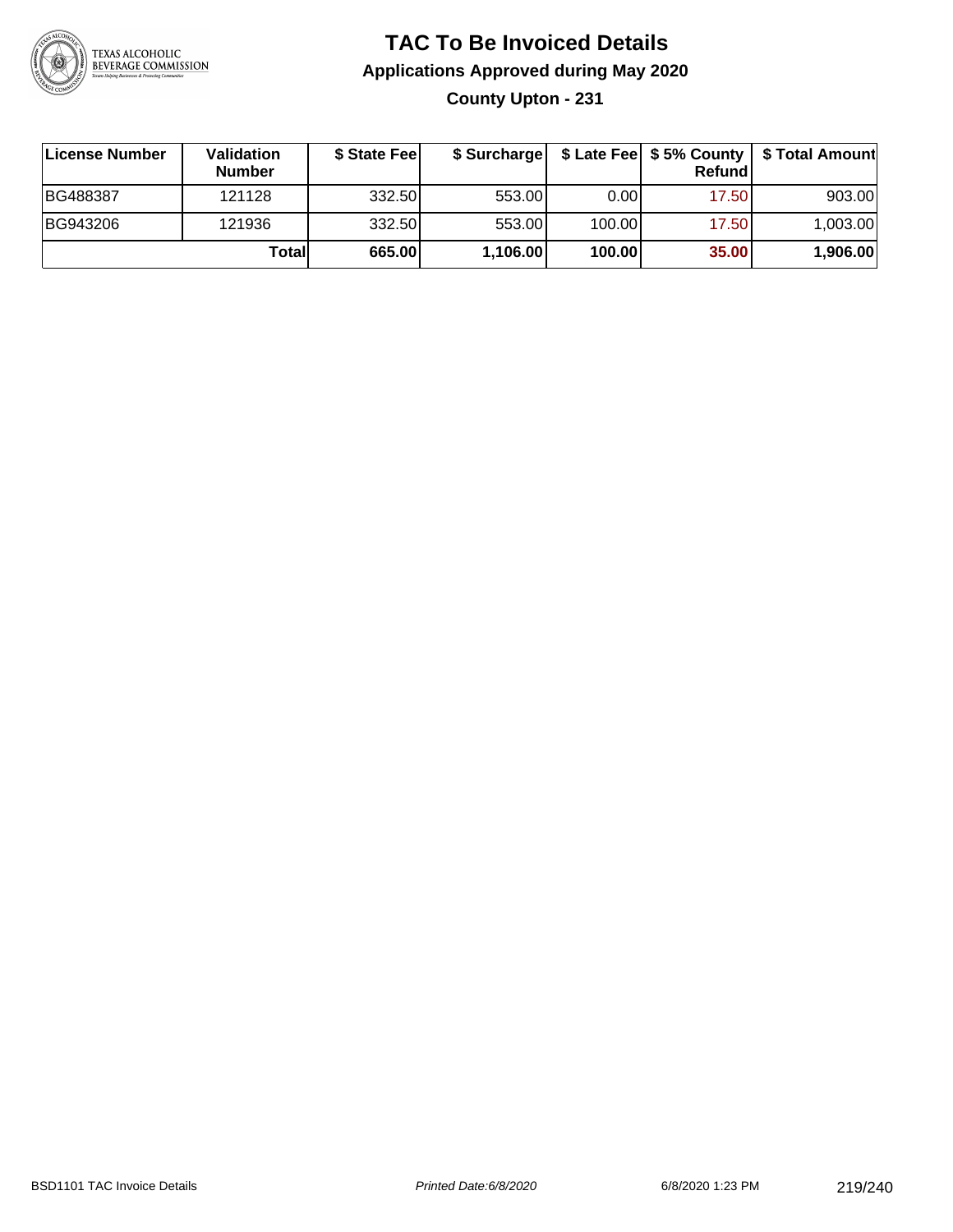

### **TAC To Be Invoiced Details Applications Approved during May 2020 County Uvalde - 232**

| License Number | Validation<br><b>Number</b> | \$ State Fee | \$ Surcharge |      | $$$ Late Fee $$5%$ County<br><b>Refund</b> | \$ Total Amount |
|----------------|-----------------------------|--------------|--------------|------|--------------------------------------------|-----------------|
| BG870277       | 119363                      | 332.50       | 553.00       | 0.00 | 17.50                                      | 903.00          |
| BQ1018913      | 121811                      | 114.00L      | 553.00       | 0.00 | 6.00                                       | 673.00          |
| BG937929       | 510043                      | 332.50       | 553.00       | 0.00 | 17.50                                      | 903.00          |
|                | Total                       | 779.00       | 1,659.00     | 0.00 | 41.00                                      | 2,479.00        |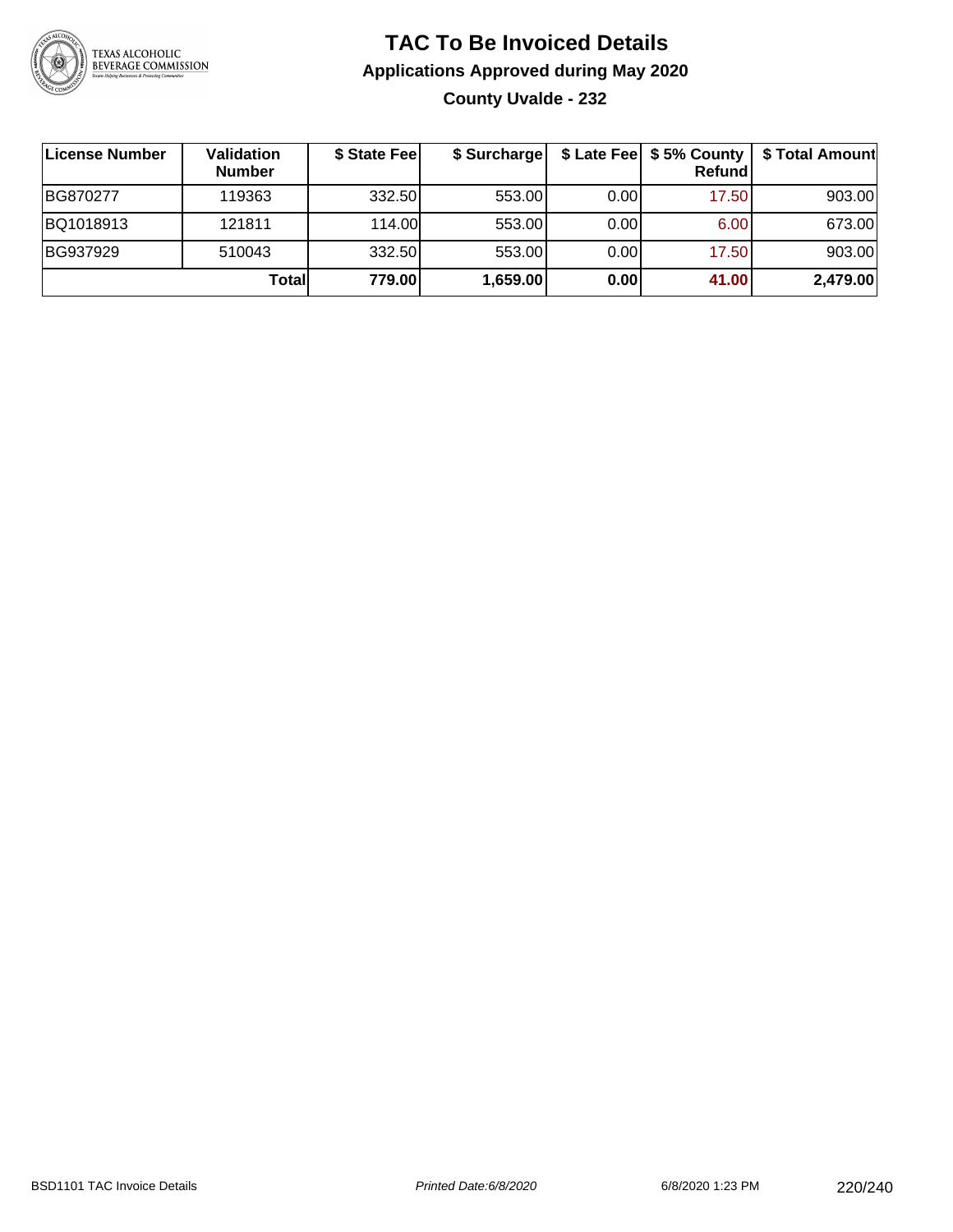

### **TAC To Be Invoiced Details Applications Approved during May 2020 County Val Verde - 233**

| License Number | Validation<br><b>Number</b> | \$ State Feel | \$ Surcharge |      | \$ Late Fee   \$5% County  <br>Refund | \$ Total Amount |
|----------------|-----------------------------|---------------|--------------|------|---------------------------------------|-----------------|
| BG868632       | 119327                      | 332.50        | 553.00       | 0.00 | 17.50                                 | 903.00          |
| BG297012       | 121879                      | 332.50        | 553.00       | 0.00 | 17.50                                 | 903.00          |
| BF851214       | 124360                      | 114.00        | 553.00       | 0.00 | 6.00                                  | 673.00          |
|                | Total                       | 779.00        | 1,659.00     | 0.00 | 41.00                                 | 2,479.00        |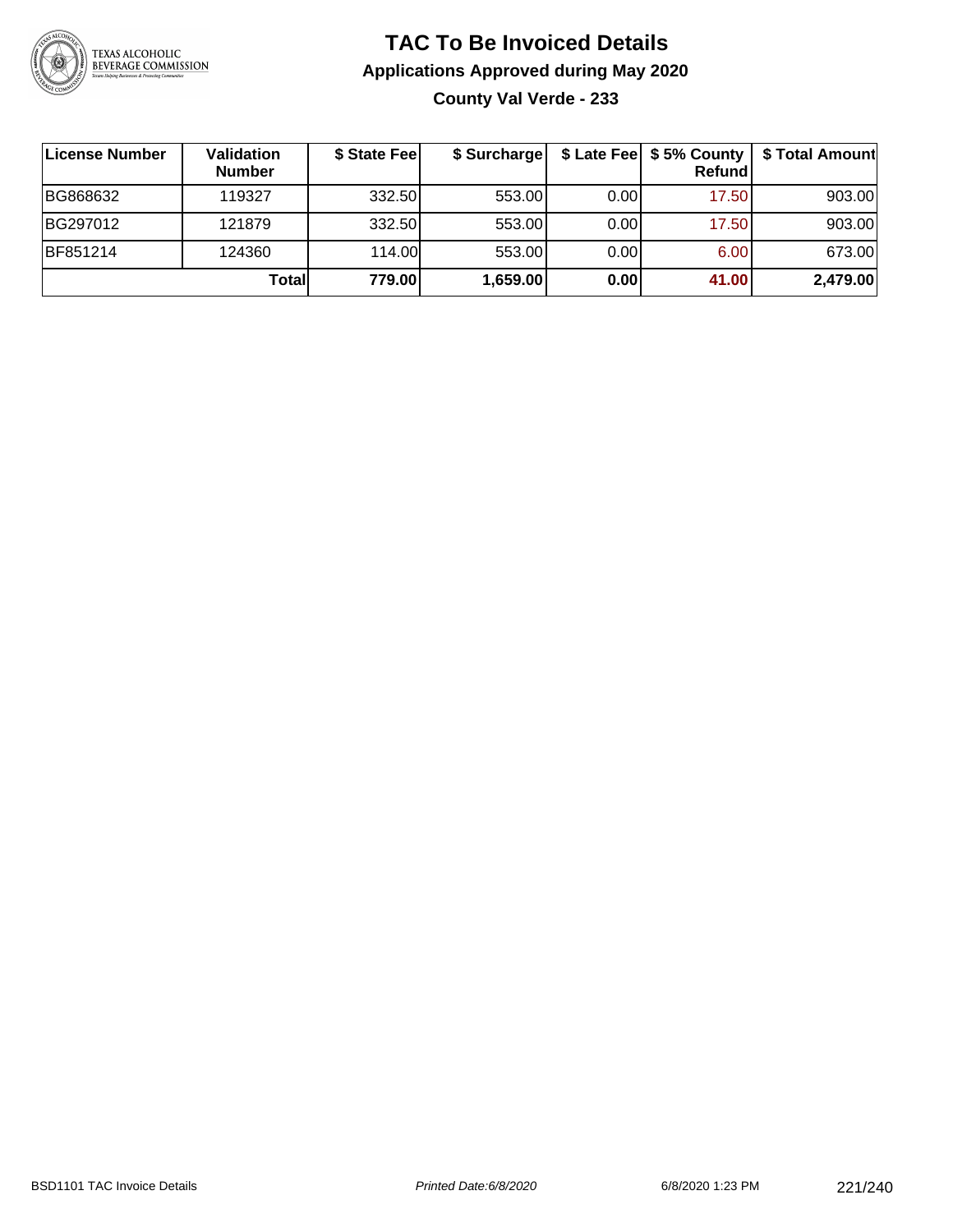

### **TAC To Be Invoiced Details Applications Approved during May 2020 County Van Zandt - 234**

| License Number | <b>Validation</b><br><b>Number</b> | \$ State Fee | \$ Surcharge | \$ Late Fee | \$5% County<br><b>Refund</b> | \$ Total Amount |
|----------------|------------------------------------|--------------|--------------|-------------|------------------------------|-----------------|
| BQ1088383      | 6102                               | 114.00       | 553.00       | 0.00        | 6.00                         | 673.00          |
| BQ944326       | 119510                             | 114.00       | 553.00       | 0.00        | 6.00                         | 673.00          |
| BQ874628       | 121540                             | 114.00       | 553.00       | 0.00        | 6.00                         | 673.00          |
| BQ874626       | 121711                             | 114.00       | 553.00       | 0.00        | 6.00                         | 673.00          |
| BQ875679       | 122411                             | 114.00       | 553.00       | 0.00        | 6.00                         | 673.00          |
| BQ724852       | 122543                             | 114.00       | 553.00       | 0.00        | 6.00                         | 673.00          |
| BQ724524       | 122544                             | 114.00       | 553.00       | 0.00        | 6.00                         | 673.00          |
| BQ724539       | 122546                             | 114.00       | 553.00       | 0.00        | 6.00                         | 673.00          |
| BQ876077       | 123444                             | 114.00       | 553.00       | 0.00        | 6.00                         | 673.00          |
|                | <b>Total</b>                       | 1,026.00     | 4,977.00     | 0.00        | 54.00                        | 6,057.00        |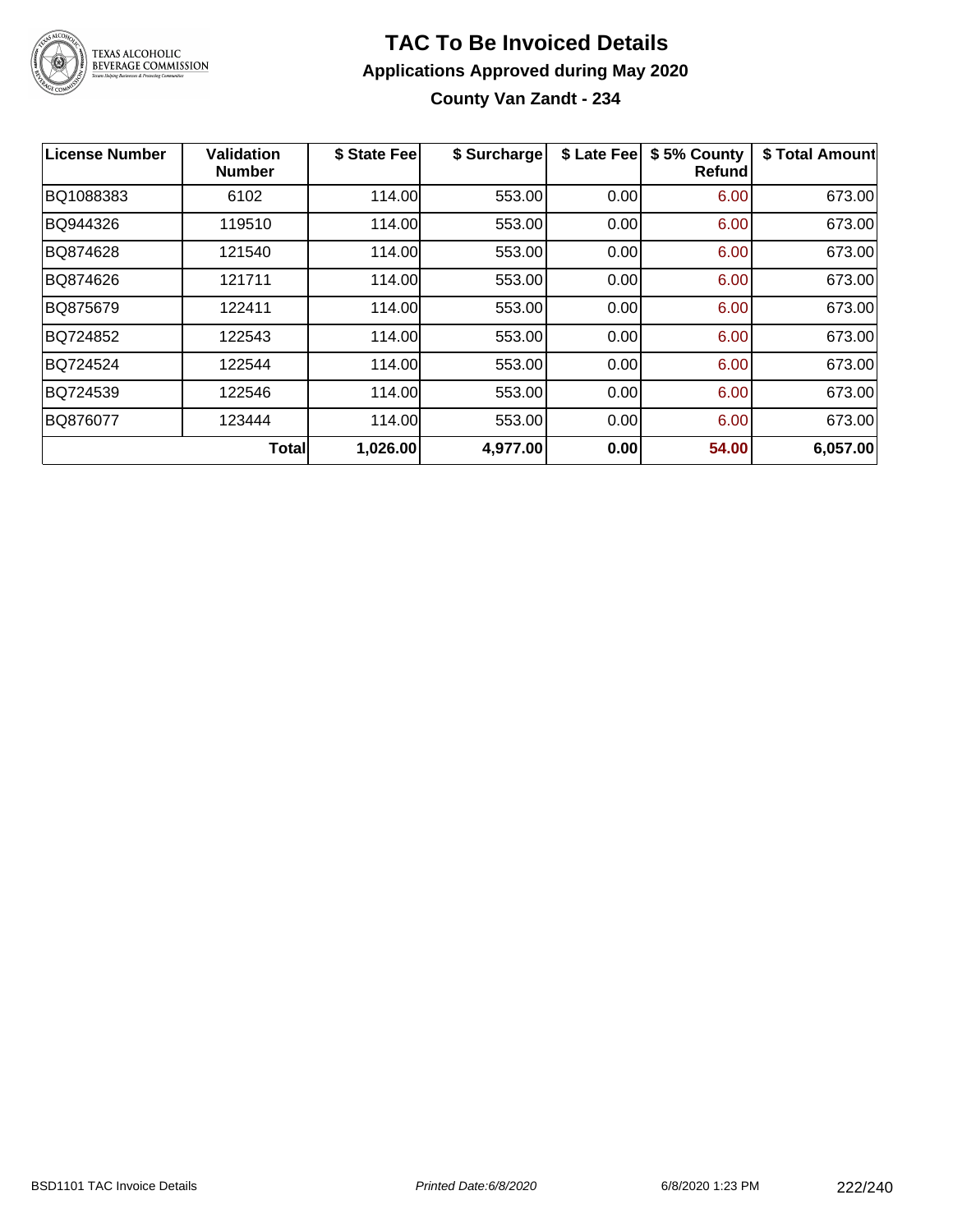

# TEXAS ALCOHOLIC<br>BEVERAGE COMMISSION

#### **TAC To Be Invoiced Details Applications Approved during May 2020 County Victoria - 235**

| <b>License Number</b> | <b>Validation</b><br><b>Number</b> | \$ State Fee | \$ Surcharge |        | \$ Late Fee   \$5% County<br><b>Refund</b> | \$ Total Amount |
|-----------------------|------------------------------------|--------------|--------------|--------|--------------------------------------------|-----------------|
| BG1088562             | 5904                               | 332.50       | 553.00       | 0.00   | 17.50                                      | 903.00          |
| BQ472757              | 120130                             | 114.00       | 553.00       | 0.00   | 6.00                                       | 673.00          |
| BQ154048              | 120149                             | 114.00       | 553.00       | 0.00   | 6.00                                       | 673.00          |
| BQ276113              | 121210                             | 114.00       | 553.00       | 0.00   | 6.00                                       | 673.00          |
| BQ750050              | 121533                             | 114.00       | 553.00       | 0.00   | 6.00                                       | 673.00          |
| BG693292              | 121904                             | 332.50       | 553.00       | 0.00   | 17.50                                      | 903.00          |
| BQ1015377             | 122080                             | 114.00       | 553.00       | 0.00   | 6.00                                       | 673.00          |
| BQ1015517             | 122325                             | 114.00       | 553.00       | 0.00   | 6.00                                       | 673.00          |
| BQ1015415             | 122326                             | 114.00       | 553.00       | 0.00   | 6.00                                       | 673.00          |
| BQ1015429             | 122328                             | 114.00       | 553.00       | 0.00   | 6.00                                       | 673.00          |
| BG943581              | 122418                             | 332.50       | 553.00       | 100.00 | 17.50                                      | 1,003.00        |
| BQ1015460             | 122450                             | 114.00       | 553.00       | 0.00   | 6.00                                       | 673.00          |
| BQ308128              | 122782                             | 114.00       | 553.00       | 0.00   | 6.00                                       | 673.00          |
| BQ632117              | 122887                             | 114.00       | 553.00       | 0.00   | 6.00                                       | 673.00          |
| BQ1020103             | 512311                             | 114.00       | 553.00       | 0.00   | 6.00                                       | 673.00          |
| BQ948073              | 512325                             | 114.00       | 553.00       | 0.00   | 6.00                                       | 673.00          |
|                       | <b>Total</b>                       | 2,479.50     | 8,848.00     | 100.00 | 130.50                                     | 11,558.00       |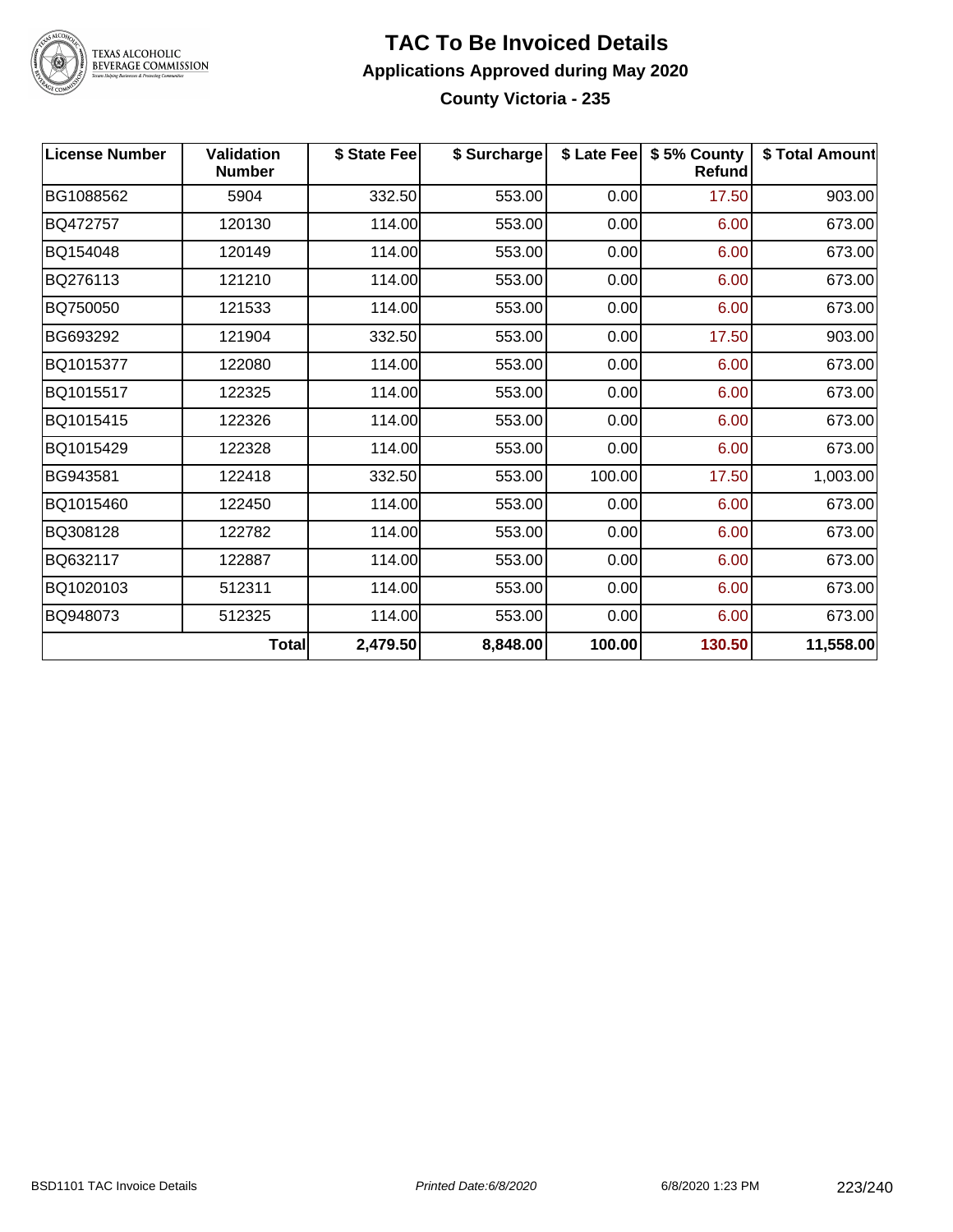

### **TAC To Be Invoiced Details Applications Approved during May 2020 County Walker - 236**

| <b>License Number</b> | <b>Validation</b><br><b>Number</b> | \$ State Fee | \$ Surcharge | \$ Late Fee | \$5% County<br>Refundl | \$ Total Amount |
|-----------------------|------------------------------------|--------------|--------------|-------------|------------------------|-----------------|
| BF1089635             | 5857                               | 114.00       | 553.00       | 0.00        | 6.00                   | 673.00          |
| BQ428555              | 117910                             | 114.00       | 553.00       | 0.00        | 6.00                   | 673.00          |
| BQ296184              | 121575                             | 114.00       | 553.00       | 100.00      | 6.00                   | 773.00          |
| BQ153481              | 121985                             | 114.00       | 553.00       | 0.00        | 6.00                   | 673.00          |
| BQ1018215             | 122312                             | 114.00       | 553.00       | 0.00        | 6.00                   | 673.00          |
| BQ751052              | 122579                             | 114.00       | 553.00       | 0.00        | 6.00                   | 673.00          |
| BQ693467              | 512100                             | 114.00       | 553.00       | 0.00        | 6.00                   | 673.00          |
|                       | <b>Total</b>                       | 798.00       | 3,871.00     | 100.00      | 42.00                  | 4,811.00        |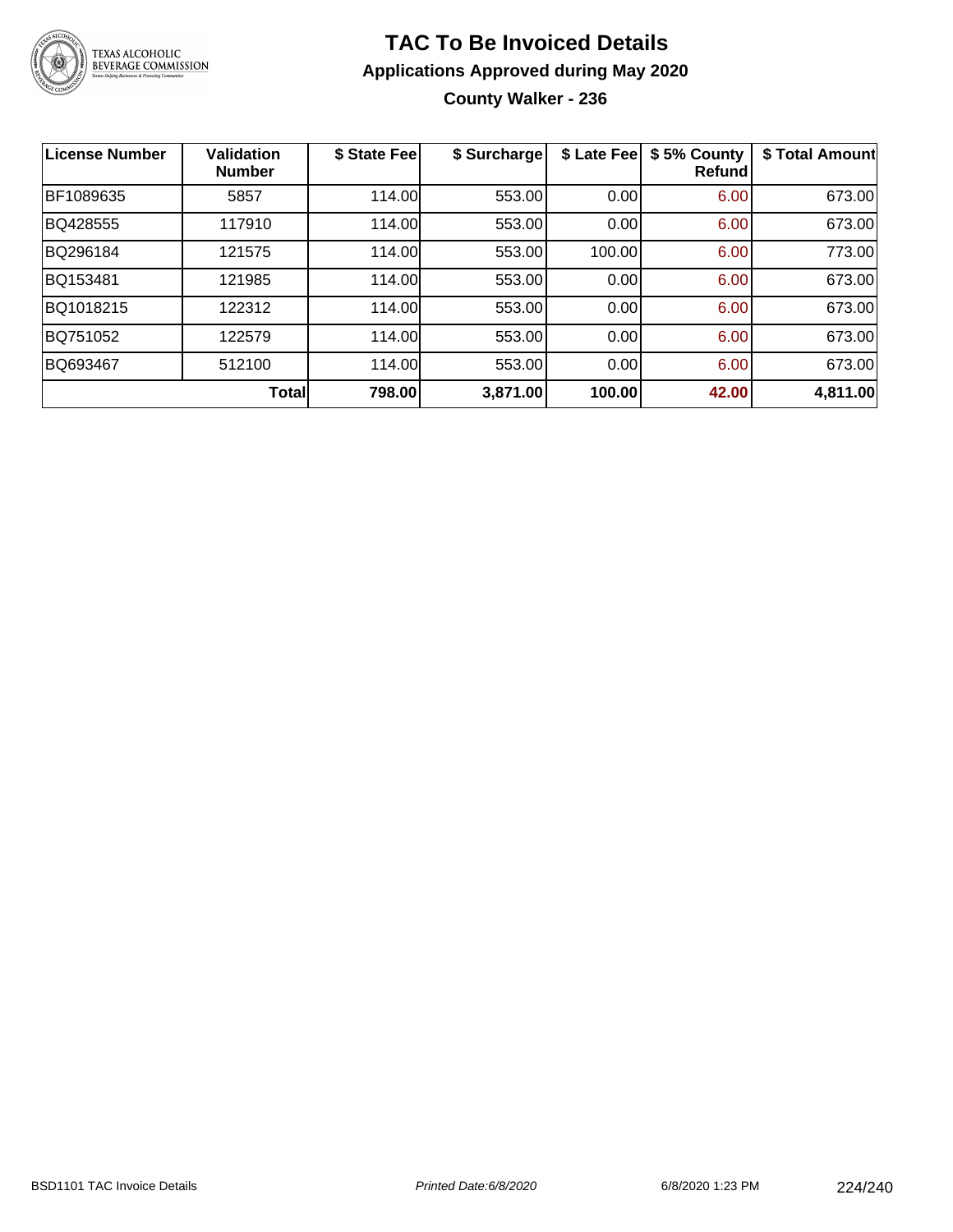

### **TAC To Be Invoiced Details Applications Approved during May 2020**

**County Waller - 237**

| <b>License Number</b> | <b>Validation</b><br><b>Number</b> | \$ State Fee | \$ Surcharge | \$ Late Fee | \$5% County<br>Refundl | \$ Total Amount |
|-----------------------|------------------------------------|--------------|--------------|-------------|------------------------|-----------------|
| BG1087895             | 4387                               | 332.50       | 553.00       | 0.00        | 17.50                  | 903.00          |
| BQ658580              | 119206                             | 114.00       | 553.00       | 0.00        | 6.00                   | 673.00          |
| BG690766              | 120936                             | 332.50       | 553.00       | 0.00        | 17.50                  | 903.00          |
| BQ873326              | 121140                             | 114.00       | 553.00       | 0.00        | 6.00                   | 673.00          |
| BQ1015982             | 121153                             | 114.00       | 553.00       | 0.00        | 6.00                   | 673.00          |
| BQ872445              | 121163                             | 114.00       | 553.00       | 0.00        | 6.00                   | 673.00          |
| BG1008725             | 509709                             | 332.50       | 553.00       | 0.00        | 17.50                  | 903.00          |
| BP1008725             | 509709                             | 950.00       | 426.00       | 0.00        | 50.00                  | 1,426.00        |
| BE295733              | 511494                             | 285.00       | 553.00       | 0.00        | 15.00                  | 853.00          |
|                       | <b>Total</b>                       | 2,688.50     | 4,850.00     | 0.00        | 141.50                 | 7,680.00        |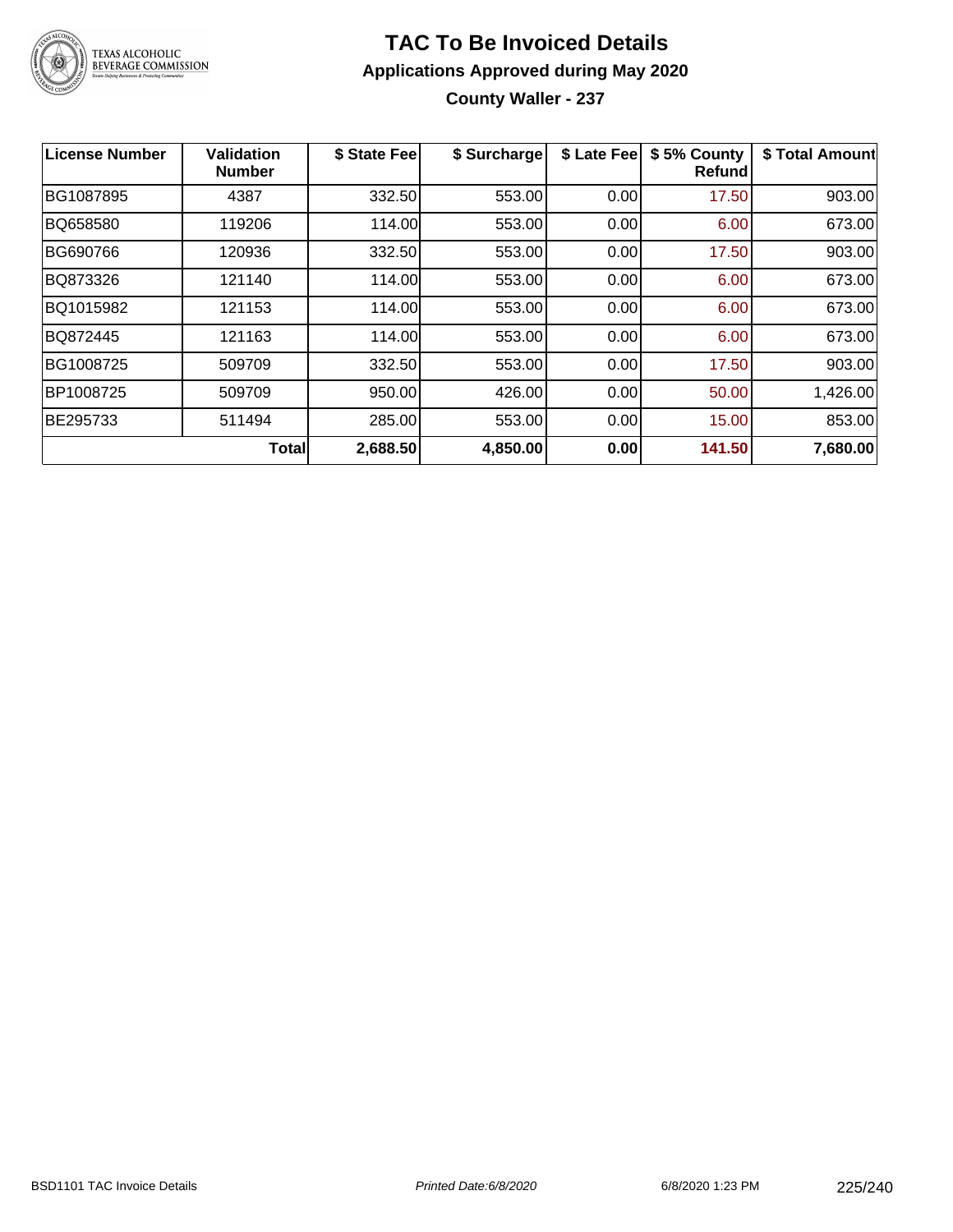

### **TAC To Be Invoiced Details Applications Approved during May 2020 County Washington - 239**

| <b>License Number</b> | Validation<br><b>Number</b> | \$ State Fee | \$ Surcharge | \$ Late Fee | \$5% County<br>Refund | \$ Total Amount |
|-----------------------|-----------------------------|--------------|--------------|-------------|-----------------------|-----------------|
| BG804583              | 119524                      | 332.50       | 553.00       | 0.00        | 17.50                 | 903.00          |
| BG690462              | 119903                      | 332.50       | 553.00       | 0.00        | 17.50                 | 903.00          |
| BG431868              | 120176                      | 332.50       | 553.00       | 0.00        | 17.50                 | 903.00          |
| BE274719              | 120496                      | 285.00       | 553.00       | 0.00        | 15.00                 | 853.00          |
| BF412582              | 120976                      | 114.00       | 553.00       | 0.00        | 6.00                  | 673.00          |
| BQ948272              | 122833                      | 114.00       | 553.00       | 0.00        | 6.00                  | 673.00          |
| BQ948279              | 122833                      | 114.00       | 553.00       | 0.00        | 6.00                  | 673.00          |
| BG807239              | 122855                      | 332.50       | 553.00       | 0.00        | 17.50                 | 903.00          |
| BE142328              | 511297                      | 285.00       | 553.00       | 0.00        | 15.00                 | 853.00          |
| BG940824              | 511768                      | 332.50       | 553.00       | 100.00      | 17.50                 | 1,003.00        |
| BE235247              | 513091                      | 285.00       | 553.00       | 0.00        | 15.00                 | 853.00          |
|                       | <b>Total</b>                | 2,859.50     | 6,083.00     | 100.00      | 150.50                | 9,193.00        |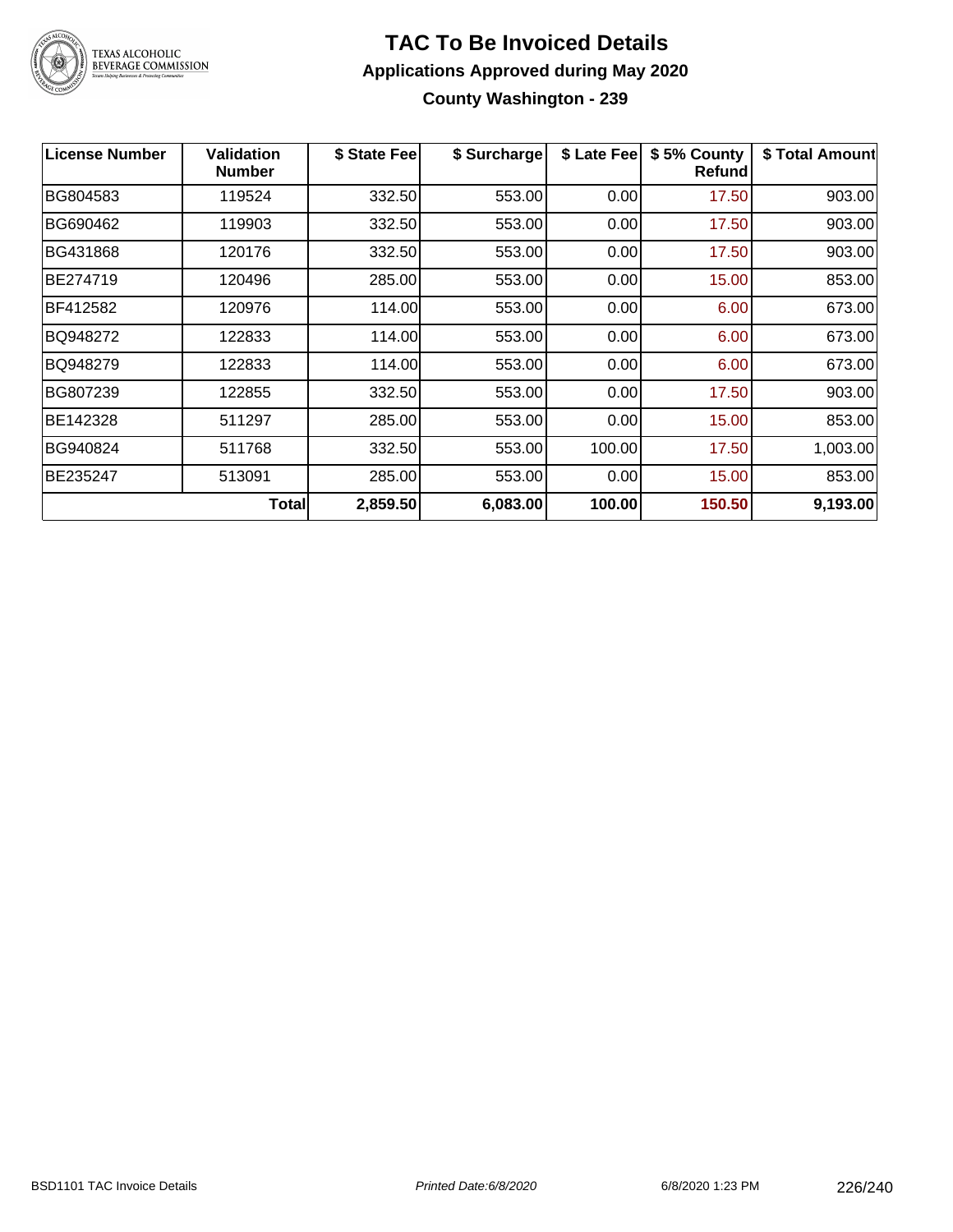

#### **TEXAS ALCOHOLIC BEVERAGE COMMISSION**

#### **TAC To Be Invoiced Details Applications Approved during May 2020 County Webb - 240**

**License Number Validation Number \$ State Fee \$ Surcharge \$ Late Fee \$ 5% County Refund \$ Total Amount** BQ1088915 6248 114.00 553.00 0.00 6.00 673.00 BQ1088928 6249 114.00 553.00 0.00 6.00 673.00 BF1089411 6347 114.00 553.00 0.00 6.00 673.00 BQ656289 118959 114.00 553.00 0.00 6.00 673.00 BG625584 | 119231 | 332.50| 553.00| 0.00| 17.50| 903.00 BL625584 119231 475.00 327.00 0.00 25.00 827.00 BQ870786 119237 114.00 553.00 0.00 6.00 673.00 BG1015323 119417 332.50 553.00 0.00 17.50 903.00 BQ578916 119514 114.00 553.00 0.00 6.00 673.00 BQ624897 119709 114.00 553.00 0.00 6.00 673.00 BG1015649 119772 332.50 553.00 0.00 17.50 903.00 BG1015650 | 119773 | 332.50| 553.00| 0.00| 17.50| 903.00 BG1015652 | 119774 | 332.50| 553.00| 0.00| 17.50| 903.00 BG1015476 | 119775 | 332.50| 553.00| 0.00| 17.50| 903.00 BG805014 119917 332.50 553.00 0.00 17.50 903.00 BG660315 120117 332.50 553.00 0.00 17.50 903.00 BQ806835 120373 114.00 553.00 0.00 6.00 673.00 BG690794 | 120391 | 332.50| 553.00| 0.00| 17.50| 903.00 BL690794 120391 475.00 327.00 0.00 25.00 827.00 BG873950 | 121032 | 332.50| 553.00| 0.00| 17.50| 903.00 BQ692839 121456 114.00 553.00 0.00 6.00 673.00 BQ492379 | 121663 | 114.00| 553.00| 0.00| 6.00| 673.00 BF209009 121945 114.00 553.00 0.00 6.00 673.00 BQ158279 | 122055 | 114.00| 553.00| 0.00| 6.00| 673.00 BG806335 | 122188 | 332.50| 553.00| 0.00| 17.50| 903.00 BQ433983 122441 114.00 553.00 0.00 6.00 673.00 BG307015 122827 332.50 553.00 100.00 17.50 1,003.00 BQ604389 | 122833 | 114.00| 553.00| 0.00| 6.00| 673.00 BF434678 123613 114.00 553.00 0.00 6.00 673.00 BQ1088168 512278 114.00 553.00 0.00 6.00 673.00 BG871350 | 512413 | 332.50| 553.00| 0.00| 17.50| 903.00 BQ747983 | 512853 | 114.00| 553.00| 0.00| 6.00| 673.00 BQ942016 513691 114.00 553.00 0.00 6.00 673.00 **Total 7,324.50 17,797.00 100.00 385.50 25,607.00**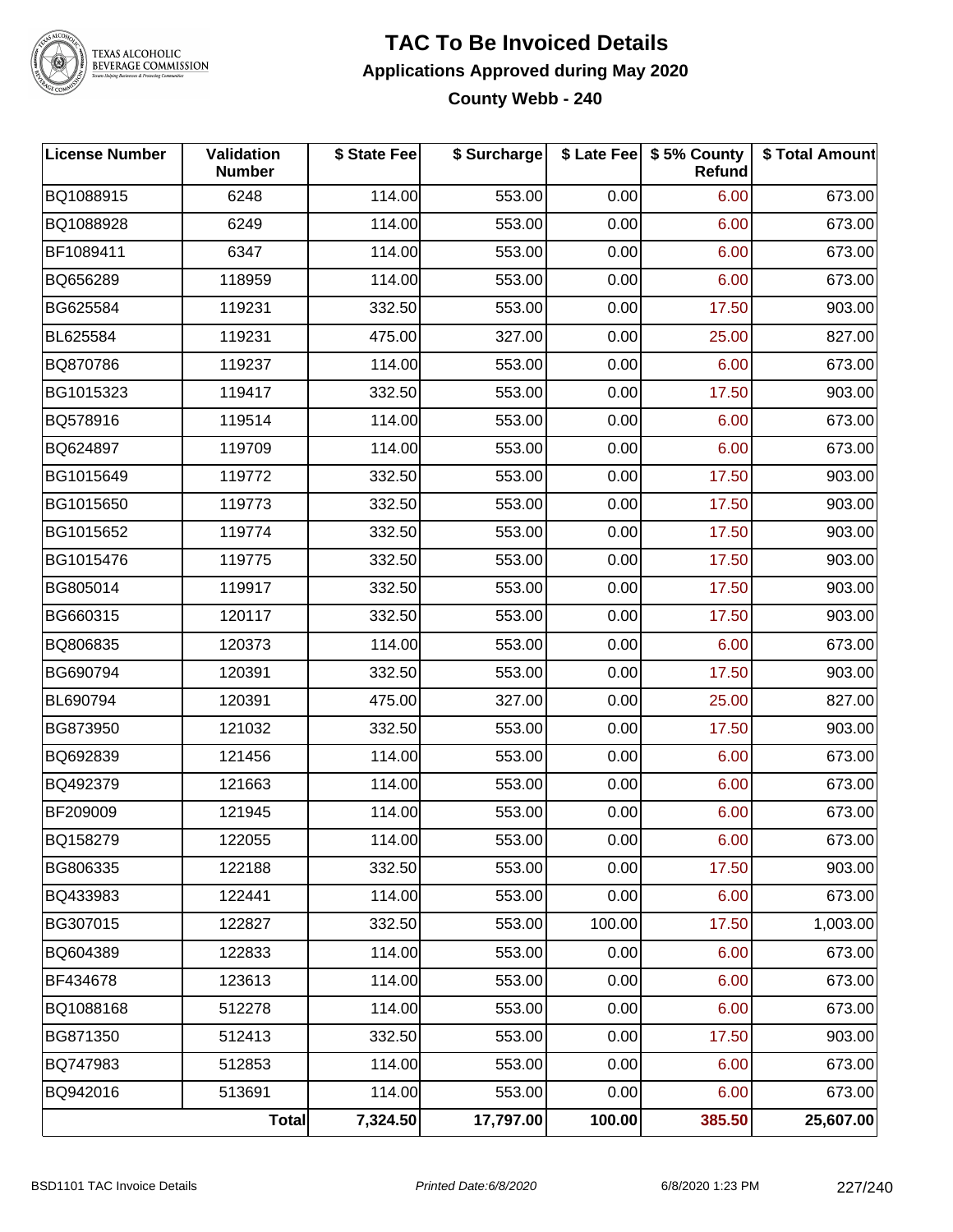

### **TAC To Be Invoiced Details Applications Approved during May 2020 County Wharton - 241**

| <b>License Number</b> | <b>Validation</b><br><b>Number</b> | \$ State Fee | \$ Surcharge | \$ Late Fee | \$5% County<br>Refund | \$ Total Amount |
|-----------------------|------------------------------------|--------------|--------------|-------------|-----------------------|-----------------|
| BQ1088646             | 6201                               | 114.00       | 553.00       | 0.00        | 6.00                  | 673.00          |
| BG449046              | 118144                             | 332.50       | 553.00       | 0.00        | 17.50                 | 903.00          |
| BF510580              | 118550                             | 114.00       | 553.00       | 0.00        | 6.00                  | 673.00          |
| BF510582              | 118552                             | 114.00       | 553.00       | 0.00        | 6.00                  | 673.00          |
| BQ54427               | 119405                             | 114.00       | 553.00       | 0.00        | 6.00                  | 673.00          |
| BQ557666              | 119626                             | 114.00       | 553.00       | 0.00        | 6.00                  | 673.00          |
| BG430984              | 119858                             | 332.50       | 553.00       | 0.00        | 17.50                 | 903.00          |
| BF255281              | 120976                             | 114.00       | 553.00       | 0.00        | 6.00                  | 673.00          |
| BG933647              | 508622                             | 332.50       | 553.00       | 0.00        | 17.50                 | 903.00          |
| BQ941065              | 511770                             | 114.00       | 553.00       | 0.00        | 6.00                  | 673.00          |
| BE29234               | 512429                             | 285.00       | 553.00       | 0.00        | 15.00                 | 853.00          |
|                       | <b>Total</b>                       | 2,080.50     | 6,083.00     | 0.00        | 109.50                | 8,273.00        |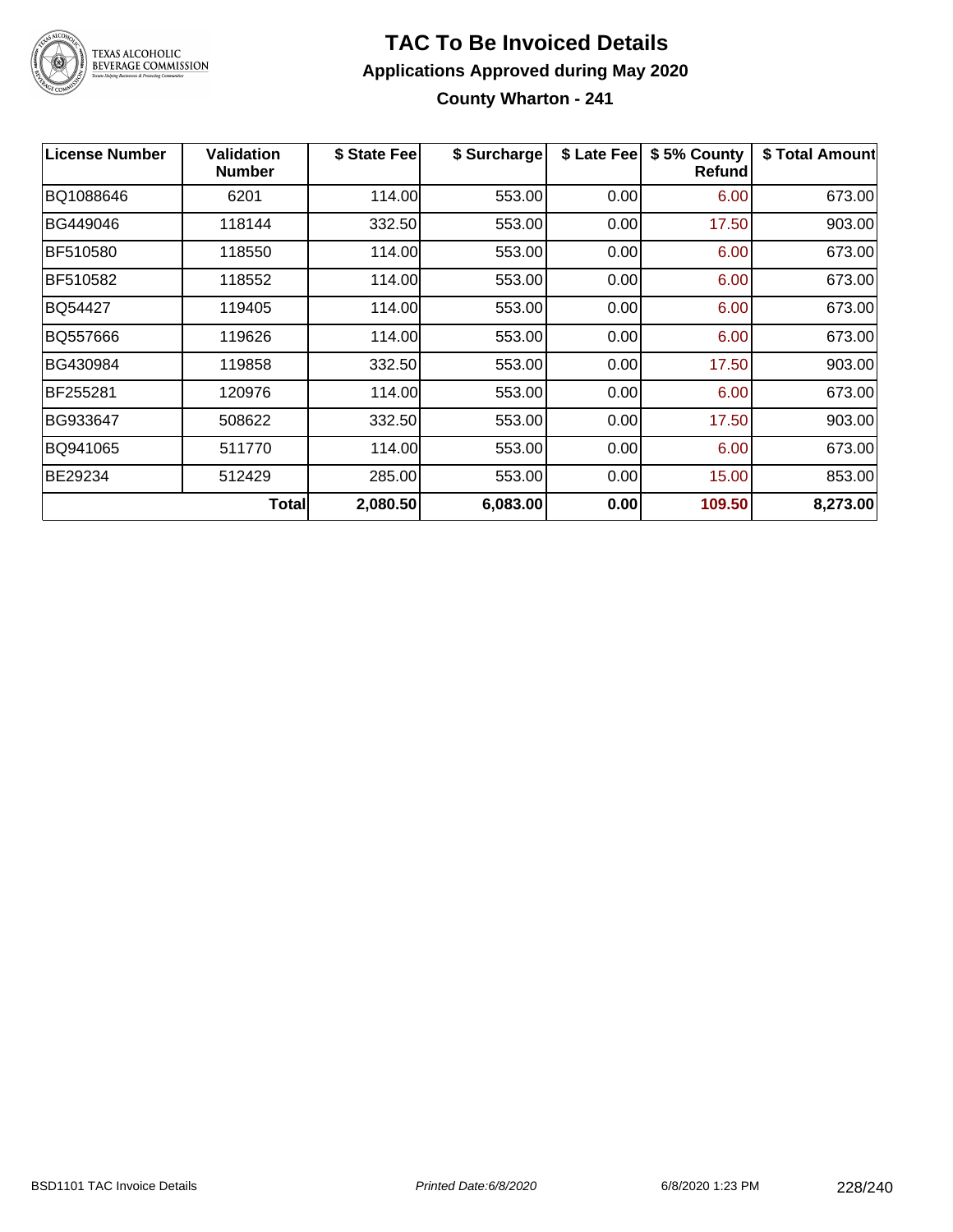

### TEXAS ALCOHOLIC<br>BEVERAGE COMMISSION

#### **TAC To Be Invoiced Details Applications Approved during May 2020 County Wichita - 243**

| <b>License Number</b> | <b>Validation</b><br><b>Number</b> | \$ State Fee | \$ Surcharge |      | \$ Late Fee   \$5% County<br><b>Refund</b> | \$ Total Amount |
|-----------------------|------------------------------------|--------------|--------------|------|--------------------------------------------|-----------------|
| BF1087511             | 5565                               | 114.00       | 553.00       | 0.00 | 6.00                                       | 673.00          |
| BF1087509             | 5571                               | 114.00       | 553.00       | 0.00 | 6.00                                       | 673.00          |
| BF1088045             | 5696                               | 114.00       | 553.00       | 0.00 | 6.00                                       | 673.00          |
| BQ1089927             | 6109                               | 114.00       | 553.00       | 0.00 | 6.00                                       | 673.00          |
| BF306790              | 119380                             | 114.00       | 553.00       | 0.00 | 6.00                                       | 673.00          |
| BG939914              | 119523                             | 332.50       | 553.00       | 0.00 | 17.50                                      | 903.00          |
| BF869884              | 119536                             | 114.00       | 553.00       | 0.00 | 6.00                                       | 673.00          |
| BQ535971              | 119700                             | 114.00       | 553.00       | 0.00 | 6.00                                       | 673.00          |
| BQ943569              | 119700                             | 114.00       | 553.00       | 0.00 | 6.00                                       | 673.00          |
| BQ515744              | 120018                             | 114.00       | 553.00       | 0.00 | 6.00                                       | 673.00          |
| BF660632              | 120058                             | 114.00       | 553.00       | 0.00 | 6.00                                       | 673.00          |
| BQ749751              | 122347                             | 114.00       | 553.00       | 0.00 | 6.00                                       | 673.00          |
| BQ875683              | 122577                             | 114.00       | 553.00       | 0.00 | 6.00                                       | 673.00          |
| BQ875929              | 122797                             | 114.00       | 553.00       | 0.00 | 6.00                                       | 673.00          |
| BF294142              | 511095                             | 114.00       | 553.00       | 0.00 | 6.00                                       | 673.00          |
| BG285155              | 511230                             | 332.50       | 553.00       | 0.00 | 17.50                                      | 903.00          |
|                       | <b>Total</b>                       | 2,261.00     | 8,848.00     | 0.00 | 119.00                                     | 11,228.00       |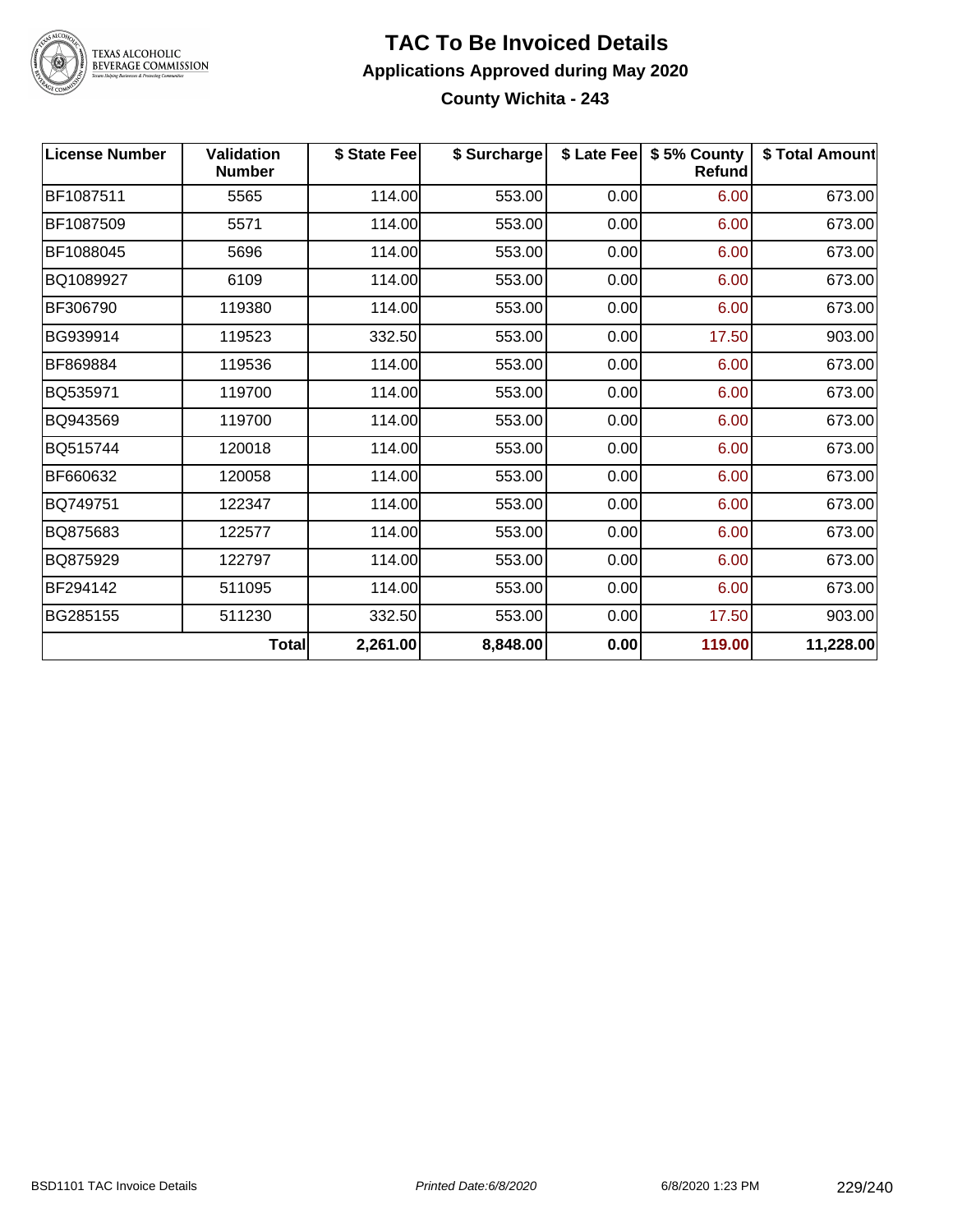

### **TAC To Be Invoiced Details Applications Approved during May 2020 County Wilbarger - 244**

| License Number | <b>Validation</b><br><b>Number</b> | \$ State Feel |        |      | Refund | \$ Surcharge   \$ Late Fee   \$5% County   \$ Total Amount |
|----------------|------------------------------------|---------------|--------|------|--------|------------------------------------------------------------|
| BQ874764       | 122620                             | 114.00L       | 553.00 | 0.00 | 6.00   | 673.00                                                     |
|                | Totall                             | <b>114.00</b> | 553.00 | 0.00 | 6.00   | 673.00                                                     |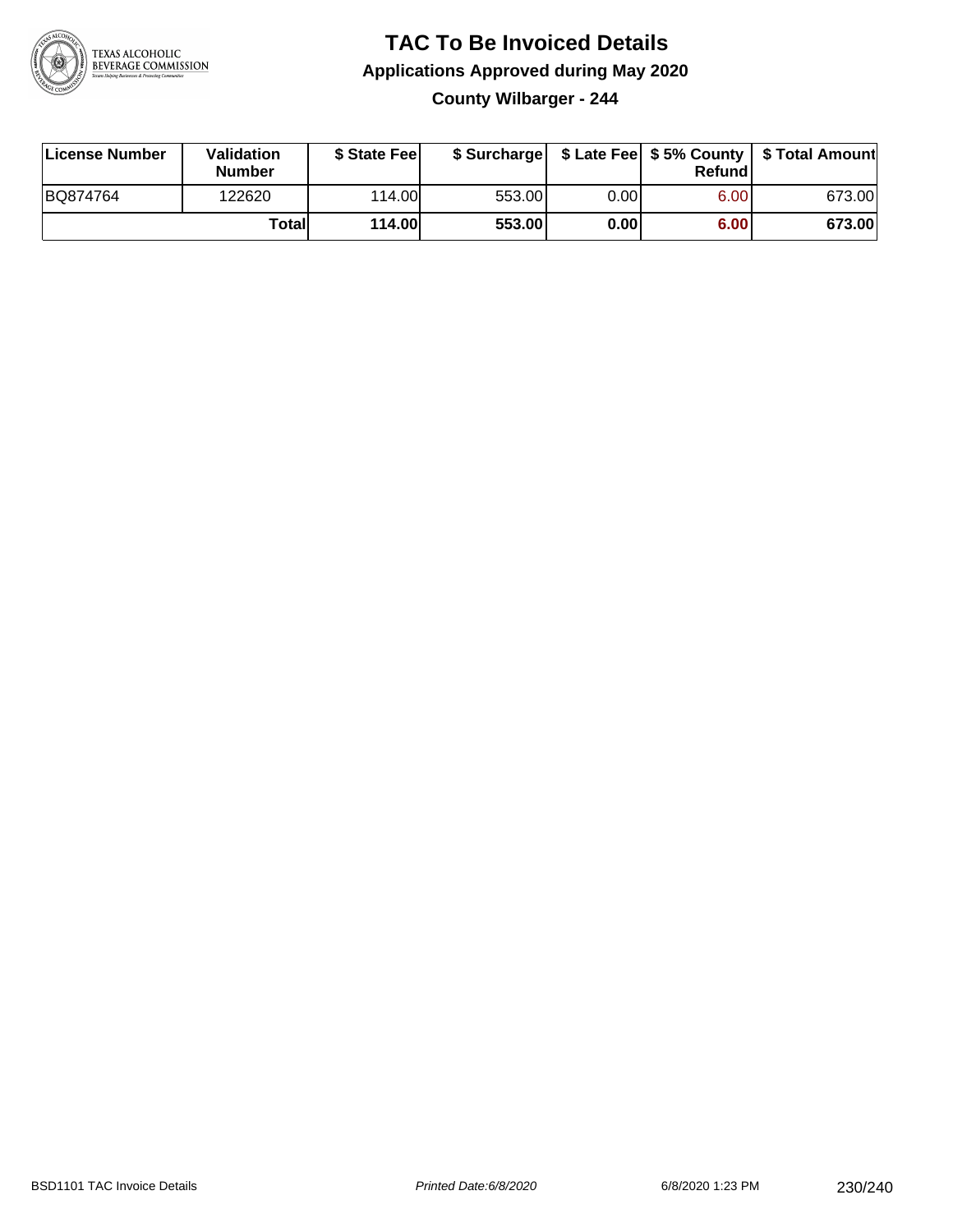

### **TAC To Be Invoiced Details Applications Approved during May 2020 County Willacy - 245**

| License Number | <b>Validation</b><br><b>Number</b> | \$ State Fee | \$ Surcharge |       | \$ Late Fee   \$5% County  <br>Refundl | \$ Total Amount |
|----------------|------------------------------------|--------------|--------------|-------|----------------------------------------|-----------------|
| BQ944837       | 120962                             | 114.00       | 553.00       | 0.001 | 6.00                                   | 673.00          |
| BQ139748       | 121653                             | 114.00       | 553.00       | 0.001 | 6.00                                   | 673.00          |
| BQ221826       | 123687                             | 114.00       | 553.00       | 0.001 | 6.00                                   | 673.00          |
|                | Totall                             | 342.00       | 1,659.00     | 0.00  | 18.00                                  | 2,019.00        |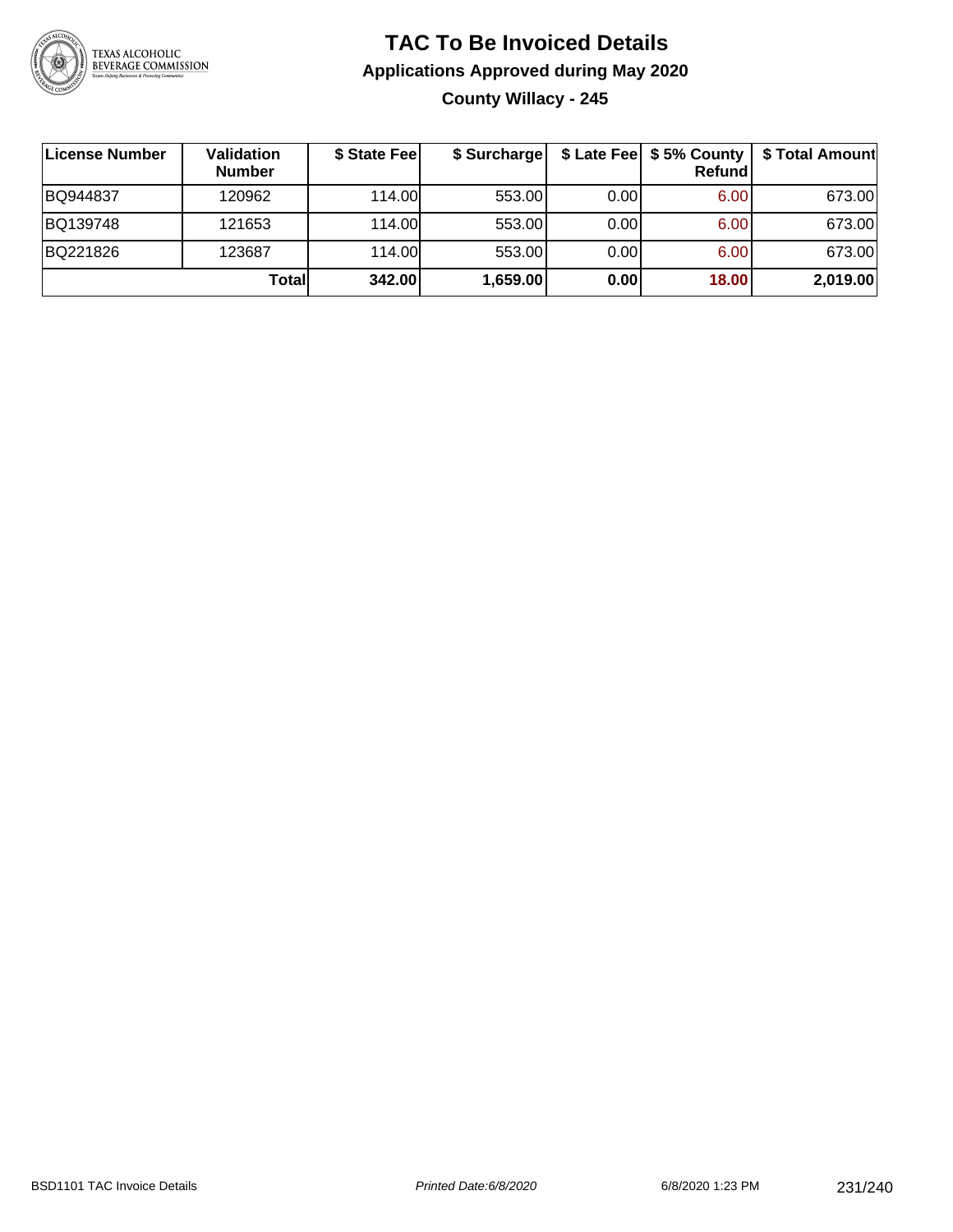

## TEXAS ALCOHOLIC<br>BEVERAGE COMMISSION

#### **TAC To Be Invoiced Details Applications Approved during May 2020 County Williamson - 246**

| <b>License Number</b> | Validation<br><b>Number</b> | \$ State Fee | \$ Surcharge |        | \$ Late Fee   \$5% County<br><b>Refund</b> | \$ Total Amount |
|-----------------------|-----------------------------|--------------|--------------|--------|--------------------------------------------|-----------------|
| BF1087888             | 5559                        | 114.00       | 553.00       | 0.00   | 6.00                                       | 673.00          |
| BG1088763             | 5942                        | 332.50       | 553.00       | 0.00   | 17.50                                      | 903.00          |
| BG556075              | 118825                      | 332.50       | 553.00       | 0.00   | 17.50                                      | 903.00          |
| BQ555109              | 119101                      | 114.00       | 553.00       | 0.00   | 6.00                                       | 673.00          |
| BF718965              | 119213                      | 114.00       | 553.00       | 0.00   | 6.00                                       | 673.00          |
| BQ578469              | 119270                      | 114.00       | 553.00       | 0.00   | 6.00                                       | 673.00          |
| BF492481              | 119473                      | 114.00       | 553.00       | 0.00   | 6.00                                       | 673.00          |
| BQ944344              | 119643                      | 114.00       | 553.00       | 0.00   | 6.00                                       | 673.00          |
| BQ720992              | 120079                      | 114.00       | 553.00       | 0.00   | 6.00                                       | 673.00          |
| BE579692              | 120396                      | 285.00       | 553.00       | 0.00   | 15.00                                      | 853.00          |
| BQ870181              | 120612                      | 114.00       | 553.00       | 0.00   | 6.00                                       | 673.00          |
| BG471105              | 120865                      | 332.50       | 553.00       | 0.00   | 17.50                                      | 903.00          |
| BQ873730              | 120869                      | 114.00       | 553.00       | 0.00   | 6.00                                       | 673.00          |
| BF412425              | 120976                      | 114.00       | 553.00       | 0.00   | 6.00                                       | 673.00          |
| BQ806559              | 121009                      | 114.00       | 553.00       | 0.00   | 6.00                                       | 673.00          |
| BQ571941              | 121211                      | 114.00       | 553.00       | 0.00   | 6.00                                       | 673.00          |
| BQ542199              | 121213                      | 114.00       | 553.00       | 0.00   | 6.00                                       | 673.00          |
| BQ571942              | 121214                      | 114.00       | 553.00       | 0.00   | 6.00                                       | 673.00          |
| BQ708374              | 121215                      | 114.00       | 553.00       | 0.00   | 6.00                                       | 673.00          |
| BQ173612              | 121216                      | 114.00       | 553.00       | 0.00   | 6.00                                       | 673.00          |
| BQ527778              | 121217                      | 114.00       | 553.00       | 0.00   | 6.00                                       | 673.00          |
| BQ315495              | 121220                      | 114.00       | 553.00       | 0.00   | 6.00                                       | 673.00          |
| BQ413033              | 121221                      | 114.00       | 553.00       | 0.00   | 6.00                                       | 673.00          |
| BQ567314              | 121222                      | 114.00       | 553.00       | 0.00   | 6.00                                       | 673.00          |
| BQ173613              | 121224                      | 114.00       | 553.00       | 0.00   | 6.00                                       | 673.00          |
| BQ173614              | 121225                      | 114.00       | 553.00       | 0.00   | 6.00                                       | 673.00          |
| BQ513684              | 121226                      | 114.00       | 553.00       | 0.00   | 6.00                                       | 673.00          |
| BG692384              | 121504                      | 332.50       | 553.00       | 0.00   | 17.50                                      | 903.00          |
| BG1015621             | 121568                      | 332.50       | 553.00       | 0.00   | 17.50                                      | 903.00          |
| BQ691922              | 122089                      | 114.00       | 553.00       | 100.00 | 6.00                                       | 773.00          |
| BQ433573              | 122173                      | 114.00       | 553.00       | 0.00   | 6.00                                       | 673.00          |
| BG874852              | 122222                      | 332.50       | 553.00       | 0.00   | 17.50                                      | 903.00          |
| BG942413              | 122275                      | 332.50       | 553.00       | 100.00 | 17.50                                      | 1,003.00        |
| BQ515408              | 122299                      | 114.00       | 553.00       | 0.00   | 6.00                                       | 673.00          |
| BQ875636              | 122350                      | 114.00       | 553.00       | 0.00   | 6.00                                       | 673.00          |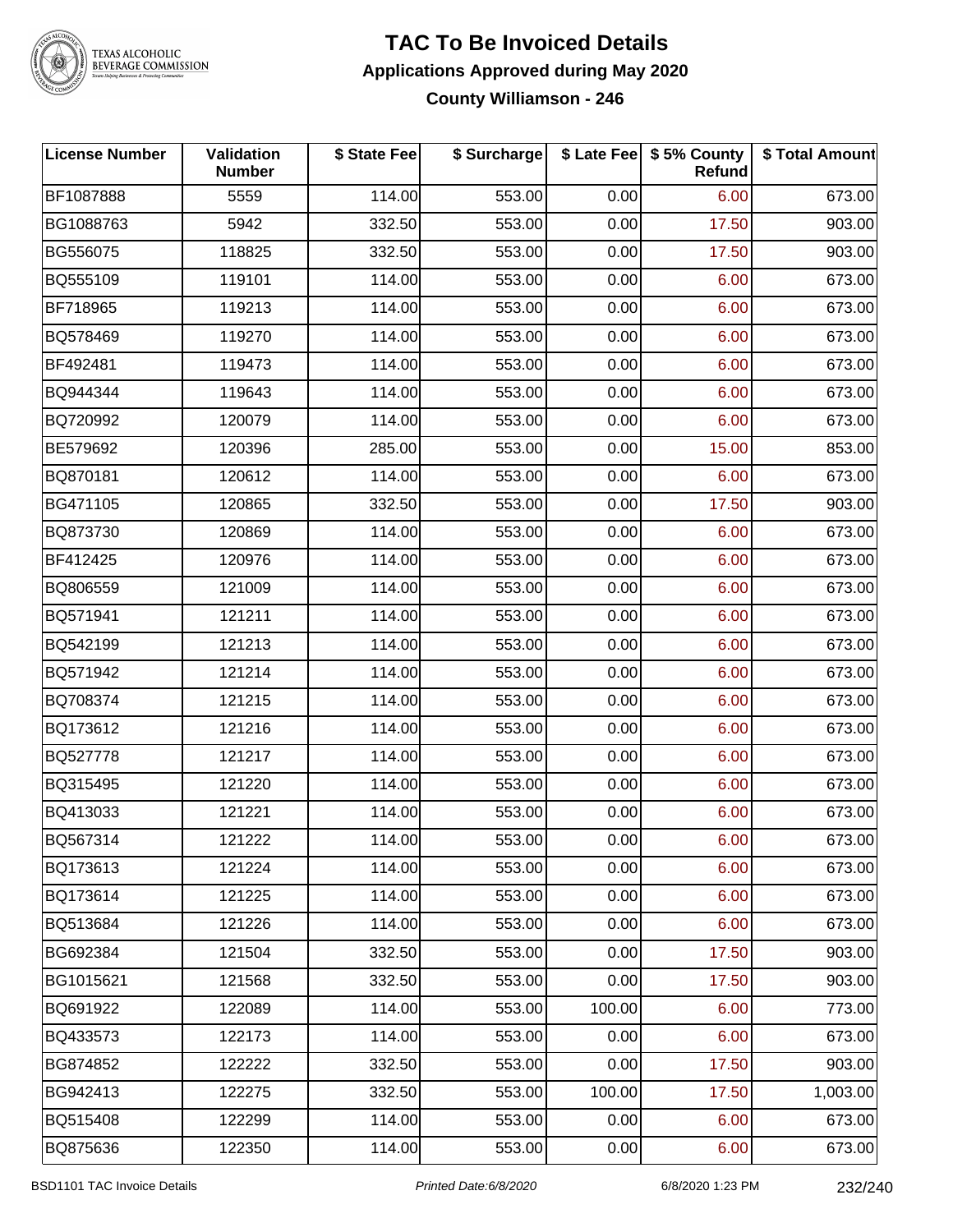| License Number | <b>Validation</b><br><b>Number</b> | \$ State Fee | \$ Surcharge | \$ Late Fee | \$5% County<br><b>Refund</b> | \$ Total Amount |
|----------------|------------------------------------|--------------|--------------|-------------|------------------------------|-----------------|
| BQ664065       | 122724                             | 114.00       | 553.00       | 0.00        | 6.00                         | 673.00          |
| BQ874874       | 122791                             | 114.00       | 553.00       | 0.00        | 6.00                         | 673.00          |
| BQ948169       | 122883                             | 114.00       | 553.00       | 0.00        | 6.00                         | 673.00          |
| BQ664327       | 122888                             | 114.00       | 553.00       | 0.00        | 6.00                         | 673.00          |
| BF557864       | 123613                             | 114.00       | 553.00       | 0.00        | 6.00                         | 673.00          |
| BF554547       | 510958                             | 114.00       | 553.00       | 0.00        | 6.00                         | 673.00          |
| BQ725282       | 512812                             | 114.00L      | 553.00       | 0.00        | 6.00                         | 673.00          |
|                | <b>Total</b>                       | 6,488.50     | 23,226.00    | 200.00      | 341.50                       | 30,256.00       |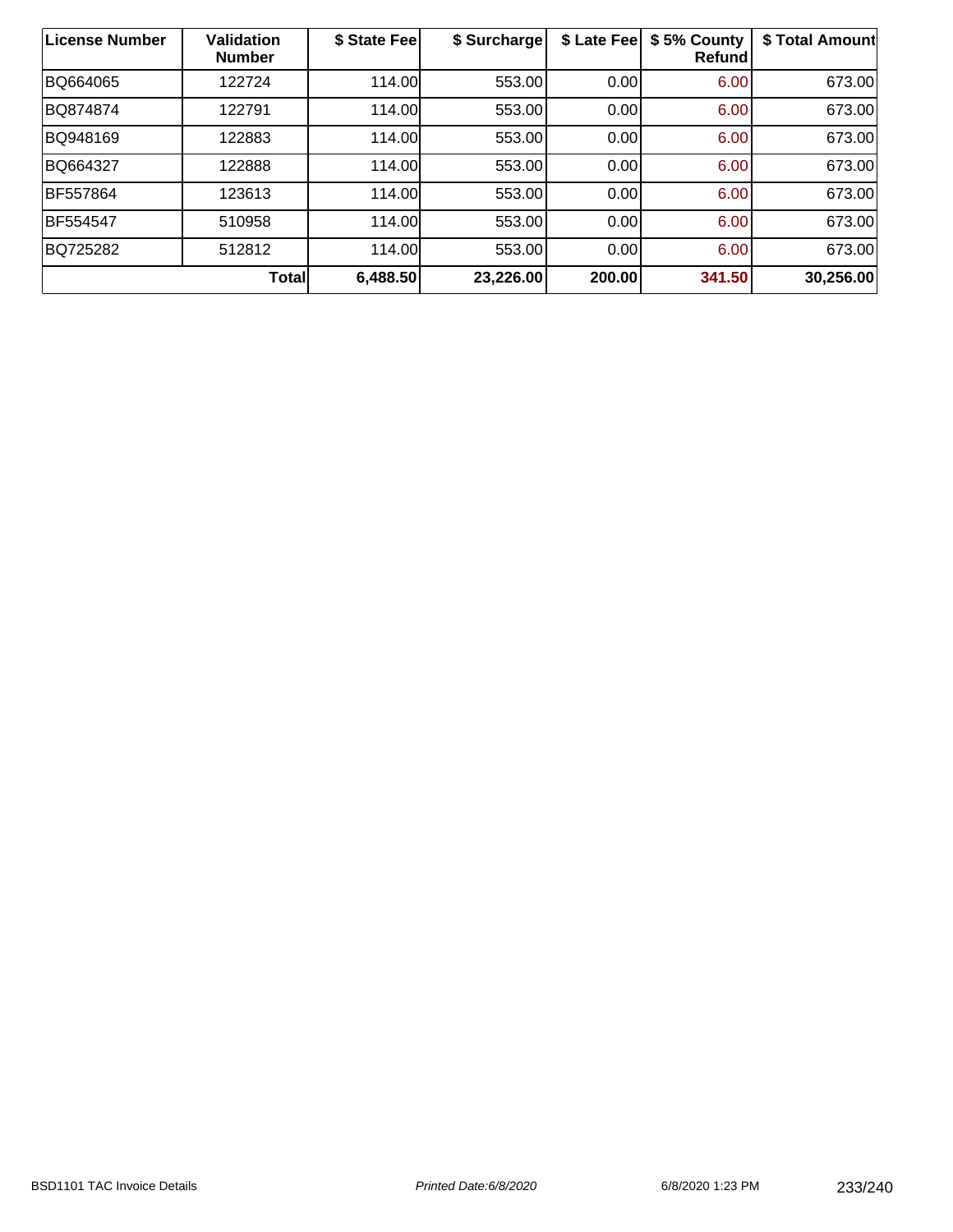

### **TAC To Be Invoiced Details Applications Approved during May 2020 County Wilson - 247**

| License Number | <b>Validation</b><br><b>Number</b> | \$ State Fee | \$ Surcharge | \$ Late Fee | \$5% County<br><b>Refund</b> | \$ Total Amount |
|----------------|------------------------------------|--------------|--------------|-------------|------------------------------|-----------------|
| BQ1089124      | 6018                               | 114.00       | 553.00       | 0.00        | 6.00                         | 673.00          |
| BQ941575       | 118955                             | 114.00       | 553.00       | 0.00        | 6.00                         | 673.00          |
| BQ628123       | 119586                             | 114.00       | 553.00       | 0.00        | 6.00                         | 673.00          |
| BG946195       | 121193                             | 332.50       | 553.00       | 0.00        | 17.50                        | 903.00          |
| BP946195       | 121193                             | 950.00       | 426.00       | 0.00        | 50.00                        | 1,426.00        |
| BG945648       | 121612                             | 332.50       | 553.00       | 0.00        | 17.50                        | 903.00          |
| BG875685       | 122117                             | 332.50       | 553.00       | 0.00        | 17.50                        | 903.00          |
| BG748825       | 122921                             | 332.50       | 553.00       | 0.00        | 17.50                        | 903.00          |
| BL748825       | 122921                             | 475.00       | 327.00       | 0.00        | 25.00                        | 827.00          |
|                | <b>Total</b>                       | 3,097.00     | 4,624.00     | 0.00        | 163.00                       | 7,884.00        |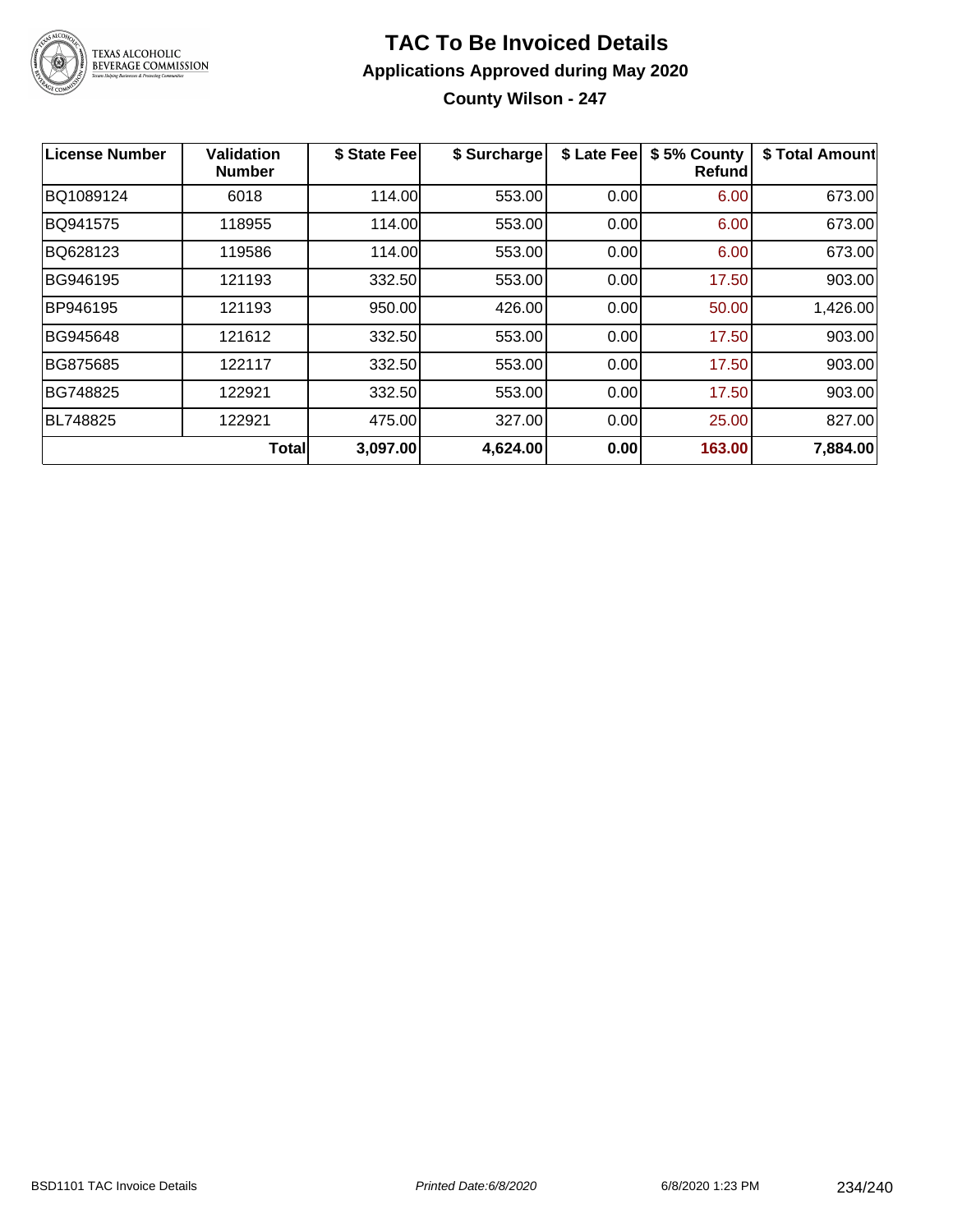

### **TAC To Be Invoiced Details Applications Approved during May 2020 County Winkler - 248**

| ∣License Number | Validation<br><b>Number</b> | \$ State Fee | \$ Surcharge |      | \$ Late Fee   \$5% County<br><b>Refund</b> | \$ Total Amount |
|-----------------|-----------------------------|--------------|--------------|------|--------------------------------------------|-----------------|
| BQ1089200       | 6176                        | 114.00       | 553.00       | 0.00 | 6.00                                       | 673.00          |
| BQ747321        | 119310                      | 114.00L      | 553.00       | 0.00 | 6.00                                       | 673.00          |
| BQ1015552       | 119724                      | 114.00       | 553.00       | 0.00 | 6.00                                       | 673.00          |
| BE1088741       | 511232                      | 285.00       | 553.00       | 0.00 | 15.00                                      | 853.00          |
|                 | <b>Total</b>                | 627.00       | 2,212.00     | 0.00 | 33.00                                      | 2,872.00        |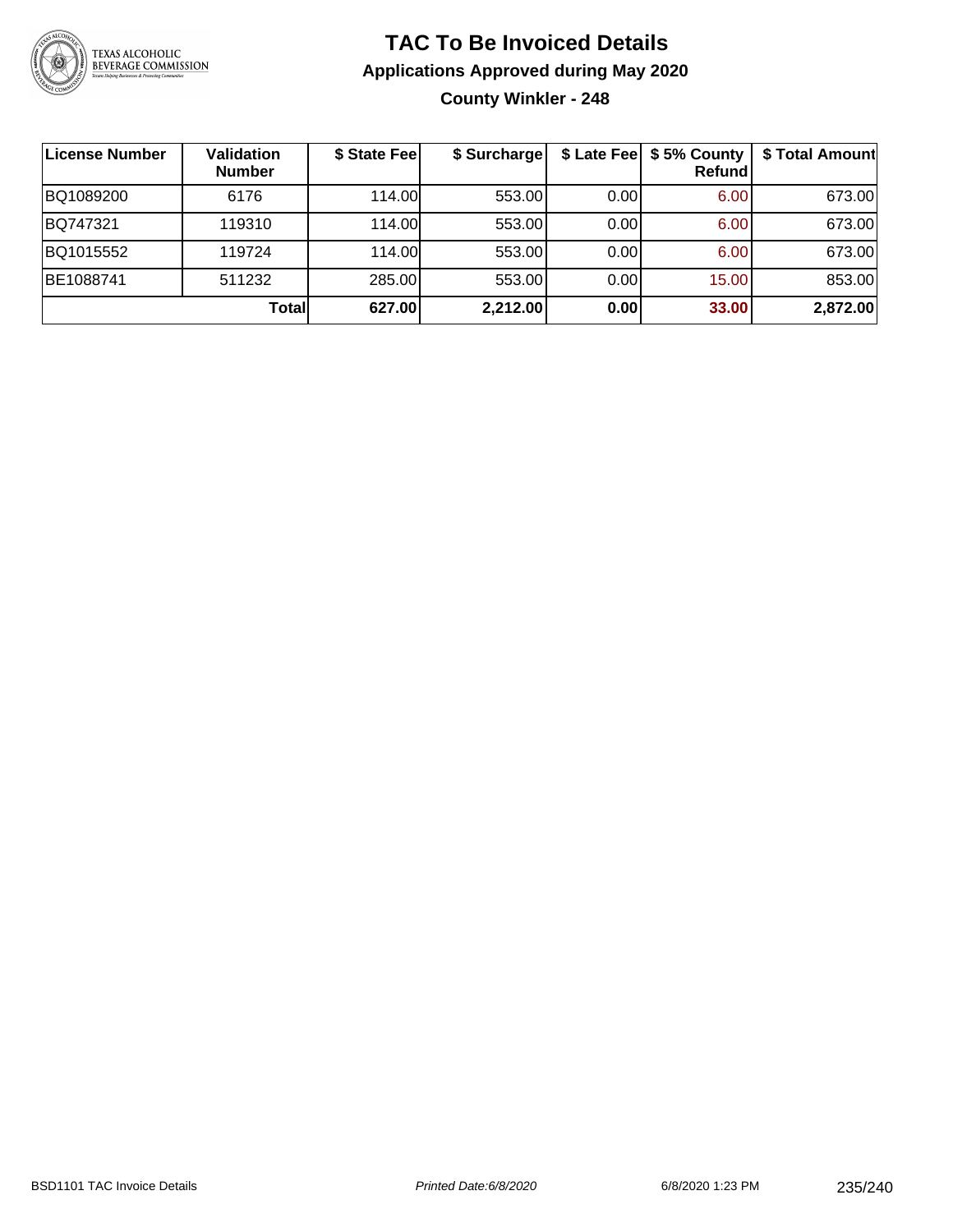

### **TAC To Be Invoiced Details Applications Approved during May 2020 County Wise - 249**

| <b>License Number</b> | <b>Validation</b><br><b>Number</b> | \$ State Fee | \$ Surcharge | \$ Late Fee | \$5% County<br>Refundl | \$ Total Amount |
|-----------------------|------------------------------------|--------------|--------------|-------------|------------------------|-----------------|
| BG1089290             | 6044                               | 332.50       | 553.00       | 0.00        | 17.50                  | 903.00          |
| BF690845              | 118991                             | 114.00       | 553.00       | 0.00        | 6.00                   | 673.00          |
| BQ872943              | 120383                             | 114.00       | 553.00       | 0.00        | 6.00                   | 673.00          |
| BQ872750              | 120384                             | 114.00       | 553.00       | 0.00        | 6.00                   | 673.00          |
| BQ872755              | 120386                             | 114.00       | 553.00       | 0.00        | 6.00                   | 673.00          |
| BQ872729              | 120387                             | 114.00       | 553.00       | 0.00        | 6.00                   | 673.00          |
| <b>BF672456</b>       | 126943                             | 114.00       | 553.00       | 0.00        | 6.00                   | 673.00          |
|                       | <b>Total</b>                       | 1,016.50     | 3,871.00     | 0.00        | 53.50                  | 4,941.00        |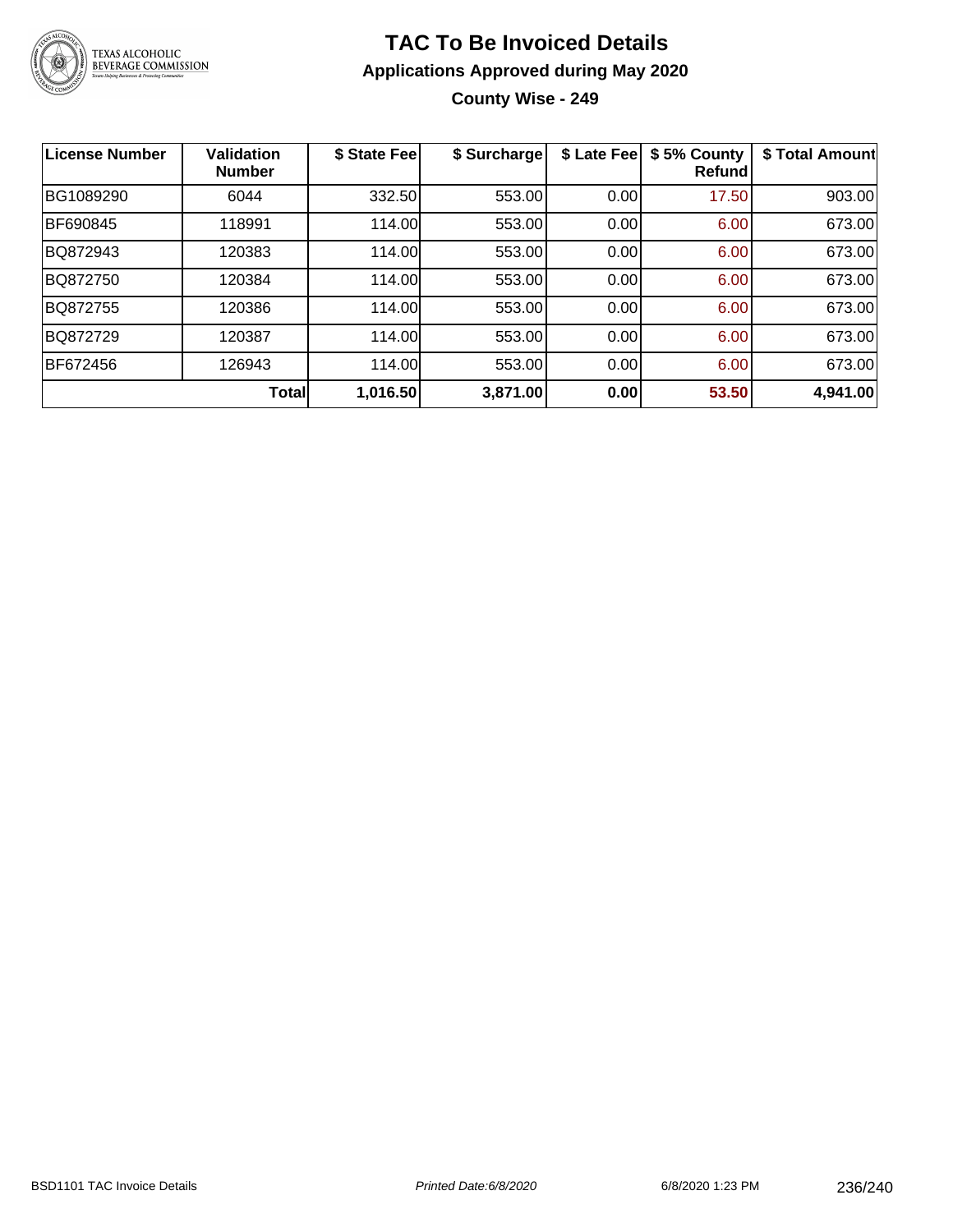

### **TAC To Be Invoiced Details Applications Approved during May 2020 County Wood - 250**

| License Number | Validation<br><b>Number</b> | \$ State Fee  |        |      | Refund | \$ Surcharge   \$ Late Fee   \$5% County   \$ Total Amount |
|----------------|-----------------------------|---------------|--------|------|--------|------------------------------------------------------------|
| BQ875777       | 123444                      | 114.00        | 553.00 | 0.00 | 6.00   | 673.00                                                     |
|                | Totall                      | <b>114.00</b> | 553.00 | 0.00 | 6.00   | 673.00                                                     |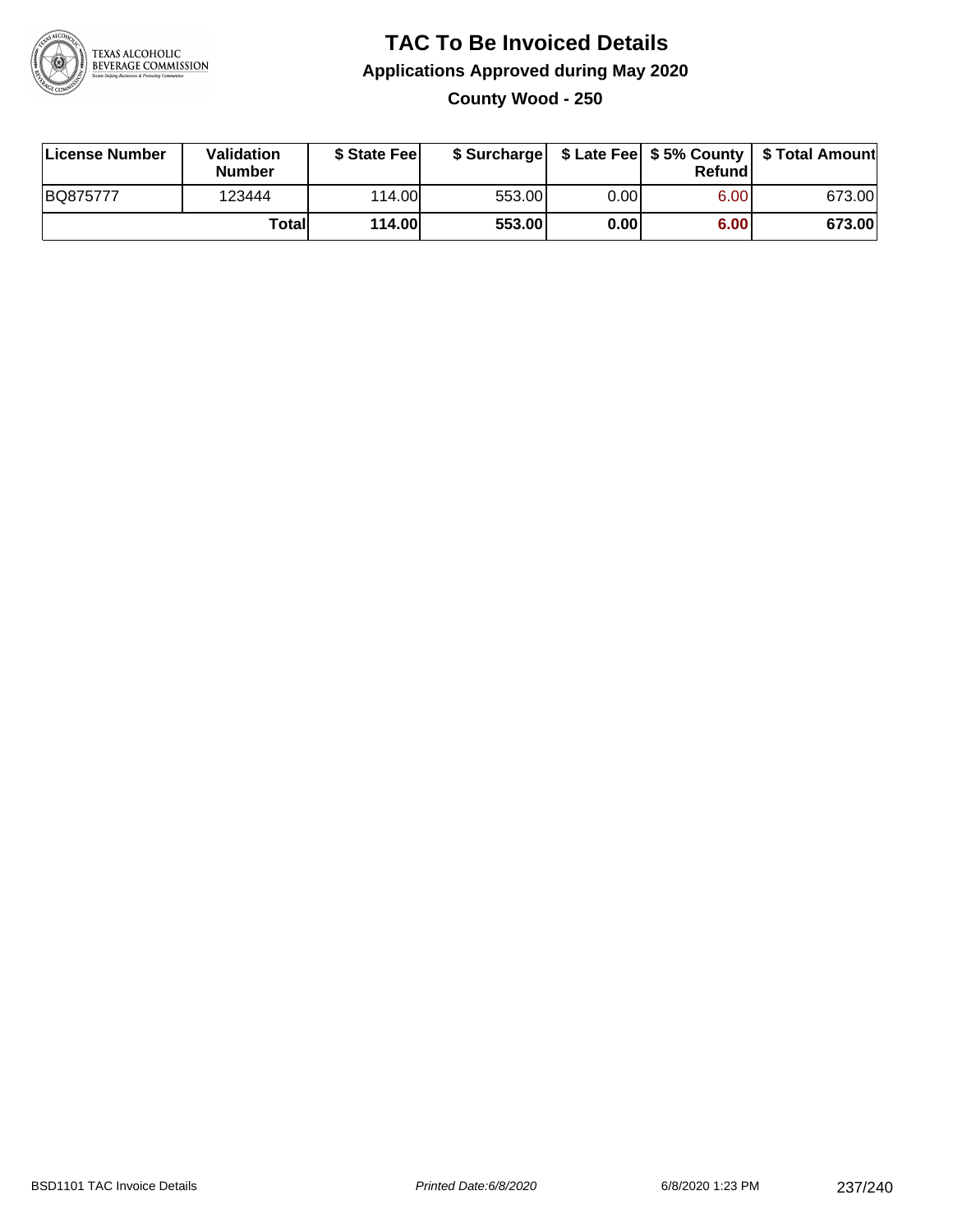

### **TAC To Be Invoiced Details Applications Approved during May 2020 County Zapata - 253**

| License Number | <b>Validation</b><br><b>Number</b> | \$ State Fee | \$ Surcharge |      | \$ Late Fee   \$5% County<br>Refundl | \$ Total Amount |
|----------------|------------------------------------|--------------|--------------|------|--------------------------------------|-----------------|
| BF547433       | 107933                             | 114.00       | 553.00       | 0.00 | 6.00                                 | 673.00          |
| BF692518       | 120199                             | 114.00       | 553.00       | 0.00 | 6.00                                 | 673.00          |
| BQ629215       | 120406                             | 114.00       | 553.00       | 0.00 | 6.00                                 | 673.00          |
|                | Totall                             | 342.00       | 1,659.00     | 0.00 | 18.00                                | 2,019.00        |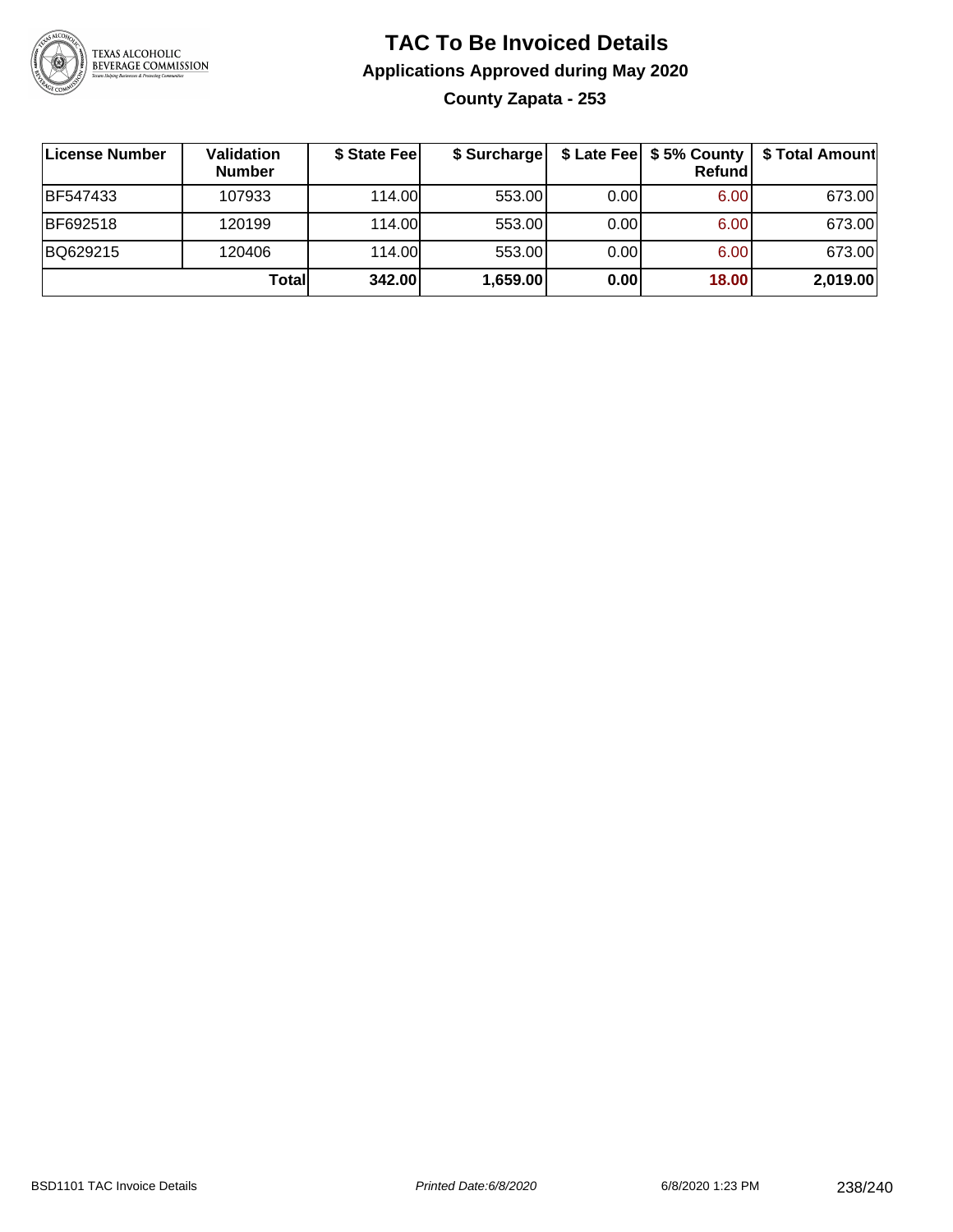

### **TAC To Be Invoiced Details Applications Approved during May 2020**

**County Zavala - 254**

| License Number | <b>Validation</b><br><b>Number</b> | \$ State Feel |        |      | Refundl | \$ Surcharge   \$ Late Fee   \$5% County   \$ Total Amount |
|----------------|------------------------------------|---------------|--------|------|---------|------------------------------------------------------------|
| BF276959       | 123613                             | 114.00L       | 553.00 | 0.00 | 6.00    | 673.00                                                     |
|                | Totall                             | <b>114.00</b> | 553.00 | 0.00 | 6.00    | 673.00                                                     |